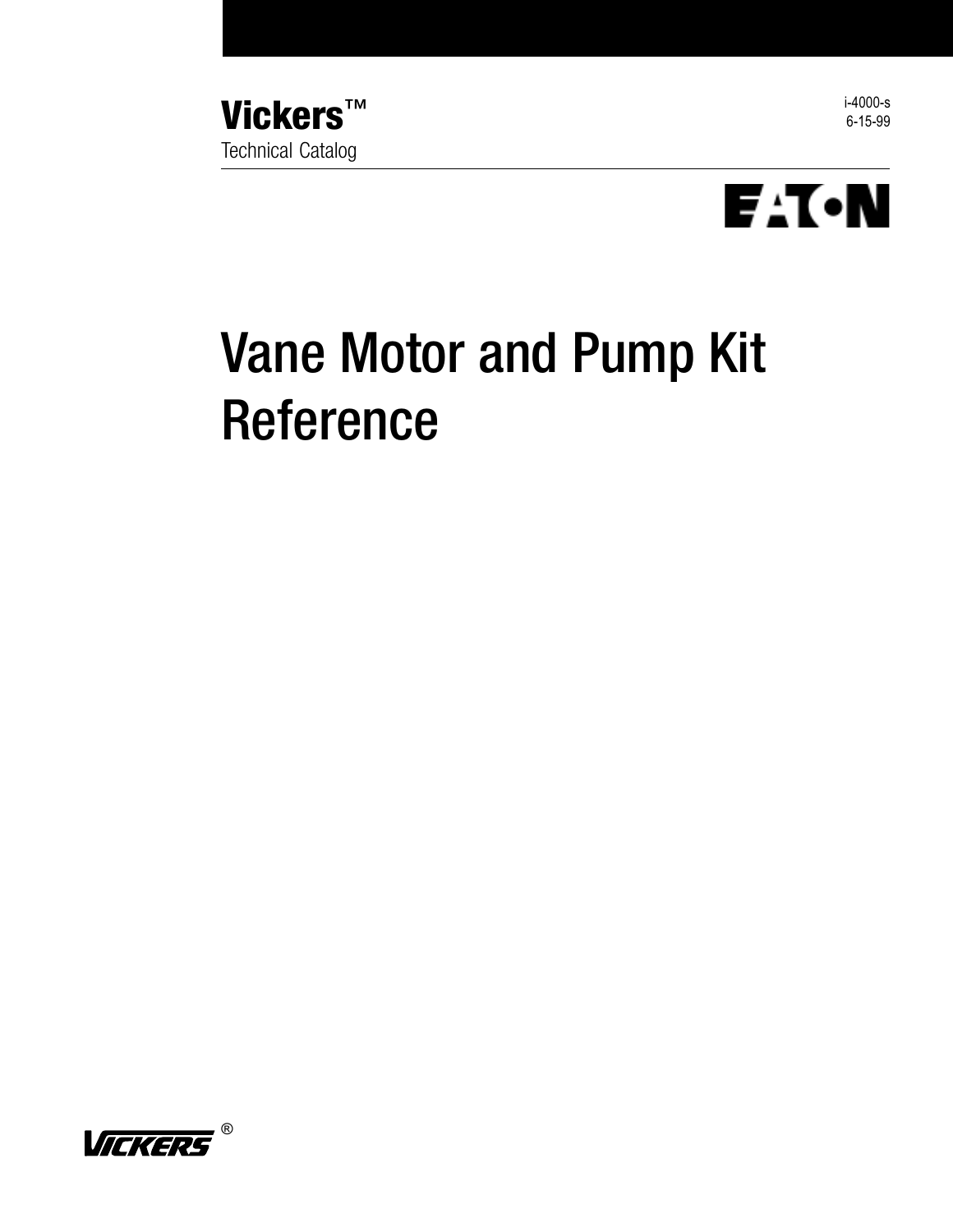|                            |          | Cartridge        | Carttridge |          | Part    |
|----------------------------|----------|------------------|------------|----------|---------|
| <b>Model Description</b>   | Seal Kit | <b>Shaft Kit</b> | Cover Kit  | Vane Kit | Drawing |
| AV10-S1S-58*20 [TA15V]     | 923900   | 923471           |            | 923499   | M2006   |
| AV10-S2S-58*20 [TA15V]     | 923900   | 923470           |            | 923499   | M2006   |
| AV10-S3S-58*20 [TA15V]     | 923900   | 923496           |            | 923499   | M2006   |
| AV10-S4S-58*20 [TA15V]     | 923900   | 923469           |            | 923500   | M2006   |
| AV10-S5S-58*20 [TA15V]     | 923900   | 923468           |            | 923500   | M2006   |
| AV10-*4*-**20 [TA1515V]    | 923900   |                  |            | 923500   | M2006   |
| AV10-*5*-**20 [TA1515V]    | 923900   | 923928           |            | 923500   | M2006   |
| AV10-*6*-**20 [TA1515V]    | 923900   |                  |            | 923501   | M2006   |
| AV10-*7*-**20 [TA1515V]    | 923900   | 923912           |            | 923501   | M2006   |
| AV2010P                    | 923899   |                  |            |          |         |
| MHT-32-*1-12               | 919771   |                  |            |          | 13713   |
| MHT-45/25/20-*1-30-S**     | 919784   |                  |            |          | 13724   |
| F3-MHT-45/25/20-*1-30-S**  | 919785   |                  |            |          | 13724   |
| MHT-50-*1-50-S*            | 919784   |                  |            |          | 13715   |
| F3-MHT-50-*1-50 S*         | 919785   |                  |            |          | 13715   |
| MHT-70-*1-12-S*            | 919663   |                  |            |          | 13708   |
| MHT-70/35/35-*1-12         | 919867   |                  |            |          | 13706   |
| F3-MHT-70/35/35-*1-12      | 919868   |                  |            |          | 13706   |
| MHT-72/45/27-*1-30-S**     | 919867   |                  |            |          | 13725   |
| F3-MHT-72/45/27-*1-30-S**  | 919868   |                  |            |          | 13725   |
| MHT-90-*1-12-S*            | 919663   |                  |            |          | 13708   |
| MHT-90/45/45-*1-12         | 919867   |                  |            |          | 13706   |
| F3-MHT-90/45/45-*1-12      | 919868   |                  |            |          | 13706   |
| MHT-110-*1-30              | 919530   |                  |            |          | 13718   |
| F3-MHT-110-*1-30           | 919872   |                  |            |          | 13718   |
| MHT-110/55/55-*1-30        | 919869   |                  |            |          | 13719   |
| F3-MHT-110/55/55-*1-30     | 919870   |                  |            |          | 13719   |
| MHT-110/65/45-*1-30        | 919869   |                  |            |          | 13726   |
| F3-MHT-110/65/45-*1-30-S** | 919870   |                  |            |          | 13726   |
| MHT-130-*1-30              | 919530   |                  |            |          | 13718   |
| F3-MHT-130-*1-30           | 919872   |                  |            |          | 13718   |
| MHT-130-*1-30-S20          | 919530   |                  |            |          | 13740   |
| F3-MHT-130-*1-30-S20       | 919872   |                  |            |          | 13740   |
| MHT-130-*1-30-S27          | 919530   |                  |            |          | 13745   |
| F3-MHT-130-*1-30-S27       | 919872   |                  |            |          | 13745   |
| MHT-130/75/55-*1-30        | 919869   |                  |            |          | 13719   |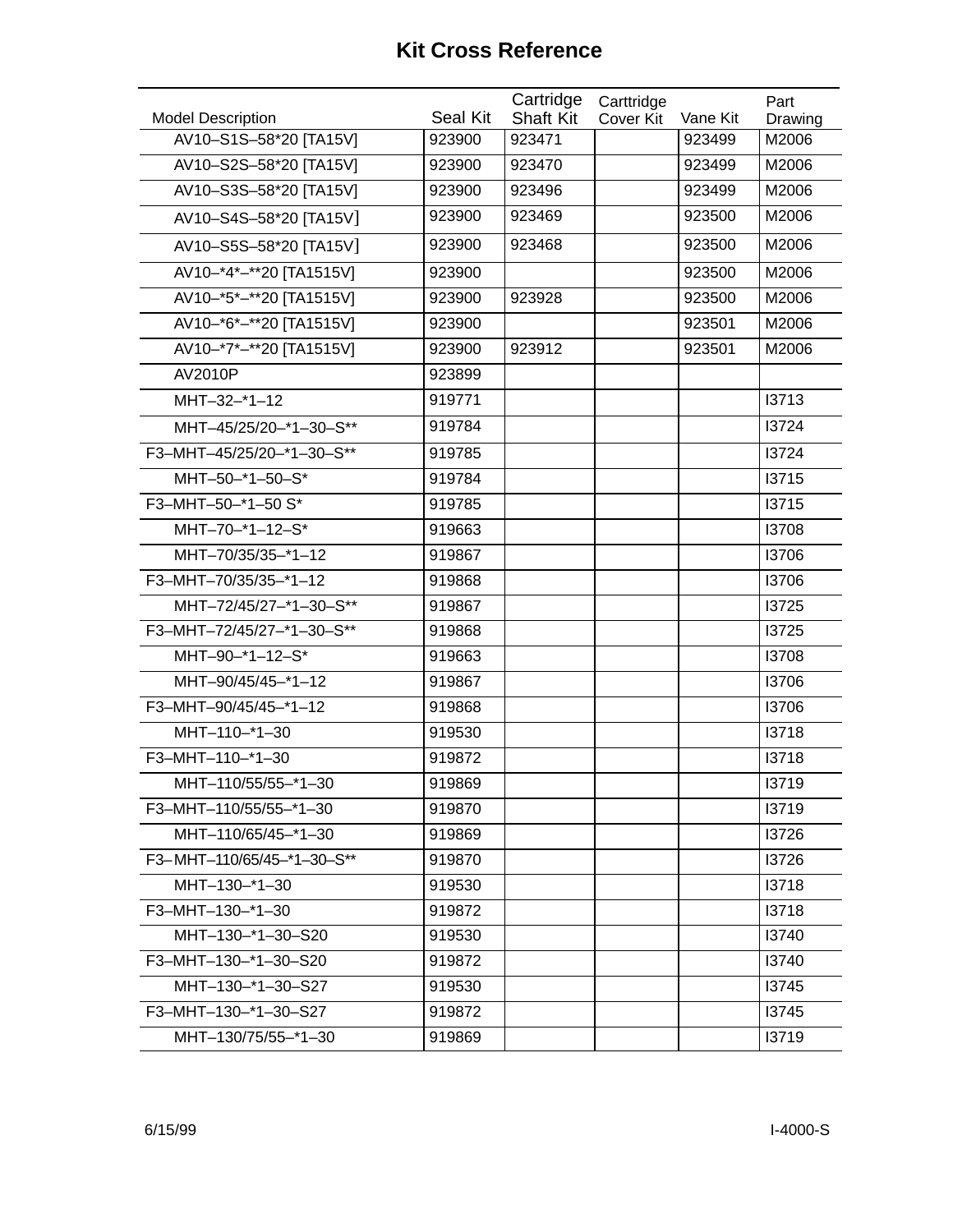|                             |          | Cartridge        | Carttridge |          | Part    |
|-----------------------------|----------|------------------|------------|----------|---------|
| <b>Model Description</b>    | Seal Kit | <b>Shaft Kit</b> | Cover Kit  | Vane Kit | Drawing |
| F3-MHT-130/75/55-*1-30      | 919870   |                  |            |          | 13719   |
| MHT-150-*1-11/12            | 920083   |                  |            |          | 13718   |
| MHT-150-*1-30               | 919530   |                  |            |          | 13718   |
| F3-MHT-150-*1-30            | 919872   |                  |            |          | I3718   |
| MHT-150-*1-30-S20           | 919530   |                  |            |          | 13740   |
| F3-MHT-150-*1-30-S20        | 919872   |                  |            |          | 13740   |
| MHT-150-*1-30-S27           | 919530   |                  |            |          | 13745   |
| F3-MHT-150-*1-30-S27        | 919872   |                  |            |          | 13745   |
| MHT-150/75/75-*1-30         | 919869   |                  |            |          | 13719   |
| F3-MHT-150/75/75-*1-30      | 919870   |                  |            |          | 13719   |
| MHT-190-*1-12               | 919514   |                  |            |          | 13710   |
| MHT-190-*1-14               | 919514   |                  |            |          | 13710   |
| MHT-190-*1-30               | 919873   |                  |            |          | 13717   |
| F3-MHT-190-*1-30            | 919874   |                  |            |          | 13717   |
| MHT-190-*1-30-S20           | 919873   |                  |            |          | 13730   |
| F3-MHT-190 *1-30-S20        | 919874   |                  |            |          | 13730   |
| MHT-190/95/95-*1-20         | 919769   |                  |            |          | 13714   |
| F3-MHT-190/95/95-*1-20      | 919880   |                  |            |          | I3714   |
| MHT-190/95/95-*1-30         | 919769   |                  |            |          | 13707   |
| F3-MHT-190/95/95-*1-30      | 919880   |                  |            |          | 13707   |
| MHT-190/95/95-*1-30-S20     | 919769   |                  |            |          | 13731   |
| F3-MHT-190/95/95-*1-30-S20  | 919880   |                  |            |          | 13731   |
| MHT-205/125/80-*1-30-S**    | 919769   |                  |            |          | 13727   |
| F3-MHT-205/125/80-*1-30-S** | 919880   |                  |            |          | 13727   |
| MHT-220-*1-30               | 919873   |                  |            |          | 13717   |
| F3-MHT-220-*1-30            | 919874   |                  |            |          | 13717   |
| MHT-220-*1-30-S20           | 919873   |                  |            |          | 13730   |
| F3-MHT-220-*1-30-S20        | 919874   |                  |            |          | 13730   |
| MHT-220/125/95-*1-20        | 919769   |                  |            |          | 13714   |
| F3-MHT-220/125/95-*1-20     | 919880   |                  |            |          | 13714   |
| MHT-220/125/95-*1-30        | 919769   |                  |            |          | 13707   |
| F3-MHT-220/125/95-*1-30     | 919880   |                  |            |          | 13707   |
| MHT-220/125/95-*1-30-S20    | 919769   |                  |            |          | 13731   |
| F3-MHT-220/125/95-*1-30-S20 | 919880   |                  |            |          | 13731   |
| MHT-250-*1-11               | 919514   |                  |            |          | 13710   |
| MHT-250-*1-12               | 919514   |                  |            |          | 13710   |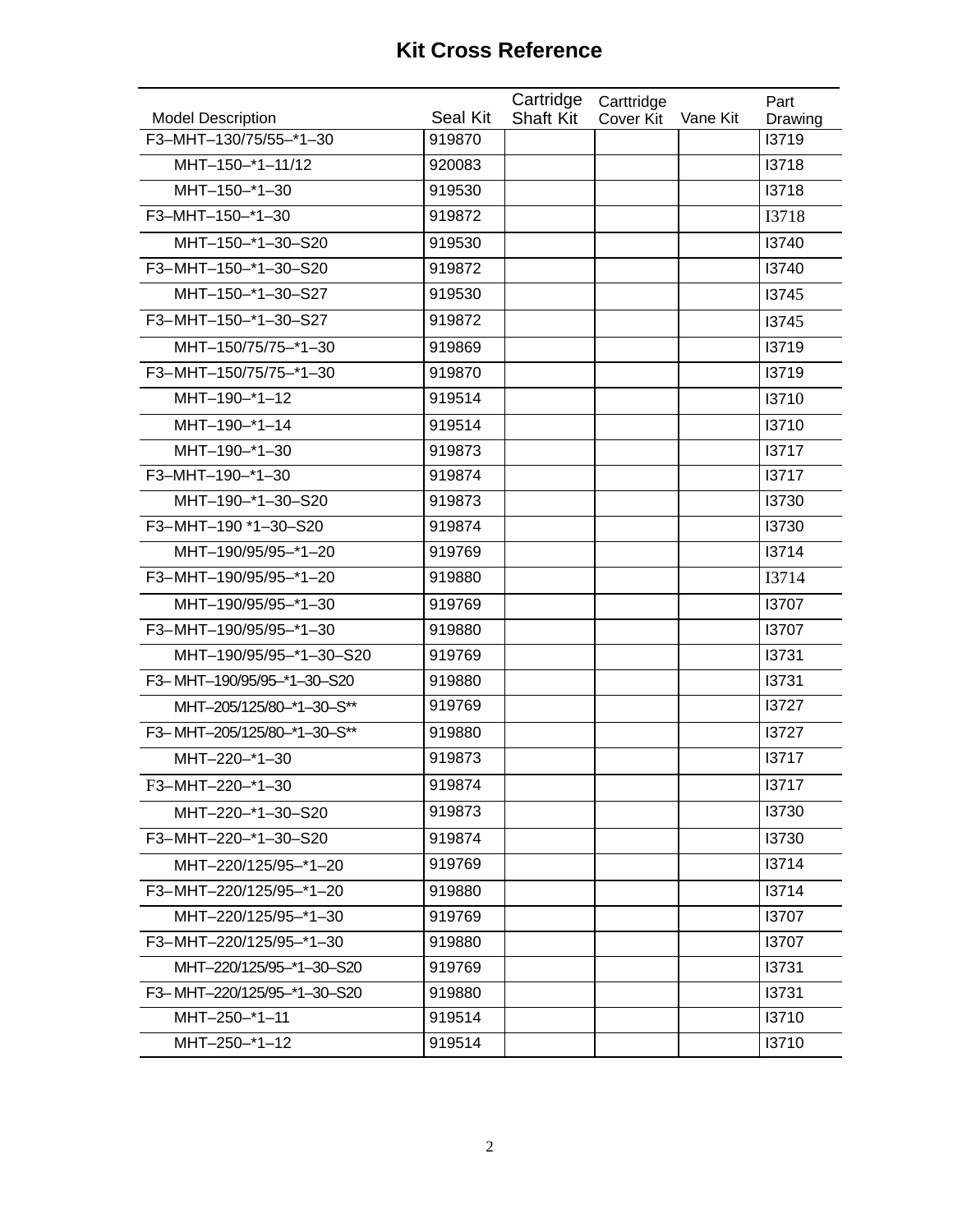|                                           |                           | Cartridge        | Carttridge |          | Part             |
|-------------------------------------------|---------------------------|------------------|------------|----------|------------------|
| <b>Model Description</b><br>MHT-250-*1-14 | <b>Seal Kit</b><br>919514 | <b>Shaft Kit</b> | Cover Kit  | Vane Kit | Drawing<br>13710 |
| MHT-250-*1-30                             | 919873                    |                  |            |          | 13717            |
| F3-MHT-250-*1-30                          |                           |                  |            |          |                  |
|                                           | 919874                    |                  |            |          | I3717            |
| MHT-250-*1-30-S20                         | 919873                    |                  |            |          | I3732            |
| F3-MHT-250-*1-30-S20                      | 919874                    |                  |            |          | 13732            |
| MHT-250-*1-30-S27                         | 919873                    |                  |            |          | 13746            |
| F3-MHT-250-*1-30-S27                      | 919874                    |                  |            |          | 13746            |
| MHT-250/125/125-*1-20                     | 919769                    |                  |            |          | 13714            |
| F3-MHT-250/125/125-*1-20                  | 919880                    |                  |            |          | 13714            |
| MHT-250/125/125-*1-30                     | 919769                    |                  |            |          | 13707            |
| F3-MHT-250/125/125-*1-30                  | 919880                    |                  |            |          | 13707            |
| MHT-250/125/125-*1-30-S20                 | 919769                    |                  |            |          | 13733            |
| F3-MHT-250/125/125-*1-30-S20              | 919880                    |                  |            |          | 13733            |
| MHT-250/125/125-*1-30-S27                 | 919769                    |                  |            |          | 13747            |
| F3-MHT-250/125/125-*1-30-S27              | 919880                    |                  |            |          | 13747            |
| MHT-380-*1-30                             | 919885                    |                  |            |          | 13716            |
| F3-MHT-380-*1-30                          | 919886                    |                  |            |          | 13716            |
| MHT-380-*1-30-S20                         | 919885                    |                  |            |          | 13734            |
| F3-MHT-380-*1-30-S20                      | 919886                    |                  |            |          | 13734            |
| MHT-380/190/190-*1-30-S**                 | 919887                    |                  |            |          | 13705            |
| F3-MHT-380/190/190-*1-30-S**              | 919888                    |                  |            |          | 13705            |
| MHT-380/190/190-*1-30-S20                 | 919887                    |                  |            |          | 13735            |
| F3-MHT-380/190/190-*1-30-S20              | 919888                    |                  |            |          | 13735            |
| MHT-410/220/190-*1-30-S**                 | 919887                    |                  |            |          | 13705            |
| F3-MHT-410/220/190-*1-30-S**              | 919888                    |                  |            |          | 13705            |
| MHT-410/220/190-*1-30-S20                 | 919887                    |                  |            |          | 13735            |
| F3-MHT-410/220190-*1-30-S20               | 919888                    |                  |            |          | 13735            |
| MHT-440-*1-30                             | 919885                    |                  |            |          | 13716            |
| F3-MHT-440-*1-30                          | 919886                    |                  |            |          | 13716            |
| MHT-440-*1-30-S20                         | 919885                    |                  |            |          | 13734            |
| F3-MHT-440-*1-30-S20                      | 919886                    |                  |            |          | 13734            |
| MHT-440/250/190-*1-30-S**                 | 919887                    |                  |            |          | 13705            |
| F3-MHT-440/250/190-*1-30-S**              | 919888                    |                  |            |          | 13705            |
| MHT-440/250/190-*1-30-S20                 | 919887                    |                  |            |          | 13735            |
| F3-MHT-440/250/190-*1-30-S20              | 919888                    |                  |            |          | 13735            |
| MHT-460/250/210-*1-30-S**                 | 919887                    |                  |            |          | 13705            |
|                                           |                           |                  |            |          |                  |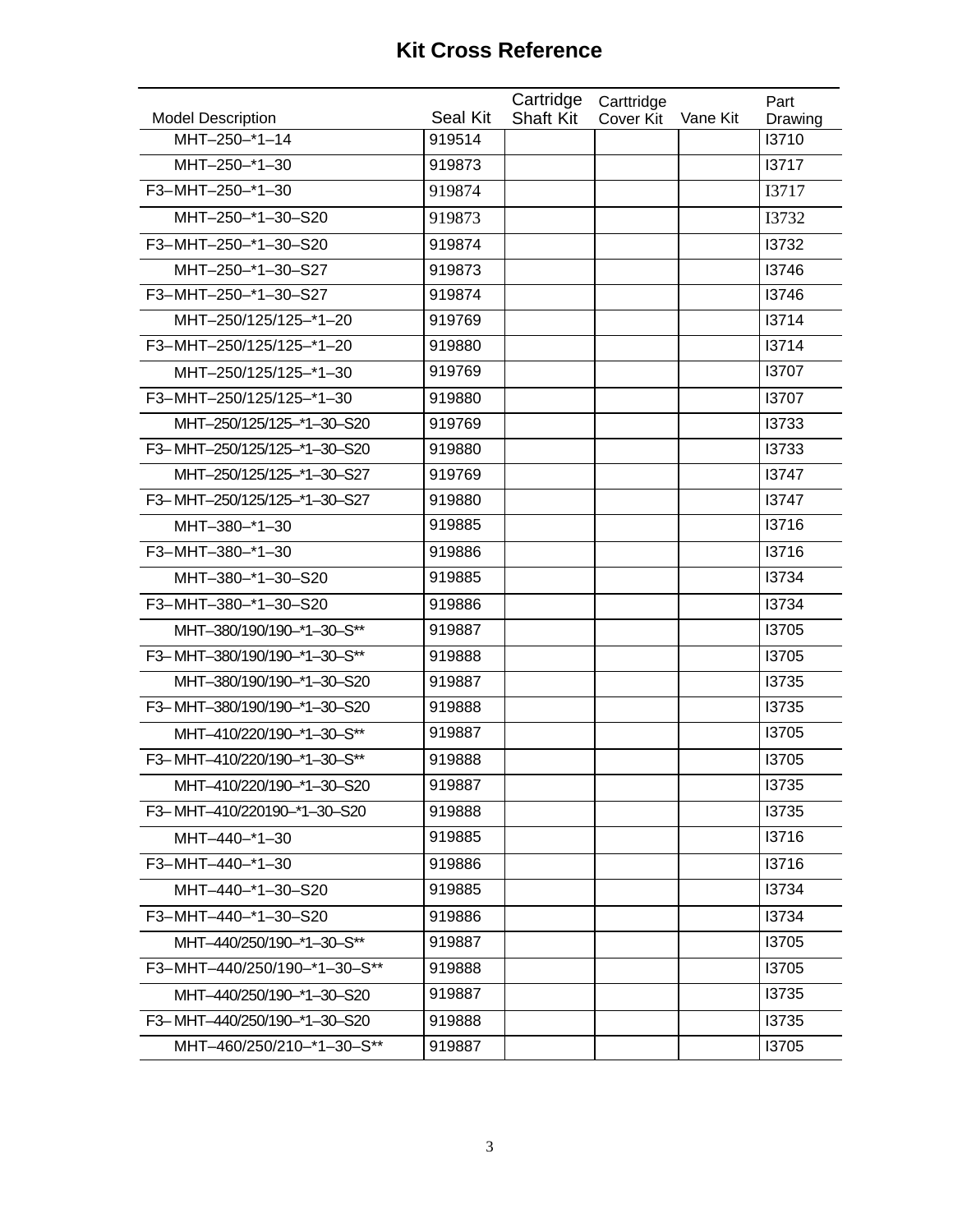|                                                          | <b>Seal Kit</b> | Cartridge        | Carttridge |          | Part             |
|----------------------------------------------------------|-----------------|------------------|------------|----------|------------------|
| <b>Model Description</b><br>F3-MHT-460/250/210-*1-30-S** | 919888          | <b>Shaft Kit</b> | Cover Kit  | Vane Kit | Drawing<br>13705 |
| MHT-460/250/210-*1-30-S20                                | 919887          |                  |            |          | 13735            |
| F3-MHT-460/250/210-*1-30-S20                             | 919888          |                  |            |          | 13735            |
| MHT-470/250/220-*1-30-S**                                | 919887          |                  |            |          | 13705            |
|                                                          |                 |                  |            |          |                  |
| F3-MHT-470/250/220-*1-30-S**                             | 919888          |                  |            |          | 13705            |
| MHT-500-*1-12                                            | 919636          |                  |            |          | 13711            |
| MHT-500-*1-30                                            | 919885          |                  |            |          | 13716            |
| F3-MHT-500-*1-30                                         | 919886          |                  |            |          | 13716            |
| MHT-500-*1-30-S20                                        | 919885          |                  |            |          | 13736            |
| F3-MHT-500-*1-30-S20                                     | 919886          |                  |            |          | 13736            |
| MHT-500-*1-30-S27                                        | 919885          |                  |            |          | 13748            |
| F3-MHT-500-*1-30-S27                                     | 919886          |                  |            |          | 13748            |
| MHT-500/250/250-*1-30-S**                                | 919887          |                  |            |          | 13705            |
| F3-MHT-500/250/250-*1-30-S**                             | 919888          |                  |            |          | 13705            |
| MHT-500/250/250-*1-30-S20                                | 919887          |                  |            |          | 13737            |
| F3-MHT-500/250/250-*1-30-S20                             | 919888          |                  |            |          | 13737            |
| MHT-500/250/250-*1-30-S27                                | 919887          |                  |            |          | 13749            |
| F3-MHT-500/250/250-*1-30-S27                             | 919888          |                  |            |          | 13749            |
| MHT-570-*1-30                                            | 919881          |                  |            |          | 13720            |
| F3-MHT-570-*1-30                                         | 919882          |                  |            |          | 13720            |
| MHT-570/285/285-*1-30                                    | 919883          |                  |            |          | 13722            |
| F3-MHT-570/285/285-*1-30                                 | 919884          |                  |            |          | 13722            |
| MHT-690-*1-30                                            | 919881          |                  |            |          | 13720            |
| F3-MHT-690-*1-30                                         | 919882          |                  |            |          | 13720            |
| MHT-690-*1-30-S20                                        | 919881          |                  |            |          | 13742            |
| F3-MHT-690-*1-30-S20                                     | 919882          |                  |            |          | 13742            |
| MHT-690/375/315-*1-30                                    | 919883          |                  |            |          | 13722            |
| F3-MHT-690/375/315-*1-30                                 | 919884          |                  |            |          | 13722            |
| MHT-750-*1-30                                            | 919881          |                  |            |          | 13720            |
| F3-MHT-750-*1-30                                         | 919882          |                  |            |          | 13720            |
| MHT-750-*1-30-S20                                        | 919881          |                  |            |          | I3742            |
| F3-MHT-750-*1-30-S20                                     | 919882          |                  |            |          | I3742            |
| MHT-750/375/375-*1-30                                    | 919883          |                  |            |          | I3722            |
| F3-MHT-750/375/375-*1-30                                 | 919884          |                  |            |          | I3722            |
| MHT-1000-*1-30                                           | 920017          |                  |            |          | I3728            |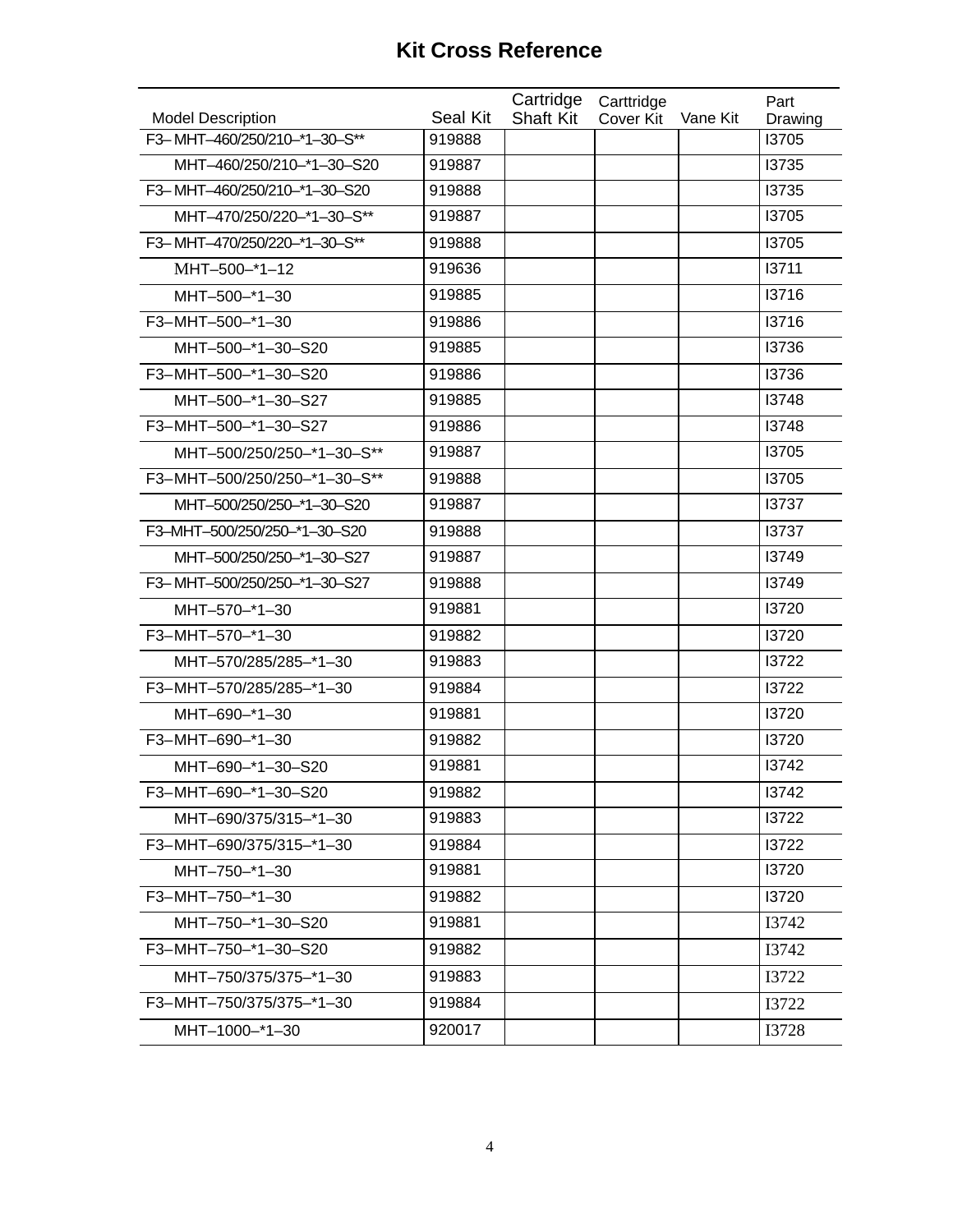|                                               |                           | Cartridge        | Carttridge |          | Part                    |
|-----------------------------------------------|---------------------------|------------------|------------|----------|-------------------------|
| <b>Model Description</b><br>F3-MHT-1000-*1-30 | <b>Seal Kit</b><br>920017 | <b>Shaft Kit</b> | Cover Kit  | Vane Kit | Drawing<br><b>I3728</b> |
|                                               |                           |                  |            |          |                         |
| MHT-1000-*1-30-S20                            | 920017                    |                  |            |          | I3739                   |
| F3-MHT-1000-*1-30-S20                         | 920018                    |                  |            |          | I3739                   |
| MHR-1000/500/500-*1-30                        | 920017                    |                  |            |          | I3729                   |
| F3-MHT-1000/500/500-*1-30                     | 920018                    |                  |            |          | I3729                   |
| MP1-10-**-**-**-*1-10                         |                           | 923087           |            | 912139   |                         |
| MP1-15-**-**-**-*1-10                         |                           | 923088           |            | 912139   |                         |
| MP1-20-**-**-**-*1-10                         |                           | 923089           |            | 912139   |                         |
| MP1-40-**-**-**-*1-10                         |                           | 923090           |            | 912139   |                         |
| $M2 - 2^{**} - 25 - 1^{*} - 13$               | 922832                    | 922834           |            | 912073   | M2701                   |
| M2-2**-25-1*-13-S2                            | 922832                    | 941203           |            | 912073   | 13701                   |
| $M2 - 2^{**} - 25 - 3^{*} - 13$               | 922833                    | 922834           |            | 912073   | M2701                   |
| M2-2**-25-3*-13-S2                            | 922833                    | 941203           |            | 912073   | 13701                   |
| $M2 - 2^{**} - 25 - 6^{*} - 13$               | 922832                    | 922834           |            | 912073   | M2701                   |
| M2-2**-25-6*-13-S2                            | 922832                    | 941203           |            | 912073   | 13701                   |
| $M2 - 2^{**} - 25 - 9^{*} - 13$               | 922832                    | 922834           |            | 912073   | M2701                   |
| M2-2**-25-9*-13-S2                            | 922832                    | 941203           |            | 912073   | 13701                   |
| $M2 - 2** - 25 - 11*-13$                      | 922832                    | 922834           |            | 912073   | M2701                   |
| M2-2**-25-11*-13-S2                           | 922832                    | 941203           |            | 912073   | 13701                   |
| $M2 - 2^{**} - 35 - 1^{*} - 13$               | 922832                    | 922835           |            | 912073   | M2701                   |
| M2-2**-35-1*-13-S2                            | 922832                    | 941204           |            | 912073   | 13701                   |
| $M2 - 2^{**} - 35 - 3^{*} - 13$               | 922833                    | 922835           |            | 912073   | M2701                   |
| M2-2**-35-3*-13-S2                            | 922833                    | 941204           |            | 912073   | 13701                   |
| $M2 - 2^{**} - 35 - 6^{*} - 13$               | 922832                    | 922865           |            | 912073   | M2701                   |
| M2-2**-35-6*-13-S2                            | 922832                    | 941204           |            | 912073   | 13701                   |
| $M2 - 2^{**} - 35 - 9^{*} - 13$               | 922832                    | 922835           |            | 912073   | M2701                   |
| M2-2**-35-9*-13-S2                            | 922832                    | 941204           |            | 912073   | 13701                   |
| $M2 - 2^{**} - 35 - 11^{*} - 13$              | 922832                    | 922835           |            | 912073   | M2701                   |
| M2-2**-35-11*-13-S2                           | 922832                    | 941204           |            | 912073   | 13701                   |
| M2-33*-45-**-13-S*                            | 922839                    | 922836           |            | 912108   | 13702                   |
| $M2 - 33 - 60 - 13 - 5$                       | 922839                    | 922837           |            | 912108   | 13702                   |
| $M2-33*-75-**-13-S*$                          | 922839                    | 922838           |            | 912108   | 13702                   |
| $M2-43*-90-*-13-S*$                           | 922840                    | 922841           |            | 912105   | 13703                   |
| M2-43*-115-**-13-S*                           | 922840                    | 922842           |            | 912105   | 13703                   |
|                                               |                           |                  |            |          |                         |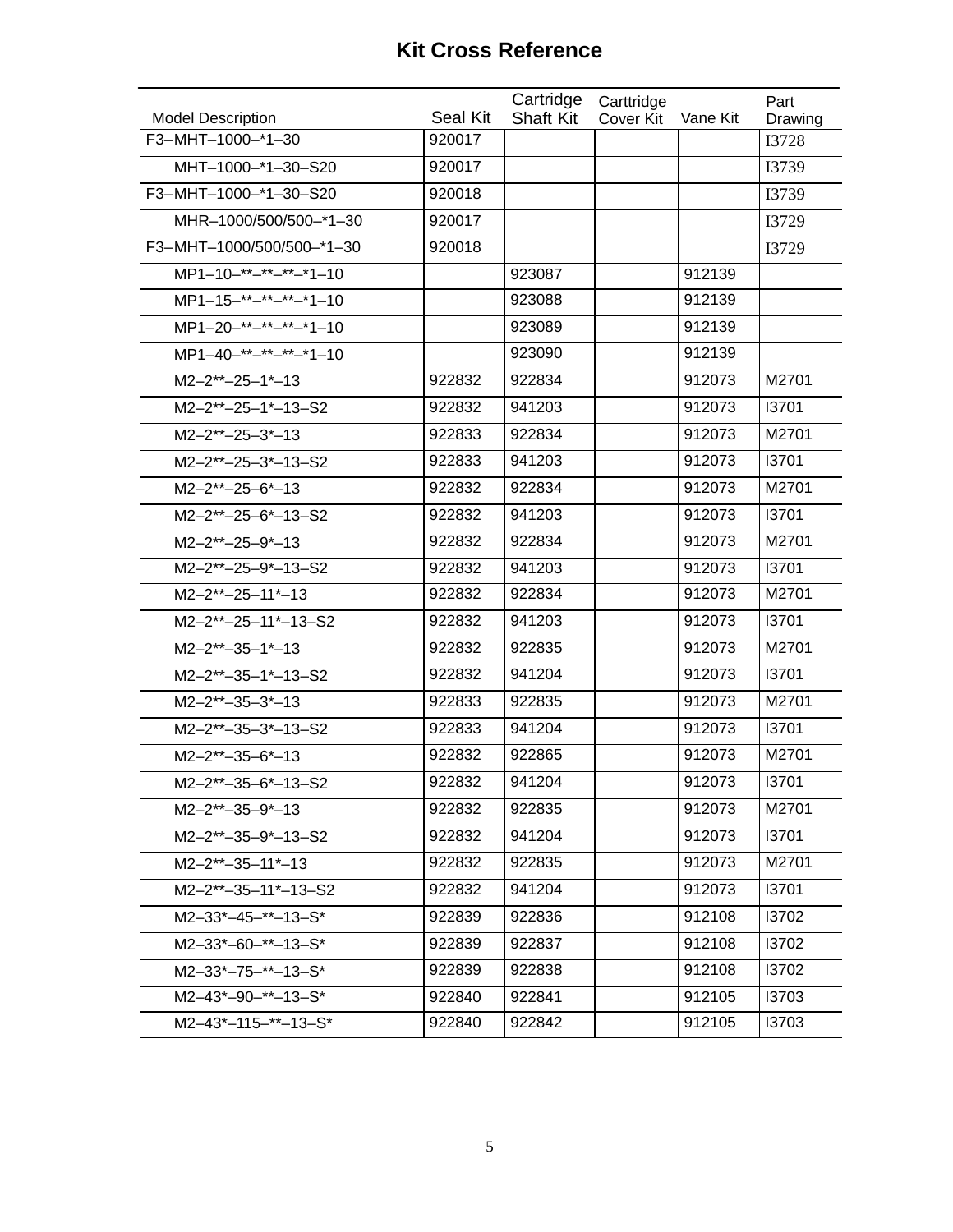| <b>Model Description</b> | Seal Kit | Cartridge<br><b>Shaft Kit</b> | Carttridge<br>Cover Kit | Vane Kit | Part<br>Drawing |
|--------------------------|----------|-------------------------------|-------------------------|----------|-----------------|
| M2-54*-150-***-13        | 922843   | 922844                        |                         | 912109   | 13704           |
| M2-54*-200-***-13        | 922843   | 922845                        |                         | 912109   | 13704           |
| M2U-**15*-**10           | 922732   | 923057                        |                         | 912031   | M2711           |
| M2U-**18*-1*-10          | 922732   | 922929                        |                         | 912031   | M2711           |
| M2U-**25*-1*-10          | 922732   | 922930                        |                         | 912032   | M2711           |
| M2U-**35*-1*-10          | 922732   | 922931                        |                         | 922568   | M2711           |
| M2U-*****-3*-10          | 922733   |                               |                         |          | M2711           |
| M2U-*****-11*-10         | 922732   |                               |                         |          | M2711           |
| PKM1-***-*-12            | 919167   |                               |                         |          |                 |
| PKS1-***-*-20            | 919430   |                               |                         |          | 13005           |
| PK1-***-*-12             | 919167   |                               |                         |          | 13006           |
| PK6-***-*-12             | 919167   |                               |                         |          | 13006           |
| PK12-***-*-12            | 919167   |                               |                         |          | 13006           |
| PVB45-**DF-20-SAA-30     | 919645   | 912196                        |                         | 912031   | 13273           |
| PVB45-**DF-20-SAA-30     | 919645   | 912196                        | 912064                  | 912031   | 13273           |
| PVB45-**DF-21-SAA-31     | 919645   | 912196                        | 912064                  | 912031   | 13277           |
| PVB45-**DF-20-DAA-30     | 919645   | 912196                        | 912064                  | 912031   | 13274           |
| F3-PVB45-**DF-20-DAA-30  | 919892   | 919196                        | 912064                  | 912031   | 13274           |
| PVB45-**DF-21-DAA-31     | 919645   | 912196                        | 912064                  | 912031   | 13269           |
| PVB45-**SF-20-RAA-10     | 919837   | 912231                        | 912064                  | 912031   | 13295           |
| PVB45-**SF-21-RAA-11     | 919645   | 912231                        | 912064                  | 912031   | 13257           |
| PVB90-**DF-20-DA-10      | 919486   | 919485                        |                         | 912031   | 13289           |
| PVB90-**DF-21-DA-11      | 919486   | 919485                        |                         | 912031   | 13289           |
| PVB90-**DF-30-SAA-30     | 919889   | 912231                        |                         | 912031   | 13298           |
| PVB90-**DF-30-SAA-30     | 919889   |                               | 912064                  | 912031   | 13298           |
| PVB90-***F-30-RAA-10     | 919889   | 912231                        |                         | 912031   | 13296           |
| PVB90-***F-30-RAA-10     | 919889   |                               | 912064                  | 912031   | 13296           |
| PVB90-***F-30-RAA-20     | 919889   | 919877                        |                         | 912031   | 13258           |
| PVB90-***F-30-RAA-20     | 919889   |                               | 912064                  | 912031   | 13258           |
| PVB90-***F-30-RAA-30     | 919889   | 912231                        |                         | 912031   | 13296           |
| PVB90-***F-30-RAA-30     | 919889   |                               | 912064                  | 912031   | 13296           |
| SP207                    |          | 923230                        |                         | 912024   |                 |
| SP216                    |          | 923231                        |                         | 912025   |                 |
| SP2-191                  |          | 923234                        |                         | 912024   |                 |
| SP2-198                  |          | 923235                        |                         | 912023   |                 |
| SP3-208A                 |          | 923238                        |                         |          |                 |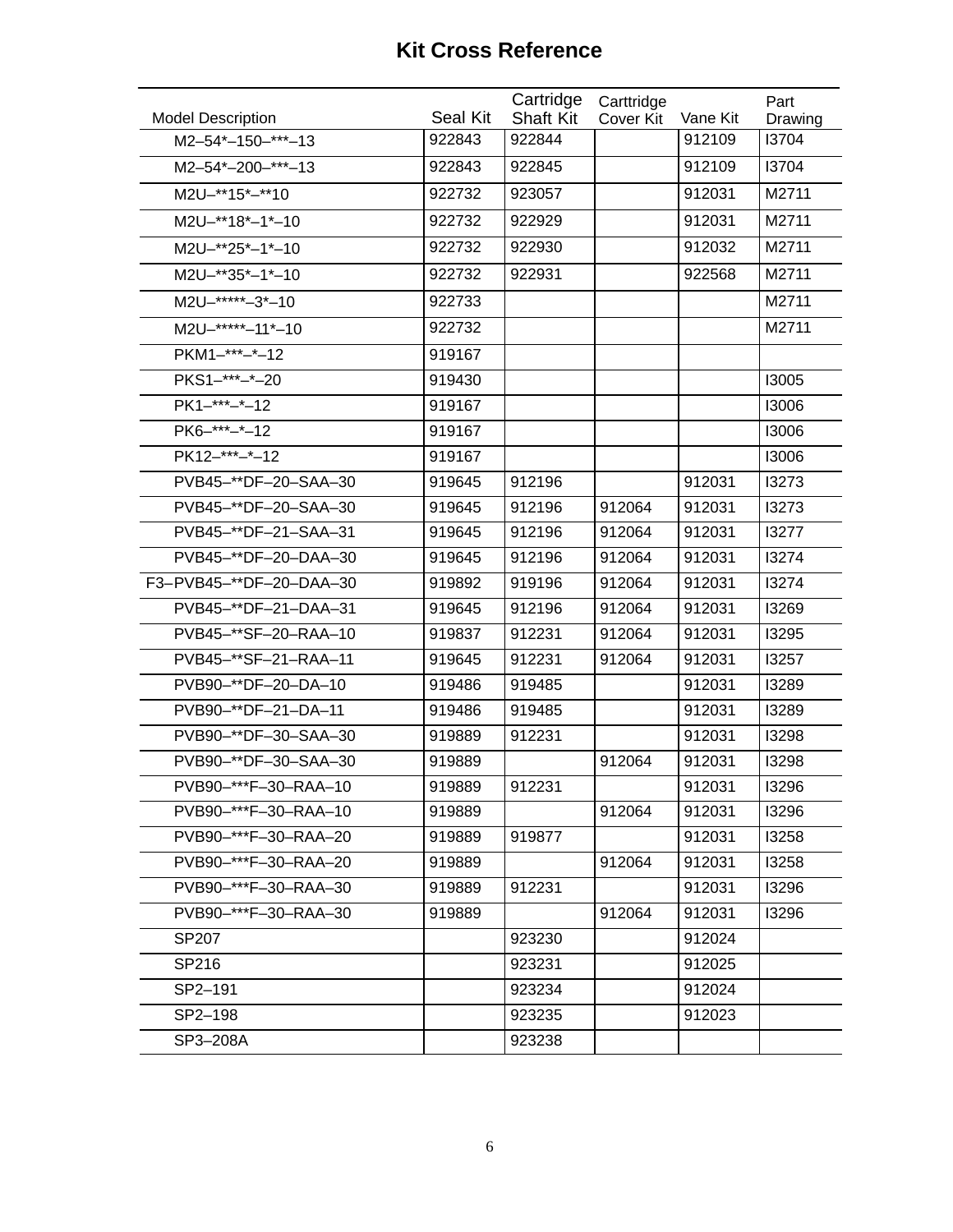|                          |          | Cartridge        | Carttridge |          | Part    |
|--------------------------|----------|------------------|------------|----------|---------|
| <b>Model Description</b> | Seal Kit | <b>Shaft Kit</b> | Cover Kit  | Vane Kit | Drawing |
| SP4-193A                 |          | 923232           |            |          |         |
| TDV1010-05-0*            |          |                  | 941099     | 923500   |         |
| TDV1010-06-0*            |          |                  | 941100     | 923500   |         |
| TDV1010-07-0*            |          |                  | 941101     | 923501   |         |
| T1515Y-10 DESIGN         | 923417   | 923090           |            | 912139   | M2803   |
| T1515Y-10-520            | 923903   | 923089           |            | 912139   | SPEC.   |
| V-L*-104-A-0/2 DES.      | 919119   | 912042           |            | 912026   | 11217   |
| V-L*-104-A-10 DES.       | 919120   | 912042           |            | 912026   | 11217   |
| V-L*-104-C-0/2 DES.      | 919119   | 912043           |            | 912026   | 11217   |
| V-L*-104-C-10 DES.       | 919120   | 912043           |            | 912026   | 11217   |
| V-L*-104-D-0/2 DES.      | 919119   | 912044           |            | 912027   | 11217   |
| V-L*-104-D-10 DES.       | 919120   | 912044           |            | 912027   | 11217   |
| V-L*-104-E-0/2 DES.      | 919119   | 912045           |            | 912026   | 11217   |
| V-L*-104-E-10 DES.       | 919120   | 912045           |            | 912026   | 11217   |
| V-L*-104-G-0/2 DES.      | 919119   | 912046           |            | 912026   | 11217   |
| V-L*-104-G-10 DES.       | 919120   | 912046           |            | 912026   | 11217   |
| V-L*-104-Y-0/2 DES.      | 919119   | 912047           |            | 912026   | 11217   |
| V-L*-104-Y-10 DES.       | 919120   | 912047           |            | 912026   | 11217   |
| V-L*-105-A-0/2 DES.      | 919119   | 912042           |            | 912026   | 11217   |
| V-L*-105-A-10 DES.       | 919120   | 912042           |            | 912026   | 11217   |
| V-L*-105-C-0/2 DES.      | 919119   | 912043           |            | 912026   | 11217   |
| V-L*-105-C-10 DES.       | 919120   | 912043           |            | 912026   | 11217   |
| V-L*-105-D-0/2 DES.      | 919119   | 912044           |            | 912027   | 11217   |
| V-L*-105-D-10 DES.       | 919120   | 912044           |            | 912027   | 11217   |
| V-L*-105-E-0/2 DES.      | 919119   | 912045           |            | 912026   | 11217   |
| V-L*-105-E-10 DES.       | 919120   | 912045           |            | 912026   | 11217   |
| V-L*-105-G-0/2 DES.      | 919119   | 912046           |            | 912026   | 11217   |
| V-L*-105-G-10 DES.       | 919120   | 912046           |            | 912026   | 11217   |
| V-L*-105-Y-0/2 DES.      | 919119   | 912047           |            | 912026   | 11217   |
| V-L*-105-Y-10 DES.       | 919120   | 912047           |            | 912026   | 11217   |
| V-L*-111-A-0/2 DES.      | 919119   | 912042           |            | 912026   | 11217   |
| V-L*-111-A-10 DES.       | 919120   | 912042           |            | 912026   | 11217   |
| V-L*-111-C-0/2 DES.      | 919119   | 912043           |            | 912026   | 11217   |
| V-L*-111-C-10 DES.       | 919120   | 912043           |            | 912026   | 11217   |
| V-L*-111-D-0/2 DES.      | 919119   | 912044           |            | 912027   | 11217   |
| V-L*-111-D-10 DES.       | 919120   | 912044           |            | 912027   | 11217   |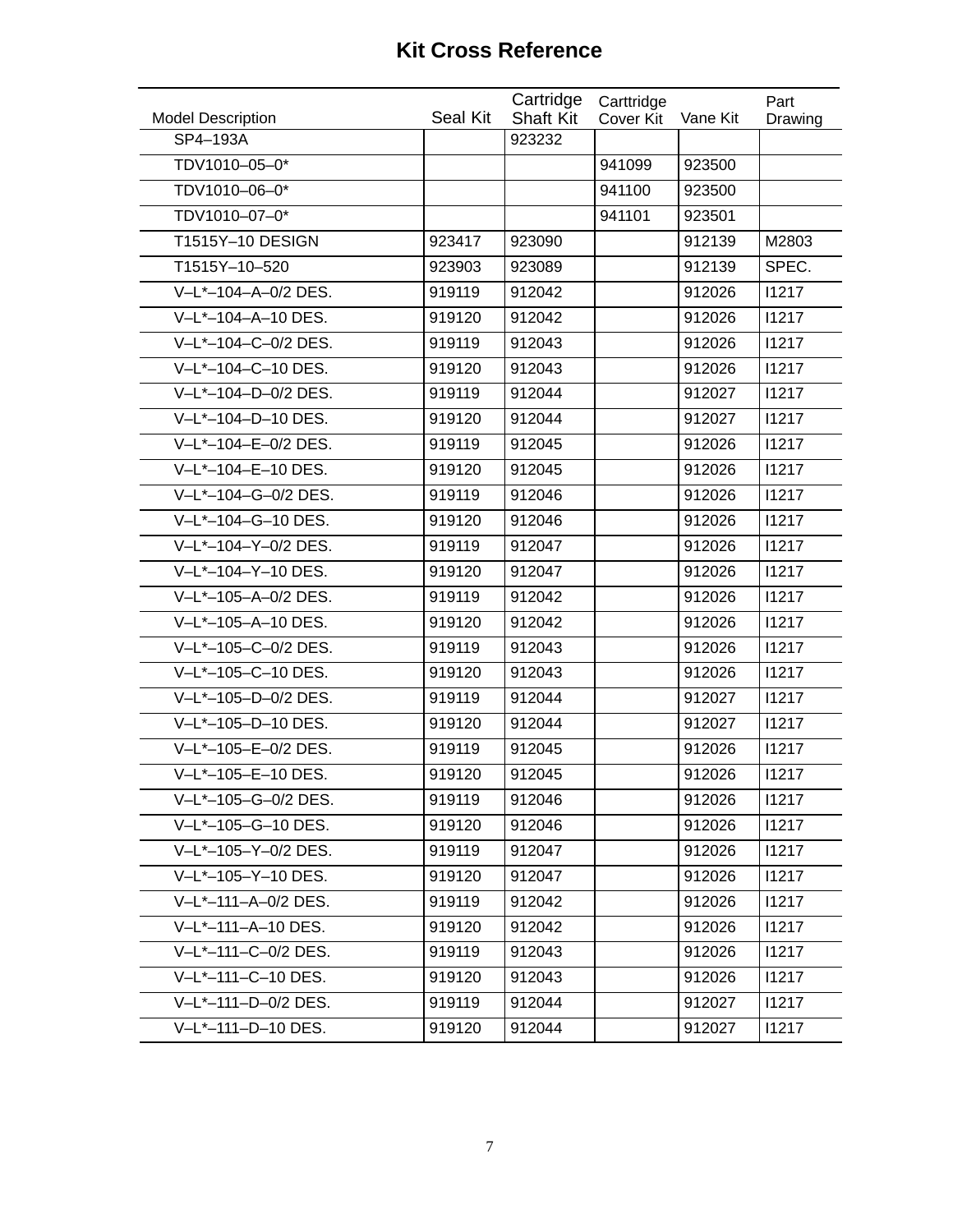|                                              |          | Cartridge        | Carttridge |          | Part    |
|----------------------------------------------|----------|------------------|------------|----------|---------|
| <b>Model Description</b>                     | Seal Kit | <b>Shaft Kit</b> | Cover Kit  | Vane Kit | Drawing |
| V-L*-111-E-0/2 DES.                          | 919119   | 912045           |            | 912026   | 11217   |
| V-L*-111-E-10 DES.                           | 919120   | 912045           |            | 912026   | 11217   |
| V-L*-111-G-0/2 DES.                          | 919119   | 912046           |            | 912026   | 11217   |
| V-L*-111-G-10 DES.                           | 919120   | 912046           |            | 912026   | 11217   |
| V-L*-111-Y-0/2 DES.                          | 919119   | 912047           |            | 912026   | 11217   |
| V-L*-111-Y-10 DES.                           | 919120   | 912047           |            | 912026   | 11217   |
| $V^*$ -1- $^*$ - $^*$ - $^*$                 |          |                  | 912047     | 912026   | 11415   |
| $V^*$ -2- $^*$ - $^*$ - $^*$                 |          |                  | 912045     | 912026   | 11415   |
| $V^*$ -3- $^*$ - $^*$ - $^*$                 |          |                  | 912046     | 912026   | 11415   |
| $V*-5-+-*-$                                  |          |                  | 912042     | 912026   | 11415   |
| $V*-8-*-*-*$                                 |          |                  | 912043     | 912026   | 11415   |
| $V^*$ -11- $^*$ - $^*$ - $^*$                |          |                  | 912044     | 912027   | 11415   |
| $V^*$ -*-40-*-*                              |          |                  | 912172     | 912025   | 11425   |
| $V^*$ -*-48-*-*                              |          |                  | 912171     | 912025   | 11425   |
| $V^*$ -*-60-*-*                              |          |                  | 912170     | 912025   | 11425   |
| $V^*$ -* -* -40-*                            |          | 912172           |            | 912025   | 11425   |
| $\overline{V^{*}-^{*}-^{*}-48}$ <sup>*</sup> |          | 912171           |            | 912025   | 11425   |
| $V^*$ -*-*-60-*                              |          | 912170           |            | 912025   | 11425   |
| VC*-29-A-*D*-5                               | 919307   |                  | 912013     | 912021   | 13156   |
| $VC*-29-C-*D*-5$                             | 919307   |                  | 912014     | 912021   | 13156   |
| VC*-29-D-*D*-5                               | 919307   |                  | 912018     | 912022   | 13156   |
| VC*-29-E-*D*-5                               | 919307   |                  | 912015     | 912021   | 13156   |
| VC*-29-G-*D*-5                               | 919307   |                  | 912016     | 912021   | 13156   |
| $VC*-29-Y-*D*-5$                             | 919307   |                  | 912017     | 912021   | 13156   |
| $VC*-29-+-*D*-5$                             | 919307   | 912077           |            | 912023   | 13156   |
| F3-VC*-29-*-*D*-5                            | 919307   |                  |            |          | 13156   |
| $VC*-39-A-*D*-5$                             | 919307   |                  | 912013     | 912021   | 13156   |
| $VC*-39-C-*D*-5$                             | 919307   |                  | 912014     | 912021   | 13156   |
| $VC*-39-D-*D*-5$                             | 919307   |                  | 912018     | 912022   | 13156   |
| VC*-39-E-*D*-5                               | 919307   |                  | 912015     | 912021   | 13156   |
| $VC*-39-G-*D*-5$                             | 919307   |                  | 912016     | 912021   | 13156   |
| VC*-39-Y-*D*-5                               | 919307   |                  | 912017     | 912021   | 13156   |
| $VC*-39-*-D*-5$                              | 919307   | 912078           |            | 912023   | 13156   |
| F3-VC*-39-*-*D*-5                            | 919307   |                  |            |          | 13156   |
| VC*-39U-A-*D*-5                              | 919307   |                  | 912013     | 912021   | 13156   |
| VC*-39U-C-*D*-5                              | 919307   |                  | 912014     | 912021   | 13156   |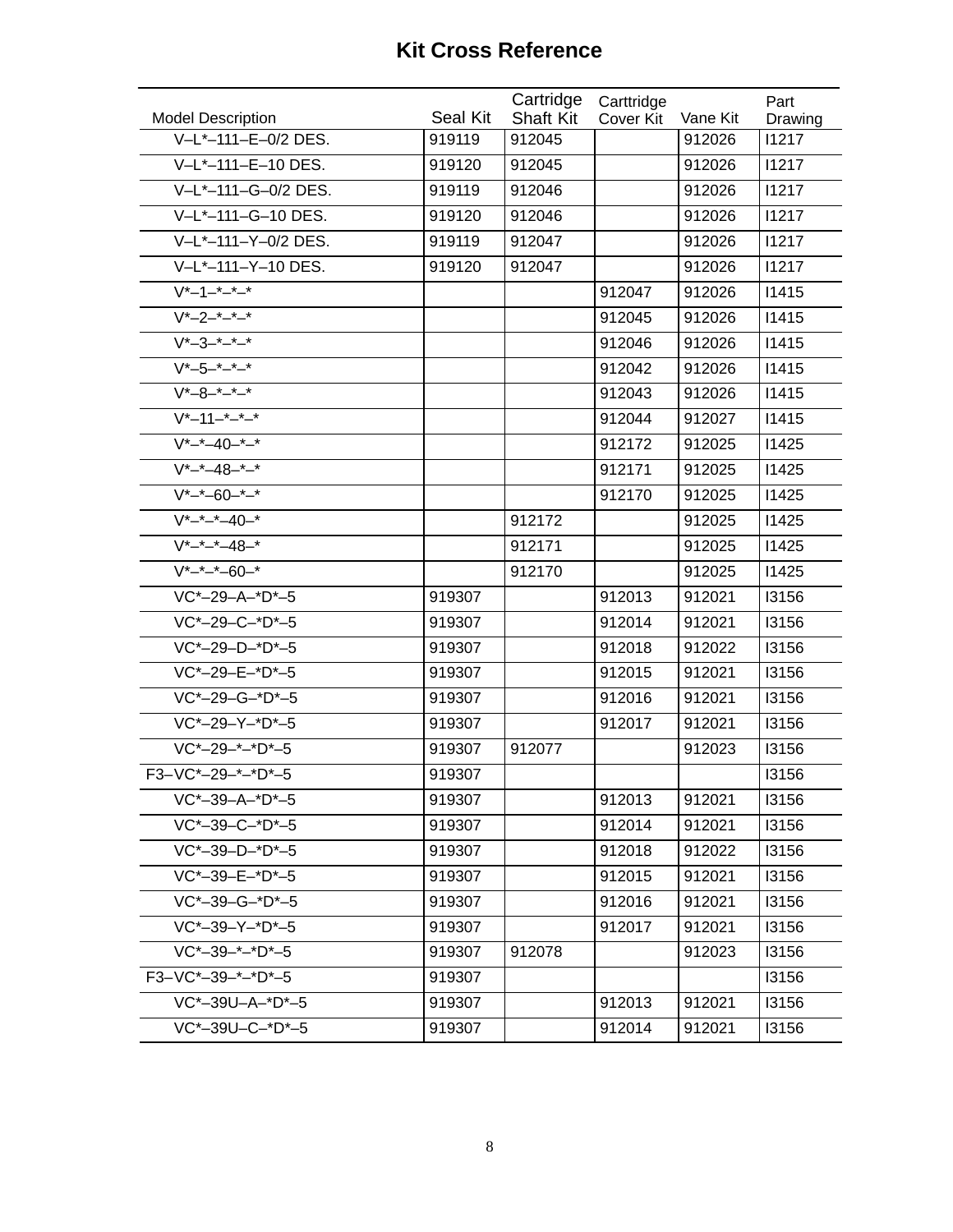|        | Cartridge                                               | Carttridge                 |                                                   | Part                                             |
|--------|---------------------------------------------------------|----------------------------|---------------------------------------------------|--------------------------------------------------|
|        |                                                         |                            |                                                   | Drawing                                          |
|        |                                                         |                            |                                                   | 13156                                            |
|        |                                                         |                            |                                                   | 13156                                            |
|        |                                                         |                            |                                                   | 13156                                            |
|        |                                                         |                            |                                                   | 13156                                            |
| 919307 |                                                         |                            | 912023                                            | 13156                                            |
| 919307 |                                                         |                            |                                                   | 13156                                            |
| 919307 |                                                         | 912013                     | 912021                                            | 13156                                            |
| 919307 |                                                         | 912014                     | 912021                                            | 13156                                            |
| 919307 |                                                         | 912018                     | 912022                                            | 13156                                            |
| 919307 |                                                         | 912015                     | 912021                                            | 13156                                            |
| 919307 |                                                         | 912016                     | 912021                                            | 13156                                            |
| 919307 |                                                         | 912017                     | 912021                                            | 13156                                            |
| 919307 | 912080                                                  |                            | 912023                                            | 13156                                            |
| 919307 |                                                         |                            |                                                   | 13156                                            |
| 919307 |                                                         | 912013                     | 912021                                            | 13156                                            |
| 919307 |                                                         | 912014                     | 912021                                            | 13156                                            |
| 919307 |                                                         | 912018                     | 912022                                            | 13156                                            |
| 919307 |                                                         | 912015                     | 912021                                            | 13156                                            |
| 919307 |                                                         | 912016                     | 912021                                            | 13156                                            |
| 919307 |                                                         | 912017                     | 912021                                            | 13156                                            |
| 919307 | 912081                                                  |                            | 912024                                            | 13156                                            |
| 919307 |                                                         |                            |                                                   | 13156                                            |
| 919306 | 912013                                                  |                            | 912021                                            | 13152                                            |
| 919306 | 912014                                                  |                            | 912021                                            | 13152                                            |
| 919306 | 912018                                                  |                            | 912022                                            | 13152                                            |
| 919306 | 912015                                                  |                            | 912021                                            | 13152                                            |
| 919306 | 912016                                                  |                            | 912021                                            | 13152                                            |
| 919306 | 912017                                                  |                            | 912021                                            | 13152                                            |
| 919306 |                                                         | 912013                     | 912021                                            | 13152                                            |
| 919306 |                                                         | 912014                     | 912021                                            | 13152                                            |
| 919306 |                                                         | 912018                     | 912022                                            | 13152                                            |
| 919306 |                                                         | 912015                     | 912021                                            | 13152                                            |
| 919306 |                                                         | 912016                     | 912021                                            | 13152                                            |
| 919306 |                                                         | 912017                     | 912021                                            | 13152                                            |
| 919306 |                                                         |                            | 9                                                 | 13152                                            |
| 919306 | 912013                                                  |                            | 912021                                            | 13152                                            |
|        | <b>Seal Kit</b><br>919307<br>919307<br>919307<br>919307 | <b>Shaft Kit</b><br>912079 | Cover Kit<br>912018<br>912015<br>912016<br>912017 | Vane Kit<br>912022<br>912021<br>912021<br>912021 |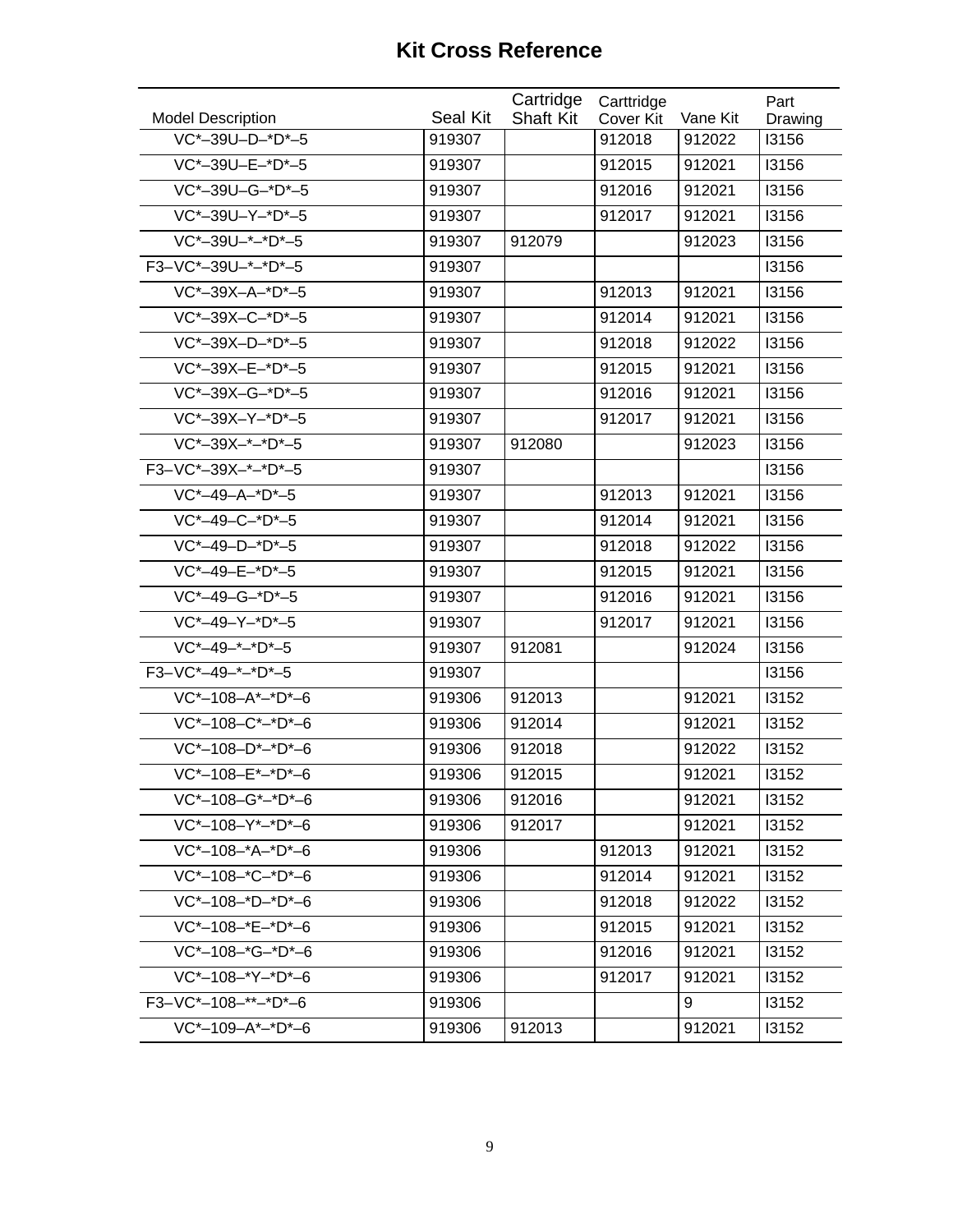|                          |          | Cartridge        | Carttridge |          | Part    |
|--------------------------|----------|------------------|------------|----------|---------|
| <b>Model Description</b> | Seal Kit | <b>Shaft Kit</b> | Cover Kit  | Vane Kit | Drawing |
| VC*-109-C*-*D*-6         | 919306   | 912014           |            | 912021   | 13152   |
| VC*-109-D*-*D*-6         | 919306   | 912018           |            | 912022   | 13152   |
| VC*-109-E*-*D*-6         | 919306   | 912015           |            | 912021   | 13152   |
| VC*-109-G*-*D*-6         | 919306   | 912016           |            | 912021   | 13152   |
| VC*-109-Y*-*D*-6         | 919306   | 912017           |            | 912021   | 13152   |
| VC*-109-*A-*D*-6         | 919306   |                  | 912013     | 912021   | 13152   |
| VC*-109-*C-*D*-6         | 919306   |                  | 912014     | 912021   | 13152   |
| $VC*-109-*D-*D*-6$       | 919306   |                  | 912018     | 912022   | 13152   |
| VC*-109-*E-*D*-6         | 919306   |                  | 912015     | 912021   | 13152   |
| $VC*-109-*G-*D*-6$       | 919306   |                  | 912016     | 912021   | 13152   |
| VC*-109-*Y-*D*-6         | 919306   |                  | 912017     | 912021   | 13152   |
| F3-VC*-109-**-*D*-6      | 919306   |                  |            |          | 13152   |
| $VC*-110-A*-D*-6$        | 919306   | 912013           |            | 912021   | 13152   |
| VC*-110-C*-*D*-6         | 919306   | 912014           |            | 912021   | 13152   |
| $VC*-110-D*-D*-6$        | 919306   | 912018           |            | 912022   | 13152   |
| VC*-110-E*-*D*-6         | 919306   | 912015           |            | 912021   | 13152   |
| VC*-110-G*-*D*-6         | 919306   | 912016           |            | 912021   | 13152   |
| VC*-110-Y*-*D*-6         | 919306   | 912017           |            | 912021   | 13152   |
| VC*-110-*A-*D*-6         | 919306   |                  | 912013     | 912021   | 13152   |
| VC*-110-*C-*D*-6         | 919306   |                  | 912014     | 912021   | 13152   |
| $VC*-110-*D-*D*-6$       | 919306   |                  | 912018     | 912022   | 13152   |
| VC*-110-*E-*D*-6         | 919306   |                  | 912015     | 912021   | 13152   |
| VC*-110-*G-*D*-6         | 919306   |                  | 912016     | 912021   | 13152   |
| VC*-110-*Y-*D*-6         | 919306   |                  | 912017     | 912021   | 13152   |
| F3-VC*-110-**-*D*-6      | 919306   |                  |            |          | 13152   |
| VC*-128-A-*D*-5          | 919307   |                  | 912013     | 912021   | 13156   |
| $VC*-128-C-*D*-5$        | 919307   |                  | 912014     | 912021   | 13156   |
| VC*-128-D-*D*-5          | 919307   |                  | 912018     | 912021   | 13156   |
| VC*-128-E-*D*-5          | 919307   |                  | 912015     | 912021   | 13156   |
| $VC*-128-G-*D*-5$        | 919307   |                  | 912016     | 912021   | 13156   |
| VC*-128-Y-*D*-5          | 919307   |                  | 912017     | 912021   | 13156   |
| $VC*-128-+-*D*-5$        | 919307   | 912077           |            | 912023   | 13156   |
| $F3-VC*-128-+-D*-5$      | 919307   |                  |            |          | 13156   |
| $VC*-129-A-*D*-5$        | 919307   |                  | 912013     | 912021   | 13156   |
| $VC*-129-C-*D*-5$        | 919307   |                  | 912014     | 912021   | 13156   |
| VC*-129-D-*D*-5          | 919307   |                  | 912018     | 912022   | 13156   |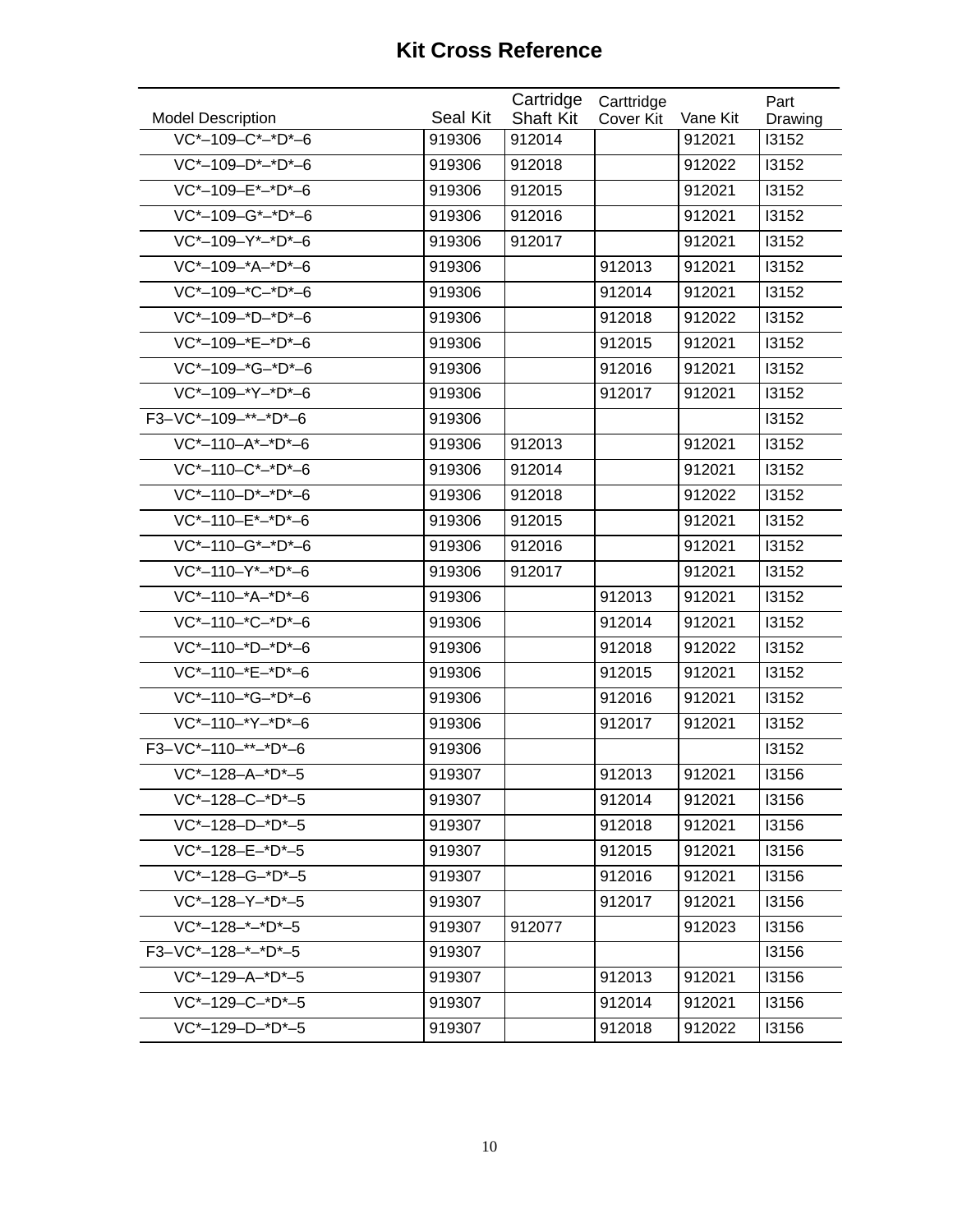|                          |                 | Cartridge        | Carttridge |          | Part    |
|--------------------------|-----------------|------------------|------------|----------|---------|
| <b>Model Description</b> | <b>Seal Kit</b> | <b>Shaft Kit</b> | Cover Kit  | Vane Kit | Drawing |
| VC*-129-E-*D*-5          | 919307          |                  | 912015     | 912021   | 13156   |
| VC*-129-G-*D*-5          | 919307          |                  | 912016     | 912021   | 13156   |
| VC*-129-Y-*D*-5          | 919307          |                  | 912017     | 912021   | 13156   |
| VC*-129-*-*D*-5          | 919307          | 912077           |            | 912023   | 13156   |
| F3-VC*-129-*-*D*-5       | 919307          |                  |            |          | 13156   |
| VC*-138-A-*D*-5          | 919307          |                  | 912013     | 912021   | 13156   |
| VC*-138-C-*D*-5          | 919307          |                  | 912014     | 912021   | 13156   |
| VC*-138-D-*D*-5          | 919307          |                  | 912018     | 912022   | 13156   |
| VC*-138-E-*D*-5          | 919307          |                  | 912015     | 912021   | 13156   |
| VC*-138-G-*D*-5          | 919307          |                  | 912016     | 912021   | 13156   |
| VC*-138-Y-*D*-5          | 919307          |                  | 912017     | 912021   | 13156   |
| $VC*-138-+-*D*-5$        | 919307          | 912078           |            | 912023   | 13156   |
| F3-VC*-138-*-*D*-5       | 919307          |                  |            |          | 13156   |
| VC*-138U-A-*D*-5         | 919307          |                  | 912013     | 912021   | 13156   |
| VC*-138U-C-*D*-5         | 919307          |                  | 912014     | 912021   | 13156   |
| VC*-138U-D-*D*-5         | 919307          |                  | 912018     | 912022   | 13156   |
| VC*-138U-G-*D*-5         | 919307          |                  | 912016     | 912021   | 13156   |
| VC*-138U-Y-*D*-5         | 919307          |                  | 912017     | 912021   | 13156   |
| VC*-138U-*-*D*-5         | 919307          | 912079           |            | 912023   | 13156   |
| VC*-138X-A-*D*-5         | 919307          |                  | 912013     | 912021   | 13156   |
| VC*-138X-C-*D*-5         | 919307          |                  | 912014     | 912021   | 13156   |
| VC*-138X-D-*D*-5         | 919307          |                  | 912018     | 912022   | 13156   |
| VC*-138X-E-*D*-5         | 919307          |                  | 912015     | 912021   | 13156   |
| VC*-138X-G-*D*-5         | 919307          |                  | 912016     | 912021   | 13156   |
| VC*-138X-Y-*D*-5         | 919307          |                  | 912017     | 912021   | 13156   |
| VC*-138X-*-*D*-5         | 919307          | 912080           |            | 912023   | 13156   |
| F3-VC*-138X-*-*D*-5      | 919307          |                  |            |          | 13156   |
| $VC*-139-A-*D*-5$        | 919307          |                  | 912013     | 912021   | 13156   |
| $VC*-139-C-*D*-5$        | 919307          |                  | 912014     | 912021   | 13156   |
| $VC*-139-D-*D*-5$        | 919307          |                  | 912018     | 912022   | 13156   |
| VC*-139-E-*D*-5          | 919307          |                  | 912015     | 912021   | 13156   |
| VC*-139-G-*D*-5          | 919307          |                  | 912016     | 912021   | 13156   |
| VC*-139-Y-*D*-5          | 919307          |                  | 912017     | 912021   | 13156   |
| $VC*-139-+-D*-5$         | 919307          | 912078           |            | 912023   | 13156   |
| F3-VC*-139-*-*D*-5       | 919307          |                  |            |          | 13156   |
| VC*-139U-A-*D*-5         | 919307          |                  | 912013     | 912021   | 13156   |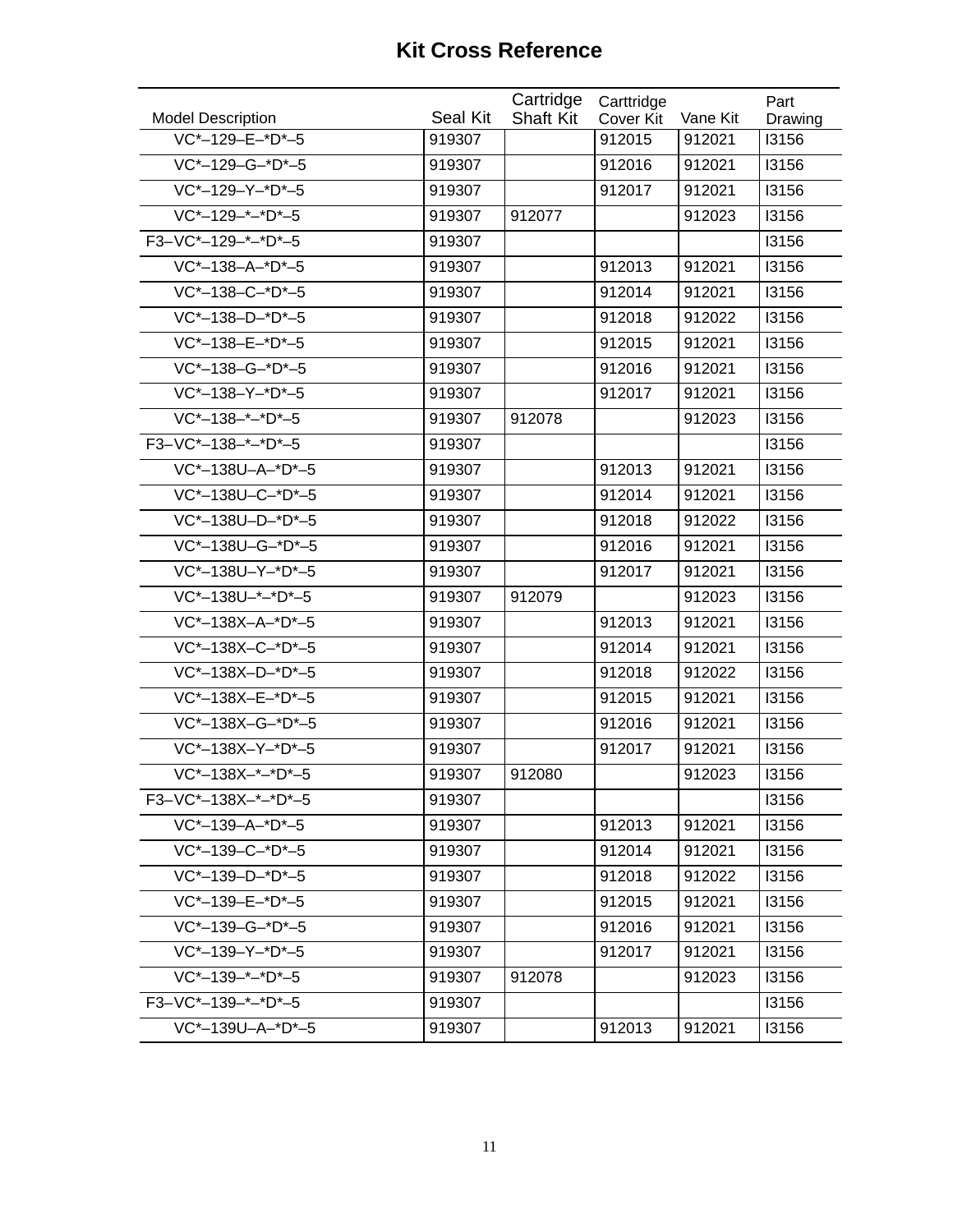|                          |                 | Cartridge        | Carttridge |          | Part    |
|--------------------------|-----------------|------------------|------------|----------|---------|
| <b>Model Description</b> | <b>Seal Kit</b> | <b>Shaft Kit</b> | Cover Kit  | Vane Kit | Drawing |
| VC*-139U-C-*D*-5         | 919307          |                  | 912014     | 912021   | 13156   |
| VC*-139U-D-*D*-5         | 919307          |                  | 912018     | 912022   | 13156   |
| VC*-139U-E-*D*-5         | 919307          |                  | 912015     | 912021   | 13156   |
| VC*-139U-G-*D*-5         | 919307          |                  | 912016     | 912021   | 13156   |
| VC*-139U-Y-*D*-5         | 919307          |                  | 912017     | 912021   | 13156   |
| F3-VC*-139U-*-*D*-5      | 919307          |                  |            |          | 13156   |
| VC*-139X-A-*D*-5         | 919307          |                  | 912013     | 912021   | 13156   |
| VC*-139X-C-*D*-5         | 919307          |                  | 912014     | 912021   | 13156   |
| VC*-139X-D-*D*-5         | 919307          |                  | 912018     | 912022   | 13156   |
| VC*-139X-E-*D*-5         | 919307          |                  | 912015     | 912021   | 13156   |
| VC*-139X-G-*D*-5         | 919307          |                  | 912016     | 912021   | 13156   |
| VC*-139X-Y-*D*-5         | 919307          |                  | 912017     | 912021   | 13156   |
| $VC*-139X-+-D*-5$        | 919307          | 912080           |            | 912023   | 13156   |
| F3-VC*-139X-*-*D*-5      | 919307          |                  |            |          | 13156   |
| VC*-148-A-*D*-5          | 919307          |                  | 912013     | 912021   | 13156   |
| VC*-148-C-*D*-5          | 919307          |                  | 912014     | 912021   | 13156   |
| VC*-148-D-*D*-5          | 919307          |                  | 912018     | 912022   | 13156   |
| VC*-148-E-*D*-5          | 919307          |                  | 912015     | 912021   | 13156   |
| VC*-148-G-*D*-5          | 919307          |                  | 912016     | 912021   | 13156   |
| VC*-148-Y-*D*-5          | 919307          |                  | 912017     | 912021   | 13156   |
| $VC*-148-+-D*-5$         | 919307          | 912081           |            | 912024   | 13156   |
| F3-VC*-148-*-*D*-5       | 919307          |                  |            |          | 13156   |
| VC*-149-A-*D*-5          | 919307          |                  | 912013     | 912021   | 13156   |
| VC*-149-C-*D*-5          | 919307          |                  | 912014     | 912021   | 13156   |
| VC*-149-D-*D*-5          | 919307          |                  | 912018     | 912022   | 13156   |
| VC*-149-E-*D*-5          | 919307          |                  | 912015     | 912021   | 13156   |
| $VC*-149-G-*D*-5$        | 919307          |                  | 912016     | 912021   | 13156   |
| $VC*-149-Y-*D*-5$        | 919307          |                  | 912017     | 912021   | 13156   |
| $VC*-149-+-D*-5$         | 919307          | 912081           |            | 912024   | 13156   |
| $F3-VC*-149-+-D*-5$      | 919307          |                  |            |          | 13156   |
| $VC^{**}-29-A-*D*-4$     | 912104          | 912077           | 912013     |          | 11462   |
| VC**-29-A-**D*-5         | 919307          | 912077           | 912013     |          | 13156   |
| F3-VC**-29-A-**D*-5      | 919307          | 912077           | 912013     |          | 13156   |
| VC**-29-C-**D*-4         | 912104          | 912077           | 912014     |          | 11462   |
| VC**-29-C-**D*-5         | 919307          | 912077           | 912014     |          | 13156   |
| F3-VC**-29-C-**D*-5      | 919307          |                  | 912014     |          | 13156   |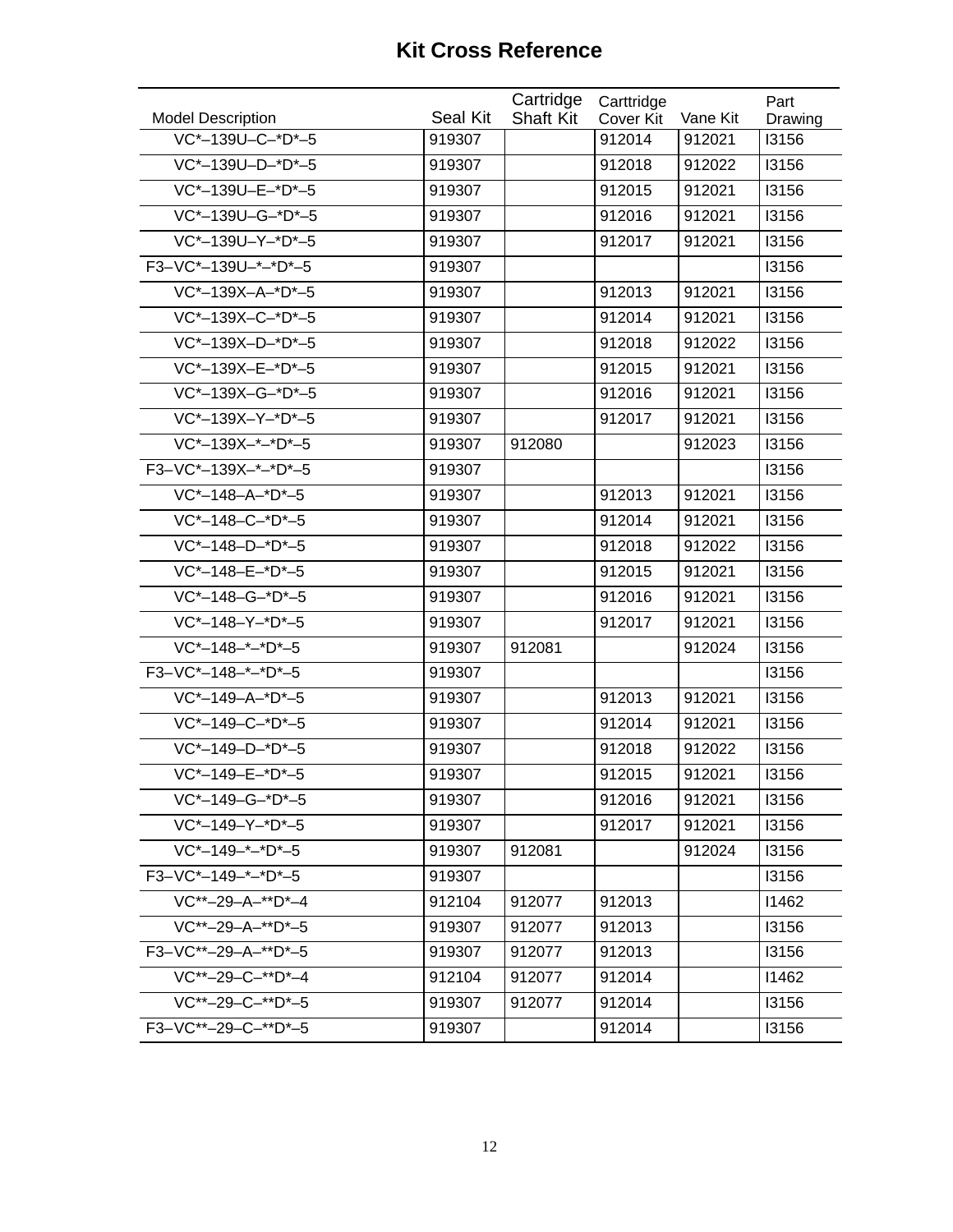| <b>Model Description</b> | Seal Kit | Cartridge<br><b>Shaft Kit</b> | Carttridge<br>Cover Kit | Vane Kit | Part<br>Drawing |
|--------------------------|----------|-------------------------------|-------------------------|----------|-----------------|
| VC**-29-D-**D*-4         | 912104   | 912077                        | 912018                  |          | 11462           |
| VC**-29-D-**D*-5         | 919307   | 912077                        | 912018                  |          | 13156           |
| F3-VC**-29-D-**D*-5      | 919307   | 912077                        | 912018                  |          | 13156           |
| VC**-29-E-**D*-4         | 912104   | 912077                        | 912015                  |          | 11462           |
| VC**-29-E-**D*-5         | 919307   | 912077                        | 912015                  |          | 13156           |
| F3-VC**-29-E-**D*-5      | 919307   | 912077                        | 912015                  |          | 13156           |
| VC**-29-G-**D*-4         | 912104   | 912077                        | 912016                  |          | 11462           |
| VC**-29-G-**D*-5         | 919307   | 912077                        | 912016                  |          | 13156           |
| F3-VC**-29-G-**D*-5      | 919307   | 912077                        | 912016                  |          | 13156           |
| VC**-29-Y-**D*-4         | 912104   | 912077                        | 912017                  |          | 11462           |
| VC**-29-Y-**D*-5         | 919307   | 912077                        | 912017                  |          | 13156           |
| F3-VC**-29-Y-**D*-5      | 919307   | 912077                        | 912017                  |          | 13156           |
| VC**-29-**D*-5           | 919307   | 912077                        |                         | 912023   | 13156           |
| F3-VC**-29-**D*-5        | 919307   | 912077                        |                         | 912023   | 13156           |
| VC**-39-A-**D*-4         | 912104   | 912078                        | 912013                  |          | 11462           |
| VC**-39-A-**D*-5         | 919307   | 912078                        | 912013                  |          | 13516           |
| F3-VC**-39-A-**D*-5      | 919307   | 912078                        | 912013                  |          | 13516           |
| VC**-39-C-**D*-4         | 912104   | 912078                        | 912014                  |          | 11462           |
| VC**-39-C-**D*-5         | 919307   | 912078                        | 912014                  |          | 13156           |
| F3-VC**-39-C-**D*-5      | 919307   | 912078                        | 912014                  |          | 13156           |
| VC**-39-D-**D*-4         | 912104   | 912078                        | 912018                  |          | 11462           |
| VC**-39-D-**D*-5         | 919307   | 912078                        | 912018                  |          | 13156           |
| F3-VC**-39-D-**D*-5      | 919307   | 912078                        | 912018                  |          | 13156           |
| VC**-39-E-**D*-4         | 912104   | 912078                        | 912015                  |          | 11462           |
| VC**-39-E-**D*-5         | 919307   | 912078                        | 912015                  |          | 13156           |
| F3-VC**-39-E-**D*-5      | 919307   | 912078                        | 912015                  |          | 13156           |
| VC**-39-G-**D*-4         | 919304   | 912078                        | 912016                  |          | 13156           |
| $VC**-39-G-*D*-5$        | 919307   | 912078                        | 912016                  |          | 13156           |
| F3-VC**-39-G-**D*-5      | 919307   | 912078                        | 912016                  |          | 13156           |
| $VC^{**}-39-Y-*D*-4$     | 912104   | 912078                        | 912017                  |          | 11462           |
| $VC**-39-Y-*D*-5$        | 919307   | 912078                        | 912017                  |          | 13156           |
| F3-VC**-39-Y-**D*-5      | 919307   | 912078                        | 912017                  |          | 13156           |
| $VC^{**}-39-**D*-5$      | 919307   | 912078                        |                         | 912023   | 13156           |
| F3-VC**-39-**D*-5        | 919307   | 912078                        |                         | 912023   | 13156           |
| VC**-39U-A-**D*-4        | 912104   | 912079                        | 912013                  |          | 11462           |
| VC**-39U-A-**D*-5        | 919307   | 912079                        | 912013                  |          | 13156           |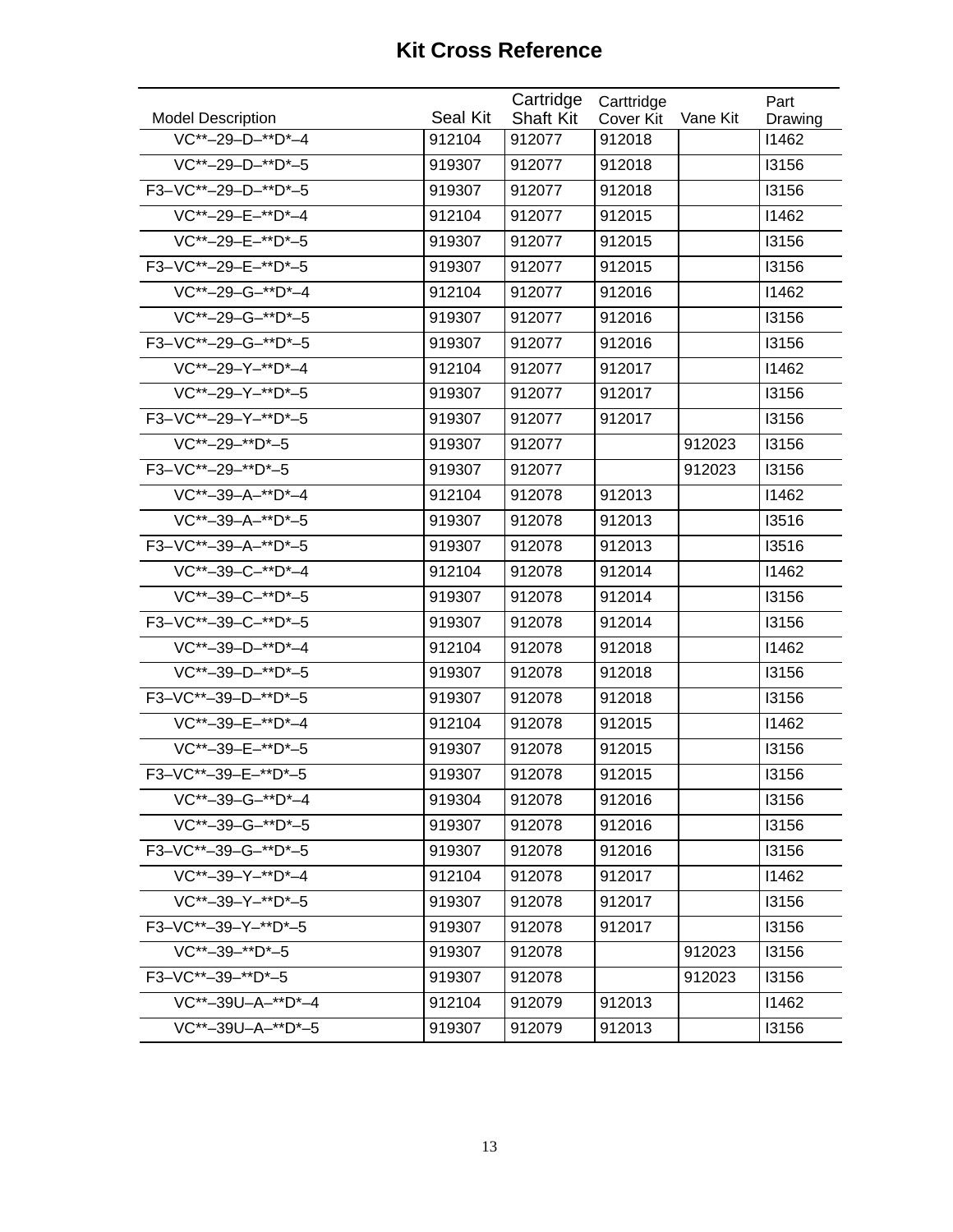| <b>Model Description</b> | <b>Seal Kit</b> | Cartridge<br><b>Shaft Kit</b> | Carttridge<br>Cover Kit | Vane Kit | Part<br>Drawing |
|--------------------------|-----------------|-------------------------------|-------------------------|----------|-----------------|
| F3-VC**-39U-A-**D*-5     | 919307          | 912079                        | 912013                  |          | <b>I3156</b>    |
| VC**-39U-C-**D*-4        | 912104          | 912079                        | 912014                  |          | 11462           |
| VC**-39U-C-**D*-5        | 919307          | 912079                        | 912014                  |          | 13156           |
| F3-VC**-39U-C-**D*-5     | 919307          | 912079                        | 912014                  |          | 13156           |
| VC**-39U-D-**D*-4        | 912104          | 912079                        | 912018                  |          | 11462           |
| VC**-39U-D-**D*-5        | 919307          | 912079                        | 912018                  |          | 13156           |
| F3-VC**-39U-D-**D*-5     | 919307          | 912079                        | 912018                  |          | 13156           |
| VC**-39U-E-**D*-4        | 912104          | 912079                        | 912015                  |          | 11462           |
| VC**-39U-E-**D*-5        | 919307          | 912079                        | 912015                  |          | 13156           |
| F3-VC**-39U-E-**D*-5     | 919307          | 912079                        | 912015                  |          | 13156           |
| VC**-39U-G-**D*-4        | 912104          | 912079                        | 912016                  |          | 11462           |
| VC**-39U-G-**D*-5        | 919307          | 912079                        | 912016                  |          | 13156           |
| F3-VC**-39U-G-**D*-5     | 919307          | 912079                        | 912016                  |          | 13156           |
| VC**-39U-Y-**D*-4        | 912104          | 912079                        | 912017                  |          | 11462           |
| VC**-39U-Y-**D*-5        | 919307          | 912079                        | 912017                  |          | 13156           |
| F3-VC**-39U-Y-**D*-5     | 919307          | 912079                        | 912017                  |          | 13156           |
| VC**-39U-**D*-5          | 919307          | 912079                        |                         | 912023   | 13156           |
| F3-VC**-39U-**D*-5       | 919307          | 912079                        |                         | 912023   | 13156           |
| VC**-39X-A-**D*-4        | 912104          | 912080                        | 912013                  |          | 11462           |
| VC**-39X-A-**D*-5        | 919307          | 912080                        | 912013                  |          | 13156           |
| F3-VC**-39X-A-**D*-5     | 919307          | 912080                        | 912013                  |          | 13156           |
| VC**-39X-C-**D*-4        | 912104          | 912080                        | 912014                  |          | 11462           |
| VC**-39X-C-**D*-5        | 919307          | 912080                        | 912014                  |          | 13156           |
| F3-VC**-39X-C-**D*-5     | 919307          | 912080                        | 912014                  |          | 13156           |
| VC**-39X-D-**D*-4        | 912104          | 912080                        | 912018                  |          | 11462           |
| VC**-39X-D-**D*-5        | 919307          | 912080                        | 912018                  |          | 13156           |
| F3-VC**-39X-D-**D*-5     | 919307          | 912080                        | 912018                  |          | 13156           |
| VC**-39X-E-**D*-4        | 912104          | 912080                        | 912015                  |          | 11462           |
| VC**-39X-E-**D*-5        | 919307          | 912080                        | 912015                  |          | 13156           |
| F3-VC**-39X-E-**D*-5     | 919307          | 912080                        | 912015                  |          | 13156           |
| $VC^{**}-39X-G-**D*-4$   | 912104          | 912080                        | 912016                  |          | 11462           |
| VC**-39X-G-**D*-5        | 919307          | 912080                        | 912016                  |          | 13156           |
| F3-VC**-39X-G-**D*-5     | 919307          | 912080                        | 912016                  |          | 13156           |
| VC**-39X-Y-**D*-4        | 912304          | 912080                        | 912017                  |          | 11462           |
| VC**-39X-Y-**D*-5        | 919307          | 912080                        | 912017                  |          | <b>I3165</b>    |
| F3-VC**-39X-Y-**D*-5     | 919307          | 912080                        | 912017                  |          | 13156           |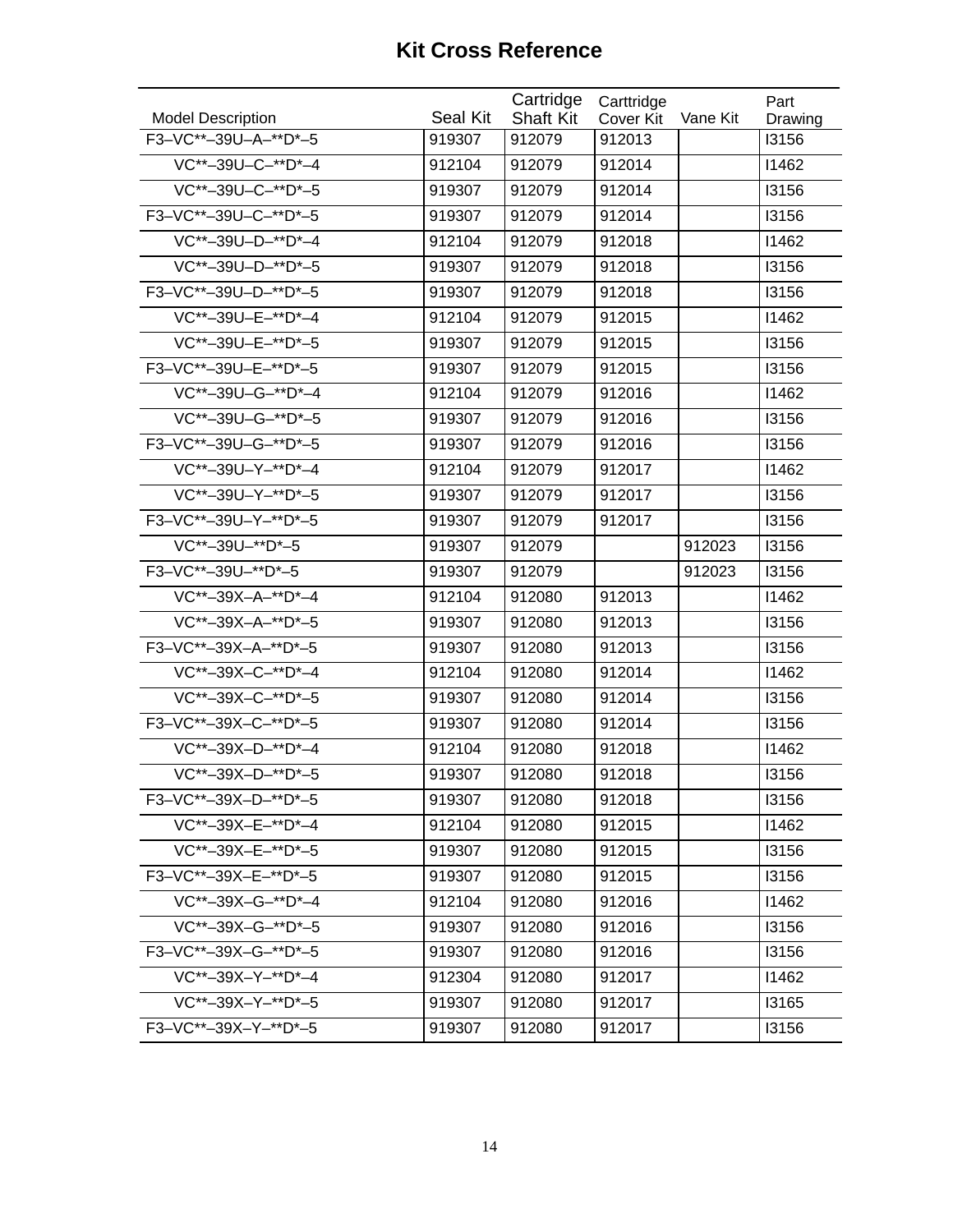| <b>Model Description</b>       | Seal Kit | Cartridge<br><b>Shaft Kit</b> | Carttridge<br>Cover Kit | Vane Kit | Part<br>Drawing |
|--------------------------------|----------|-------------------------------|-------------------------|----------|-----------------|
| VC**-49-A-**D*-4               | 912104   | 912081                        | 912013                  |          | 11462           |
| VC**-49-A-**D*-5               | 919307   | 912081                        | 912013                  |          | 13156           |
| F3-VC**-49-A-**D*-5            | 919307   | 912081                        | 912013                  |          | 13156           |
| VC**-49-C-**D*-4               | 912104   | 912081                        | 912014                  |          | 11462           |
| VC**-49-C-**D*-5               | 919307   | 912081                        | 912014                  |          | 13156           |
| F3-VC**-49-C-**D*-5            | 919307   | 912081                        | 912014                  |          | 13156           |
| VC**-49-D-**D*-4               | 912104   | 912081                        | 912018                  |          | 11462           |
| VC**-49-D-**D*-5               | 919307   | 912081                        | 912018                  |          | 13156           |
| F3-VC**-49-D-**D*-5            | 919307   | 912081                        | 912018                  |          | 13156           |
| VC**-49-E-**D*-4               | 912104   | 912081                        | 912015                  |          | 11462           |
| VC**-49-E-**D*-5               | 919307   | 912081                        | 912015                  |          | 13156           |
| F3-VC**-49-E-**D*-5            | 919307   | 912081                        | 912015                  |          | 13156           |
| VC**-49-G-**D*-4               | 912104   | 912081                        | 912016                  |          | 11462           |
| VC**-49-G-**D*-5               | 919307   | 912081                        | 912016                  |          | 13156           |
| F3-VC**-49-G-**D*-5            | 919307   | 912081                        | 912016                  |          | 13156           |
| VC**-49-Y-**D*-4               | 912104   | 912081                        | 912017                  |          | 11462           |
| VC**-49-Y-**D*-5               | 919307   | 912081                        | 912017                  |          | 13156           |
| F3-VC**-49-Y-**D*-5            | 919307   | 912081                        | 912017                  |          | 13156           |
| VC**-108/109/110-A*-**D*-6     | 919306   |                               | 912013                  | 912021   | 13152           |
| F3-VC**-108/109/110-A*-**D*-6  | 919306   |                               | 912013                  | 912021   | 13152           |
| VC**-108/109/110-*A-**D*-6     | 919306   | 912013                        |                         | 912021   | 13152           |
| F3-VC**-108/109/110-*A-**D*-6  | 919306   | 912013                        |                         | 912021   | 13152           |
| VC**-108/109/110-C*-**D*-6     | 919306   |                               | 912014                  | 912021   | 13152           |
| F3-VC**-108/109/110-C*-**D*-6  | 919306   |                               | 912014                  | 912021   | 13152           |
| VC**-108/109/110-*C-**D*-6     | 919306   | 912014                        |                         | 912021   | 13152           |
| F3-VC**-108/109/110-*C-**D*-6  | 919306   | 912014                        |                         | 912021   | 13152           |
| VC**-108/109/110-D*-**D*-6     | 919306   |                               | 912018                  | 912022   | 13152           |
| F3-VC**-108/109/110-D*-**D*-6  | 919306   |                               | 912018                  | 912022   | 13152           |
| VC**-108/109/110-*D-**D*-6     | 919306   | 912018                        |                         | 912022   | 13152           |
| F3-VC**-108/109/110-*D-**D*-6  | 919306   | 912018                        |                         | 912022   | 13152           |
| VC**-108/109/110-E*-**D*-6     | 919306   |                               | 912015                  | 912022   | 13152           |
| F3-VC**-108/109/110/-E*-**D*-6 | 919306   |                               | 912015                  | 912021   | 13152           |
| VC**-108/109/110-*E-**D*-6     | 919306   |                               |                         | 912021   | 13152           |
| F3-VC**-108/109/110-*E-**D*-6  | 919306   | 912015                        |                         | 912021   | 13152           |
| VC**-108/109/110-*E-**D*-6     | 919306   | 912015                        |                         | 912021   | 13152           |
| VC**-108/109/110-G*-**D*-6     |          |                               | 912016                  | 912021   | 13152           |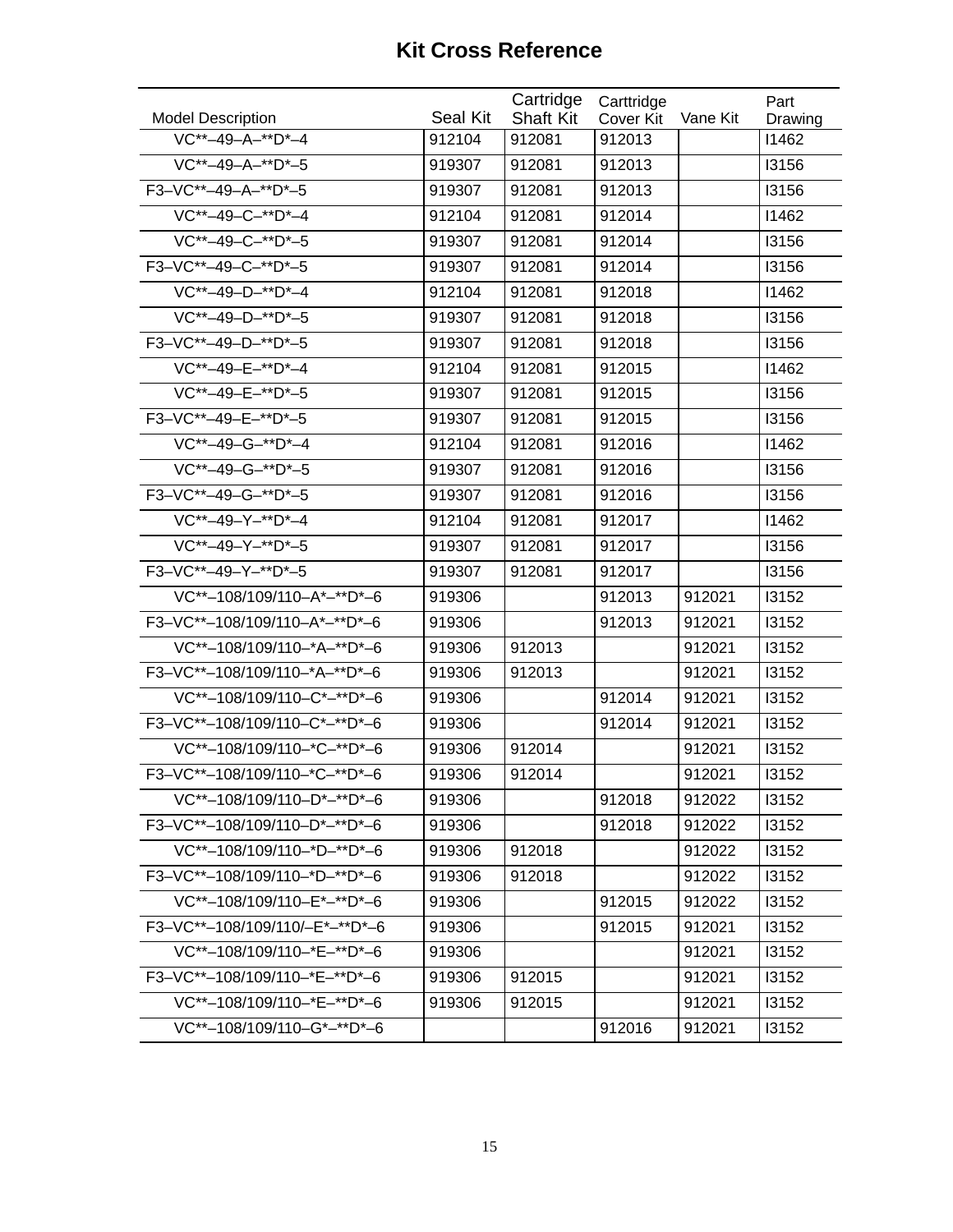|                               |                 | Cartridge        | Carttridge |          | Part         |
|-------------------------------|-----------------|------------------|------------|----------|--------------|
| <b>Model Description</b>      | <b>Seal Kit</b> | <b>Shaft Kit</b> | Cover Kit  | Vane Kit | Drawing      |
| F3-VC**-108/109/110-G*-**D*-6 | 919306          |                  | 912016     | 912021   | 13152        |
| VC**-108/109/110-*G-**D*-6    | 919306          | 912016           |            | 912021   | 13152        |
| F3-VC**-108/109/110-*G-**D*-6 | 919306          | 912016           |            | 912021   | 13152        |
| VC**-108/109/110-Y*-**D*-6    | 919306          |                  | 912017     | 912021   | 13152        |
| F3-VC**-108/109/110-Y*-**D*-6 | 919306          |                  | 912017     | 912021   | 13152        |
| VC**-108/109/110-*Y-**D*-6    | 919306          | 912017           |            | 912021   | 13152        |
| F3-VC**-108/109/110-*Y-**D*-6 | 919306          | 912017           |            | 912021   | 13152        |
| VC**-128/129-A-**D*-4         | 912104          | 912077           | 912013     |          | 11462        |
| VC**-128/129-A-**D*-5         | 919307          | 912077           | 912013     |          | 13156        |
| F3-VC**-128/129-A-**D*-5      | 919307          | 912077           | 912013     |          | 13156        |
| VC**-128/129-C-**D*-4         | 912104          | 912077           | 912014     |          | 11462        |
| VC**-128/129-C-**D*-5         | 919307          | 912077           | 912014     |          | 13156        |
| F3-VC**-128/129-C-**D*-5      | 919307          | 912077           | 912014     |          | 13156        |
| VC**-128/129-D-**D*-4         | 912104          | 912077           | 912018     |          | 11462        |
| VC**-128/129-D-**D*-5         | 919307          | 912077           | 912018     |          | 13156        |
| F3-VC**-128/129-D-**D*-5      | 919307          | 912077           | 912018     |          | <b>I3156</b> |
| VC**-128/129/-E-**D*-4        | 912104          | 912077           | 912015     |          | 11462        |
| VC**-128/129-E-**D*-5         | 919307          | 912077           | 912015     |          | 13156        |
| F3-VC**-128/129-E-**D*-5      | 919307          | 912077           | 912015     |          | 13156        |
| VC**128/129-G-**D*-4          | 912104          | 912077           | 912216     |          | 11462        |
| VIC**128/129-G-**D*-5         | 919307          | 912077           | 912016     |          | 13156        |
| F3-VC**-128/129-G-**D*-5      | 919307          | 912077           | 912016     |          | 13156        |
| VC**-128/129-Y-**D*-4         | 912104          | 912077           | 912017     |          | 11462        |
| VC**-128/129-Y-**D*-5         | 919307          | 912077           | 912017     |          | 13156        |
| F3-VC**-128/129-Y-**D*-5      | 919307          | 912077           | 912017     |          | 13156        |
| VC**-138/139-A-**D*-4         | 919307          | 912078           | 912013     |          | 11462        |
| VC**-138/139-A-**D*-5         | 919004          | 912078           | 912013     |          | 13156        |
| F3-VC**-138/139-A-**D*-5      | 919307          | 912078           | 912013     |          | <b>I2156</b> |
| VC**-138/139-C-**D*-4         | 919307          | 912078           | 912014     |          | 11462        |
| $VC^{**}-138/139-C-**D*-5$    | 919004          | 912078           | 912014     |          | 13156        |
| F3-VC**-138/139-C-**D*-5      | 919307          | 912078           | 912014     |          | 13156        |
| VC**-138/139-D-**D*-4         | 919307          | 912078           | 912018     |          | 11462        |
| VC**-138/139-D-**D*-5         | 919004          | 912078           | 912018     |          | 13156        |
| F3-VC**-138/139-D-**D*-5      | 919307          | 912078           | 912018     |          | 13156        |
| VC**-138/139-E-**D*-4         | 912104          | 912078           | 912015     |          | 13156        |
| VC**-138/139-E-**D*-5         | 919307          | 912078           | 912015     |          | 13156        |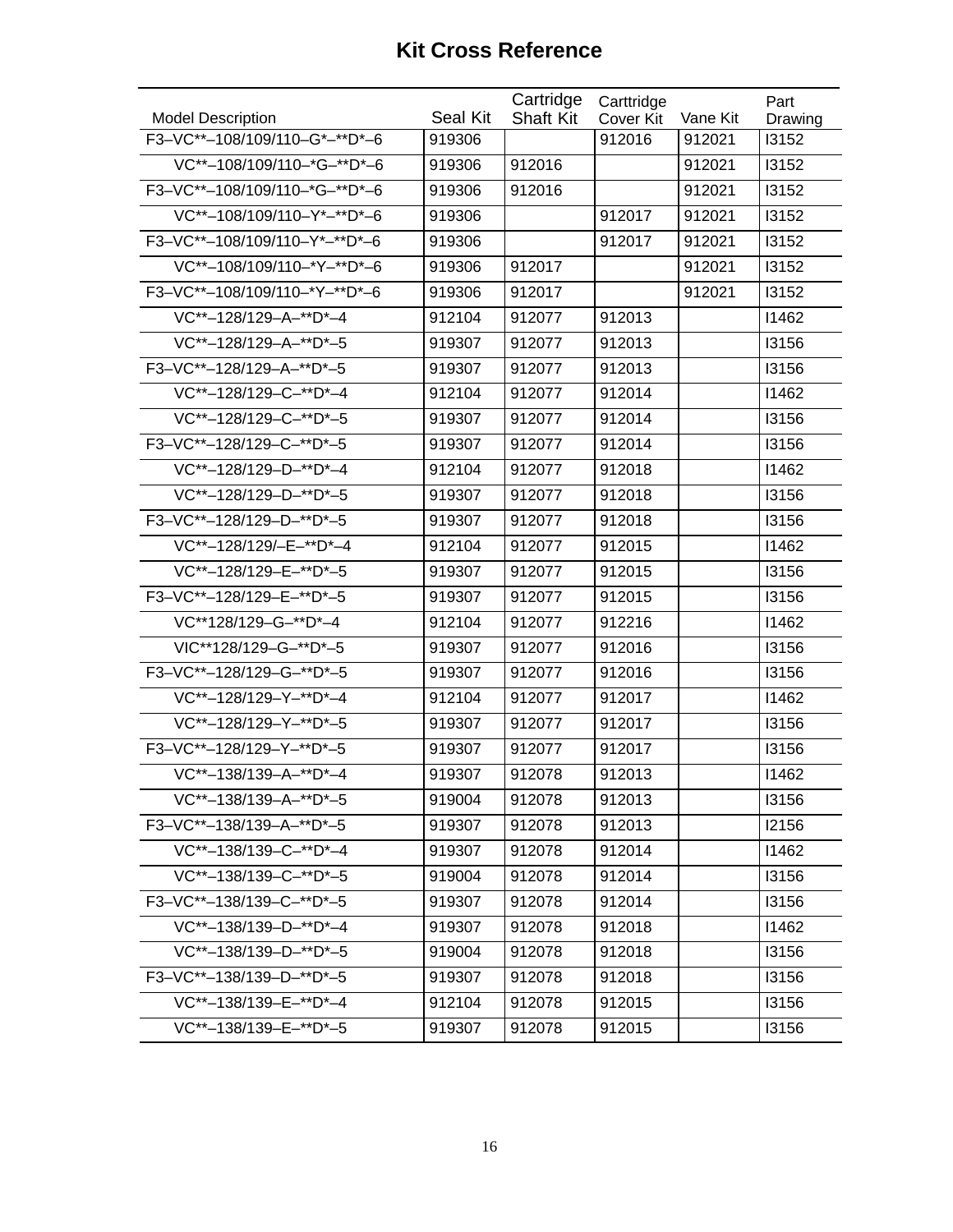| <b>Model Description</b>   | <b>Seal Kit</b> | Cartridge<br><b>Shaft Kit</b> | Carttridge<br><b>Cover Kit</b> | Vane Kit | Part<br>Drawing |
|----------------------------|-----------------|-------------------------------|--------------------------------|----------|-----------------|
| F3-VC**-138/139-E-**D*-5   | 919307          | 912078                        | 912015                         |          | 13156           |
| VC**-138/139-G-**D*-4      | 912104          | 912078                        | 912016                         |          | 11462           |
| VC**-138/139-G-**D*-5      | 919307          | 912078                        | 912016                         |          | 13156           |
| F3-VC**-138/139-G-**D*-5   | 919307          | 912078                        | 912016                         |          | 13156           |
| VC**-138/139-Y-**D*-4      | 919304          | 912078                        | 912016                         |          | 13162           |
| VC**-138/139-Y-**D*-5      | 919307          | 912078                        | 912017                         |          | 13156           |
| F3-VC**-138/139-Y-**D*-5   | 919307          | 912078                        | 912017                         |          | 13156           |
| VC**-138U/139U-A-**D*-4    | 912104          | 912079                        | 912013                         |          | 11462           |
| VC**-138U/139U-A-**D*-5    | 919307          | 912079                        | 912013                         |          | 13156           |
| F3-VC**-138U/139U-A-**D*-5 | 919307          | 912079                        | 912013                         |          | 13156           |
| VC**-138U/139U-C-**D*-4    | 912104          | 912079                        | 912014                         |          | 11462           |
| VC**-138U/139U-C-**D*-5    | 919307          | 912079                        | 912014                         |          | 13156           |
| F3-VC**-138U/139U-C-**D*-5 | 919307          | 912079                        | 912014                         |          | 13156           |
| VC**-138U/139U-D-**D*-4    | 912104          | 912079                        | 912018                         |          | 11462           |
| VC**-138U/139U-D-**D*-5    | 919307          | 912079                        | 912018                         |          | 13156           |
| F3-VC**-138U/139U-D-**D*-5 | 919307          | 912079                        | 912018                         |          | 13156           |
| VC**-138U/139U-E-**D*-4    | 912104          | 912079                        | 912015                         |          | 11462           |
| VC**-138U/139U-E-**D*-5    | 919307          | 912079                        | 912015                         |          | 13156           |
| F3-VC**-138U/139U-E-**D*-5 | 919307          | 912079                        | 912015                         |          | 13156           |
| VC**-138U/139U-G-**D*-4    | 912104          | 912079                        | 912016                         |          | 11462           |
| VC**-138U/139U-G-**D*-5    | 919307          | 912079                        | 912016                         |          | 13156           |
| F3-VC**-138U/139U-G-**D*-5 | 919307          | 912079                        | 912016                         |          | 13156           |
| VC**-138U/139U-Y-**D*-4    | 912104          | 912079                        | 912017                         |          | 11462           |
| VC**-138U/139U-Y-**D*-5    | 919307          | 912079                        | 912017                         |          | 13156           |
| F3-VC**-138U/139U-Y-**D*-5 | 919307          | 912079                        | 912017                         |          | 13156           |
| VC**-138X/139X-A-**D*-4    | 912104          | 912080                        | 912013                         |          | 11462           |
| VC**-138X/139X-A-**D*-5    | 919307          | 912080                        | 912013                         |          | 13156           |
| F3-VC**-138X/139X-A-**D*-5 | 919307          | 912080                        | 912013                         |          | 13156           |
| VC**-138X/139X-C-**D*-4    | 912104          | 912080                        | 912014                         |          | 11462           |
| VC**-138X/139X-C-**D*-5    | 919307          | 912080                        | 912014                         |          | 13156           |
| F3-VC**-138X/139X-C-**D*-5 | 919307          | 912080                        | 912014                         |          | 13156           |
| VC**-138X/139X-D-**D*-4    | 912104          | 912080                        | 912018                         |          | 11462           |
| VC**-138X/139X-D-**D*-5    | 919307          | 912080                        | 912018                         |          | 13156           |
| F3-VC**-138X/139X-D-**D*-5 | 919307          | 912080                        | 912018                         |          | 13156           |
| VC**-138X/139X-E-**D*-4    | 912104          | 912080                        | 912015                         |          | 11462           |
| VC**-138X/139X-E-**D*-5    | 919307          | 912080                        | 912015                         |          | 13156           |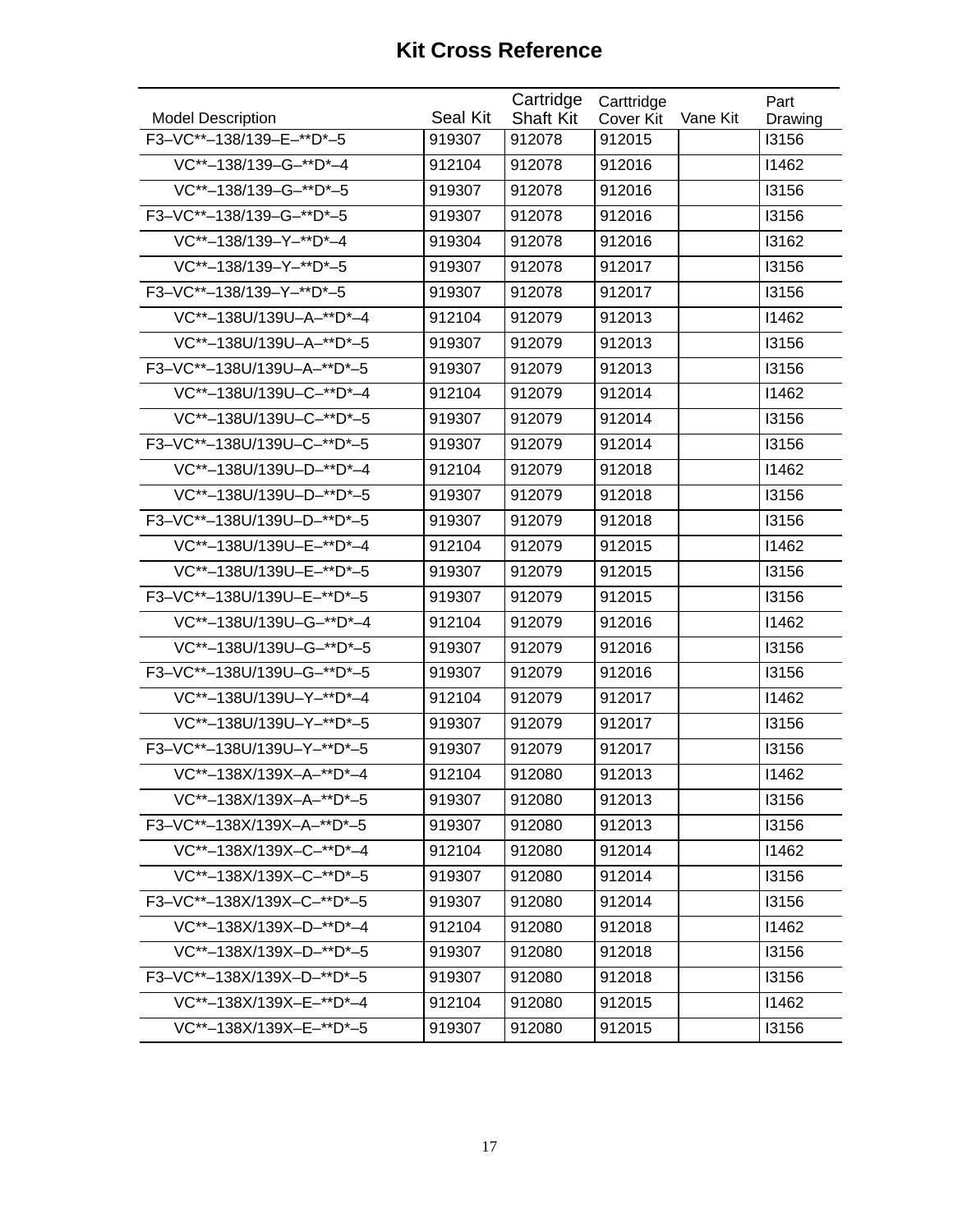| <b>Model Description</b>   | <b>Seal Kit</b> | Cartridge<br><b>Shaft Kit</b> | Carttridge<br>Cover Kit | Vane Kit | Part<br>Drawing |
|----------------------------|-----------------|-------------------------------|-------------------------|----------|-----------------|
| F3-VC**-138X/139X-E-**D*-5 | 919307          | 912080                        | 912015                  |          | 13156           |
| VC**-138X139X-G-**D*-4     | 912104          | 912080                        | 912016                  |          | 11462           |
| VC**-138X/139X-G-**D*-5    | 919307          | 912080                        | 912016                  |          | 13156           |
| F3-VC**-138X/139X-G-**D*-5 | 919307          | 912080                        | 912016                  |          | 13156           |
| VC**-138X/139X-Y-**D*-4    | 919304          | 912080                        | 912017                  |          | 11462           |
| VC**-138X/139X-Y-**D*-5    | 919307          | 912080                        | 912017                  |          | 13156           |
| F3-VC**-138X/139X-Y-**D*-5 | 919307          | 912080                        | 912017                  |          | 13156           |
| VC**-148/149-A-**D*-4      | 912104          | 912081                        | 912013                  |          | 11462           |
| VC**-148/149-A-**D*-5      | 919307          | 912081                        | 912013                  |          | 13156           |
| F3-VC**-148/149-A-**D*-5   | 919307          | 912081                        | 912013                  |          | 13156           |
| VC**-148/149-C-**D*-4      | 912104          | 912081                        | 912014                  |          | 11462           |
| VC**-148/149-C-**D*-5      | 919307          | 912081                        | 912014                  |          | 13156           |
| F3-VC**-148/149-C-**D*-5   | 919307          | 912081                        | 912014                  |          | 13156           |
| VC**-148/149-D-**D*-4      | 912104          | 912081                        | 912018                  |          | 11462           |
| VC**-148/149-D-**D*-5      | 919307          | 912081                        | 912018                  |          | 13156           |
| F3-VC**-148/149-D-**D*-5   | 919307          | 912081                        | 912018                  |          | 13156           |
| VC**-148/149-E-**D*-4      | 912104          | 912081                        | 912015                  |          | 11462           |
| VC**-148/149-E-**D*-5      | 919307          | 912081                        | 912015                  |          | 13156           |
| F3-VC**-148/149-E-**D*-5   | 919307          | 912081                        | 912015                  |          | 13156           |
| VC**-148/149-G-**D*-4      | 912104          | 912081                        | 912016                  |          | 11462           |
| VC**-148/149-G-**D*-5      | 919307          | 912081                        | 912016                  |          | 13156           |
| F3-VC**-148/149-G-**D*-5   | 919307          | 912081                        | 912016                  |          | 13156           |
| VC**-148/149-Y-**D*-4      | 912104          | 912081                        | 912017                  |          | 11462           |
| VC**-148/149-Y-**D*-5      | 919307          | 912081                        | 912017                  |          | 13156           |
| F3-VC**-148/149-Y-**D*-5   | 919307          | 912081                        | 912017                  |          | 13156           |
| $VF*-1-+---$               |                 |                               | 912047                  | 912026   | 11415           |
| $VF*-2-*-*-*$              |                 |                               | 912045                  | 912026   | 11415           |
| $VF*-3-*-*-*$              |                 |                               | 912046                  | 912026   | 11415           |
| $VF*-5-*-*-*$              |                 |                               | 912042                  | 912026   | 11415           |
| $VF*-8-*-*-*$              |                 |                               | 912043                  | 912026   | 11415           |
| $VF*-11-+---$              |                 |                               | 912044                  | 912027   | 11415           |
| $VF*-+40-+-$               |                 |                               | 912172                  | 912025   | 11425           |
| $VF*-+48-+-$               |                 |                               | 912171                  | 912025   | 11425           |
| $VF*--60-+-$               |                 |                               | 912170                  | 912025   | 11425           |
| $VF*-*-*-40-*$             |                 | 912172                        |                         | 912025   | 11425           |
| $VF*-+-*-48-*$             |                 | 912171                        |                         | 912025   | 11425           |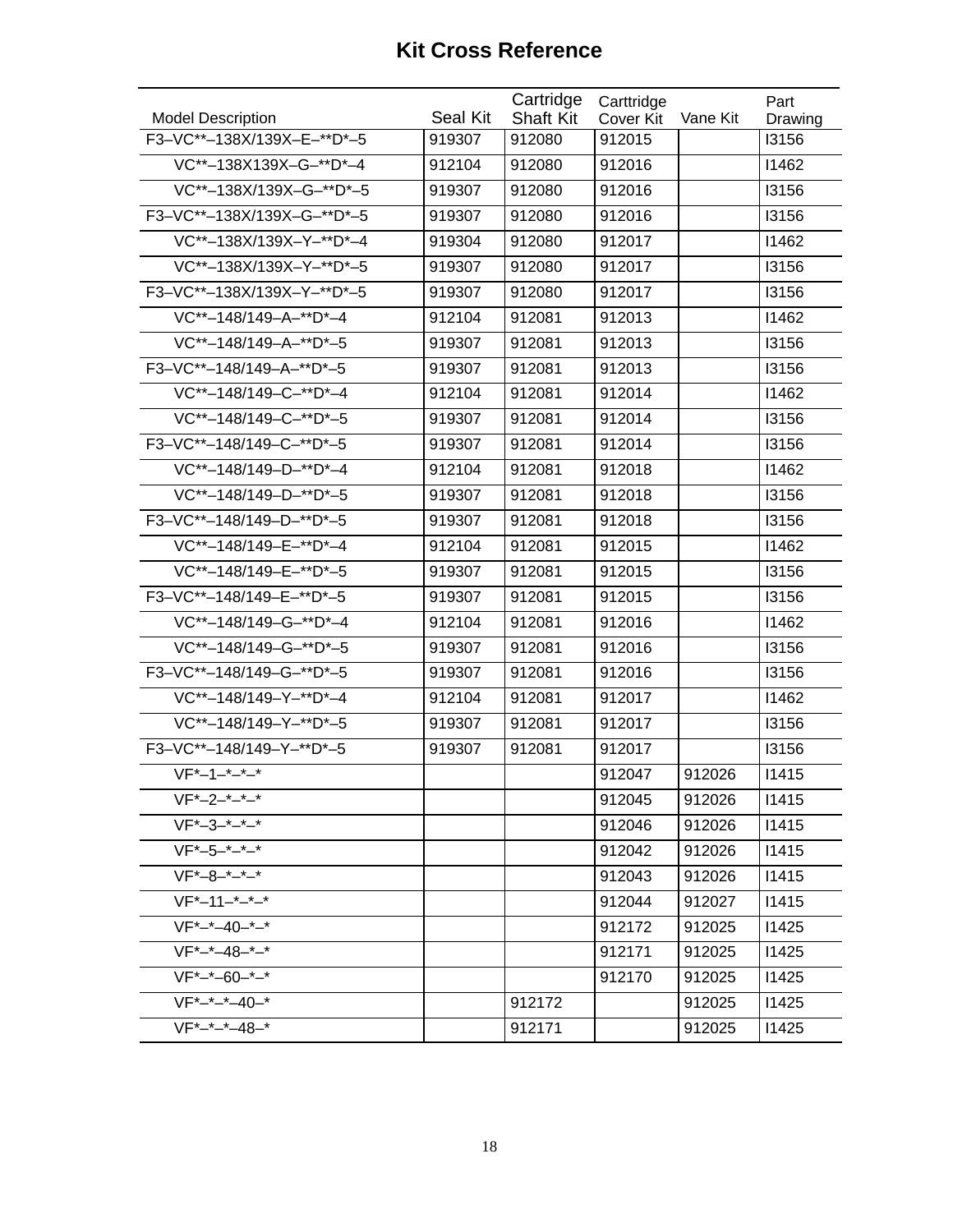| <b>Model Description</b> | Seal Kit | Cartridge<br><b>Shaft Kit</b> | Carttridge<br><b>Cover Kit</b> | Vane Kit | Part<br>Drawing |
|--------------------------|----------|-------------------------------|--------------------------------|----------|-----------------|
| $VF*-+-*-60-*$           |          | 912170                        |                                | 912025   | <b>I1425</b>    |
| $VFK*-1-+-*-$            |          |                               | 912047                         | 912026   | 11415           |
| $VFK*-2-*-*-*$           |          |                               | 912045                         | 912026   | 11415           |
| $VFK*-3-*-*-*$           |          |                               | 912046                         | 912026   | 11415           |
| $VFK*-5-*-*-*$           |          |                               | 912042                         | 912026   | 11415           |
| $VFK*-8-*-*-*$           |          |                               | 912043                         | 912026   | 11415           |
| $VFK*-11-^{*}-^{*}-^{*}$ |          |                               | 912044                         | 912027   | 11415           |
| $VFK*-*-40-*-*$          |          |                               | 912172                         | 912025   | 11425           |
| $VFK*-*-48-*-*$          |          |                               | 912171                         | 912025   | 11425           |
| VFK*-*-60-*-*            |          |                               | 912170                         | 912025   | 11425           |
| $VFK*-*-*-40-*$          |          | 912172                        |                                | 912025   | 11425           |
| VFK*-*-*-48-*            |          | 912171                        |                                | 912025   | 11425           |
| VFK*-*-*-60-*            |          | 912170                        |                                | 912025   | 11425           |
| $VG*-1-+-*-$             |          |                               | 912047                         | 912026   | 11415           |
| $VG*-2-*-*-*$            |          |                               | 912045                         | 912026   | 11415           |
| $VG*-3-*-*-*$            |          |                               | 912046                         | 912026   | 11415           |
| $VG*-5-*-*-*$            |          |                               | 912042                         | 912026   | 11415           |
| $VG*-8-*-*-*$            |          |                               | 912043                         | 912026   | 11415           |
| $VG*-11-+---$            |          |                               | 912044                         | 912027   | 11415           |
| $VG*-+40-+-$             |          |                               | 912172                         | 912025   | 11425           |
| $VG*-+48-+-$             |          |                               | 912171                         | 912025   | 11425           |
| $VG*-+60-+-$             |          |                               | 912170                         | 912025   | 11425           |
| $VG^*$ -* -* -40 -*      |          | 912172                        |                                | 912025   | 11425           |
| $VG^*$ -* -* -48 -*      |          | 912171                        |                                | 912025   | 11425           |
| $VG^*$ -* -* -60-*       |          | 912170                        |                                | 912025   | 11425           |
| VGK*-1-*-*-*             |          |                               | 912047                         | 912026   | 11415           |
| VGK*-2-*-*-*             |          |                               | 912045                         | 912026   | 11415           |
| $V$ GK*-3-*-*-*          |          |                               | 912046                         | 912026   | 11415           |
| VGK*-5-*-*-*             |          |                               | 912042                         | 912026   | 11415           |
| VGK*-11-*-*-*            |          |                               | 912044                         | 912027   | 11415           |
| $V$ GK*-8-*-*-*          |          |                               | 912043                         | 912026   | 11415           |
| VGK*-*-40-*-*            |          |                               | 912172                         | 912025   | 11425           |
| VGK*-*-48-*-*            |          |                               | 912171                         | 912025   | 11425           |
| VGK*-*-60-*-*            |          |                               | 912170                         | 912025   | 11425           |
| VGK*-*-*-40-*            |          | 912172                        |                                | 912025   | 11425           |
| VGK*-*-*-48-*            |          | 912171                        |                                | 912025   | 11425           |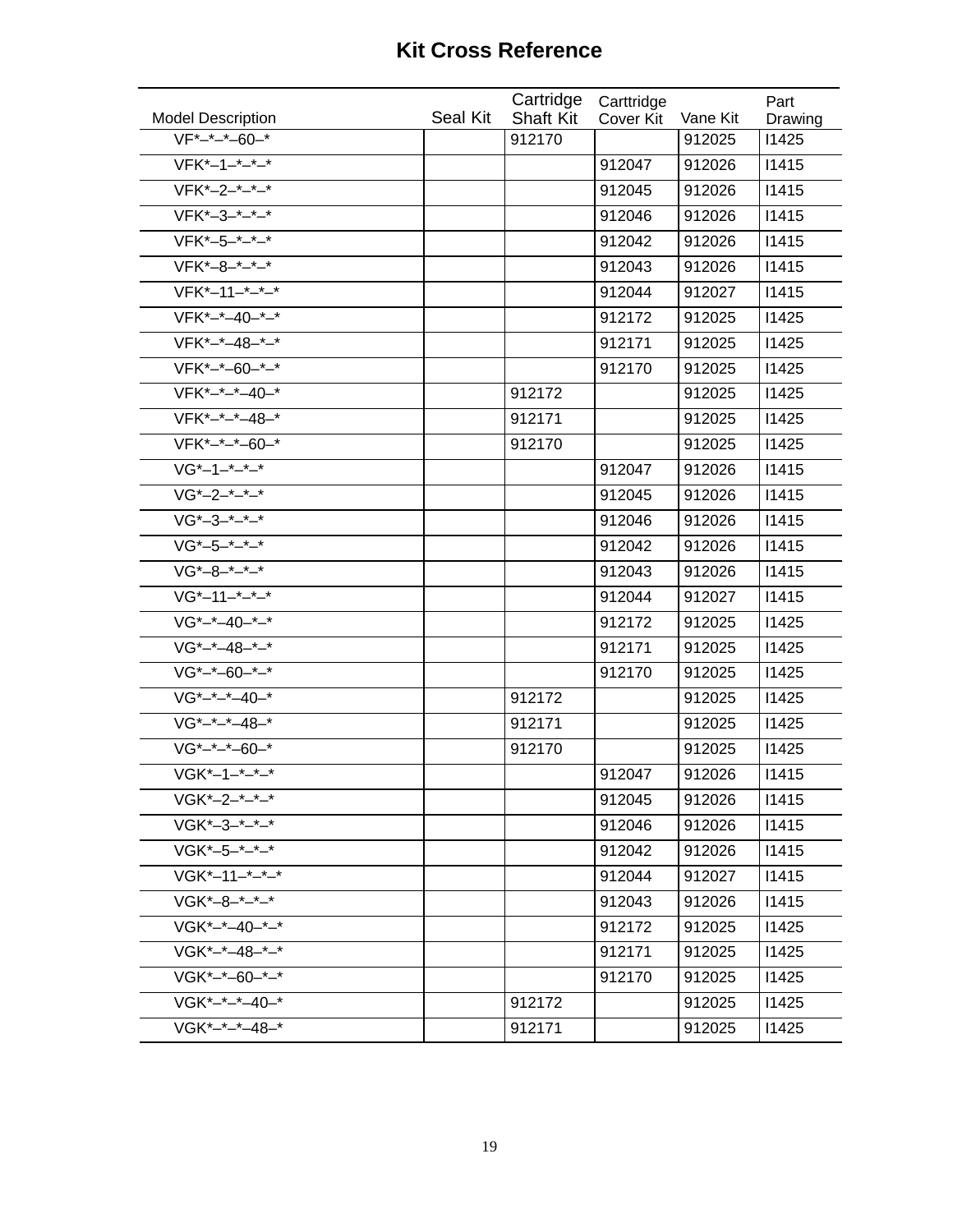| <b>Model Description</b> | <b>Seal Kit</b> | Cartridge<br><b>Shaft Kit</b> | Carttridge<br>Cover Kit | Vane Kit | Part<br>Drawing |
|--------------------------|-----------------|-------------------------------|-------------------------|----------|-----------------|
| VGK*-*-*-60-*            |                 | 912170                        |                         | 912025   | 11425           |
| VK29-A-0/10              | 912097          | 912077                        | 912013                  |          | 11696           |
| VK29-A-20                | 919023          | 912077                        | 912013                  |          | 11696           |
| VK29-C-0/10              | 912097          | 912077                        | 912014                  |          | 11696           |
| VK29-C-20                | 919023          | 912077                        | 912014                  |          | 11696           |
| VK29-D-0/10              | 912097          | 912077                        | 912018                  |          | 11696           |
| VK29-D-20                | 919023          | 912077                        | 912018                  |          | 11696           |
| VK29-E-0/10              | 912097          | 912077                        | 912015                  |          | 11696           |
| VK29-E-20                | 919023          | 912077                        | 912015                  |          | 11696           |
| VK29-G-0/10              | 912097          | 912077                        | 912016                  |          | 11696           |
| VK29-G-20                | 919023          | 912077                        | 912016                  |          | 11696           |
| VK29-Y-0/10              | 912097          | 912077                        | 912017                  |          | 11696           |
| VK29-Y-20                | 919023          | 912077                        | 912017                  |          | 11696           |
| VK39-A-0/10              | 912097          | 912078                        | 912013                  |          | 11696           |
| VK39-A-20                | 919023          | 912078                        | 912013                  |          | 11696           |
| VK39-C-0/10              | 912097          | 912078                        | 912014                  |          | 11696           |
| VK39-C-20                | 919023          | 912078                        | 912014                  |          | 11696           |
| VK39-D-0/10              | 912097          | 912078                        | 912018                  |          | 11696           |
| VK39-D-20                | 919023          | 912078                        | 912018                  |          | 11696           |
| VK39-E-0/10              | 912097          | 912078                        | 912015                  |          | 11696           |
| VK39-E-20                | 919023          | 912078                        | 912015                  |          | 11696           |
| VK39-G-0/10              | 912097          | 912078                        | 912016                  |          | 11696           |
| VK39-G-20                | 919023          | 912078                        | 912016                  |          | 11696           |
| VK39-Y-0/10              | 912097          | 912078                        | 912017                  |          | 11696           |
| VK39-Y-20                | 919023          | 912078                        | 912017                  |          | 11696           |
| VK39U-A-0/10             | 912097          | 912079                        | 912013                  |          | 11696           |
| VK39U-A-20               | 919023          | 912079                        | 912013                  |          | 11696           |
| VK39U-C-0/10             | 912097          | 912079                        | 912014                  |          | 11696           |
| VK39U-C-20               | 919023          | 912079                        | 912014                  |          | 11696           |
| VK39U-D-0/10             | 912097          | 912079                        | 912018                  |          | 11696           |
| VK39U-D-20               | 919023          | 912079                        | 912018                  |          | 11696           |
| VK39U-E-0/10             | 912097          | 912079                        | 912015                  |          | 11696           |
| VK39U-E-20               | 919023          | 912079                        | 912015                  |          | 11696           |
| VK39U-G-0/10             | 912097          | 912079                        | 912016                  |          | 11696           |
| VK39U-G-20               | 919023          | 912079                        | 912016                  |          | 11696           |
| VK39U-Y-0/10             | 912097          | 912079                        | 912017                  |          | 11696           |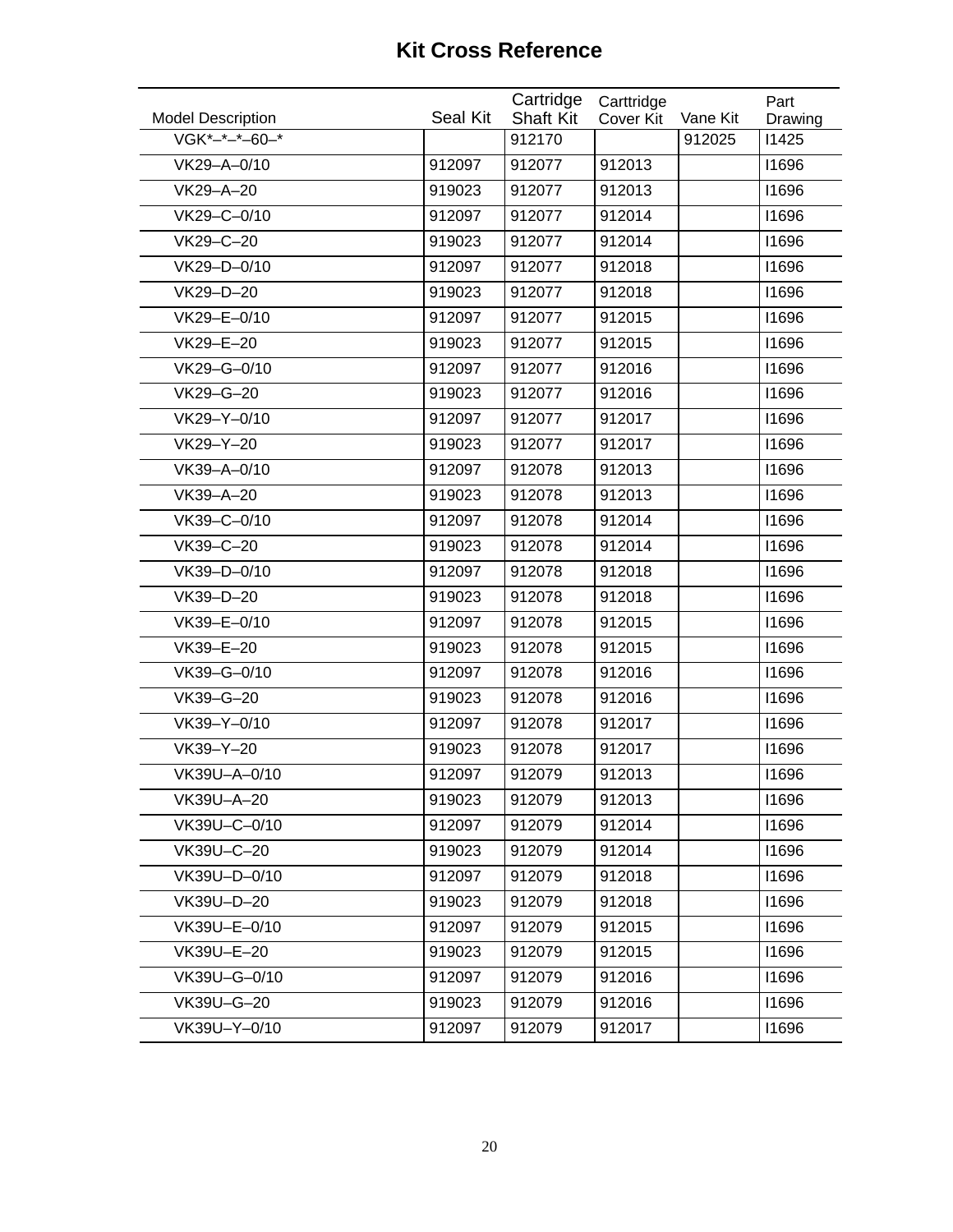| <b>Model Description</b> | Seal Kit | Cartridge<br><b>Shaft Kit</b> | Carttridge<br>Cover Kit | Vane Kit | Part<br>Drawing |
|--------------------------|----------|-------------------------------|-------------------------|----------|-----------------|
| VK39U-Y-20               | 919023   | 912079                        | 912017                  |          | 11696           |
| VK39X-A-0/10             | 912097   | 912080                        | 912013                  |          | 11696           |
| VK39X-A-20               | 919023   | 912080                        | 912013                  |          | 11696           |
| VK39X-C-0/10             | 912097   | 912080                        | 912014                  |          | 11696           |
| VK39X-C-20               | 912023   | 912080                        | 912014                  |          | 11696           |
| VK39X-D-0/10             | 912097   | 912080                        | 912018                  |          | 11696           |
| VK39X-D-20               | 919023   | 912080                        | 912018                  |          | 11696           |
| VK39X-E-0/10             | 912097   | 912080                        | 912015                  |          | 11696           |
| VK39X-E-20               | 919023   | 912080                        | 912015                  |          | 11696           |
| VK39X-G-0/10             | 912097   | 912080                        | 912016                  |          | 11696           |
| VK39X-G-20               | 919023   | 912080                        | 912016                  |          | 11696           |
| VK39X-Y-0/10             | 912097   | 912080                        | 912017                  |          | 11696           |
| VK39X-Y-20               | 919023   | 912080                        | 912017                  |          | 11696           |
| VK49-A-0/10              | 912097   | 912081                        | 912013                  |          | 11696           |
| VK49-A-20                | 919023   | 912081                        | 912013                  |          | 11696           |
| VK49-C-0/10              | 912097   | 912081                        | 912014                  |          | 11696           |
| VK49-C-20                | 919023   | 912081                        | 912014                  |          | 11696           |
| VK49-D-0/10              | 912097   | 912081                        | 912018                  |          | 11696           |
| VK49-D-20                | 919023   | 912081                        | 912018                  |          | 11696           |
| VK49-E-0/10              | 912097   | 912081                        | 912015                  |          | 11696           |
| VK49-E-20                | 919023   | 912081                        | 912015                  |          | 11696           |
| VK49-G-0/10              | 912097   | 912081                        | 912016                  |          | 11696           |
| VK49-G-20                | 919023   | 912081                        | 912016                  |          | 11696           |
| VK49-Y-0/10              | 912097   | 912081                        | 912017                  |          | 11696           |
| VK49-Y-20                | 919023   | 912081                        | 912017                  |          | 11696           |
| VK104/105-A-0            | 912012   | 912013                        |                         | 912021   | 13101           |
| VK104/105-A-10           | 919005   | 912013                        |                         | 912021   | 13101           |
| F3-VK104/105-A-10        | 919298   | 912013                        |                         | 912021   | 13101           |
| VK104/105-C-0            | 912012   | 912014                        |                         | 912021   | 13101           |
| VK104/105-C-10           | 919005   | 912014                        |                         | 912021   | 13101           |
| F3-VK104/105-C-10        | 919298   | 912014                        |                         | 912021   | 13101           |
| VK104/105-D-0            | 912012   | 912018                        |                         | 912022   | 13101           |
| VK104/105-D-10           | 919005   | 912018                        |                         | 912022   | 13101           |
| F3-VK104/105-D-10        | 919298   | 912018                        |                         | 912022   | 13101           |
| VK104/105-E-0            | 912012   | 912015                        |                         | 912021   | 13101           |
| VK104/105-E-10           | 919005   | 912015                        |                         | 912021   | 13101           |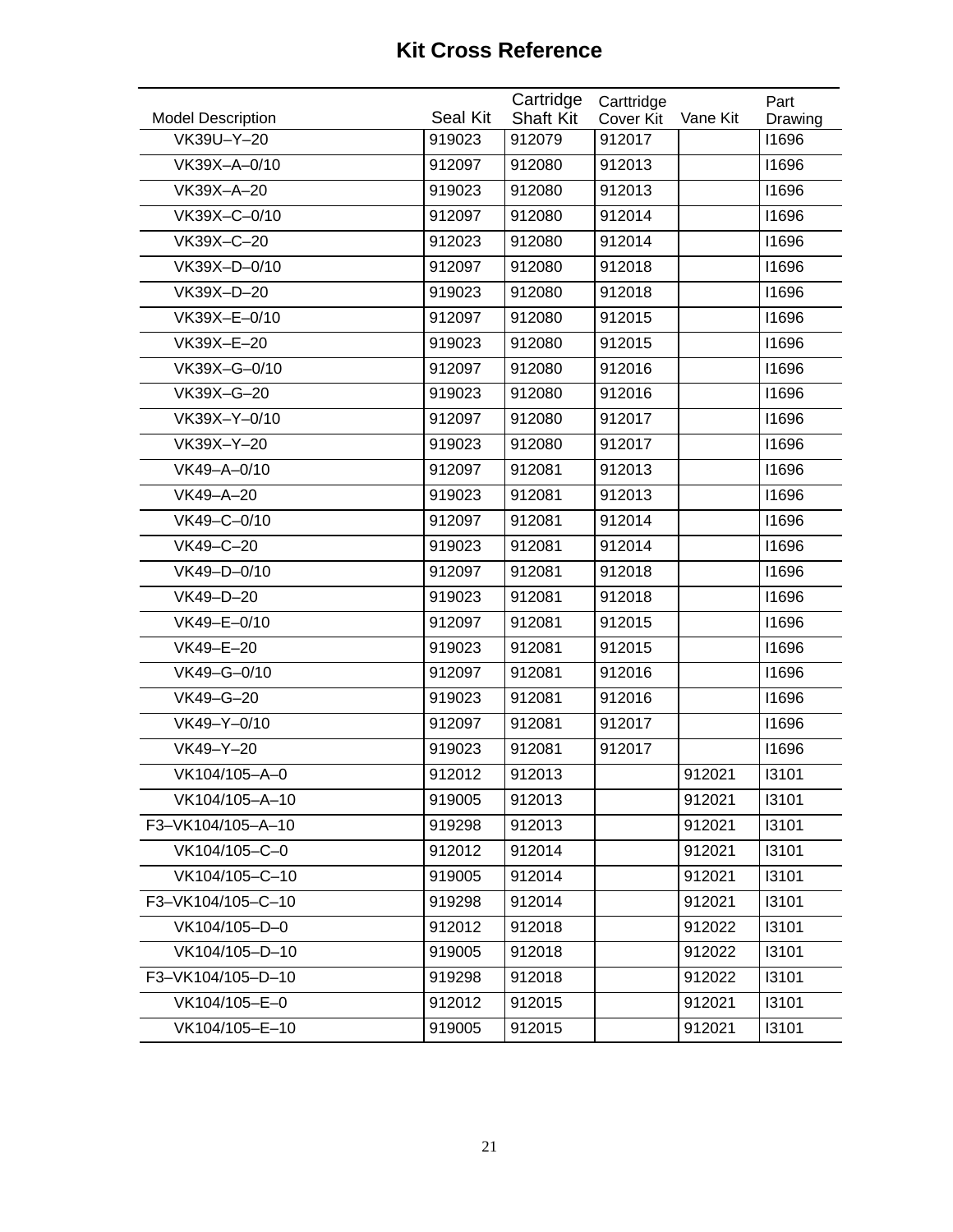| <b>Model Description</b> | Seal Kit | Cartridge<br><b>Shaft Kit</b> | Carttridge<br><b>Cover Kit</b> | Vane Kit | Part<br>Drawing |
|--------------------------|----------|-------------------------------|--------------------------------|----------|-----------------|
| F3-VK104/105-E-10        | 919298   | 912015                        |                                | 912021   | 13101           |
| VK104/105-G-0            | 912012   | 912016                        |                                | 912021   | 13101           |
| VK104/105-G-10           | 919005   | 912016                        |                                | 912021   | 13101           |
| F3-VK104/105-G-10        | 919298   | 912016                        |                                | 912021   | 13101           |
| VK104/105-Y-0            | 912012   | 912017                        |                                | 912021   | 13101           |
| VK104/105-Y-10           | 919005   | 912017                        |                                | 912021   | 13101           |
| F3-VK104/105-Y-10        | 919298   | 912017                        |                                | 912021   | 13101           |
| <b>VK107-A</b>           | 912012   | 912013                        |                                | 912021   | 11288           |
| <b>VK107-C</b>           |          | 912014                        |                                |          |                 |
| <b>VK107-D</b>           |          | 912018                        |                                | 912022   |                 |
| <b>VK107-E</b>           |          | 912015                        |                                | 912021   |                 |
| <b>VK107-G</b>           |          | 912016                        |                                |          |                 |
| <b>VK107-Y</b>           |          | 912017                        |                                |          |                 |
| VK108/109/110-A-0        | 912098   | 912013                        |                                | 912021   | 11801           |
| VK108/109/110-A-10       | 919049   | 912013                        |                                | 912021   | 11801           |
| F3-VK108/109/110-A-10    | 919300   | 912013                        |                                | 912021   | 11801           |
| VK108/109/110-C-0        | 912098   | 912014                        |                                | 912021   | 11801           |
| VK108/109/110-C-10       | 919049   | 912014                        |                                | 912021   | 11801           |
| F3-VK108/109/110-C-10    | 919300   | 912014                        |                                | 912021   | 11801           |
| VK108/109/110-D-0        | 912098   | 912018                        |                                | 912022   | 11801           |
| VK108/109/110-D-10       | 919049   | 912018                        |                                | 912022   | 11801           |
| F3-VK108/109/110/-D-10   | 919300   | 912018                        |                                | 912022   | 11801           |
| VK108/109/110-E-0        | 912098   | 912015                        |                                | 912021   | 11801           |
| VK108/109/110-E-10       | 919049   | 912015                        |                                | 912021   | 11801           |
| F3-VK108/109/110-E-10    | 919300   | 912015                        |                                | 912021   | 11801           |
| VK108/109/110-G-0        | 912098   | 912016                        |                                | 912021   | 11801           |
| VK108/109/110-G-10       | 919049   | 912016                        |                                | 912021   | 11801           |
| F3-VK108/109/110-G-10    | 919300   | 912016                        |                                | 912021   | 11801           |
| VK108/109/110-Y-0        | 912098   | 912017                        |                                | 912021   | 11801           |
| VK108/109/110-Y-10       | 919049   | 912017                        |                                | 912021   | 11801           |
| F3-VK108/109/110-Y-10    | 919300   | 912017                        |                                | 912021   | 11801           |
| VK111-A-0                | 912012   | 912013                        |                                | 912021   | 13101           |
| VK111-A-10               | 919005   | 912013                        |                                | 912021   | 13101           |
| F3-VK111-A-10            | 919298   | 912013                        |                                | 912021   | 13101           |
| VK111-C-0                | 912012   | 912014                        |                                | 912021   | 13101           |
| VK111-C-10               | 919005   | 912014                        |                                | 912021   | 13101           |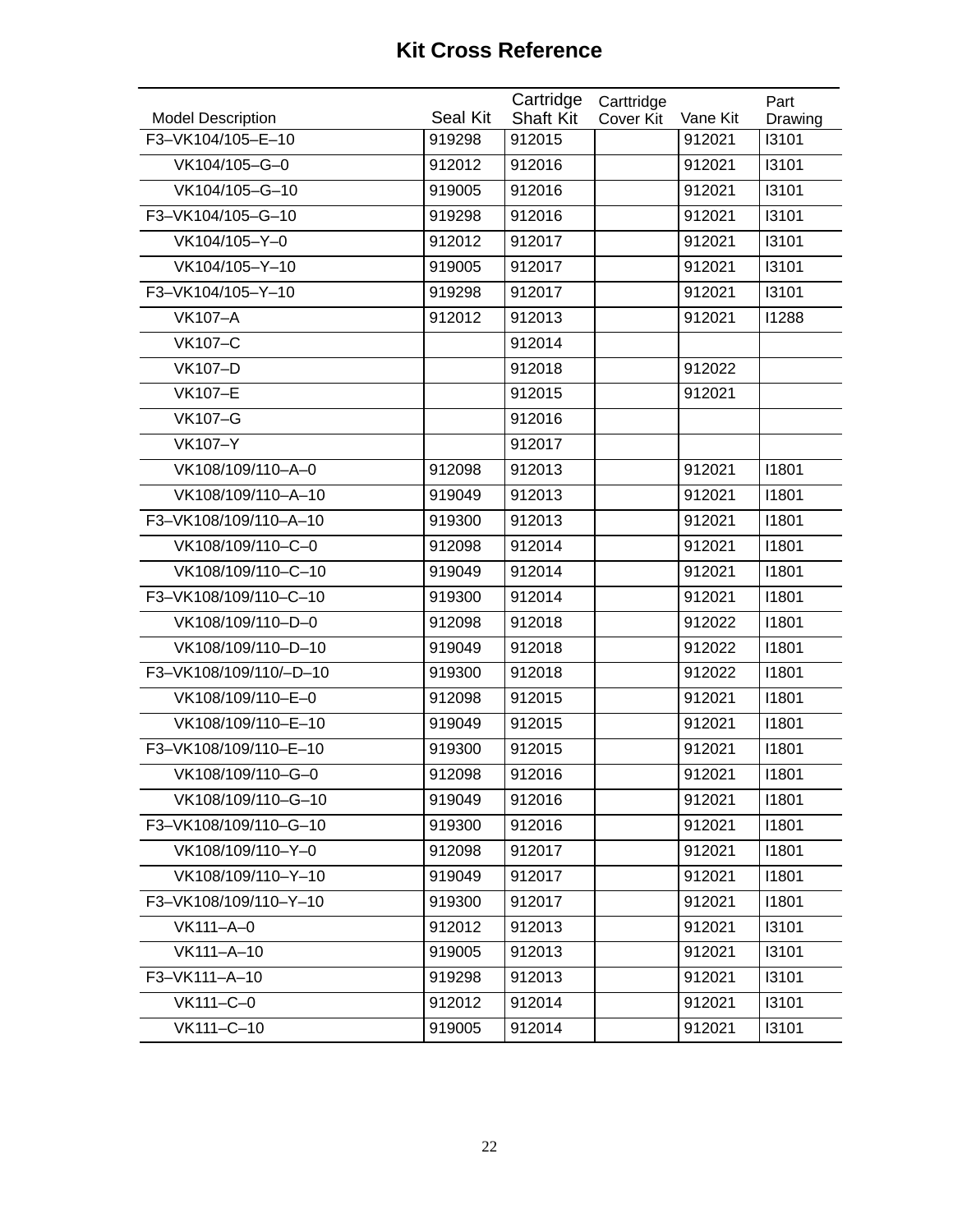| <b>Model Description</b> | Seal Kit | Cartridge<br><b>Shaft Kit</b> | Carttridge<br><b>Cover Kit</b> | Vane Kit | Part             |
|--------------------------|----------|-------------------------------|--------------------------------|----------|------------------|
| F3-VK111-C-10            | 919298   | 912014                        |                                | 912021   | Drawing<br>13101 |
| VK111-D-0                | 912012   | 912018                        |                                | 912022   | 13101            |
| VK111-D-10               | 919005   | 912018                        |                                | 912022   | 13101            |
| F3-VK111-D-10            | 919298   | 912018                        |                                | 912022   | 13101            |
| VK111-E-0                | 912012   | 912015                        |                                | 912021   | 13101            |
|                          |          |                               |                                | 912021   | 13101            |
| VK111-E-10               | 919005   | 912015                        |                                |          |                  |
| F3-VK111-E-10            | 919298   | 912015                        |                                | 912021   | 13101            |
| VK111-G-0                | 912012   | 912016                        |                                | 912021   | 13101            |
| VK111-G-10               | 919005   | 912016                        |                                | 912021   | 13101            |
| F3-VK111-G-10            | 919298   | 912016                        |                                | 912021   | 13101            |
| VK111-Y-0                | 912012   | 912017                        |                                | 912021   | 13101            |
| VK111-Y-10               | 919005   | 912017                        |                                | 912021   | 13101            |
| F3-VK111-Y-10            | 919298   | 912017                        |                                | 912021   | 13101            |
| VK124/125-0/10           | 912035   | 912077                        |                                | 912023   | 13102            |
| VK124/125-20             | 919006   | 912077                        |                                | 912023   | 13102            |
| F3-VK124/125-20          | 919299   | 912077                        |                                | 912023   | 13102            |
| VK128/129-A-0/10         | 912097   | 912077                        | 912013                         |          | 11696            |
| VK128/129-A-20           | 919023   | 912077                        | 912013                         |          | 11696            |
| VK128/129-C-0/10         | 912097   | 912077                        | 912014                         |          | 11696            |
| VK128/129-C-20           | 919023   | 912077                        | 912014                         |          | 11696            |
| VK128/129-D-0/10         | 912097   | 912077                        | 912018                         |          | 11696            |
| VK128/129-D-20           | 919023   | 912077                        | 912018                         |          | 11696            |
| VK128/129-E-0/10         | 912097   | 912077                        | 912015                         |          | 11696            |
| VK128/129-E-20           | 919023   | 912077                        | 912015                         |          | 11696            |
| VK128/129-G-0/10         | 912097   | 912077                        | 912016                         |          | 11696            |
| VK128/129-G-20           | 919023   | 912077                        | 912016                         |          | 11696            |
| VK128/129-Y-0/10         | 912097   | 912077                        | 912017                         |          | 11696            |
| VK128/129-Y-20           | 919023   | 912077                        | 912017                         |          | 11696            |
| VK134/135-0/10           | 912035   | 912078                        |                                | 912023   | 13102            |
| VK134/135-20             | 919006   | 912078                        |                                | 912023   | 13102            |
| F3-VK134/135-20          | 919299   | 912078                        |                                | 912023   | 13102            |
| VK134U/135U-0/10         | 912035   | 912079                        |                                | 912023   | 13102            |
| VK134U/135U-20           | 919006   | 912079                        |                                | 912023   | 13102            |
| F3-VK134U/135U-20        | 919299   | 912079                        |                                | 912023   | 13102            |
| VK134X/135X-0/10         | 912035   | 912080                        |                                | 912023   | 13102            |
| VK134X/135X-20           | 919006   | 912080                        |                                | 912023   | 13102            |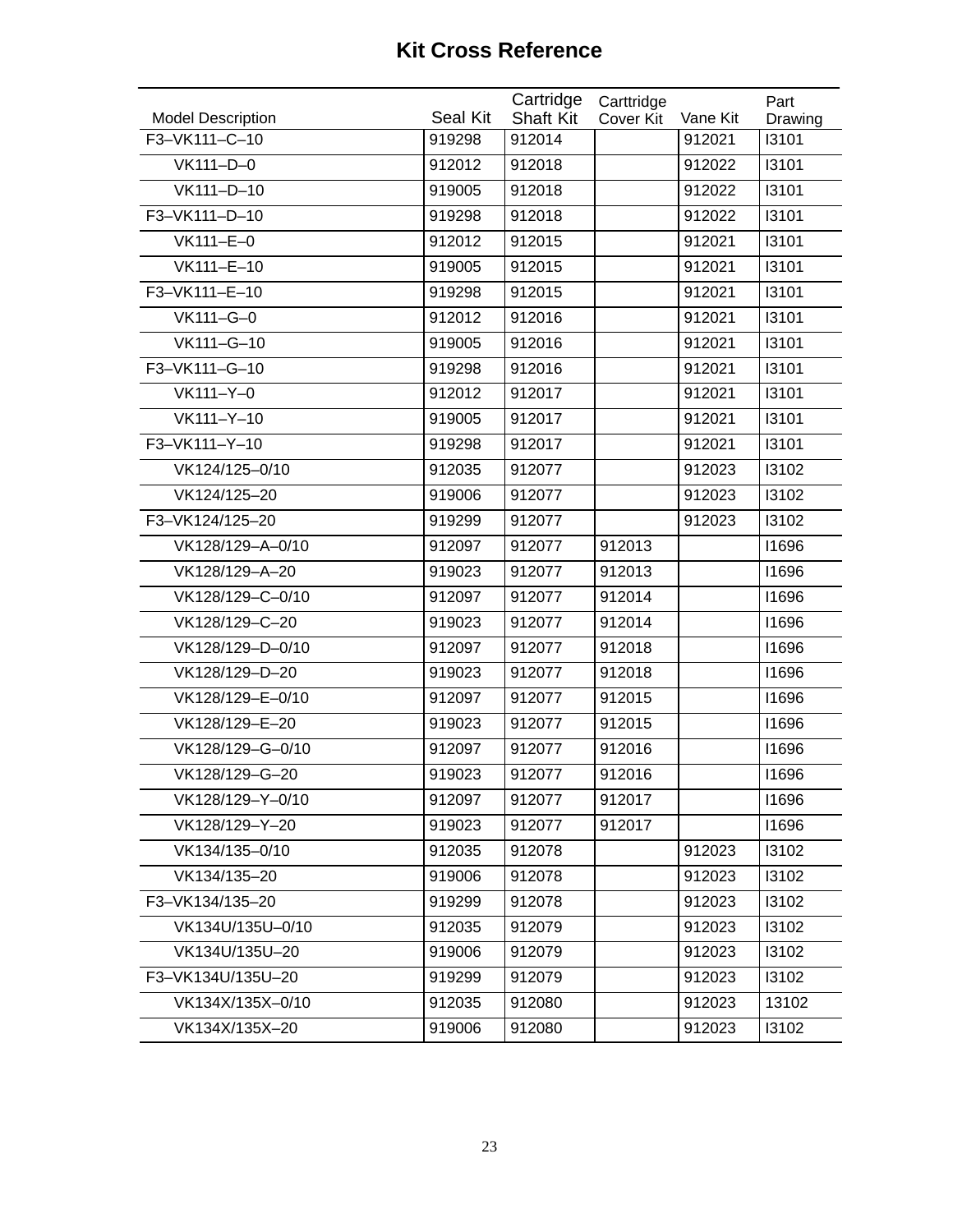| <b>Model Description</b> | <b>Seal Kit</b> | Cartridge<br><b>Shaft Kit</b> | Carttridge<br><b>Cover Kit</b> | Vane Kit | Part<br>Drawing |
|--------------------------|-----------------|-------------------------------|--------------------------------|----------|-----------------|
| F3-VK134X/135X-20        | 919299          | 912080                        |                                | 912023   | 13102           |
| VK138/139-A-0/10         | 912097          | 912078                        | 912013                         |          | 11696           |
| VK138/139-A-20           | 912023          | 912078                        | 912013                         |          | 11696           |
| VK138/139-C-0/10         | 912097          | 912078                        | 912014                         |          | 11696           |
| VK138/139-C-20           | 919023          | 912078                        | 912014                         |          | 11696           |
| VK138/139-D-0/10         | 912097          | 912078                        | 912018                         |          | 11696           |
| VK138/139-D-20           | 919023          | 912078                        | 912018                         |          | 11696           |
| VK138/139-E-0/10         | 912097          | 912078                        | 912015                         |          | 11696           |
| VK138/139-E-20           | 919023          | 912078                        | 912015                         |          | 11696           |
| VK138/139-G-0/10         | 912097          | 912078                        | 912016                         |          | 11696           |
| VK138/139-G-20           | 919023          | 912078                        | 912016                         |          | 11696           |
| VK138/139-Y-0/10         | 912097          | 912078                        | 912017                         |          | 11696           |
| VK138/139-Y-20           | 919023          | 912078                        | 912017                         |          | 11696           |
| VK138U/139U-A-0/10       | 912097          | 912079                        | 912013                         |          | 11696           |
| VK138U/139U-A-20         | 919023          | 912079                        | 912013                         |          | 11696           |
| VK138U/139U-C-0/10       | 912097          | 912079                        | 912014                         |          | 11696           |
| VK138U/139U-C-20         | 919023          | 912079                        | 912014                         |          | 11696           |
| VK138U/139U-D-0/10       | 912097          | 912079                        | 912018                         |          | 11696           |
| VK138U/139U-D-20         | 919023          | 912079                        | 912018                         |          | 11696           |
| VK138U/139U-E-0/10       | 912097          | 912079                        | 912015                         |          | 11696           |
| VK138U/139U-E-20         | 919023          | 912079                        | 912015                         |          | 11696           |
| VK138U/139U-G-0/10       | 912097          | 912079                        | 912016                         |          | 11696           |
| VK138U/139U-G-20         | 919023          | 912079                        | 912016                         |          | 11696           |
| VK138U/139U-Y-0/10       | 912097          | 912079                        | 912017                         |          | 11696           |
| VK138U/139U-Y-20         | 919023          | 912079                        | 912017                         |          | 11696           |
| VK138X/139X-A-0/10       | 912097          | 912080                        | 912013                         |          | 11696           |
| VK138X/139X-A-20         | 919023          | 912080                        | 912013                         |          | 11696           |
| VK138X/139X-C-0/10       | 912097          | 912080                        | 912014                         |          | 11696           |
| VK138X/139X-C-20         | 919023          | 912080                        | 912014                         |          | 11696           |
| VK138X/139X-D-0/10       | 912097          | 912080                        | 912018                         |          | 11696           |
| VK138X/139X-D-20         | 919023          | 912080                        | 912018                         |          | 11696           |
| VK138X/139X-E-0/10       | 912097          | 912080                        | 912015                         |          | 11696           |
| VK138X/139X-E-20         | 919023          | 912080                        | 912015                         |          | 11696           |
| VK138X/139X-G-0/10       | 912097          | 912080                        | 912016                         |          | 11696           |
| VK138X/139X-G-20         | 919023          | 912080                        | 912016                         |          | 11696           |
| VK138X/139X-Y-0/10       | 912097          | 912080                        | 912017                         |          | 11696           |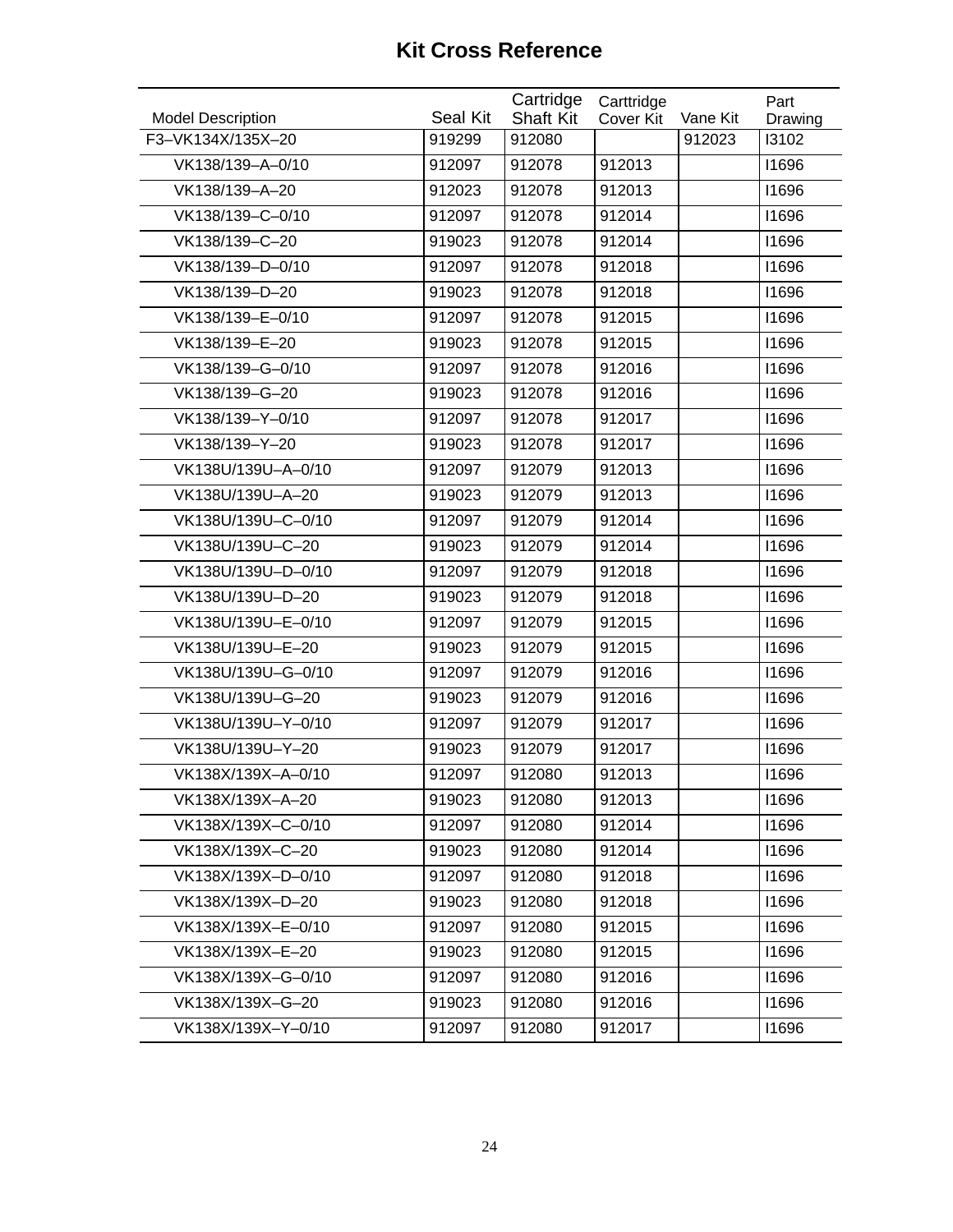| <b>Model Description</b> | Seal Kit | Cartridge<br><b>Shaft Kit</b> | Carttridge<br>Cover Kit | Vane Kit | Part<br>Drawing |
|--------------------------|----------|-------------------------------|-------------------------|----------|-----------------|
| VK138X/139X-Y-20         | 919023   | 912080                        | 912017                  |          | 11696           |
| VK144/145-0/10           | 912035   | 912081                        |                         | 912024   | 13102           |
| VK144/145-20             | 919006   | 912081                        |                         | 912024   | 13102           |
| F3-VK144/145-20          | 919299   | 912081                        |                         | 912024   | 13102           |
| VK148/149-A-0/10         | 912097   | 912081                        | 912013                  |          | 11696           |
| VK148/149-A-20           | 919023   | 912081                        | 912013                  |          | 11696           |
| VK148/149-C-0/10         | 912097   | 912081                        | 912014                  |          | 11696           |
| VK148/149-C-20           | 919023   | 912081                        | 912014                  |          | 11696           |
| VK148/149-D-0/10         | 912097   | 912081                        | 912018                  |          | 11696           |
| VK148/149-D-20           | 919023   | 912081                        | 912018                  |          | 11696           |
| VK148/149-E-0/10         | 912097   | 912081                        | 912015                  |          | 11696           |
| VK148/149-E-20           | 919023   | 912081                        | 912015                  |          | 11696           |
| VK148/149-G-0/10         | 912097   | 912081                        | 912016                  |          | 11696           |
| VK148/149-G-20           | 919023   | 912081                        | 912016                  |          | 11696           |
| VK148/149-Y-0/10         | 912097   | 912081                        | 912017                  |          | 11696           |
| VK148/149-Y-20           | 919023   | 912081                        | 912017                  |          | 11696           |
| VK2304/2305/2311-A-2/3   | 912092   | 912042                        | 912042                  | 912026   | 13145           |
| VK2304/2305/2311-A-4     | 919001   | 912042                        | 912042                  | 912026   | 13145           |
| F3-VK2304/2305/2311-A-4  | 919212   | 912042                        | 912042                  | 912026   | 13145           |
| VK2304/2305/2311-C-2/3   | 912092   | 912043                        | 912043                  | 912026   | 13145           |
| VK2304/2305/2311-C-4     | 919001   | 912043                        | 912043                  | 912026   | 13145           |
| F3-VK2304/2305/2311-C-4  | 919212   | 912043                        | 912043                  | 912026   | 13145           |
| VK2304/2305/2311-E-2/3   | 912092   | 912015                        | 912015                  | 912021   | 13145           |
| VK2304/2305/2311-E-4     | 919001   | 912015                        | 912015                  | 912021   | 13145           |
| F3-VK2304/2305/2311-E-4  | 9192212  | 912015                        | 912015                  | 912021   | 13145           |
| VK2304/2305/2311-G-2/3   | 912092   | 912046                        | 912046                  | 912026   | 13145           |
| VK2304/2305/2311-G-4     | 919001   | 912046                        | 912046                  | 912026   | 13145           |
| F3-VK2304/2305/2311-G-4  | 919212   | 912046                        | 912046                  | 912026   | 13145           |
| VK2320/2324/2325-2/3     | 912095   | 919094                        | 919094                  | 912029   | 13146           |
| VK2320/2324/2325-4       | 919002   | 919094                        | 919094                  | 912029   | 13146           |
| F3-VK2320/2324/2325-4    | 919211   | 919094                        | 919094                  | 912029   | 13146           |
| VK2330/2334/2335-2/3     | 912095   | 919096                        | 919096                  | 912029   | 13146           |
| VK2330/2334/2335-4       | 919002   | 919096                        | 919096                  | 912029   | 13146           |
| F3-VK2330/2334/2335-4    | 919211   | 919096                        | 919096                  | 912029   | 13146           |
| VK2340/2341/2342-2/3/4   | 912091   | 912172                        | 912172                  | 912025   | 13147           |
| VK2340/2341/2342-5       | 919000   | 912172                        | 912172                  | 912025   | 13147           |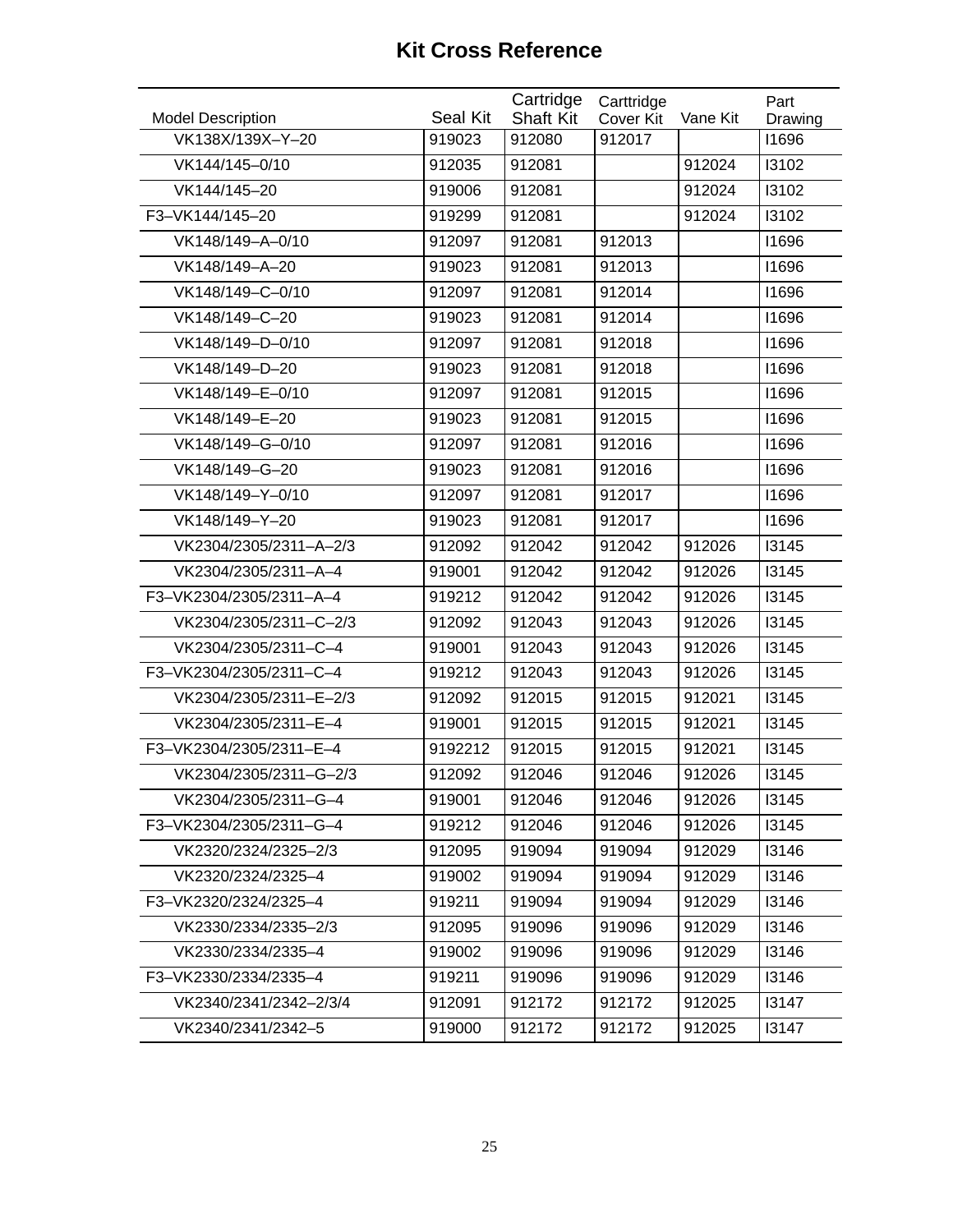| <b>Model Description</b> | Seal Kit | Cartridge<br><b>Shaft Kit</b> | Carttridge<br>Cover Kit | Vane Kit | Part<br>Drawing |
|--------------------------|----------|-------------------------------|-------------------------|----------|-----------------|
| VK2360/2361/2362-2/3/4   | 912091   | 912171                        | 912171                  | 912025   | 13147           |
| VK2360/2361/2362-5       | 919000   | 912171                        | 912171                  | 912025   | 13147           |
| VK2460/2461/2462-2/3/4   | 912091   | 912170                        | 912170                  | 912025   | 13147           |
| VK2460/2461/2462-5       | 919000   | 912170                        | 912170                  | 912025   | 13147           |
| VR[K]-104-A-10           |          | 912013                        |                         | 912021   | 11654           |
| VR[K]-104-C-10           |          | 912014                        |                         | 912021   | 11654           |
| VR[K]-104-D-10           |          | 912018                        |                         | 912022   | 11654           |
| VR[K]-104-E-10           |          | 912015                        |                         | 912021   | 11654           |
| VR[K]-104-G-10           |          | 912016                        |                         | 912021   | 11654           |
| VR[K]-104-Y-10           |          | 912017                        |                         | 912021   | 11654           |
| VS/VSK29-A-0/10          | 912097   | 912077                        | 912013                  |          | 11696           |
| VS/VSK29-A-20            | 919023   | 912077                        | 912013                  |          | 11696           |
| VS/VSK29-C-0/10          | 912097   | 912077                        | 912014                  |          | 11696           |
| VS/VSK29-C-20            | 919023   | 912077                        | 912014                  |          | 11696           |
| VS/VSK29-D-0/10          | 912097   | 912077                        | 912018                  |          | 11696           |
| VS/VSK29-D-20            | 919023   | 912077                        | 912018                  |          | 11696           |
| VS/VSK29-E-0/10          | 912097   | 912077                        | 912015                  |          | 11696           |
| VS/VSK29-E-20            | 919023   | 912077                        | 912015                  |          | 11696           |
| VS/VSK29-G-0/10          | 912097   | 912077                        | 912016                  |          | 11696           |
| VS/VSK29-G-20            | 919023   | 912077                        | 912016                  |          | 11696           |
| VS/VSK29-Y-0/10          | 912097   | 912077                        | 912017                  |          | 11696           |
| VS/VSK29-Y-20            | 919023   | 912077                        | 912017                  |          | 11696           |
| VS/VSK39-A-0/10          | 912097   | 912078                        | 912013                  |          | 11696           |
| VS/VSK39-A-20            | 919023   | 912078                        | 912013                  |          | 11696           |
| VS/VSK39-C-0/10          | 912097   | 912078                        | 912014                  |          | 11696           |
| VS/VSK39-C-20            | 919023   | 912078                        | 912014                  |          | 11696           |
| VS/VSK39-D-0/10          | 912097   | 912078                        | 912018                  |          | 11696           |
| VS/VSK39-D-20            | 919023   | 912078                        | 912018                  |          | 11696           |
| VS/VSK39-E-0/10          | 912097   | 912078                        | 912015                  |          | 11696           |
| VS/VSK39-E-20            | 919023   | 912078                        | 912015                  |          | 11696           |
| VS//VSK39-G-0/10         | 912097   | 912078                        | 912016                  |          | 11696           |
| VS/VSK39-G-20            | 919023   | 912078                        | 912016                  |          | 11696           |
| VS/VSK39-Y-0/10          | 912097   | 912078                        | 912017                  |          | 11696           |
| VS/VSK39-Y-20            | 919023   | 912078                        | 912017                  |          | 11696           |
| VS/VSK39U-A-0/10         | 912097   | 912079                        | 912013                  |          | 11696           |
| VS/VSK39U-A-20           | 919023   | 912079                        | 912013                  |          | 11696           |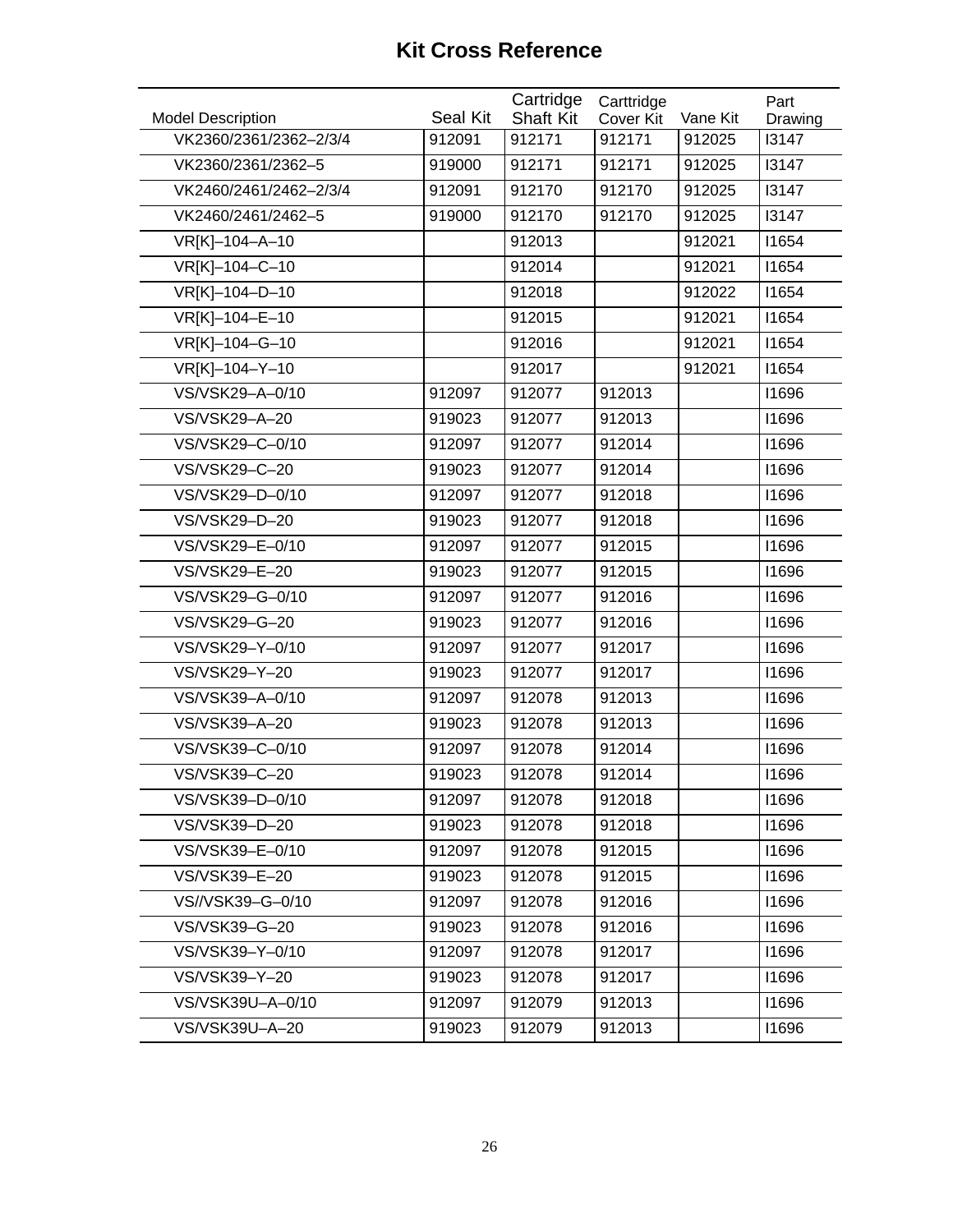| <b>Model Description</b> | Seal Kit | Cartridge<br><b>Shaft Kit</b> | Carttridge<br>Cover Kit | Vane Kit | Part<br>Drawing |
|--------------------------|----------|-------------------------------|-------------------------|----------|-----------------|
| VS/VSK39U-C-0/10         | 912097   | 912079                        | 912014                  |          | 11696           |
| VS/VSK39U-C-20           | 919023   | 912079                        | 912014                  |          | 11696           |
| VS/VSK39U-D-0/10         | 912097   | 912079                        | 912018                  |          | 11696           |
| VS/VSK39U-D-20           | 919023   | 912079                        | 912018                  |          | 11696           |
| VS/VSK39U-E-0/10         | 912097   | 912079                        | 912015                  |          | 11696           |
| VS/VSK39U-E-20           | 919023   | 912079                        | 912015                  |          | 11696           |
| VS/VSK39U-G-0/10         | 912097   | 912079                        | 912016                  |          | 11696           |
| VS/VSK39U-G-20           | 919023   | 912079                        | 912016                  |          | 11696           |
| VS/VSK39U-Y-0/10         | 912097   | 912079                        | 912017                  |          | 11696           |
| VS/VSK39U-Y-20           | 919023   | 912079                        | 912017                  |          | 11696           |
| VS/VSK39X-A-0/10         | 912097   | 912080                        | 912013                  |          | 11696           |
| VS/VSK39X-A-20           | 919023   | 912080                        | 912013                  |          | 11696           |
| VS/VSK39X-C-0/10         | 912097   | 912080                        | 912014                  |          | 11696           |
| VS/VSK39X-C-20           | 919023   | 912080                        | 912014                  |          | 11696           |
| VS/VSK39X-D-0/10         | 912097   | 912080                        | 912018                  |          | 11696           |
| VS/VSK39X-D-20           | 919023   | 912080                        | 912018                  |          | 11696           |
| VS/VSK39X-E-0/10         | 912097   | 912080                        | 912015                  |          | 11696           |
| VS/VSK39X-E-20           | 919023   | 912080                        | 912015                  |          | 11696           |
| VS/VSK39X-G-0/10         | 912097   | 912080                        | 912016                  |          | 11696           |
| VS/VSK39X-G-20           | 919023   | 912080                        | 912016                  |          | 11696           |
| VSVSK39X-Y-0/10          | 912097   | 912080                        | 912017                  |          | 11696           |
| VS/VSK39X-Y-20           | 912023   | 912080                        | 912017                  |          | 11696           |
| VS/VSK49-A-0/10          | 912097   | 912081                        | 912013                  |          | 11696           |
| VS/VSK49-A-20            | 919023   | 912081                        | 912013                  |          | 11696           |
| VS/VSK49-C-0/10          | 912097   | 912081                        | 912014                  |          | 11696           |
| VS/VSK49-C-20            | 919023   | 912081                        | 912014                  |          | 11696           |
| VS/VSK49-D-0/10          | 912097   | 912081                        | 912018                  |          | 11696           |
| VS/VSK49-D-20            | 919023   | 912081                        | 912018                  |          | 11696           |
| VS/VSK49-E-0/10          | 912097   | 912081                        | 912015                  |          | 11696           |
| VS/VSK49-E-20            | 919023   | 912081                        | 912015                  |          | 11696           |
| VS/VSK49-G-0/10          | 912097   | 912081                        | 912016                  |          | 11696           |
| VS/VSK49-G-20            | 919023   | 912081                        | 912016                  |          | 11696           |
| VS/VSK49-Y-0/10          | 912097   | 912081                        | 912017                  |          | 11696           |
| VS/VSK49-Y-20            | 919023   | 912081                        | 912017                  |          | 11696           |
| VS104/105-A-0            | 912012   | 912013                        |                         | 912021   | 13101           |
| VS104/105-A-10           | 919005   | 912013                        |                         | 912021   | 13101           |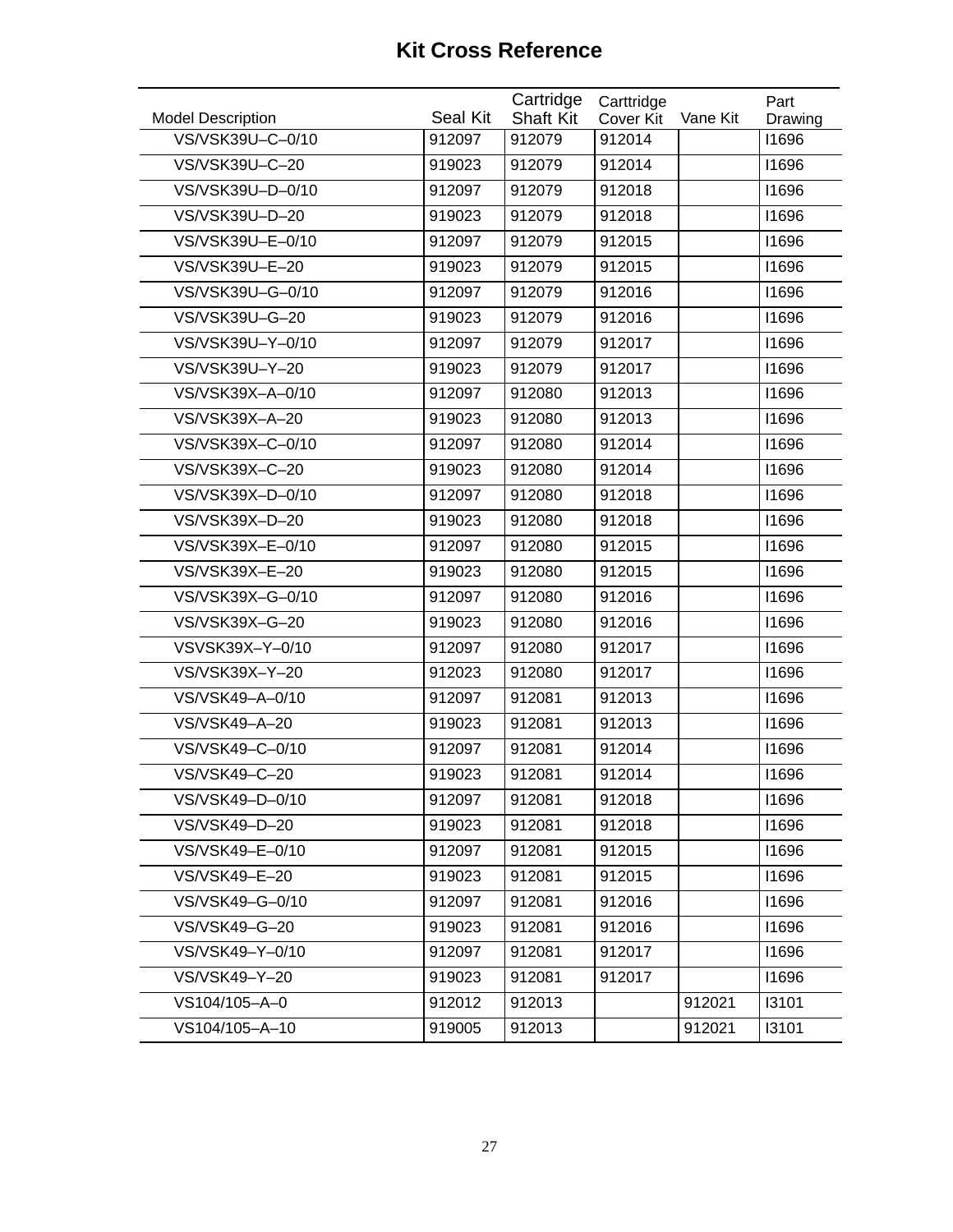| F3-VS104/105-A-10<br>919298<br>912013<br>912021<br>13101<br>VS104/105-C-0<br>912021<br>13101<br>912012<br>912014<br>VS104/105-C-10<br>13101<br>912014<br>912021<br>919005<br>F3-VS104/105-C-10<br>919298<br>912014<br>912021<br>13101<br>VS104/105-D-0<br>912012<br>912018<br>912022<br>13101<br>VS104/105-D-10<br>919005<br>912018<br>912022<br>13101<br>F3-VS104/105-D-10<br>919298<br>912018<br>912022<br>13101<br>VS104/105-E-0<br>13101<br>912012<br>912015<br>912021<br>VS104/105-E-10<br>919005<br>912015<br>912021<br>13101<br>F3-VS104/105-E-10<br>13101<br>919298<br>912015<br>912021<br>VS104/105-G-0<br>912012<br>912016<br>912021<br>13101<br>VS104/105-G-10<br>919005<br>912016<br>912021<br>13101<br>F3-VS104/105-G-10<br>919298<br>912016<br>912021<br>13101<br>VS104/105-Y-0<br>13101<br>912012<br>912017<br>912021<br>VS104/105-Y-10<br>919005<br>912017<br>912021<br>13101<br>F3-VS104/105-Y-10<br>912021<br>13101<br>919298<br>912017<br>VS108/109/110-A-0<br>912013<br>912021<br>11801<br>912098<br>VS108/109/110-A-10<br>919049<br>912013<br>912021<br>11801<br>F3-VS108/109/110-A-10<br>912013<br>912021<br>11801<br>919300<br>VS108/109/110-C-0<br>912014<br>912021<br>11801<br>912098<br>VS108/109/110-C-10<br>919049<br>912014<br>912021<br>11801<br>F3-VS108/109/110-C-10<br>919300<br>912014<br>912021<br>11801<br>VS108/109/110-D-0<br>912098<br>912018<br>912022<br>11801<br>VS108/109/110-D-10<br>919049<br>912018<br>912022<br>11801<br>F3-VS108/109/110-D-10<br>919300<br>912018<br>912022<br>11801<br>VS108/109/110-E-0<br>912098<br>912015<br>912021<br>11801<br>VS108/109/110-E-10<br>11801<br>919049<br>912015<br>912021<br>11801<br>F3-VS108/109/110-E-10<br>919300<br>912015<br>912021<br>VS108/109/110-G-0<br>912016<br>912021<br>11801<br>912098<br>VS108/109/110-G-10<br>919049<br>912016<br>912021<br>11801<br>F3-VS108/109/110-G-10<br>919300<br>912016<br>912021<br>11801<br>VS108/109/110-Y-0<br>11801<br>912098<br>912017<br>912021<br>VS108/109/110-Y-10<br>919049<br>912017<br>912021<br>11801<br>F3-VS108/109/110-Y-10<br>919300<br>912017<br>912021<br>11801<br>VS111-A-0<br>912012<br>912013<br>912021<br>13101 | <b>Model Description</b> | Seal Kit | Cartridge<br><b>Shaft Kit</b> | Carttridge | Vane Kit | Part    |
|---------------------------------------------------------------------------------------------------------------------------------------------------------------------------------------------------------------------------------------------------------------------------------------------------------------------------------------------------------------------------------------------------------------------------------------------------------------------------------------------------------------------------------------------------------------------------------------------------------------------------------------------------------------------------------------------------------------------------------------------------------------------------------------------------------------------------------------------------------------------------------------------------------------------------------------------------------------------------------------------------------------------------------------------------------------------------------------------------------------------------------------------------------------------------------------------------------------------------------------------------------------------------------------------------------------------------------------------------------------------------------------------------------------------------------------------------------------------------------------------------------------------------------------------------------------------------------------------------------------------------------------------------------------------------------------------------------------------------------------------------------------------------------------------------------------------------------------------------------------------------------------------------------------------------------------------------------------------------------------------------------------------------------------------------------------------------------------------------------------------------------------------------------------------|--------------------------|----------|-------------------------------|------------|----------|---------|
|                                                                                                                                                                                                                                                                                                                                                                                                                                                                                                                                                                                                                                                                                                                                                                                                                                                                                                                                                                                                                                                                                                                                                                                                                                                                                                                                                                                                                                                                                                                                                                                                                                                                                                                                                                                                                                                                                                                                                                                                                                                                                                                                                                     |                          |          |                               | Cover Kit  |          | Drawing |
|                                                                                                                                                                                                                                                                                                                                                                                                                                                                                                                                                                                                                                                                                                                                                                                                                                                                                                                                                                                                                                                                                                                                                                                                                                                                                                                                                                                                                                                                                                                                                                                                                                                                                                                                                                                                                                                                                                                                                                                                                                                                                                                                                                     |                          |          |                               |            |          |         |
|                                                                                                                                                                                                                                                                                                                                                                                                                                                                                                                                                                                                                                                                                                                                                                                                                                                                                                                                                                                                                                                                                                                                                                                                                                                                                                                                                                                                                                                                                                                                                                                                                                                                                                                                                                                                                                                                                                                                                                                                                                                                                                                                                                     |                          |          |                               |            |          |         |
|                                                                                                                                                                                                                                                                                                                                                                                                                                                                                                                                                                                                                                                                                                                                                                                                                                                                                                                                                                                                                                                                                                                                                                                                                                                                                                                                                                                                                                                                                                                                                                                                                                                                                                                                                                                                                                                                                                                                                                                                                                                                                                                                                                     |                          |          |                               |            |          |         |
|                                                                                                                                                                                                                                                                                                                                                                                                                                                                                                                                                                                                                                                                                                                                                                                                                                                                                                                                                                                                                                                                                                                                                                                                                                                                                                                                                                                                                                                                                                                                                                                                                                                                                                                                                                                                                                                                                                                                                                                                                                                                                                                                                                     |                          |          |                               |            |          |         |
|                                                                                                                                                                                                                                                                                                                                                                                                                                                                                                                                                                                                                                                                                                                                                                                                                                                                                                                                                                                                                                                                                                                                                                                                                                                                                                                                                                                                                                                                                                                                                                                                                                                                                                                                                                                                                                                                                                                                                                                                                                                                                                                                                                     |                          |          |                               |            |          |         |
|                                                                                                                                                                                                                                                                                                                                                                                                                                                                                                                                                                                                                                                                                                                                                                                                                                                                                                                                                                                                                                                                                                                                                                                                                                                                                                                                                                                                                                                                                                                                                                                                                                                                                                                                                                                                                                                                                                                                                                                                                                                                                                                                                                     |                          |          |                               |            |          |         |
|                                                                                                                                                                                                                                                                                                                                                                                                                                                                                                                                                                                                                                                                                                                                                                                                                                                                                                                                                                                                                                                                                                                                                                                                                                                                                                                                                                                                                                                                                                                                                                                                                                                                                                                                                                                                                                                                                                                                                                                                                                                                                                                                                                     |                          |          |                               |            |          |         |
|                                                                                                                                                                                                                                                                                                                                                                                                                                                                                                                                                                                                                                                                                                                                                                                                                                                                                                                                                                                                                                                                                                                                                                                                                                                                                                                                                                                                                                                                                                                                                                                                                                                                                                                                                                                                                                                                                                                                                                                                                                                                                                                                                                     |                          |          |                               |            |          |         |
|                                                                                                                                                                                                                                                                                                                                                                                                                                                                                                                                                                                                                                                                                                                                                                                                                                                                                                                                                                                                                                                                                                                                                                                                                                                                                                                                                                                                                                                                                                                                                                                                                                                                                                                                                                                                                                                                                                                                                                                                                                                                                                                                                                     |                          |          |                               |            |          |         |
|                                                                                                                                                                                                                                                                                                                                                                                                                                                                                                                                                                                                                                                                                                                                                                                                                                                                                                                                                                                                                                                                                                                                                                                                                                                                                                                                                                                                                                                                                                                                                                                                                                                                                                                                                                                                                                                                                                                                                                                                                                                                                                                                                                     |                          |          |                               |            |          |         |
|                                                                                                                                                                                                                                                                                                                                                                                                                                                                                                                                                                                                                                                                                                                                                                                                                                                                                                                                                                                                                                                                                                                                                                                                                                                                                                                                                                                                                                                                                                                                                                                                                                                                                                                                                                                                                                                                                                                                                                                                                                                                                                                                                                     |                          |          |                               |            |          |         |
|                                                                                                                                                                                                                                                                                                                                                                                                                                                                                                                                                                                                                                                                                                                                                                                                                                                                                                                                                                                                                                                                                                                                                                                                                                                                                                                                                                                                                                                                                                                                                                                                                                                                                                                                                                                                                                                                                                                                                                                                                                                                                                                                                                     |                          |          |                               |            |          |         |
|                                                                                                                                                                                                                                                                                                                                                                                                                                                                                                                                                                                                                                                                                                                                                                                                                                                                                                                                                                                                                                                                                                                                                                                                                                                                                                                                                                                                                                                                                                                                                                                                                                                                                                                                                                                                                                                                                                                                                                                                                                                                                                                                                                     |                          |          |                               |            |          |         |
|                                                                                                                                                                                                                                                                                                                                                                                                                                                                                                                                                                                                                                                                                                                                                                                                                                                                                                                                                                                                                                                                                                                                                                                                                                                                                                                                                                                                                                                                                                                                                                                                                                                                                                                                                                                                                                                                                                                                                                                                                                                                                                                                                                     |                          |          |                               |            |          |         |
|                                                                                                                                                                                                                                                                                                                                                                                                                                                                                                                                                                                                                                                                                                                                                                                                                                                                                                                                                                                                                                                                                                                                                                                                                                                                                                                                                                                                                                                                                                                                                                                                                                                                                                                                                                                                                                                                                                                                                                                                                                                                                                                                                                     |                          |          |                               |            |          |         |
|                                                                                                                                                                                                                                                                                                                                                                                                                                                                                                                                                                                                                                                                                                                                                                                                                                                                                                                                                                                                                                                                                                                                                                                                                                                                                                                                                                                                                                                                                                                                                                                                                                                                                                                                                                                                                                                                                                                                                                                                                                                                                                                                                                     |                          |          |                               |            |          |         |
|                                                                                                                                                                                                                                                                                                                                                                                                                                                                                                                                                                                                                                                                                                                                                                                                                                                                                                                                                                                                                                                                                                                                                                                                                                                                                                                                                                                                                                                                                                                                                                                                                                                                                                                                                                                                                                                                                                                                                                                                                                                                                                                                                                     |                          |          |                               |            |          |         |
|                                                                                                                                                                                                                                                                                                                                                                                                                                                                                                                                                                                                                                                                                                                                                                                                                                                                                                                                                                                                                                                                                                                                                                                                                                                                                                                                                                                                                                                                                                                                                                                                                                                                                                                                                                                                                                                                                                                                                                                                                                                                                                                                                                     |                          |          |                               |            |          |         |
|                                                                                                                                                                                                                                                                                                                                                                                                                                                                                                                                                                                                                                                                                                                                                                                                                                                                                                                                                                                                                                                                                                                                                                                                                                                                                                                                                                                                                                                                                                                                                                                                                                                                                                                                                                                                                                                                                                                                                                                                                                                                                                                                                                     |                          |          |                               |            |          |         |
|                                                                                                                                                                                                                                                                                                                                                                                                                                                                                                                                                                                                                                                                                                                                                                                                                                                                                                                                                                                                                                                                                                                                                                                                                                                                                                                                                                                                                                                                                                                                                                                                                                                                                                                                                                                                                                                                                                                                                                                                                                                                                                                                                                     |                          |          |                               |            |          |         |
|                                                                                                                                                                                                                                                                                                                                                                                                                                                                                                                                                                                                                                                                                                                                                                                                                                                                                                                                                                                                                                                                                                                                                                                                                                                                                                                                                                                                                                                                                                                                                                                                                                                                                                                                                                                                                                                                                                                                                                                                                                                                                                                                                                     |                          |          |                               |            |          |         |
|                                                                                                                                                                                                                                                                                                                                                                                                                                                                                                                                                                                                                                                                                                                                                                                                                                                                                                                                                                                                                                                                                                                                                                                                                                                                                                                                                                                                                                                                                                                                                                                                                                                                                                                                                                                                                                                                                                                                                                                                                                                                                                                                                                     |                          |          |                               |            |          |         |
|                                                                                                                                                                                                                                                                                                                                                                                                                                                                                                                                                                                                                                                                                                                                                                                                                                                                                                                                                                                                                                                                                                                                                                                                                                                                                                                                                                                                                                                                                                                                                                                                                                                                                                                                                                                                                                                                                                                                                                                                                                                                                                                                                                     |                          |          |                               |            |          |         |
|                                                                                                                                                                                                                                                                                                                                                                                                                                                                                                                                                                                                                                                                                                                                                                                                                                                                                                                                                                                                                                                                                                                                                                                                                                                                                                                                                                                                                                                                                                                                                                                                                                                                                                                                                                                                                                                                                                                                                                                                                                                                                                                                                                     |                          |          |                               |            |          |         |
|                                                                                                                                                                                                                                                                                                                                                                                                                                                                                                                                                                                                                                                                                                                                                                                                                                                                                                                                                                                                                                                                                                                                                                                                                                                                                                                                                                                                                                                                                                                                                                                                                                                                                                                                                                                                                                                                                                                                                                                                                                                                                                                                                                     |                          |          |                               |            |          |         |
|                                                                                                                                                                                                                                                                                                                                                                                                                                                                                                                                                                                                                                                                                                                                                                                                                                                                                                                                                                                                                                                                                                                                                                                                                                                                                                                                                                                                                                                                                                                                                                                                                                                                                                                                                                                                                                                                                                                                                                                                                                                                                                                                                                     |                          |          |                               |            |          |         |
|                                                                                                                                                                                                                                                                                                                                                                                                                                                                                                                                                                                                                                                                                                                                                                                                                                                                                                                                                                                                                                                                                                                                                                                                                                                                                                                                                                                                                                                                                                                                                                                                                                                                                                                                                                                                                                                                                                                                                                                                                                                                                                                                                                     |                          |          |                               |            |          |         |
|                                                                                                                                                                                                                                                                                                                                                                                                                                                                                                                                                                                                                                                                                                                                                                                                                                                                                                                                                                                                                                                                                                                                                                                                                                                                                                                                                                                                                                                                                                                                                                                                                                                                                                                                                                                                                                                                                                                                                                                                                                                                                                                                                                     |                          |          |                               |            |          |         |
|                                                                                                                                                                                                                                                                                                                                                                                                                                                                                                                                                                                                                                                                                                                                                                                                                                                                                                                                                                                                                                                                                                                                                                                                                                                                                                                                                                                                                                                                                                                                                                                                                                                                                                                                                                                                                                                                                                                                                                                                                                                                                                                                                                     |                          |          |                               |            |          |         |
|                                                                                                                                                                                                                                                                                                                                                                                                                                                                                                                                                                                                                                                                                                                                                                                                                                                                                                                                                                                                                                                                                                                                                                                                                                                                                                                                                                                                                                                                                                                                                                                                                                                                                                                                                                                                                                                                                                                                                                                                                                                                                                                                                                     |                          |          |                               |            |          |         |
|                                                                                                                                                                                                                                                                                                                                                                                                                                                                                                                                                                                                                                                                                                                                                                                                                                                                                                                                                                                                                                                                                                                                                                                                                                                                                                                                                                                                                                                                                                                                                                                                                                                                                                                                                                                                                                                                                                                                                                                                                                                                                                                                                                     |                          |          |                               |            |          |         |
|                                                                                                                                                                                                                                                                                                                                                                                                                                                                                                                                                                                                                                                                                                                                                                                                                                                                                                                                                                                                                                                                                                                                                                                                                                                                                                                                                                                                                                                                                                                                                                                                                                                                                                                                                                                                                                                                                                                                                                                                                                                                                                                                                                     |                          |          |                               |            |          |         |
|                                                                                                                                                                                                                                                                                                                                                                                                                                                                                                                                                                                                                                                                                                                                                                                                                                                                                                                                                                                                                                                                                                                                                                                                                                                                                                                                                                                                                                                                                                                                                                                                                                                                                                                                                                                                                                                                                                                                                                                                                                                                                                                                                                     |                          |          |                               |            |          |         |
|                                                                                                                                                                                                                                                                                                                                                                                                                                                                                                                                                                                                                                                                                                                                                                                                                                                                                                                                                                                                                                                                                                                                                                                                                                                                                                                                                                                                                                                                                                                                                                                                                                                                                                                                                                                                                                                                                                                                                                                                                                                                                                                                                                     |                          |          |                               |            |          |         |
|                                                                                                                                                                                                                                                                                                                                                                                                                                                                                                                                                                                                                                                                                                                                                                                                                                                                                                                                                                                                                                                                                                                                                                                                                                                                                                                                                                                                                                                                                                                                                                                                                                                                                                                                                                                                                                                                                                                                                                                                                                                                                                                                                                     |                          |          |                               |            |          |         |
| VS111-A-10<br>919005<br>912013<br>912021<br>13101                                                                                                                                                                                                                                                                                                                                                                                                                                                                                                                                                                                                                                                                                                                                                                                                                                                                                                                                                                                                                                                                                                                                                                                                                                                                                                                                                                                                                                                                                                                                                                                                                                                                                                                                                                                                                                                                                                                                                                                                                                                                                                                   |                          |          |                               |            |          |         |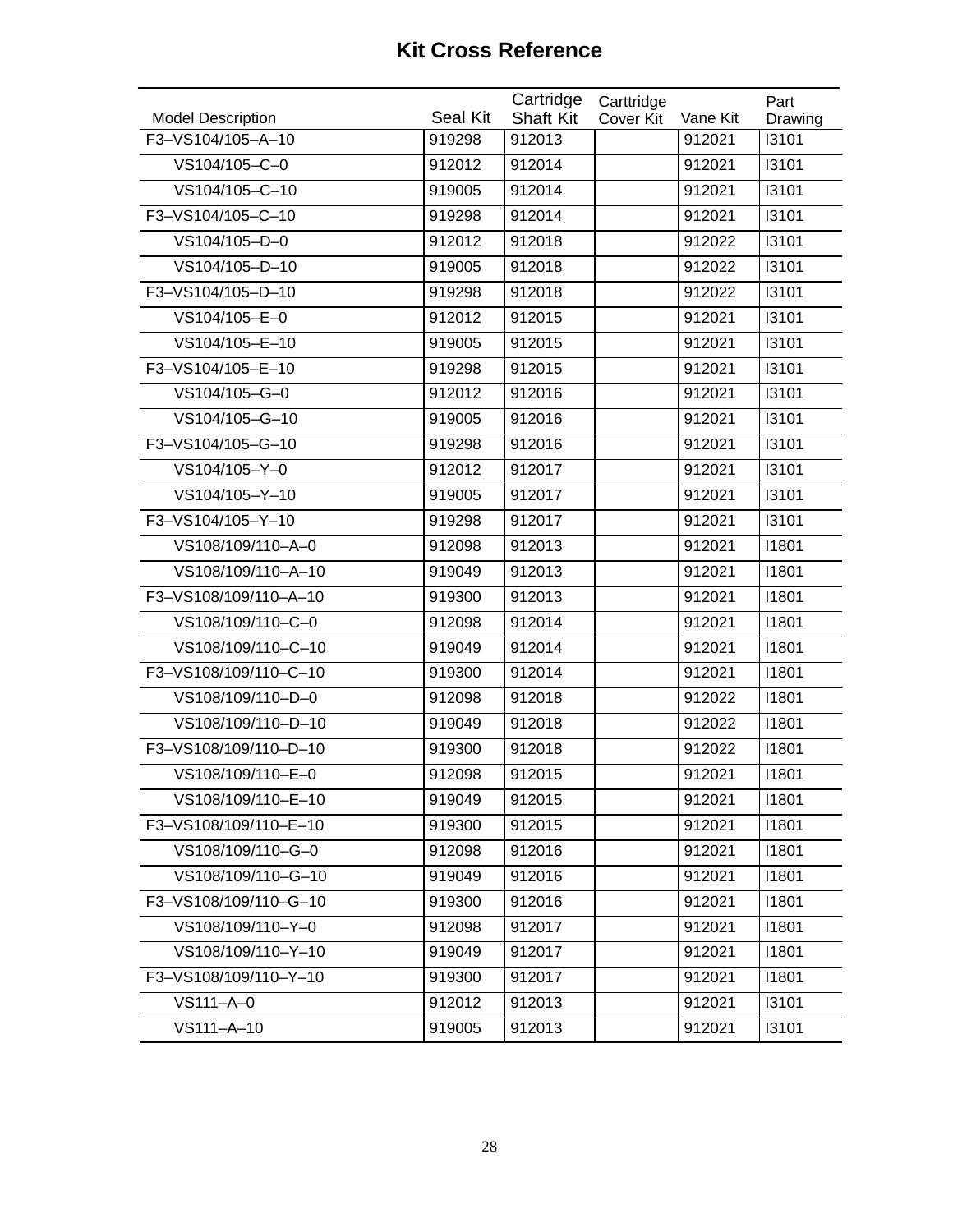| <b>Model Description</b> | Seal Kit | Cartridge<br><b>Shaft Kit</b> | Carttridge<br>Cover Kit | Vane Kit | Part<br>Drawing |
|--------------------------|----------|-------------------------------|-------------------------|----------|-----------------|
| F3-VS111-A-10            | 919298   | 912013                        |                         | 912021   | 13101           |
| VS111-C-0                | 912012   | 912014                        |                         | 912021   | 13101           |
| VS111-C-10               | 919005   | 912014                        |                         | 912021   | 13101           |
| F3-VS111-C-10            | 919298   | 912014                        |                         | 912021   | 13101           |
| VS111-D-0                | 912012   | 912018                        |                         | 912022   | 13101           |
| VS111-D-10               | 919005   | 912018                        |                         | 912022   | 13101           |
| F3-VS111-D-10            | 919298   | 912018                        |                         | 912022   | 13101           |
| VS111-E-0                | 912012   | 912015                        |                         | 912021   | 13101           |
| VS111-E-10               | 919005   | 912015                        |                         | 912021   | 13101           |
| F3-VS111-E-10            | 919298   | 912015                        |                         | 912021   | 13101           |
| VS111-G-0                | 912012   | 912016                        |                         | 912021   | 13101           |
| VS111-G-10               | 919005   | 912016                        |                         | 912021   | 13101           |
| F3-VS111-G-10            | 919298   | 912016                        |                         | 912021   | 13101           |
| VS111-Y-0                | 912012   | 912017                        |                         | 912021   | 13101           |
| VS111-Y-10               | 919005   | 912017                        |                         | 912021   | 13101           |
| F3-VS111-Y-10            | 919298   | 912017                        |                         | 912021   | 13101           |
| VS124/125-0/10           | 912035   | 912077                        |                         | 912023   | 13102           |
| VS124/125-20             | 919006   | 912077                        |                         | 912023   | 13102           |
| F3-VS124/125-20          | 919299   | 912077                        |                         | 912023   | 13102           |
| VS128/129-A-0/10         | 912097   | 912077                        | 912013                  |          | 11696           |
| VS128/129-A-20           | 919023   | 912077                        | 912013                  |          | 11696           |
| VS128/129-C-0/10         | 912097   | 912077                        | 912014                  |          | 11696           |
| VS128/129-C-20           | 919023   | 912077                        | 912014                  |          | 11696           |
| VS128/129-D-0/10         | 912097   | 912077                        | 912018                  |          | 11696           |
| VS128/129-D-20           | 919023   | 912077                        | 912018                  |          | 11696           |
| VS128/129-E-0/10         | 912097   | 912077                        | 912015                  |          | 11696           |
| VS128/129-E-20           | 919023   | 912077                        | 912015                  |          | 11696           |
| VS128/129-G-0/10         | 912097   | 912077                        | 912016                  |          | 11696           |
| VS128/129-G-20           | 919023   | 912077                        | 912016                  |          | 11696           |
| VS128/129-Y-0/10         | 912097   | 912077                        | 912017                  |          | 11696           |
| VS128/129-Y-20           | 919023   | 912077                        | 912017                  |          | 11696           |
| VS134/135-0/10           | 912035   | 912078                        |                         | 912023   | 13102           |
| VS134/135-20             | 919006   | 912078                        |                         | 912023   | 13102           |
| F3-VS134/135-20          | 919299   | 912078                        |                         | 912023   | 13102           |
| VS134U/135U-0/10         | 912035   | 912079                        |                         | 912023   | 13102           |
| VS134U/135U-20           | 919006   | 912079                        |                         | 912023   | 13102           |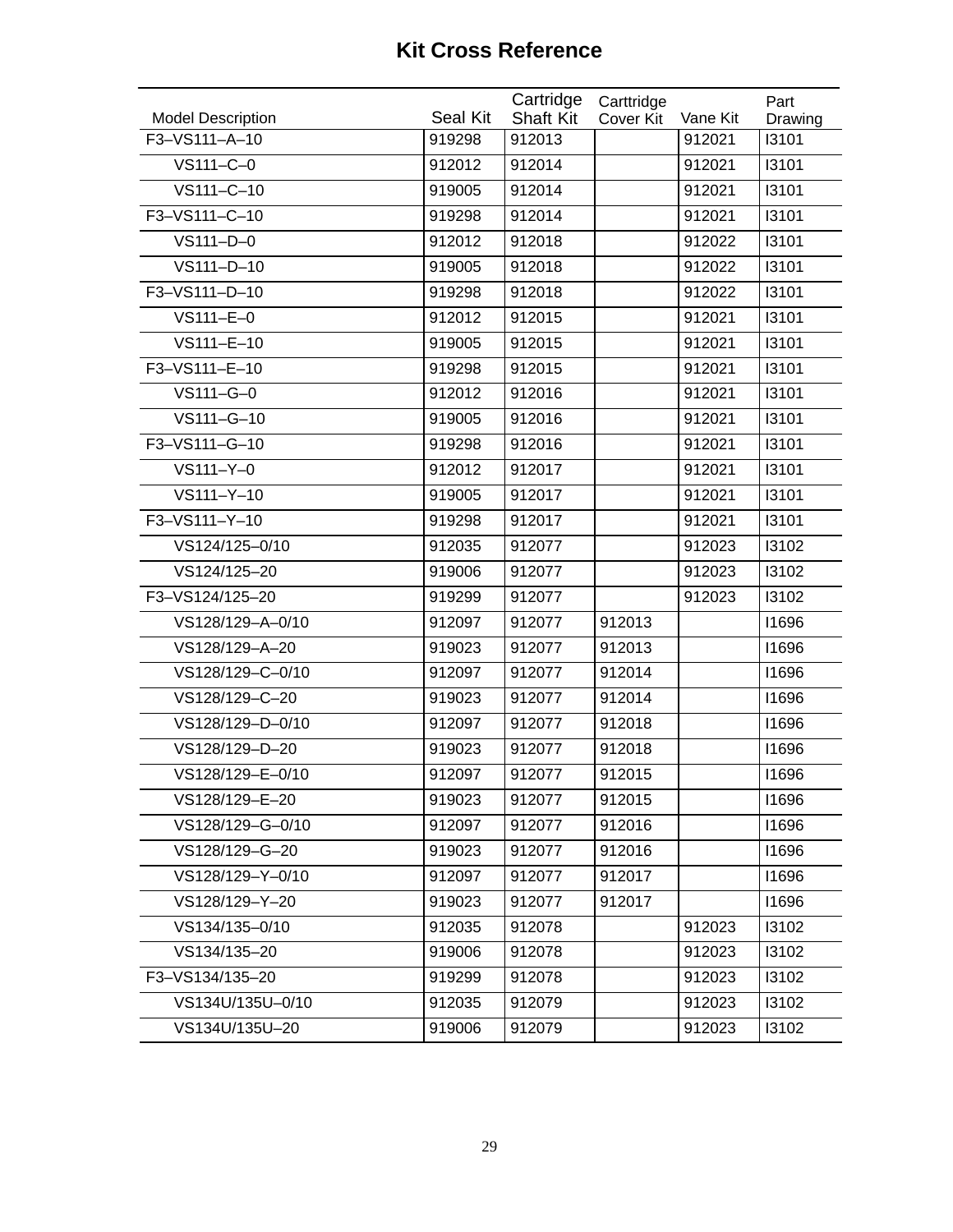| <b>Model Description</b> | Seal Kit | Cartridge<br><b>Shaft Kit</b> | Carttridge<br>Cover Kit | Vane Kit | Part<br>Drawing |
|--------------------------|----------|-------------------------------|-------------------------|----------|-----------------|
| F3-VS134U/135U-20        | 919299   | 912079                        |                         | 912023   | 13102           |
| VS134X/135X-0/10         | 912035   | 912080                        |                         | 912023   | 13102           |
| VS134X/135X-20           | 919006   | 912080                        |                         | 912023   | 13102           |
| F3-VS134X/135X-20        | 919299   | 912080                        |                         | 912023   | 13102           |
| VS138/139-A-0/10         | 912097   | 912078                        | 912013                  |          | 11696           |
| VS138/139-A-20           | 919023   | 912078                        | 912013                  |          | 11696           |
| VS138/139-C-0/10         | 912097   | 912078                        | 912014                  |          | 11696           |
| VS138/139-C-20           | 919023   | 912078                        | 912014                  |          | 11696           |
| VS138/139-D-0/10         | 912097   | 912078                        | 912018                  |          | 11696           |
| VS138/139-D-20           | 919023   | 912078                        | 912018                  |          | 11696           |
| VS138/139-E-0/10         | 912097   | 912078                        | 912015                  |          | 11696           |
| VS138/139-E-20           | 919023   | 912078                        | 912015                  |          | 11696           |
| VS138/139-G-0/10         | 912097   | 912078                        | 912016                  |          | 11696           |
| VS138/139-G-20           | 919023   | 912078                        | 912016                  |          | 11696           |
| VS138/139-Y-0/10         | 912097   | 912078                        | 912017                  |          | 11696           |
| VS138/139-Y-20           | 919023   | 912078                        | 912017                  |          | 11696           |
| VS138U/139U-A-0/10       | 912097   | 912079                        | 912013                  |          | 11696           |
| VS138U/139U-A-20         | 919023   | 912079                        | 912013                  |          | 11696           |
| VS138U/139U-C-0/10       | 912097   | 912079                        | 912014                  |          | 11696           |
| VS138U/139U-C-20         | 919023   | 912079                        | 912014                  |          | 11696           |
| VS138U/139U-D-0/10       | 912097   | 912079                        | 912018                  |          | 11696           |
| VS138U/139U-D-20         | 919023   | 912079                        | 912018                  |          | 11696           |
| VS138U/139U-E-0/10       | 912097   | 912079                        | 912015                  |          | 11696           |
| VS138U/139U-E-20         | 919023   | 912079                        | 912015                  |          | 11696           |
| VS138U/139U-G-0/10       | 912097   | 912079                        | 912016                  |          | 11696           |
| VS138U/139U-G-20         | 919023   | 912079                        | 912016                  |          | 11696           |
| VS138U/139U-Y-0/10       | 912097   | 912079                        | 912017                  |          | 11696           |
| VS138U/139U-Y-20         | 919023   | 912079                        | 912017                  |          | 11696           |
| VS138X/139X-A-0/10       | 912097   | 912080                        | 912013                  |          | 11696           |
| VS138X/139X-A-20         | 919023   | 912080                        | 912013                  |          | 11696           |
| VS138X/139X-C-0/10       | 912097   | 912080                        | 912014                  |          | 11696           |
| VS138X/139X-C-20         | 919023   | 912080                        | 912014                  |          | 11696           |
| VS138X139X-D-0/10        | 912097   | 912080                        | 912018                  |          | 11696           |
| VS138X/139X-D-20         | 919023   | 912080                        | 912018                  |          | 11696           |
| VS138X/139X-E-0/10       | 912097   | 912080                        | 912015                  |          | 11696           |
| VS138X/139X-E-20         | 919023   | 912080                        | 912015                  |          | 11696           |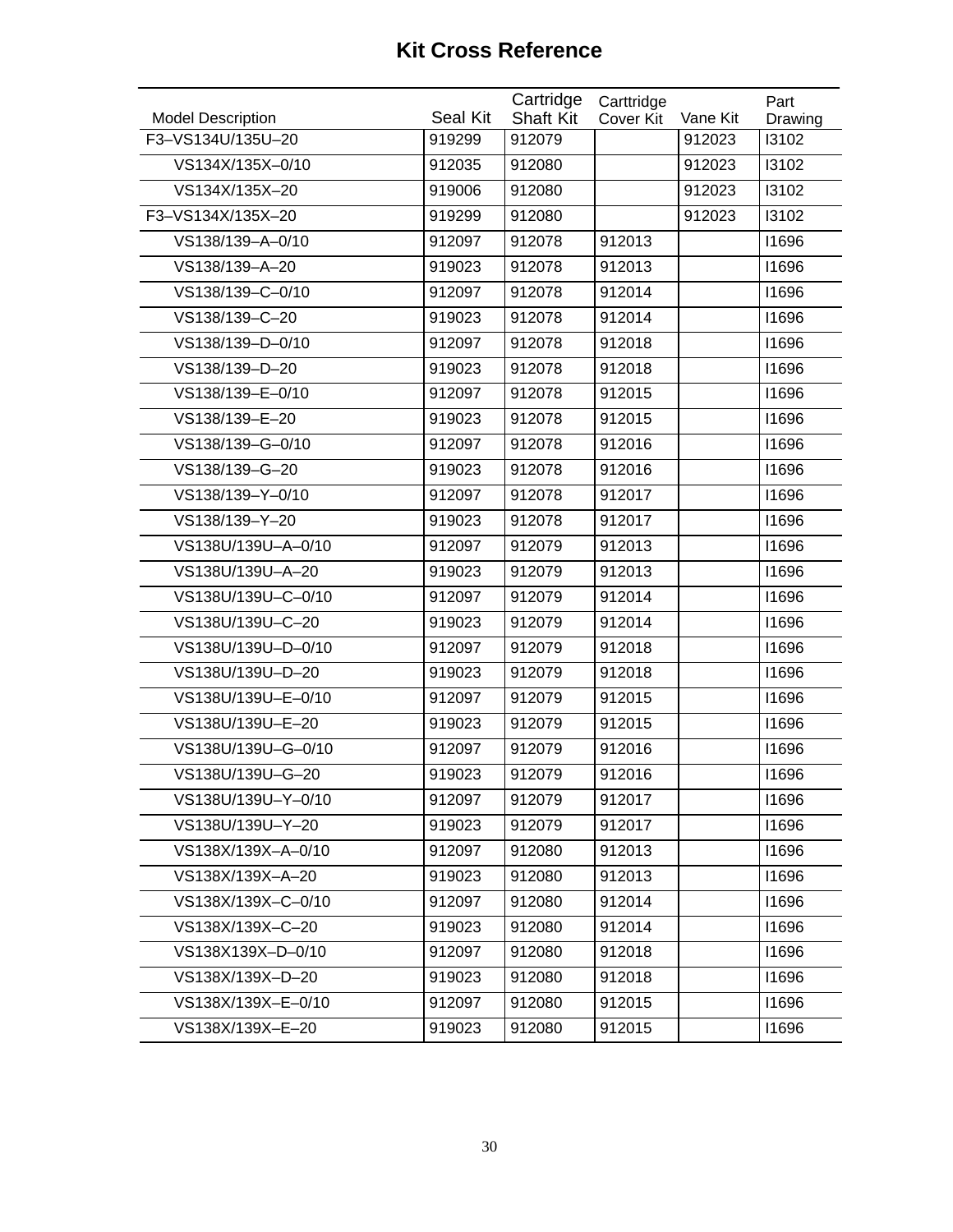| <b>Model Description</b> | Seal Kit | Cartridge<br><b>Shaft Kit</b> | Carttridge<br>Cover Kit | Vane Kit | Part<br>Drawing |
|--------------------------|----------|-------------------------------|-------------------------|----------|-----------------|
| VS138X139X-G-0/10        | 912097   | 912080                        | 912016                  |          | 11696           |
| VS138X/139X-G-20         | 919023   | 912080                        | 912016                  |          | 11696           |
| VS138X/139X-Y-0/10       | 912097   | 912080                        | 912017                  |          | 11696           |
| VS138X/139X-Y-20         | 919023   | 912080                        | 912017                  |          | 11696           |
| VS144/145-0/10           | 919035   | 912081                        |                         | 912024   | 11696           |
| VS144/145-20             | 919006   | 912081                        |                         | 912024   | 13102           |
| F3-VS144/145-20          | 919299   | 912081                        |                         | 912024   | 13102           |
| VS148/149-A-0/10         | 912097   | 912081                        | 912013                  |          | 11696           |
| VS148/149-A-20           | 912023   | 912081                        | 912013                  |          | 11696           |
| VS148/149-C-0/10         | 912097   | 912081                        | 912014                  |          | 11696           |
| VS148/149-C-20           | 919023   | 912081                        | 912014                  |          | 11696           |
| VS148/189-D-0/10         | 912097   | 912081                        | 912018                  |          | 11696           |
| VS148/149-D-20           | 919023   | 912081                        | 912018                  |          | 11696           |
| VS148/149-E-0/10         | 912097   | 912081                        | 912015                  |          | 11696           |
| VS148/149-E-20           | 919023   | 912081                        | 912015                  |          | 11696           |
| VS148/149-G-0/10         | 912097   | 912081                        | 912016                  |          | 11696           |
| VS148/149-G-20           | 919023   | 912081                        | 912016                  |          | 11696           |
| VS148/149-Y-0/10         | 912097   | 912081                        | 912017                  |          | 11696           |
| VS148/149-Y-20           | 919023   | 912081                        | 912017                  |          | 11696           |
| VSK104/105-A-0           | 912012   | 912013                        |                         | 912021   | 13101           |
| VSK104/105-A-10          | 919005   | 912013                        |                         | 912021   | 13101           |
| F3-VSK104/105-A-10       | 919298   | 912013                        |                         | 912021   | 13101           |
| VSK104/105-C-0           | 912012   | 912014                        |                         | 912021   | 13101           |
| VSK104/105-C-10          | 919005   | 912014                        |                         | 912021   | 13101           |
| F3-VSK104/105-C-10       | 919298   | 912014                        |                         | 912021   | 13101           |
| VSK104/105-D-0           | 912012   | 912018                        |                         | 912022   | 13101           |
| VSK104/105-D-10          | 919005   | 912018                        |                         | 912022   | 13101           |
| F3-VSK104/105-D-10       | 919298   | 912018                        |                         | 912022   | 13101           |
| VSK104/105-E-0           | 912012   | 912015                        |                         | 912021   | 13101           |
| VSK104/105-E-10          | 919005   | 912015                        |                         | 912021   | 13101           |
| F3-VSK104/105-E-10       | 919298   | 912015                        |                         | 912021   | 13101           |
| VSK104/105-G-0           | 912012   | 912016                        |                         | 912021   | 13101           |
| VSK104/105-G-10          | 919005   | 912016                        |                         | 912021   | 13101           |
| F3-VSK104/105-G-10       | 919298   | 912016                        |                         | 912021   | 13101           |
| VSK104/105-Y-0           | 912012   | 912017                        |                         | 912021   | 13101           |
| VSK104/105-Y-10          | 919005   | 912017                        |                         | 912021   | 13101           |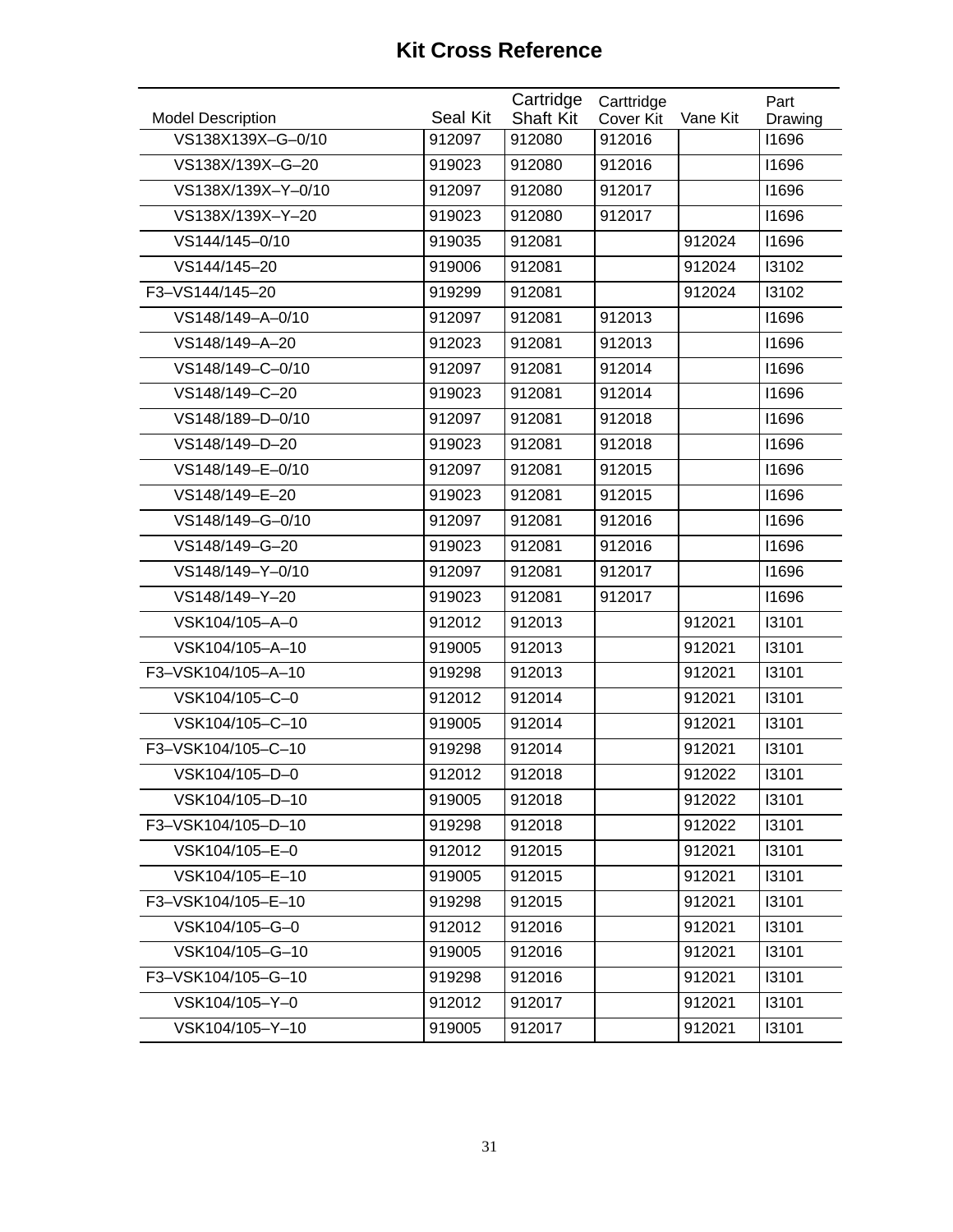| <b>Model Description</b> | Seal Kit | Cartridge<br><b>Shaft Kit</b> | Carttridge<br><b>Cover Kit</b> | Vane Kit | Part<br>Drawing |
|--------------------------|----------|-------------------------------|--------------------------------|----------|-----------------|
| F3-VSK104/105-Y-10       | 919298   | 912017                        |                                | 912021   | 13101           |
| VSK108/109/110-A-0       | 912098   | 912013                        |                                | 912021   | 11801           |
| VSK108/109/110-A-10      | 919049   | 912013                        |                                | 912021   | 11801           |
| F3-VSK108/109/110-A-10   | 919300   | 912013                        |                                | 912021   | 11801           |
| VSK108/109/110-C-0       | 912098   | 912014                        |                                | 912021   | 11801           |
| VSK108/109/110-C-10      | 919049   | 912014                        |                                | 912021   | 11801           |
| F3-VSK108/109/110-C-10   | 919300   | 912014                        |                                | 912021   | 11801           |
| VSK108/109/110-D-0       | 912098   | 912018                        |                                | 912022   | 11801           |
| VSK108/109/110-D-10      | 919049   | 912018                        |                                | 912022   | 11801           |
| F3-VSK108/109/110-D-10   | 919300   | 912018                        |                                | 912022   | 11801           |
| VSK108/109/110-E-0       | 912098   | 912015                        |                                | 912021   | 11801           |
| VSK108/109/110-E-10      | 919049   | 912015                        |                                | 912021   | 11801           |
| F3-VSK108/109/110-E-10   | 919300   | 912015                        |                                | 912021   | 11801           |
| VSK108/109/110-G-0       |          |                               |                                |          | 11801           |
|                          | 912098   | 912016                        |                                | 912021   |                 |
| VSK108/109/110-G-10      | 919049   | 912016                        |                                | 912021   | 11801           |
| F3-VSK108/109/110-G-10   | 919300   | 912016                        |                                | 912021   | 11801           |
| VSK108/109/110-Y-0       | 912098   | 912017                        |                                | 912021   | 11801           |
| VSK108/109/110-Y-10      | 919049   | 912017                        |                                | 912021   | 11801           |
| F3-VSK108/109/110-Y-10   | 919300   | 912017                        |                                | 912021   | 11801           |
| VSK111-A-0               | 912012   | 912013                        |                                | 912021   | 13101           |
| VSK111-A-10              | 919005   | 912013                        |                                | 912021   | 13101           |
| F3-VSK111-A-10           | 919298   | 912013                        |                                | 912021   | 13101           |
| VSK111-C-0               | 912012   | 912014                        |                                | 912021   | 13101           |
| VSK111-C-10              | 919005   | 912014                        |                                | 912021   | 13101           |
| F3-VSK111-C-10           | 919298   | 912014                        |                                | 912021   | 13101           |
| VSK111-D-O               | 912012   | 912018                        |                                | 912022   | 13101           |
| VSK111-D-10              | 919005   | 912018                        |                                | 912022   | 13101           |
| F3-VSK111-D-10           | 919298   | 912018                        |                                | 912022   | 13101           |
| VSK111-E-0               | 912012   | 912015                        |                                | 912021   | 13101           |
| VSK111-E-10              | 919005   | 912015                        |                                | 912021   | 13101           |
| F3-VSK111-E-10           | 919298   | 912015                        |                                | 912021   | 13101           |
| VSK111-G-0               | 912012   | 912016                        |                                | 912021   | 13101           |
| VSK111-G-10              | 919005   | 912016                        |                                | 912021   | 13101           |
| F3-VSK111-G-10           | 919298   | 912016                        |                                | 912021   | 13101           |
| VSK111-Y-0               | 912012   | 912017                        |                                | 912021   | 13101           |
| VSK111-Y-10              | 919005   | 912017                        |                                | 912021   | 13101           |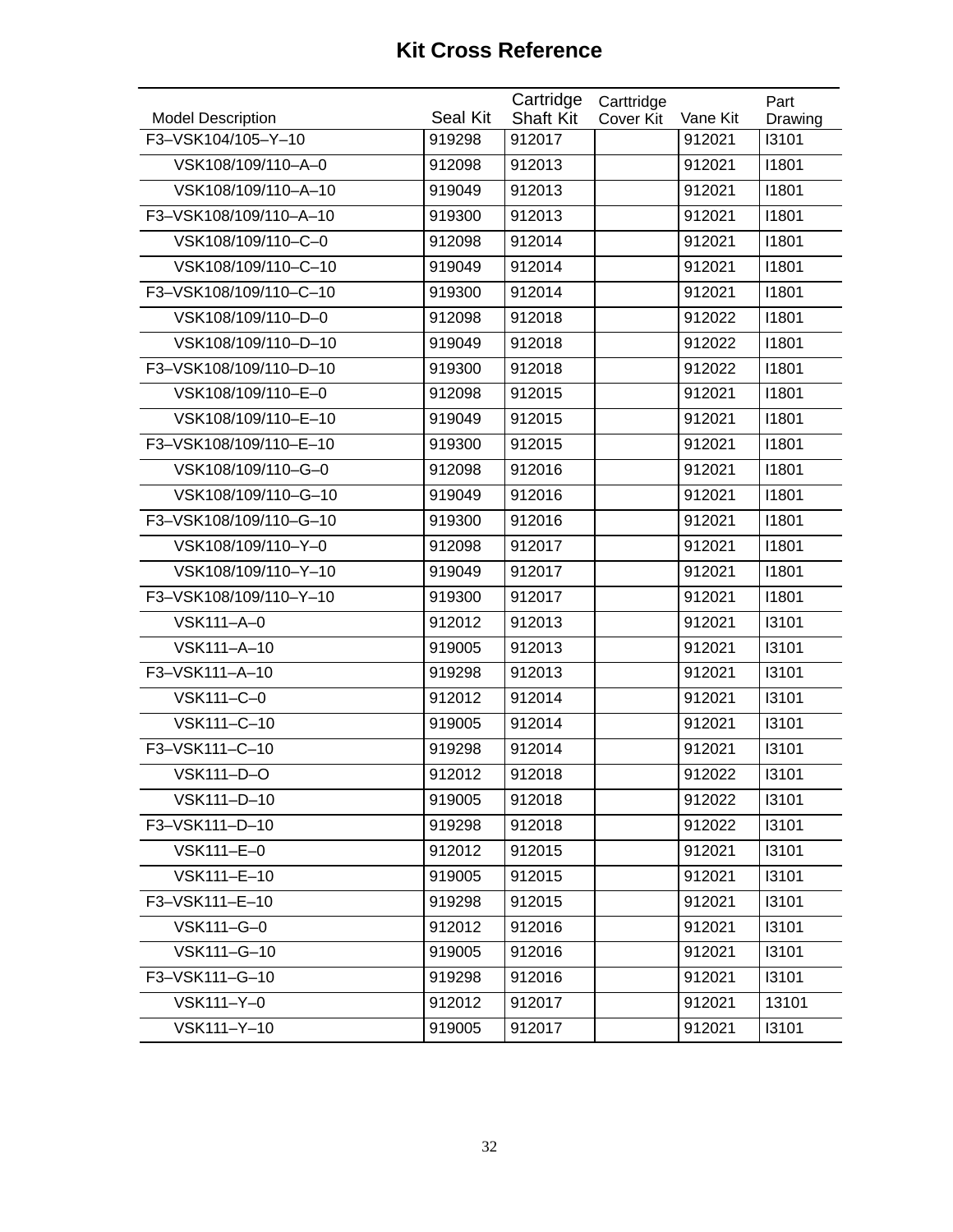| <b>Model Description</b> | Seal Kit | Cartridge<br><b>Shaft Kit</b> | Carttridge<br><b>Cover Kit</b> | Vane Kit | Part<br>Drawing |
|--------------------------|----------|-------------------------------|--------------------------------|----------|-----------------|
| F3-VSK111-Y-10           | 919298   | 912017                        |                                | 912021   | 13101           |
| VSK124/125-0/10          | 912035   | 912077                        |                                | 912023   | 13102           |
| VSK124/125-20            | 919006   | 912077                        |                                | 912023   | 13102           |
| F3-VSK124/125-20         | 919299   | 912077                        |                                | 912023   | 13102           |
| VSK128/129-A-0/10        | 912097   | 912077                        | 912013                         |          | 11696           |
| VSK128/129-A-20          | 919023   | 912077                        | 912013                         |          | 11696           |
| VSK128/129-C-0/10        | 912097   | 912077                        | 912014                         |          | 11696           |
| VSK128/129-C-20          | 919023   | 912077                        | 912014                         |          | 11696           |
| VSK128/129-D-0/10        | 912097   | 912077                        | 912018                         |          | 11696           |
| VSK128/129-D-20          | 919023   | 912077                        | 912018                         |          | 11696           |
| VSK128/129-E-0/10        | 912097   | 912077                        | 912015                         |          | 11696           |
| VSK128/129-E-20          | 919023   | 912077                        | 912015                         |          | 11696           |
| VSK128/129-G-0/10        | 912097   | 912077                        | 912016                         |          | 11696           |
| VSK128/129-G-20          | 919023   | 912077                        | 912016                         |          | 11696           |
| VSK128/129-Y-0/10        | 912097   | 912077                        | 912017                         |          | 11696           |
| VSK128/129-Y-20          | 919023   | 912077                        | 912017                         |          | 11696           |
| VSK134/135-0/10          | 912035   | 912078                        |                                | 912023   | 13102           |
| VSK134/135-20            | 919006   | 912078                        |                                | 912023   | 13102           |
| F3-VSK134/135-20         | 919299   | 912078                        |                                | 912023   | 13102           |
| VSK134U/135U-0/10        | 912035   | 912079                        |                                | 912023   | 13102           |
| VSK134U/135U-20          | 919006   | 912079                        |                                | 912023   | 13102           |
| F3-VSK134U/135U-20       | 919299   | 912079                        |                                | 912023   | 13102           |
| VSK134X/135X-0/10        | 912035   | 912080                        |                                | 912023   | 13102           |
| VSK134X/135X-20          | 919006   | 912080                        |                                | 912023   | 13102           |
| F3-VSK134X/135X-20       | 919299   | 912080                        |                                | 912023   | 13102           |
| VSK138/139-A-0/10        | 912097   | 912078                        | 912013                         |          | 11696           |
| VSK138/139-A-20          | 919023   | 912078                        | 912013                         |          | 11696           |
| VSK138/139-C-0/10        | 912097   | 912078                        | 912014                         |          | 11696           |
| VSK138/139-C-20          | 919023   | 912078                        | 912014                         |          | 11696           |
| VSK138/139-D-0/10        | 912097   | 912078                        | 912018                         |          | 11696           |
| VSK138/139-D-20          | 919023   | 912078                        | 912018                         |          | 11696           |
| VSK138/139-E-0/10        | 912097   | 912078                        | 912015                         |          | 11696           |
| VSK138/139-E-20          | 919023   | 912078                        | 912015                         |          | 11696           |
| VSK138/139-G-0/10        | 912097   | 912078                        | 912016                         |          | 11696           |
| VSK138/139-G-20          | 919023   | 912078                        | 912016                         |          | 11696           |
| VSK138/139-Y-0/10        | 919097   | 912078                        | 912017                         |          | 11696           |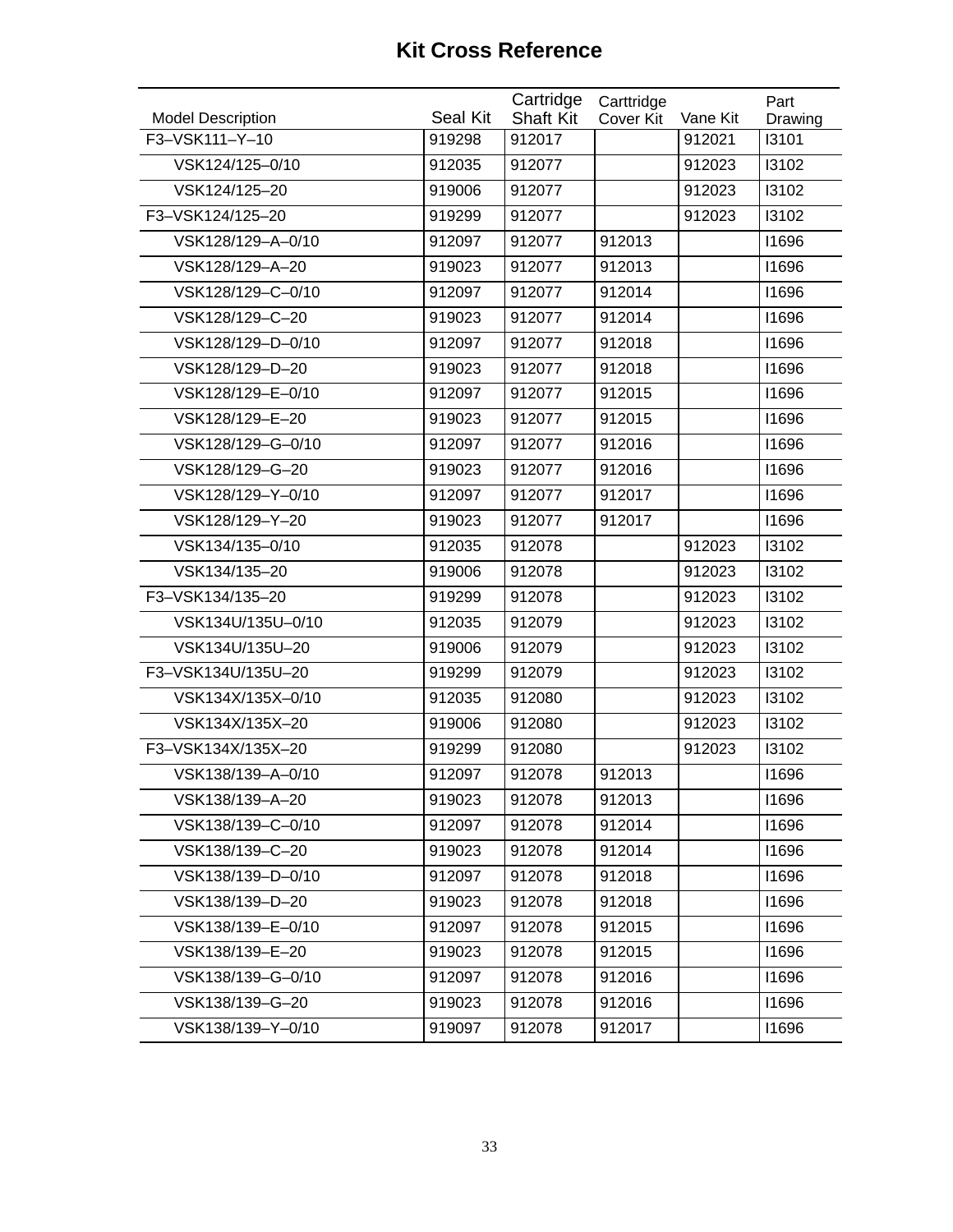| <b>Model Description</b> | Seal Kit | Cartridge<br><b>Shaft Kit</b> | Carttridge<br><b>Cover Kit</b> | Vane Kit | Part<br>Drawing |
|--------------------------|----------|-------------------------------|--------------------------------|----------|-----------------|
| VSK138/139-Y-20          | 919023   | 912078                        | 912017                         |          | 11696           |
| VSK138U/139U-A-0/10      | 912097   | 912079                        | 912013                         |          | 11696           |
| VSK138U/139U-A-20        | 919023   | 912079                        | 912013                         |          | 11696           |
| VSK138U/139U-C-0/10      | 912097   | 912079                        | 912014                         |          | 11696           |
| VSK138U/139U-C-20        | 919023   | 912079                        | 912014                         |          | 11696           |
| VSK138U/139U-D-0/10      | 912097   | 912079                        | 912018                         |          | 11696           |
| VSK138U/139U-D-20        | 919023   | 912079                        | 912018                         |          | 11696           |
| VSK138U/139U-E-0/10      | 912097   | 912079                        | 912015                         |          | 11696           |
| VSK138U/139U-E-20        | 919023   | 912079                        | 912015                         |          | 11696           |
| VSK138U/139U-G-0/10      | 912097   | 912079                        | 912016                         |          | 11696           |
| VSK138U/139U-G-20        | 919023   | 912079                        | 912016                         |          | 11696           |
| VSK138U/139U-Y-0/10      | 912097   | 912079                        | 912017                         |          | 11696           |
| VSK138U/139U-Y-20        | 919023   | 912079                        | 912017                         |          | 11696           |
| VSK138X/139X-A-0/10      | 912097   | 912080                        | 912013                         |          | 11696           |
| VSK138X/139X-A-20        | 919023   | 912080                        | 912013                         |          | 11696           |
| VSK138X/139X-C-0/10      | 912097   | 912080                        | 912014                         |          | 11696           |
| VSK138X/139X-C-20        | 919023   | 912080                        | 912014                         |          | 11696           |
| VSK138X/139X-D-0/10      | 912097   | 912080                        | 912018                         |          | 11696           |
| VSK138X/139X-D-20        | 919023   | 912080                        | 912018                         |          | 11696           |
| VSK138X/139X-E-0/10      | 912097   | 912080                        | 912015                         |          | 11696           |
| VSK138X/139X-E-20        | 919023   | 912080                        | 912015                         |          | 11696           |
| VSK138X/139X-G-0/10      | 912097   | 912080                        | 912016                         |          | 11696           |
| VSK138X/139X-G-20        | 919023   | 912080                        | 912016                         |          | 11696           |
| VSK138X/139X-Y-0/10      | 912097   | 912080                        | 912017                         |          | 11696           |
| VSK138X/139X-Y-20        | 919023   | 912080                        | 912017                         |          | 11696           |
| VSK144/145-0/10          | 912035   | 912081                        |                                | 912024   | 13102           |
| VSK144/145-20            | 919006   | 912081                        |                                | 912024   | 13102           |
| F3-VSK144/145-20         | 919299   | 912081                        |                                | 912024   | 13102           |
| VSK148/149-A-0/10        | 912097   | 912081                        | 912013                         |          | 11696           |
| VSK148/149-A-20          | 919023   | 912081                        | 912013                         |          | 11696           |
| VSK148/149-C-0/10        | 912097   | 912081                        | 912014                         |          | 11696           |
| VSK148/149-C-20          | 919023   | 912081                        | 912014                         |          | 11696           |
| VSK148/149-D-0/10        | 912097   | 912081                        | 912018                         |          | 11696           |
| VSK148/149-D-20          | 919023   | 912081                        | 912018                         |          | 11696           |
| VSK148/149-E-0/10        | 912097   | 912081                        | 912015                         |          | 11696           |
| VSK148/149-E-20          | 919023   | 912081                        | 912015                         |          | 11696           |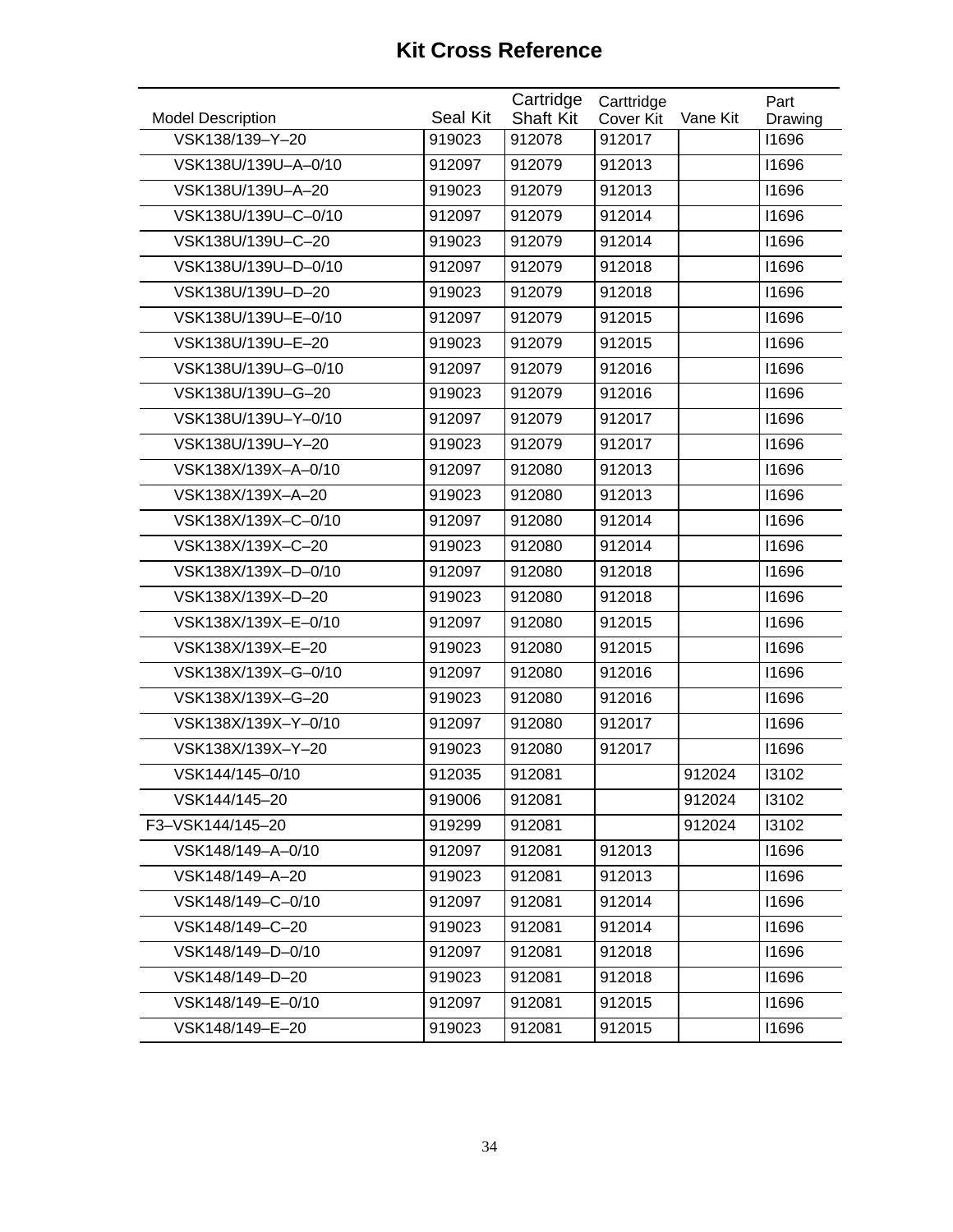| <b>Model Description</b>           | Seal Kit | Cartridge<br><b>Shaft Kit</b> | Carttridge<br><b>Cover Kit</b> | Vane Kit | Part<br>Drawing |
|------------------------------------|----------|-------------------------------|--------------------------------|----------|-----------------|
| VSK148/149-G-0/10                  | 912097   | 912081                        | 912016                         |          | 11696           |
| VSK148/149-G-20                    | 919023   | 912081                        | 912016                         |          | 11696           |
| VSK148/149-Y-0/10                  | 912097   | 912081                        | 912017                         |          | 11696           |
| VSK148/149-Y-20                    | 919023   | 912081                        | 912017                         |          | 11696           |
| VT1-100-40-75-10                   |          | 912059                        |                                | 912008   | M1210           |
| VT2-100-40-75-10                   |          | 912059                        |                                | 912008   | M1205           |
| VT3-100-35-0-10                    |          | 912058                        |                                | 912008   | M1211           |
| $VT3-100-40-0-10$                  |          | 912059                        |                                | 912008   | M1211           |
| VT4-100-15-100-10-S2               |          | 912054                        |                                | 912008   | M1311           |
| VT4-100-40-75-10                   |          | 912059                        |                                | 912008   | M1264           |
| VT6-100-40-75-10                   |          | 912059                        |                                | 912008   | M1265           |
| VT8-100-40-95-10                   |          | 912059                        |                                | 912008   | M1285           |
| VT10-100-45-75-10                  |          | 912059                        |                                | 912008   | M1337           |
| VT12-100-40-75-10                  |          | 912059                        |                                | 912008   | M1434           |
| VT14-100-40-75-10                  |          | 912059                        |                                | 912008   | M1391           |
| VT16-100-15-**-**-10               | 922712   | 912054                        |                                | 912008   | M1371           |
| $VT16-100-40-***-*+10$             | 922712   | 912059                        |                                | 912008   | M1371           |
| $\overline{VT17-100-15-}$ **-**-10 | 922712   | 912054                        |                                | 912008   | M1371           |
| $VT17-100-40-**-*10$               | 922712   | 912059                        |                                | 912008   | M1371           |
| VT18-100-40-95-40-10               |          | 912059                        |                                | 912008   | M1385           |
| VT19-100-35-0-10                   |          | 912058                        |                                | 912008   |                 |
| VT19-100-35-0-11                   |          | 912185                        |                                | 912180   |                 |
| VT26-100-40-75-16-6                |          |                               |                                | 912008   | M1517           |
| VT26-100-50-75-19-10               |          |                               |                                | 912180   | M1533           |
| VT26-100-50-90-19-6-A              |          |                               |                                | 912180   | M1521           |
| VT26-100-50-95-16-6                |          |                               |                                | 912180   | M1520           |
| VT26-100-50-95-19-6-D              |          |                               |                                | 912180   | M1534           |
| VT27-100-40-90-16-6-A              |          |                               |                                | 912008   | M1592           |
| VT27-100-50-75-19-10-F             |          |                               |                                | 912180   | M1591           |
| VT27-100-50-75-19-10-G             |          |                               |                                | 912180   | M1591           |
| VT32-75-23-95-3C-10                | 922703   | 912221                        |                                |          | M1519           |
| VTM27-10-NO-AJ-11-R1-10            |          | 922635                        |                                | 912139   |                 |
| VTM27-10-**-**-**-**-10            | 922630   | 922635                        |                                | 912139   | M1722           |
| VTM27-10-**-**-**-**-14            | 922904   | 923087                        |                                | 912139   | M2052           |
| VTM27-10-**-**-**-**-14-S68        | 922904   | 923087                        |                                | 912139   | M2052           |
| VTM27-15-**-**-**-**-10            | 922630   | 922636                        |                                | 912139   | M1722           |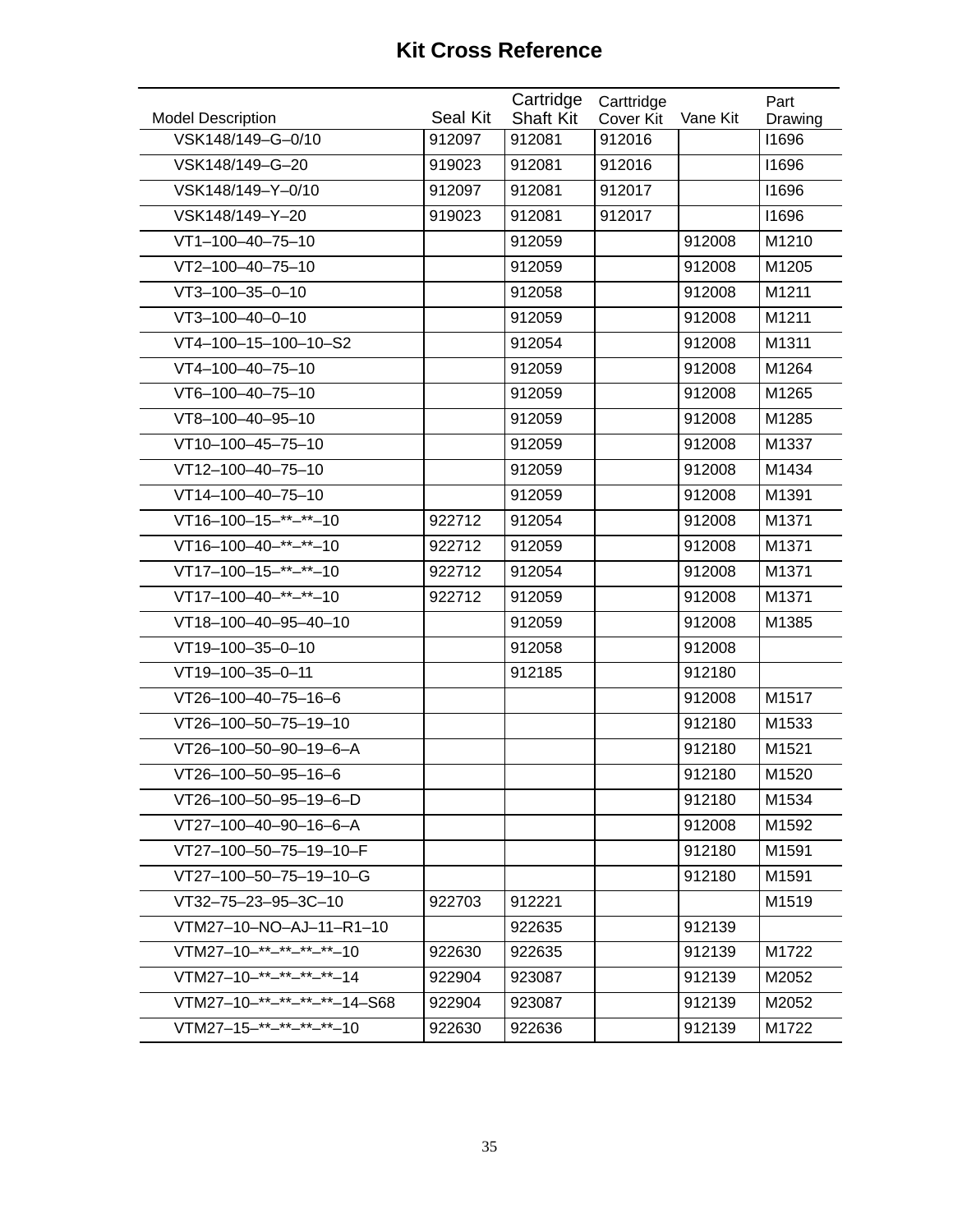|                                                     |          | Cartridge        | Carttridge       |          | Part    |
|-----------------------------------------------------|----------|------------------|------------------|----------|---------|
| <b>Model Description</b><br>VTM27-15-**-**-**-**-14 | Seal Kit | <b>Shaft Kit</b> | <b>Cover Kit</b> | Vane Kit | Drawing |
|                                                     | 922904   | 923088           |                  | 912139   | M2052   |
| VTM27-20-**-**-**-**-10                             | 922630   | 922637           |                  | 912139   | M1722   |
| VTM27-20-**-**-**-**-14                             | 922904   | 923089           |                  | 912139   | M2052   |
| VTM27-20-**-**-**-**-14-S67                         | 922904   | 923089           |                  | 912139   | M2052   |
| VTM27-20-**-**-**-**-14-S68                         | 922904   | 923089           |                  | 912139   | M2052   |
| $VTM27-30-***-***-**-10$                            | 922630   |                  |                  |          | M1722   |
| VTM27-40-**-**-**-**-10                             | 922630   | 922634           |                  | 912139   | M1722   |
| VTM27-40-**-**-**-**-14                             | 922904   | 923090           |                  | 912139   | M2052   |
| VTM27-50-**-**-**-**-10                             | 922630   | 922638           |                  | 922593   | M1722   |
| VTM27-50-40-10-ME-L1-10-S9                          | 922823   |                  |                  |          |         |
| VTM27-50-45-12-MD-*1-14-S22                         | 922904   | 923091           |                  | 922594   | M2052   |
| VTM27-50-**-**-**-**-14                             | 922904   | 923091           |                  | 922594   | M2052   |
| VTM27-60-45-15-MH-*1-14-S22                         | 922904   | 923092           |                  | 922594   | M2052   |
| VTM27-60-**-**-**-**-10                             | 922630   | 922639           |                  | 922594   | M1722   |
| VTM27-60-**-**-**-**-14                             | 922904   | 923092           |                  | 922594   | M2052   |
| VTM27-**-**-**-MJ-**-14                             | 923016   |                  |                  |          | M2052   |
| VTM27-14-S30                                        | 923831   |                  |                  |          |         |
| VTM28-10-**-**-**-**-10                             | 922630   | 922635           |                  | 912139   | M1723   |
| VTM28-10- $*$ - $*$ - $*$ - $*$ - $*$ - $*$ - $*$   | 923086   | 923087           |                  | 912139   | M2052   |
| VTM28-15-**-**-**-**-10                             | 922630   | 922636           |                  | 912139   | M1723   |
| VTM28-15-**-**-**-**-14                             | 923086   | 923088           |                  | 912139   | M2052   |
| VTM28-15-**-**-**-**-14-S74                         | 923086   | 923088           |                  | 912139   | M2052   |
| VTM28-20-**-**-**-**-10                             | 922630   | 922637           |                  | 912139   | M1723   |
| VTM28-20- $*$ - $*$ - $*$ - $*$ - $*$ - $*$ - $*$   | 923086   | 923089           |                  | 912139   | M2052   |
| VTM28-20-**-**-**-**-14-S53                         | 923086   | 923089           |                  | 912139   | M2052   |
| VTM28-20-**-**-**-**-14-S74                         | 923086   | 923089           |                  | 912139   | M2052   |
| VTM28-30-**-**-**-**-10                             | 922630   | 922638           |                  | 912139   | M1723   |
| VTM28-40-**-**-**-**-10                             | 922630   | 922634           |                  | 912139   | M1723   |
| VTM28-40-**-**-**-**-14                             | 923086   | 923090           |                  | 912139   | M2052   |
| VTM28-50-**-**-**-**-10                             | 922630   | 922638           |                  | 922593   | M1723   |
| VTM28-50-**-**-**-**-14                             | 923086   | 923091           |                  | 922594   | M2052   |
| VTM28-60-**-**-**-**-10                             | 922630   | 923092           |                  | 922594   | M1723   |
| VTM28-60-**-**-**-**-14                             | 923086   | 923092           |                  | 922594   | M2052   |
| VTM40-10-**-**-**-**-10                             | 922709   | 922635           |                  | 912139   | M1742   |
| VTM40-10-**-**-**-**-14                             | 922709   | 923087           |                  | 912139   | M2053   |
| VTM40-15-**-**-**-**-10                             | 922709   | 922636           |                  | 912139   | M1742   |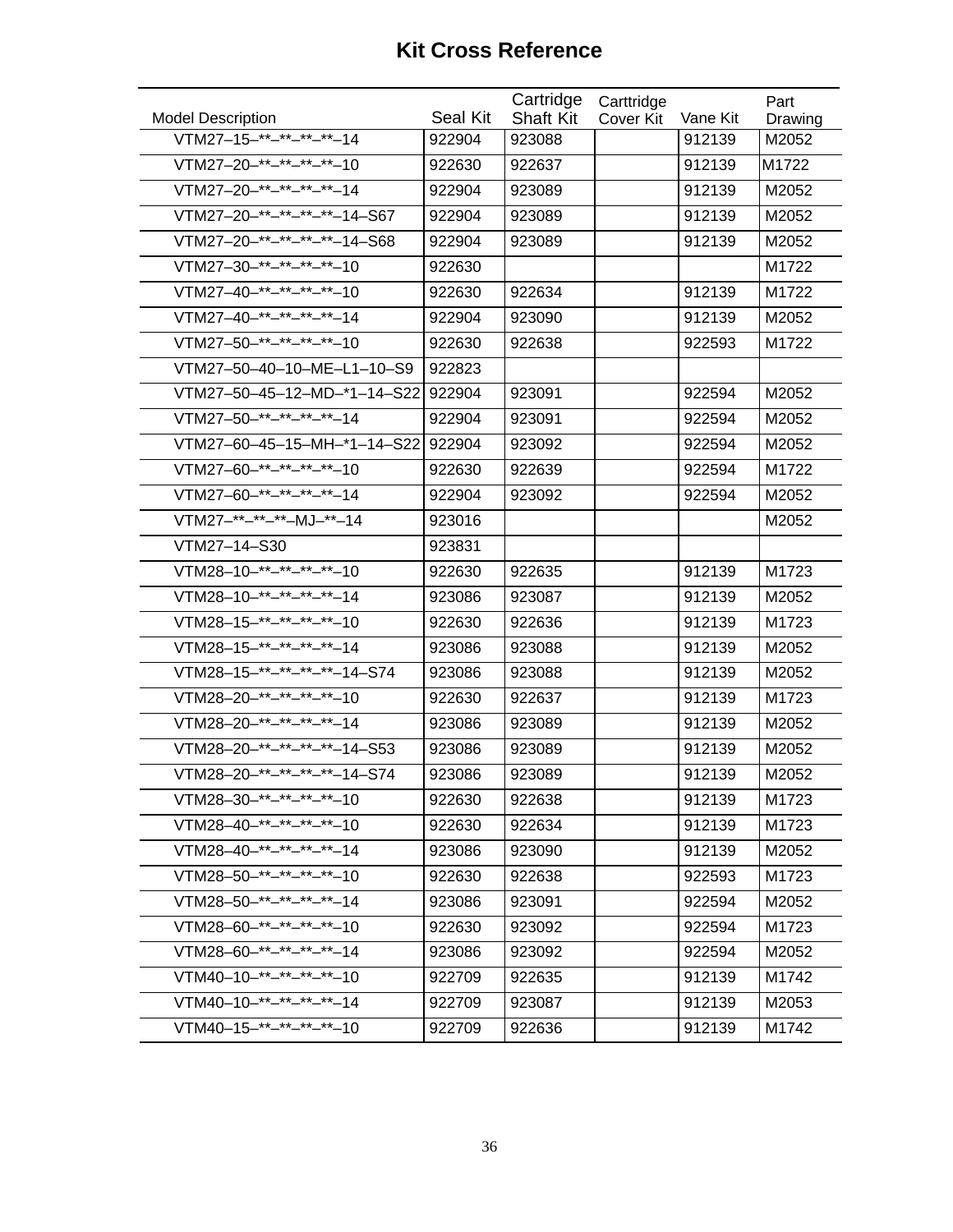|                                                                  |          | Cartridge        | Carttridge       |          | Part    |
|------------------------------------------------------------------|----------|------------------|------------------|----------|---------|
| <b>Model Description</b><br>VTM40-15-**-**-**- <sup>**</sup> -14 | Seal Kit | <b>Shaft Kit</b> | <b>Cover Kit</b> | Vane Kit | Drawing |
|                                                                  | 922709   | 923088           |                  | 912139   | M2053   |
| VTM40-20-**-**-**-**-10                                          | 922709   | 922637           |                  | 912139   | M1742   |
| VTM40-20-**-**-**-**-14                                          | 922709   | 923089           |                  | 912139   | M2053   |
| VTM40-30-**-**-**-**-10                                          | 922709   |                  |                  |          | M1742   |
| VTM40-40-**-**-**-**-14                                          | 922709   | 923090           |                  | 912139   | M2053   |
| VTM40-50-**-**-**-**-14                                          | 922709   | 923091           |                  | 922594   | M2053   |
| VTM40-60-**-**-**-**-14                                          | 922709   | 923092           |                  | 922594   | M2053   |
| VTM41-10-**-**-**-**-10                                          | 922709   | 922635           |                  | 912139   | M1741   |
| $VTM41-10-***-***-**-14$                                         | 923083   | 923087           |                  | 912139   | M2053   |
| VTM41-15-**-**-**-**-10                                          | 922709   | 922636           |                  | 912139   | M1741   |
| VTM41-15-**-**-**-**-14                                          | 923083   | 923088           |                  | 912139   | M2053   |
| VTM41-20-**-**-**-**-10                                          | 922709   | 922637           |                  | 912139   | M1741   |
| $VTM41-20-***-***-**-14$                                         | 923083   | 923089           |                  | 912139   | M2053   |
| VTM41-30-**-**-**-**-10                                          | 922709   |                  |                  |          | M1741   |
| VTM41-40-**-**-**-**-10                                          | 922709   | 922634           |                  | 912139   | M1741   |
| VTM41-40-25-15-EN-*1-12-S7                                       | 923083   |                  |                  |          |         |
| VTM41-40-**-**-**-**-14                                          | 923083   | 923090           |                  | 912139   | M2053   |
| VTM41-50-**-**-**-**-10                                          | 922709   | 922638           |                  | 922593   | M1741   |
| VTM41-50-**-**-**-**-14                                          | 923083   | 923091           |                  | 922594   | M2053   |
| VTM41-60-**-**-**-**-10                                          | 922709   | 922639           |                  | 922594   | M1741   |
| VTM41-60-**-**-**-**-14                                          | 923083   | 923092           |                  | 922594   | M2053   |
| $VTM42-10-***-***-**-14$                                         | 922904   | 923087           |                  | 912139   | M2052   |
| VTM42-10-**-**-**-**-14-S73                                      | 922904   | 923087           |                  | 912139   | M2052   |
| $VTM42-15-***-***-14$                                            | 922904   | 923088           |                  | 912139   | M2052   |
| $VTM42-20-***-***-**-14$                                         | 922904   | 923088           |                  | 912139   | M2052   |
| VTM42-40-**-**-**-**-14                                          | 922904   | 923090           |                  | 912139   | M2052   |
| VTM42-40-**-**-**-**-14-S76                                      | 922904   | 923090           |                  | 912139   | M2052   |
| VTM42-50-**-**-**-**-14                                          | 922904   | 923091           |                  | 922594   | M2052   |
| VTM42-50-**-**-**-**-14-S49                                      | 922904   | 923091           |                  | 922594   | M2052   |
| VTM42-50-**-**-**-**-14-S72                                      | 922904   | 923092           |                  | 922594   | M2052   |
| VTM42-60-45-15-MH-*1-14-S22                                      | 922904   | 923092           |                  | 922594   | M2052   |
| VTM42-60-**-**-**-**-14                                          | 922904   | 923092           |                  | 922594   | M2052   |
| VTM42-60-**-**-**-**-14-S36                                      | 922904   | 923092           |                  | 922594   | M2052   |
| VTM42-60-**-**-**-**-14-S49                                      | 922904   | 923092           |                  | 922594   | M2052   |
| VTM42-60-**-**-**-**-14-S55                                      | 922904   | 923092           |                  | 922594   | M2052   |
| VTM42-60-**-**-**-**-14-S72                                      | 922904   | 923092           |                  | 922594   | M2052   |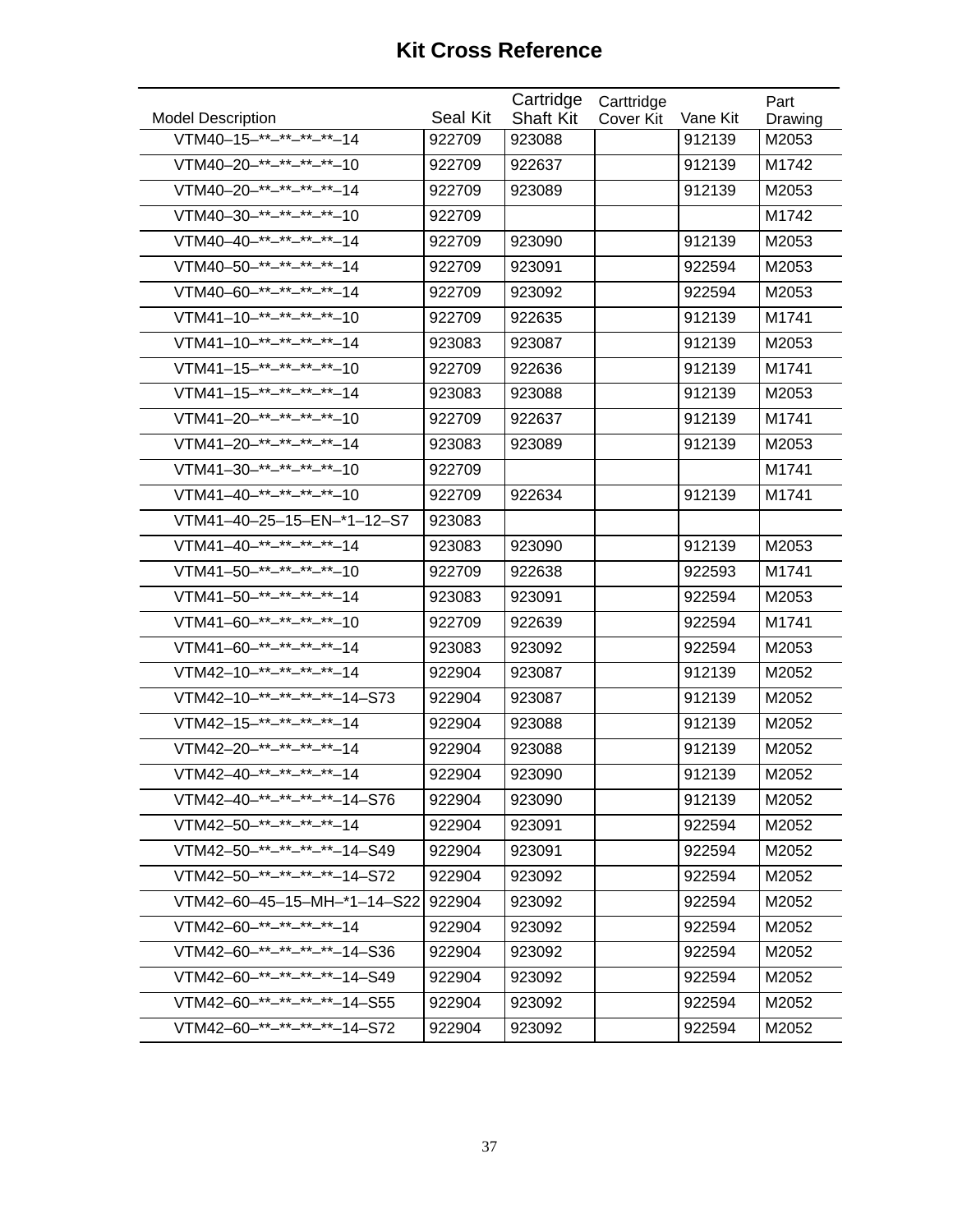|                                         |                    | Cartridge                  | Carttridge          |          | Part             |
|-----------------------------------------|--------------------|----------------------------|---------------------|----------|------------------|
| <b>Model Description</b><br>$VV-1-40-0$ | Seal Kit<br>912094 | <b>Shaft Kit</b><br>912172 | Cover Kit<br>912047 | Vane Kit | Drawing<br>11800 |
| $VV-1-40-10$                            |                    |                            |                     |          | 11800            |
|                                         | 919045             | 912172                     | 912047              |          |                  |
| $VV - 2 - 40 - 0$                       | 912094             | 912172                     | 912045              |          | 11800            |
| $VV - 2 - 40 - 10$                      | 919045             | 912172                     | 912045              |          | 11800            |
| $VV-3-40-0$                             | 912094             | 912172                     | 912046              |          | 11800            |
| $VV - 3 - 40 - 10$                      | 919045             | 912172                     | 912046              |          | 11800            |
| $VV-5-40-0$                             | 912094             | 912172                     | 912042              |          | 11800            |
| $VV - 8 - 40 - 0$                       | 912094             | 912172                     | 912043              |          | 11800            |
| $VV-11-40-0$                            | 912094             | 912172                     | 912044              |          | 11800            |
| VVB020-11                               | 920288             |                            |                     |          |                  |
| VVB032-12                               | 920289             |                            |                     |          |                  |
| VVB050-12                               | 920290             |                            |                     |          |                  |
| $VVF-1-40-0$                            | 912094             | 912172                     | 912047              |          | 11800            |
| $VVF-1-40-10$                           | 919045             | 912172                     | 912047              |          | 11800            |
| F3-VV*-1-40-10                          | 919302             | 912172                     | 912047              |          | 11800            |
| $VVF-2-40-0$                            | 912094             | 912172                     | 912045              |          | 11800            |
| VVF-2-40-10                             | 912045             | 912172                     | 912045              |          | 11800            |
| $F3-VV*-2-40-10$                        | 919302             | 912172                     | 912045              |          | 11800            |
| $VVF-3-40-0$                            | 912094             | 912172                     | 912046              |          | 11800            |
| VVF-3-40-10                             | 919045             | 912172                     | 912046              |          | 11800            |
| F3-VV*-3-40-10                          | 919302             | 912172                     | 912046              |          | 11800            |
| $VVF-5-40-0$                            | 912094             | 912172                     | 912042              |          | 11800            |
| $VVF-8-40-0$                            | 912094             | 912172                     | 912043              |          | 11800            |
| $VVF-11-40-0$                           | 912094             | 912172                     | 912044              |          | 11800            |
| $VVG-1-40-0$                            | 912094             | 912172                     | 912047              |          | 11800            |
| VVG-1-40-10                             | 919045             | 912172                     | 912047              |          | 11800            |
| $VVG - 2 - 40 - 0$                      | 912094             | 912172                     | 912045              |          | 11800            |
| VVG-2-40-10                             | 919045             | 912172                     | 912045              |          | 11800            |
| $VVG - 3 - 40 - 0$                      | 912094             | 912172                     | 912046              |          | 11800            |
| VVG-3-40-10                             | 919045             | 912172                     | 912046              |          | 11800            |
| $VVG - 5 - 40 - 0$                      | 912094             | 912172                     | 912042              |          | 11800            |
| $VVG - 8 - 40 - 0$                      | 912094             | 912172                     | 912043              |          | 11800            |
| VVG-11-40-0                             | 912094             | 912172                     | 912044              |          | 11800            |
| $VVS*-14-*$                             | 912096             |                            | 919093              | 912029   | 11697            |
| VVS*-22-**                              | 912096             |                            | 912084              | 912029   | 11697            |
| $VVS*-**-40$                            | 912096             | 912172                     |                     | 912025   | 11697            |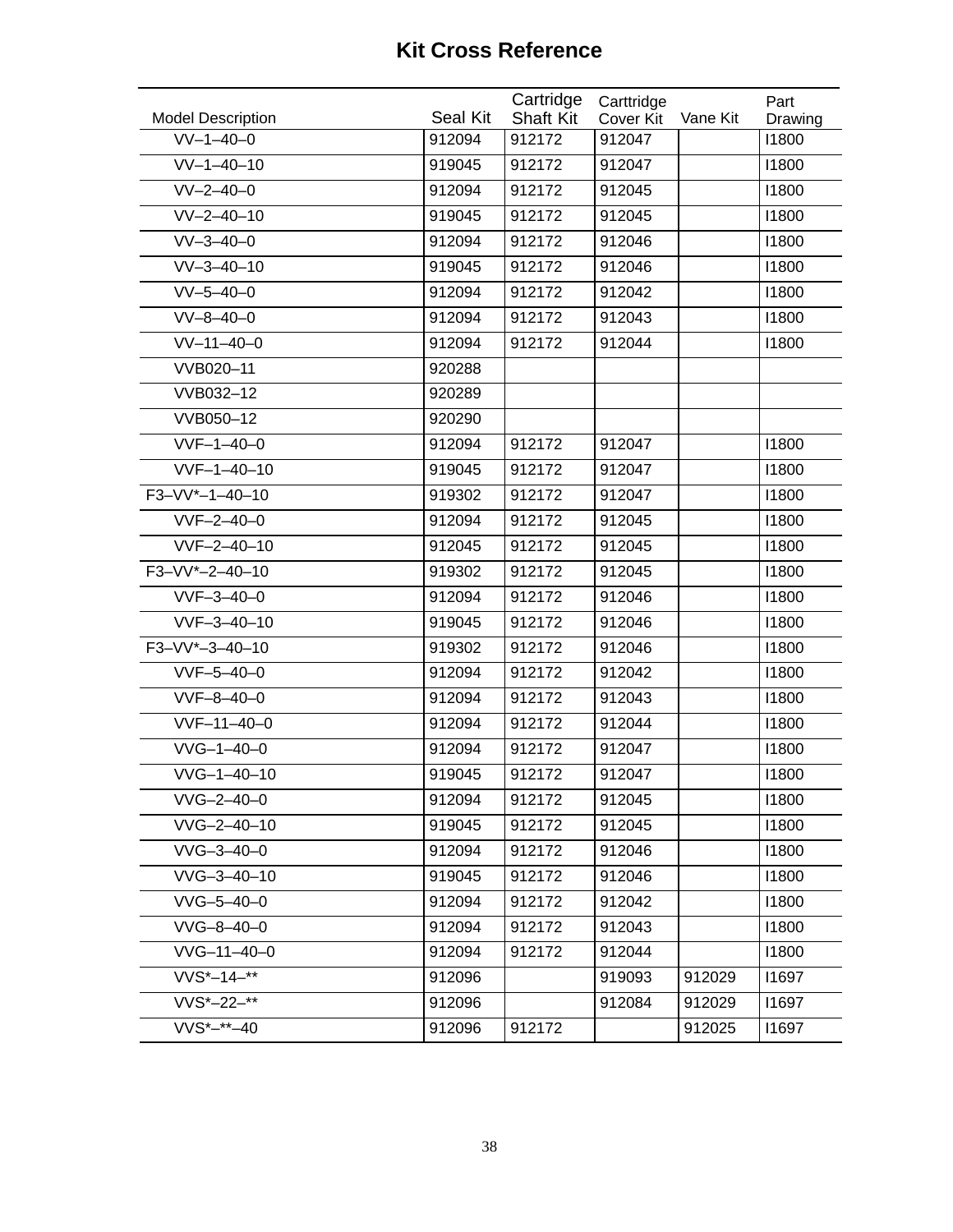| <b>Model Description</b>          | Seal Kit | Cartridge<br><b>Shaft Kit</b> | Carttridge<br>Cover Kit | Vane Kit | Part<br>Drawing |
|-----------------------------------|----------|-------------------------------|-------------------------|----------|-----------------|
| $VVS*-**-48$                      | 912096   | 912171                        |                         | 912025   | 11697           |
| $VVS*-**-60$                      | 912096   | 912170                        |                         | 912025   | 11697           |
| $VVS*-14-*-10$                    | 919030   |                               | 919093                  | 912029   | 11697           |
| F3-VVS*-14-**-10                  | 919254   |                               | 919093                  | 912029   | 11697           |
| $VVS*-22-*-10$                    | 919030   |                               | 912084                  | 912029   | 11697           |
| F3-VVS*-22-**-10                  | 919254   |                               | 912084                  | 912029   | 11697           |
| $VVS*-**-40-10$                   | 919030   | 912172                        |                         | 912025   | 11697           |
| F3-VVS*-**-40-10                  | 919254   | 912172                        |                         | 912025   | 11697           |
| $VVS*-**-48-10$                   | 919030   | 912171                        |                         | 912025   | 11697           |
| F3-VVS*-**-48-10                  | 919254   | 912171                        |                         | 912025   | 11697           |
| $VVS*-**-60-10$                   | 919030   | 912170                        |                         | 912025   | 11697           |
| F3-VVS*-**-60-10                  | 919254   | 912170                        |                         | 912025   | 11697           |
| $VV1-5C-10$                       | 919074   | 919076                        |                         | 919071   | 11804           |
| <b>VV1-5C-10LH</b>                | 919074   | 919077                        |                         | 919071   | 11804           |
| VV1-6C-10                         | 919074   | 919099                        |                         | 919071   | 11804           |
| VV1-6C-10LH                       | 919074   | 919100                        |                         | 919071   | 11804           |
| VV2-5C-10                         | 919074   | 919076                        |                         | 919071   | 11804           |
| VV2-5C-10LH                       | 919074   | 919077                        |                         | 919071   | 11804           |
| VV2-6C10                          | 919074   | 919099                        |                         | 919071   | 11804           |
| <b>VV2-6C-10LH</b>                | 919074   | 919100                        |                         | 919071   | 11804           |
| VV3-5C-10                         | 919074   | 919076                        |                         | 919071   | 11804           |
| VV3-5C-10LH                       | 919074   | 919077                        |                         | 919071   | 11804           |
| VV3-6C-10                         | 919074   | 919099                        |                         | 919071   | 11804           |
| VV3-6C-10LH                       | 919074   | 919100                        |                         | 919071   | 11804           |
| $V2/V3 - 1 - 1 - 1 - 1 - 1$       |          |                               | 912047                  | 912026   | 11415           |
| $V2/V3 - 2 - 2 - 2 - 2 - 2$       |          |                               | 912045                  |          |                 |
| $V2/V3 - 5 - - - - -$             |          |                               | 912042                  |          |                 |
| $V2/V3-8-+-*-$                    |          |                               | 912043                  |          |                 |
| $V2/V3 - 11 - (-2)$               |          |                               | 912044                  | 912027   |                 |
| $V2/V3-*-40-*-*$                  |          |                               | 912172                  | 912025   |                 |
| $V2/V3-*-48-*-*$                  |          |                               | 912171                  |          |                 |
| $V2/V3-*-60-*-*$                  |          |                               | 912170                  |          |                 |
| $V2/V3-+-*-40-*$                  |          | 912172                        |                         |          |                 |
| $V2 - 5 - 5 - 10$                 |          | 912064                        |                         | 912031   | M1746           |
| $V2 - ^{**} - 6^{*} - ^{**} - 10$ |          | 912065                        |                         | 912031   | M1746           |
| $V2 - * *6*-*20$                  | 922733   | 923480                        |                         | 923485   | M2001           |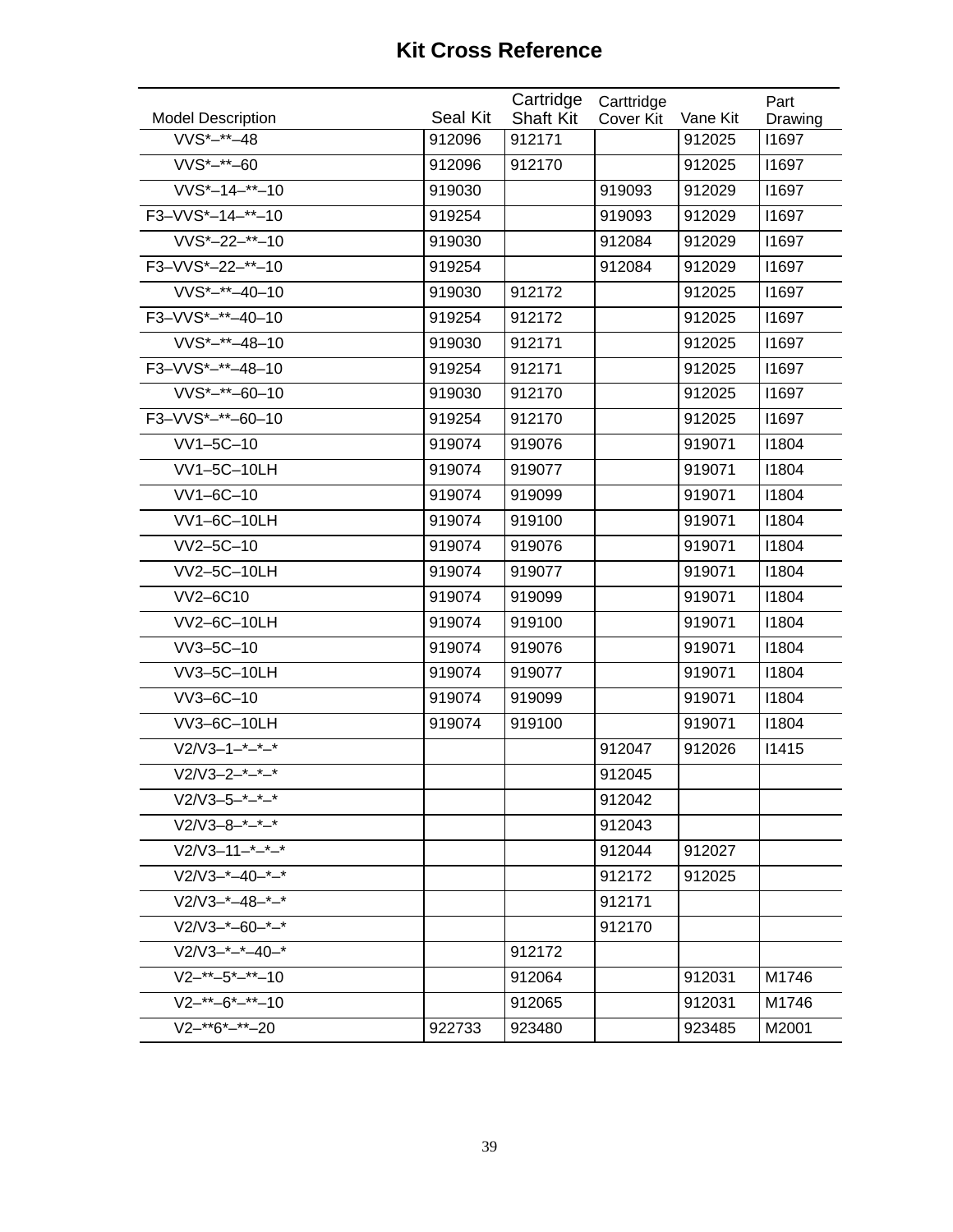| Seal Kit<br><b>Shaft Kit</b><br><b>Model Description</b><br>Vane Kit<br>Cover Kit<br>Drawing<br>$V2-***-8N*-**-10$<br>912066<br>912031<br>M1746<br>$V2-^{**}-8^{*-**}-10$<br>922509<br>912032<br>M1746<br>$V2-**8*-**-20$<br>922733<br>923483<br>923493<br>M2001<br>$V2-***-9*-**-10$<br>912032<br>922537<br>M1746<br>$V2-**9*-**-20$<br>M2001<br>922733<br>923484<br>923493 |  |  |  |
|------------------------------------------------------------------------------------------------------------------------------------------------------------------------------------------------------------------------------------------------------------------------------------------------------------------------------------------------------------------------------|--|--|--|
|                                                                                                                                                                                                                                                                                                                                                                              |  |  |  |
|                                                                                                                                                                                                                                                                                                                                                                              |  |  |  |
|                                                                                                                                                                                                                                                                                                                                                                              |  |  |  |
|                                                                                                                                                                                                                                                                                                                                                                              |  |  |  |
|                                                                                                                                                                                                                                                                                                                                                                              |  |  |  |
|                                                                                                                                                                                                                                                                                                                                                                              |  |  |  |
| $V2-***-11N*-**-10$<br>912067<br>912032<br>M1746                                                                                                                                                                                                                                                                                                                             |  |  |  |
| $V2-^{**}-11^{*-**}-10$<br>922568<br>922574<br>M1746                                                                                                                                                                                                                                                                                                                         |  |  |  |
| $V2-**11*-**-20$<br>M2001<br>922733<br>923482<br>923478                                                                                                                                                                                                                                                                                                                      |  |  |  |
| $V2 - 13 - 13 - 20$<br>923487<br>922733<br>923479<br>M2001                                                                                                                                                                                                                                                                                                                   |  |  |  |
| $V2-***-***-1*-10$<br>922732<br>M1746                                                                                                                                                                                                                                                                                                                                        |  |  |  |
| $V2-***-3*-10$<br>922733<br>M1746                                                                                                                                                                                                                                                                                                                                            |  |  |  |
| $V2-***-**-6*-10$<br>922732<br>M1746                                                                                                                                                                                                                                                                                                                                         |  |  |  |
| $V2-***-7*-10$<br>922733<br>M1746                                                                                                                                                                                                                                                                                                                                            |  |  |  |
| $V2-***-11*-10$<br>922732<br>M1746                                                                                                                                                                                                                                                                                                                                           |  |  |  |
| V2-**-***-24*-U0<br>922732<br>M1746                                                                                                                                                                                                                                                                                                                                          |  |  |  |
| $V2-***-34-10$<br>922732<br>M1746                                                                                                                                                                                                                                                                                                                                            |  |  |  |
| $\overline{V2}$ -**-***-37-U0<br>922732<br>M1746                                                                                                                                                                                                                                                                                                                             |  |  |  |
| V2P-**2*-****10<br>912063<br>912031<br>M2002                                                                                                                                                                                                                                                                                                                                 |  |  |  |
| V2P-**3*-***10<br>912031<br>M2002<br>922765                                                                                                                                                                                                                                                                                                                                  |  |  |  |
| V2P-**5*-****10<br>912764<br>912031<br>M2002                                                                                                                                                                                                                                                                                                                                 |  |  |  |
| V2P-**6*-****10<br>912031<br>M2002<br>912065                                                                                                                                                                                                                                                                                                                                 |  |  |  |
| V2P-**8N*-***10<br>M2002<br>912066<br>912031                                                                                                                                                                                                                                                                                                                                 |  |  |  |
| V2P-**8*-****10<br>922509<br>912032<br>M2002                                                                                                                                                                                                                                                                                                                                 |  |  |  |
| V2P-**9*-****10<br>M2002<br>922537<br>912032                                                                                                                                                                                                                                                                                                                                 |  |  |  |
| V2P-**11N*-****10<br>912067<br>912032<br>M2002                                                                                                                                                                                                                                                                                                                               |  |  |  |
| V2P-**11*-****10<br>922574<br>912032<br>M2002                                                                                                                                                                                                                                                                                                                                |  |  |  |
| V2P-****-1***10<br>M2002<br>922732                                                                                                                                                                                                                                                                                                                                           |  |  |  |
| V2P-****-3***10<br>M2002<br>922733                                                                                                                                                                                                                                                                                                                                           |  |  |  |
| V2P-****-6***10<br>922732<br>M2002                                                                                                                                                                                                                                                                                                                                           |  |  |  |
| $V2P-***-7***10$<br>922733<br>M2002                                                                                                                                                                                                                                                                                                                                          |  |  |  |
| V2P-****-11***10<br>922732<br>M2002                                                                                                                                                                                                                                                                                                                                          |  |  |  |
| V2P-****-24***10<br>922732<br>M2002                                                                                                                                                                                                                                                                                                                                          |  |  |  |
| V2P-*****-34***10<br>922732<br>M2002                                                                                                                                                                                                                                                                                                                                         |  |  |  |
| $V10-***1*-***-*-20$<br>923548<br>923471<br>M2005<br>923499                                                                                                                                                                                                                                                                                                                  |  |  |  |
| F3-V10-**1*-***-*-20<br>919772<br>M2005                                                                                                                                                                                                                                                                                                                                      |  |  |  |
| $V10-***2****-*20$<br>923548<br>923470<br>923499<br>M2005                                                                                                                                                                                                                                                                                                                    |  |  |  |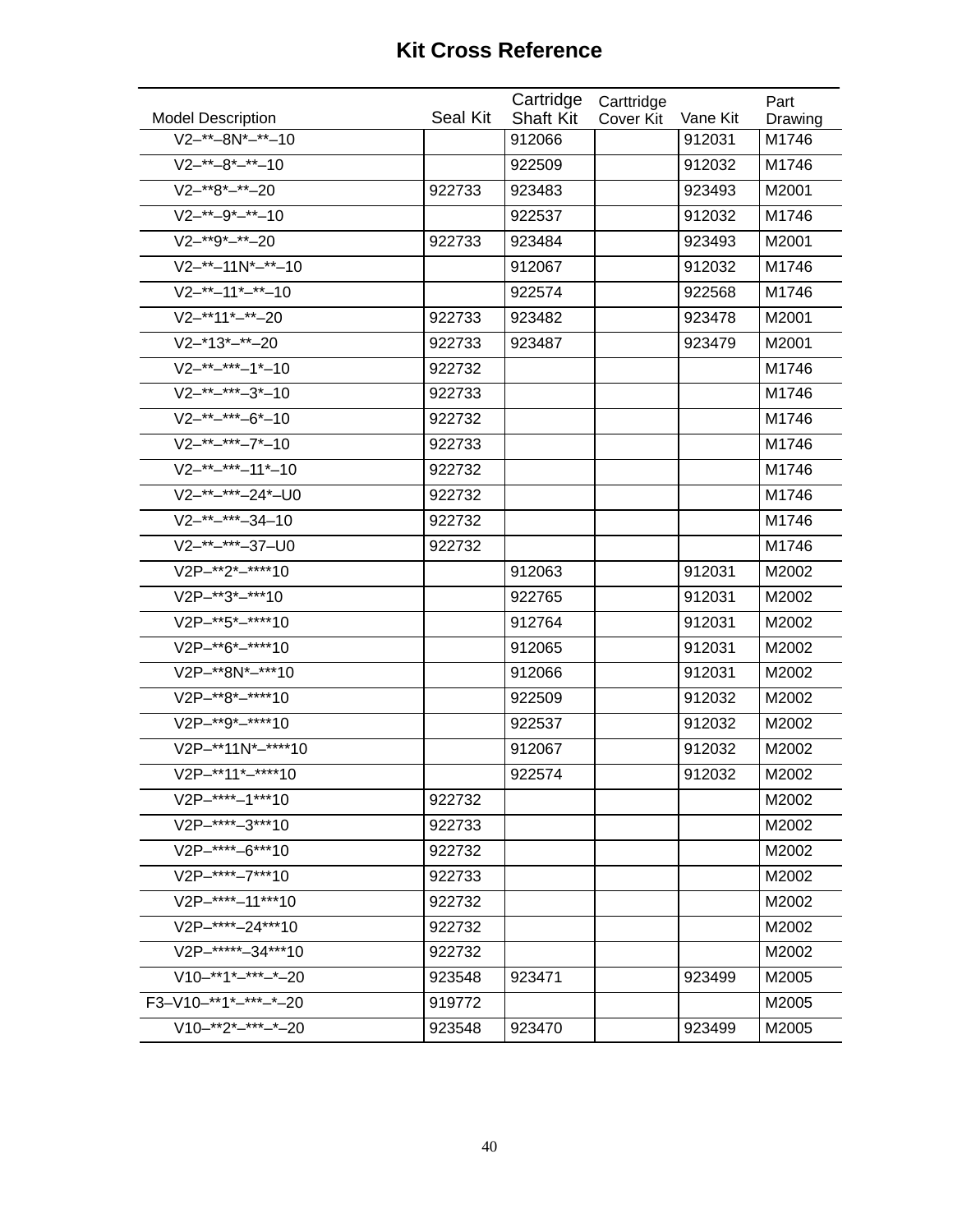| <b>Model Description</b> | <b>Seal Kit</b> | Cartridge<br><b>Shaft Kit</b> | Carttridge<br>Cover Kit | Vane Kit | Part<br>Drawing |
|--------------------------|-----------------|-------------------------------|-------------------------|----------|-----------------|
| F3-V10-**2*-***-*-20     | 919772          |                               |                         |          | M2005           |
| $V10-**3*-**-*-20$       | 923548          | 923496                        |                         | 923499   | M2005           |
| F3-V10-**3*-***-*-20     | 919772          |                               |                         |          | M2005           |
| $V10-**4*-**-*-20$       | 923548          | 923469                        |                         | 923500   | M2005           |
| F3-V10-**4*-***-*-20     | 919772          |                               |                         |          | M2005           |
| $V10-***5*-***-20$       | 923548          | 923468                        |                         | 923500   | M2005           |
| F3-V10-**5*-***-*-20     | 919772          |                               |                         |          | M2005           |
| $V10-***6*-***-*-20$     | 923548          | 923497                        |                         | 923501   | M2005           |
| F3-V10-**6*-***-*-20     | 919772          |                               |                         |          | M2005           |
| $V10-***7*-***-20$       | 923548          | 923498                        |                         | 923501   | M2005           |
| F3-V10-**7*-***-*-20     | 919772          |                               |                         |          | M2005           |
| V10NF-**1*-****20        | 920187          | 923471                        |                         | 923499   | M2007           |
| V10NF-**2*-****20        | 920187          | 923470                        |                         | 923499   | M2007           |
| V10NF-**3*-****20        | 920187          | 923496                        |                         | 923499   | M2007           |
| V10NF-**4*-****20        | 920187          | 923469                        |                         | 923500   | M2007           |
| V10NF-**5*-*****20       | 920187          | 923468                        |                         | 923500   | M2007           |
| V10NF-**6*-*****20       | 920187          | 923497                        |                         | 923501   | M2007           |
| V10NF-**7*-****20        | 920187          | 923498                        |                         | 923501   | M2007           |
| V20-1P13S-***11-049      | 922733          | 941147                        |                         | 923479   | M2004           |
| $V20-**6*-***10$         | 922733          | 923480                        |                         | 923485   | M2001           |
| V20F-4P6P-3*6E-11-011    | 922733          | 923480                        |                         | 923485   | M2004           |
| $V20*-**6*-***-11$       | 922733          | 923480                        |                         | 923485   | M2004           |
| F3-V20-**6*-****-11      | 919805          |                               |                         |          | M2004           |
| $V20*-*7*-***-11$        | 922733          | 923481                        |                         | 923493   | M2004           |
| F3-V20-**7*-****-11      | 919805          |                               |                         |          | M2004           |
| $V20-***8*-***10$        | 922733          | 923483                        |                         | 923493   | M2001           |
| $V20^*$ -**8* -**** -11  | 922733          | 923483                        |                         | 923493   | M2004           |
| F3-V20-**8*-****-11      | 919805          |                               |                         |          | M2004           |
| $V20-**9*-***10$         | 922733          | 923484                        |                         | 923493   | M2001           |
| $V20*-**9*-***-11$       | 922733          | 923484                        |                         | 923493   | M2004           |
| F3-V20-**9*-*****-11     | 919805          |                               |                         |          | M2004           |
| $V20*-**10*-***-11$      | 922733          | 923620                        |                         | 923478   | M2004           |
| V20-**11*-****10         | 922733          | 923482                        |                         | 923478   | M2001           |
| $V20*-**11*-***-11$      | 922733          | 923482                        |                         | 923478   | M2004           |
| F3-V20-**11*-****-11     | 919805          |                               |                         |          | M2004           |
| $V20-**11*-**-11-049$    | 922733          | 923983                        |                         | 923478   | M2004           |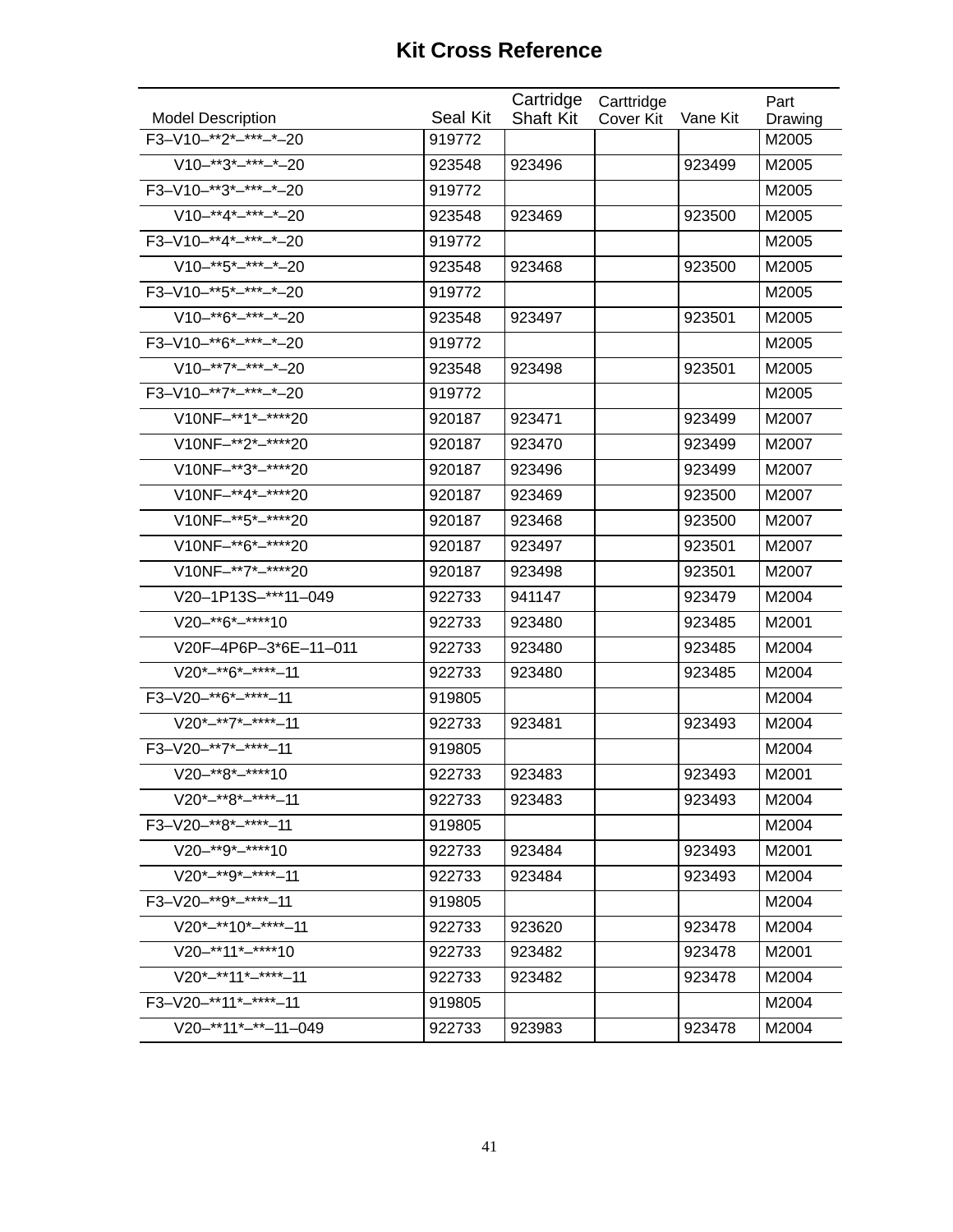|                                  |          | Cartridge        | Carttridge |          | Part    |
|----------------------------------|----------|------------------|------------|----------|---------|
| <b>Model Description</b>         | Seal Kit | <b>Shaft Kit</b> | Cover Kit  | Vane Kit | Drawing |
| $V20*-**12*-***-11$              | 922733   | 923486           |            | 923479   | M2004   |
| F3-V20-**12*-****-11             | 919805   |                  |            |          | M2004   |
| $V20-**13*-***10$                | 922733   | 923487           |            | 923479   | M2001   |
| $\overline{V20}$ *-**13*-****-11 | 922733   | 923487           |            | 923479   | M2004   |
| F3-V20-**13*-****-11             | 919805   |                  |            |          | M2004   |
| V20NF-**6*-****20                | 920188   | 923480           |            | 923485   | M2008   |
| V20NF-**7*-****20                | 920188   | 923481           |            | 923493   | M2008   |
| V20NF-**8*-****20                | 920188   | 923483           |            | 923493   | M2008   |
| V20NF-**9*-****20                | 920188   | 923484           |            | 923493   | M2008   |
| V2ONF-**11*-****20               | 920188   | 923482           |            | 923478   | M2008   |
| V2ONF-**12*-****20               | 920188   | 923486           |            | 923479   | M2008   |
| V20NF-**13*-*****20              | 920188   | 923487           |            | 923479   | M2008   |
| $V29 - A - 0/10$                 | 912097   | 912077           | 912013     |          | 11696   |
| $V29 - A - 20$                   | 919023   | 912077           | 912013     |          | 11696   |
| $V29 - C - 0/10$                 | 912097   | 912077           | 912014     |          | 11696   |
| $V29 - C - 20$                   | 919023   | 912077           | 912014     |          | 11696   |
| $V29-D-0/10$                     | 912097   | 912077           | 912018     |          | 11696   |
| $V29-D-20$                       | 919023   | 912077           | 912018     |          | 11696   |
| $V29 - E - 0/10$                 | 912097   | 912077           | 912015     |          | 11696   |
| $V29 - E - 20$                   | 919023   | 912077           | 912015     |          | 11696   |
| $V29 - G - 0/10$                 | 912097   | 912077           | 912016     |          | 11696   |
| $V29 - G - 20$                   | 919023   | 912077           | 912016     |          | 11696   |
| $V29 - Y - 0/10$                 | 912097   | 912077           | 912017     |          | 11696   |
| $V29 - Y - 20$                   | 919023   | 912077           | 912017     |          | 11696   |
| $V30-**15*-**10$                 | 923136   | 923131           |            | 922992   | M2003   |
| V30-**17*-**U0                   | 923136   | 923132           |            | 922992   | M2003   |
| $V30-**21*-**10$                 | 923136   | 923133           |            | 922992   | M2003   |
| $V30-**24*-**10$                 | 923136   | 923134           |            | 923130   | M2003   |
| $V30-***28*-**10$                | 923136   | 923135           |            | 923130   | M2003   |
| $V39 - A - 0/10$                 | 912097   | 912078           | 912013     |          | 11696   |
| $V39 - A - 20$                   | 919023   | 912078           | 912013     |          | 11696   |
| $V39 - C - 0/10$                 | 912097   | 912078           | 912014     |          | 11696   |
| $V39-C-20$                       | 919023   | 912078           | 912014     |          | 11696   |
| $V39-D-0/10$                     | 912097   | 912078           | 912018     |          | 11696   |
| $V39-D-20$                       | 919023   | 912078           | 912018     |          | 11696   |
| $V39 - E - 0/10$                 | 912097   | 912078           | 912015     |          | 11696   |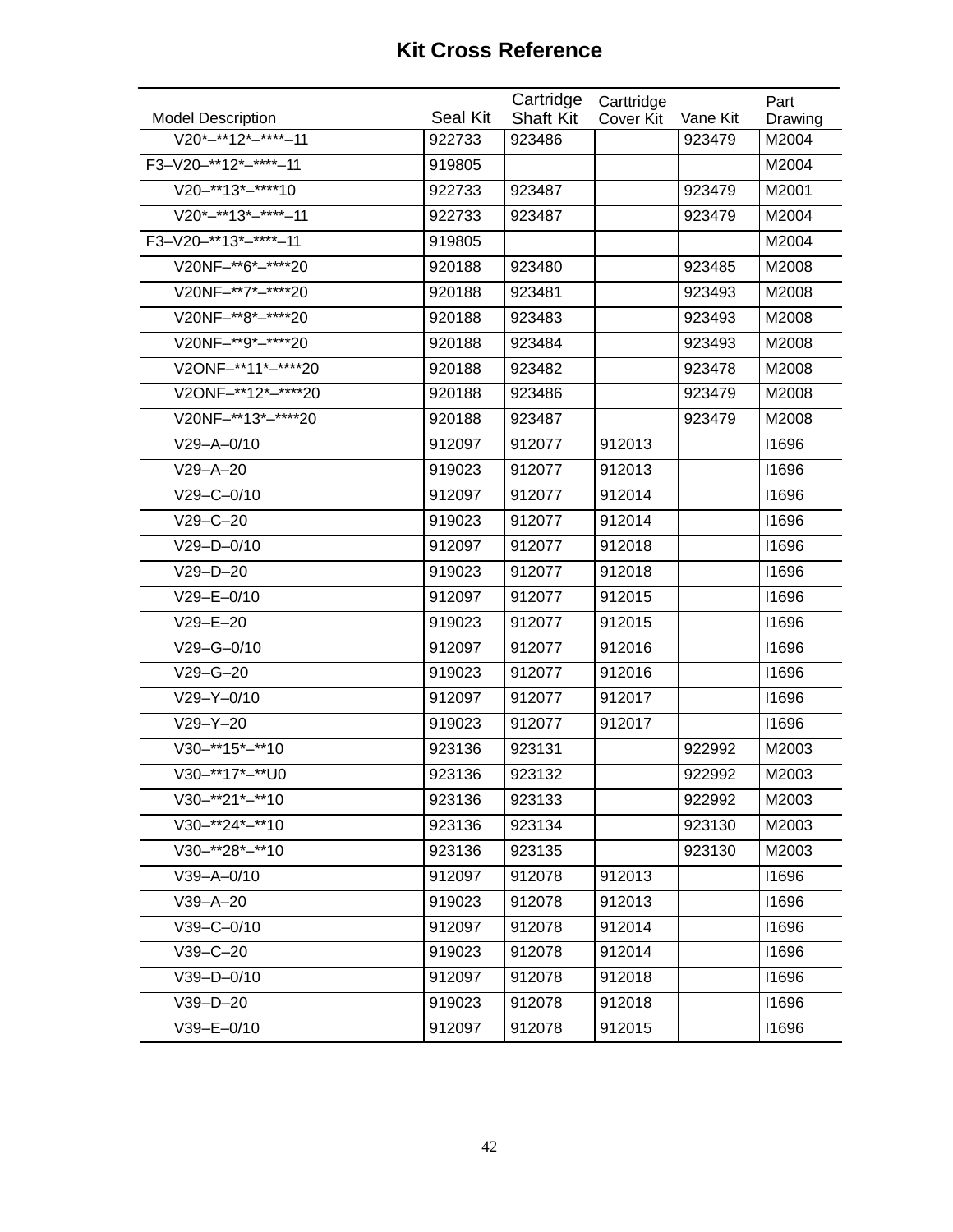| <b>Model Description</b> | Seal Kit | Cartridge<br><b>Shaft Kit</b> | Carttridge<br>Cover Kit | Vane Kit | Part<br>Drawing |
|--------------------------|----------|-------------------------------|-------------------------|----------|-----------------|
| $V39 - E - 20$           | 919023   | 912078                        | 912015                  |          | 11696           |
| $V39 - G - 0/10$         | 912097   | 912078                        | 912016                  |          | 11696           |
| $V39 - G - 20$           | 919023   | 912078                        | 912016                  |          | 11696           |
| $V39 - Y - 0/10$         | 912097   | 912078                        | 912017                  |          | 11696           |
| $V39 - Y - 20$           | 919023   | 912078                        | 912017                  |          | 11696           |
| V39U-A-0/10              | 912097   | 912079                        | 912013                  |          | 11696           |
| V39U-A-20                | 919023   | 912079                        | 912013                  |          | 11696           |
| V39U-C-0/10              | 912097   | 912079                        | 912014                  |          | 11696           |
| $V39 - C - 20$           | 919023   | 912079                        | 912014                  |          | 11696           |
| V39U-D-0/10              | 912097   | 912079                        | 912018                  |          | 11696           |
| V39U-D-20                | 919023   | 912079                        | 912018                  |          | 11696           |
| V39U-E-0/10              | 912097   | 912079                        | 912015                  |          | 11696           |
| V39U-E-20                | 919023   | 912079                        | 912015                  |          | 11696           |
| V39U-G-0/10              | 912097   | 912079                        | 912016                  |          | 11696           |
| V39U-G-20                | 919023   | 912079                        | 912016                  |          | 11696           |
| V39U-Y-0/10              | 912097   | 912079                        | 912017                  |          | 11696           |
| V39U-Y-20                | 919023   | 912079                        | 912017                  |          | 11696           |
| V39X-A-0/10              | 912097   | 912080                        | 912013                  |          | 11696           |
| $V39X-A-20$              | 919023   | 912080                        | 912013                  |          | 11696           |
| V39X-C-0/10              | 912097   | 912080                        | 912014                  |          | 11696           |
| V39X-C-20                | 919023   | 912080                        | 912014                  |          | 11696           |
| V39X-D-0/10              | 912097   | 912080                        | 912018                  |          | 11696           |
| V39X-D-20                | 919023   | 912080                        | 912018                  |          | 11696           |
| V39X-E-0/10              | 912097   | 912080                        | 912015                  |          | 11696           |
| V39X-E-20                | 919023   | 912080                        | 912015                  |          | 11696           |
| V39X-G-0/10              | 912097   | 912080                        | 912016                  |          | 11696           |
| $V39X-G-20$              | 919023   | 912080                        | 912016                  |          | 11696           |
| V39X-Y-0/10              | 912097   | 912080                        | 912017                  |          | 11696           |
| V39X-Y-20                | 919023   | 912080                        | 912017                  |          | 11696           |
| $V49 - A - 0/10$         | 912097   | 912081                        | 912013                  |          | 11696           |
| $V49 - A - 20$           | 919023   | 912081                        | 912013                  |          | 11696           |
| $V49-C-0/10$             | 912097   | 912081                        | 912014                  |          | 11696           |
| $V49 - C - 20$           | 919023   | 912081                        | 912014                  |          | 11696           |
| $V49 - D - 0/10$         | 912097   | 912081                        | 912018                  |          | 11696           |
| $V49-D-20$               | 919023   | 912081                        | 912018                  |          | 11696           |
| $V49 - E - 0/10$         | 912097   | 912081                        | 912015                  |          | 11696           |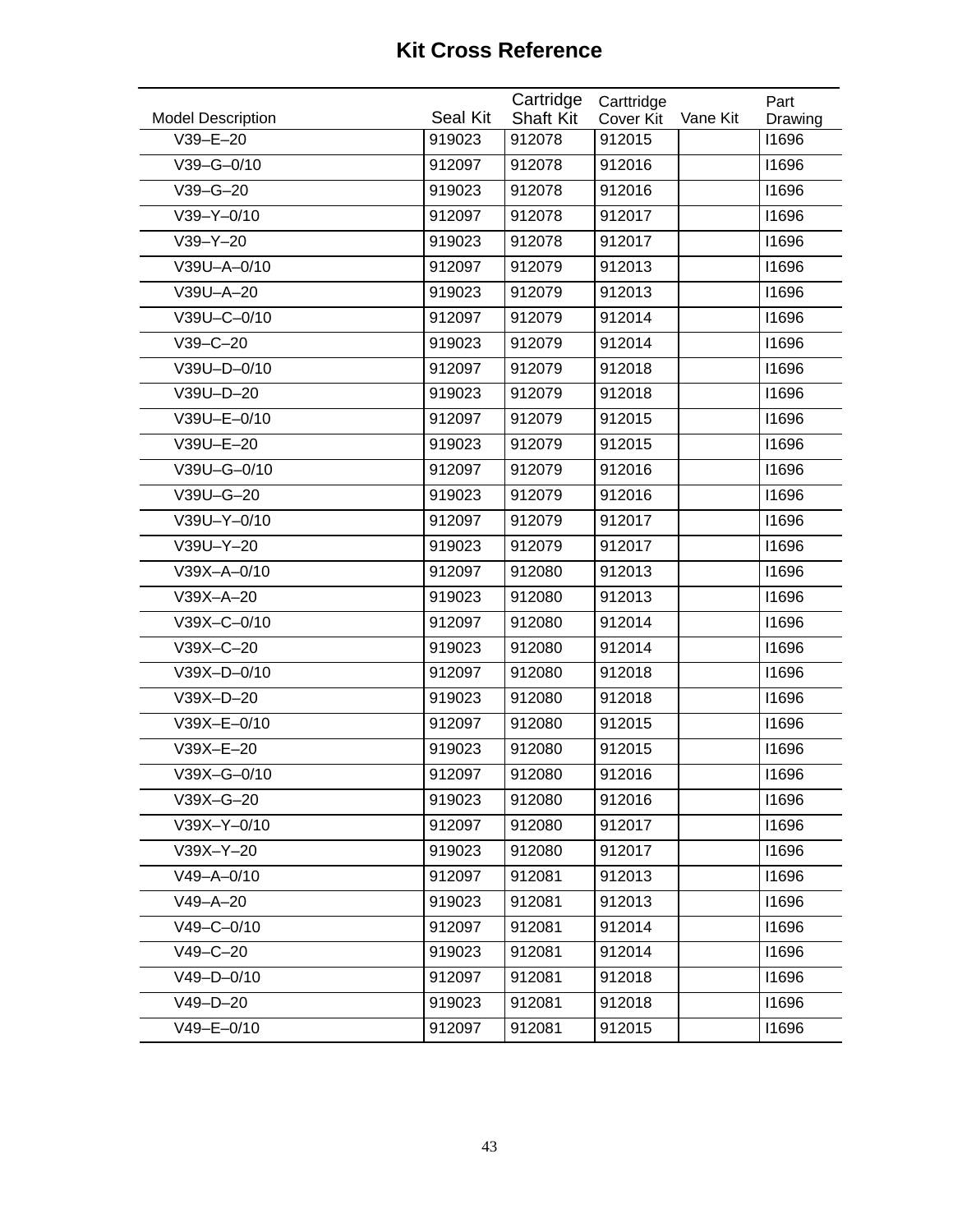|                                            |                    | Cartridge                  | Carttridge                 |          | Part             |
|--------------------------------------------|--------------------|----------------------------|----------------------------|----------|------------------|
| <b>Model Description</b><br>$V49 - E - 20$ | Seal Kit<br>919023 | <b>Shaft Kit</b><br>912081 | <b>Cover Kit</b><br>912015 | Vane Kit | Drawing<br>11696 |
| $V49 - G - 0/10$                           | 912097             | 912081                     | 912016                     |          | 11696            |
| $V49 - G - 20$                             | 919023             | 912081                     | 912016                     |          | 11696            |
|                                            |                    |                            |                            |          |                  |
| $V49 - Y - 0/10$                           | 912097             | 912081                     | 912017                     |          | 11696            |
| $V49-Y-20$                                 | 919023             | 912081                     | 912017                     |          | 11696            |
| $V104/105 - A - 0$                         | 912012             | 912013                     |                            | 912021   | 13101            |
| $V104/105 - A - 10$                        | 919005             | 912013                     |                            | 912021   | 13101            |
| F3-V104/105-A-10                           | 919298             | 912013                     |                            | 912021   | 13101            |
| V104/105-C-0                               | 912012             | 912014                     |                            | 912021   | 13101            |
| V104/105-C-10                              | 919005             | 912014                     |                            | 912021   | 13101            |
| F3-V104/105-C-10                           | 919298             | 912014                     |                            | 912021   | 13101            |
| $V104/105-D-0$                             | 912012             | 912018                     |                            | 912022   | 13101            |
| V104/105-D-10                              | 919005             | 912018                     |                            | 912022   | 13101            |
| F3-V104/105-D-10                           | 919298             | 912018                     |                            | 912022   | 13101            |
| $V104/105 - E - 0$                         | 912012             | 912015                     |                            | 912021   | 13101            |
| V104/105-E-10                              | 919005             | 912015                     |                            | 912021   | 13101            |
| F3-V104/105-E-10                           | 919298             | 912015                     |                            | 912021   | 13101            |
| V104/105-F-0                               | 912012             | 912204                     |                            | 912022   | 13101            |
| V104/105-F-10                              | 919005             | 912204                     |                            | 912022   | 13101            |
| F3-V104/105-F-10                           | 919298             | 912204                     |                            | 912022   | 13101            |
| V104/105-G-0                               | 912012             | 912016                     |                            | 912021   | 13101            |
| V104/105-G-10                              | 919005             | 912016                     |                            | 912021   | 13101            |
| F3-V104/105-G-10                           | 919298             | 912016                     |                            | 912021   | 13101            |
| V104/105-Y-0                               | 912012             | 912017                     |                            | 912021   | 13101            |
| V104/105-Y-10                              | 919005             | 912017                     |                            | 912021   | 13101            |
| F3-V104/105-Y-10                           | 919298             | 912017                     |                            | 912021   | 13101            |
| V106/V107-C                                |                    | 912014                     |                            |          |                  |
| V106/V107-D                                |                    | 912018                     |                            | 912022   |                  |
| V106/V107-E                                |                    | 912015                     |                            | 912021   |                  |
| V106/V107-G                                |                    | 912016                     |                            |          |                  |
| V106/V107-Y                                |                    | 912017                     |                            |          |                  |
| V108/109/110-A-0                           | 912098             | 912013                     |                            | 912021   | 11801            |
| V108/109/110-A-10                          | 919049             | 912013                     |                            | 912021   | 11801            |
| F3-V108/109/110-A-10                       | 919300             | 912013                     |                            | 912021   | 11801            |
| V108/109/110-C-0                           | 912098             | 912014                     |                            | 912021   | 11801            |
| V108/109/110-C-10                          | 919049             | 912014                     |                            | 912021   | 11801            |
|                                            |                    |                            |                            |          |                  |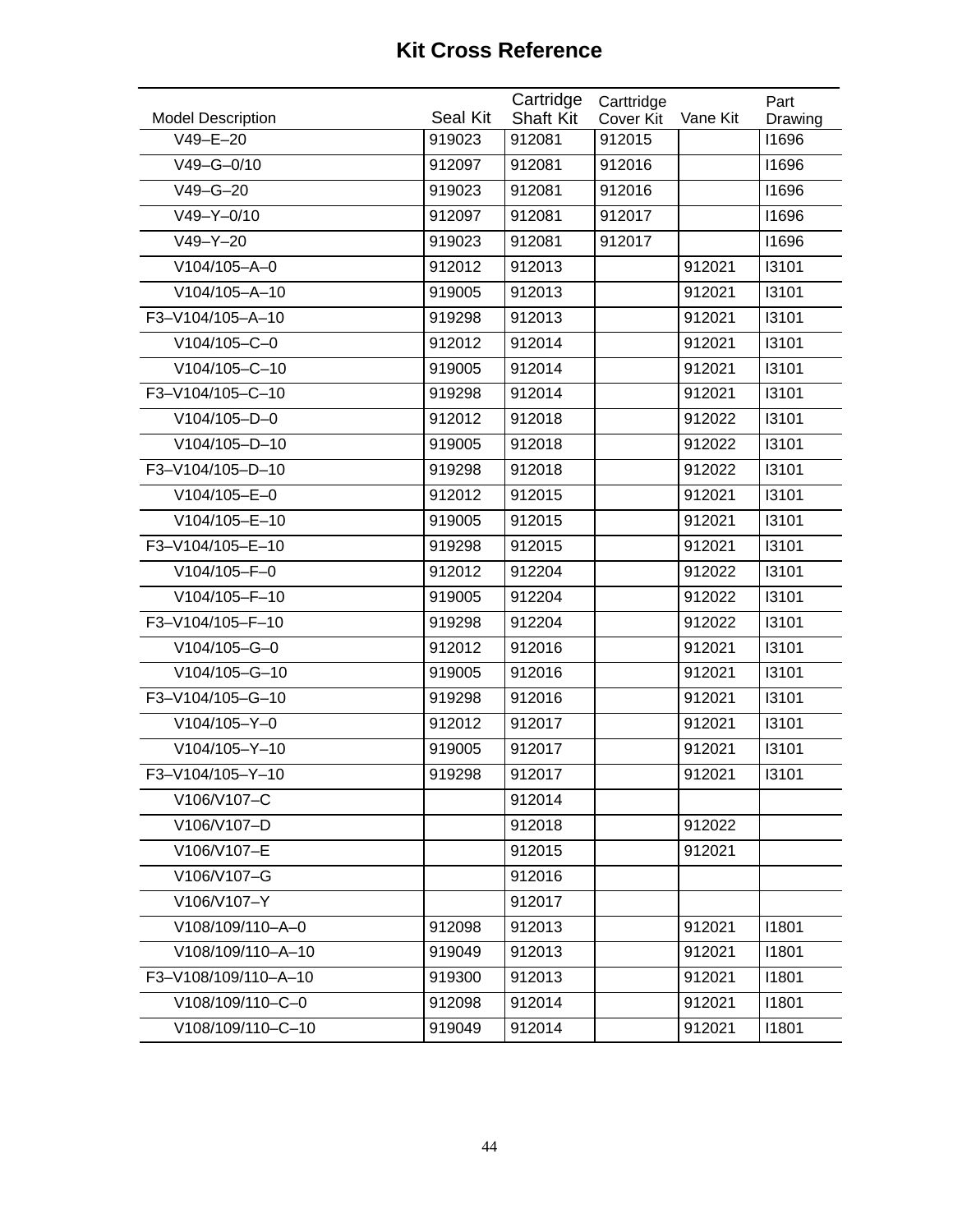|                                                  | Seal Kit | Cartridge                  | Carttridge       | Vane Kit | Part             |
|--------------------------------------------------|----------|----------------------------|------------------|----------|------------------|
| <b>Model Description</b><br>F3-V108/109/110-C-10 | 919300   | <b>Shaft Kit</b><br>912014 | <b>Cover Kit</b> | 912021   | Drawing<br>11801 |
| V108/109/110-D-0                                 | 912098   | 912018                     |                  | 912022   | 11801            |
|                                                  |          |                            |                  |          |                  |
| V108/109/110-D-10                                | 919049   | 912018                     |                  | 912022   | 11801            |
| F3-V108/109/110-D-10                             | 919300   | 912018                     |                  | 912022   | 11801            |
| V108/109/110-E-0                                 | 912098   | 912015                     |                  | 912021   | 11801            |
| V108/109/110-E-10                                | 919049   | 912015                     |                  | 912021   | 11801            |
| F3-V108/109/110-E-10                             | 919300   | 912015                     |                  | 912021   | 11801            |
| V108/109/110-G-0                                 | 912098   | 912016                     |                  | 912021   | 11801            |
| V108/109/110-G-10                                | 919049   | 912016                     |                  | 912021   | 11801            |
| F3-V108/109/110-G-10                             | 919300   | 912016                     |                  | 912021   | 11801            |
| V108/109/110-Y-0                                 | 912098   | 912017                     |                  | 912021   | 11801            |
| V108/109/110-Y-10                                | 919049   | 912017                     |                  | 912021   | 11801            |
| F3-V108/109/110-Y-10                             | 919300   | 912017                     |                  | 912021   | 11801            |
| V110-15-1*-10-S214                               | 922793   | 912054                     |                  | 912008   | 13104            |
| F3-V110-15-1*-10-S214                            | 919290   |                            |                  |          | 13104            |
| V110-25-1*-10-S214                               | 922793   | 912056                     |                  | 912008   | 13104            |
| F3-V110-25-1*-10-S214                            | 919290   |                            |                  |          | 13104            |
| V110-30-1*-10-S86                                |          | 922508                     |                  |          | 13104            |
| V110-35-1*-10-S214                               | 922793   | 912058                     |                  | 912008   | 13104            |
| F3-V110-35-1*-10-S214                            | 919290   |                            |                  |          | 13104            |
| $V111 - A - 0$                                   | 912012   | 912013                     |                  | 912021   | 13101            |
| $V111 - A - 10$                                  | 919005   | 912013                     |                  | 912021   | 13101            |
| F3-V111-A-10                                     | 919298   | 912013                     |                  | 912021   | 13101            |
| $V111-C-0$                                       | 912012   | 912014                     |                  | 912021   | 13101            |
| $V111-C-10$                                      | 919005   | 912014                     |                  | 912021   | 13101            |
| F3-V111-C-10                                     | 919298   | 912014                     |                  | 912021   | 13101            |
| $V111-D-0$                                       | 912012   | 912018                     |                  | 912022   | 13101            |
| $V111-D-10$                                      | 919005   | 912018                     |                  | 912022   | 13101            |
| F3-V111-D-10                                     | 919298   | 912018                     |                  | 912022   | 13101            |
| $V111-E-0$                                       | 912012   | 912015                     |                  | 912021   | 13101            |
| $V111 - E - 10$                                  | 919005   | 912015                     |                  | 912021   | 13101            |
| F3-V111-E-10                                     | 919298   | 912015                     |                  | 912021   | 13101            |
| $V111 - F - 0$                                   | 912012   | 912204                     |                  | 912022   | 13101            |
| $V111-F-10$                                      | 919005   | 912204                     |                  | 912022   | 13101            |
| F3-V111-F-10                                     | 919298   | 912204                     |                  | 912022   | 13101            |
| $V111-G-0$                                       | 912012   | 912016                     |                  | 912021   | 13101            |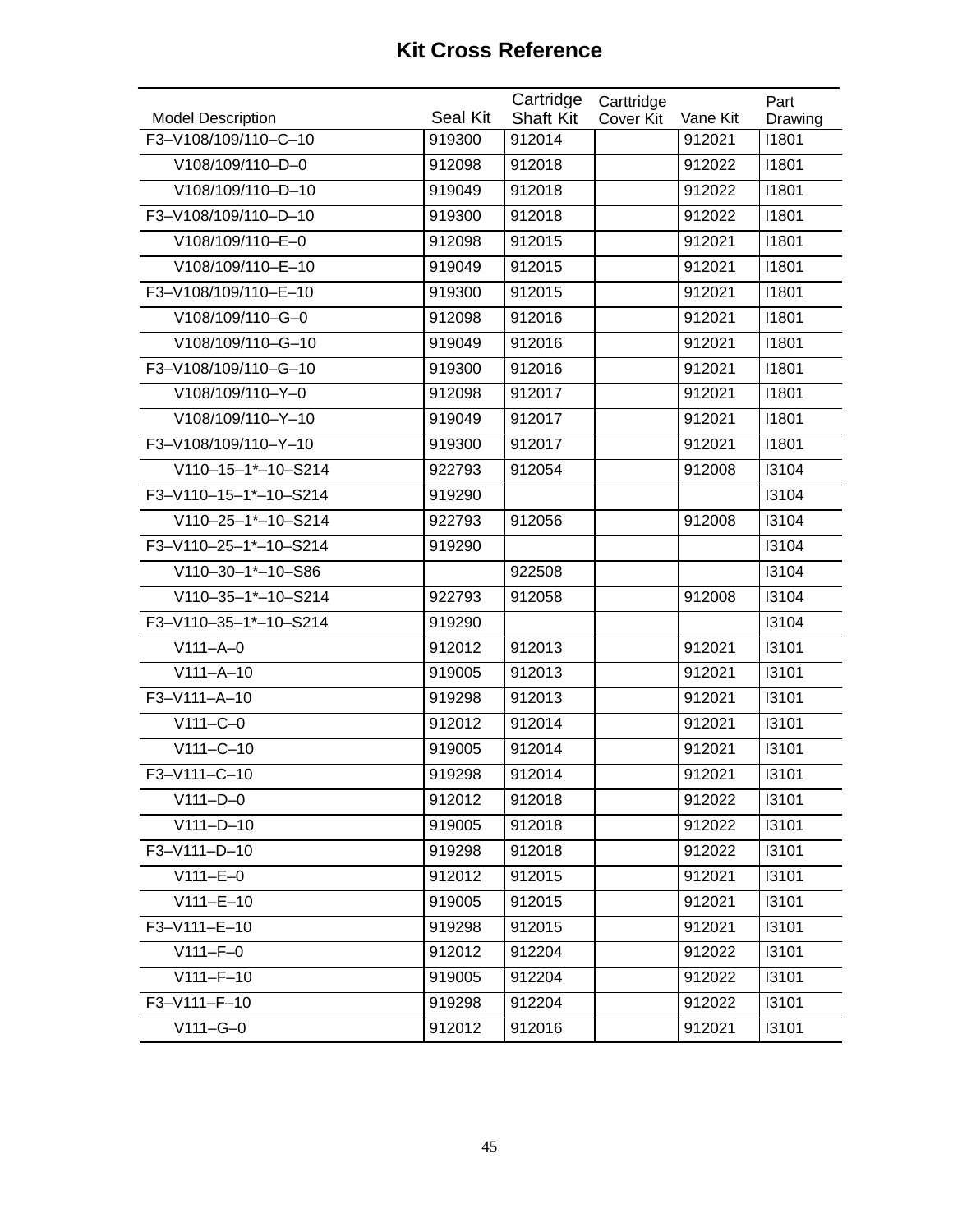| <b>Model Description</b> | Seal Kit | Cartridge<br><b>Shaft Kit</b> | Carttridge<br><b>Cover Kit</b> | Vane Kit | Part<br>Drawing |
|--------------------------|----------|-------------------------------|--------------------------------|----------|-----------------|
| $V111-G-10$              | 919005   | 912016                        |                                | 912021   | 13101           |
| F3-V111-G-10             | 919298   | 912016                        |                                | 912021   | 13101           |
| $V111 - Y - 0$           | 912012   | 912017                        |                                | 912021   | 13101           |
| $V111 - Y - 10$          | 919005   | 912017                        |                                | 912021   | 13101           |
| F3-V111-Y-10             | 919298   | 912017                        |                                | 912021   | 13101           |
| V114-15-1*-10-S214       | 922793   | 912054                        |                                | 912008   | 13104           |
| F3-V114-15-1*-10-S214    | 919290   |                               |                                |          | 13104           |
| V114-25-1*-10-S214       | 922793   | 912056                        |                                | 912008   | 13104           |
| F3-V114-25-1*-10-S214    | 919290   |                               |                                |          | 13104           |
| V114-35-1*-10-S214       | 922793   | 912058                        |                                | 912008   | 13104           |
| F3-V114-35-1*-10-S214    | 919290   |                               |                                |          | 13104           |
| V120-35-18D-10-S254      |          | 923079                        |                                | 923078   |                 |
| V120-35-21*-10-S203      |          | 923079                        |                                | 923078   |                 |
| V124/125-0/10            | 912035   | 912077                        |                                | 912023   | 13102           |
| V124/125-20              | 919006   | 912077                        |                                | 912023   | 13102           |
| F3-V124/125-20           | 919299   | 912077                        |                                | 912023   | 13102           |
| V128/129-A-0/10          | 912097   | 912077                        | 912013                         |          | 11696           |
| V128/129-A-20            | 919023   | 912077                        | 912013                         |          | 11696           |
| V128/129-C-0/10          | 912097   | 912077                        | 912014                         |          | 11696           |
| V128/129-C-20            | 919023   | 912077                        | 912014                         |          | 11696           |
| V128/129-D-0/10          | 912097   | 912077                        | 912018                         |          | 11696           |
| V128/129-D-20            | 919023   | 912077                        | 912018                         |          | 11696           |
| V128/129-E-0/10          | 912097   | 912077                        | 912015                         |          | 11696           |
| V128/129-E-20            | 919023   | 912077                        | 912015                         |          | 11696           |
| V128/129-G-0/10          | 912097   | 912077                        | 912016                         |          | 11696           |
| V128/129-G-20            | 919023   | 912077                        | 912016                         |          | 11696           |
| V128/129-Y-0/10          | 912097   | 912077                        | 912017                         |          | 11696           |
| V128/129-Y-20            | 919023   | 912077                        | 912017                         |          | 11696           |
| V134/135-0/10            | 912035   | 912078                        |                                | 912023   | 13102           |
| V134/135-20              | 919006   | 912078                        |                                | 912023   | 13102           |
| F3-V134/135-20           | 919299   | 912078                        |                                | 912023   | 13102           |
| V134U/135U-0/10          | 912035   | 912079                        |                                | 912023   | 13102           |
| V134U/135U-20            | 919006   | 912079                        |                                | 912023   | 13102           |
| F3-V134U/135U-20         | 919299   | 912079                        |                                | 912023   | 13102           |
| V134X/135X-0/10          | 912035   | 912080                        |                                | 912023   | 13102           |
| V134X/135X-20            | 919006   | 912080                        |                                | 912023   | 13102           |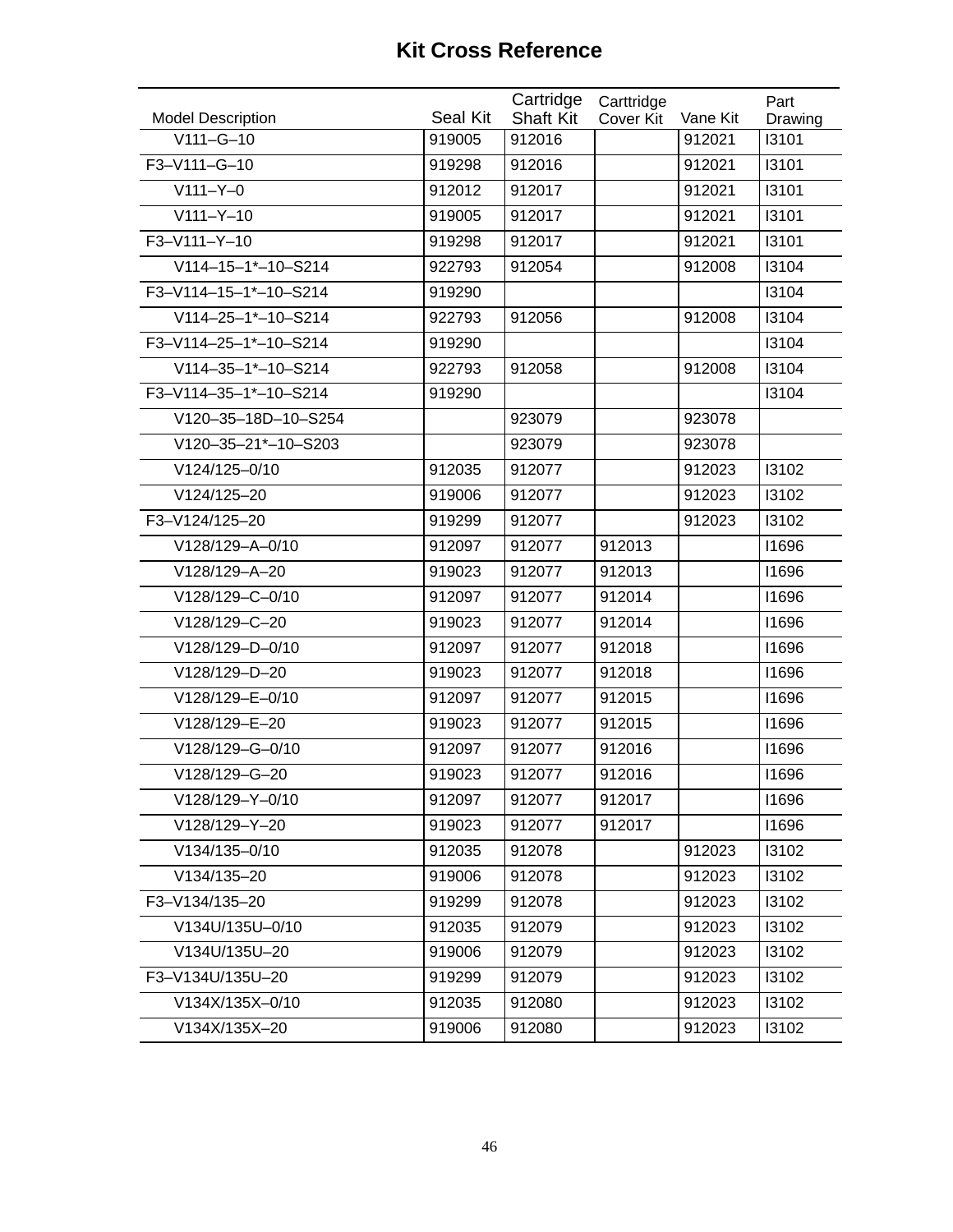| <b>Model Description</b> | Seal Kit | Cartridge<br><b>Shaft Kit</b> | Carttridge<br>Cover Kit | Vane Kit | Part<br>Drawing |
|--------------------------|----------|-------------------------------|-------------------------|----------|-----------------|
| F3-V134X/135X-20         | 919299   | 912080                        |                         | 912023   | 13102           |
| V138/139-A-0/10          | 912097   | 912078                        | 912013                  |          | 11696           |
| V138/139-A-20            | 919023   | 912078                        | 912013                  |          | 11696           |
| V138/139-C-0/10          | 912097   | 912078                        | 912014                  |          | 11696           |
| V138/139-C-20            | 919023   | 912078                        | 912014                  |          | 11696           |
| V138/139-D-0/10          | 912097   | 912078                        | 912018                  |          | 11696           |
| V138/139-D-20            | 919023   | 912078                        | 912018                  |          | 11696           |
| V138/139-E-0/10          | 912097   | 912078                        | 912015                  |          | 11696           |
| V138/139-E-20            | 919023   | 912078                        | 912015                  |          | 11696           |
| V138/139-G-0/10          | 912097   | 912078                        | 912016                  |          | 11696           |
| V138/139-G-20            | 919023   | 912078                        | 912016                  |          | 11696           |
| V138/139-Y-0/10          | 912097   | 912078                        | 912017                  |          | 11696           |
| V138/139-Y-20            | 919023   | 912078                        | 912017                  |          | 11696           |
| V138U/139U-A-0/10        | 912097   | 912079                        | 912013                  |          | 11696           |
| V138U/139U-A-20          | 919023   | 912079                        | 912013                  |          | 11696           |
| V138U/139U-C-0/10        | 912097   | 912079                        | 912014                  |          | 11696           |
| V138U/139U-C-20          | 919023   | 912079                        | 912014                  |          | 11696           |
| V138U/139U-D-0/10        | 912097   | 912079                        | 912018                  |          | 11696           |
| V138U/139U-D-20          | 919023   | 912079                        | 912018                  |          | 11696           |
| V138U/139U-E-0/10        | 912097   | 912079                        | 912015                  |          | 11696           |
| V138U/139U-E-20          | 919023   | 912079                        | 912015                  |          | 11696           |
| V138U/139U-G-0/10        | 912097   | 912079                        | 912016                  |          | 11696           |
| V138U/139U-G-20          | 919023   | 912079                        | 912016                  |          | 11696           |
| V138U/139U-Y-0/10        | 912097   | 912079                        | 912017                  |          | 11696           |
| V138U/139U-Y-20          | 919023   | 912079                        | 912017                  |          | 11696           |
| V138X/139X-A-0/10        | 912097   | 912080                        | 912013                  |          | 11696           |
| V138X/139X-A-20          | 919023   | 912080                        | 912013                  |          | 11696           |
| V138X/139X-C-0/10        | 912097   | 912080                        | 912014                  |          | 11696           |
| V138X/139X-C-20          | 919023   | 912080                        | 912014                  |          | 11696           |
| V138X/139X-D-0/10        | 912097   | 912080                        | 912018                  |          | 11696           |
| V138X/139X-D-20          | 919023   | 912080                        | 912018                  |          | 11696           |
| V138X/139X-E-0/10        | 912097   | 912080                        | 912015                  |          | 11696           |
| V138X/139X-E-20          | 919023   | 912080                        | 912015                  |          | 11696           |
| V138X/139X-G-0/10        | 912097   | 912080                        | 912016                  |          | 11696           |
| V138X/139X-G-20          | 919023   | 912080                        | 912016                  |          | 11696           |
| V138X/139X-Y-0/10        | 912097   | 912080                        | 912017                  |          | 11696           |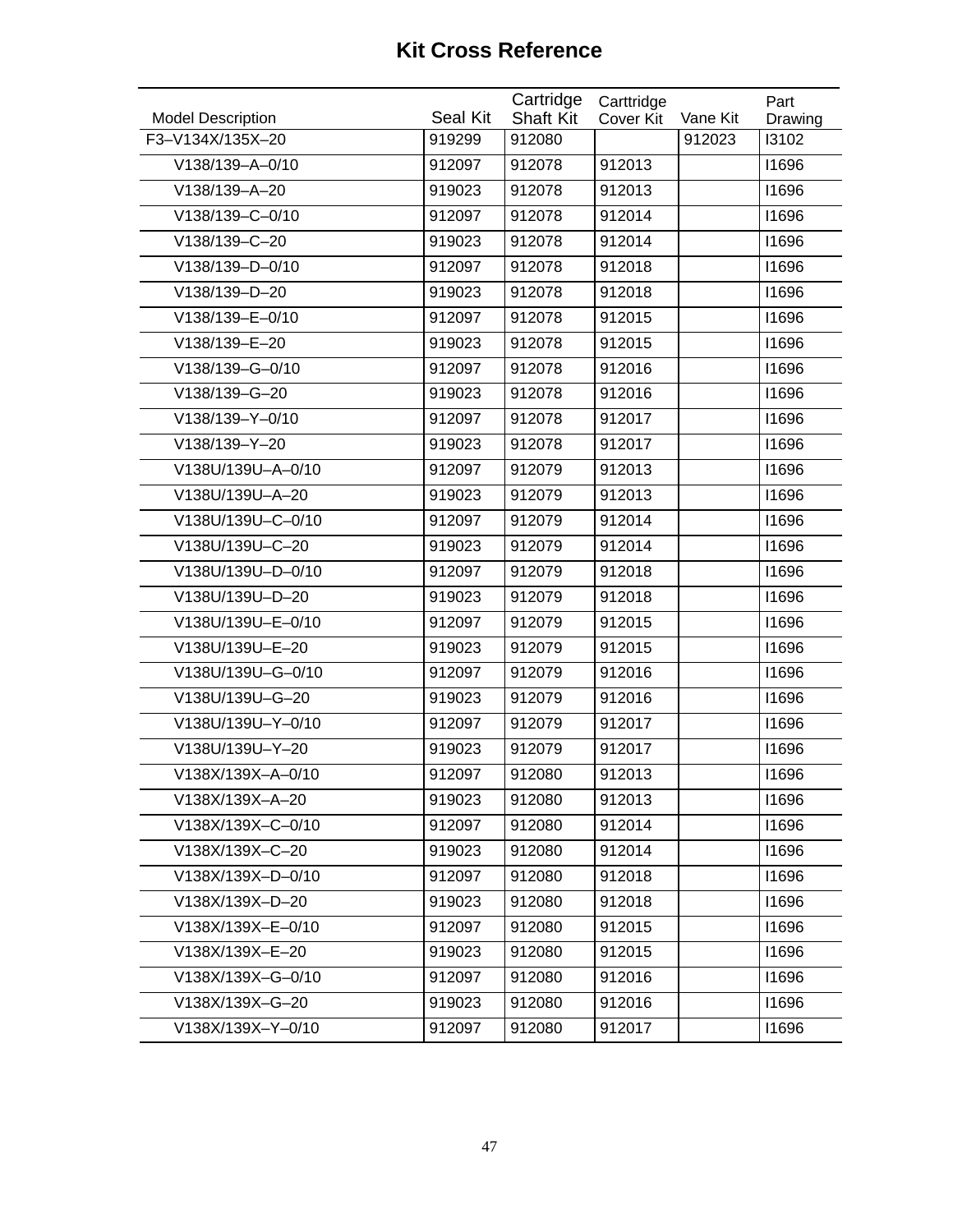| <b>Model Description</b>    | Seal Kit | Cartridge<br><b>Shaft Kit</b> | Carttridge<br>Cover Kit | Vane Kit | Part<br>Drawing |
|-----------------------------|----------|-------------------------------|-------------------------|----------|-----------------|
| V138X/139X-Y-20             | 919023   | 912080                        | 912017                  |          | 11696           |
| V144/145-0/10               | 912035   | 912081                        |                         | 912024   | 13102           |
| V144/145-20                 | 919006   | 912081                        |                         | 912024   | 13102           |
| F3-V144/145-20              | 919299   | 912081                        |                         | 912024   | 13102           |
| V148/149-A-0/10             | 912097   | 912081                        | 912013                  |          | 11696           |
| V148/149-A-20               | 919023   | 912081                        | 912013                  |          | 11696           |
| V148/149-C-0/10             | 912097   | 912081                        | 912014                  |          | 11696           |
| V148/149-C-20               | 919023   | 912081                        | 912014                  |          | 11696           |
| V148/149-D-0/10             | 912097   | 912081                        | 912018                  |          | 11696           |
| V148/149-D-20               | 919023   | 912081                        | 912018                  |          | 11696           |
| V148/149-E-0/10             | 912097   | 912081                        | 912015                  |          | 11696           |
| V148/149-E-20               | 919023   | 912081                        | 912015                  |          | 11696           |
| V148/149-G-0/10             | 912097   | 912081                        | 912016                  |          | 11696           |
| V148/149-G-20               | 919023   | 912081                        | 912016                  |          | 11696           |
| V148/149-Y-0/10             | 912097   | 912081                        | 912017                  |          | 11696           |
| V148/149-Y-20               | 919023   | 912081                        | 912017                  |          | 11696           |
| $V1^{**}-10-*-10$           |          |                               |                         | 912008   | M2031           |
| $VI^{**}-15-**-10$          |          | 912054                        |                         | 912008   | M2031           |
| $V1^{**}-25-*-10$           |          | 912056                        |                         | 912008   | M2031           |
| $V1^{**}-35-**-10$          |          | 912058                        |                         | 912008   | M2031           |
| $V1^{**}-40-*-10$           |          | 912059                        |                         | 912008   | M2031           |
| $V1^{**-**}-1*-10$          | 922793   |                               |                         |          | M2031           |
| $V1^{**}-**-2*-10$          | 922793   |                               |                         |          | M2031           |
| $V1^{**-**}-21^{*-10}$      | 922793   |                               |                         |          | M2031           |
| $V1^{**}$ -**-34*-10        | 922793   |                               |                         |          | M2031           |
| V200                        | 923368   |                               |                         |          |                 |
| $V330 - 15 - 1* - 11 - S69$ | 922770   | 912101                        |                         | 912033   | M2033           |
| $V33*-12-*-11$              | 922770   | 912100                        |                         | 912033   | M2033           |
| $V33*-15-**-11$             | 922770   | 912101                        |                         | 912033   | M2033           |
| $V33*-15-1*-S214$           | 922732   | 919146                        |                         | 912033   | 13106           |
| F3-V33*-15-1*-S214          | 919291   |                               |                         | 912033   | 13106           |
| $V33*-19-*-11$              | 922770   | 912102                        |                         | 912033   | M2033           |
| $V33*-19-1*-S214$           | 922732   | 919147                        |                         | 912033   | 13106           |
| F3-V33*-19-1*-S214          | 919291   |                               |                         | 912033   | 13106           |
| $V33*-24-*-11$              | 922770   | 912103                        |                         | 912033   | M2033           |
| $V33*-24-1*-S214$           | 922732   | 919148                        |                         | 912033   | 13106           |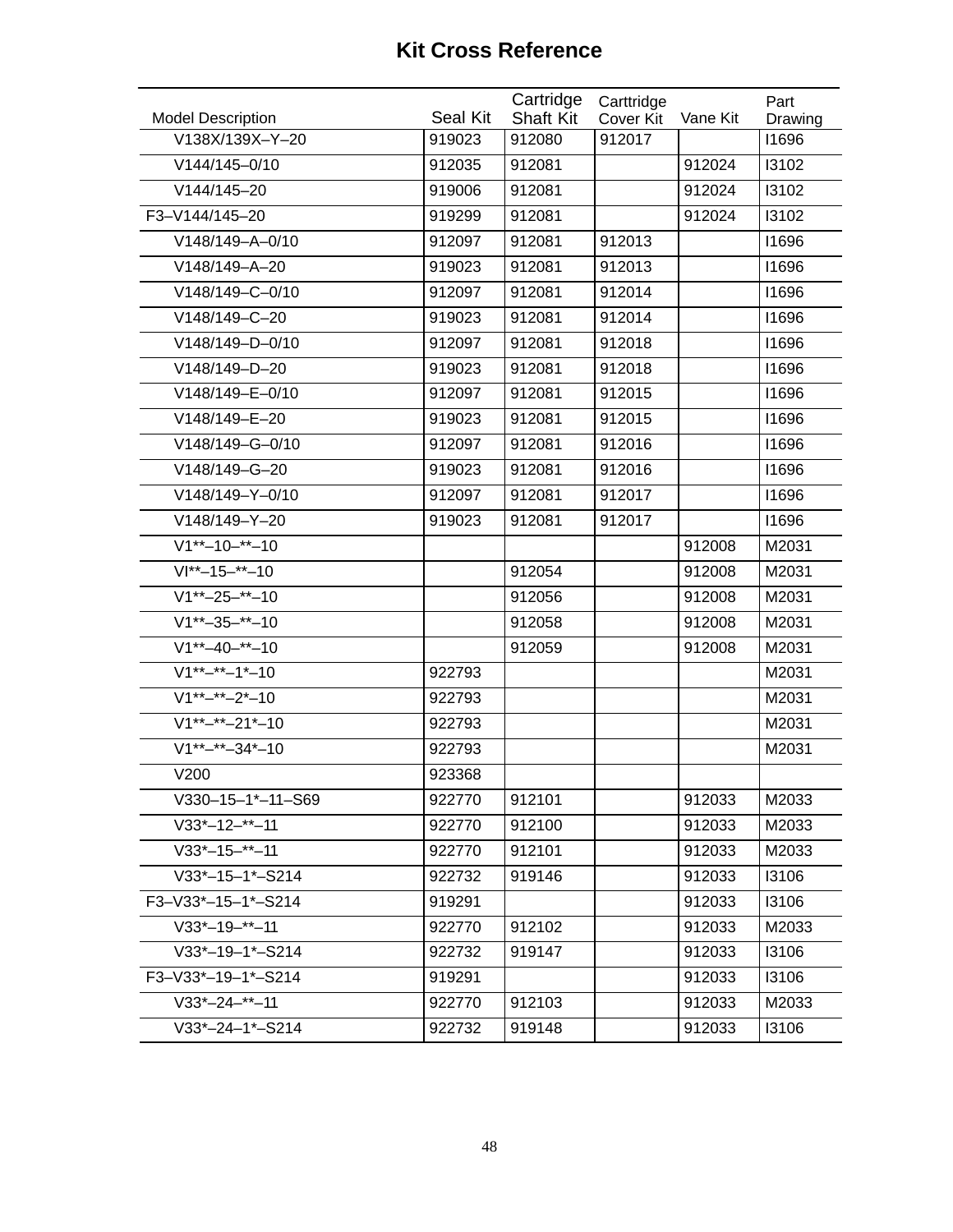| <b>Model Description</b> | Seal Kit | Cartridge<br><b>Shaft Kit</b> | Carttridge<br>Cover Kit | Vane Kit | Part             |
|--------------------------|----------|-------------------------------|-------------------------|----------|------------------|
| $V33*-24-1*-S214$        | 922732   | 919148                        |                         | 912033   | Drawing<br>13106 |
| F3-V33*-24-1*-S214       | 919291   |                               |                         | 912033   | 13106            |
| $V33*-26-^{**}-11$       | 922770   | 922772                        |                         | 912033   | M2033            |
| V350-F*                  | 912096   | 912171                        | 919095                  |          | 11697            |
| $V350 - F*-10$           | 919030   | 912171                        | 919095                  |          | 11697            |
| F3-V350-F*-10            | 919254   | 912171                        | 919095                  |          | 11697            |
| V353-F*                  | 912096   | 912171                        | 912085                  |          | 11697            |
| $V353 - F*-10$           | 919030   | 912171                        | 912085                  |          | 11697            |
| F3-V353-F*-10            | 919254   | 912171                        | 912085                  |          | 11697            |
| V356-F*                  | 912096   | 912171                        | 912086                  |          | 11697            |
| $V356 - F*-10$           | 919030   | 912171                        | 912086                  |          | 11697            |
| F3-V356-F*-10            |          | 912171                        |                         |          | 11697            |
|                          | 919254   |                               | 912086                  |          |                  |
| $V360 - 0$               | 912099   | 912171                        |                         | 912025   | 11695            |
| $V360 - 10$              | 919022   | 912171                        |                         | 912025   | 11695            |
| F3-V360-10               | 919268   | 912171                        |                         | 912025   | 11695            |
| V368/369/370-A           | 912094   | 912171                        | 912042                  |          | 11800            |
| V368/369/370-A-10        | 919045   | 912171                        | 912042                  |          | 11800            |
| F3-V368/369/370-A-10     | 919302   | 912171                        | 912042                  |          | 11800            |
| V368/369/370-C           | 912094   | 912171                        | 912043                  |          | 11800            |
| V368/369/370-C-10        | 919045   | 912171                        | 912043                  |          | 11800            |
| F3-V368/369/370-C-10     | 919302   | 912171                        | 912043                  |          | 11800            |
| V368/369/370-D           | 912094   | 912171                        | 912044                  |          | 11800            |
| V368/369/370-D-10        | 919045   | 912171                        | 912044                  |          | 11800            |
| F3-V368/369/370-D-10     | 919302   | 912171                        | 912044                  |          | 11800            |
| V368/369/370-E           | 912094   | 912171                        | 912045                  |          | 11800            |
| V368/369/370-E-10        | 919045   | 912171                        | 912045                  |          | 11800            |
| F3-V368/369/370-E-10     | 919302   | 912171                        | 912045                  |          | 11800            |
| V368/369/370-G           | 912094   | 912171                        | 912046                  |          | 11800            |
| V368/369/370-G-10        | 919045   | 912171                        | 912046                  |          | 11800            |
| F3-V368/369/370-G-10     | 919302   | 912171                        | 912046                  |          | 11800            |
| V368/369/370-Y           | 912094   | 912171                        | 912047                  |          | 11800            |
| V368/369/370-Y-10        | 919045   | 912171                        | 912047                  |          | 11800            |
| F3-V368/369/370-Y-10     | 919302   | 912171                        | 912047                  |          | 11800            |
| $V43*-28-*-11$           | 922771   | 912178                        |                         | 912030   | M2033            |
| $V43*-28-**-11-S214$     | 922771   | 919149                        |                         | 912030   | 13107            |
| F3-V43*-28-**-11-S214    | 919293   |                               |                         |          | 13107            |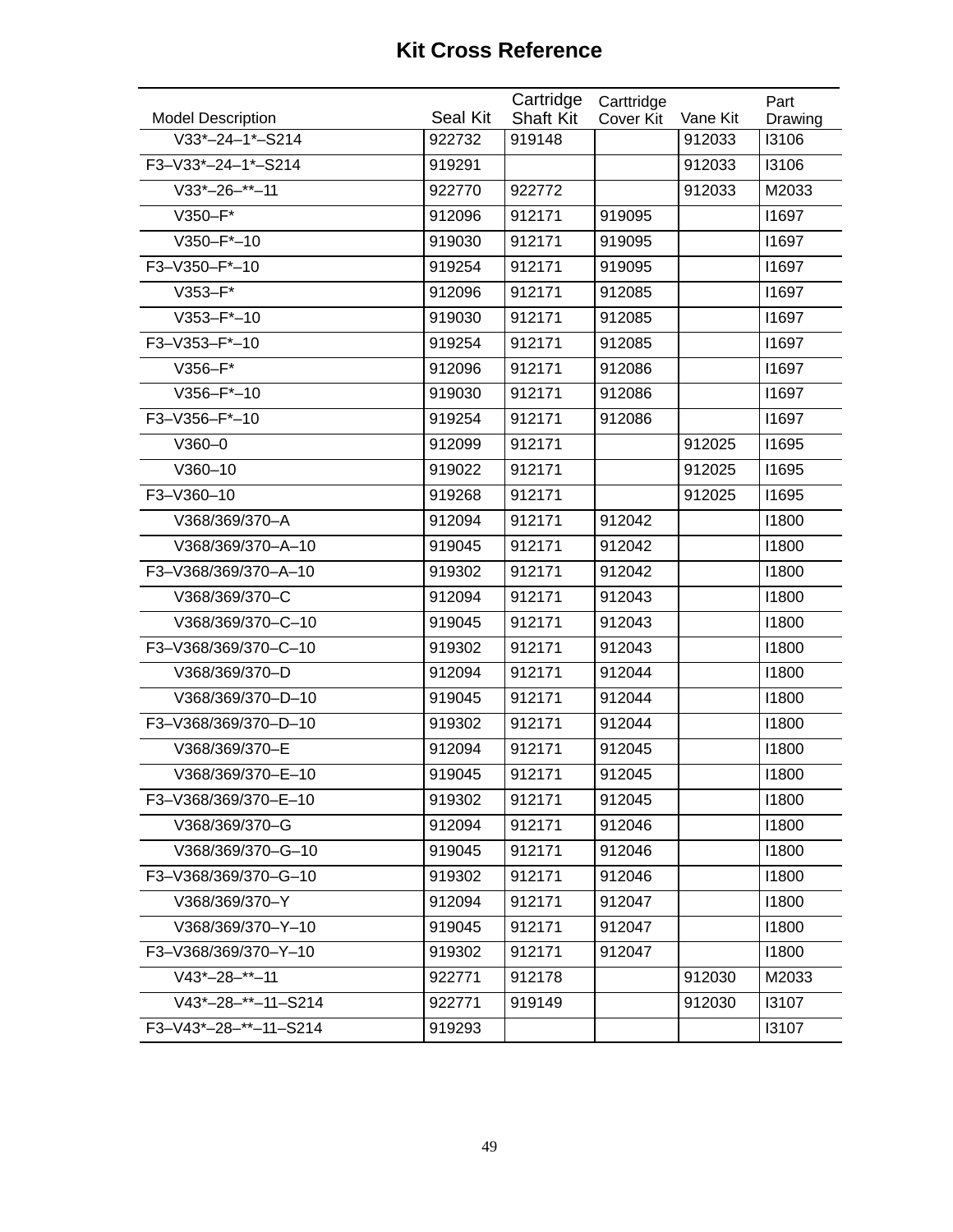| <b>Model Description</b> | Seal Kit | Cartridge<br><b>Shaft Kit</b> | Carttridge<br>Cover Kit | Vane Kit | Part<br>Drawing |
|--------------------------|----------|-------------------------------|-------------------------|----------|-----------------|
| $V43*-36-***-11$         | 922771   | 912177                        |                         | 912030   | M2033           |
| $V43*-36-**-11-S214$     | 922771   | 919150                        |                         | 912030   | 13107           |
| F3-V43*-36-**-11-S214    | 919293   |                               |                         |          | 13107           |
| V440-28-35A-10-S111      |          | 922670                        |                         | 912200   |                 |
| V44*-28-**-11-S214       | 922771   | 919149                        |                         | 912030   | 13107           |
| F3-V44*-28-**-11-S214    | 919293   |                               |                         |          | 13107           |
| $V44*-36-**-11-S214$     | 922771   | 919150                        |                         | 912030   | 13107           |
| F3-V44*-36-**-11-S214    | 919293   |                               |                         |          | 13107           |
| F3-V456-FL-10            | 919254   |                               |                         |          |                 |
| $V460 - 0$               | 912099   | 912170                        |                         | 912025   | 11695           |
| $V460 - 10$              | 919022   | 912170                        |                         | 912025   | <b>I1695</b>    |
| F3-V460-10               | 919268   | 912170                        |                         | 912025   | 11695           |
| V468/469/470-A           | 912094   | 912170                        | 912042                  |          | 11800           |
| V468/469/470-A-10        | 919045   | 912170                        | 912042                  |          | 11800           |
| F3-V468/469/470-A-10     | 919302   | 912170                        | 912042                  |          | 11800           |
| V468/469/470-C           | 912094   | 912170                        | 912043                  |          | 11800           |
| V468/469/470-C-10        | 919045   | 912170                        | 912043                  |          | 11800           |
| F3-V468/469/470-C-10     | 919302   | 912170                        | 912043                  |          | 11800           |
| V468/469/470-D           | 912094   | 912170                        | 912044                  |          | 11800           |
| V468/469/470-D-10        | 919045   | 912170                        | 912044                  |          | 11800           |
| F3-V468/469/470-D-10     | 919302   | 912170                        | 912044                  |          | 11800           |
| V468/469/470-E           | 912094   | 912170                        | 912045                  |          | 11800           |
| V468/469/470-E-10        | 919045   | 912170                        | 912045                  |          | 11800           |
| F3-V468/469/470-E-10     | 919302   | 912170                        | 912045                  |          | 11800           |
| V468/469/470-G           | 912094   | 912170                        | 912046                  |          | 11800           |
| V468/469/470-G-10        | 919045   | 912170                        | 912046                  |          | 11800           |
| F3-V468/469/470-G-10     | 919302   | 912170                        | 912046                  |          | 11800           |
| V468/469/470-Y           | 912094   | 912170                        | 912047                  |          | 11800           |
| V468/469/470-Y-10        | 919045   | 912170                        | 912047                  |          | 11800           |
| F3-V468/469/470-Y-10     | 919302   | 912170                        | 912047                  |          | 11800           |
| V5**-50-**-1F-10-S214    |          | 919168                        |                         | 919170   | 13110           |
| F3-V5**-50-**-1F-10-S214 | 919294   | 919168                        |                         | 919170   | 13110           |
| V5**-65-**-1F-10-S214    |          | 919169                        |                         | 919170   | 13110           |
| F3-V5**-65-**-1F-10-S214 | 919294   | 919169                        |                         | 919170   | 13110           |
| V2010-1F9S6S-51**-10-035 |          | 923462                        | 923497                  |          | M2253           |
| V2010-*F7S**S-1**-10     | 923577   | 923494                        |                         | 923493   | 13123           |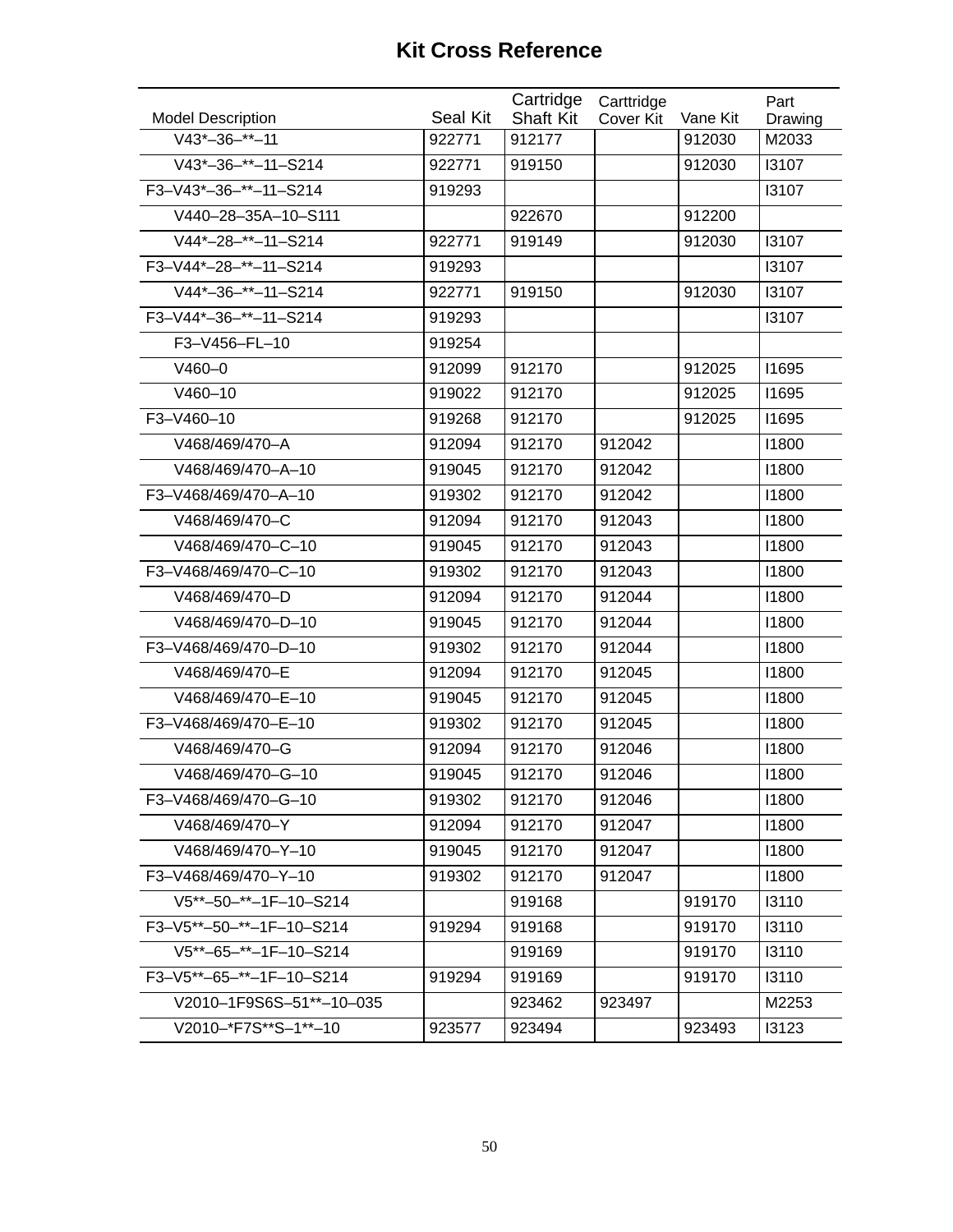|                          |                 | Cartridge        | Carttridge |          | Part    |
|--------------------------|-----------------|------------------|------------|----------|---------|
| <b>Model Description</b> | <b>Seal Kit</b> | <b>Shaft Kit</b> | Cover Kit  | Vane Kit | Drawing |
| F3-V2010-*F7S**S-1**-10  | 919770          |                  |            | 923493   | 13123   |
| V2010-*F8S**S-1**-10     | 923577          | 923495           |            | 923493   | 13123   |
| F3-V2010-*F8S**S-1**-10  | 919770          |                  |            | 923493   | 13123   |
| V2010-*F9S**S-1**-10     | 923577          | 923462           |            | 923493   | 13123   |
| F3-V2010-*F9S**S-1**-10  | 919770          |                  |            | 923493   | 13123   |
| V2010-*F11S**S-1**-10    | 923577          | 923475           |            | 923478   | 13123   |
| F3-V2010-*F11S**S-1**-10 | 919770          |                  |            | 923478   | 13123   |
| V2010-*F12S**S-1**-10    | 923577          | 923476           |            | 923479   | 13123   |
| F3-V2010-*F12S**S-1**-10 | 919770          |                  |            | 923479   | 13123   |
| V2010-*F13S**S-1**-10    | 923577          | 923477           |            | 923479   | 13132   |
| F3-V2010-*F13S**S-1**-10 | 919770          |                  |            | 923479   | 13123   |
| V2010-*F**S1S-1**-10     | 923577          |                  | 923471     | 923499   | 13123   |
| F3-V2010-*F**S1S-1**-10  | 919770          |                  |            | 923499   | 13123   |
| V2010-*F**S2S-1**-10     | 923577          |                  | 923470     | 923499   | 13123   |
| F3-V2010-*F**S2S-1**-10  | 919770          |                  |            | 923499   | 13123   |
| V2010-*F**S3S-1**-10     | 923577          |                  | 923496     | 923499   | 13123   |
| F3-V2010-*F**S3S-1**-10  | 919770          |                  |            | 923499   | 13123   |
| V2010-*F**S4S-1**-10     | 923577          |                  | 923469     | 923500   | 13123   |
| F3-V2010-*F**S4S-1**-10  | 919770          |                  |            | 923500   | 13123   |
| V2010-*F**S5S-1**-10     | 923577          |                  | 923468     | 923500   | 13123   |
| F3-V2010-*F**S5S-1**-10  | 919770          |                  |            | 923500   | 13123   |
| V2010-*F**S6S-****-10    | 923577          |                  | 923497     | 923501   | M2253   |
| V2010-*F**S7S-****-10    | 923577          |                  | 923498     | 923501   | M2253   |
| V2020-1F8S*S-***20-064   | 920259          | 941498           |            | 941494   | M2252   |
| V2020-1F9S*S-***20-064   | 920259          | 941495           |            | 941494   | M2252   |
| V2020-1F*S6S-***20-064   | 920259          | 941497           |            | 941499   | M2252   |
| V2020-1F*S7S-***20-064   | 920259          | 941496           |            | 941499   | M2252   |
| F3-V2020-*F*7S**S-1**-20 | 919786          |                  |            | 923493   | 13141   |
| V2020-*F*8S**S-1**-20    | 923174          | 923495           |            | 923493   | 13141   |
| F3-V2020-*F*8S**S-1**-20 | 919786          |                  |            | 923493   | 13141   |
| V2020-*F*9S**S-1**-20    | 923174          | 923462           |            | 923493   | 13141   |
| F3-V2020-*F*9S**S-1**-20 | 919786          |                  |            | 923493   | 13141   |
| V2020-*F11S**S-1**-20    | 923174          | 923475           |            | 923478   | 13141   |
| F3-V2020-*F11S**S-1**-20 | 919786          |                  |            | 923478   | 13141   |
| V2020-*F12S**S-1**-20    | 923174          | 923476           |            | 923479   | 13141   |
| F3-V2020-*F12S**S-1**-20 | 919786          |                  |            | 923479   | 13141   |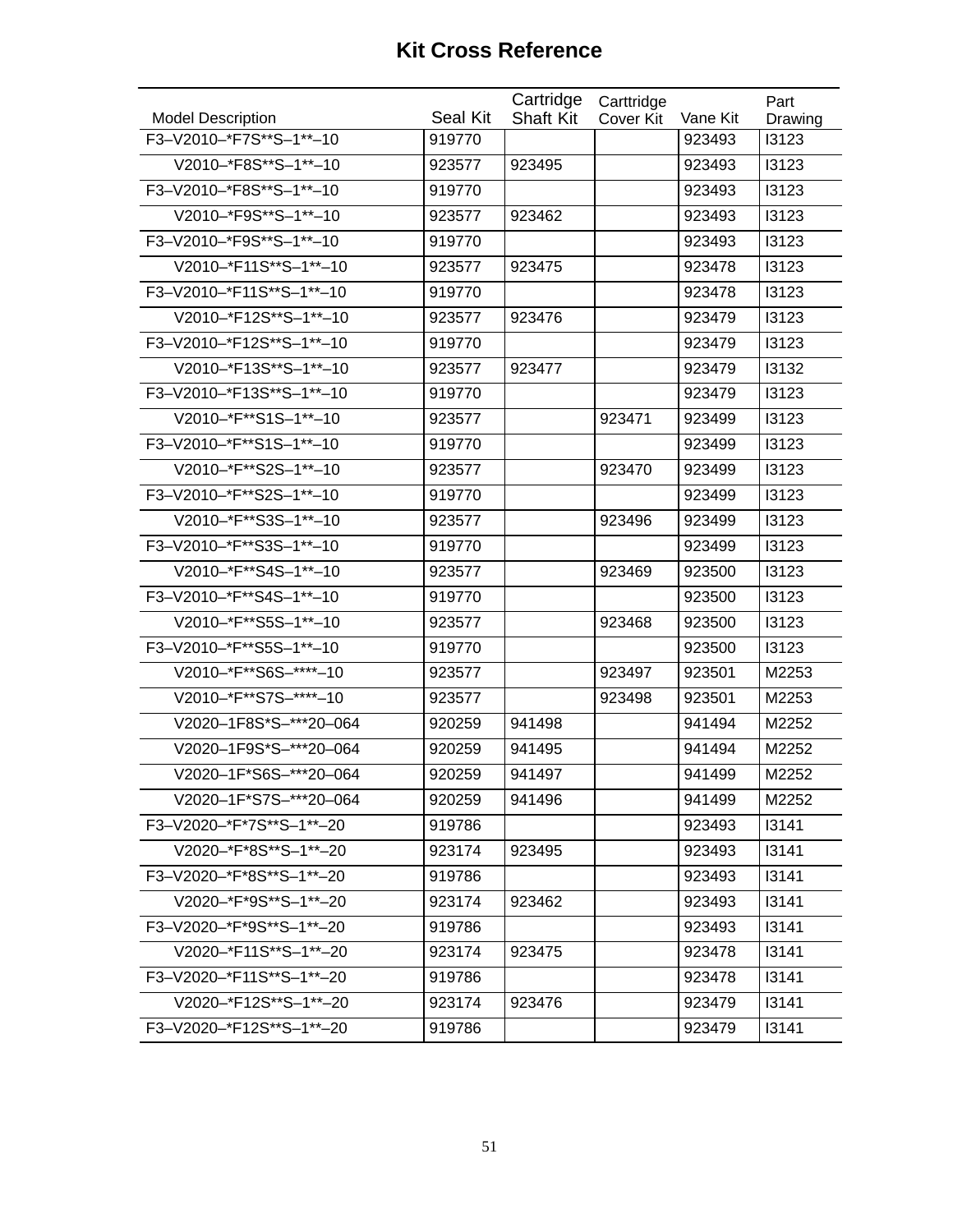|                          |                 | Cartridge        | Carttridge       |          | Part    |
|--------------------------|-----------------|------------------|------------------|----------|---------|
| <b>Model Description</b> | <b>Seal Kit</b> | <b>Shaft Kit</b> | <b>Cover Kit</b> | Vane Kit | Drawing |
| V2020-*F13S**S-1**-20    | 923174          | 923477           |                  | 923479   | 13141   |
| F3-V2020-*F13S**S-1**-20 | 919786          |                  |                  | 923485   | 13141   |
| V2020-*F**S*6S-1**-20    | 923174          |                  | 923480           | 923485   | 13141   |
| F3-V2020-*F**S*6S-1**-20 | 919786          |                  |                  | 923485   | 13141   |
| V2020-*F**S*7S-1**-20    | 923174          |                  | 923481           | 923493   | 13141   |
| F3-V2020-*F**S*7S-1**-20 | 919786          |                  |                  | 923493   | 13141   |
| V2020-*F**S*8S-1**-20    | 923174          |                  | 923483           | 923493   | 13141   |
| F3-V2020-*F**S*8S-1**-20 | 919786          |                  |                  | 923493   | 13141   |
| V2020-*F**S*9S-1**-20    | 923174          |                  | 923484           | 923493   | 13141   |
| F3-V2020-*F**S*9S-1**-20 | 919786          |                  |                  | 923493   | 13141   |
| V2020-*F**S11S-1**-20    | 923174          |                  | 923482           | 923478   | 13141   |
| F3-V2020-*F**S11S-1**-20 | 919786          |                  |                  | 923478   | 13141   |
| V2020-**9***-20-016      |                 | 923536           |                  | 923493   |         |
| V2020-**9***-20-016      | 923558          |                  |                  |          |         |
| $V2025 - 0/10$           | 912035          | 912082           |                  | 912029   | M1662   |
| V2025-S137               |                 |                  |                  | 912029   | 67531   |
| $V2025 - 20$             | 919006          | 912082           |                  | 912029   | M1662   |
| $V2035 - 0/10$           | 912035          | 912083           |                  | 912029   | M1662   |
| V2035-S78                |                 |                  |                  | 912029   | 63706   |
| V2035-S113               |                 |                  |                  | 912023   | 49609   |
| V2035-S137               |                 |                  |                  | 912029   | 67531   |
| $V2035 - 20$             | 919006          | 912083           |                  | 912029   | M1662   |
| V2035U-0/10              | 912035          | 912084           |                  | 912029   | M1662   |
| V2035U-S137              |                 |                  |                  | 912029   | 67531   |
| V2035U-20                | 919006          | 912084           |                  | 912029   | M1662   |
| V2035X-0/10              | 912035          | 912085           |                  | 912029   | M1662   |
| V2035X-S78               |                 |                  |                  | 912029   | 63706   |
| V2035-S113               |                 |                  |                  | 912023   | 49609   |
| V2035-S137               |                 |                  |                  | 912029   | 67531   |
| V2035X-20                | 919006          | 912085           |                  | 912029   | M1662   |
| V2039X-C-S7              | 912097          | 912085           | 912043           |          | M1294   |
| $V2045 - 0/10$           | 912035          | 912086           |                  | 912028   | M1662   |
| V2045-S78                |                 |                  |                  | 912028   | 63706   |
| V2045-S113               |                 |                  |                  | 912024   | 49609   |
| v2045-S137               |                 |                  |                  | 912028   | 67531   |
| $V2045 - 20$             | 919006          | 912086           |                  | 912028   | M1662   |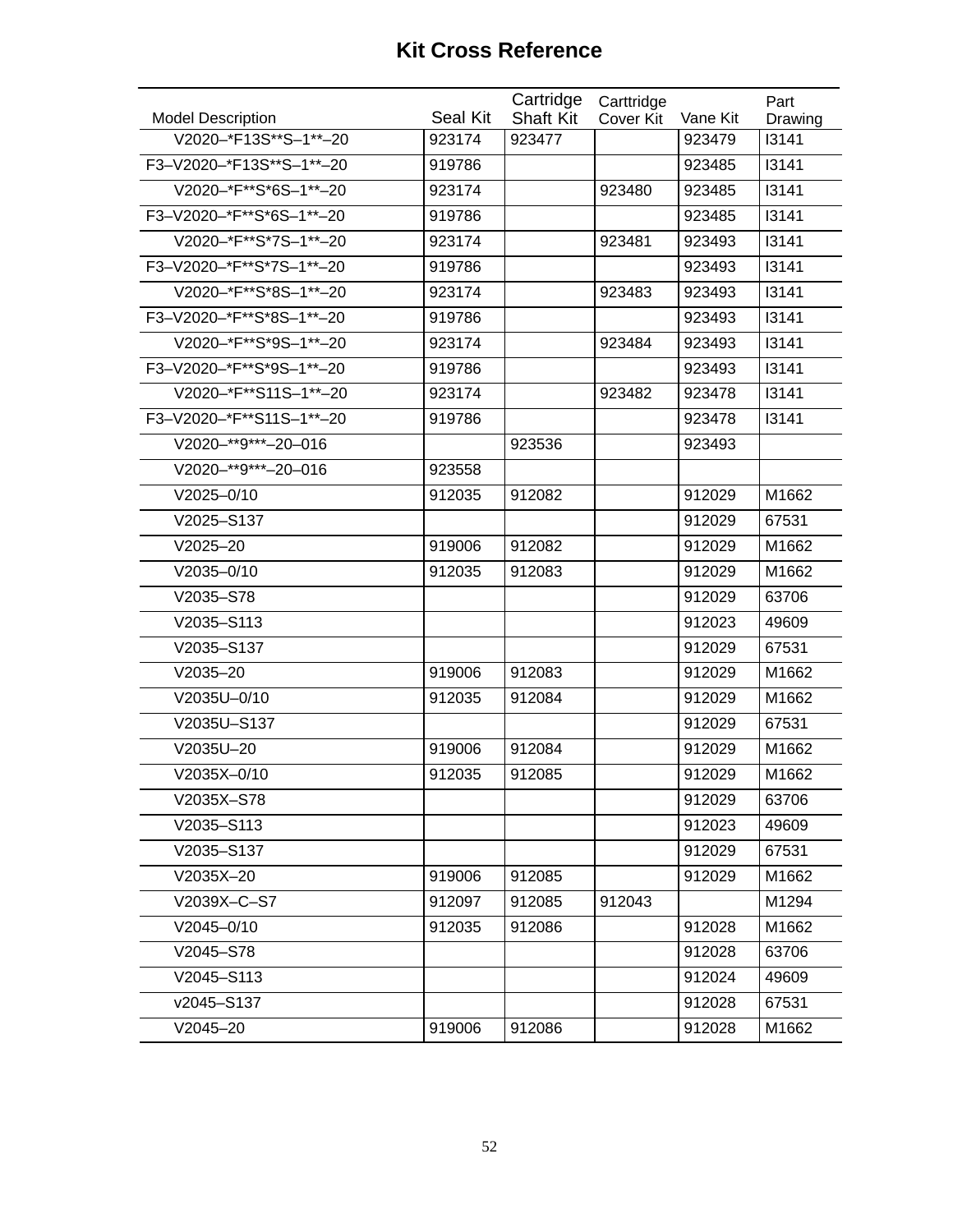| <b>Model Description</b> | Seal Kit | Cartridge<br><b>Shaft Kit</b> | Carttridge<br><b>Cover Kit</b> | Vane Kit | Part<br>Drawing |
|--------------------------|----------|-------------------------------|--------------------------------|----------|-----------------|
| V2049-C-S7               |          | 912086                        | 912043                         |          |                 |
| V2104/2105/2111-A        | 912012   | 912042                        |                                | 912026   | M1661           |
| V2104/2105/2111-A-10     | 919005   | 912042                        |                                | 912026   | M1661           |
| V2104/2105/2111-C        | 912012   | 912043                        |                                | 912026   | M1661           |
| V2104/2105/2111-C-10     | 919005   | 912043                        |                                | 912026   | M1661           |
| V2104/2105/2111-D        | 912012   | 912044                        |                                | 912027   | M1661           |
| V2104/2105/2111-D-10     | 919005   | 912044                        |                                | 912027   | M1661           |
| V2104/2105/2111-E        | 912012   | 912045                        |                                | 912026   | M1661           |
| V2104/2105/2111-E-10     | 919005   | 912045                        |                                | 912026   | M1661           |
| V2104/2105/2111-G        | 912012   | 912046                        |                                | 912026   | M1661           |
| V2104/2105/2111-G-10     | 919005   | 912046                        |                                | 912026   | M1661           |
| V2104/2105/2111-Y        | 912012   | 912046                        |                                | 912026   | M1661           |
| V2104/2105/2111-Y-10     | 919005   | 912046                        |                                | 912026   | M1661           |
| V2108/2109/2110-AA       | 912098   | 912042                        | 912042                         | 912026   | M1286           |
| V2108/2109/2110-CC       | 912098   | 912043                        | 912043                         | 912026   | M1286           |
| V2108/2109/2110-DD       | 912098   | 912044                        | 912044                         | 912027   | M1286           |
| V2108/2109/2110-EE       | 912098   | 912045                        | 912045                         | 912026   | M1286           |
| V2108/2109/2110-GG       | 912098   | 912046                        | 912046                         | 912026   | M1286           |
| V2108/2109/2110-YY       | 912098   | 912047                        | 912047                         | 912026   | M1286           |
| V2111-A-10-S175          | 912012   | 912042                        |                                | 912026   | M1661           |
| V2124-0/10               | 912035   | 912082                        |                                | 912029   | M1662           |
| $V2124 - 20$             | 919006   | 912082                        |                                | 912029   | M1662           |
| V2125-0/10               | 912035   | 912082                        |                                | 912029   | M1662           |
| $V2125 - 20$             | 919006   | 912082                        |                                | 912029   | M1662           |
| $V2134 - 0/10$           | 912035   | 912083                        |                                | 912029   | M1662           |
| $V2134 - 20$             | 919006   | 912083                        |                                | 912029   | M1662           |
| V2134U-0/10              | 912035   | 912084                        |                                | 912029   | M1662           |
| V2134U-20                | 919006   | 912084                        |                                | 912029   | M1662           |
| V2134X-0/10              | 912035   | 912085                        |                                | 912029   | M1662           |
| V2134X-20                | 919006   | 912085                        |                                | 912029   | M1662           |
| $V2135 - 0/10$           | 912035   | 912083                        |                                | 912029   | M1662           |
| V2135-S96                |          |                               |                                | 912028   | 44440           |
| $V2135 - 20$             | 919006   | 912083                        |                                | 912029   | M1662           |
| V2135U-0/10              | 912035   | 912084                        |                                | 912029   | M1662           |
| V2135U-20                | 919006   | 912084                        |                                | 912029   | M1662           |
| V2135X-0/10              | 912035   | 912085                        |                                | 912029   | M1662           |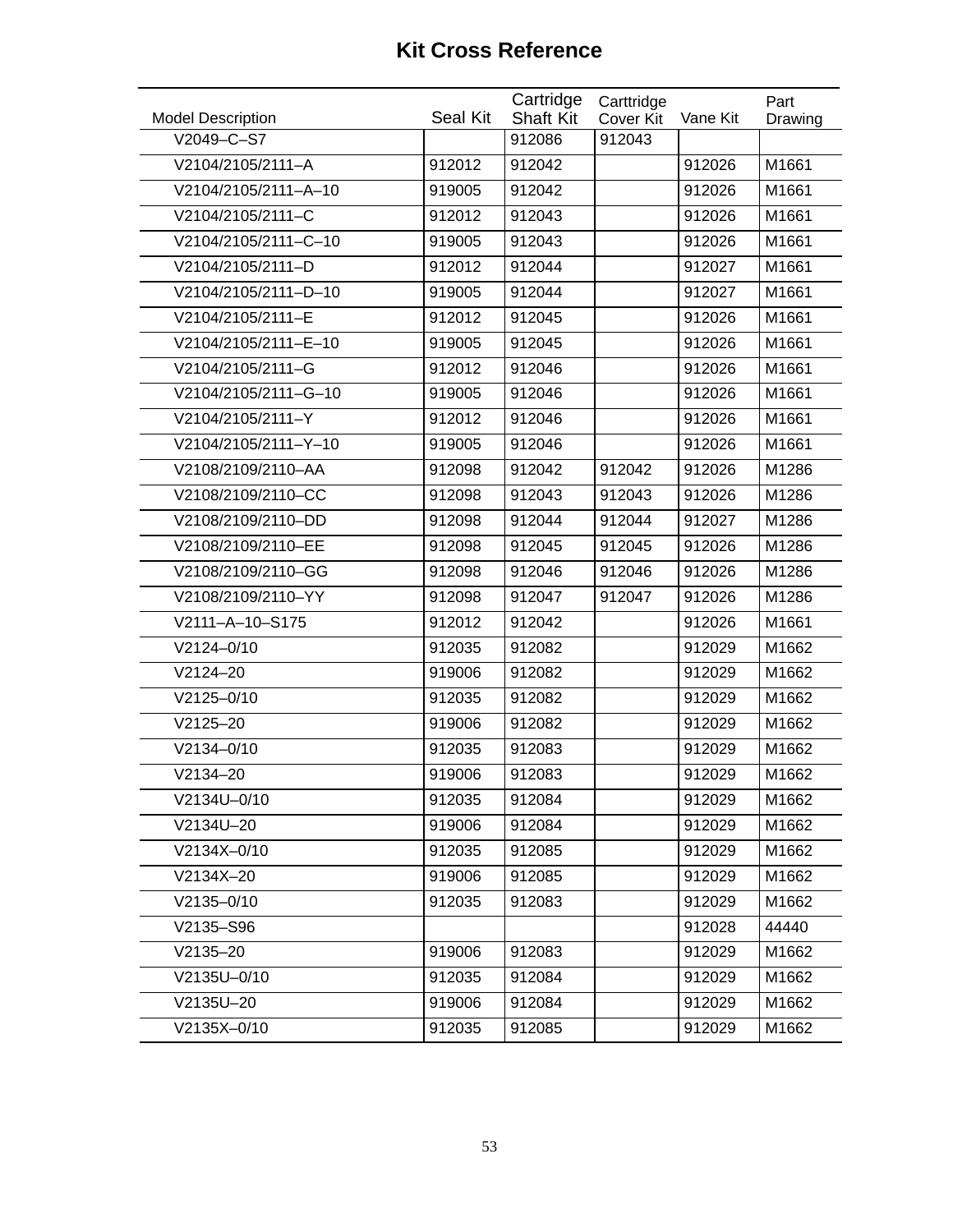| <b>Model Description</b>       | Seal Kit | Cartridge<br><b>Shaft Kit</b> | Carttridge<br>Cover Kit | Vane Kit | Part<br>Drawing |
|--------------------------------|----------|-------------------------------|-------------------------|----------|-----------------|
| V2135X-S96                     |          |                               |                         | 912023   | 44440           |
| V21235X-20                     | 919006   | 912085                        |                         | 912029   | M1662           |
| V2138-G-S7                     |          | 912078                        | 912016                  |          |                 |
| V2138X-A-S7                    |          | 912085                        | 912044                  |          |                 |
| V2138X-C-S7                    |          | 912085                        | 912043                  |          |                 |
| $V2144 - 0/10$                 | 912035   | 912086                        |                         | 912028   | M1662           |
| $V2144 - 20$                   | 919006   | 912086                        |                         | 912028   | M1662           |
| $V2145 - 0/10$                 | 912035   | 912086                        |                         | 912028   | M1662           |
| V2145-S96                      |          |                               |                         | 912024   | 44440           |
| $V2145 - 20$                   | 919006   | 912086                        |                         | 912028   | M1662           |
| V2148-A-S7                     |          | 912086                        | 912042                  |          |                 |
| V2148-C-S7                     |          | 912086                        | 912043                  |          |                 |
| V2149-D-S7                     |          | 912086                        | 912044                  |          |                 |
| V223*-2-**-1**-20-S214         | 922762   | 912231                        |                         | 912031   | 13122           |
| V223*-3-**-1**-20-S214         | 922762   | 922606                        |                         | 912031   | 13122           |
| V223*-5-**-1**-20-S214         | 922762   | 912196                        |                         | 912031   | 13122           |
| V223*-6-**-1**-20-S214         | 922762   | 919494                        |                         | 912031   | 13122           |
| V223*-8W-**-1**-20-S214        | 922762   | 922510                        |                         | 912032   | 13122           |
| V223*-9W-**-1**-20-S214        | 922762   | 919495                        |                         | 912032   | 13122           |
| V223*-11-**-1**-20-S214        | 922762   | 912197                        |                         | 912032   | 13122           |
| V223*-*-3-1BB20-S191           |          | 922908                        |                         |          |                 |
| $V223^*$ -**-2-1**-20-S214     | 922762   |                               | 912063                  | 912031   | 13122           |
| $V223^{*-**}-5-1^{**}-20-S214$ | 922762   |                               | 912064                  | 912031   | 13122           |
| $V223^{*-**}-6-1^{**}-20-S214$ | 922762   |                               | 912065                  | 912031   | 13122           |
| V223*-**-8W-1**-20-S214        | 922762   |                               | 922509                  | 912032   | 13122           |
| V223*-**-9W-1**-20-S214        | 922762   |                               | 922537                  | 912032   | 13122           |
| V223*-**-11W-1**-20-S214       | 922762   |                               | 922574                  | 922568   | 13122           |
| F3-V223*-**-**-****-20-S214    | 919295   |                               |                         |          | 13122           |
| $V22^{**}-2-****-**-20$        | 922762   | 912231                        |                         | 912031   | M1657           |
| $V22^{**}-5-*+**-**-20$        | 922762   | 912196                        |                         | 912031   | M1657           |
| $V22^{**}-8-***-***-20$        | 922762   | 912203                        |                         | 912031   | M1657           |
| V22**-8W-*-***-**-20           | 922762   | 922510                        |                         | 912032   | M1657           |
| $V22^{**}-11-*+**-*20$         | 922762   | 912197                        |                         | 912032   | M1657           |
| $V22***-*-2-***-**-20$         | 922762   |                               | 912063                  | 912031   | M1657           |
| $V22***-5-***-**-20$           | 922762   |                               | 912064                  | 912031   | M1657           |
| $V22^{**}-8-***-**-20$         | 922762   |                               | 912066                  | 912031   | M1657           |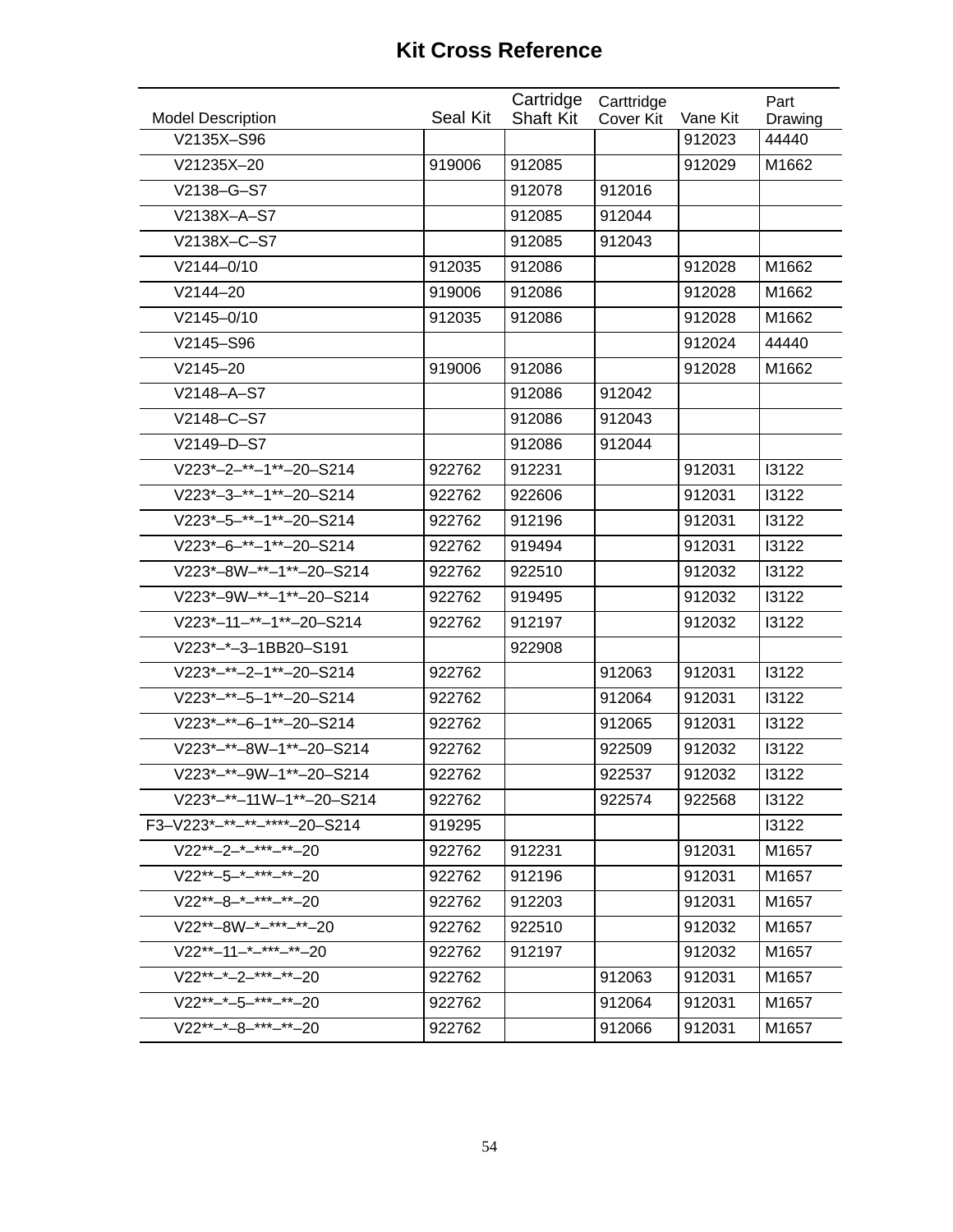|                                   |          | Cartridge        | Carttridge |          | Part    |
|-----------------------------------|----------|------------------|------------|----------|---------|
| <b>Model Description</b>          | Seal Kit | <b>Shaft Kit</b> | Cover Kit  | Vane Kit | Drawing |
| V22**-*-8W-***- <sup>**</sup> -20 | 922762   |                  | 922509     | 912032   | M1657   |
| $V22^{**}-9-**-20$                | 922762   |                  | 922537     | 912032   | M1657   |
| $V22^{**}$ -*-11-***-**-20        | 922762   |                  | 912067     | 912032   | M1657   |
| V2304/2305/2311-A-2/3             | 912092   | 912042           | 912042     | 912026   | 13145   |
| V2304/2305/2311-A-4               | 919001   | 912042           | 912042     | 912026   | 13145   |
| F3-V2304/2305/2311-A-4            | 919212   | 912042           | 912042     | 912026   | 13145   |
| V2304/2305/2311-C-2/3             | 912092   | 912043           | 912043     | 912026   | 13145   |
| V2304/2305/2311-C-4               | 919001   | 912043           | 912043     | 912026   | 13145   |
| F3-V2304/2305/2311-C-4            | 919212   | 912043           | 912043     | 912026   | 13145   |
| V2304/2305/2311-E-2/3             | 912092   | 912015           | 912015     | 912021   | 13145   |
| V2304/2305/2311-E-4               | 919001   | 912015           | 912015     | 912021   | 13145   |
| F3-V2304/2305/2311-E-4            | 919212   | 912015           | 912015     | 912021   | 13145   |
| V2304/2305/2311-G-2/3             | 912092   | 912046           | 912046     | 912026   | 13145   |
| V2304/2305/2311-G-4               | 919001   | 912046           | 912046     | 912026   | 13145   |
| F3-V2304/2305/2311-G-4            | 919212   | 912046           | 912046     | 912026   | 13145   |
| V2320/2324/2325-2/3               | 912095   | 919094           | 919094     | 912029   | 13146   |
| V2320/2324/2325-4                 | 919002   | 919094           | 919094     | 912029   | 13146   |
| F3-V2320/2324/2325-4              | 919211   | 919094           | 919094     | 912029   | 13146   |
| V2330/2334/2335-2/3               | 912095   | 919096           | 919096     | 912029   | 13146   |
| V2330/2334/2335-4                 | 919002   | 919096           | 919096     | 912029   | 13146   |
| F3-V2330/2334/2335-4              | 919211   | 919096           | 919096     | 912029   | 13146   |
| V2340/2341/2342-2/3/4             | 912091   | 912172           | 912172     | 912025   | 13147   |
| V2340/2341/2342-5                 | 919000   | 912172           | 912172     | 912025   | 13147   |
| V2360/2361/2362-2/3/4             | 912091   | 912171           | 912171     | 912025   | 13147   |
| V2360/2361/2362-5                 | 919000   | 912171           | 912171     | 912025   | 13147   |
| V2460/2461/2462-2/3/4             | 912091   | 912170           | 912170     | 912025   | 13147   |
| V2460/2461/2462-5                 | 919000   | 912170           | 912170     | 912025   | 13147   |
| V3020-**15***-***-10              | 923581   | 923578           |            | 922992   | M2254   |
| $V3020-**17***-**-10$             | 923581   | 923579           |            | 922992   | M2254   |
| V3020-**21***-***-10              | 923581   | 923580           |            | 922992   | M2254   |
| $V3020-*****6-***-10$             | 923581   |                  | 923480     | 923485   | M2254   |
| V3020-******8-***-10              | 923581   |                  | 923483     | 923493   | M2254   |
| V3020-******9-***-10              | 923581   |                  | 923484     | 923493   | M2254   |
| $V3020-****11-***-10$             | 923581   |                  | 923482     | 923478   | M2254   |
| F3-V323*-**-11W-***-10-S214       | 919296   |                  | 922574     | 922568   | 13128   |
| V3020-*****13-***-10              | 923581   |                  | 923487     | 923479   | M2254   |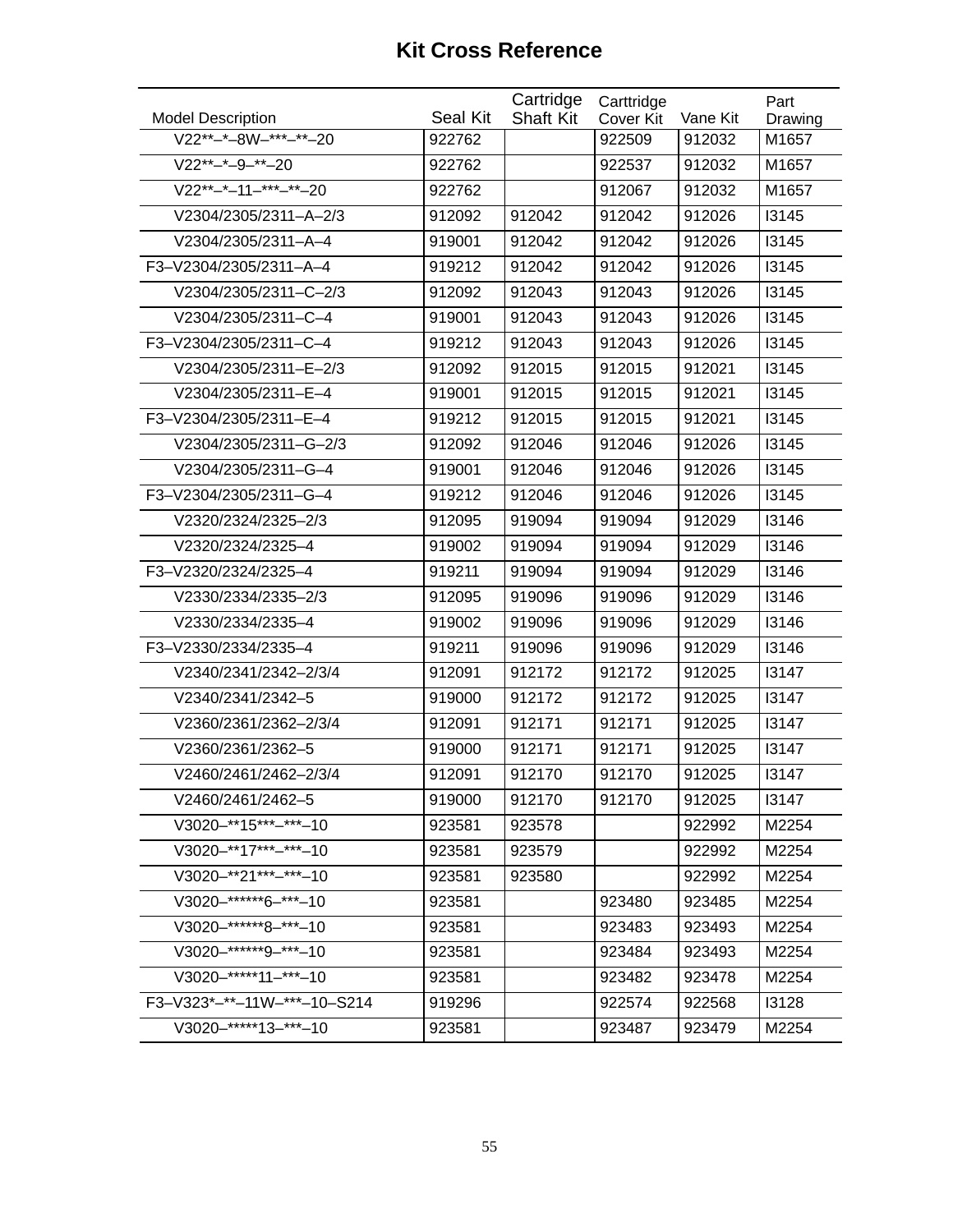|                                                           |          | Cartridge        | Carttridge |          | Part    |
|-----------------------------------------------------------|----------|------------------|------------|----------|---------|
| <b>Model Description</b>                                  | Seal Kit | <b>Shaft Kit</b> | Cover Kit  | Vane Kit | Drawing |
| V323*-15-*-***-10-S214                                    | 922763   | 919146           |            | 912033   | 13128   |
| F3-V323*-15-*-***-10-S214                                 | 919296   | 919146           |            | 912033   | 13128   |
| $\overline{V323^{*}} - 19 - {}^{*} - {}^{**} - 10 - S214$ | 922763   | 919147           |            | 912033   | 13128   |
| F3-V323*-19-*-***-10-S214                                 | 919296   | 919147           |            | 912033   | 13128   |
| V323*-24-*-***-10-S214                                    | 922763   | 919148           |            | 912033   | 13128   |
| F3-V323*-24-*-***-10-S214                                 | 919296   | 919148           |            | 912033   | 13128   |
| $V323^{*-**}-2-*^{**}-10-S214$                            | 922763   |                  | 912063     | 912031   | 13128   |
| F3-V323*-**-2-***-10-S214                                 | 919296   |                  | 912063     | 912031   | 13128   |
| $V323^{*-**}-5-***-10-S214$                               | 922763   |                  | 912064     | 812031   | 13128   |
| F3-V323*-**-5-***-10-S214                                 | 919296   |                  | 912064     | 912031   | 13128   |
| V323*-**-8W-***-10-S214                                   | 922763   |                  | 922509     | 912032   | 13128   |
| F3-V323*-**-8W-***-10-S214                                | 919296   |                  | 922509     | 912032   | 13128   |
| V323*-**-11W-***-10-S214                                  | 922763   |                  | 922574     | 922568   | 13128   |
| $V32^{**}-12-**-***-**}-10$                               | 922763   | 912100           |            | 912033   | M1658   |
| $V32^{**}-15-***-***-10$                                  | 922763   | 912101           |            | 912033   | M1658   |
| $V32^{**}-19-**-***-**-10$                                | 922763   | 912102           |            | 912033   | M1658   |
| $V32^{**}-24-***-***-10$                                  | 922763   | 912103           |            | 912033   | M1658   |
| $V32***-**-*2-***-**-10$                                  | 922763   |                  | 912063     | 912031   | M1658   |
| $V32***-**-*5-***-**-**-10$                               | 922763   |                  | 912064     | 912031   | M1658   |
| $V32***-**-8-**-**-*-10$                                  | 922763   |                  | 912066     | 912031   | M1658   |
| V32**-**-8W-***-**-10                                     | 922763   |                  | 922509     | 912032   | M1658   |
| $V32***-**-*9-***-**-10$                                  | 922763   |                  | 922537     | 912032   | M1658   |
| $V32^{**-**}-11-***-**-10$                                | 922763   |                  | 912067     | 912032   | M1658   |
| F3-V32**-**-**-***-**-10                                  | 919296   |                  |            |          | 13128   |
| V424*-28-*-***-10-S214                                    | 920106   | 919149           |            | 912030   | 13128   |
| $\overline{F3}$ -V424*-28-*-***-10-S214                   | 919297   |                  |            | 912030   | 13129   |
| V424*-0L-*-***-10-S214                                    | 920106   | 919150           |            | 912030   | 13129   |
| F3-V424*-36-*-***-10-S214                                 | 919297   |                  |            | 912030   | 13129   |
| $V424^{*-**}-2-***-10-S214$                               | 920106   |                  | 912063     | 912031   | 13129   |
| F3-V424*-**-2-***-10-S214                                 | 919297   |                  |            | 912031   | 13139   |
| $V424^{*-**}-5-***-10-S214$                               | 920106   |                  | 912064     | 912031   | 13129   |
| F3-V424*-**-5-***-10-S214                                 | 919297   |                  |            | 912031   | 13129   |
| V424*-**-8W-***-10-S214                                   | 920106   |                  | 922509     | 912032   | 13129   |
| F3-V424*-**-8W-***-10-S214                                | 919297   |                  |            | 912032   | 13129   |
| V424*-**-11W-***-10-S214                                  | 920106   |                  | 922574     | 922568   | 13129   |
| F3-V424*-**-11W-***-10-S214                               | 919297   |                  |            | 922568   | 13129   |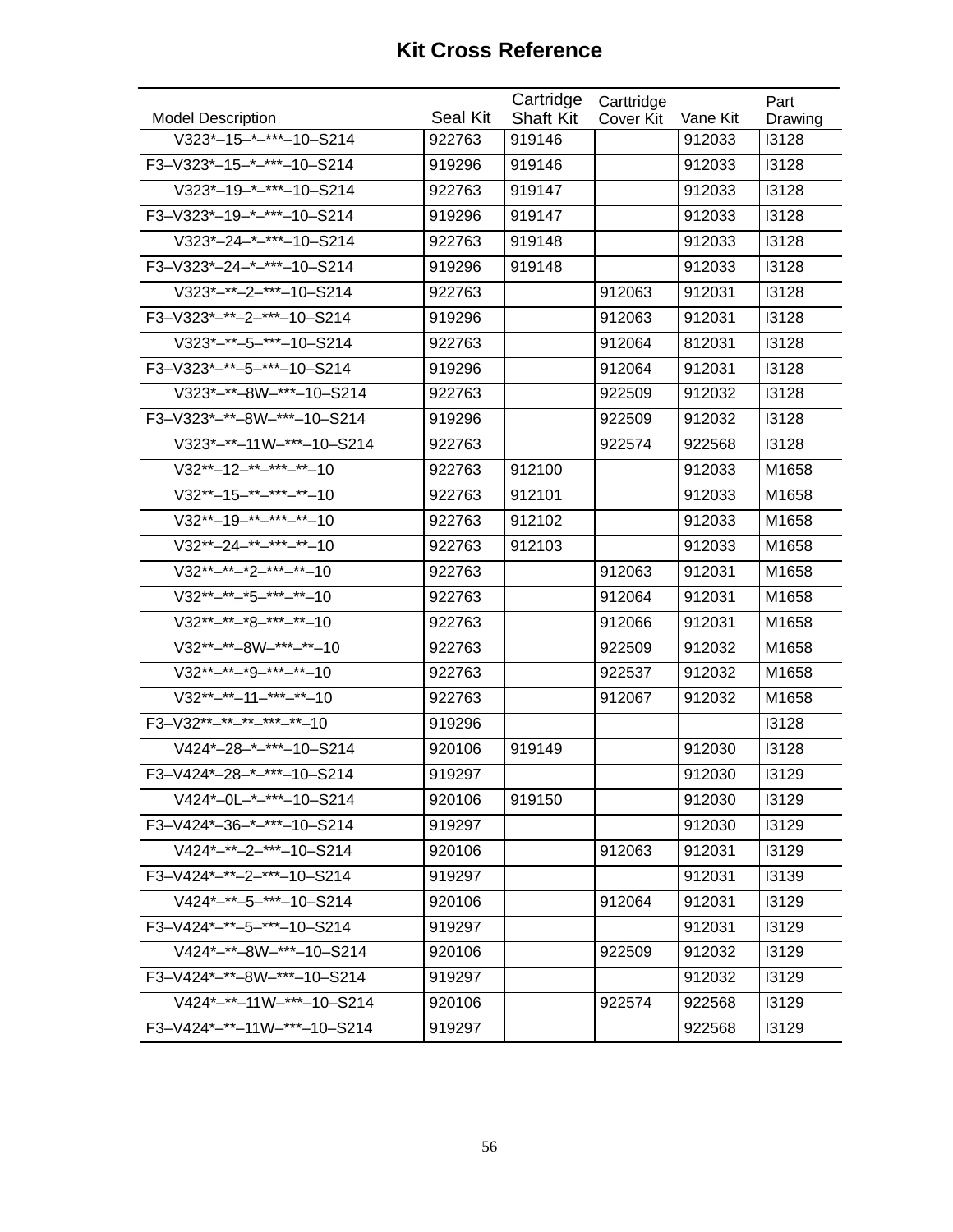| <b>Model Description</b> | Seal Kit | Cartridge<br><b>Shaft Kit</b> | Carttridge<br>Cover Kit | Vane Kit | Part<br>Drawing |
|--------------------------|----------|-------------------------------|-------------------------|----------|-----------------|
| V4200-36-***-10-S92      | 922587   | 922586                        |                         |          |                 |
| $V42^{**}-28-*-10$       | 922504   | 912178                        |                         | 912030   | M1165           |
| $V42^{**}-36-**-*+10$    | 922504   | 912177                        |                         | 912030   | M1165           |
| $V42***-**-*5-*-10$      | 922504   |                               | 912181                  | 912031   | M1165           |
| $V42***-**3-**10$        | 922504   |                               | 912217                  | 912031   | M1165           |
| $V42***-**-11-**-10$     | 922504   |                               | 912188                  | 912032   | M1165           |
| V5244-65-**-**-10-S149   |          | 919169                        |                         | 919170   | M1166           |
| V5244-**-8-**-10-S149    |          |                               | 912217                  | 912031   | M1166           |
| 2V142-4*11-207           | 922855   |                               |                         |          |                 |
| $2V21 -$ **-***-10       | 922862   | 923335                        |                         | 922539   | M1713           |
| $2V25-***-**-10$         | 922862   | 923336                        |                         | 922539   | M1713           |
| 2V30-**-***-10           | 922862   | 923337                        |                         | 922539   | M1713           |
| 2V35-**-***-10           | 922861   |                               |                         |          | M1715           |
| $2V42-***-10$            | 922861   |                               |                         |          | M1715           |
| 2V50-**-****-10          | 922861   | 922588                        |                         | 922541   | M1715           |
| $2V^{**}-12-*^{**}-10$   | 922861   |                               |                         |          | M1715           |
| $2V^{**}-14-***-10$      | 922861   |                               |                         |          | M1715           |
| $2V^{**}-17-***-10$      | 922861   |                               |                         |          | M1715           |
| $2V12*-**-11$            | 922583   | 922556                        |                         | 922530   | M1705           |
| $2V14*-**-11$            | 922583   |                               |                         |          | M1705           |
| $2V17*-**-11$            | 922583   | 922558                        |                         | 922530   | M1705           |
| $2V21^*$ -**-10          | 922851   | 923335                        |                         | 922539   | M1704           |
| $2V25*-**-10$            | 922851   | 923336                        |                         | 922539   | M1704           |
| $2V30*-**-10$            | 922851   | 923337                        |                         | 922539   | M1704           |
| $2V35*-+10$              | 919850   |                               |                         |          | M1706           |
| $2V42^{*-**}-10$         | 919850   |                               |                         |          | M1706           |
| $2V50*-**-10$            | 919850   | 922588                        |                         | 922541   | M1706           |
| $3V17-+-**11-208$        |          | 922721                        |                         | 922720   |                 |
| 3V24A-**11-208           |          | 922831                        |                         | 922830   |                 |
| $5V21 -$ **-***-10       | 922861   | 923335                        |                         | 922539   | M1712           |
| $5V25-***-**-10$         | 922861   | 923336                        |                         | 922539   | M1712           |
| $5V30-***-**-10$         | 922861   | 923337                        |                         | 922539   | M1712           |
| $5V35 -$ **-***-10       | 922872   |                               |                         |          | M1714           |
| $5V42-***-10$            | 922872   |                               |                         |          | M1714           |
| $5V50-***-**-10$         | 922872   | 922583                        |                         | 922541   | M1714           |
| $5V^{**}-5-***-10$       | 922872   |                               |                         |          | M1714           |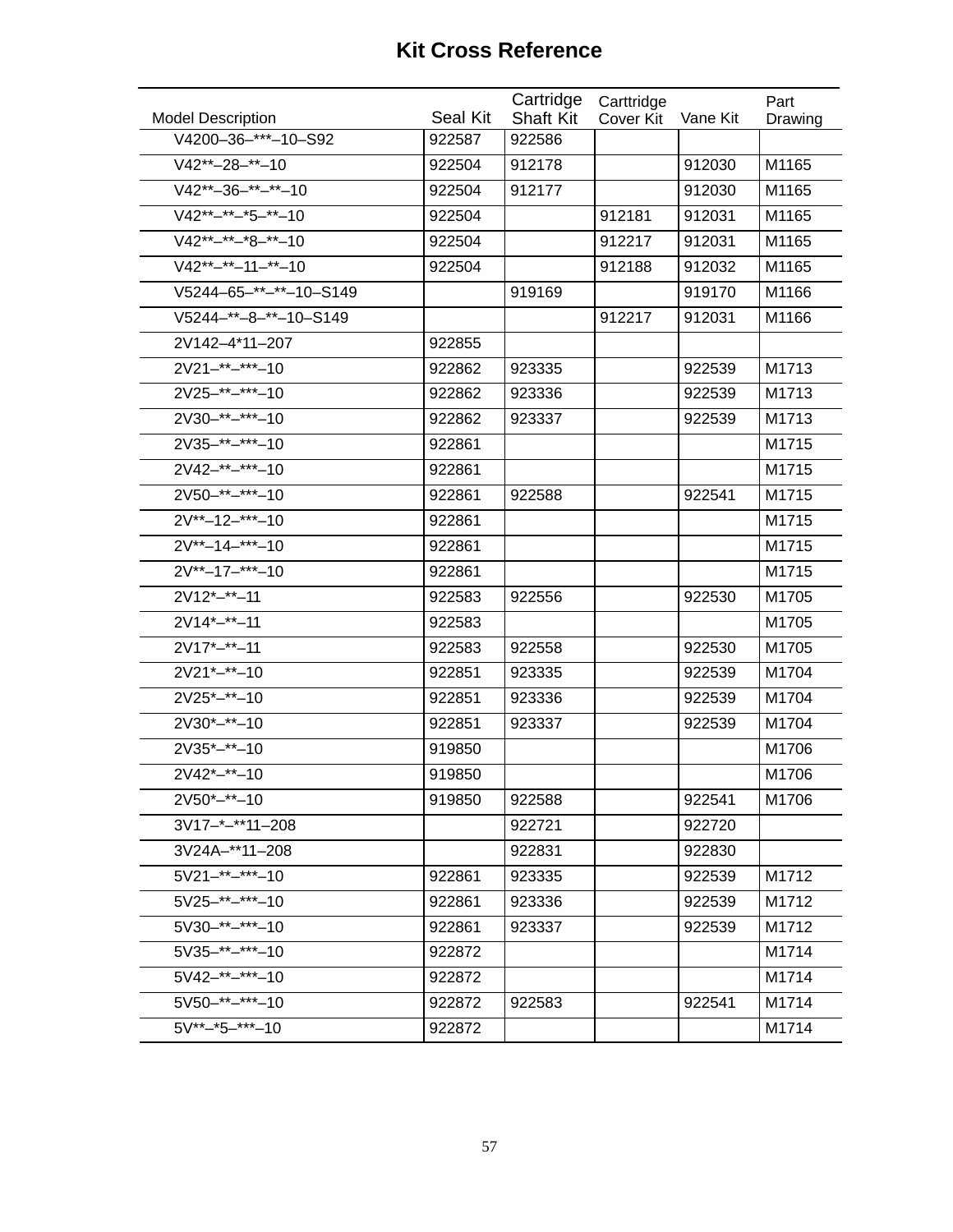|                          |          | Cartridge        | Carttridge |          | Part    |
|--------------------------|----------|------------------|------------|----------|---------|
| <b>Model Description</b> | Seal Kit | <b>Shaft Kit</b> | Cover Kit  | Vane Kit | Drawing |
| $5V^{**}-8^{*-***}-10$   | 922861   |                  | 922600     | 912032   | M1712   |
| $5V^{**}-9-***-10$       | 922872   |                  |            |          | M1714   |
| $5V^{**}-11-***-10$      | 922872   |                  | 922584     | 922568   | M1714   |
| $5V^{**}-11-***-10$      | 922861   |                  | 922584     | 922568   | M1712   |
| $5V^{**}-$ **-****-10    | 922583   |                  |            |          | M1711   |
| 20VQ5*-**20              |          | 572144           |            | 922741   |         |
| 20VQ6*-**20              |          | 572145           |            | 922741   |         |
| 20VQ7*-**20              |          | 573243           |            | 922741   |         |
| 20VQ8*-**20              |          | 572146           |            | 922741   |         |
| 20VQ9*-**20              |          | 572147           |            | 922741   |         |
| 20'VQ11*-**20            |          | 572148           |            | 922743   |         |
| 20VQ12*-**20             |          | 572149           |            | 922743   |         |
| 20VQ14*-**20             |          | 572150           |            | 922743   |         |
| 20V2*-**20-280           |          | 585478           |            | 922741   |         |
| F6-20V5*-**12            |          | 435341           |            |          |         |
| F6-20V5*-**12L           |          | 583353           |            |          |         |
| 20V5*-**12-180           |          | 572152           |            | 922741   |         |
| 20V5*-**20-280           |          | 585471           |            | 922741   |         |
| 20V6*-**12-180           |          | 572153           |            | 922741   |         |
| F6-20V8*-**12            |          | 435339           |            |          |         |
| F6-20V8*-**12L           |          | 435340           |            |          |         |
| 20V8*-**12-180           |          | 572154           |            | 922741   |         |
| 20V8*-**20-280           |          | 585473           |            | 922741   |         |
| 20V9*-**12-180           |          | 572155           |            | 922741   |         |
| 20V11*-**12-180          |          | 872156           |            | 922743   |         |
| 20V11*-**20-280          |          | 585475           |            | 922743   |         |
| 20V12*-**12-180          |          | 572157           |            | 922743   |         |
| 20V12*-**20-280          |          | 585476           |            | 922743   |         |
| 20V14*-**12-180          |          | 572158           |            | 922743   |         |
| 20V14*-**20-280          |          | 585477           |            | 922743   |         |
| 25M42*-***20             | 923157   | 923160           |            | 923158   | M2741   |
| 25M55*-***20             | 923157   | 923161           |            | 923158   | M2741   |
| 25M65*-***20             | 923157   | 923162           |            | 923158   | M2741   |
| 25VQTA10A-****20         | 920239   | 429963           |            | 922710   |         |
| F3-25VQTA10A-****20      | 920240   |                  |            | 922710   |         |
| 25VQTA12A-****20         | 920239   | 416439           |            | 922710   |         |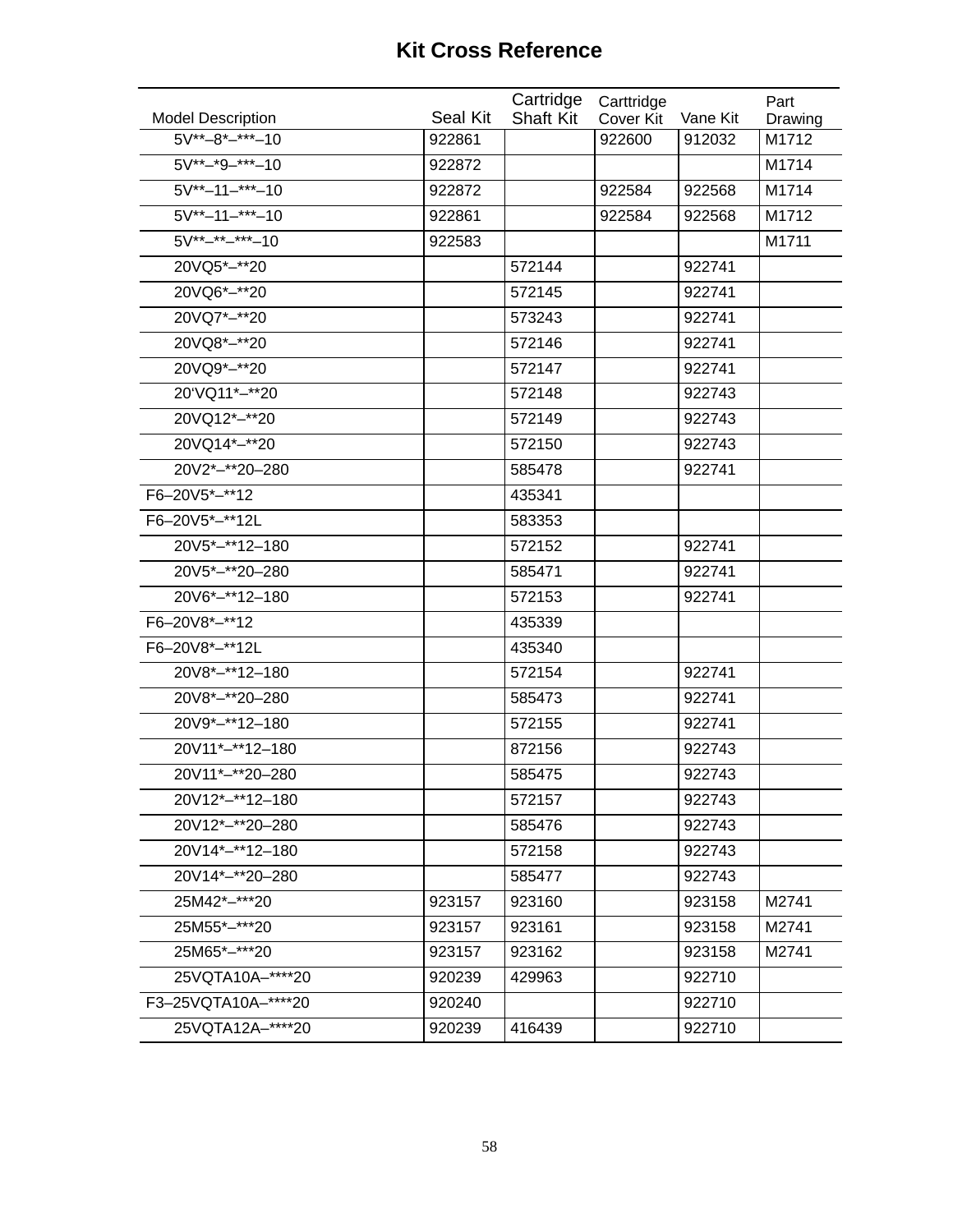|                          |                 | Cartridge        | Carttridge |          | Part         |
|--------------------------|-----------------|------------------|------------|----------|--------------|
| <b>Model Description</b> | <b>Seal Kit</b> | <b>Shaft Kit</b> | Cover Kit  | Vane Kit | Drawing      |
| F3-25VQTA12A-****20      | 920240          | 421570           |            | 922710   |              |
| 25VQTA14A-****20         | 920239          | 416440           |            | 922710   |              |
| F3-25VQTA14A-****20      | 920240          | 421571           |            | 922710   |              |
| 25VQTA16A-****20         | 920239          | 424083           |            | 922710   |              |
| F3-25VQTA16A-****20      | 920240          | 586242           |            | 922710   |              |
| 25VQTA17A-****20         | 920239          | 416441           |            | 922710   |              |
| F3-25VQTA17A-****20      | 920240          | 421572           |            | 922710   |              |
| 25VQTA19A-****20         | 920239          | 421232           |            | 922710   |              |
| F3-25VQTA19A-****20      | 920240          | 421573           |            | 922710   |              |
| 25VQTA21A-****20         | 920239          | 416442           |            | 922710   |              |
| F3-25VQTA21A-****20      | 920240          | 421574           |            | 922710   |              |
| 25VQ10*-***20            | 920021          | 429963           |            | 922710   | 13165        |
| 25VQ10*S-***20           | 920022          | 429963           |            | 922710   | <b>I3165</b> |
| 25VQ12*-***20            | 920021          | 416439           |            | 922710   | 13165        |
| F3-25VQ12*-***20         | 920023          | 421570           |            | 922710   | 13165        |
| F10-25VQ12*-***20        | 920023          | 416439           |            | 922710   | 13165        |
| 25VQ12*-***20-222        | 920164          | 579744           |            | 922710   | 13165        |
| F3-25VQ12*-***20-222     | 920165          | 577368           |            | 922710   | 13165        |
| 25VQ12*-***20-242        |                 | 586228           |            | 922710   | 13165        |
| F3-25VQ12*-***20-242     |                 | 586234           |            | 922710   | 13165        |
| 25VQ12*S-***20           | 920022          | 416439           |            | 922710   | <b>I3165</b> |
| F3-25VQ12*S-***20        | 920024          | 421570           |            | 922710   | <b>I3165</b> |
| F10-25VQ12*S-***21       | 920024          | 416439           |            | 922710   | 13165        |
| F3-25VQ12*S-***21-242    |                 | 586234           |            | 922710   | <b>I3165</b> |
| 25VQ12*-***30            | 920021          | 595682           |            | 941392   | M2501        |
| F3-25VQ12*-***30         | 920023          | 626225           |            | 941392   | M2501        |
| 25VQ14*-***20            | 920021          | 416440           |            | 922710   | 13165        |
| F3-25VQ14*-***20         | 920023          | 421571           |            | 922710   | <b>I3165</b> |
| F10-25VQ14*-***20        | 920023          | 416440           |            | 922710   | 13165        |
| 25VQ14*-***20-222        | 920164          | 579745           |            | 922710   | 13165        |
| F3-25VQ14*-***20-222     | 920165          | 579748           |            | 922710   | 13165        |
| 25VQ14*S-***20           | 920022          | 416440           |            | 922710   | 13165        |
| F3-25VQ14*S-***20        | 920024          | 421571           |            | 922710   | 13165        |
| F10-25VQ14*S-***21       | 920024          | 416440           |            | 922710   | <b>I3165</b> |
| 25VQ14*-***30            | 920021          | 595683           |            | 941392   | M2501        |
| F3-25VQ14*-***30         | 920023          | 626226           |            | 941392   | M2501        |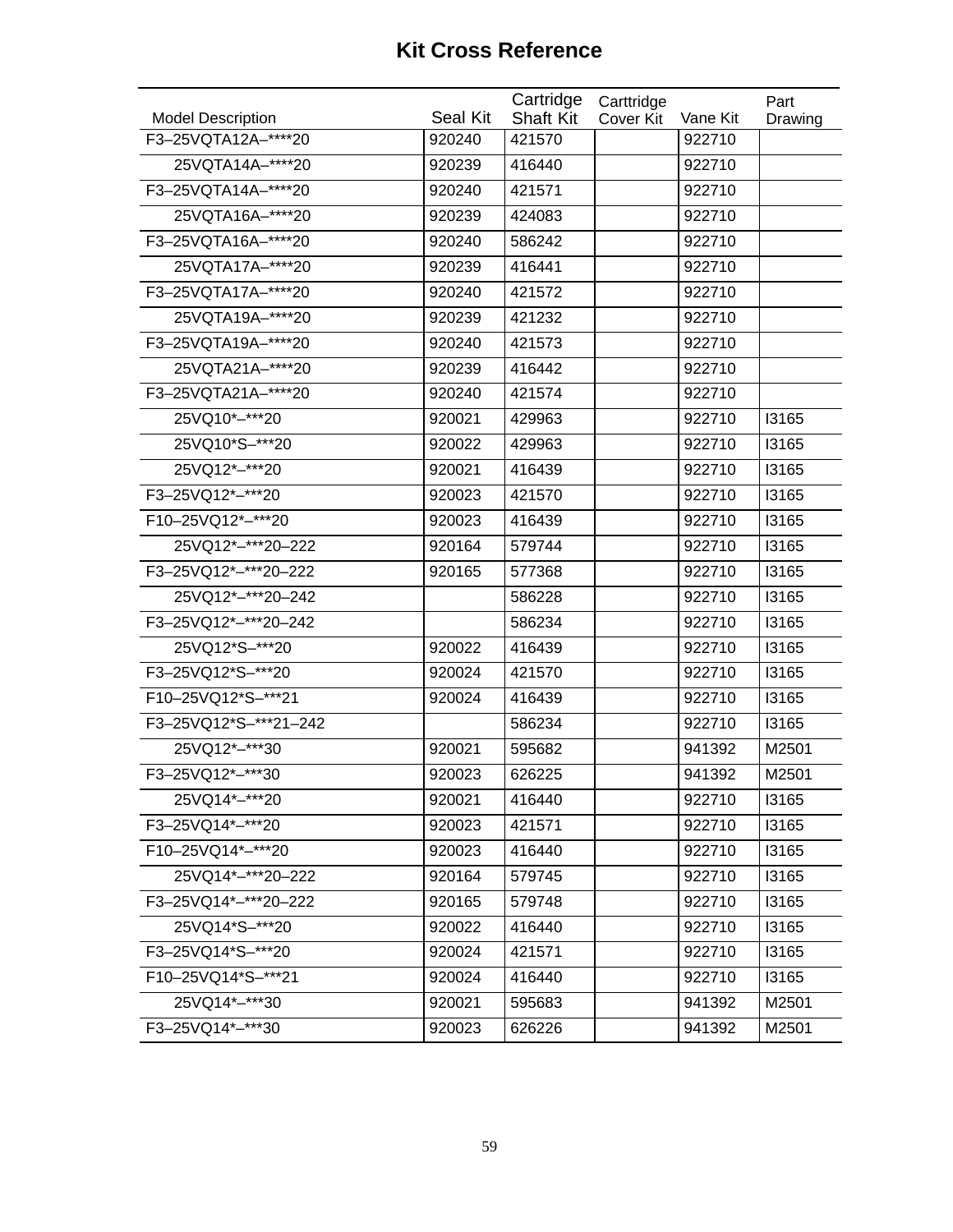|                                               | Seal Kit | Cartridge<br><b>Shaft Kit</b> | Carttridge |                    | Part         |
|-----------------------------------------------|----------|-------------------------------|------------|--------------------|--------------|
| <b>Model Description</b><br>25VQ14*-***30-150 |          | 595683                        | Cover Kit  | Vane Kit<br>941392 | Drawing      |
| F3-25VQ14*S-***31-106                         |          | 626226                        |            | 941392             |              |
|                                               |          |                               |            |                    |              |
| 25VQ16*-***20                                 | 920021   | 424083                        |            | 922710             | <b>I3165</b> |
| F3-25VQ16*-***20                              | 920023   | 586242                        |            | 922710             | <b>I3165</b> |
| 25VQ16*-***20-222                             | 920164   | 579746                        |            | 922710             | 13165        |
| F3-25VQ16*-***20-222                          | 920165   | 577369                        |            | 922710             | 13165        |
| F3-26VQ16*-***20-232                          |          | 578174                        |            | 922710             | 13165        |
| 25VQ16*-***20-232                             |          | 586230                        |            | 922710             | 13165        |
| F3-25VQ16*-***20-242                          |          | 578174                        |            | 922710             | <b>I3165</b> |
| 25VQ16*S-***20                                | 920022   | 424083                        |            | 922710             | <b>I3165</b> |
| F3-25VQ16*S-***20                             | 920024   | 586242                        |            | 922710             | <b>I3165</b> |
| F3-25VQ16*S-***21-242                         |          | 578174                        |            | 922710             | <b>I3165</b> |
| 25VQ16*-***30                                 | 920021   | 595684                        |            | 941392             | M2501        |
| F3-25VQ16*-***30                              | 920023   | 626227                        |            | 941392             | M2501        |
| 25VQ17*-***20                                 | 920021   | 416441                        |            | 922710             | <b>I3165</b> |
| F3-25VQ17*-***20                              | 920023   | 421572                        |            | 922710             | 13165        |
| F10-25VQ17*-***21                             | 920023   | 416441                        |            | 922710             | <b>I3165</b> |
| 25VQ17*-***20-222                             | 920164   | 579747                        |            | 922710             | <b>I3165</b> |
| F3-25VQ17*-***20-222                          | 920165   | 579749                        |            | 922710             | 13165        |
| 25VQ17*S-***20                                | 920022   | 416441                        |            | 922710             | <b>I3165</b> |
| F3-25VQ17*S-***20                             | 920024   | 421572                        |            | 922710             | <b>I3165</b> |
| F10-25VQ17*S-***21                            | 920024   | 416441                        |            | 922710             | 13165        |
| 25VQ17*-***30                                 | 920021   | 595685                        |            | 941392             | M2501        |
| F3-25VQ17*-***30                              | 920023   | 626228                        |            | 941392             | M2501        |
| F3-25VQ17*S-***31-106                         |          | 626228                        |            | 941392             | M2501        |
| 25VQ19 *-*** 20                               | 920021   | 421232                        |            | 922710             | <b>I3165</b> |
| F3-25VQ19*-***20                              | 920023   | 421573                        |            | 922710             | 13165        |
| F10-25VQ19*-***21                             | 920023   | 421232                        |            | 922710             | <b>I3165</b> |
| 25VQ19*S-***21                                | 920022   | 421232                        |            | 922710             | <b>I3165</b> |
| F3-25VQ19*S-***21                             | 920024   | 421573                        |            | 922710             | 13165        |
| F10-25VQ19*S-***21                            | 920024   | 421232                        |            | 922710             | <b>I3165</b> |
| 25VQ19 *-*** 30                               | 920021   | 595995                        |            | 941392             | M2501        |
| F3-25VQ19*-***30                              | 920023   | 626229                        |            | 941390             | M2501        |
| 25VQ21*-***20                                 | 920021   | 416442                        |            | 922710             | <b>I3165</b> |
| F3-25VQ21*-***20                              | 920023   | 421574                        |            | 922710             | <b>I3165</b> |
| F3-25VQ21*-***21-244                          |          | 588639                        |            | 922710             | <b>I3165</b> |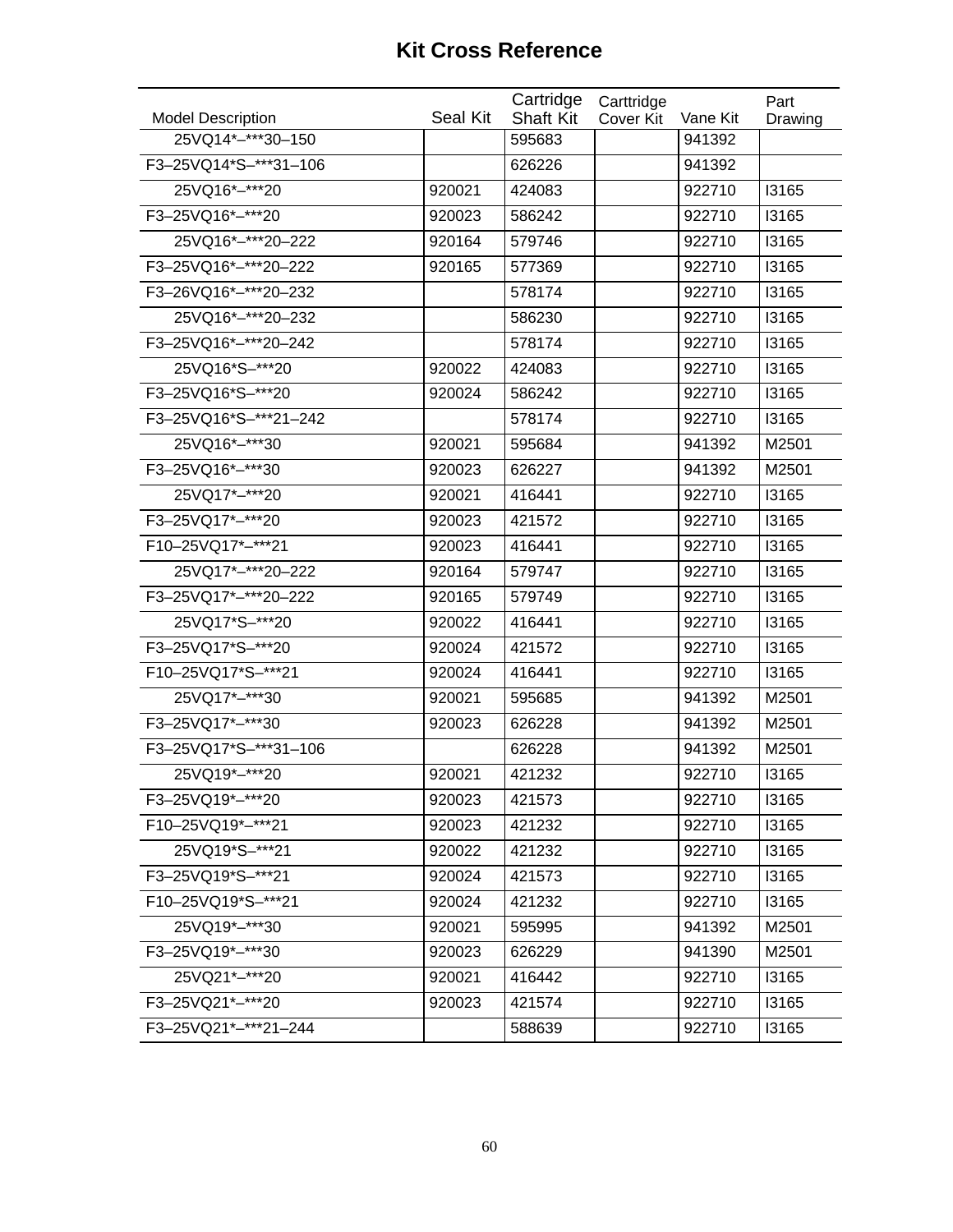|                          |                 | Cartridge        | Carttridge |          | Part    |
|--------------------------|-----------------|------------------|------------|----------|---------|
| <b>Model Description</b> | <b>Seal Kit</b> | <b>Shaft Kit</b> | Cover Kit  | Vane Kit | Drawing |
| F10-25VQ21*-***21        | 920023          | 416442           |            | 922710   | 13165   |
| 25VQ21*S-***21           | 920022          | 416442           |            | 922710   | 13165   |
| F3-25VQ21*S-***21        | 920024          | 421574           |            | 922710   | 13165   |
| 25VQ21*S-***21-225       | 920022          | 416442           |            | 922710   | 13165   |
| F10-25VQ21*S-***21       | 920024          | 416442           |            | 922710   | 13165   |
| F3-25VQ21*S-***21-167    | 920024          | 211574           |            | 922710   | 13165   |
| 25VQ21*-***30            | 920021          | 595996           |            | 941392   | M2501   |
| F3-25VQ21*-***30         | 920023          | 626230           |            | 941392   | M2501   |
| 25VQ21*-***30-161        |                 | 626285           |            | 941392   | M2501   |
| F3-25VQ21*S-***31-167    |                 | 626230           |            | 941392   | M2501   |
| F3-25VQ21*S-***31-222    |                 | 626230           |            | 941392   | M2501   |
| 25VTA12*-****12-18*      | 920189          | 591002           |            | 941214   | 13148   |
| F3-25VTA12*-****12-18*   | 920190          | 591095           |            | 941214   | 13148   |
| 25VTA14*-****12-18*      | 920189          | 591003           |            | 941214   | 13148   |
| F3-25VTA14*-****12-18*   | 920190          | 591096           |            | 941214   | 13148   |
| 25VTA17*-****12-18*      | 920189          | 591004           |            | 941214   | 13148   |
| F3-25VTA17*-****12-18*   | 920190          | 591097           |            | 941214   | 13148   |
| 25VTA21*-****12-18*      | 920189          | 591005           |            | 941214   | 13148   |
| F3-25VTA21*-****12-18*   | 920190          | 591098           |            | 941214   | 13148   |
| 25VTB12*-****12-18*      | 920191          | 591002           |            | 941214   | 13148   |
| F3-25VTB12*-****12-18*   | 920192          | 591095           |            | 941214   | 13148   |
| 25VTB14*-****12-18*      | 920191          | 591003           |            | 941214   | 13148   |
| F3-25VTB14*-****12-18*   | 920192          | 591096           |            | 941214   | 13148   |
| 25VTB17*-****12-18*      | 920191          | 591004           |            | 941214   | 13148   |
| F3-25VTB17*-****12-18*   | 920192          | 591097           |            | 941214   | 13148   |
| 25VTB21*-****12-18*      | 920191          | 591005           |            | 941214   | 13148   |
| F3-25VTB21*-****12-18*   | 920192          | 591098           |            | 941214   | 13148   |
| 25VT012*-****12-18*      | 920193          | 591002           |            | 941214   | 13148   |
| F3-25VT012*-****12-18*   | 920194          | 591095           |            | 941214   | 13148   |
| 25VT014*-****12-18*      | 920193          | 591003           |            | 941214   | 13148   |
| F3-25VT014*-****12-18*   | 920194          | 591096           |            | 941214   | 13148   |
| 25VT017*-****12-18*      | 920193          | 591004           |            | 941214   | 13148   |
| F3-25VT017*-****12-18*   | 920194          | 941214           |            | 922710   | 13148   |
| 25VT021*-****12-18*      | 920193          | 591005           |            | 941214   | 13148   |
| F3-25VT021*-****12-18*   | 920194          | 591098           |            | 941214   | 13148   |
| 25V12*-**10/12           | 922850          | 416439           |            | 922710   | M2101   |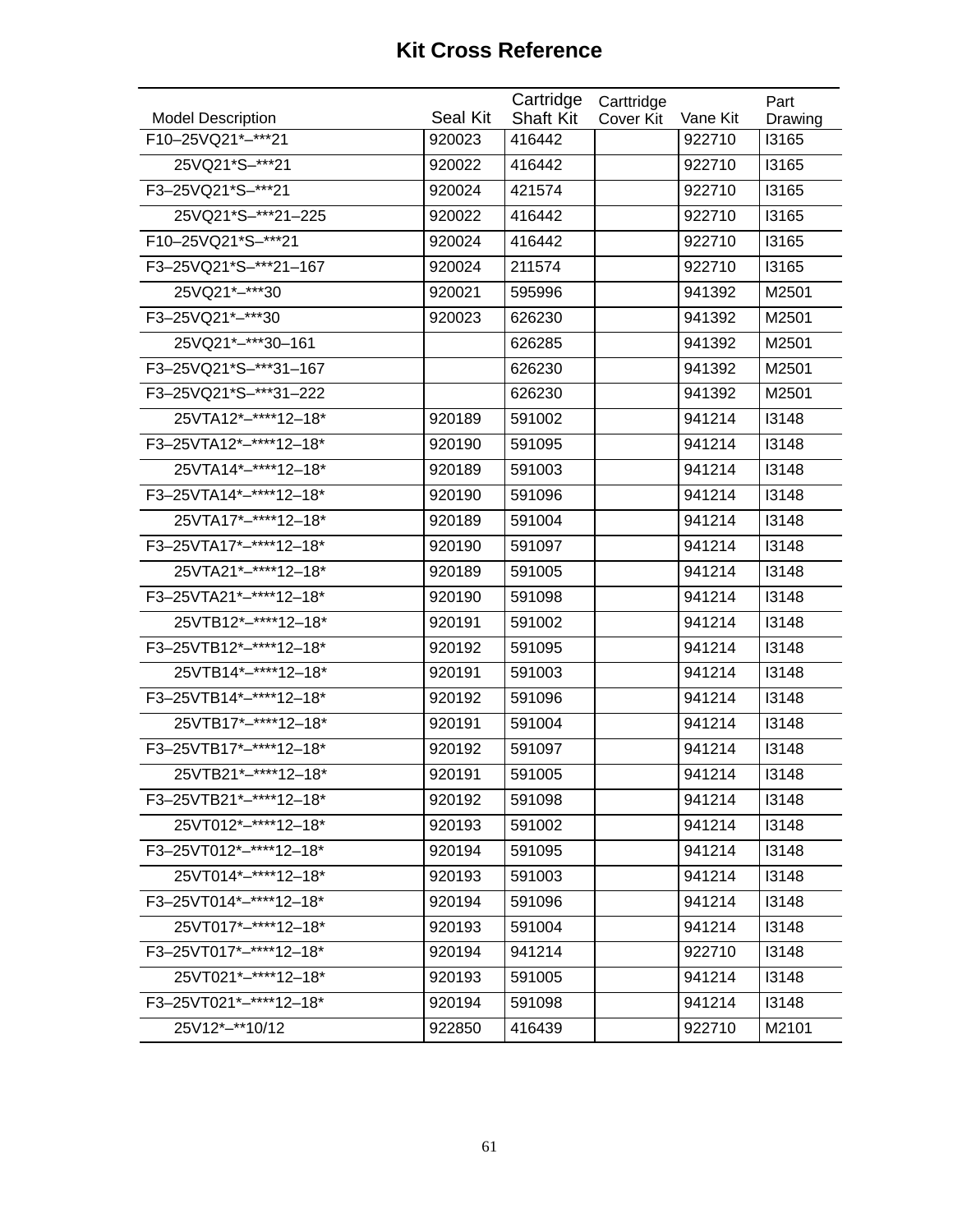| <b>Model Description</b> | <b>Seal Kit</b> | Cartridge<br><b>Shaft Kit</b> | Carttridge<br>Cover Kit | Vane Kit | Part<br>Drawing |
|--------------------------|-----------------|-------------------------------|-------------------------|----------|-----------------|
| 2512A-**10*-13*          | 922850          | 591002                        |                         | 922714   | 13114           |
| F3-25V12A-**10*-13*      | 919656          | 591095                        |                         | 941214   | 13114           |
| 25V12*-**10/12-18*       | 922850          | 591002                        |                         | 941214   | 13108           |
| F3-25V12*-**10/12-18*    | 919656          | 591095                        |                         | 941214   | 13108           |
| 25V12*-**20-28*          | 922850          | 591002                        |                         | 941214   | 13158           |
| F3-25V12*-**20-28*       | 922850          | 591002                        |                         | 941214   | 13158           |
| F6-25V12*-***12          | 922850          | 434221                        |                         | 941148   | 13119           |
| F6-25V12*-***12L         | 922850          | 573858                        |                         | 941148   | 13119           |
| F11-25V12A-***20-28*     | 922850          | 987274                        |                         |          |                 |
| 25V14 *- ** 10/12        | 922850          | 416440                        |                         | 922710   | M2101           |
| 25V14A-**10*-13*         | 922850          | 591003                        |                         | 941214   | 13114           |
| F3-25V14A-**10*-13*      | 919656          | 591096                        |                         | 941214   | 13114           |
| 25V14*-**10/12-18*       | 922850          | 591003                        |                         | 941214   | 13108           |
| F3-25V14*-**10/12-18*    | 919656          | 591096                        |                         | 941214   | 13108           |
| 25V14 *-** 20 - 28*      | 922850          | 591003                        |                         | 941214   | 13158           |
| F3-25V14*-**20-28*       | 919656          | 591096                        |                         | 941214   | 13158           |
| F6-25V14*-***12          | 922850          | 434220                        |                         | 941148   | 13119           |
| F6-25V14*-***12L         | 922850          | 573859                        |                         | 941148   | 13119           |
| F11-25V14A-***20-28*     | 922850          | 987275                        |                         |          |                 |
| 25V17*-**10/12           | 922850          | 416441                        |                         | 922710   | M2101           |
| 25V17A-**10*-13*         | 922850          | 591004                        |                         | 941214   | 13114           |
| F3-25V17A-**10*-13*      | 919656          | 591097                        |                         | 941214   | 13114           |
| 25V17*-**10/12-18*       | 922850          | 591004                        |                         | 941214   | 13108           |
| F3-25V17*-**10/12-18*    | 919656          | 591097                        |                         | 941214   | 13158           |
| 25V17*-**20-28*          | 922850          | 591004                        |                         | 941214   | 13158           |
| F3-25V17*-**20-28*       | 919656          | 591097                        |                         | 941214   | 13158           |
| F6-25V17*-***12          | 922850          | 434219                        |                         | 941148   | 13119           |
| F6-25V17*-***12L         | 922850          | 573860                        |                         | 941148   | 13119           |
| F11-25V17A-***20-28*     | 922850          | 987276                        |                         |          |                 |
| 25V19 *- ** 10/12        | 922850          | 421232                        |                         | 922710   | M2101           |
| 25V21*-**10/12           | 922850          | 416442                        |                         | 922710   | M2101           |
| 25V21*-**10*-13*         | 922850          | 591005                        |                         | 941214   | 13114           |
| F3-25V21*-**10*-13*      | 919656          | 591098                        |                         | 941214   | 13114           |
| 25V21*-**10/12-18*       | 922850          | 591005                        |                         | 941214   | 13108           |
| F3-25V21*-**10/12-18*    | 919656          | 591098                        |                         | 941214   | 13108           |
| 25V21*-**20-28*          | 922850          | 591005                        |                         | 941214   | 13158           |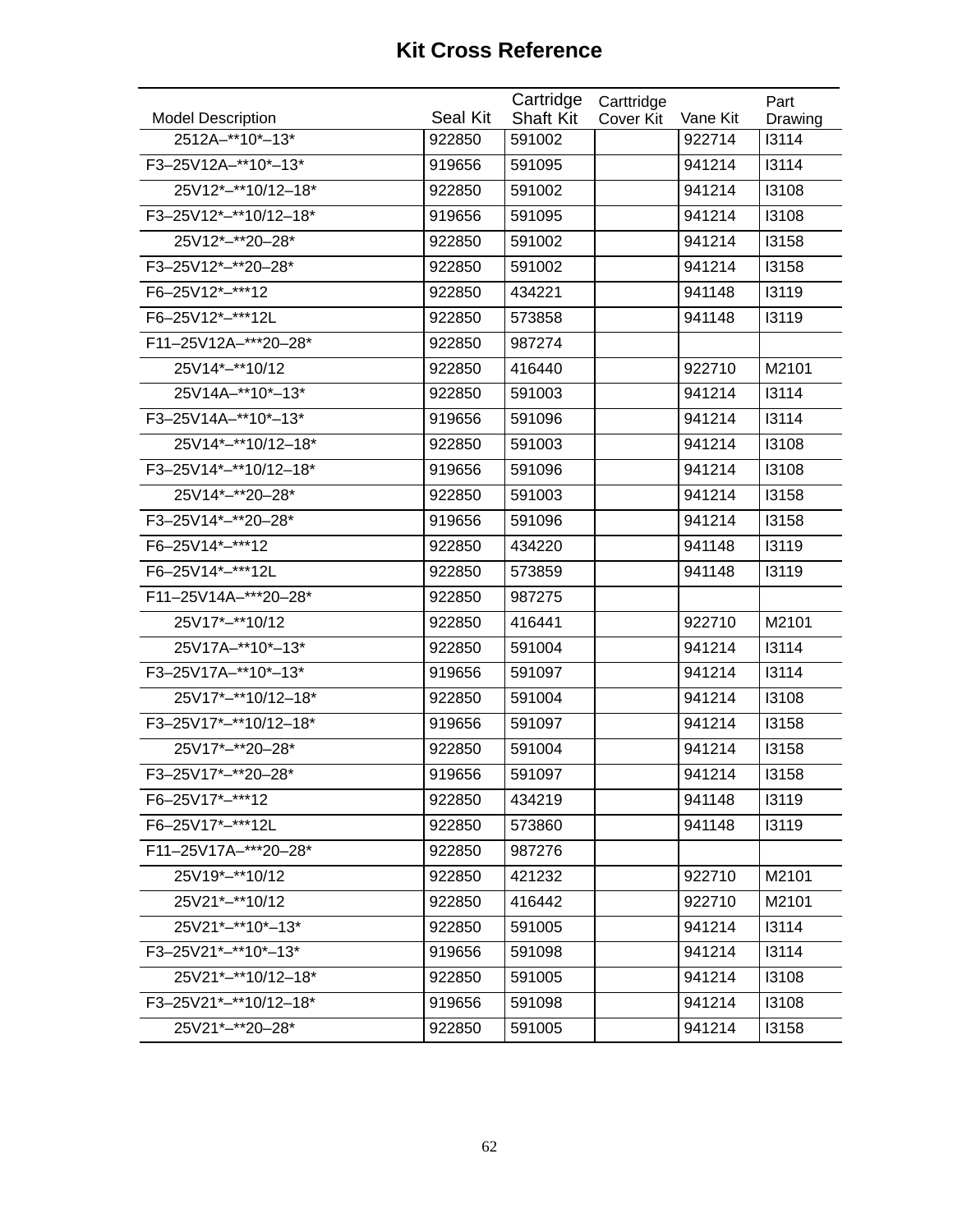|                          |          | Cartridge        | Carttridge |          | Part         |
|--------------------------|----------|------------------|------------|----------|--------------|
| <b>Model Description</b> | Seal Kit | <b>Shaft Kit</b> | Cover Kit  | Vane Kit | Drawing      |
| F3-25V21*-**20-28*       | 919656   | 591098           |            | 941214   | <b>I3158</b> |
| F6-25V21*-**12           | 922850   | 590812           |            | 941148   | 13119        |
| F6-25V21*-**12L          | 922850   | 590813           |            | 941148   | 13119        |
| F11-25V21A-**20-28*      | 922850   | 987277           |            |          |              |
| 26M42*-***20             | 923157   | 923160           |            | 923158   | M2741        |
| 26M55*-***20             | 923157   | 923161           |            | 923158   | M2741        |
| 26M65*-***20             | 923157   | 923162           |            | 923158   | M2741        |
| 26VQ12A-**21-222         | 920021   | 579744           |            | 922710   | 13165        |
| F3-26VQ12A-**21-222      | 920023   | 577368           |            | 922710   | <b>I3165</b> |
| 26VQ12A-**20-242         |          | 586228           |            | 922710   | <b>I3165</b> |
| F3-26VQ12A-**20-242      |          | 586234           |            | 922710   | <b>I3165</b> |
| F10-26VQ12*-**30-103     |          | 595682           |            | 941392   |              |
| 26VQ12*S-**21-222        |          | 579744           |            | 922710   | <b>I3165</b> |
| F3-26VQ12*S-**21-222     |          | 577366           |            | 922710   | 13165        |
| F3-26VQ12*S-**31-222     |          | 626225           |            | 941392   |              |
| 26VQ14A-**21-222         | 920021   | 579745           |            | 922710   | <b>I3165</b> |
| F3-26VQ14A-**21-222      | 920023   | 579748           |            | 922710   | <b>I3165</b> |
| 26VQ14*-**30-103         |          | 595683           |            | 941392   |              |
| F3-26VQ14AS-**21-103     | 920024   | 421571           |            | 922710   | 13165        |
| 26VQ14*S-**21-222        |          | 579745           |            | 922710   | 13165        |
| F3-26VQ14*S-**21-222     |          | 579748           |            | 922710   | <b>I3165</b> |
| 26VQ16A-**21-222         | 920021   | 579746           |            | 922710   | 13165        |
| F3-26VQ16A-**21-222      | 920023   | 577369           |            | 922710   | <b>I3165</b> |
| 26VQ16A-**20-242         |          | 586230           |            | 922710   | <b>I3165</b> |
| 26VQ16*S-**21-222        |          | 577369           |            | 922710   | <b>I3165</b> |
| F3-26VQ16*S-**21-222     |          | 579746           |            | 922710   | <b>I3165</b> |
| 26VQ16*S-**31-222        |          | 595684           |            | 941392   |              |
| F3-26VQ16*S-**31-232     |          | 626227           |            | 941392   |              |
| 26VQ17A-**21-222         | 920021   | 579747           |            | 922710   | <b>I3165</b> |
| F3-26VQ17A-**21-222      | 920023   | 579749           |            | 922710   | 13165        |
| F10-26VQ17*-**30-103     |          | 595685           |            | 941392   |              |
| 26VQ17*S-**21-222        |          | 579749           |            | 922710   | <b>I3165</b> |
| F3-26VQ17*S-**21-222     |          | 579747           |            | 922710   | 13165        |
| F3-26VQ19AS-**21-103     | 920024   | 421573           |            | 922710   | <b>I3165</b> |
| F3-26VQ19*S-**31-103     |          | 626229           |            | 941392   |              |
| F10-26VQ21*-**30-103     |          | 595996           |            | 941392   |              |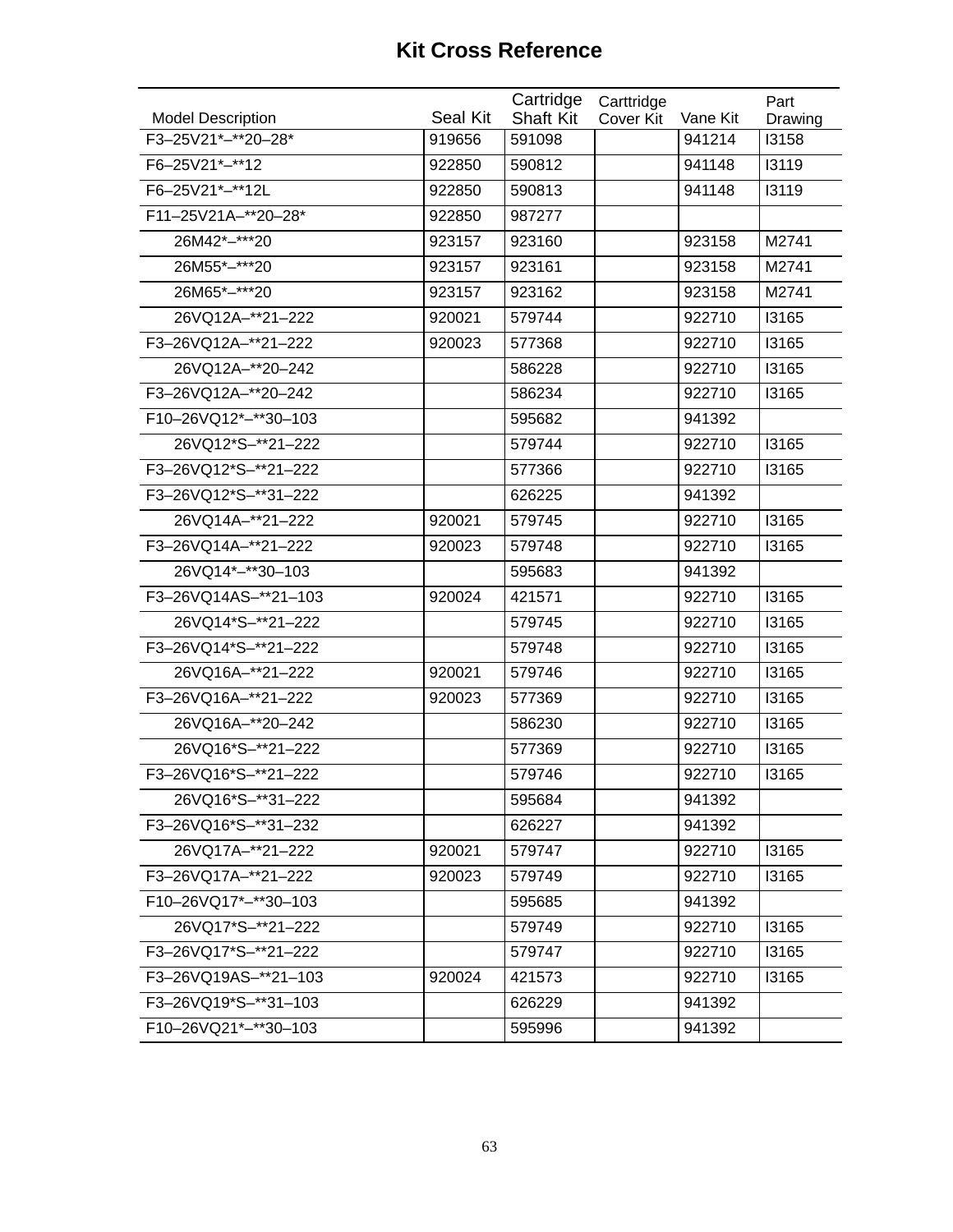| <b>Model Description</b> | <b>Seal Kit</b> | Cartridge<br><b>Shaft Kit</b> | Carttridge<br><b>Cover Kit</b> | Vane Kit | Part<br>Drawing |
|--------------------------|-----------------|-------------------------------|--------------------------------|----------|-----------------|
| 30VQ24A-***-20           | 920021          | 417052                        |                                | 922648   | <b>I3165</b>    |
| F3-30VQ24A-***-20        | 920023          | 421645                        |                                | 922648   | 13165           |
| F10-30VQ24A-***-20       | 920023          | 417052                        |                                | 922648   | 13165           |
| 30VQ24AS-***-20          | 920022          | 417052                        |                                | 922648   | 13165           |
| F3-30VQ24AS-***-20       | 920024          | 421645                        |                                | 922648   | 13165           |
| F10-30VQ24AS-***-21      | 920024          | 417052                        |                                | 922648   | 13165           |
| 30VQ28A-***-20           | 920021          | 416452                        |                                | 922648   | 13165           |
| F3-30VQ28A-***-20        | 920023          | 421646                        |                                | 922648   | 13165           |
| F10-30VQ28A-***-20       | 920023          | 416452                        |                                | 922648   | 13165           |
| 30VQ28AS-***-20          | 920022          | 416452                        |                                | 922648   | <b>I3165</b>    |
| F3-30VQ28AS-***-20       | 920024          | 421646                        |                                | 922648   | 13165           |
| F10-30VQ28AS-***-21      | 920024          | 416452                        |                                | 922648   | 13165           |
| 30V24*-**10/12           | 922850          | 417052                        |                                | 922648   | M2101           |
| 30V24*-**10/12-13*       | 922850          | 417052                        |                                | 922648   | 13115           |
| F3-30V24*-**10/12-13*    | 919656          | 421645                        |                                | 922648   | 13115           |
| 30V28*-**10/12           | 922850          | 416452                        |                                | 922648   | M2101           |
| 30V28*-**10/12-13*       | 922850          | 416452                        |                                | 922648   | 13115           |
| F3-30V28*-**10/12-13*    | 919656          | 421646                        |                                | 922648   | 13115           |
| F3-31VQ24AS-**21-103     | 920024          | 421645                        |                                | 922648   | 13165           |
| 35M80*-***20             | 923163          | 923165                        |                                | 923164   | M2742           |
| 35M95*-***20             | 923163          | 923166                        |                                | 923164   | M2742           |
| 35M115*-***20            | 923163          | 923167                        |                                | 923164   | M2742           |
| F8-35M****-***20         | 920180          |                               |                                |          | M2742           |
| 35VQ21A-***-20           | 920015          | 413420                        |                                | 922700   | 13167           |
| F3-35VQ21A-***-20        | 920029          | 421582                        |                                | 922700   | 13167           |
| F10-35VQ21A-***-20       | 920029          | 413420                        |                                | 922700   | 13167           |
| 35VQ21A-***-21-222       | 920163          | 586237                        |                                | 922700   | 13165           |
| F3-35VQ21A-***-21-222    | 920162          | 584344                        |                                | 922700   | 13165           |
| 35VQ21*-***30            | 920015          | 595364                        |                                | 926274   | M2502           |
| F3-35VQ21*-***30         | 920029          | 626210                        |                                | 926274   | M2502           |
| 35VQ21AS-***-20          | 920016          | 413420                        |                                | 922700   | 13167           |
| F3-35VQ21AS-***-20       | 920030          | 421582                        |                                | 922700   | 13167           |
| F10-35VQ21AS-***-21      | 920030          | 413420                        |                                | 922700   | 13167           |
| 35VQ21AS-***21-222       |                 | 586237                        |                                | 922700   | 13167           |
| F3-35VQ21AS-***21-222    |                 | 548344                        |                                | 922700   | 13167           |
| 35VQ25A-***-20           | 920015          | 413421                        |                                | 922700   | 13167           |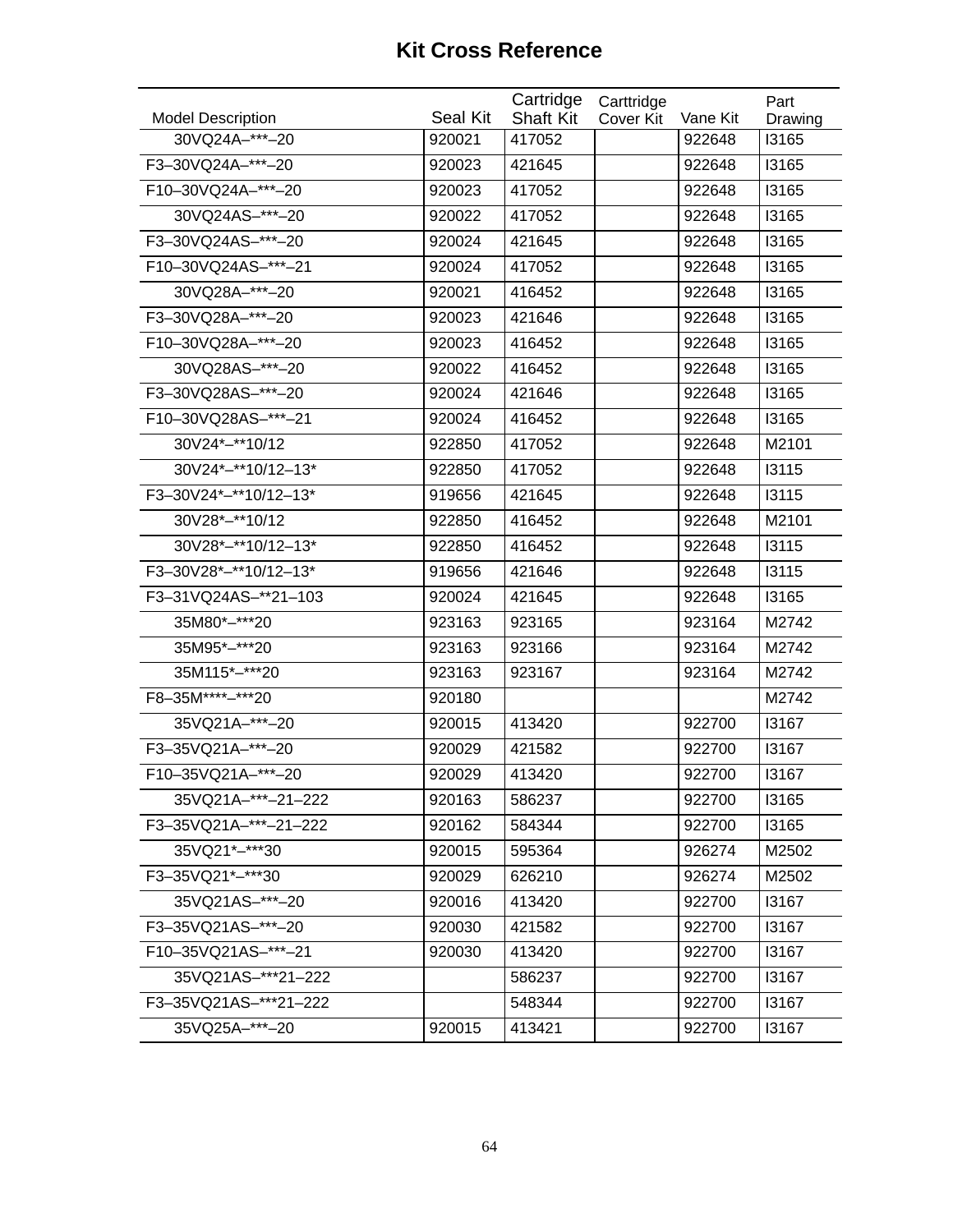| <b>Model Description</b> | Seal Kit | Cartridge<br><b>Shaft Kit</b> | Carttridge<br>Cover Kit | Vane Kit | Part<br>Drawing |
|--------------------------|----------|-------------------------------|-------------------------|----------|-----------------|
| F3-35VQ25A-***-20        | 920029   | 421583                        |                         | 922700   | 13167           |
| 35VQ25A-***20-161        | 920015   | 591038                        |                         | 922700   | 13167           |
| F10-35VQ25A-***-20       | 920029   | 413421                        |                         | 922700   | 13167           |
| 35VQ25A-***-21-222       | 920163   | 584342                        |                         | 922700   | 13167           |
| F3-35VQ25A-***-21-222    | 920162   | 584345                        |                         | 922700   | 13165           |
| 35VQ25*-***30            | 920015   | 595365                        |                         | 926274   | M2502           |
| F3-35VQ25*-***30         | 920029   | 626211                        |                         | 926274   | M2502           |
| 35VQ25AS-***-20          | 920016   | 413421                        |                         | 922700   | 13167           |
| F3-35VQ25AS-***-20       | 920030   | 421583                        |                         | 922700   | 13167           |
| F10-35VQ25AS-***-21      | 920030   | 413421                        |                         | 922700   | 13167           |
| 35VQ25AS-***21-222       |          | 584342                        |                         | 922700   | 13167           |
| F3-35VQ25AS-***21-222    |          | 584345                        |                         | 922700   | 13167           |
| 35VQ30A-***-20           | 920015   | 413422                        |                         | 922700   | 13167           |
| F3-35VQ30A-***-20        | 920029   | 421584                        |                         | 922700   | 13167           |
| F10-35VQ30A-***-20       | 920029   | 413422                        |                         | 922700   | 13167           |
| 35VQ30A-***-20-236       |          | 584276                        |                         | 922700   | 13167           |
| 35VQ30A-***-21-222       | 920163   | 584343                        |                         | 922700   | 13165           |
| F3-35VQ30A-***-21-222    | 920162   | 584346                        |                         | 922700   | 13165           |
| 35VQ30*-***30            | 920015   | 595366                        |                         | 926274   | M2502           |
| F3-35VQ30*-***30         | 920029   | 626212                        |                         | 926274   | M2502           |
| 35VQ30AS-***-20          | 920016   | 413422                        |                         | 922700   | 13167           |
| F3-35VQ30AS-***-20       | 920030   | 421584                        |                         | 922700   | 13167           |
| 35VQ30AS-***-20-225      | 920016   | 413422                        |                         | 922700   | 13167           |
| F10-35VQ30AS-***-21      | 920030   | 413422                        |                         | 922700   | 13167           |
| 35VQ30AS-***21-222       |          | 584343                        |                         | 922700   | 13167           |
| F3-35VQ30AS-***21-222    |          | 584346                        |                         | 922700   | 13167           |
| 35VQ35A-***-20           | 920015   | 413418                        |                         | 922700   | 13167           |
| F3-35VQ35A-***-20        | 920029   | 421585                        |                         | 922700   | 13167           |
| F10-35VQ35A-***-20       | 920029   | 413418                        |                         | 922700   | 13167           |
| 35VQ35A-***-20-236       |          | 584277                        |                         | 922700   | 13167           |
| 35VQ35A-***-21-222       | 920163   | 584361                        |                         | 922700   | 13167           |
| F3-35VQ35A-***-21-222    | 920162   | 584347                        |                         | 922700   | 13167           |
| 35VQ35*-***30            | 920015   | 595367                        |                         | 926274   | M2502           |
| F3-35VQ35*-***30         | 920029   | 626213                        |                         | 926274   | M2502           |
| 35VQ35AS-***-20          | 920016   | 413418                        |                         | 922700   | 13167           |
| F3-35VQ35AS-***-20       | 920030   | 421585                        |                         | 922700   | 13167           |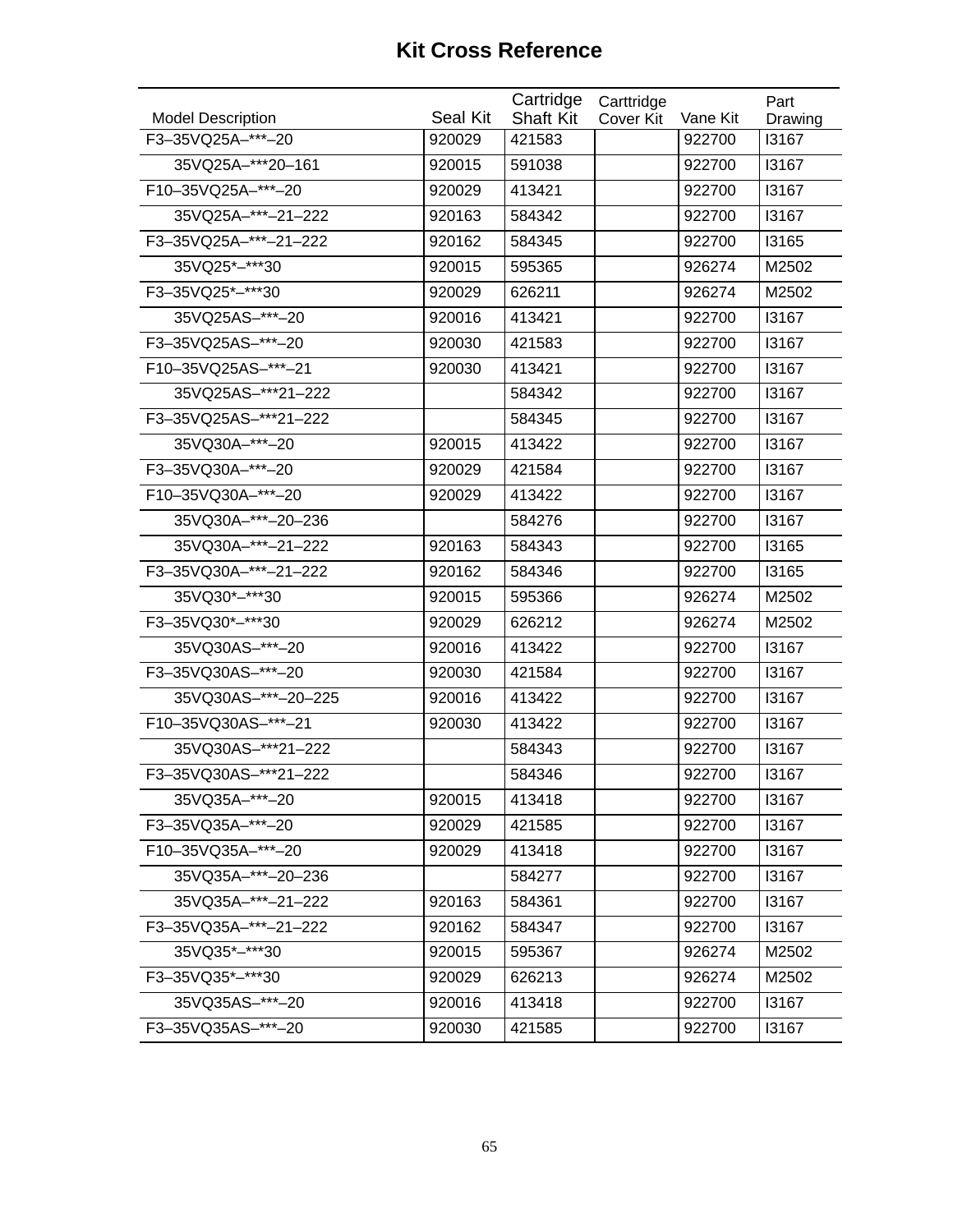| <b>Model Description</b>  | Seal Kit | Cartridge<br><b>Shaft Kit</b> | Carttridge<br>Cover Kit | Vane Kit | Part<br>Drawing |
|---------------------------|----------|-------------------------------|-------------------------|----------|-----------------|
| 35VQ35AS-***21-222        |          | 584361                        |                         | 922700   | 13167           |
| F3-35VQ35AS-***21-222     |          | 584347                        |                         | 922700   | 13167           |
| 35VQ35AS-***-20-225       | 920016   | 413418                        |                         | 922700   | 13167           |
| F10-35VQ35AS-***-21       | 920030   | 413418                        |                         | 922700   | 13167           |
| F10-35VQ35AS-123D-20L-220 | 923962   | 413418                        |                         | 922700   | 13167           |
| 35VQ38A-***-20            | 920015   | 413419                        |                         | 922700   | 13167           |
| F3-35VQ38A-***-20         | 920029   | 421586                        |                         | 922700   | 13167           |
| F3-35VQ38A-***21-222      | 920162   | 591383                        |                         | 922700   | 13167           |
| F10-35VQ38A-***-20        | 920029   | 413419                        |                         | 922700   | 13167           |
| 35VQ38A-***-20-233        |          | 584248                        |                         | 922700   | 13167           |
| 35VQ38*-***30             | 920015   | 595368                        |                         | 926274   | M2502           |
| F3-35VQ38*-***30          | 920029   | 626214                        |                         | 926274   | M2502           |
| 35VQ38AS-***-20           | 920016   | 413419                        |                         | 922700   | 13167           |
| F3-35VQ38AS-***-20        | 920030   | 421586                        |                         | 922700   | 13167           |
| F10-35VQ38AS-***-21       | 920030   | 413419                        |                         | 922700   | 13167           |
| 35VTA25*-****20-28*       | 920195   | 578311                        |                         | 941019   | 13149           |
| F3-35VTA25*-****20-28*    | 920196   | 584306                        |                         | 941019   | 13149           |
| 35VTA30*-****20-28*       | 920195   | 578312                        |                         | 941019   | 13149           |
| F3-35VTA30*-****20-28*    | 920196   | 584307                        |                         | 941019   | 13149           |
| 35VTA35*-****20-28*       | 920195   | 578313                        |                         | 941019   | 13149           |
| F3-35VTA35*-****20-28*    | 920196   | 584308                        |                         | 941019   | 13149           |
| 35VTA38*-****20-28*       | 920195   | 578314                        |                         | 941019   | 13149           |
| F3-35VTA38*-****20-28*    | 920196   | 584309                        |                         | 941019   | 13149           |
| 35VTB25*-****20-28*       | 920197   | 578311                        |                         | 941019   | 13149           |
| F3-35VTB25*-****20-28*    | 920198   | 584306                        |                         | 941019   | 13149           |
| 35VTB30*-****20-28*       | 920197   | 578312                        |                         | 941019   | 13149           |
| F3-35VTB30*-****20-28*    | 920198   | 584307                        |                         | 941019   | 13149           |
| 35VTB35*-****20-28*       | 920197   | 578313                        |                         | 941019   | 13149           |
| F3-35VTB35*-****20-28*    | 920198   | 584308                        |                         | 941019   | 13149           |
| 35VTB38*-****20-28*       | 920197   | 578314                        |                         | 941019   | 13149           |
| F3-35VTB38*-****20-28*    | 920198   | 584309                        |                         | 941019   | 13149           |
| 35VTC25*-****20-28*       | 920199   | 578311                        |                         | 941019   | 13149           |
| F3-35VTC25*-****20-28*    | 920200   | 584306                        |                         | 941019   | 13149           |
| 35VTC30*-****20-28*       | 920199   | 578312                        |                         | 941019   | 13149           |
| F3-35VTC30*-****20-28*    | 920200   | 548307                        |                         | 941019   | 13149           |
| 35VTC35*-****20-28*       | 920199   | 578313                        |                         | 941019   | 13149           |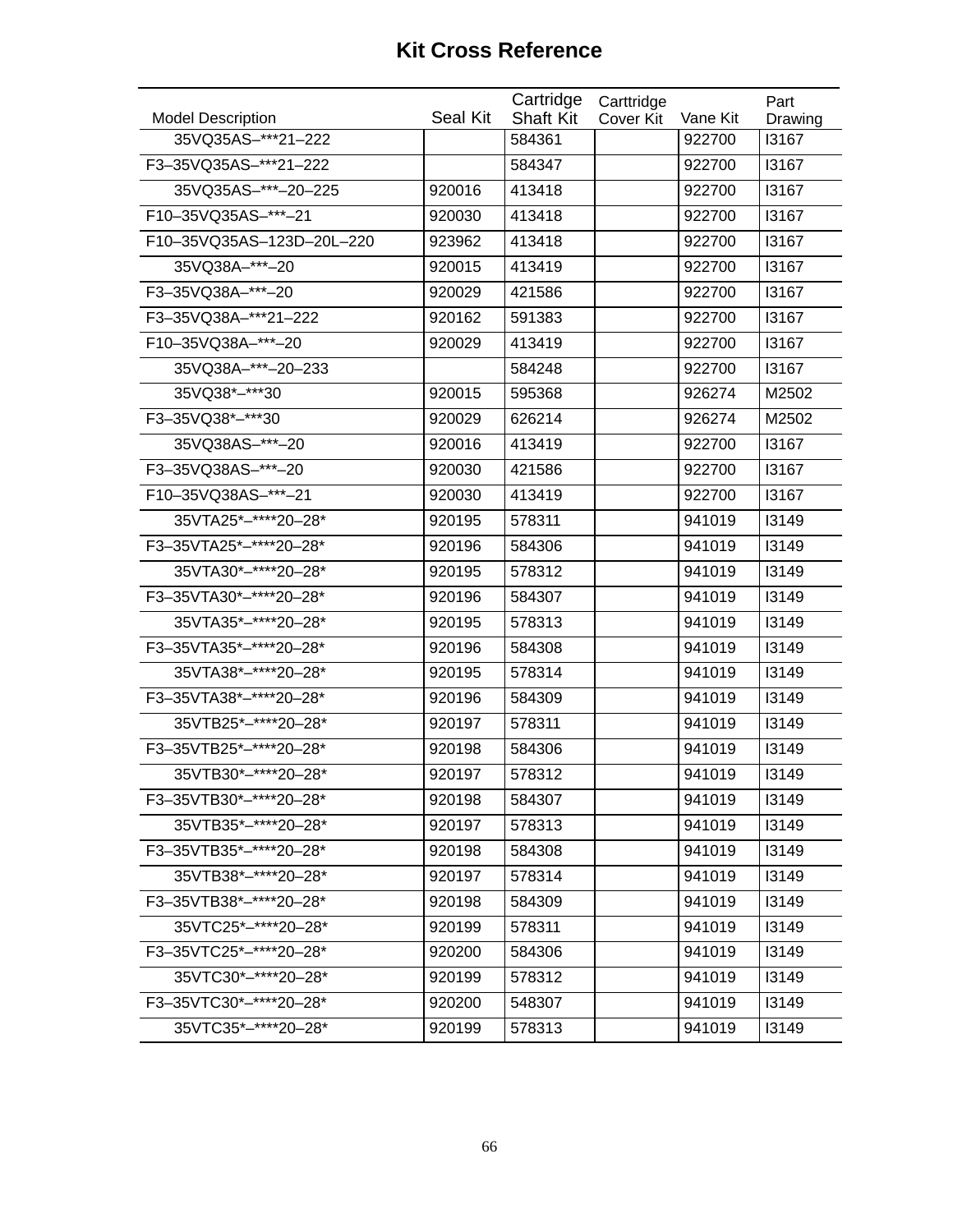| <b>Model Description</b> | Seal Kit | Cartridge<br><b>Shaft Kit</b> | Carttridge<br>Cover Kit | Vane Kit | Part<br>Drawing |
|--------------------------|----------|-------------------------------|-------------------------|----------|-----------------|
| F3-35VTC35*-****20-28*   | 920200   | 584308                        |                         | 941019   | 13149           |
| 35VTC38*-****20-28*      | 920199   | 578314                        |                         | 941019   | 13149           |
| F3-35VTC38*-****20-280   | 920200   | 584309                        |                         | 941019   | 13149           |
| 35V21*-**10/12           | 922851   | 413420                        |                         | 922700   | M2103           |
| 35V25*-**10/12           | 922851   | 413421                        |                         | 922700   | M2103           |
| 35V25A-**10*-13*         | 922851   | 578311                        |                         | 941019   | 13116           |
| F3-35V25A-**10*-13*      | 919262   | 584306                        |                         | 941019   | 13116           |
| 35V25*-**10/12-18*       | 922851   | 578311                        |                         | 941019   | 13109           |
| F3-35V25*-**10/12-18*    | 919262   | 584306                        |                         | 941019   | 13109           |
| F6-35V25A-**12           | 922851   | 427598                        |                         | 941018   | 13184           |
| F6-35V25A-**12L          | 922851   | 573857                        |                         | 941018   | 13184           |
| 35V25A-**20-28*          | 922851   | 578311                        |                         | 941019   | 13177           |
| F3-35V25A-**20-28*       | 919262   | 584306                        |                         | 941019   | 13177           |
| F11-35V25A-**20-28*      | 922851   | 987282                        |                         | 941019   |                 |
| 35V30*-**10/12           | 922851   | 413422                        |                         | 922700   | M2103           |
| 35V30A-**10*-13*         | 922851   | 578312                        |                         | 941019   | 13116           |
| F3-35V30A-**10*-13*      | 919262   | 584307                        |                         | 941019   | 13116           |
| 35V30*-**10/12-18*       | 922851   | 578312                        |                         | 941019   | 13109           |
| F3-35V30*-**10/12-18*    | 919262   | 584307                        |                         | 941019   | 13109           |
| 35V30A-**20-28*          | 922851   | 578312                        |                         | 941019   | 13177           |
| F3-35V30A-**20-28*       | 919262   | 584307                        |                         | 941019   | 13177           |
| F11-35V30A-**20-28*      | 922851   | 987283                        |                         | 941019   |                 |
| F6-35V30A-**12           | 922851   | 586764                        |                         | 941018   | 13184           |
| F6-35V30A-**12L          | 922851   | 586765                        |                         | 941018   | 13184           |
| 35V35*-**10/12           | 922851   | 413418                        |                         | 922700   | M2103           |
| 35V35A-**10*-13*         | 922851   | 578313                        |                         | 941019   | 13116           |
| F3-35V35A-**10*-13*      | 919262   | 584308                        |                         | 941019   | 13116           |
| 35V35*-**10/12-18*       | 922851   | 578313                        |                         | 941019   | 13109           |
| F3-35V35*-**10/12-18*    | 919262   | 584308                        |                         | 941019   | 13109           |
| 35V35A-**20-28*          | 922851   | 578313                        |                         | 941019   | 13177           |
| F3-35V35A-**20-28*       | 919262   | 584308                        |                         | 941019   | 13177           |
| F11-35V35A-**20-28*      | 922851   | 987284                        |                         | 941019   |                 |
| F6-35V35A-**12           | 922851   | 586762                        |                         | 941018   | 13184           |
| F6-35V35A-**12L          | 922851   | 586769                        |                         | 941018   | 13184           |
| 35V38*-**10/12           | 922851   | 413419                        |                         | 922700   | M2103           |
| 35V38A-**10*-13*         | 919851   | 578314                        |                         | 941019   | 13116           |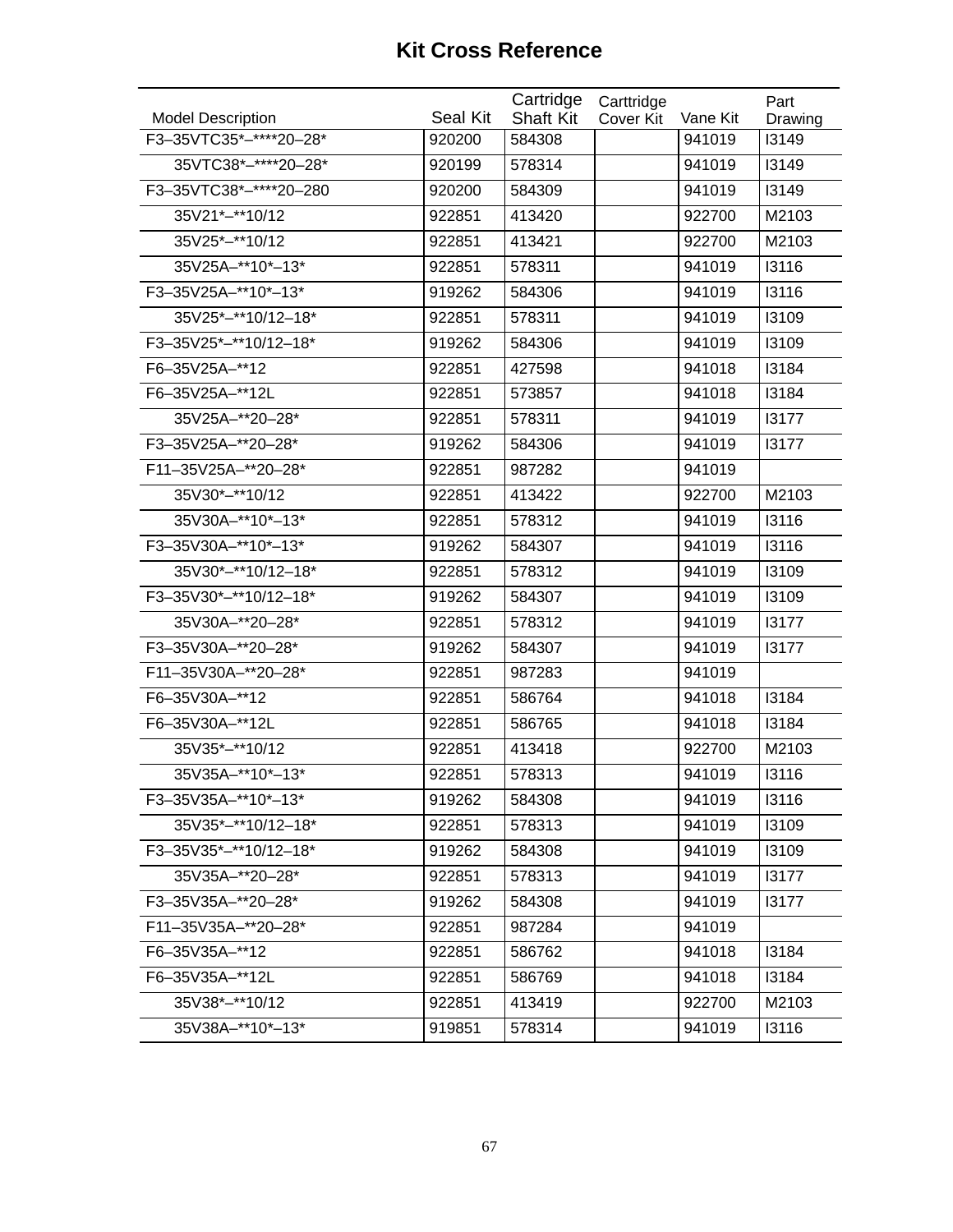| <b>Model Description</b> | Seal Kit | Cartridge<br><b>Shaft Kit</b> | Carttridge<br>Cover Kit | Vane Kit | Part<br>Drawing |
|--------------------------|----------|-------------------------------|-------------------------|----------|-----------------|
| F3-35V38A-**10*-13*      | 919262   | 584309                        |                         | 941019   | 13116           |
| 35V38*-**10/12-18*       | 922851   | 578314                        |                         | 941019   | 13109           |
| F3-35V38*-**10/12-18*    | 919262   | 584309                        |                         | 941019   | 13109           |
| 35V38A-**20-28*          | 922851   | 578314                        |                         | 941019   | 13177           |
| F3-35V38A-**20-28*       | 919262   | 584309                        |                         | 941019   | 13177           |
| F11-35V38A-**20-28*      | 922851   | 987285                        |                         | 941019   |                 |
| F6-35V38A-**12           | 922851   | 586760                        |                         | 941018   | 13184           |
| F6-35V38A-**12L          | 922851   | 586761                        |                         | 941018   | 13184           |
| 36M80*-***20             | 923163   | 923165                        |                         | 923164   | M2742           |
| 36M95*-***20             | 923163   | 923166                        |                         | 923164   | M2742           |
| 36M115*-***20            | 23163    | 923167                        |                         | 923164   | M2742           |
| 45M130*-**-20            | 923106   | 923111                        |                         | 923108   | M2743           |
| F8-45M130*-**-20         | 923919   | 923111                        |                         | 923108   | M2743           |
| 45M155*-**-20            | 923106   | 923110                        |                         | 923108   | M2743           |
| F8-45M155*-**-20         | 923919   | 923110                        |                         | 923108   | M2743           |
| 45M185*-**-20            | 923106   | 923109                        |                         | 923108   | M2743           |
| F8-45M185*-**-20         | 923919   | 923109                        |                         | 923108   | M2743           |
| 45M****-***10/11         | 922907   |                               |                         |          | M2734           |
| 45VQ35A-***-20           | 920025   | 433298                        |                         | 922701   | 13168           |
| 45VQ35AS-***20           | 920026   | 433298                        |                         | 922701   | 13168           |
| 45VQ42A-***20            | 920025   | 416435                        |                         | 922701   | 13168           |
| 45VQ42A-***20            | 920025   | 595988                        |                         | 926269   |                 |
| F3-45VQ42A-***20         | 920027   | 419511                        |                         | 922701   | 13168           |
| F3-45VQ42A-***20         | 920027   | 626217                        |                         | 926269   |                 |
| F10-45VQ42A-***20        | 920027   | 416435                        |                         | 922701   | 13168           |
| F10-45VQ42A-***20        | 920027   | 626217                        |                         | 926269   |                 |
| 45VQ42A-***20-222        | 920025   | 430251                        |                         | 922701   | 13168           |
| 45VQ42A-***20-222        | 920025   | 628297                        |                         | 926269   |                 |
| F3-45VQ42A-***20-222     | 920027   | 583333                        |                         | 922701   | 13168           |
| F3-45VQ42A-***20-222     | 920027   | 628304                        |                         | 926269   |                 |
| 45VQ42AS-***20           | 920026   | 416435                        |                         | 922701   | 13168           |
| 45VQ42AS-***20           | 920026   | 626217                        |                         | 926269   |                 |
| F3-45VQ42AS-***20        | 920028   | 419511                        |                         | 922701   | 13168           |
| F3-45VQ42AS-***20        | 920028   | 595988                        |                         | 926269   |                 |
| F10-45VQ42AS-***21       | 920028   | 416435                        |                         | 922701   | 13168           |
| F10-45VQ42AS-***21       | 920028   | 626217                        |                         | 626269   |                 |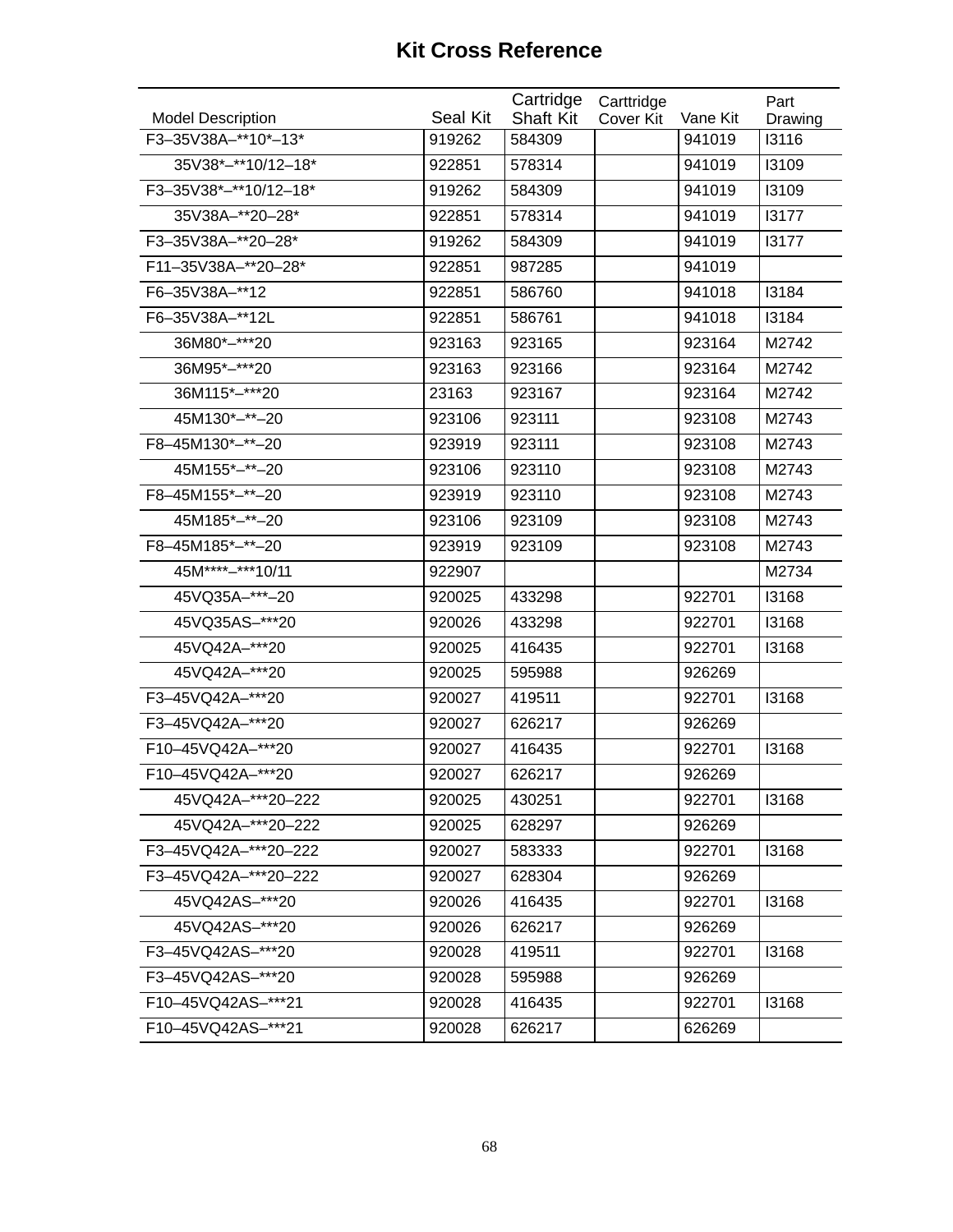| <b>Model Description</b> | Seal Kit | Cartridge<br><b>Shaft Kit</b> | Carttridge<br>Cover Kit | Vane Kit | Part<br>Drawing |
|--------------------------|----------|-------------------------------|-------------------------|----------|-----------------|
| 45VQ42AS-***20-222       | 920026   | 430251                        |                         | 922701   | 13168           |
| 45VQ42AS-***20-222       | 920026   | 628297                        |                         | 626269   |                 |
| F3-45VQ42AS-***20-222    | 920028   | 583333                        |                         | 922701   | 13168           |
| F3-45VQ42AS-***20-222    | 920028   | 628304                        |                         | 626269   |                 |
| 45VQ42*-***30            | 920025   | 630354                        |                         | 926269   | M2503           |
| F3-45VQ42*-***30         | 920027   | 630646                        |                         | 926269   | M2503           |
| 45VQ42*-***30-222        | 920025   | 634897                        |                         | 926269   |                 |
| F3-45VQ42*-***30-222     | 920027   | 634901                        |                         | 926269   |                 |
| 45VQ47*-***20            | 920025   | 421234                        |                         | 922701   | 13168           |
| 45VQ47*-***20            | 920025   | 630657                        |                         | 926269   |                 |
| F3-45VQ47*-***20         | 920027   | 421954                        |                         | 922701   | 13168           |
| F3-45VQ47*-***20         | 920027   | 631842                        |                         | 926269   |                 |
| F10-45VQ47*-***20        | 920027   | 421234                        |                         | 922701   | 13168           |
| F10-45VQ47*-***20        | 920027   | 630657                        |                         | 926269   |                 |
| 45VQ47*-***20-221        | 920025   | 430248                        |                         | 922701   | 13168           |
| 45VQ47*-***20-221        | 920025   | 631845                        |                         | 926269   |                 |
| 45VQ47*-***20-222        | 920025   | 430248                        |                         | 922701   | 13168           |
| 45VQ47*-***20-222        | 920025   | 631845                        |                         | 926269   |                 |
| F3-45VQ47*-***20-222     | 920027   | 582356                        |                         | 922701   | 13168           |
| F3-45VQ47*-***20-222     | 920027   | 631847                        |                         | 926269   |                 |
| 45VQ47*-***30            | 920025   | 630647                        |                         | 926269   | M2503           |
| F3-45VQ47*-***30         | 920027   | 630653                        |                         | 926269   | M2503           |
| 45VQ47*-***30-222        | 920025   | 634898                        |                         | 926269   |                 |
| F3-45VQ47*-***30-222     | 920027   | 634902                        |                         | 926269   |                 |
| 45VQ47*S-***20           | 920026   | 421234                        |                         | 922701   | 13168           |
| 45VQ47*S-***20           | 920026   | 630657                        |                         | 926269   |                 |
| F3-45VQ47*S-***20        | 920028   | 421954                        |                         | 922701   | 13168           |
| F3-45VQ47*S-***20        | 920028   | 631842                        |                         | 926269   |                 |
| 45VQ47*S-***20-222       | 920026   | 430248                        |                         | 922701   | 13168           |
| 45VQ47*S-***20-222       | 920026   | 631845                        |                         | 926269   |                 |
| F3-45VQ47*S-***20-222    | 920028   | 582356                        |                         | 922701   | 13168           |
| F3-45VQ47*S-***20-222    | 920028   | 631847                        |                         | 926269   |                 |
| F10-45VQ47*S-***21       | 920028   | 421234                        |                         | 922701   | 13168           |
| F10-45VQ47*S-***21       | 920028   | 630657                        |                         | 926269   |                 |
| 45VQ50*-***20            | 920025   | 416436                        |                         | 922701   | 13168           |
| 45VQ50*-***20            | 920025   | 595990                        |                         | 926269   |                 |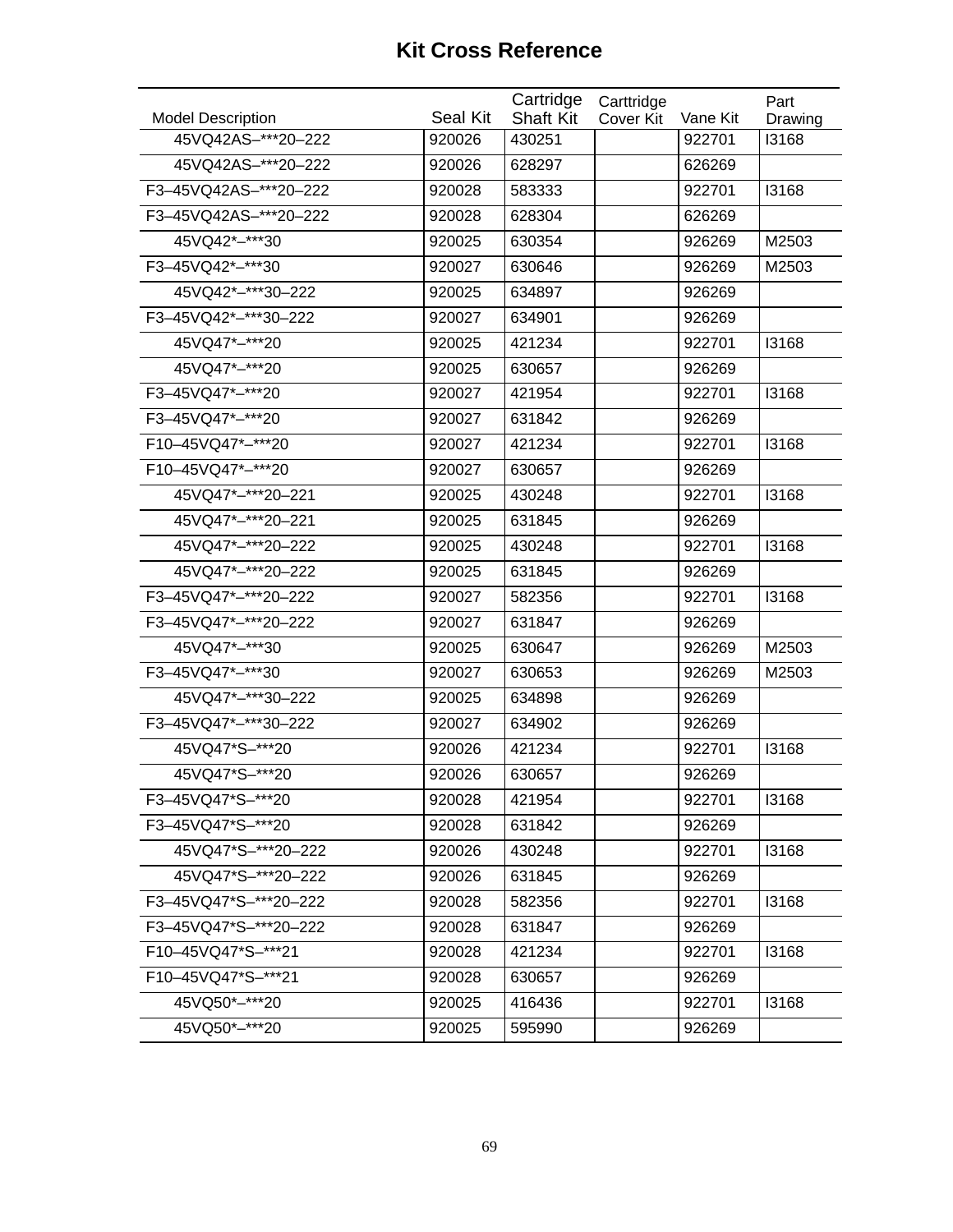| <b>Model Description</b> | Seal Kit | Cartridge<br><b>Shaft Kit</b> | Carttridge<br>Cover Kit | Vane Kit | Part<br>Drawing |
|--------------------------|----------|-------------------------------|-------------------------|----------|-----------------|
| F3-45VQ50*-***20         | 920027   | 419510                        |                         | 922701   | 13168           |
| F3-45VQ50*-***20         | 920027   | 626219                        |                         | 926269   |                 |
| F10-45VQ50*-***21        | 920027   | 416436                        |                         | 922701   | 13168           |
| F10-45VQ50*-***21        | 920027   | 595990                        |                         | 926269   |                 |
| 45VQ50*-***20-222        | 920025   | 427338                        |                         | 922701   | 13168           |
| 45VQ50*-***20-222        | 920025   | 628299                        |                         | 926269   |                 |
| F3-45VQ50*-***20-222     | 920027   | 582355                        |                         | 922701   | 13168           |
| F3-45VQ50*-***20-222     | 920027   | 628306                        |                         | 926269   |                 |
| 45VQ50*-***21-244        |          | 588638                        |                         | 922701   | 13168           |
| 45VQ50*-***21-244        |          | 628299                        |                         | 926269   |                 |
| F3-45VQ50*-***21-244     | 920027   | 588637                        |                         | 922701   | 13168           |
| F3-45VQ50*-***21-244     | 920027   | 628306                        |                         | 926269   |                 |
| 45VQ50*-***30            | 920025   | 630656                        |                         | 926269   | M2503           |
| F3-45VQ50*-***30         | 920027   | 630648                        |                         | 926269   | M2503           |
| 45VQ50*-***30-222        | 920025   | 634899                        |                         | 926269   |                 |
| F3-45VQ50*-***30-222     | 920027   | 634903                        |                         | 926269   |                 |
| 45VQ50*S-***20           | 920026   | 416436                        |                         | 922701   | 13168           |
| 45VQ50*S-***20           | 920026   | 595990                        |                         | 926269   |                 |
| F3-45VQ50*S-***20        | 920028   | 419510                        |                         | 922701   | 13168           |
| F3-45VQ50*S-***20        | 920028   | 626219                        |                         | 926269   |                 |
| F10-45VQ50*S-***21       | 920028   | 416436                        |                         | 922701   | 13168           |
| F10-45VQ50*S-***21       | 920028   | 626219                        |                         | 926269   |                 |
| F10-45VQ50*S-***21-220   | 923963   | 416436                        |                         | 922701   | 13168           |
| F10-45VQ50*S-***21-220   | 923963   | 628299                        |                         | 926269   | 13168           |
| 45VQ50*S-***20-222       | 920026   | 427338                        |                         | 922701   | 13168           |
| 45VQ50*S-***20-222       | 920026   | 628299                        |                         | 926269   |                 |
| F3-45VQ50*S-***20-222    | 920028   | 582355                        |                         | 922701   | 13168           |
| F3-45VQ50*S-***20-222    | 920028   | 628306                        |                         | 926269   |                 |
| F3-45VQ50*S-***20-247    | 920028   | 419510                        |                         | 922701   | 13168           |
| F3-45VQ50*S-***20-247    | 920028   | 628306                        |                         | 926269   |                 |
| 45VQ57*-***20            | 920025   | 421233                        |                         | 922701   | 13168           |
| 45VQ57*-***20            | 920025   | 631841                        |                         | 926269   |                 |
| F3-45VQ57*-***20         | 920027   | 421955                        |                         | 922701   | 13168           |
| F3-45VQ57*-***20         | 920027   | 631844                        |                         | 926269   |                 |
| F10-45VQ57*-***21        | 920027   | 421233                        |                         | 922701   | 13168           |
| F10-45VQ57*-***21        | 920027   | 631841                        |                         | 926269   |                 |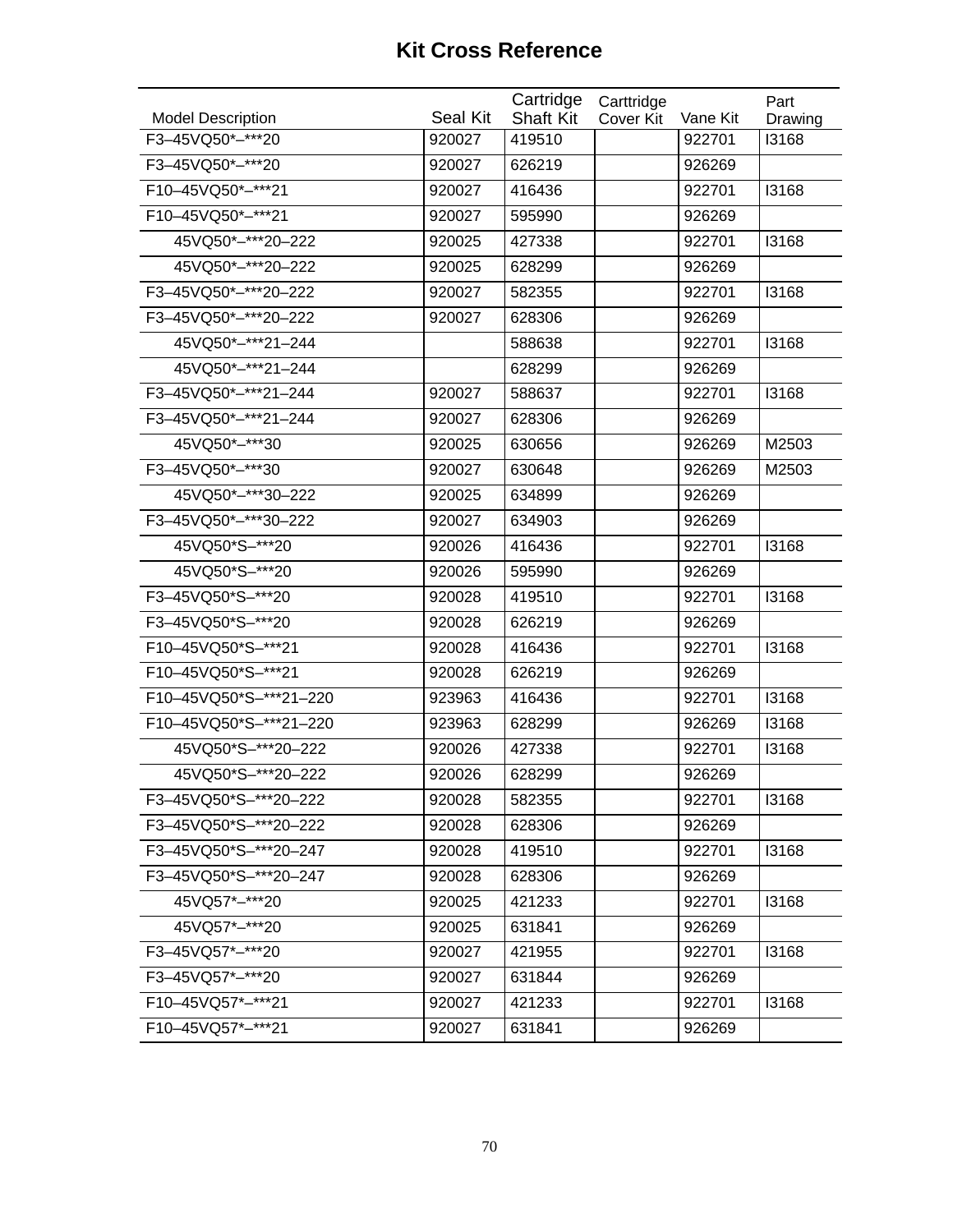| <b>Model Description</b> | Seal Kit | Cartridge<br><b>Shaft Kit</b> | Carttridge<br>Cover Kit | Vane Kit | Part<br>Drawing |
|--------------------------|----------|-------------------------------|-------------------------|----------|-----------------|
| 45VQ57*-***20-222        | 920025   | 631846                        |                         | 926269   |                 |
| F3-45VQ57*-***20-222     | 920027   | 631848                        |                         | 926269   |                 |
| 45VQ57*-***30            | 920025   | 630649                        |                         | 926269   | M2503           |
| F3-45VQ57*-***30         | 920027   | 630655                        |                         | 926269   | M2503           |
| 45VQ57*-***30-222        | 920025   | 634900                        |                         | 926269   |                 |
| F3-45VQ57*-***30-222     | 920027   | 634904                        |                         | 926269   |                 |
| 45VQ57*S-***20           | 920026   | 421233                        |                         | 922701   | 13168           |
| 45VQ57*S-***20           | 920026   | 631841                        |                         | 926269   |                 |
| F3-45VQ57*S-***20        | 920028   | 421955                        |                         | 922701   | 13168           |
| F3-45VQ57*S-***20        | 920028   | 631844                        |                         | 926269   |                 |
| F10-45VQ57*S-***21       | 920028   | 421233                        |                         | 922701   | 13168           |
| F10-45VQ57*S-***21       | 920028   | 631841                        |                         | 926269   |                 |
| 45VQ60*-***20            | 920025   | 416437                        |                         | 922701   |                 |
| 45VQ60*-***20            | 920025   | 595992                        |                         | 926269   |                 |
| F3-45VQ60*-***20         | 920027   | 419509                        |                         | 922701   | 13168           |
| F3-45VQ60*-***20         | 920027   | 626221                        |                         | 926269   |                 |
| F10-45VQ60*-***21        | 920027   | 416437                        |                         | 922701   | 13168           |
| F10-45VQ60*-***21        | 920027   | 595992                        |                         | 926269   |                 |
| 45VQ60*-***20-222        | 920025   | 591425                        |                         | 922701   | 13168           |
| 45VQ60*-***20-222        | 920025   | 628301                        |                         | 926269   |                 |
| F3-45VQ60*-***20-222     | 920027   | 591426                        |                         | 922701   | 13168           |
| F3-45VQ60*-***20-222     | 920027   | 628308                        |                         | 926269   |                 |
| 45VQ60*-***30            | 920025   | 630658                        |                         | 926269   | M2503           |
| F3-45VQ60*-***30         | 920027   | 630650                        |                         | 926269   | M2503           |
| 45VQ60*-***30-222        | 920025   | 634908                        |                         | 926269   |                 |
| F3-45VQ60*-***30-222     | 920027   | 634907                        |                         | 926269   |                 |
| 45VTA42*-****20-28*      | 920201   | 581663                        |                         | 941049   | 13151           |
| F3-45VTA42*-****20-28*   | 920202   | 584312                        |                         | 941049   | 13151           |
| 45VTA45*-****20-28*      | 920201   | 582572                        |                         | 941049   | 13151           |
| F3-45VTA45*-****20-28*   | 920202   | 586311                        |                         | 941049   | 13151           |
| 45VTA50*-****20-28*      | 920201   | 581664                        |                         | 941049   | 13151           |
| F3-45VTA50*-****20-28*   | 920202   | 584313                        |                         | 941049   | 13151           |
| 45VTA60*-****20-28*      | 920201   | 580919                        |                         | 941049   | 13151           |
| F3-45VTA60*-****20-28*   | 920202   | 584314                        |                         | 941049   | 13151           |
| 45VTB42*-****20-28*      | 920203   | 581663                        |                         | 941049   | 13151           |
| F3-45VTB42*-****20-28*   | 920204   | 584312                        |                         | 941049   | 13151           |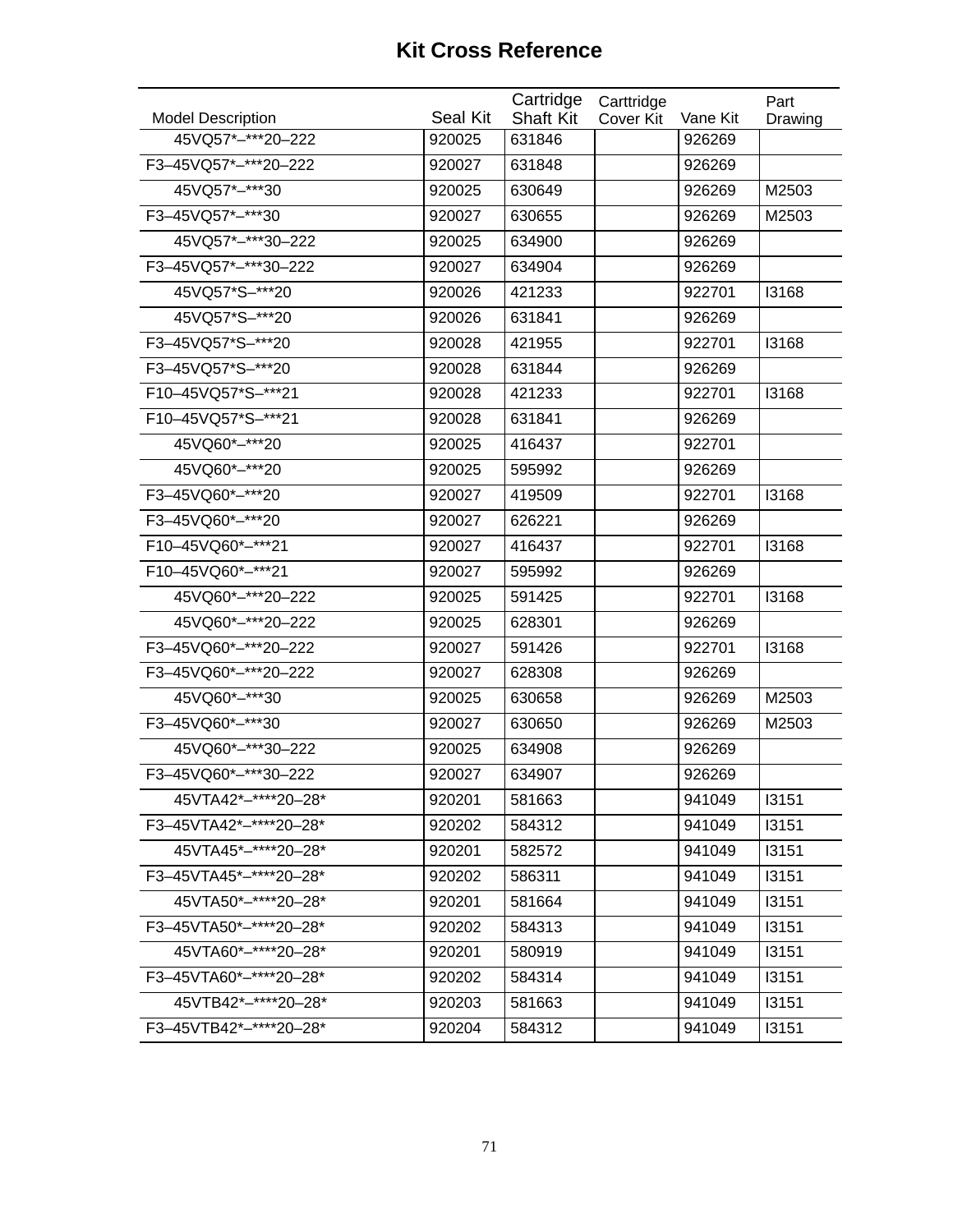| <b>Model Description</b> | <b>Seal Kit</b> | Cartridge<br><b>Shaft Kit</b> | Carttridge | Vane Kit | Part             |
|--------------------------|-----------------|-------------------------------|------------|----------|------------------|
| 45VTB45*-****20-28*      | 920203          | 582572                        | Cover Kit  | 941049   | Drawing<br>13151 |
| F3-45VTB45*-****20-28*   |                 | 586311                        |            | 941049   | 13151            |
|                          | 920204          |                               |            |          |                  |
| 45VTB50*-****20-28*      | 920203          | 581664                        |            | 941049   | 13151            |
| F3-45VTB50*-****20-28*   | 920204          | 584313                        |            | 941049   | 13151            |
| 45VTB60*-****20-28*      | 920203          | 580919                        |            | 941049   | 13151            |
| F3-45VTB60*-****20-28*   | 920204          | 584314                        |            | 941049   | 13151            |
| 45VTC42*-****20-28*      | 920205          | 581663                        |            | 941049   | 13151            |
| F3-45VTC42*-****20-28*   | 920206          | 584312                        |            | 941049   | 13151            |
| 45VTC45*-****20-28*      | 920205          | 582572                        |            | 941049   | 13151            |
| F3-45VTC45*-****20-28*   | 920206          | 586311                        |            | 941049   | 13151            |
| 45VTC50*-****20-28*      | 920205          | 581664                        |            | 941049   | 13151            |
| F3-45VTC50*-****20-28*   | 920206          | 584313                        |            | 941049   | 13151            |
| 45VTC60*-****20-28*      | 920205          | 580919                        |            | 941049   | 13151            |
| F3-45VTC60*-****20-28*   | 920206          | 584314                        |            | 941049   | 13151            |
| 45V42*-**10/12           | 919850          | 416435                        |            | 922701   | M2103            |
| 45V42A-**10-13*          | 922850          | 581663                        |            | 941049   | 13117            |
| F3-45V42A-**10-13*       | 919632          | 584312                        |            | 941049   | 13117            |
| 45V42*-**10/12-18*       | 919850          | 581663                        |            | 941049   | 13103            |
| F3-45V42*-**10/12-18*    | 919632          | 584312                        |            | 941049   | 13103            |
| 45V42A-**20-28*          | 919850          | 581663                        |            | 941049   | 13159            |
| F3-45V42A-**20-28*       | 919632          | 584312                        |            | 941049   | <b>I3159</b>     |
| F11-45V42A-**20-28*      | 919850          | 987290                        |            | 941049   |                  |
| 45V45A-**20-28*          | 919850          | 582572                        |            | 941049   | 13159            |
| F3-45V45A-**20-28*       | 919632          | 586331                        |            | 941049   | 13159            |
| 45V47*-**10/12           | 919850          | 421434                        |            | 922701   | M2103            |
| 45V50*-**10/12           | 919850          | 416436                        |            | 922701   | M2103            |
| 45V50A-**10-13*          | 919850          | 581664                        |            | 941049   | 13117            |
| F3-45V50A-**10-13*       | 919632          | 584313                        |            | 941049   | 13117            |
| 45V50*-**10/12-18*       | 919850          | 581664                        |            | 941049   | 13103            |
| F3-45V50*-**10/12-18*    | 919632          | 584313                        |            | 941049   | 13103            |
| 45V50A-**20-28*          | 919850          | 581664                        |            | 941049   | <b>I3159</b>     |
| F3-45V50A-**20-28*       | 919632          | 584313                        |            | 941049   | 13159            |
| F11-45V50A-**20-28*      | 919850          | 987291                        |            | 941049   |                  |
| 45V57*-**10/12           | 919850          | 421233                        |            | 922701   | M2103            |
| 45V60*-**10/12           | 919850          | 416437                        |            | 922701   | M2103            |
| 45V60A-**10-13*          | 922850          | 580919                        |            | 941049   | 13117            |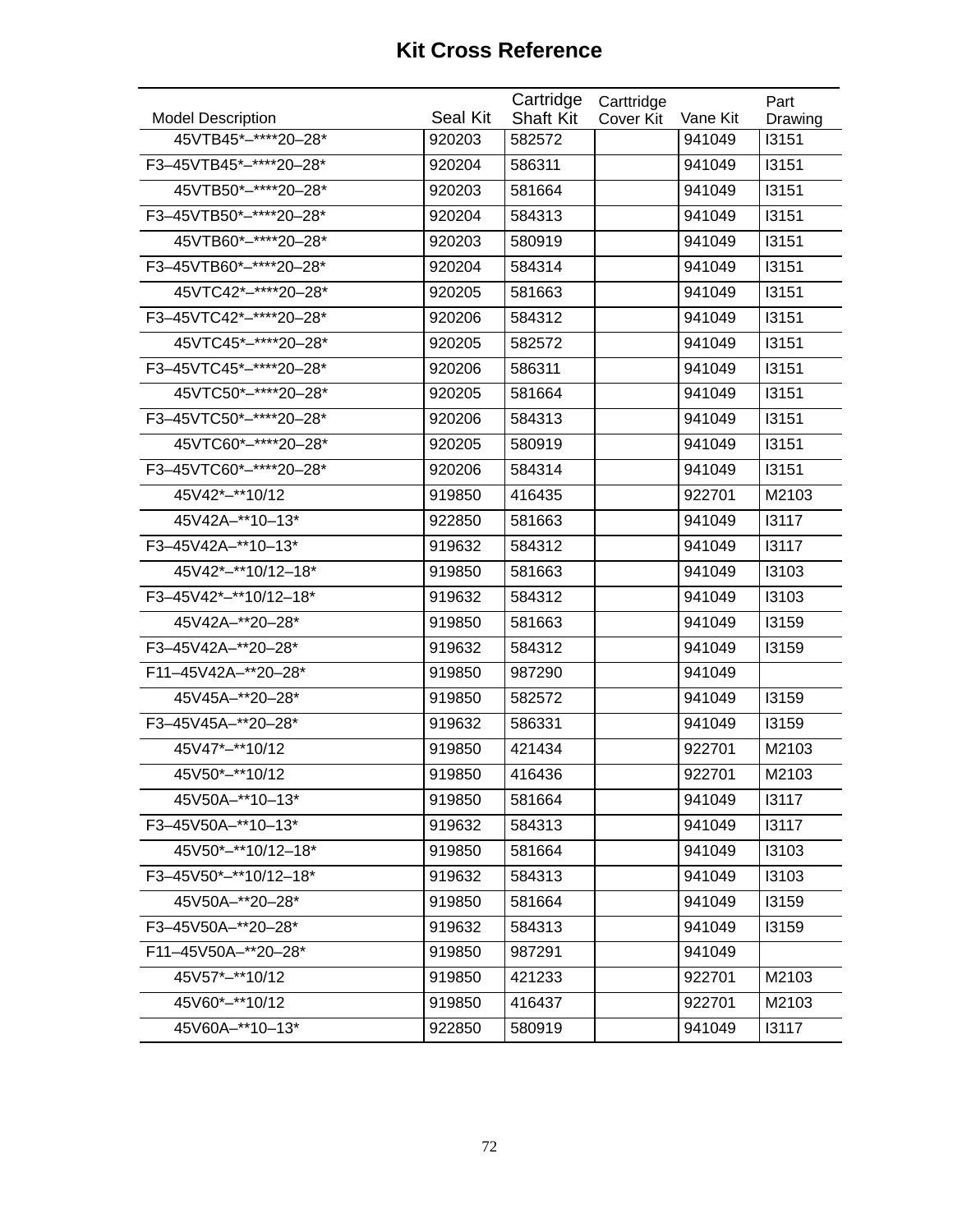| <b>Model Description</b>   | <b>Seal Kit</b> | Cartridge<br><b>Shaft Kit</b> | Carttridge       |                    | Part             |
|----------------------------|-----------------|-------------------------------|------------------|--------------------|------------------|
| F3-45V60A-**10-13*         | 919632          | 580914                        | <b>Cover Kit</b> | Vane Kit<br>941049 | Drawing<br>13117 |
|                            |                 |                               |                  |                    |                  |
| 45V60*-**10/12-18*         | 919850          | 580919                        |                  | 941049             | 13103            |
| F3-45V60*-**10/12-18*      | 919632          | 584314                        |                  | 941049             | 13103            |
| 45V60A-**20-28*            | 919850          | 580919                        |                  | 941049             | 13159            |
| F3-45V60A-**20-28*         | 919632          | 584314                        |                  | 941049             | 13159            |
| F11-45V60A-**20-28*        | 919850          | 987292                        |                  | 941049             |                  |
| 50M220*-***20              | 923096          | 923099                        |                  | 923098             | M2744            |
| 50M255*-***20              | 923096          | 923100                        |                  | 923098             | M2744            |
| F8-550M255A-133C-20-137    | 920076          | 920077                        |                  | 923098             | M2744            |
| 50M300*-***20              | 923096          | 923101                        |                  | 923098             | M2744            |
| F8-50MQ300A-***20-135      | 920221          | 941205                        |                  | 923098             | 94301            |
| 50V72*-**10/11             | 922853          | 923017                        |                  | 922613             | 13175            |
| $50V72^{*}$ -**11-13*      | 922853          | 923017                        |                  | 922613             | 13175            |
| F3-50V72*-**11-13*         | 919256          | 941811                        |                  | 922613             | 13175            |
| 50V85*-**10/11             | 922853          | 923018                        |                  | 922613             | 13175            |
| $50V85*-*11-13*$           | 922853          | 923018                        |                  | 922613             | 13175            |
| F3-50V85*-**11-13*         | 919256          | 941812                        |                  | 922613             | 13175            |
| 50V100*-**10/11            | 922853          | 923019                        |                  | 922613             | 13175            |
| 50V100*-**11-13*           | 922853          | 923019                        |                  | 922613             | 13175            |
| F3-50V100*-**11-13*        | 919256          | 941813                        |                  | 922613             | 13175            |
| 50V109 *-** 10/11          | 922853          | 923020                        |                  | 922613             | 13175            |
| 50V109 *-**11-13*          | 922853          | 923020                        |                  | 922613             | 13175            |
| F3-50V109*-**11-13*        | 919256          | 941814                        |                  | 922613             | 13175            |
| 55V119 *- ** 11            | 922854          |                               |                  | 922552             | M2101            |
| 2520VQ12***-****20         | 920040          | 416439                        |                  | 922710             | 13166            |
| F3-2520VQ12***-*****-20*   | 920042          | 421570                        |                  | 922710             | 13166            |
| F10-2520VQ12 ***-*****-20  | 920042          | 416439                        |                  | 922710             | 13166            |
| 2520VQ12***-*****20-242    |                 | 586228                        |                  | 922710             | 13166            |
| F3-2520VQ12***-*****20-242 |                 | 586234                        |                  | 922710             | 13166            |
| 2520VQ12***S-******-20*    | 920041          | 416439                        |                  | 922710             | 13166            |
| F3-2520VQ12***S-******-20* | 920043          | 421570                        |                  | 922710             | 13166            |
| F10-2520VQ12***S-******-21 | 920043          | 416439                        |                  | 922710             | 13166            |
| 2520VQ12 ***- ***** 30     | 920040          | 595682                        |                  | 941392             | M2504            |
| F3-2520VQ12 ***-***** 30   | 920042          | 626225                        |                  | 941392             | M2504            |
| 2520VQ14 *** - ***** - 20* | 920040          | 416440                        |                  | 922710             | 13166            |
| F3-2520VQ14***-*****-20*   | 920042          | 421571                        |                  | 922710             | 13166            |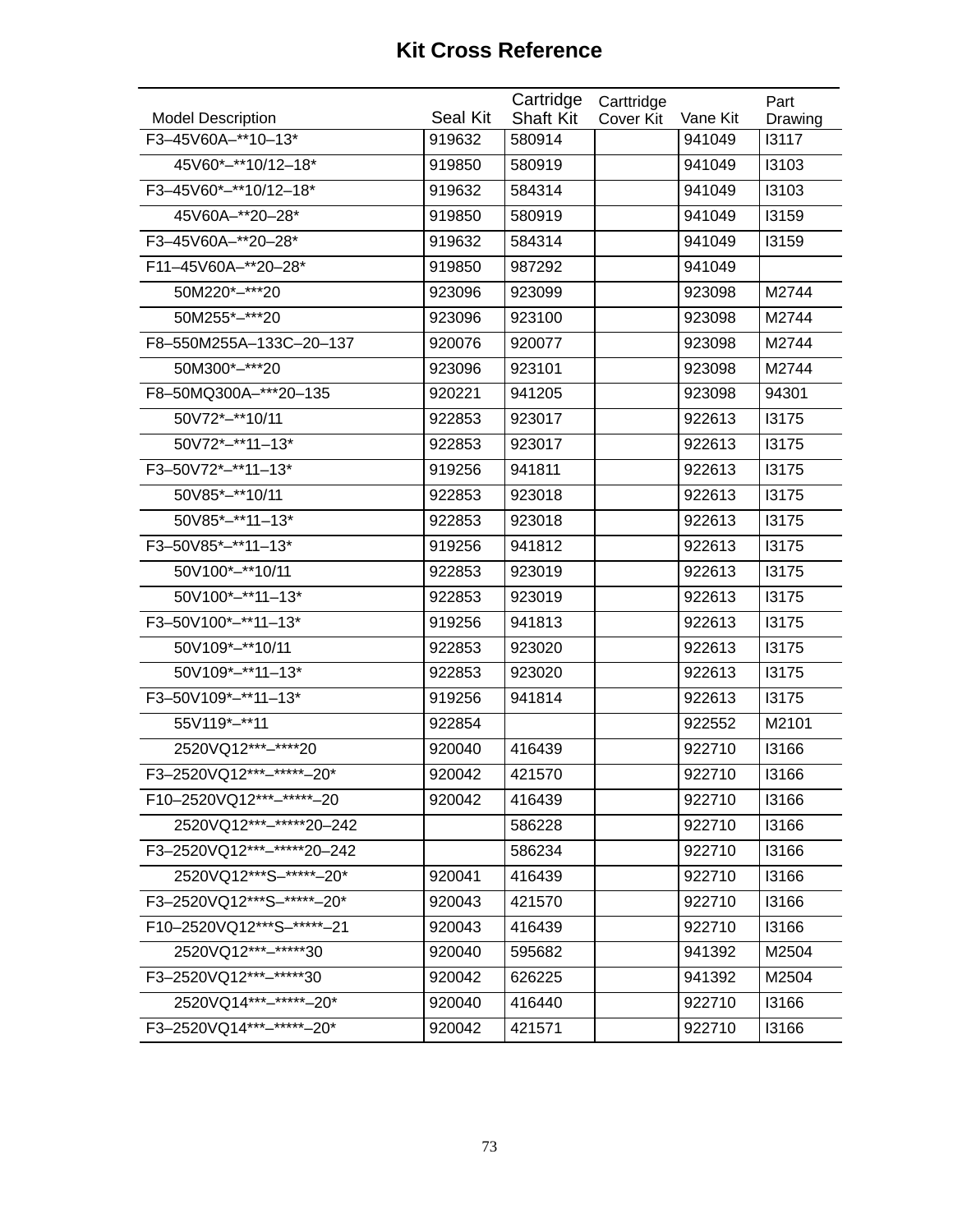| F10-2520VQ14 ** -***** - 20<br>416440<br>920042<br>922710<br>13166<br>2520VQ14***S-*****+-20*<br>922710<br>13166<br>920041<br>416440<br>F3-2520VQ14***S-*****-20*<br>421571<br>922710<br>13166<br>920043<br>F10-2520VQ14***S-*****-21<br>13166<br>920043<br>416440<br>922710<br>2520VQ14 *** -***** * 30<br>920040<br>595683<br>941392<br>M2504<br>F3-2520VQ14 ***- ***** 30<br>920042<br>626226<br>941392<br>M2504<br>F3-2520VQ16 *** -***** 20<br>920042<br>586242<br>922710<br>13166<br>2520VQ16***-*****20-242<br>586230<br>922710<br>13166<br>F3-2520VQ16***-*****20-242<br>922710<br>13166<br>578174<br>2520VQ16***-*****30<br>941392<br>920040<br>595684<br>M2504<br>F3-2520VQ16***-*****30<br>941392<br>626227<br>2520VQ17***-*****-20*<br>920040<br>416441<br>922710<br>13166<br>F3-2520VQ17 ***-*****-20*<br>421572<br>13166<br>920042<br>922710<br>F10-2520VQ17***-*****-20<br>920042<br>416441<br>922410<br>13166<br>2520VQ17***S-******-20*<br>920041<br>416441<br>922710<br>13166<br>F3-2520VQ17***S-*****-20*<br>922710<br>13166<br>920043<br>421572<br>2520VQ17***-*****30<br>941392<br>M2504<br>920040<br>595685<br>F3-2520VQ17 ***-***** 30<br>941392<br>M2504<br>920042<br>626228<br>F6-2520V17***-1**12<br>13185<br>922856<br>434219<br>941148<br>F6-2520V17 *** - 1 ** 12L<br>573860<br>13185<br>922856<br>941148<br>F10-2520VQ17***S-*****-21<br>13166<br>920043<br>416441<br>922710<br>2520VQ19 *** -***** - 20*<br>920040<br>421232<br>922710<br>13166<br>F3-2520VQ19 ***-*****-20*<br>920042<br>421573<br>922710<br>13166<br>F10-2520VQ19 ***-*****-20<br>920042<br>421232<br>13166<br>922710<br>2520VQ19 *** -***** 30<br>941392<br>920040<br>595995<br>M2504<br>F3-2520VQ19 *** -***** 30<br>920042<br>626229<br>941392<br>M2504<br>2520VQ19***S-*****-20*<br>920041<br>421232<br>922710<br>13166<br>F3-2520VQ19***S-*****-20*<br>13166<br>920043<br>421573<br>922710<br>2520VQ19***S-*****-20-167<br>920041<br>421232<br>922710<br>13166<br>F10-2520VQ19 *** S-***** - 21<br>421232<br>13166<br>920043<br>922710<br>2520VQ21 ***-*****-20*<br>920040<br>416442<br>922710<br>13166<br>F3-2520VQ21***-*****-20*<br>920042<br>421574<br>922710<br>13166<br>F10-2520VQ21 ***-*****-20<br>13166<br>920042<br>416442<br>922710<br>2520VQ21***S-*****-20*<br>416442<br>922710<br>13166<br>920041<br>F3-2520VQ21***S-*****-20*<br>920043<br>421574<br>922710<br>13166 |                          | Seal Kit | Cartridge<br><b>Shaft Kit</b> | Carttridge | Vane Kit | Part    |
|-------------------------------------------------------------------------------------------------------------------------------------------------------------------------------------------------------------------------------------------------------------------------------------------------------------------------------------------------------------------------------------------------------------------------------------------------------------------------------------------------------------------------------------------------------------------------------------------------------------------------------------------------------------------------------------------------------------------------------------------------------------------------------------------------------------------------------------------------------------------------------------------------------------------------------------------------------------------------------------------------------------------------------------------------------------------------------------------------------------------------------------------------------------------------------------------------------------------------------------------------------------------------------------------------------------------------------------------------------------------------------------------------------------------------------------------------------------------------------------------------------------------------------------------------------------------------------------------------------------------------------------------------------------------------------------------------------------------------------------------------------------------------------------------------------------------------------------------------------------------------------------------------------------------------------------------------------------------------------------------------------------------------------------------------------------------------------------------------------------------------------------------------------------------------------------------------------------------------------------------------------------------------------------------------------------------------------------------------------------------------------------------|--------------------------|----------|-------------------------------|------------|----------|---------|
|                                                                                                                                                                                                                                                                                                                                                                                                                                                                                                                                                                                                                                                                                                                                                                                                                                                                                                                                                                                                                                                                                                                                                                                                                                                                                                                                                                                                                                                                                                                                                                                                                                                                                                                                                                                                                                                                                                                                                                                                                                                                                                                                                                                                                                                                                                                                                                                           | <b>Model Description</b> |          |                               | Cover Kit  |          | Drawing |
|                                                                                                                                                                                                                                                                                                                                                                                                                                                                                                                                                                                                                                                                                                                                                                                                                                                                                                                                                                                                                                                                                                                                                                                                                                                                                                                                                                                                                                                                                                                                                                                                                                                                                                                                                                                                                                                                                                                                                                                                                                                                                                                                                                                                                                                                                                                                                                                           |                          |          |                               |            |          |         |
|                                                                                                                                                                                                                                                                                                                                                                                                                                                                                                                                                                                                                                                                                                                                                                                                                                                                                                                                                                                                                                                                                                                                                                                                                                                                                                                                                                                                                                                                                                                                                                                                                                                                                                                                                                                                                                                                                                                                                                                                                                                                                                                                                                                                                                                                                                                                                                                           |                          |          |                               |            |          |         |
|                                                                                                                                                                                                                                                                                                                                                                                                                                                                                                                                                                                                                                                                                                                                                                                                                                                                                                                                                                                                                                                                                                                                                                                                                                                                                                                                                                                                                                                                                                                                                                                                                                                                                                                                                                                                                                                                                                                                                                                                                                                                                                                                                                                                                                                                                                                                                                                           |                          |          |                               |            |          |         |
|                                                                                                                                                                                                                                                                                                                                                                                                                                                                                                                                                                                                                                                                                                                                                                                                                                                                                                                                                                                                                                                                                                                                                                                                                                                                                                                                                                                                                                                                                                                                                                                                                                                                                                                                                                                                                                                                                                                                                                                                                                                                                                                                                                                                                                                                                                                                                                                           |                          |          |                               |            |          |         |
|                                                                                                                                                                                                                                                                                                                                                                                                                                                                                                                                                                                                                                                                                                                                                                                                                                                                                                                                                                                                                                                                                                                                                                                                                                                                                                                                                                                                                                                                                                                                                                                                                                                                                                                                                                                                                                                                                                                                                                                                                                                                                                                                                                                                                                                                                                                                                                                           |                          |          |                               |            |          |         |
|                                                                                                                                                                                                                                                                                                                                                                                                                                                                                                                                                                                                                                                                                                                                                                                                                                                                                                                                                                                                                                                                                                                                                                                                                                                                                                                                                                                                                                                                                                                                                                                                                                                                                                                                                                                                                                                                                                                                                                                                                                                                                                                                                                                                                                                                                                                                                                                           |                          |          |                               |            |          |         |
|                                                                                                                                                                                                                                                                                                                                                                                                                                                                                                                                                                                                                                                                                                                                                                                                                                                                                                                                                                                                                                                                                                                                                                                                                                                                                                                                                                                                                                                                                                                                                                                                                                                                                                                                                                                                                                                                                                                                                                                                                                                                                                                                                                                                                                                                                                                                                                                           |                          |          |                               |            |          |         |
|                                                                                                                                                                                                                                                                                                                                                                                                                                                                                                                                                                                                                                                                                                                                                                                                                                                                                                                                                                                                                                                                                                                                                                                                                                                                                                                                                                                                                                                                                                                                                                                                                                                                                                                                                                                                                                                                                                                                                                                                                                                                                                                                                                                                                                                                                                                                                                                           |                          |          |                               |            |          |         |
|                                                                                                                                                                                                                                                                                                                                                                                                                                                                                                                                                                                                                                                                                                                                                                                                                                                                                                                                                                                                                                                                                                                                                                                                                                                                                                                                                                                                                                                                                                                                                                                                                                                                                                                                                                                                                                                                                                                                                                                                                                                                                                                                                                                                                                                                                                                                                                                           |                          |          |                               |            |          |         |
|                                                                                                                                                                                                                                                                                                                                                                                                                                                                                                                                                                                                                                                                                                                                                                                                                                                                                                                                                                                                                                                                                                                                                                                                                                                                                                                                                                                                                                                                                                                                                                                                                                                                                                                                                                                                                                                                                                                                                                                                                                                                                                                                                                                                                                                                                                                                                                                           |                          |          |                               |            |          |         |
|                                                                                                                                                                                                                                                                                                                                                                                                                                                                                                                                                                                                                                                                                                                                                                                                                                                                                                                                                                                                                                                                                                                                                                                                                                                                                                                                                                                                                                                                                                                                                                                                                                                                                                                                                                                                                                                                                                                                                                                                                                                                                                                                                                                                                                                                                                                                                                                           |                          |          |                               |            |          |         |
|                                                                                                                                                                                                                                                                                                                                                                                                                                                                                                                                                                                                                                                                                                                                                                                                                                                                                                                                                                                                                                                                                                                                                                                                                                                                                                                                                                                                                                                                                                                                                                                                                                                                                                                                                                                                                                                                                                                                                                                                                                                                                                                                                                                                                                                                                                                                                                                           |                          |          |                               |            |          |         |
|                                                                                                                                                                                                                                                                                                                                                                                                                                                                                                                                                                                                                                                                                                                                                                                                                                                                                                                                                                                                                                                                                                                                                                                                                                                                                                                                                                                                                                                                                                                                                                                                                                                                                                                                                                                                                                                                                                                                                                                                                                                                                                                                                                                                                                                                                                                                                                                           |                          |          |                               |            |          |         |
|                                                                                                                                                                                                                                                                                                                                                                                                                                                                                                                                                                                                                                                                                                                                                                                                                                                                                                                                                                                                                                                                                                                                                                                                                                                                                                                                                                                                                                                                                                                                                                                                                                                                                                                                                                                                                                                                                                                                                                                                                                                                                                                                                                                                                                                                                                                                                                                           |                          |          |                               |            |          |         |
|                                                                                                                                                                                                                                                                                                                                                                                                                                                                                                                                                                                                                                                                                                                                                                                                                                                                                                                                                                                                                                                                                                                                                                                                                                                                                                                                                                                                                                                                                                                                                                                                                                                                                                                                                                                                                                                                                                                                                                                                                                                                                                                                                                                                                                                                                                                                                                                           |                          |          |                               |            |          |         |
|                                                                                                                                                                                                                                                                                                                                                                                                                                                                                                                                                                                                                                                                                                                                                                                                                                                                                                                                                                                                                                                                                                                                                                                                                                                                                                                                                                                                                                                                                                                                                                                                                                                                                                                                                                                                                                                                                                                                                                                                                                                                                                                                                                                                                                                                                                                                                                                           |                          |          |                               |            |          |         |
|                                                                                                                                                                                                                                                                                                                                                                                                                                                                                                                                                                                                                                                                                                                                                                                                                                                                                                                                                                                                                                                                                                                                                                                                                                                                                                                                                                                                                                                                                                                                                                                                                                                                                                                                                                                                                                                                                                                                                                                                                                                                                                                                                                                                                                                                                                                                                                                           |                          |          |                               |            |          |         |
|                                                                                                                                                                                                                                                                                                                                                                                                                                                                                                                                                                                                                                                                                                                                                                                                                                                                                                                                                                                                                                                                                                                                                                                                                                                                                                                                                                                                                                                                                                                                                                                                                                                                                                                                                                                                                                                                                                                                                                                                                                                                                                                                                                                                                                                                                                                                                                                           |                          |          |                               |            |          |         |
|                                                                                                                                                                                                                                                                                                                                                                                                                                                                                                                                                                                                                                                                                                                                                                                                                                                                                                                                                                                                                                                                                                                                                                                                                                                                                                                                                                                                                                                                                                                                                                                                                                                                                                                                                                                                                                                                                                                                                                                                                                                                                                                                                                                                                                                                                                                                                                                           |                          |          |                               |            |          |         |
|                                                                                                                                                                                                                                                                                                                                                                                                                                                                                                                                                                                                                                                                                                                                                                                                                                                                                                                                                                                                                                                                                                                                                                                                                                                                                                                                                                                                                                                                                                                                                                                                                                                                                                                                                                                                                                                                                                                                                                                                                                                                                                                                                                                                                                                                                                                                                                                           |                          |          |                               |            |          |         |
|                                                                                                                                                                                                                                                                                                                                                                                                                                                                                                                                                                                                                                                                                                                                                                                                                                                                                                                                                                                                                                                                                                                                                                                                                                                                                                                                                                                                                                                                                                                                                                                                                                                                                                                                                                                                                                                                                                                                                                                                                                                                                                                                                                                                                                                                                                                                                                                           |                          |          |                               |            |          |         |
|                                                                                                                                                                                                                                                                                                                                                                                                                                                                                                                                                                                                                                                                                                                                                                                                                                                                                                                                                                                                                                                                                                                                                                                                                                                                                                                                                                                                                                                                                                                                                                                                                                                                                                                                                                                                                                                                                                                                                                                                                                                                                                                                                                                                                                                                                                                                                                                           |                          |          |                               |            |          |         |
|                                                                                                                                                                                                                                                                                                                                                                                                                                                                                                                                                                                                                                                                                                                                                                                                                                                                                                                                                                                                                                                                                                                                                                                                                                                                                                                                                                                                                                                                                                                                                                                                                                                                                                                                                                                                                                                                                                                                                                                                                                                                                                                                                                                                                                                                                                                                                                                           |                          |          |                               |            |          |         |
|                                                                                                                                                                                                                                                                                                                                                                                                                                                                                                                                                                                                                                                                                                                                                                                                                                                                                                                                                                                                                                                                                                                                                                                                                                                                                                                                                                                                                                                                                                                                                                                                                                                                                                                                                                                                                                                                                                                                                                                                                                                                                                                                                                                                                                                                                                                                                                                           |                          |          |                               |            |          |         |
|                                                                                                                                                                                                                                                                                                                                                                                                                                                                                                                                                                                                                                                                                                                                                                                                                                                                                                                                                                                                                                                                                                                                                                                                                                                                                                                                                                                                                                                                                                                                                                                                                                                                                                                                                                                                                                                                                                                                                                                                                                                                                                                                                                                                                                                                                                                                                                                           |                          |          |                               |            |          |         |
|                                                                                                                                                                                                                                                                                                                                                                                                                                                                                                                                                                                                                                                                                                                                                                                                                                                                                                                                                                                                                                                                                                                                                                                                                                                                                                                                                                                                                                                                                                                                                                                                                                                                                                                                                                                                                                                                                                                                                                                                                                                                                                                                                                                                                                                                                                                                                                                           |                          |          |                               |            |          |         |
|                                                                                                                                                                                                                                                                                                                                                                                                                                                                                                                                                                                                                                                                                                                                                                                                                                                                                                                                                                                                                                                                                                                                                                                                                                                                                                                                                                                                                                                                                                                                                                                                                                                                                                                                                                                                                                                                                                                                                                                                                                                                                                                                                                                                                                                                                                                                                                                           |                          |          |                               |            |          |         |
|                                                                                                                                                                                                                                                                                                                                                                                                                                                                                                                                                                                                                                                                                                                                                                                                                                                                                                                                                                                                                                                                                                                                                                                                                                                                                                                                                                                                                                                                                                                                                                                                                                                                                                                                                                                                                                                                                                                                                                                                                                                                                                                                                                                                                                                                                                                                                                                           |                          |          |                               |            |          |         |
|                                                                                                                                                                                                                                                                                                                                                                                                                                                                                                                                                                                                                                                                                                                                                                                                                                                                                                                                                                                                                                                                                                                                                                                                                                                                                                                                                                                                                                                                                                                                                                                                                                                                                                                                                                                                                                                                                                                                                                                                                                                                                                                                                                                                                                                                                                                                                                                           |                          |          |                               |            |          |         |
|                                                                                                                                                                                                                                                                                                                                                                                                                                                                                                                                                                                                                                                                                                                                                                                                                                                                                                                                                                                                                                                                                                                                                                                                                                                                                                                                                                                                                                                                                                                                                                                                                                                                                                                                                                                                                                                                                                                                                                                                                                                                                                                                                                                                                                                                                                                                                                                           |                          |          |                               |            |          |         |
|                                                                                                                                                                                                                                                                                                                                                                                                                                                                                                                                                                                                                                                                                                                                                                                                                                                                                                                                                                                                                                                                                                                                                                                                                                                                                                                                                                                                                                                                                                                                                                                                                                                                                                                                                                                                                                                                                                                                                                                                                                                                                                                                                                                                                                                                                                                                                                                           |                          |          |                               |            |          |         |
|                                                                                                                                                                                                                                                                                                                                                                                                                                                                                                                                                                                                                                                                                                                                                                                                                                                                                                                                                                                                                                                                                                                                                                                                                                                                                                                                                                                                                                                                                                                                                                                                                                                                                                                                                                                                                                                                                                                                                                                                                                                                                                                                                                                                                                                                                                                                                                                           |                          |          |                               |            |          |         |
|                                                                                                                                                                                                                                                                                                                                                                                                                                                                                                                                                                                                                                                                                                                                                                                                                                                                                                                                                                                                                                                                                                                                                                                                                                                                                                                                                                                                                                                                                                                                                                                                                                                                                                                                                                                                                                                                                                                                                                                                                                                                                                                                                                                                                                                                                                                                                                                           |                          |          |                               |            |          |         |
|                                                                                                                                                                                                                                                                                                                                                                                                                                                                                                                                                                                                                                                                                                                                                                                                                                                                                                                                                                                                                                                                                                                                                                                                                                                                                                                                                                                                                                                                                                                                                                                                                                                                                                                                                                                                                                                                                                                                                                                                                                                                                                                                                                                                                                                                                                                                                                                           |                          |          |                               |            |          |         |
|                                                                                                                                                                                                                                                                                                                                                                                                                                                                                                                                                                                                                                                                                                                                                                                                                                                                                                                                                                                                                                                                                                                                                                                                                                                                                                                                                                                                                                                                                                                                                                                                                                                                                                                                                                                                                                                                                                                                                                                                                                                                                                                                                                                                                                                                                                                                                                                           |                          |          |                               |            |          |         |
| F10-2520VQ21**S-******-21<br>920043<br>416442<br>922710<br>13166                                                                                                                                                                                                                                                                                                                                                                                                                                                                                                                                                                                                                                                                                                                                                                                                                                                                                                                                                                                                                                                                                                                                                                                                                                                                                                                                                                                                                                                                                                                                                                                                                                                                                                                                                                                                                                                                                                                                                                                                                                                                                                                                                                                                                                                                                                                          |                          |          |                               |            |          |         |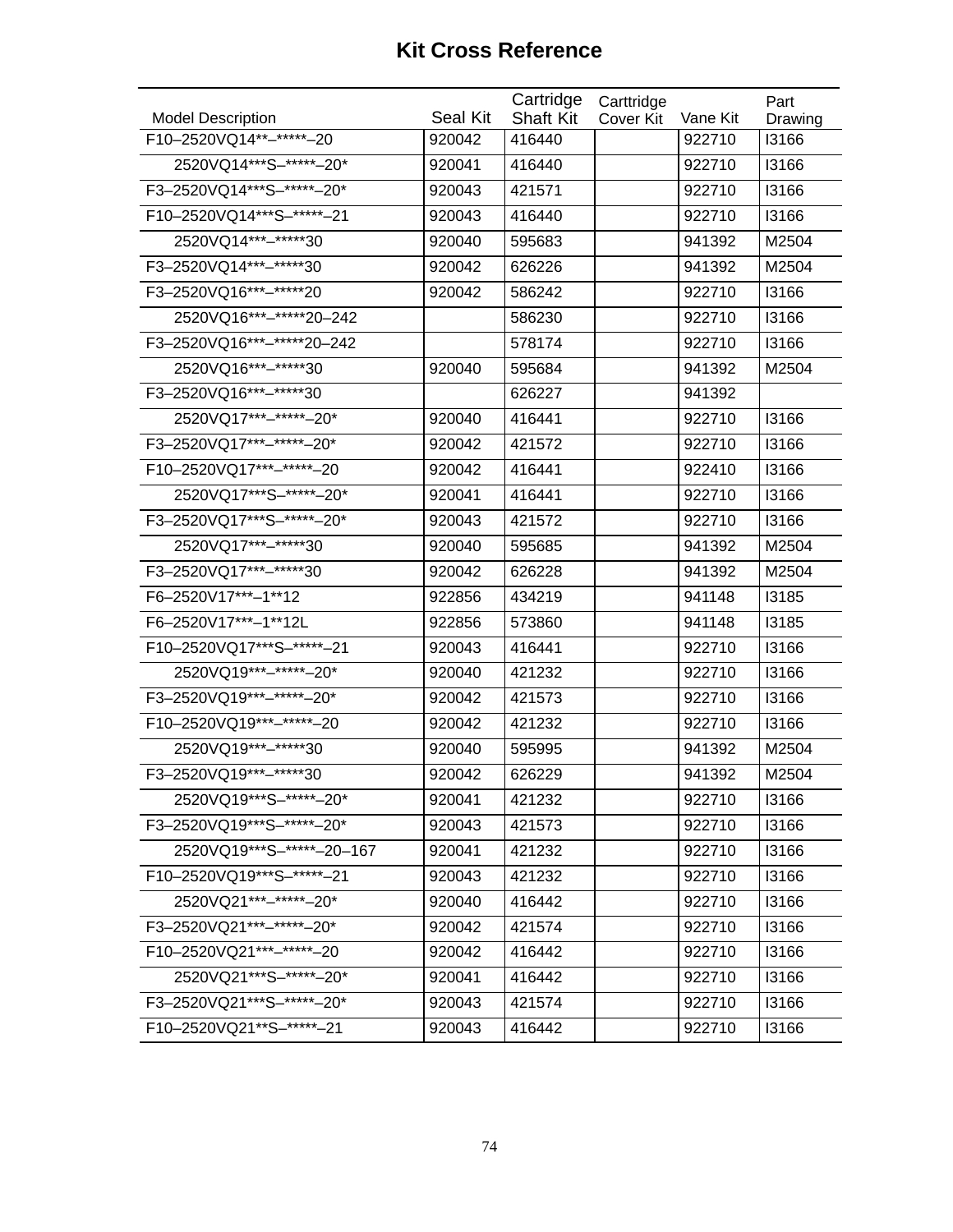| <b>Model Description</b>      | Seal Kit | Cartridge<br><b>Shaft Kit</b> | Carttridge<br>Cover Kit | Vane Kit | Part<br>Drawing |
|-------------------------------|----------|-------------------------------|-------------------------|----------|-----------------|
| F10-2520VQ21-***S-***-21-167  | 920043   | 416442                        |                         | 922710   | 13166           |
| 2520VQ21 *** -***** * 30      | 920040   | 595996                        |                         | 941392   | M2504           |
| F3-2520VQ21 ***-***** 30      | 920042   | 626230                        |                         | 941392   | M2504           |
| 2520VQ **** 5-***** - 20*     | 920040   |                               | 417053                  | 922741   | 13166           |
| F3-2520VQ****5-*****-20*      | 920042   |                               | 421588                  | 922741   | 13166           |
| F10-2520VQ **** 5-***** - 20  | 920042   |                               | 417053                  | 922741   | 13166           |
| 2520VQ****5S-******-20*       | 920041   |                               | 417053                  | 922741   | 13166           |
| F3-2520VQ****5S-******-20*    | 920043   |                               | 421588                  | 922741   | 13166           |
| F10-2520VQ****5S-*****-21     | 920043   |                               | 417053                  | 922741   | 13166           |
| 2520VQ****5*S-****21-222      |          |                               | 584353                  | 922741   | 13166           |
| F3-2520VQ****5*S-****21-222   |          |                               | 584349                  | 922741   | 13166           |
| 2520VQ **** 5-***** 30        | 920040   |                               | 595391                  | 941402   | M2504           |
| F3-2520VQ **** 5-***** * 30   | 920042   |                               | 597186                  | 941402   | M2504           |
| 2520VQ****6S-****-20*         | 920041   |                               | 431882                  | 922741   | 13166           |
| 2520VQ****6*S-****21-222      |          |                               | 584356                  | 922741   | 13166           |
| 2520VQ **** 6-***** * 30      | 920040   |                               | 595393                  | 941402   | M2504           |
| F3-2520VQ **** 6-***** 30     | 920042   |                               | 597188                  | 941402   | M2504           |
| 2520VQ****8-*****-20*         | 920040   |                               | 417054                  | 922741   | 13166           |
| F3-2520VQ ****8-*****-20*     | 920042   |                               | 421589                  | 922741   | 13166           |
| F10-2520VQ **** 8-**** - 20   | 920042   |                               | 417054                  | 922741   | 13166           |
| 2520VQ****8S-******-20*       | 920041   |                               | 417054                  | 922741   | 13166           |
| F3-2520VQ****8S-******-20*    | 920043   |                               | 421589                  | 922741   | 13166           |
| F10-2520VQ **** 8S-***** - 21 | 920043   |                               | 417054                  | 922741   | 13166           |
| 2520VQ****8*S-****21-222      |          |                               | 584354                  | 922741   | 13166           |
| F3-2520VQ****8*S-****21-222   |          |                               | 584350                  | 922741   | 13166           |
| 2520VQ **** 8-***** 30        | 920040   |                               | 595392                  | 941402   | M2504           |
| F3-2520VQ ****8-*****30       | 920042   |                               | 597187                  | 941402   | M2504           |
| 2520VQ****9-*****20*          | 920040   |                               | 423096                  | 922741   | 13166           |
| F3-2520VQ****9-*****20*       | 920042   |                               | 423097                  | 922741   | 13166           |
| F10-250VQ****9-*****-20       | 920042   |                               | 423096                  | 922741   | 13166           |
| 2520VQ****9S-******-20*       | 920041   |                               | 423096                  | 922741   | 13166           |
| F3-2520VQ****9S-*****-20*     | 920043   |                               | 423097                  | 922741   | 13166           |
| F10-2520VQ **** 9S-***** - 21 | 920043   |                               | 423096                  | 922741   | 13166           |
| 2520VQ****9*S-****21-222      |          |                               | 584352                  | 922741   | 13166           |
| F3-2520VQ****9*S-****21-222   |          |                               | 584348                  | 922741   | 13166           |
| 2520VQ****9-*****30           | 920040   |                               | 595390                  | 941402   | M2504           |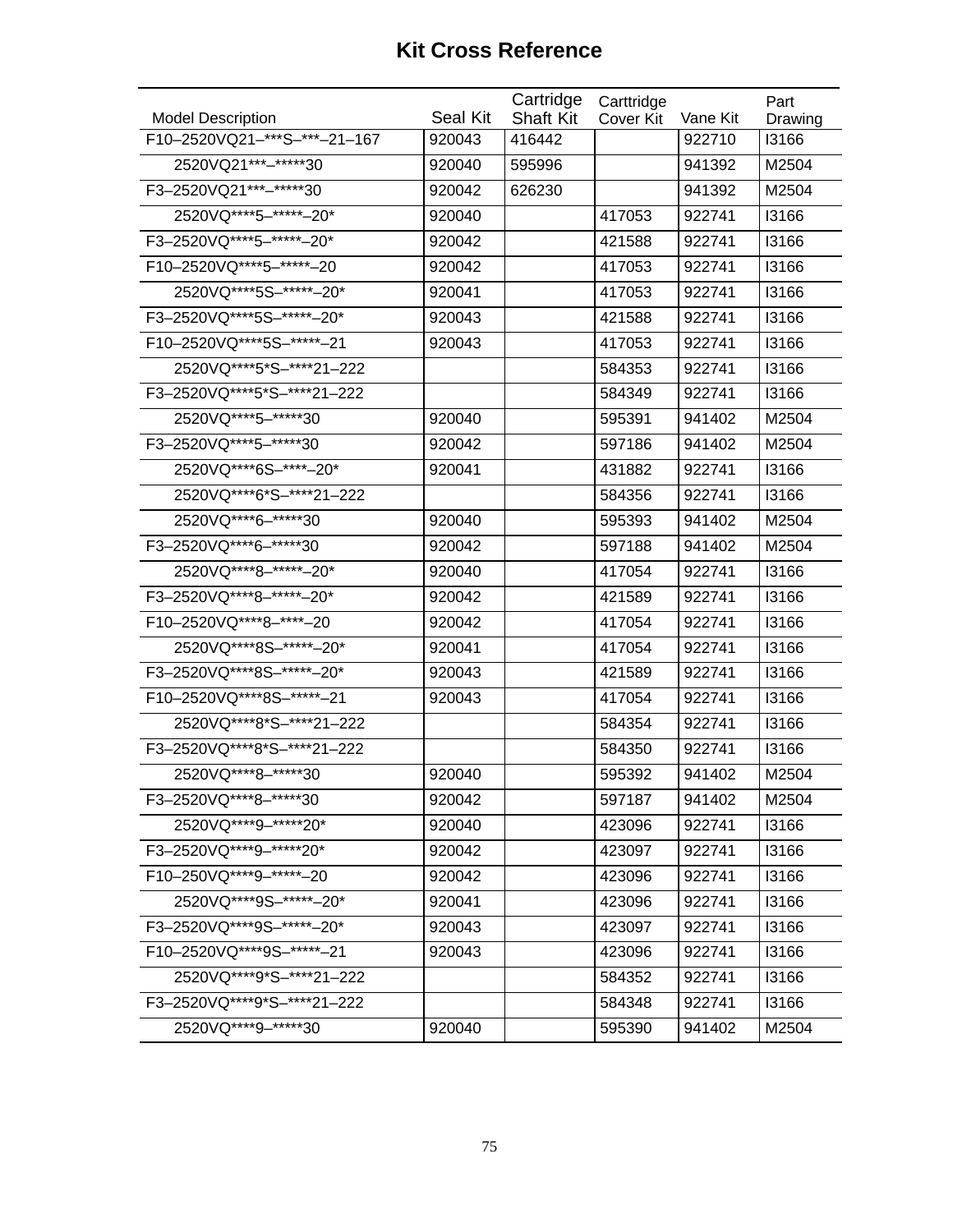|                               |          | Cartridge        | Carttridge |          | Part    |
|-------------------------------|----------|------------------|------------|----------|---------|
| <b>Model Description</b>      | Seal Kit | <b>Shaft Kit</b> | Cover Kit  | Vane Kit | Drawing |
| F3-2520VQ **** 9-***** 30     | 920042   |                  | 597185     | 941402   | M2504   |
| 2520VQ***11-*****-20*         | 920040   |                  | 416427     | 922743   | 13166   |
| F3-2520VQ***11-*****-20*      | 920042   |                  | 421590     | 922743   | 13166   |
| F10-2520VQ *** 11- ***** - 20 | 920043   |                  | 416427     | 922743   | 13166   |
| 2520VQ***11S-*****-20*        | 920041   |                  | 416427     | 922743   | 13166   |
| F3-2520VQ***11S-*****-20*     | 920043   |                  | 421590     | 922743   | 13166   |
| F10-2520VQ *** 11S-***** - 21 | 920043   |                  | 416427     | 922743   | 13166   |
| 2520VQ***11*S-****21-222      |          |                  | 584355     | 922743   | 13166   |
| F3-2520VQ***11*S-****21-222   |          |                  | 584351     | 922743   | 13166   |
| 2520VQ***11-*****30           | 920040   |                  | 595394     | 941403   | M2504   |
| F3-2520VQ *** 11-***** 30     | 920042   |                  | 597189     | 941403   | M2504   |
| 2520VQ***12-*****-20*         | 920040   |                  | 416428     | 922743   | 13166   |
| F3-2520VQ***12-*****-20*      | 920042   |                  | 421591     | 922743   | 13166   |
| F10-2520VQ***12-*****-20      | 920042   |                  | 416428     | 922743   | 13166   |
| 2520VQ***12S-******-20*       | 920041   |                  | 416428     | 922743   | 13166   |
| F3-2520VQ***12S-*****-20*     | 920043   |                  | 421591     | 922743   | 13166   |
| F10-2520VQ***12S-*****-21     | 920043   |                  | 416428     | 922743   | 13166   |
| 2520VQ***12-*****30           | 920040   |                  | 626234     | 941403   | M2504   |
| F3-2520VQ *** 12-***** 30     | 920042   |                  | 597190     | 941403   | M2504   |
| 2520VQ***14-*****-20*         | 920040   |                  | 416429     | 922743   | 13166   |
| F3-2520VQ***14-*****-20*      | 920042   |                  | 421592     | 922743   | 13166   |
| F10-2520VQ *** 14-***** - 20  | 920042   |                  | 416429     | 922743   | 13166   |
| 2520VQ***14S-******-20*       | 920041   |                  | 416429     | 922743   | 13166   |
| F3-2520VQ***14S-*****-20*     | 920043   |                  | 421592     | 922743   | 13166   |
| 2520VQ***14S-*****-20-167     | 920041   |                  | 416429     | 922743   | 13166   |
| F10-2520VQ***14S-*****-21     | 920043   |                  | 416429     | 922743   | 13166   |
| F10-2520VQ***14S-***-21-167   | 920043   |                  | 416429     | 922743   | 13166   |
| 2520VQ***14-*****30           | 920040   |                  | 595395     | 941403   | M2504   |
| F3-2520VQ***14-*****30        |          |                  | 597191     | 941403   | M2504   |
| 2520VQV10 SERIES              |          |                  |            |          |         |
| 10 SHAFT END                  | 920166   | 429963           |            | 922710   |         |
| 12 SHAFT END                  | 920166   | 416439           |            | 922710   |         |
| F3-12 SHAFT END               |          | 421570           |            | 922710   |         |
| <b>14 SHAFT END</b>           | 920166   | 416440           |            | 922710   |         |
| F3-14 SHAFT END               |          | 421571           |            | 922710   |         |
| 17 SHAFT END                  | 920166   | 416441           |            | 922710   |         |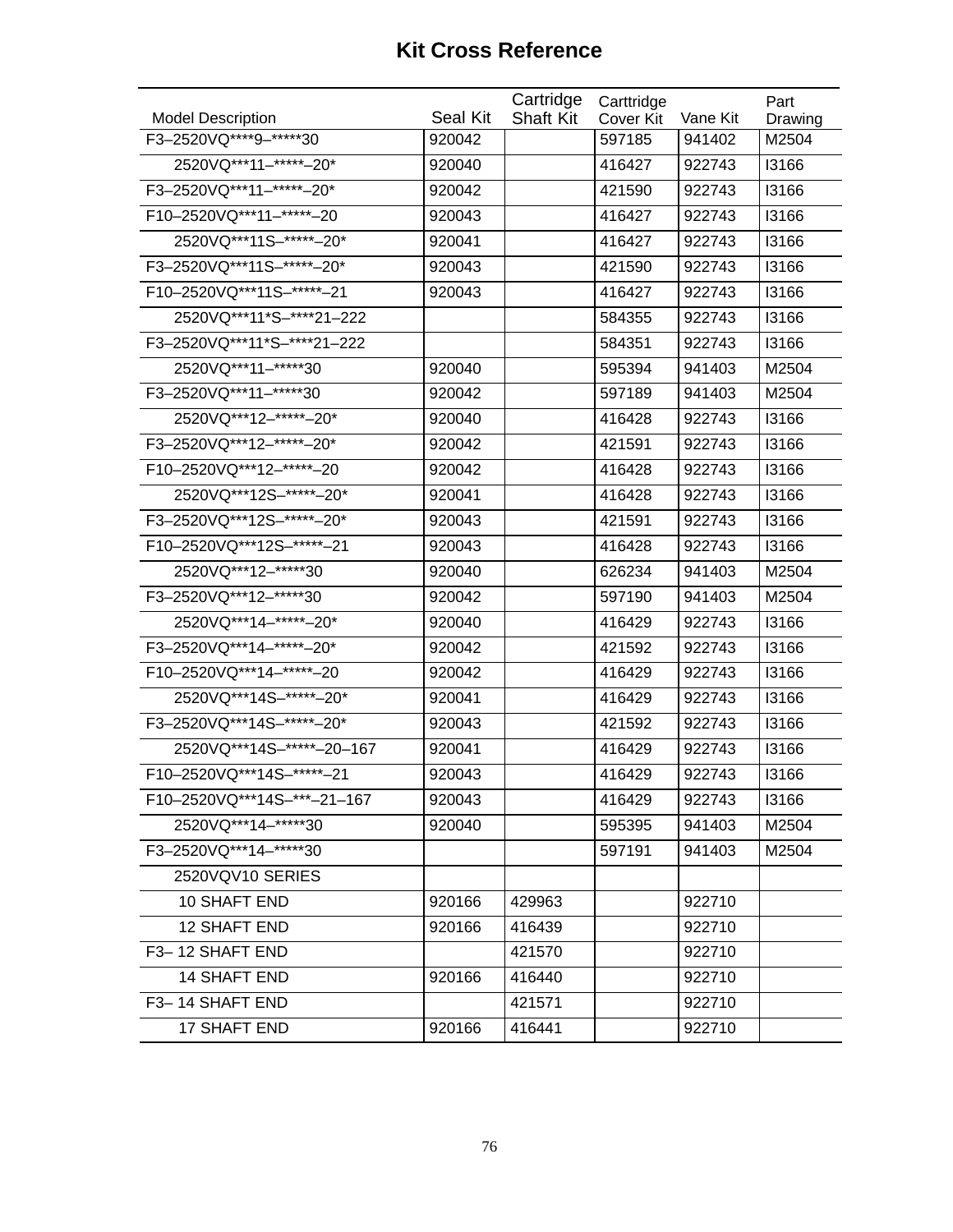|                                             | Seal Kit | Cartridge                  | Carttridge |                    | Part    |
|---------------------------------------------|----------|----------------------------|------------|--------------------|---------|
| <b>Model Description</b><br>F3-17 SHAFT END |          | <b>Shaft Kit</b><br>421572 | Cover Kit  | Vane Kit<br>922710 | Drawing |
| <b>19 SHAFT END</b>                         | 920166   | 421232                     |            | 922710             |         |
| F3-19 SHAFT END                             |          |                            |            |                    |         |
|                                             |          | 421573                     |            | 922710             |         |
| 21 SHAFT END                                | 920166   | 416442                     |            | 922710             |         |
| F3-21 SHAFT END                             |          | 421574                     |            | 922710             |         |
| <b>5 COVER END</b>                          | 920166   |                            | 585302     | 922741             |         |
| F3-5 COVER END                              |          |                            | 574918     | 922741             |         |
| <b>6 COVER END</b>                          | 920166   |                            | 585303     | 922741             |         |
| F3-6 COVER END                              |          |                            | 574919     | 922741             |         |
| 8 COVER END                                 | 920166   |                            | 585304     | 922741             |         |
| F3-8 COVER END                              |          |                            | 574920     | 922741             |         |
| 9 COVER END                                 | 920166   |                            | 585305     | 922741             |         |
| F3-9 COVER END                              |          |                            | 574921     | 922741             |         |
| 11 COVER END                                | 920166   |                            | 577013     | 922743             |         |
| F3-11 COVER END                             |          |                            | 574922     | 922743             |         |
| 12 COVER END                                | 920166   |                            | 585306     | 922743             |         |
| F3-12 COVER END                             |          |                            | 574923     | 922743             |         |
| 14 COVER END                                | 920166   |                            | 585307     | 922743             |         |
| F3-14 COVER END                             |          |                            | 574924     | 922743             |         |
| V10 AUX. PUMP                               |          |                            |            |                    |         |
| 1.0 GPM                                     |          |                            | 574654     | 923499             |         |
| 1.5 GPM                                     |          |                            | 574661     | 923499             |         |
| 2.0 GPM                                     |          |                            | 574655     | 923499             |         |
| 3.0 GPM                                     |          |                            | 574656     | 923499             |         |
| 4.0 GPM                                     |          |                            | 574657     | 923500             |         |
| 5.0 GPM                                     |          |                            | 574658     | 923500             |         |
| 6.0 GPM                                     |          |                            | 574659     | 923501             |         |
| 7.0 GPM                                     |          |                            | 574660     | 923501             |         |
| F3-2520VQV10-***20*-574915                  |          | 421574                     | 574920     |                    |         |
| 2520VQV10-***20*-576213                     | 920166   | 416442                     | 577013     |                    |         |
| 2520VQV10-***20*-584368                     | 920166   | 416442                     | 577013     |                    |         |
| 2520VQV10-***20*-584372                     | 920166   | 416442                     | 577013     |                    |         |
| 2520VQV10-***20*-588628                     | 920166   | 416442                     | 577013     |                    |         |
| 2520VQV10-***20*-592413                     | 920166   | 416442                     | 585304     |                    |         |
| 2520V12***-****-11/12                       | 922856   | 416439                     |            | 922710             | M2302   |
| 2520V12***-***10-13*                        | 922856   | 591002                     |            | 941214             | 13132   |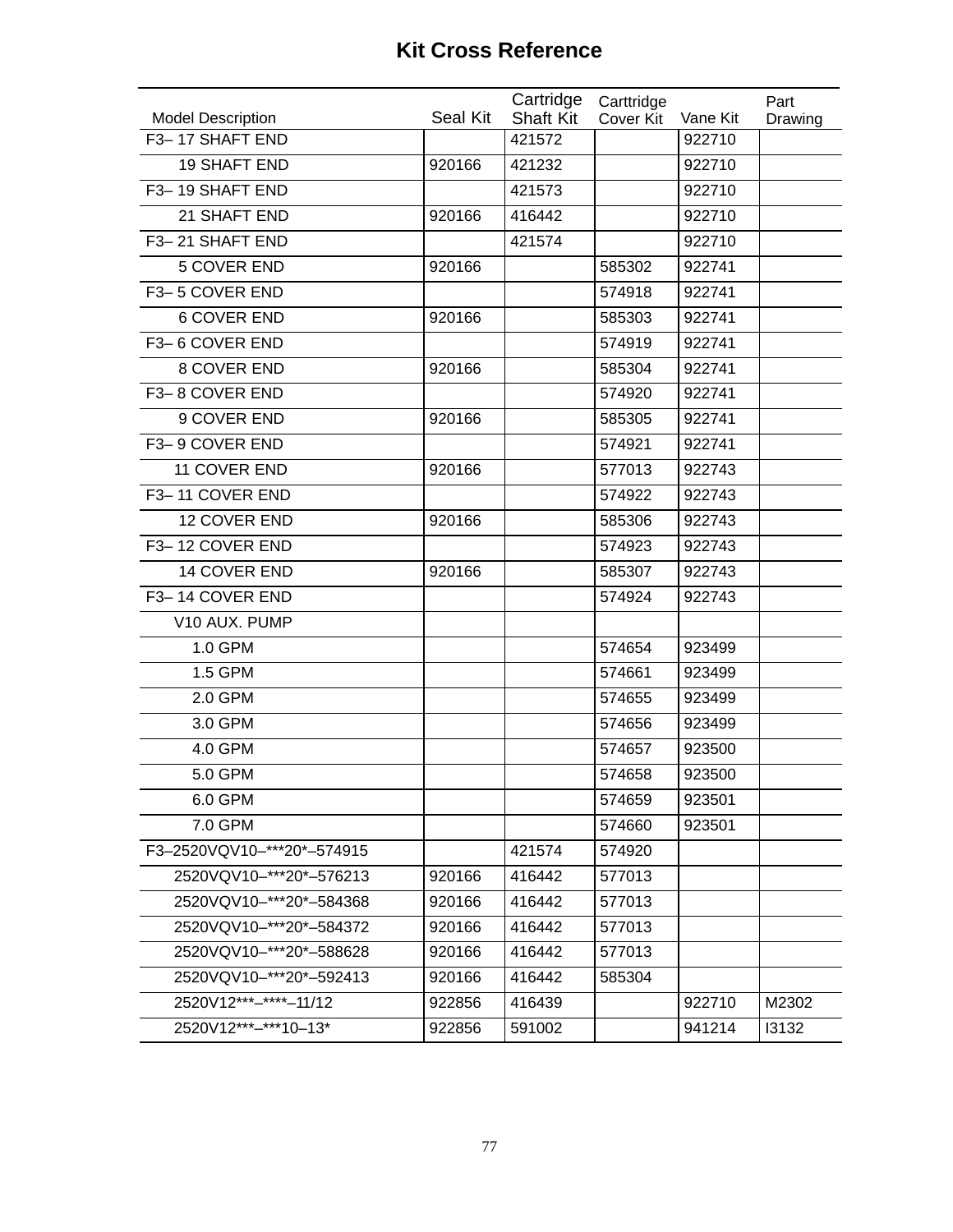| <b>Model Description</b>    | Seal Kit | Cartridge<br><b>Shaft Kit</b> | Carttridge | Vane Kit | Part             |
|-----------------------------|----------|-------------------------------|------------|----------|------------------|
| F3-2520V12****-***10-13*    | 919303   | 591095                        | Cover Kit  | 941214   | Drawing<br>13132 |
| 2520V12***-1**-10/12-18*    | 922856   | 591002                        |            | 941214   | 13131            |
| F3-2520V12***-1**-10/12-18* | 919303   | 591095                        |            | 941214   | 13131            |
| 2520V12***-***20-28*        | 922856   | 591002                        |            | 941214   | 13186            |
| F3-2520V12***-***20-28*     | 919303   | 591095                        |            | 941214   | 13186            |
| F11-2520V12***-***20-28*    | 922856   | 987274                        |            | 941214   |                  |
| 2520V14***-****-11/12       | 922856   | 416440                        |            | 922710   | M2302            |
| 2520V14***-***10-13*        |          |                               |            |          | 13132            |
|                             | 922856   | 591003                        |            | 941214   |                  |
| F3-2520V14***-***10-13*     | 919303   | 591096                        |            | 941214   | 13132            |
| 2520V14***-1**-10/12-18*    | 922856   | 591003                        |            | 941214   | 13131            |
| F3-2520V14***-***10/12-18*  | 919303   | 591096                        |            | 941214   | 13131            |
| 2520V14 *** -*** 20 - 28*   | 922856   | 591003                        |            | 941214   | 13186            |
| F3-2520V14 *** -*** 20-28*  | 919303   | 591096                        |            | 941214   | 13186            |
| F11-2520V14***-***20-28*    | 922856   | 987275                        |            | 941214   |                  |
| 2520V17***-****-11/12       | 922856   | 416441                        |            | 922710   | M2302            |
| 2520V17***-***10-13*        | 922856   | 591004                        |            | 941214   | 13132            |
| F3-2520V17***-***10-13*     | 919303   | 591097                        |            | 941214   | 13132            |
| 2520V17***-1**-10/12-18*    | 922856   | 591004                        |            | 941214   | 13131            |
| F3-2520V17***-1**-10/12-18* | 919303   | 591097                        |            | 941214   | 13131            |
| F6-2520V17***-***12         | 922856   | 434219                        |            | 941148   | 13185            |
| F6-2520V17 *** -*** 12L     | 922856   | 573860                        |            | 941148   | <b>I3185</b>     |
| 2520V17 *** -*** 20 - 28*   | 922856   | 591004                        |            | 941148   | <b>I3185</b>     |
| F3-2520V17***-***20-28*     | 919303   | 591097                        |            | 941214   | 13186            |
| F11-2520V17***-***20-28*    | 922856   | 987276                        |            | 941214   |                  |
| 2520V19 ***- **** - 11/12   | 922856   | 421232                        |            | 922710   | M2302            |
| 2520V21***-****-11/12       | 922856   | 416442                        |            | 922710   | M2302            |
| 2520V21***-***10-13*        | 922856   | 591005                        |            | 941214   | 13132            |
| F3-2520V21***-***10-13*     | 919303   | 591098                        |            | 941214   | 13132            |
| 2520V21***-1**-10/12-18*    | 922856   | 591005                        |            | 941214   | 13131            |
| F3-2520V21***-1**-10/12-18* | 919303   | 591098                        |            | 941214   | 13131            |
| 2520V21 *** -*** 20 - 28*   | 922856   | 591005                        |            | 941214   | 13158            |
| F3-2520V21***-***20-28*     | 919303   | 591098                        |            | 941214   | 13158            |
| F11-2520V21***-***20-28*    | 922856   | 987277                        |            | 941214   |                  |
| 2520V****2-1**-10/12-18*    | 922856   |                               | 585478     | 922741   | 13131            |
| F3-2520V****2-1**-10/12-18* | 919303   |                               | 588573     | 922741   | 13131            |
| 2520V****2-***20-28*        | 922856   |                               | 585478     | 922741   | 13186            |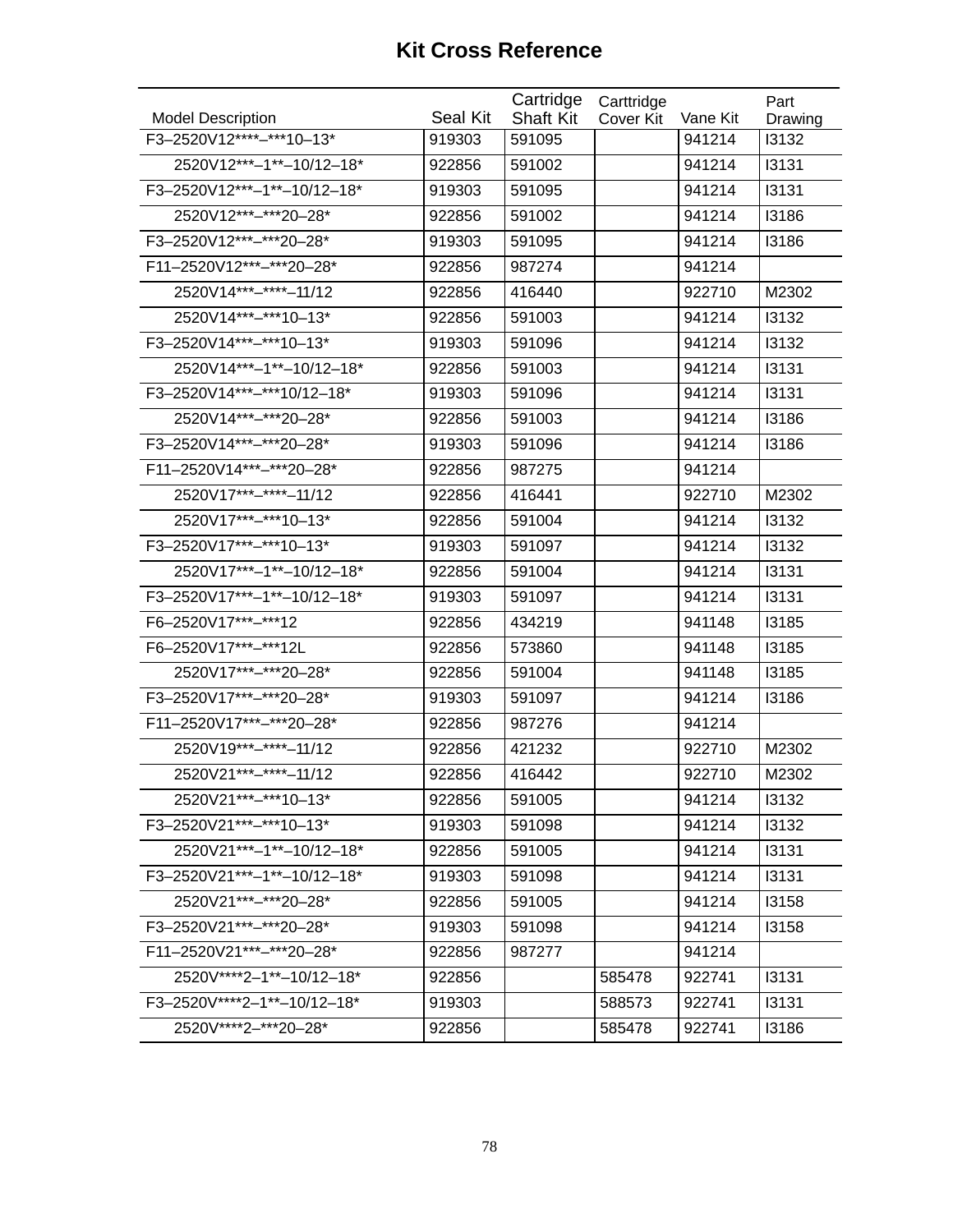|                             |          | Cartridge        | Carttridge |          | Part         |
|-----------------------------|----------|------------------|------------|----------|--------------|
| <b>Model Description</b>    | Seal Kit | <b>Shaft Kit</b> | Cover Kit  | Vane Kit | Drawing      |
| F3-2520V****2-***20-28*     | 919303   |                  | 588573     | 922741   | 13186        |
| 2520V****5-****-11/12       | 922856   |                  | 417053     | 922741   | M2302        |
| 2520V****5-***10-13*        | 922856   |                  | 585471     | 922741   | 13132        |
| F3-2520V****5-***10-13*     | 919303   |                  | 588574     | 922741   | 13132        |
| 2520V****5-1**-10/12-18*    | 922856   |                  | 585471     | 922741   | 13131        |
| F3-2520V****5-1**-10/12-18* | 919303   |                  | 588574     | 922741   | 13131        |
| F6-2520V****5-***12         | 922856   |                  | 591463     | 941212   | <b>I3185</b> |
| F6-2520V****5-***12L        | 922856   |                  | 626108     | 941212   | 13185        |
| 2520V****5-***20-28*        | 922856   |                  | 585471     | 922741   | 13186        |
| F3-2520V****5-***20-28*     | 919303   |                  | 588574     | 922741   | 13186        |
| F11-2520V****5-***20-28*    | 922856   |                  | 987269     | 922741   |              |
| 2520V****8-****-11/12       | 922856   |                  | 417054     | 922741   | M2302        |
| F6-2520V **** 8-*** 12      | 922856   |                  | 578886     | 941212   | 13185        |
| F6-2520V****8-***12L        | 922856   |                  | 578887     | 941212   | 13185        |
| 2520V****8-***10-13*        | 922856   |                  | 585473     | 922741   | 13132        |
| F3-2520V****8-***10-13*     | 919303   |                  | 588575     | 922741   | 13132        |
| 2520V****8-1**-10/12-18*    | 922856   |                  | 585473     | 922741   | 13131        |
| F3-2520V****8-1**-10/12-18* | 919303   |                  | 588575     | 922741   | 13131        |
| 2520V****8-***20-28*        | 922856   |                  | 585473     | 922741   | 13186        |
| F3-2520V****8-***20-28*     | 919303   |                  | 588575     | 922741   | 13186        |
| F11-2520V****8-***20-28*    | 922856   |                  | 987270     | 922741   |              |
| F6-2520V****8-1**12         | 922856   |                  | 578887     | 941212   | 13185        |
| F6-2520V****8-1**12L        | 922856   |                  | 578886     | 941212   | <b>I3185</b> |
| 2520V****9-****-11/12       | 922856   |                  | 423096     | 922741   | M2302        |
| 2520V***11-****-11/12       | 922856   |                  | 416427     | 922743   | M2302        |
| 2520V***11-***10-13*        | 922856   |                  | 585475     | 922743   | 13132        |
| F3-2520V***11-***10-13*     | 919303   |                  | 588576     | 922743   | 13132        |
| 2520V***11-1**10/12-18*     | 922856   |                  | 585475     | 922743   | 13131        |
| F3-2520V***11-1**10/12-18*  | 919303   |                  | 588576     | 922743   | 13131        |
| 2520V***11-***20-28*        | 922856   |                  | 585475     | 922743   | 13186        |
| F3-2520V***11-***20-28*     | 919303   |                  | 588576     | 922743   | 13186        |
| F11-2520V***11-***20-28*    | 922856   |                  | 987271     | 922743   |              |
| 2520V***12-****-11/12       | 922856   |                  | 416428     | 922748   | M2302        |
| 2520V***12-***10-13*        | 922856   |                  | 585476     | 922743   | 13132        |
| F3-2520V***12-***10-130/132 | 919303   |                  | 588577     | 922743   | 13132        |
| 2520V**12-1**-10/12-18*     | 922856   |                  | 585476     | 922743   | 13131        |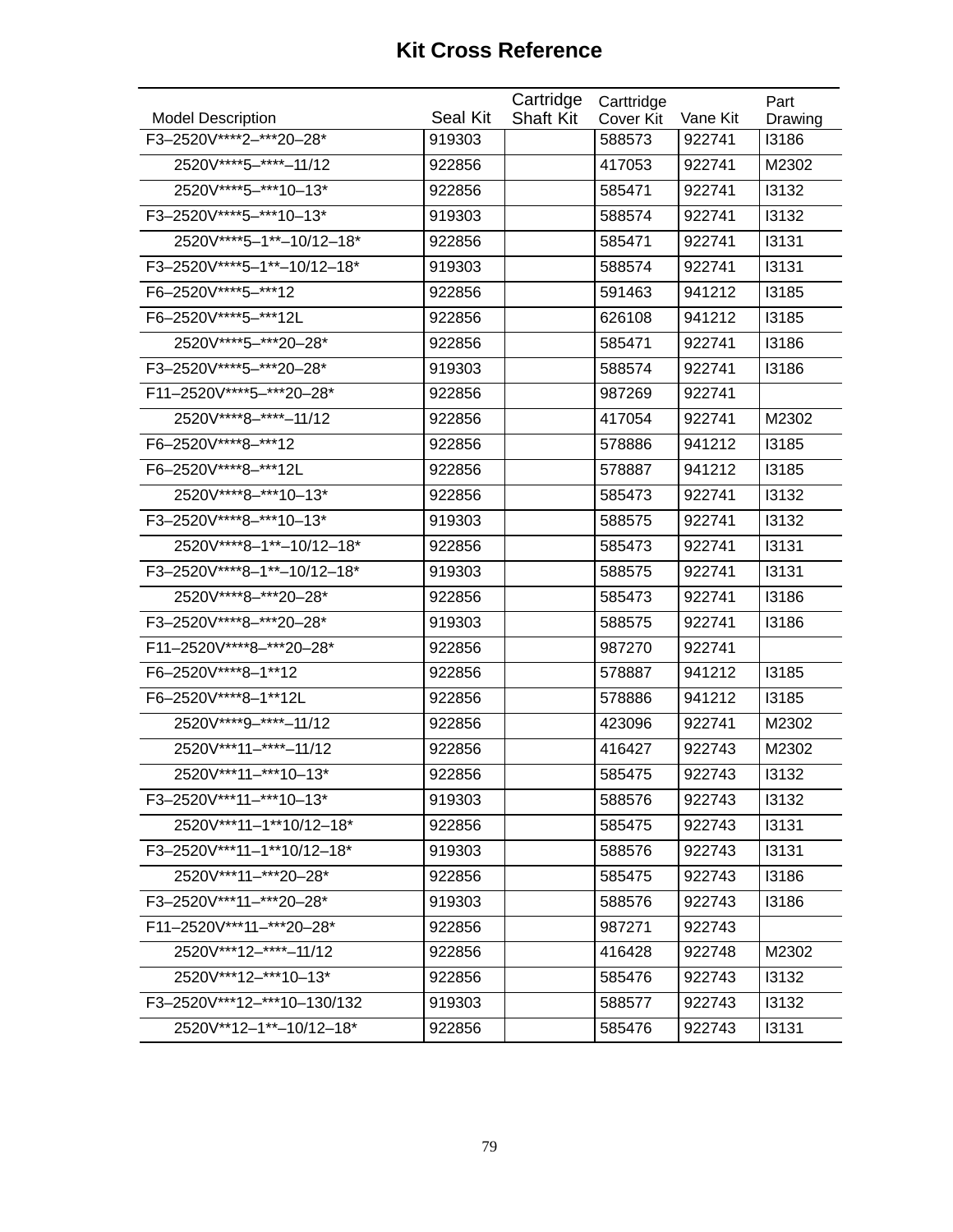|                              |                 | Cartridge        | Carttridge |          | Part    |
|------------------------------|-----------------|------------------|------------|----------|---------|
| <b>Model Description</b>     | <b>Seal Kit</b> | <b>Shaft Kit</b> | Cover Kit  | Vane Kit | Drawing |
| F3-2520V**12-1**-10/12-18*   | 919303          |                  | 588577     | 922743   | 13186   |
| 2520V***12-***20-28*         | 922856          |                  | 585476     | 922743   | 13186   |
| F3-2520V***12-***20-28*      | 919303          |                  | 588577     | 922743   | 13186   |
| F11-2520V***12-***20-28*     | 922856          |                  | 987272     | 922743   |         |
| 2520V***14-****-11/12        | 922856          |                  | 416429     | 922743   | M2302   |
| 2520V***14-***10-13*         | 922856          |                  | 585477     | 922743   | 13132   |
| F3-2520V***14-***10-13*      | 919303          |                  | 588578     | 922743   | 13132   |
| 2520V***14-1**-10/12-18*     | 922856          |                  | 585477     | 922743   | 13131   |
| F3-2520V***14-1**-10/12-18*  | 919303          |                  | 588578     | 922743   | 13131   |
| 2520V***14-***20-28*         | 922856          |                  | 585477     | 922743   | 13186   |
| F3-2520V***14-***20-28*      | 919303          |                  | 588578     | 922743   | 13186   |
| F11-2520V***14-***20-28*     | 922856          |                  | 987273     | 922743   |         |
| 2521V12***-****-10/12        | 922856          | 416439           |            | 922710   | M2303   |
| 2521V14***-****-10/12        | 922856          | 416440           |            | 922710   | M2303   |
| 2521V17***-****-10/12        | 922856          | 416441           |            | 922710   | M2303   |
| 2521V19 ***- **** - 11/12    | 922856          | 421232           |            | 922710   | M2303   |
| 2521V21 *** -**** - 10/12    | 922856          | 416442           |            | 922710   | M2303   |
| 2522 SERIES-10 DESIGN        | 922583          |                  |            |          | M1711   |
| 2620VQ12****S-****21-222     |                 | 579744           |            | 922710   | 13166   |
| F3-2620VQ12****S-****21-222  |                 | 577366           |            | 922710   | 13166   |
| 2620VQ14****S-****21-222     |                 | 579745           |            | 922710   | 13166   |
| F3-2620VQ14****S-****21-222  |                 | 579748           |            | 922710   | 13166   |
| 2620VQ16****S-****21-222     |                 | 579746           |            | 922710   | 13166   |
| F3-2620VQ16****S-****21-222  |                 | 577369           |            | 922710   | 13166   |
| 2620VQ17****S-****21-222     |                 | 579747           |            | 922710   | 13166   |
| F3-2620VQ17****S-****21-222  |                 | 579749           |            | 922710   | 13166   |
| 3520VQ21 ***-*****-20*       | 920048          | 413120           |            | 922700   | 13169   |
| F3-3520VQ21 ***-*****-20*    | 920050          | 421582           |            | 922700   | 13169   |
| F10-3520VQ21 ***-*****-20    | 920050          | 413420           |            | 922700   | 13169   |
| 3520VQ21***A-***21-222       |                 | 586237           |            | 922700   | 13169   |
| F3-3520VQ21 *** A-*** 21-222 |                 | 584344           |            | 922700   | 13169   |
| 3520VQ21***S-*****-20*       | 920049          | 413420           |            | 922700   | 13169   |
| F3-3520VQ21***S-*****-20*    | 920051          | 421582           |            | 922700   | 13169   |
| F10-3520VQ21***S-*****-21    | 920051          | 413420           |            | 922700   | 13169   |
| 3520VQ21***AS-***21-222      |                 | 586237           |            | 922700   | 13169   |
| F3-3520VQ21***AS-***21-222   |                 | 584344           |            | 922700   | 13169   |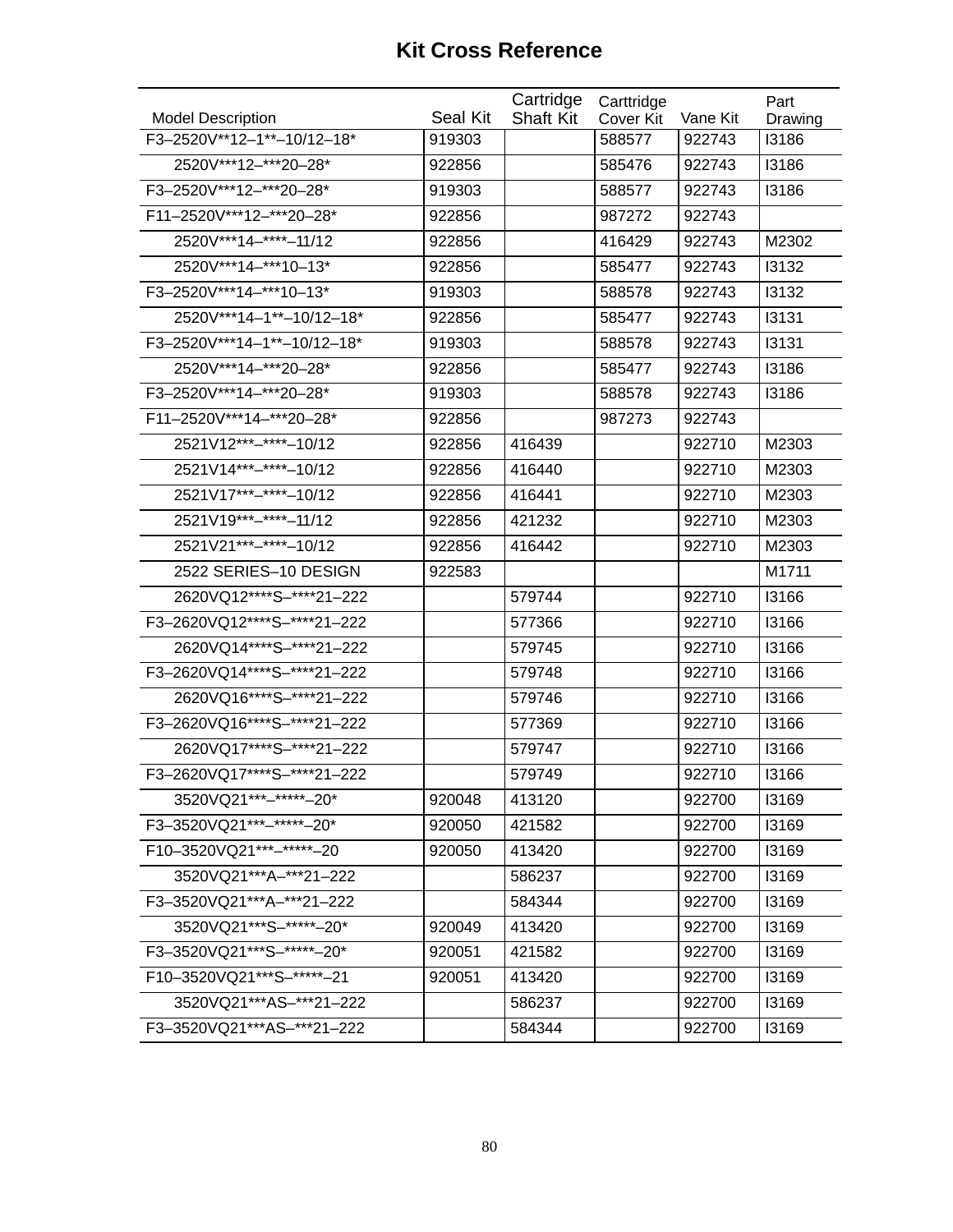| <b>Model Description</b>      | Seal Kit | Cartridge<br><b>Shaft Kit</b> | Carttridge<br>Cover Kit | Vane Kit | Part<br>Drawing |
|-------------------------------|----------|-------------------------------|-------------------------|----------|-----------------|
| 3520VQ25 *** - ***** - 20*    | 920048   | 413421                        |                         | 922700   | 13169           |
| F3-3520VQ25 ***- ***** - 20*  | 920050   | 421583                        |                         | 922700   | 13169           |
| F10-3520VQ25 ***-*****-20     | 920050   | 413421                        |                         | 922700   | 13169           |
| 3520VQ25***A-***21-222        |          | 584342                        |                         | 922700   | 13169           |
| F3-3520VQ25***A-***21-222     |          | 584345                        |                         | 922700   | 13169           |
| 3520VQ25***S-*****+20*        | 920049   | 413421                        |                         | 922700   | 13169           |
| F3-3520VQ25***S-*****-20*     | 920051   | 421583                        |                         | 922700   | 13169           |
| F10-3520VQ25***S-******-21    | 920051   | 413421                        |                         | 922700   | 13169           |
| 3520VQ25***AS-***21-222       |          | 584342                        |                         | 922700   | 13169           |
| F3-3520VQ25***AS-***21-222    |          | 584345                        |                         | 922700   | 13169           |
| 3520VQ30***-*****-20*         | 920048   | 413422                        |                         | 922700   | 13169           |
| F3-3520VQ30***-*****-20*      | 920050   | 421584                        |                         | 922700   | 13169           |
| F10-3520VQ30 ***-*****-20     | 920050   | 413422                        |                         | 922700   | 13169           |
| 3520VQ30***A-***21-222        |          | 584343                        |                         | 922700   | 13169           |
| F3-3520VQ30***A-***21-222     |          | 584346                        |                         | 922700   | 13169           |
| 3520VQ30***S-******-20*       | 920049   | 413422                        |                         | 922700   | 13169           |
| F3-3520VQ30***S-*****-20*     | 920051   | 421584                        |                         | 922700   | 13169           |
| F10-3520VQ30***S-*****-21     | 920051   | 413422                        |                         | 922700   | 13169           |
| 3520VQ30***AS-***21-222       |          | 584343                        |                         | 922700   | 13169           |
| F3-3520VQ30***AS-***21-222    |          | 584343                        |                         | 922700   | 13169           |
| 3520VQ35***-*****-20*         | 920048   | 413418                        |                         | 922700   | 13169           |
| F3-3520VQ35***-*****-20*      | 920050   | 421585                        |                         | 922700   | 13169           |
| F10-3520VQ35 ***-*****-20     | 920050   | 413418                        |                         | 922700   | 13169           |
| 3520VQ35***A-***21-222        |          | 584361                        |                         | 922700   | 13169           |
| F3-3520VQ35***A-***21-222     |          | 584347                        |                         | 922700   | 13169           |
| 3520VQ35***S-******-20*       | 920049   | 413418                        |                         | 922700   | 13169           |
| F3-3520VQ35***S-*****-20*     | 920051   | 421585                        |                         | 922700   | 13169           |
| F10-3520VQ35***S-*****-21     | 920051   | 413418                        |                         | 922700   | 13169           |
| 3520VQ35***AS-***21-222       |          | 584361                        |                         | 922700   | 13169           |
| F3-3520VQ35***AS-***21-222    |          | 584347                        |                         | 922700   | 13169           |
| 3520VQ38 *** - ***** - 20*    | 920048   | 413419                        |                         | 922700   | 13169           |
| F3-3520VQ38 *** - ***** - 20* | 920050   | 421586                        |                         | 922700   | 13169           |
| F10-3520VQ38 *** - ***** - 20 | 920050   | 413419                        |                         | 922700   | 13169           |
| 3520VQ38***S-*****-20*        | 920049   | 413419                        |                         | 922700   | 13169           |
| F3-3520VQ38***S-*****-20*     | 920051   | 421586                        |                         | 922700   | 13169           |
| F10-3520VQ38***S-*****-21     | 920051   | 413419                        |                         | 922700   | 13169           |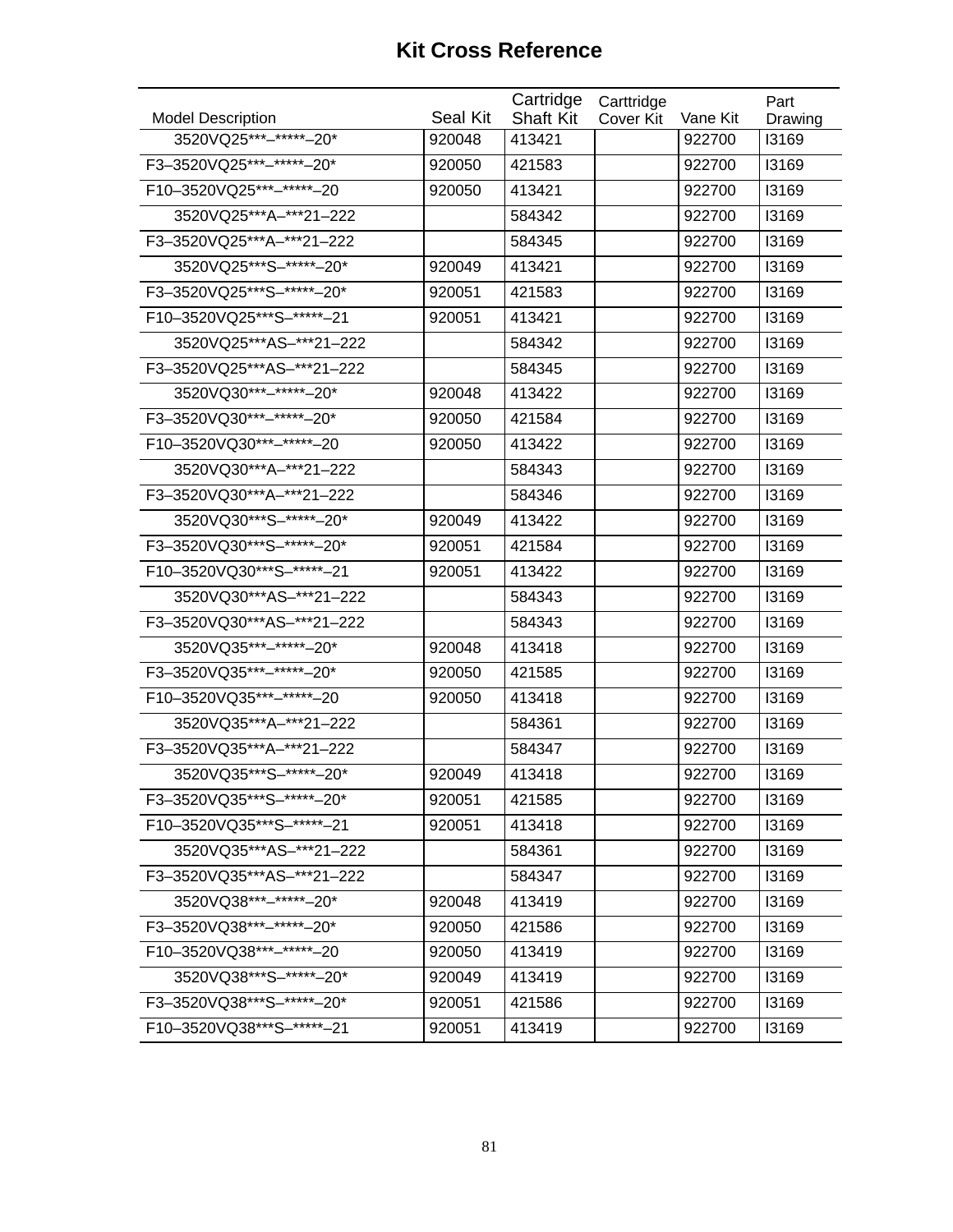|                               |          | Cartridge        | Carttridge |          | Part    |
|-------------------------------|----------|------------------|------------|----------|---------|
| <b>Model Description</b>      | Seal Kit | <b>Shaft Kit</b> | Cover Kit  | Vane Kit | Drawing |
| 3520VQ **** 5-***** - 20*     | 920048   |                  | 417053     | 922741   | 13169   |
| F3-3520VQ****5-*****-20*      | 920050   |                  | 421588     | 922741   | 13169   |
| F10-3520VQ****5-*****-20      | 920050   |                  | 417053     | 922741   | 13169   |
| 3520VQ **** 5-***** 30        | 920048   |                  | 595391     | 941402   | M2505   |
| F3-3520VQ **** 5-***** 30     | 920050   |                  | 597186     | 941402   | M2505   |
| 3520VQ****5A-***21-222        |          |                  | 584353     | 922741   | 13169   |
| F3-3520VQ****5A-***21-222     |          |                  | 584349     | 922741   | 13169   |
| 3520VQ****5S-******-20*       | 920049   |                  | 417053     | 922741   | 13169   |
| F3-3520VQ****5S-*****-20*     | 920051   |                  | 421588     | 922741   | 13169   |
| F10-3520VQ **** 5S ***** - 21 | 920051   |                  | 417053     | 922741   | 13169   |
| 3520VQ****5AS-***21-222       |          |                  | 584353     | 922741   | 13169   |
| F3-3520VQ****5AS-***21-222    |          |                  | 584349     | 922741   | 13169   |
| 3520VQ****6-*****30           | 920048   |                  | 595393     | 941402   | M2505   |
| F3-3520VQ****6-*****30        | 920050   |                  | 597188     | 941402   | M2505   |
| 3520VQ****6A-***21-222        |          |                  | 584356     | 922741   | 13169   |
| 3520VQ****6AS-***21-222       |          |                  | 584356     | 922741   | 13169   |
| 3520VQ ****8-*****+-20*       | 920048   |                  | 417054     | 922741   | 13169   |
| F3-3520VQ****8-*****-20*      | 920050   |                  | 421589     | 922741   | 13169   |
| F10-3520VQ ****8-*****-20     | 920050   |                  | 417054     | 922741   | 13169   |
| 3520VQ **** 8-***** * 30      | 920048   |                  | 595392     | 941402   | M2505   |
| F3-3520VQ **** 8-***** 30     | 920050   |                  | 597187     | 941402   | M2505   |
| 3520VQ****8A-***21-222        |          |                  | 584354     | 922741   | 13169   |
| F3-3520VQ****8A-***21-222     |          |                  | 584350     | 922741   | 13169   |
| 3520VQ****8S-******-20*       | 920049   |                  | 417054     | 922741   | 13169   |
| F3-3520VQ****8S-*****-20*     | 920051   |                  | 421589     | 922741   | 13169   |
| F10-3520VQ****8S-*****-21     | 920051   |                  | 417054     | 922741   | 13169   |
| 3520VQ****8AS-***21-222       |          |                  | 584354     | 922741   | 13169   |
| F3-3520VQ****8AS-***21-222    |          |                  | 584350     | 922741   | 13169   |
| 3520VQ****9-*****30           | 920048   |                  | 595390     | 941402   | M2505   |
| F3-3520VQ **** 9-***** 30     | 920050   |                  | 597185     | 941402   | M2505   |
| 3520VQ****9A-***21-222        |          |                  | 584352     | 922741   | 13169   |
| F3-3520VQ****9A-***21-222     |          |                  | 584248     | 922741   | 13169   |
| 3520VQ****9AS-***21-222       |          |                  | 584352     | 922741   | 13169   |
| F3-3520VQ****9AS-***21-222    |          |                  | 584348     | 922741   | 13169   |
| 3520VQ***11*****-20*          | 920048   |                  | 416427     | 922743   | 13169   |
| F3-3520VQ***11*****-20*       | 920050   |                  | 421590     | 922743   | 13169   |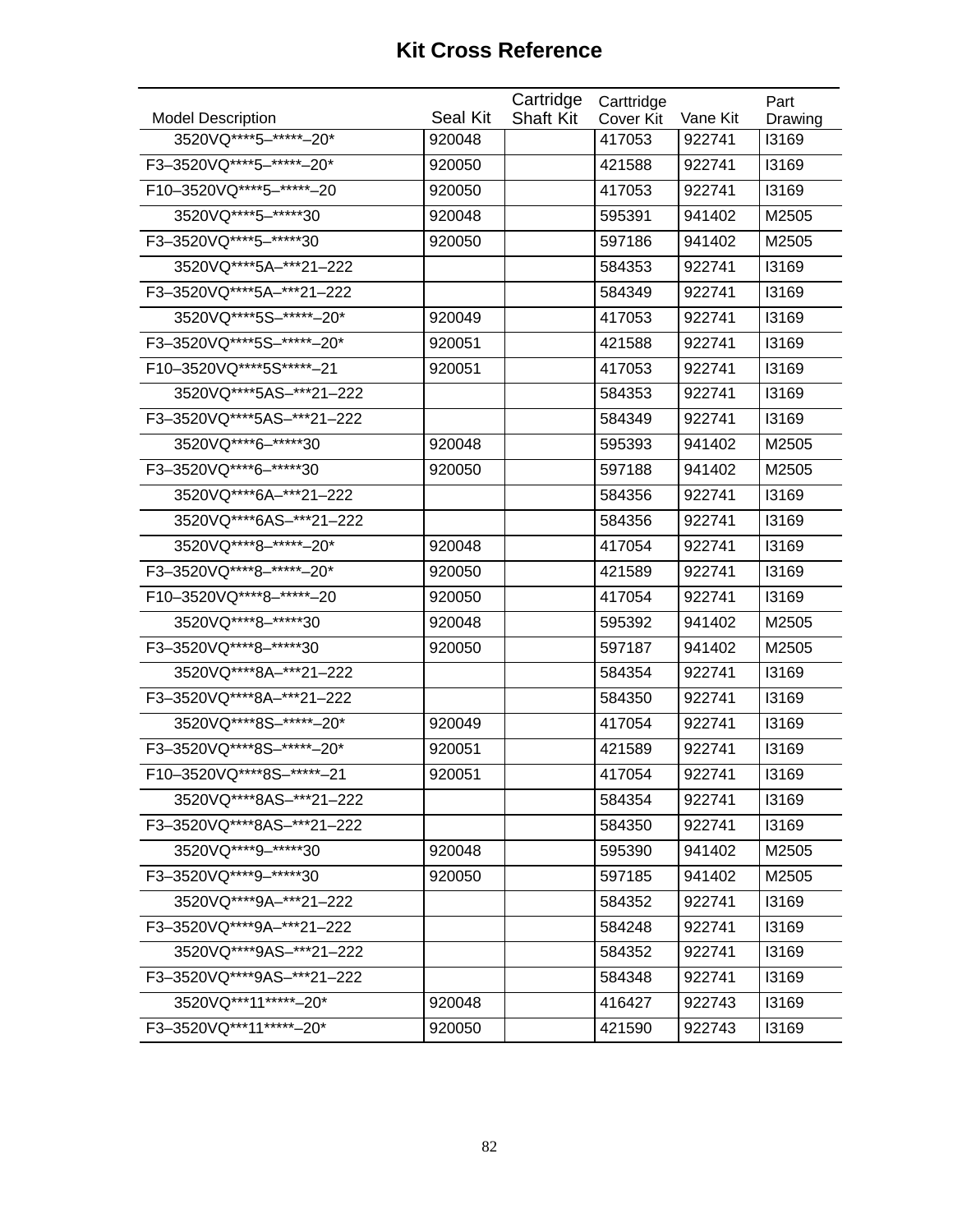|                               |                 | Cartridge        | Carttridge |          | Part    |
|-------------------------------|-----------------|------------------|------------|----------|---------|
| <b>Model Description</b>      | <b>Seal Kit</b> | <b>Shaft Kit</b> | Cover Kit  | Vane Kit | Drawing |
| F10-3520VQ *** 11- ***** - 20 | 920050          |                  | 416427     | 922743   | 13169   |
| 3520VQ***11-*****30           | 920048          |                  | 595394     | 941403   | M2505   |
| F3-3520VQ***11-*****30        | 920050          |                  | 597189     | 941403   | M2505   |
| 3520VQ***11A-***21-222        |                 |                  | 584355     | 922743   | 13169   |
| F3-3520VQ***11A-***21-222     |                 |                  | 584351     | 922743   | 13169   |
| 3520VQ***11S*****-20*         | 920049          |                  | 416427     | 922743   | 13169   |
| F3-3520VQ***11S******-20*     | 920051          |                  | 421590     | 922743   | 13169   |
| F10-3520VQ***11S-******-21    | 920051          |                  | 416427     | 922743   | 13169   |
| 3520VQ***11AS-***21-222       |                 |                  | 584355     | 922743   | 13169   |
| F3-3520VQ***11AS-***21-222    |                 |                  | 584351     | 922743   | 13169   |
| 3520VQ***12*****-20*          | 920048          |                  | 416428     | 922743   | 13169   |
| F3-3520VQ***12*****-20*       | 920050          |                  | 421591     | 922743   | 13169   |
| F10-3520VQ *** 12- ***** - 20 | 920050          |                  | 416428     | 922743   | 13169   |
| 3520VQ***12-*****30           | 920048          |                  | 626234     | 941403   | M2505   |
| F3-3520VQ *** 12-***** 30     | 920050          |                  | 597190     | 941403   | M2505   |
| 3520VQ***12S*****-20*         | 920049          |                  | 416428     | 922743   | 13169   |
| F3-3520VQ***12S*****-20*      | 920051          |                  | 421591     | 922743   | 13169   |
| F10-3520VQ *** 12S-***** - 21 | 920051          |                  | 416428     | 922743   | 13169   |
| 3520VQ***14*****-20*          | 920048          |                  | 416429     | 922743   | 13169   |
| F3-3520VQ *** 14 ***** - 20*  | 920050          |                  | 421592     | 922743   | 13169   |
| F10-3520VQ *** 14-***** - 20  | 920050          |                  | 416429     | 922743   | 13169   |
| 3520VQ***14-******30          | 920048          |                  | 595395     | 941403   | M2505   |
| F3-3520VQ *** 14-***** 30     | 920050          |                  | 597191     | 941403   | M2505   |
| 3520VQ***14S*****-20*         | 920049          |                  | 416429     | 922743   | 13169   |
| F3-3520VQ***14S******-20*     | 920051          |                  | 421592     | 922743   | 13169   |
| F10-3520VQ***14S-*****-21     | 920051          |                  | 416429     | 922743   | 13169   |
| 3520VQV10 SERIES              |                 |                  |            |          |         |
| 21 SHAFT END                  |                 | 413420           |            | 922700   |         |
| F3-21 SHAFT END               |                 | 421582           |            | 922700   |         |
| 25 SHAFT END                  |                 | 413421           |            | 922700   |         |
| F3-25 SHAFT END               |                 | 421583           |            | 922700   |         |
| 30 SHAFT END                  |                 | 413422           |            | 922700   |         |
| F3-30 SHAFT END               |                 | 421584           |            | 922700   |         |
| 35 SHAFT END                  |                 | 413418           |            | 922700   |         |
| F3-35 SHAFT END               |                 | 421585           |            | 922700   |         |
| 38 SHAFT END                  |                 | 413419           |            | 922700   |         |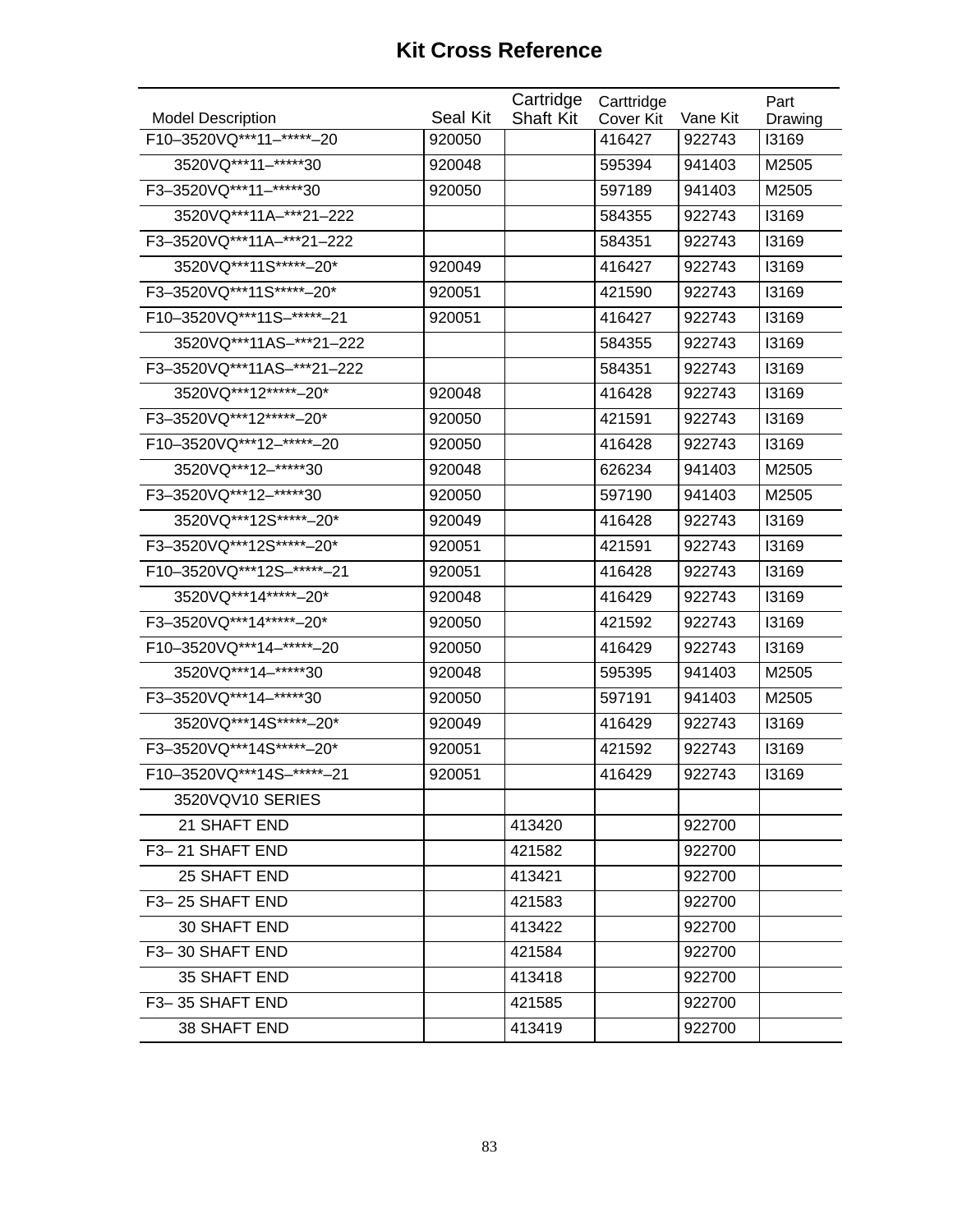|                              |          | Cartridge        | Carttridge |          | Part    |
|------------------------------|----------|------------------|------------|----------|---------|
| <b>Model Description</b>     | Seal Kit | <b>Shaft Kit</b> | Cover Kit  | Vane Kit | Drawing |
| F3-38 SHAFT END              |          | 421586           |            | 922700   |         |
| 5 COVER END                  |          |                  | 585302     | 922741   |         |
| F3- 5 COVER END              |          |                  | 574918     | 922741   |         |
| <b>6 COVER END</b>           |          |                  | 585303     | 922741   |         |
| F3- 6 COVER END              |          |                  | 574919     | 922741   |         |
| 8 COVER END                  |          |                  | 585304     | 922741   |         |
| F3- 8 COVER END              |          |                  | 574920     | 922741   |         |
| 9 COVER END                  |          |                  | 585305     | 922741   |         |
| F3- 9 COVER END              |          |                  | 574921     | 922741   |         |
| 11 COVER END                 |          |                  | 577013     | 922743   |         |
| F3-11 COVER END              |          |                  | 574922     | 922743   |         |
| 12 COVER END                 |          |                  | 585306     | 922743   |         |
| F3-12 COVER END              |          |                  | 574923     | 922743   |         |
| 14 COVER END                 |          |                  | 585307     | 922743   |         |
| F3-14 COVER END              |          |                  | 574924     | 922743   |         |
| V10 AUX. PUMP                |          |                  |            |          |         |
| 1.0 GPM                      |          | 574654           |            | 923499   |         |
| 1.5 GPM                      |          | 574661           |            | 923499   |         |
| 2.0 GPM                      |          | 574655           |            | 923499   |         |
| 3.0 GPM                      |          | 574656           |            | 923499   |         |
| 4.0 GPM                      |          | 574657           |            | 923500   |         |
| 5.0 GPM                      |          | 574658           |            | 923500   |         |
| 6.0 GPM                      |          | 574659           |            | 923501   |         |
| 7.0 GPM                      |          | 574660           |            | 923501   |         |
| 3520VQV10-****21*-452198     |          | 413422           |            | 922700   |         |
| 3520VQV10-****21*-452198     |          |                  | 585304     | 922741   |         |
| 3520VQV10-****21*-629200     |          | 413421           |            | 922700   |         |
| 3520VQV10-****21*-629200     |          |                  | 585304     | 922741   |         |
| 3520V21***-****-11/12        | 922859   | 413420           |            | 922700   | M2304   |
| 3520V25***-****-11/12        | 922859   | 413421           |            | 922700   | M2304   |
| 3520V25***-***10-13*         | 922859   | 578311           |            | 941019   | 13134   |
| F3-3520V25***-***10-13*      | 919304   | 58306            |            | 941019   | 13134   |
| 3520V25***-****-10/12-18*    | 922859   | 578311           |            | 941019   | 13133   |
| F3-3520V25***-****-10/12-18* | 919304   | 584306           |            | 941019   | 13133   |
| F6-3520V25***-***12          | 922859   | 427598           |            | 941018   | 13189   |
| F6-3520V25***-***12L         | 922859   | 573857           |            | 941018   | 13189   |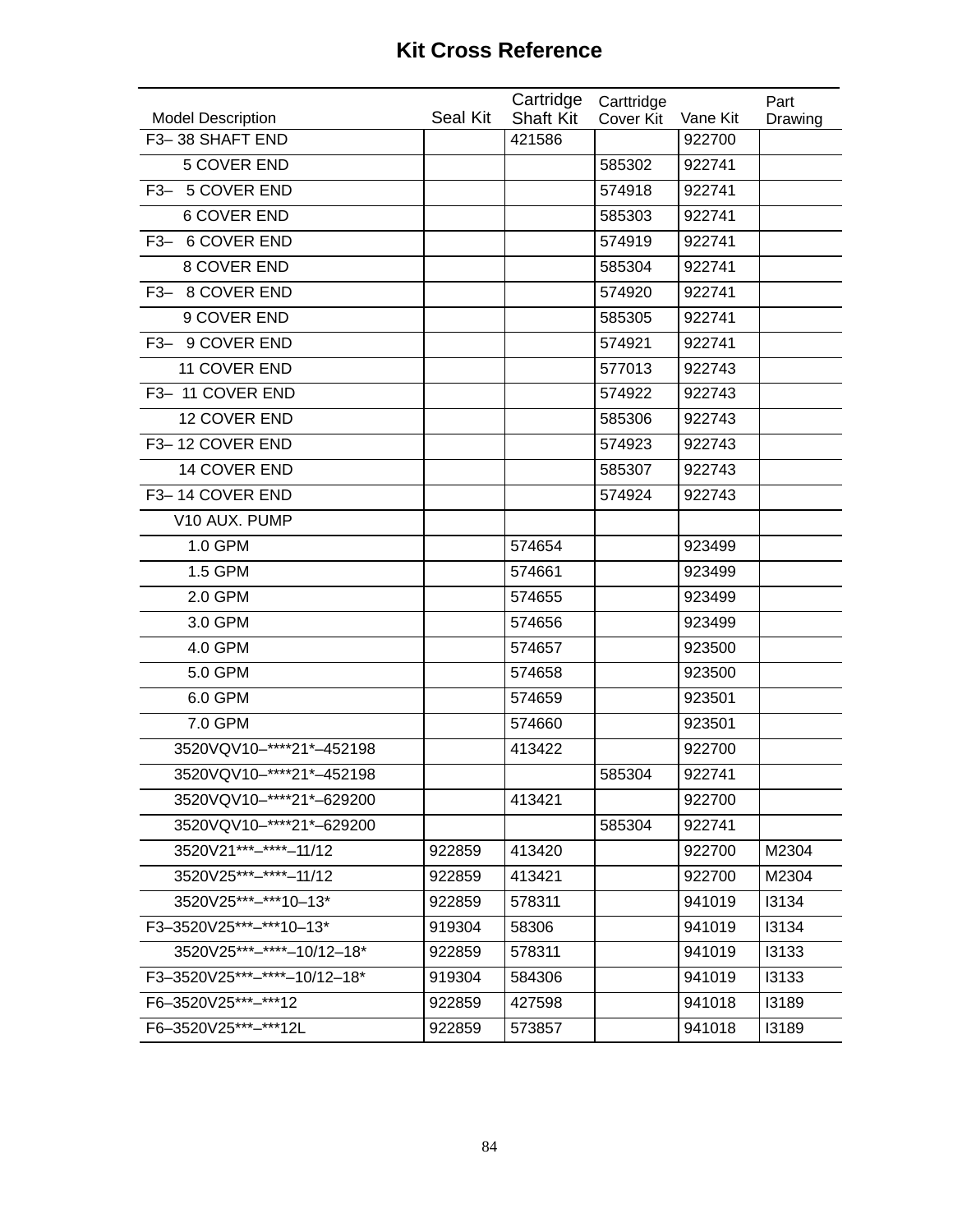| <b>Model Description</b>         | Seal Kit | Cartridge<br><b>Shaft Kit</b> | Carttridge<br>Cover Kit | Vane Kit | Part<br>Drawing |
|----------------------------------|----------|-------------------------------|-------------------------|----------|-----------------|
| 3520V25***-***-20-28*            | 922859   | 578311                        |                         | 941019   | 13180           |
| F3-3520V25***-***-20-28*         | 919304   | 584306                        |                         | 941019   | 13180           |
| F11-3520V25***-***20-28*         | 922859   | 987282                        |                         | 941019   |                 |
| 3520V30***-****-11/12            | 922859   | 413422                        |                         | 922700   | M2304           |
| 3520V30***-***10-13*             | 922859   | 578312                        |                         | 941019   | 13134           |
| F3-3520V30***-***10-13*          | 919304   | 584307                        |                         | 941019   | 13134           |
| 3520V30***-****-10/12-18*        | 922859   | 578312                        |                         | 941019   | 13133           |
| F3-3520V30***-****-10/12-18*     | 919304   | 584307                        |                         | 941019   | 13133           |
| F6-3520V30***-***12              | 922859   | 586764                        |                         | 941018   | 13189           |
| 3520V30 *** -*** - 20 - 28*      | 922859   | 578312                        |                         | 941019   | 13180           |
| F3-3520V30***-***-20-28*         | 919304   | 584307                        |                         | 941019   | 13180           |
| F11-3520V30 ***-*** 20-28*       | 922859   | 987283                        |                         | 941019   |                 |
| 3520V35 *** - *** * - 11/12      | 922859   | 413418                        |                         | 922700   | M2304           |
| 3520V35***-***10-13*             | 922859   | 578313                        |                         | 941019   | 13134           |
| F3-3520V35***-***10-13*          | 919304   | 584308                        |                         | 941019   | 13134           |
| 3520V35***-****-10/12-18*        | 922859   | 578313                        |                         | 941019   | 13133           |
| F3-3520V35***-****-10/12-18*     | 919304   | 584308                        |                         | 941019   | 13133           |
| 3520V35 *** - *** - 20 - 28*     | 922859   | 578313                        |                         | 941019   | 13180           |
| F3-3520V35***-***-20-28*         | 919304   | 584308                        |                         | 941019   | 13180           |
| F11-3520V35***-***20-28*         | 922859   | 987284                        |                         | 941019   |                 |
| 3520V38 *** - **** - 11/12       | 922859   | 413419                        |                         | 922700   | M2304           |
| 3520V38***-***10-13*             | 922859   | 578314                        |                         | 941019   | 13134           |
| F3-3520V38***-***10-13*          | 919304   | 584309                        |                         | 941019   | 13134           |
| 3520V38 *** - **** - 10/12 - 18* | 922859   | 578314                        |                         | 941019   | 13133           |
| F3-3520V38***-****-10/12-18*     | 919304   | 584309                        |                         | 941019   | 13133           |
| F6-3520V38***-***12              | 922859   | 586760                        |                         | 941019   | 13189           |
| 3520V38***-***-20-28*            | 922859   | 578314                        |                         | 941019   | 13180           |
| F3-3520V38***-***-20-28*         | 919304   | 584309                        |                         | 941019   | 13180           |
| F11-3520V38***-***20-28*         | 922859   | 987285                        |                         | 941019   | 13180           |
| 3520V42***-86**10/12-186/187     | 922859   | 919815                        |                         | 942289   | 13160           |
| 3520V45***-86**10/12-186/187     | 922859   | 919816                        |                         | 942289   | 13160           |
| 3520V****2-****-10/12-18*        | 922859   |                               | 585478                  | 922741   | 13133           |
| F3-3520V****2-****-10/12-18*     | 919304   |                               | 588573                  | 922741   | 13133           |
| 3520V****2-***-20-28*            | 922859   |                               | 585478                  | 922741   | 13180           |
| F3-3520V****2-***20-28*          | 919304   |                               | 588573                  | 922741   | 13180           |
| 3520V****5-****-11/12            | 922859   |                               | 417053                  | 922741   | M2304           |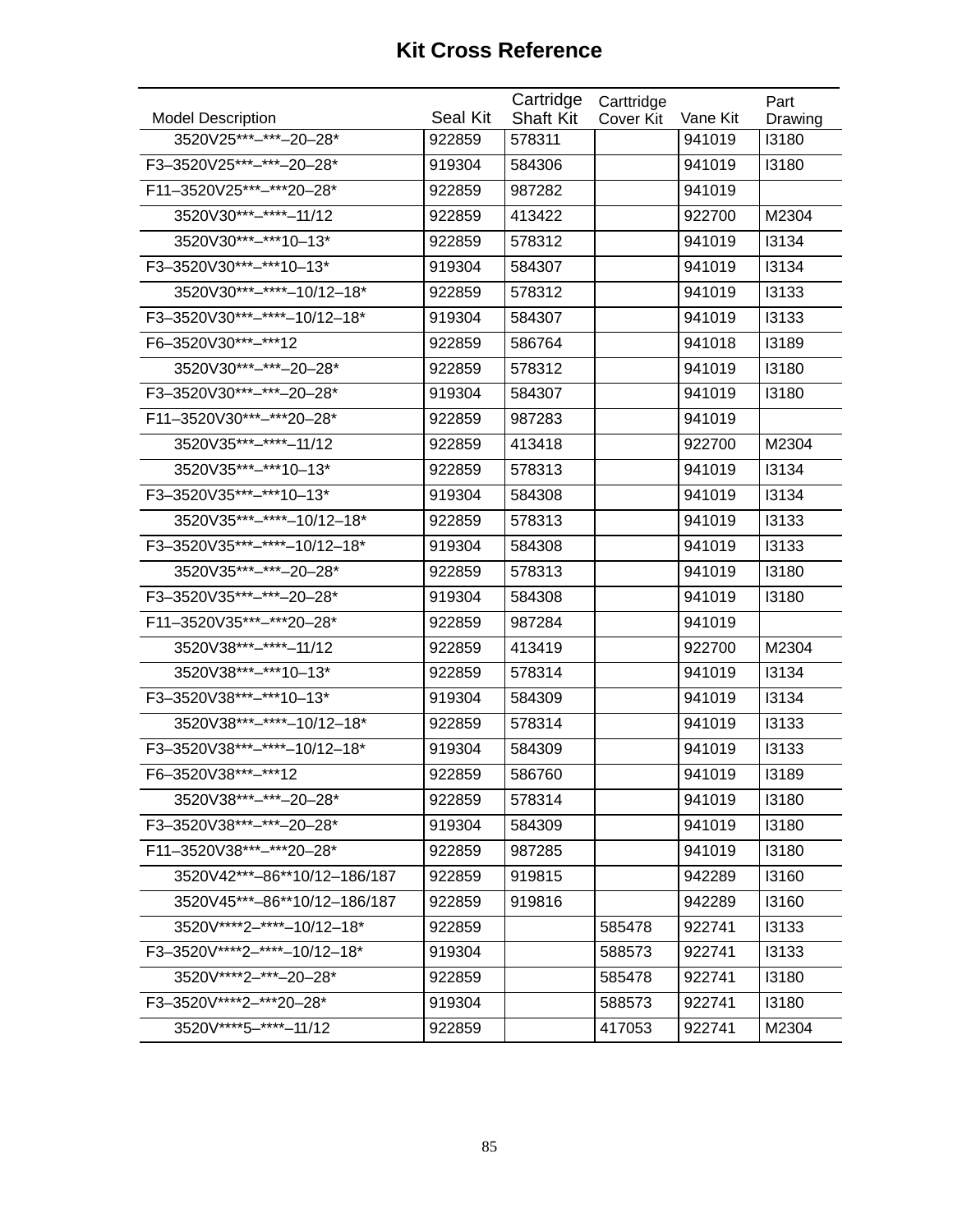|                              |          | Cartridge        | Carttridge |          | Part    |
|------------------------------|----------|------------------|------------|----------|---------|
| <b>Model Description</b>     | Seal Kit | <b>Shaft Kit</b> | Cover Kit  | Vane Kit | Drawing |
| 3520V****5-***10-13*         | 922859   |                  | 585471     | 922741   | 13134   |
| F3-3520V****5-***10-13*      | 919304   |                  | 588574     | 922741   | 13134   |
| 3520V****5-****-10/12-18*    | 922859   |                  | 585471     | 922741   | 13133   |
| F3-3520V****5-****-10/12-18* | 919304   |                  | 588574     | 922741   | 13133   |
| F6-3520V **** 5-*** 12       | 922859   |                  | 591463     | 941212   | 13189   |
| F6-3520V **** 5-*** 12L      | 922859   |                  | 626108     | 941212   | 13189   |
| 3520V **** 5-*** - 20-28*    | 922859   |                  | 585471     | 922741   | 13180   |
| F3-3520V****5-***20-28*      | 919304   |                  | 588574     | 922741   | 13180   |
| F11-3520V****5-***20-28*     | 922859   |                  | 987269     | 922741   |         |
| 3520V****8-****-11/12        | 922859   |                  | 417054     | 922741   | M2304   |
| 3520V****8-***10-13*         | 922859   |                  | 585473     | 922741   | 13134   |
| F3-3520V****8-***10-13*      | 919304   |                  | 588575     | 922741   | 13134   |
| 3520V****8-****-10/12-18*    | 922859   |                  | 554736     | 922741   | 13133   |
| F3-3520V****8-****-10/12-18* | 919304   |                  | 588575     | 922741   | 13133   |
| F6-3520V****8-***12          | 922859   |                  | 578886     | 941212   | 13189   |
| F6-3520V****8-***12L         | 922859   |                  | 578887     | 941212   | 13189   |
| 3520V****8-***-20-28*        | 922859   |                  | 585473     | 922741   | 13180   |
| F3-3520V****8-***20-28*      | 919304   |                  | 588575     | 922741   | 13180   |
| F11-3520V****8-***20-28*     | 922859   |                  | 987270     | 922741   |         |
| 3520V***11-****-11/12        | 922859   |                  | 416427     | 922743   | M2304   |
| 3520V***11-***10-13*         | 922859   |                  | 585475     | 922743   | 13134   |
| F3-3520V***11-***10-13*      | 919304   |                  | 588576     | 922743   | 13134   |
| 3520V***11-****-10/12-18*    | 922859   |                  | 585475     | 922743   | 13133   |
| F3-3520V***11-****-10/12-18* | 919304   |                  | 588576     | 922743   | 13133   |
| 3520V***11-***-20-28*        | 922859   |                  | 585475     | 922743   | 13180   |
| F3-3520V***11-***20-28*      | 919304   |                  | 588576     | 922743   | 13180   |
| F11-3520V***11-***20-28*     | 922859   |                  | 987271     | 922743   |         |
| 3520V***12-****-11/12        | 922859   |                  | 416428     | 922743   | M2304   |
| 3520V***12-***10-13*         | 922859   |                  | 585476     | 922743   | 13134   |
| F3-3520V***12-***10-13*      | 919304   |                  | 588577     | 922743   | 13134   |
| 3520V***12-****-10/12-18*    | 922859   |                  | 585476     | 922743   | 13133   |
| F3-3520V***12-****-10/12-18* | 919304   |                  | 588577     | 922743   | 13133   |
| 3520V***12-***-20-28*        | 922859   |                  | 585476     | 922743   | 13180   |
| F3-3520V***12-***20-28*      | 919304   |                  | 588577     | 922743   | 13180   |
| F11-3520V***12-***20-28*     | 922859   |                  | 987272     | 922743   |         |
| 3520V***14-****-11/12        | 922859   |                  | 416429     | 922743   | M2304   |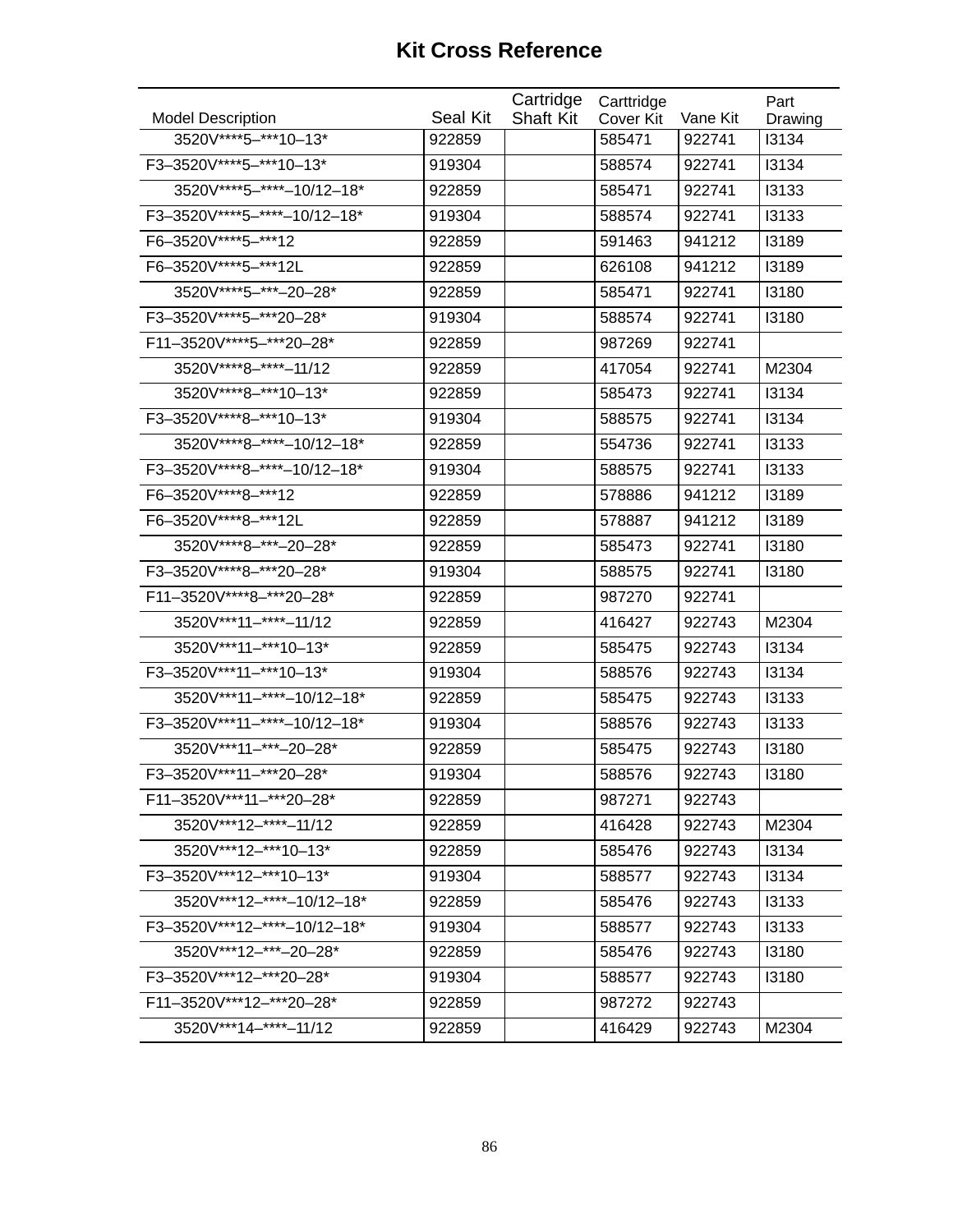|                               |          | Cartridge        | Carttridge |          | Part    |
|-------------------------------|----------|------------------|------------|----------|---------|
| <b>Model Description</b>      | Seal Kit | <b>Shaft Kit</b> | Cover Kit  | Vane Kit | Drawing |
| 3520V***14-***10-13*          | 922859   |                  | 585477     | 922743   | 13134   |
| F3-3520V***14-***10-13*       | 919304   |                  | 588578     | 922743   | 13134   |
| 3520V***14-****-10/12-18*     | 922859   |                  | 585477     | 922743   | 13133   |
| F3-3520V***14-****-10/12-18*  | 919304   |                  | 588578     | 922743   | 13133   |
| 3520V***14-***-20-28*         | 922859   |                  | 585477     | 92243    | 13180   |
| F3-3520V***14-***20-28*       | 919304   |                  | 588578     | 922743   | 13180   |
| F11-3520V***14-***20-28*      | 922859   |                  | 987273     | 922743   |         |
| 3521V21 *** -**** - 11/12     | 922859   | 413420           |            | 922700   | M2305   |
| 3521V25 *** -**** - 10        | 922859   | 413421           |            | 922700   | M2305   |
| 3521V30***-****-10            | 922859   | 413422           |            | 922700   | M2305   |
| 3521V35***-****-10            | 922859   | 413418           |            | 922700   | M2305   |
| 3521V38 *** - **** - 10       | 922859   | 413419           |            | 922700   | M2305   |
| 3525VQ21 ***-*****-20*        | 920056   | 413420           |            | 922700   | 13171   |
| F3-3525VQ21 ***-*****-20*     | 920058   | 421582           |            | 922700   | 13171   |
| F10-3525VQ21 ***-*****-20*    | 920058   | 413420           |            | 922700   | 13171   |
| 3525VQ21 *** S-***** + - 20*  | 920057   | 413420           |            | 922700   | 13171   |
| F3-3525VQ21***S-*****-20*     | 920059   | 421582           |            | 922700   | 13171   |
| F10-3525VQ21 *** S-***** - 21 | 920059   | 413420           |            | 922700   | 13171   |
| 3525VQ25***-*****+20*         | 920056   | 413421           |            | 922700   | 13171   |
| F3-3525VQ25***-*****-20*      | 920058   | 421583           |            | 922700   | 13171   |
| F10-3525VQ25 *** - ***** - 20 | 920058   | 413421           |            | 922700   | 13171   |
| 3525VQ25***S-******-20*       | 920057   | 413421           |            | 922700   | 13171   |
| F3-3525VQ25***S-*****-20*     | 920059   | 421583           |            | 922700   | 13171   |
| F10-3525VQ25***S-*****-21     | 920059   | 413421           |            | 922700   | 13171   |
| 3525VQ30***-*****-20*         | 920056   | 413422           |            | 922700   | 13171   |
| F3-3525VQ30***-*****-20*      | 920058   | 421584           |            | 922700   | 13171   |
| F10-3525VQ30***-*****-20      | 920058   | 413422           |            | 922700   | 13171   |
| 3525VQ30***S-*****-20*        | 920057   | 413422           |            | 922700   | 13171   |
| F3-3525VQ30***S-*****-20*     | 920059   | 421584           |            | 922700   | 13171   |
| F10-3525VQ30***S-*****-21     | 920059   | 413422           |            | 922700   | 13171   |
| 3525VQ35***-*****-20*         | 920056   | 413418           |            | 922700   | 13171   |
| F3-3525VQ35***-*****-20*      | 920058   | 421585           |            | 922700   | 13171   |
| F10-3525VQ35 ***-*****-20     | 920058   | 413418           |            | 922700   | 13171   |
| 3525VQ35***-*****20-236       |          | 584277           |            |          | 13171   |
| 3525VQ35***S-*****+-20*       | 920057   | 413418           |            | 922700   | 13171   |
| F3-3525VQ35***S-*****-20*     | 920059   | 421585           |            | 922700   | 13171   |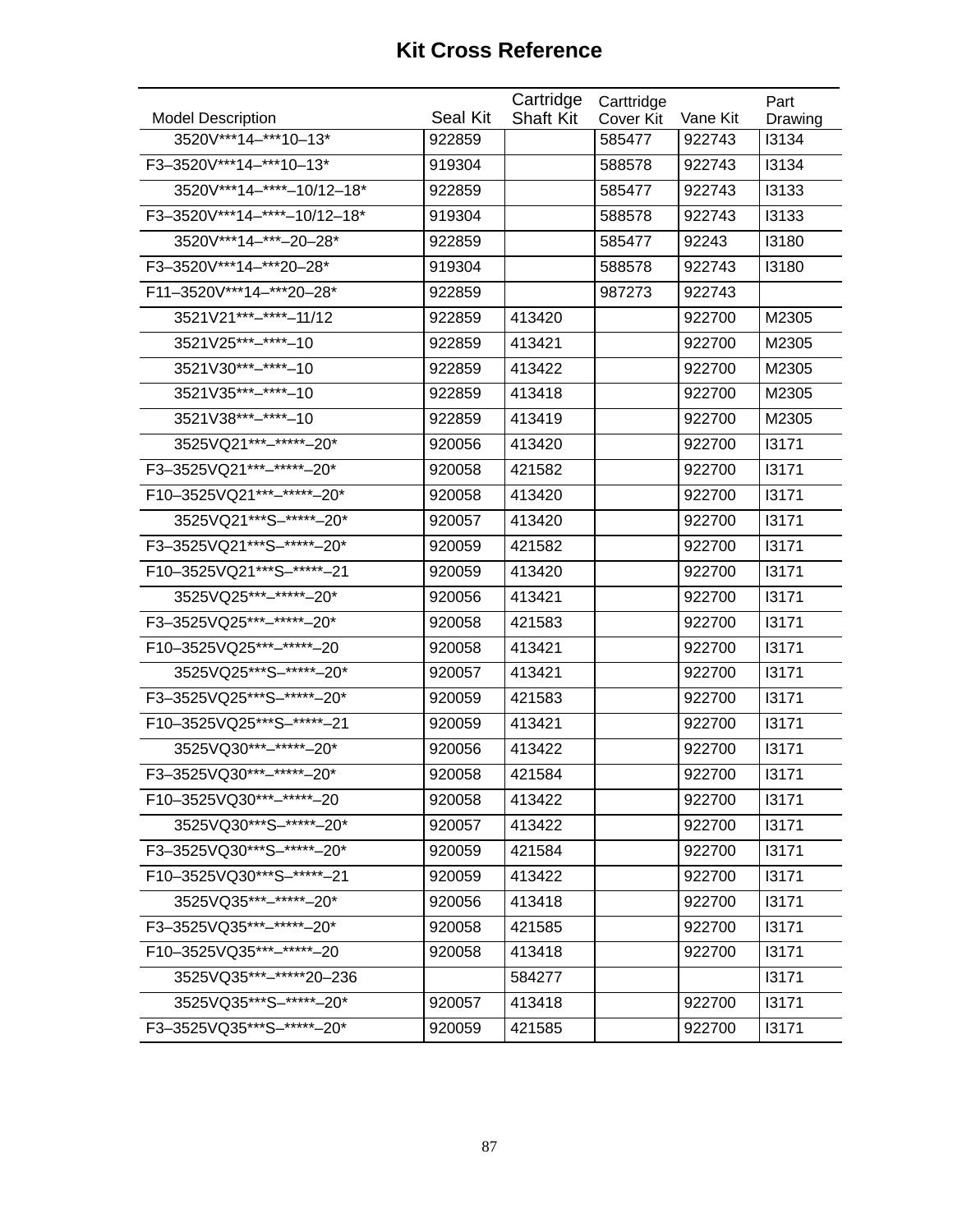| <b>Model Description</b>      | Seal Kit | Cartridge<br><b>Shaft Kit</b> | Carttridge<br>Cover Kit | Vane Kit | Part<br>Drawing |
|-------------------------------|----------|-------------------------------|-------------------------|----------|-----------------|
| F10-3525VQ35***S-*****-21     | 920059   | 413418                        |                         | 922700   | 13171           |
| 3525VQ38 *** -***** - 20*     | 920056   | 413419                        |                         | 922700   | 13171           |
| F3-3525VQ38 ***-*****-20*     | 920058   | 421586                        |                         | 922700   | 13171           |
| F10-3525VQ38 ***-*****-20     | 920058   | 413419                        |                         | 922700   | 13171           |
| 3525VQ38***-****-20-233       |          | 584248                        |                         | 922700   |                 |
| 3525VQ38***S-******-20*       | 920057   | 413419                        |                         | 922700   | 13171           |
| F3-3525VQ38***S-*****-20*     | 920059   | 421586                        |                         | 922700   | 13171           |
| F3-3525VQ38***S-*****21-248   | 920059   | 591383                        |                         | 922700   | 13171           |
| F10-3525VQ38 *** S-***** - 21 | 920059   | 413419                        |                         | 922700   | 13171           |
| 3525VQ***12-*****-20*         | 920056   |                               | 421244                  | 922710   | 13171           |
| F3-3525VQ***12-*****-20*      | 920058   |                               | 421576                  | 922710   | 13171           |
| F10-3525VQ *** 12-***** - 20  | 920058   |                               | 421244                  | 922710   | 13171           |
| 3525VQ***12-*****30           | 920056   |                               | 595676                  | 941392   | M2506           |
| F3-3525VQ *** 12-***** 30     | 920058   |                               | 597179                  | 941392   | M2506           |
| 3525VQ***12-****20-233        |          |                               | 584244                  | 922710   |                 |
| 3525VQ***12S-******-20*       | 920057   |                               | 421244                  | 922710   | 13171           |
| F3-3525VQ***12S-*****-20*     | 920059   |                               | 421576                  | 922710   | 13171           |
| F10-3525VQ *** 12S-***** - 21 | 920059   |                               | 421244                  | 922710   | 13171           |
| 3525VQ***14-*****-20*         | 920056   |                               | 421235                  | 922710   | 13171           |
| F3-3525VQ***14-*****-20*      | 920058   |                               | 421577                  | 922710   | 13171           |
| F3-3525VQ***14-****-20-242    |          |                               | 591395                  | 922710   | 13171           |
| F10-3525VQ *** 14-***** - 20  | 920058   |                               | 421235                  | 922710   | 13171           |
| 3525VQ***14-*****30           | 920056   |                               | 595677                  | 941392   | M2506           |
| F3-3525VQ *** 14-***** 30     | 920058   |                               | 597180                  | 941392   | M2506           |
| 3525VQ***14S-*****-20*        | 920057   |                               | 421235                  | 922710   | 13171           |
| F3-3525VQ***14S-*****-20*     | 920059   |                               | 421577                  | 922710   | 13171           |
| F3-3525VQ***14S-*****-21-248  | 920059   |                               | 591395                  | 922710   | 13171           |
| F10-3525VQ***14S-*****-21     | 920059   |                               | 421235                  | 922710   | 13171           |
| 3525VQ***17-*****-20*         | 920056   |                               | 421236                  | 922710   | 13171           |
| F3-3525VQ***17-*****-20*      | 920058   |                               | 421578                  | 922710   | 13171           |
| F10-3525VQ *** 17-***** - 20  | 920058   |                               | 421236                  | 922710   | 13171           |
| 3525VQ***17-*****30           | 920056   |                               | 595678                  | 941392   | M2506           |
| F3-3525VQ***17-*****30        | 920058   |                               | 597181                  | 941392   | M2506           |
| 3525VQ***17S-*****-20*        | 920057   |                               | 421236                  | 922710   | 13171           |
| F3-3525VQ***17S-*****-20*     | 920059   |                               | 421578                  | 922710   | 13171           |
| F10-3525VQ***17S-*****-21     | 920059   |                               | 421236                  | 922710   | 13171           |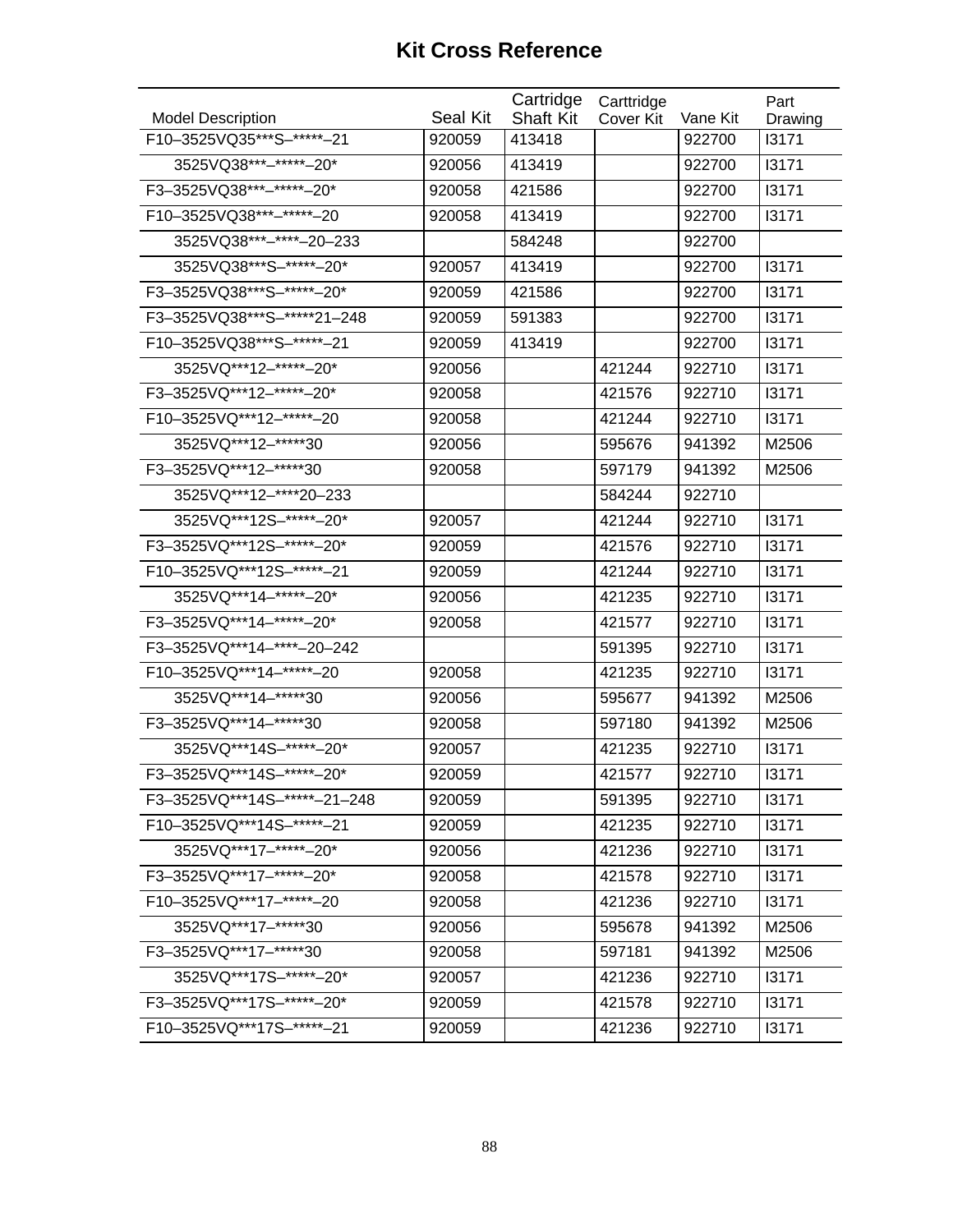| <b>Model Description</b>      | Seal Kit | Cartridge<br><b>Shaft Kit</b> | Carttridge<br>Cover Kit | Vane Kit | Part<br>Drawing |
|-------------------------------|----------|-------------------------------|-------------------------|----------|-----------------|
| 3525VQ***19-*****-20*         | 920056   |                               | 421237                  | 922710   | 13171           |
| F3-3525VQ***19-*****-20*      | 920058   |                               | 421579                  | 922710   | 13171           |
| F10-3525VQ *** 19- ***** - 20 | 920058   |                               | 421237                  | 922710   | 13171           |
| 3525VQ***19-*****30           | 920056   |                               | 595680                  | 941392   | M2506           |
| F3-3525VQ *** 19-***** 30     | 920058   |                               | 597183                  | 941392   | M2506           |
| 3525VQ***19S-******-20*       | 920057   |                               | 421237                  | 922710   | 13171           |
| F3-3525VQ***19S-*****-20*     | 920059   |                               | 421579                  | 922710   | 13171           |
| F10-3525VQ***19S-*****-21     | 920059   |                               | 421237                  | 922710   | 13171           |
| 3525VQ***21-*****-20*         | 920056   |                               | 421238                  | 922710   | 13171           |
| F3-3525VQ***21-*****-20*      | 920058   |                               | 421580                  | 922710   | 13171           |
| F3-3525VQ***21-****21-244     |          |                               | 588639                  | 922710   | 13171           |
| F10-3525VQ *** 21- ***** - 20 | 920058   |                               | 421238                  | 922710   | 13171           |
| 3525VQ***21-*****30           | 920056   |                               | 595679                  | 941392   | M2506           |
| F3-3525VQ***21-*****30        | 920058   |                               | 597182                  | 941392   | M2506           |
| 3525VQ***21-*****20-233       |          |                               | 584247                  | 922710   |                 |
| 3525VQ***21-*****20-236       |          |                               | 421238                  | 922710   | 13171           |
| 3525VQ***21S-******-20*       | 920057   |                               | 421238                  | 922710   | 13171           |
| F3-3525VQ***21S-*****-20*     | 920059   |                               | 421580                  | 922710   | 13171           |
| F10-3525VQ***21S-******-21    | 920059   |                               | 421238                  | 922710   | 13171           |
| 3525VQV10 SERIES              |          |                               |                         |          |                 |
| 21 SHAFT END                  | 920169   | 413420                        |                         | 922700   |                 |
| F3-21 SHAFT END               | 920170   | 421582                        |                         | 922700   |                 |
| 25 SHAFT END                  | 920169   | 413421                        |                         | 922700   |                 |
| F3-25 SHAFT END               | 920170   | 421583                        |                         | 922700   |                 |
| <b>30 SHAFT END</b>           | 920169   | 413422                        |                         | 922700   |                 |
| F3-30 SHAFT END               | 920170   | 421584                        |                         | 922700   |                 |
| 35 SHAFT END                  | 920169   | 413418                        |                         | 922700   |                 |
| F3-35 SHAFT END               | 920170   | 421585                        |                         | 922700   |                 |
| 38 SHAFT END                  | 920169   | 413419                        |                         | 922700   |                 |
| F3-38 SHAFT END               | 920170   | 421586                        |                         | 922700   |                 |
| 12 COVER END                  | 920169   |                               | 583347                  | 922710   |                 |
| F3-12 COVER END               | 920170   |                               | 581851                  | 922710   |                 |
| 14 COVER END                  | 920169   |                               | 583348                  | 922710   |                 |
| F3-14 COVER END               | 920170   |                               | 581852                  | 922710   |                 |
| 17 COVER END                  | 920169   |                               | 583349                  | 922710   |                 |
| F3-17 COVER END               | 920170   |                               | 581853                  | 922710   |                 |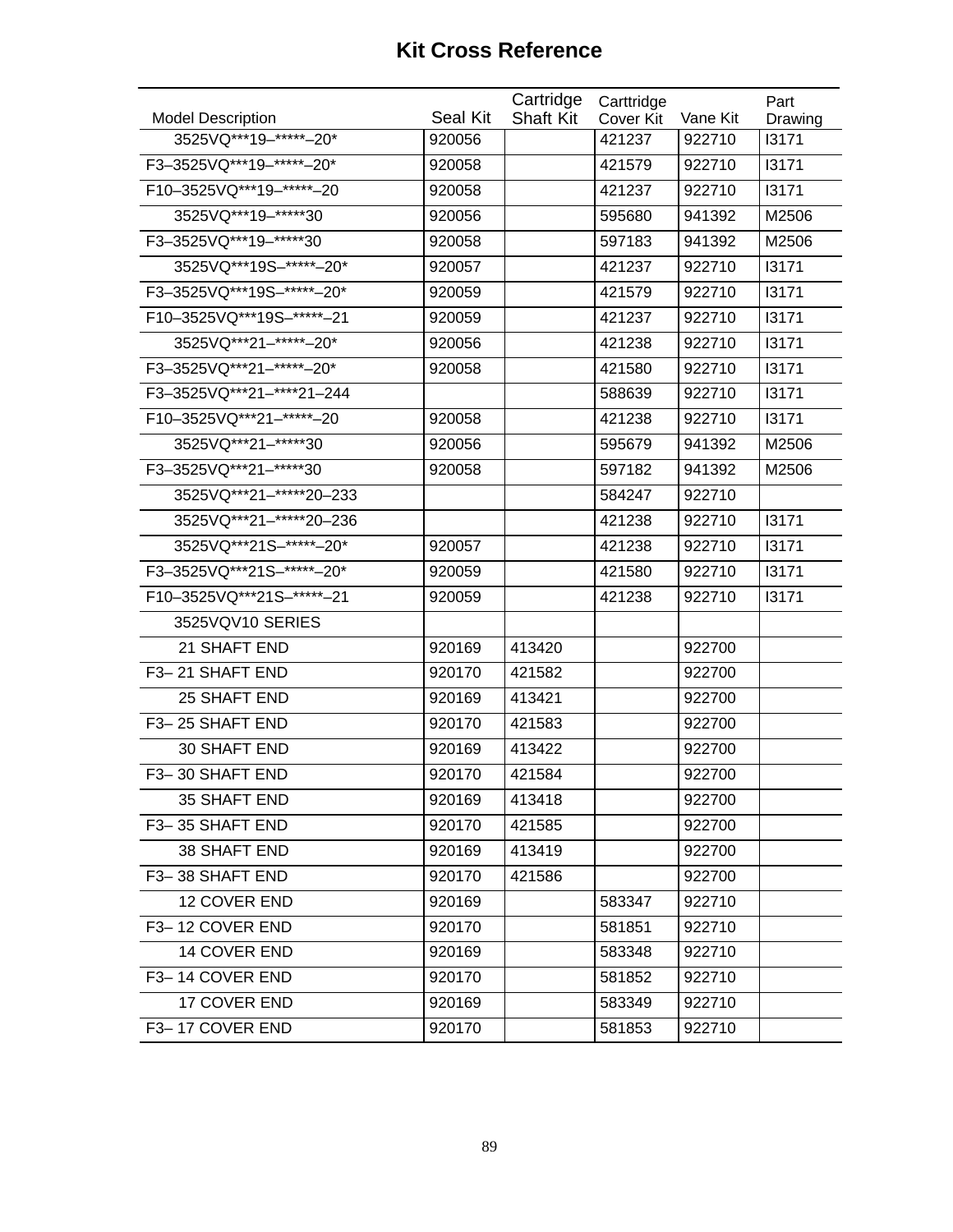| 19 COVER END<br>920169<br>583350<br>922710<br>F3-19 COVER END<br>920170<br>581854<br>922710<br>21 COVER END<br>920169<br>582358<br>922710<br>F3-21 COVER END<br>920170<br>582355<br>922710<br>F3-3525VQV10-***21*-574712<br>577368<br>920170<br>584345<br>F3-3525VQV10-***21*-574713<br>920170<br>584345<br>581855<br>F3-3525VQV10-***21*-581335<br>920170<br>582355<br>583340<br>F3-3525VQV10-***21*-596768<br>920170<br>584345<br>581855<br>3525V25***-***-10<br>413421<br>M2306<br>922859<br>922700<br>3525V25***-***-10-13*<br>922862<br>578311<br>13136<br>941019<br>F3-3525V25***-***-10-13*<br>13136<br>919305<br>584306<br>941019<br>3525V25***-****-10/12-18*<br>922862<br>578311<br>941019<br>13126<br>F3-3525V25***-****-10/12-18*<br>941019<br>13126<br>919305<br>584306<br>3525V25 *** -*** 20 - 28*<br>941019<br>13187<br>922862<br>578311<br>F3-3525V25***-***20-28*<br>919305<br>584306<br>941019<br>13187<br>F11-3525V25***-***20-28*<br>922862<br>987282<br>941019<br>F6-3525V25***-***12<br>941018<br>13190<br>922862<br>427598<br>F6-3525V25 *** -*** 12L<br>922862<br>573857<br>941018<br>13190<br>3525V30***-***-10<br>922859<br>413422<br>922700<br>M2306<br>3525V30***-***-10-13*<br>578312<br>13136<br>922862<br>941019<br>F3-3525V30***-***-10-13*<br>919305<br>584307<br>941019<br>13126<br>3525V30***-****-10/12-18*<br>13126<br>922862<br>578312<br>941019<br>F3-3525V30***-****-10/12-18*<br>13126<br>584307<br>941019<br>919305<br>3525V30***-***20-28*<br>13187<br>922862<br>578312<br>941019<br>F3-3525V30***-***20-28*<br>919305<br>584307<br>941019<br>13187<br>F11-3525V30***-***20-28*<br>922862<br>987283<br>941019<br>F6-3525V30***-***12<br>922862<br>941018<br>13190<br>586764<br>F6-3525V30***-***12L<br>941018<br>13190<br>922862<br>586765<br>3525V35***-***-10<br>413418<br>922700<br>922859<br>M2306<br>3525V35***-***-10-13*<br>922862<br>578313<br>941019<br>13136<br>F3-3525V35***-***-10-13*<br>13136<br>919305<br>584308<br>941019<br>3525V35***-****-10/12-18*<br>922862<br>578313<br>941019<br>13126<br>F3-3525V35***-****-10/12-18*<br>584308<br>941019<br>13126<br>919305<br>3525V35 *** -*** 20 - 28*<br>922862<br>578313<br>941019<br>13187<br>F3-3525V35***-***20-28*<br>13187<br>919305<br>584308<br>941019<br>F11-3525V35***-***20-28*<br>941019<br>922862<br>987284 |                          |          | Cartridge        | Carttridge |          | Part    |
|----------------------------------------------------------------------------------------------------------------------------------------------------------------------------------------------------------------------------------------------------------------------------------------------------------------------------------------------------------------------------------------------------------------------------------------------------------------------------------------------------------------------------------------------------------------------------------------------------------------------------------------------------------------------------------------------------------------------------------------------------------------------------------------------------------------------------------------------------------------------------------------------------------------------------------------------------------------------------------------------------------------------------------------------------------------------------------------------------------------------------------------------------------------------------------------------------------------------------------------------------------------------------------------------------------------------------------------------------------------------------------------------------------------------------------------------------------------------------------------------------------------------------------------------------------------------------------------------------------------------------------------------------------------------------------------------------------------------------------------------------------------------------------------------------------------------------------------------------------------------------------------------------------------------------------------------------------------------------------------------------------------------------------------------------------------------------------------------------------------------------------------------------------------------------------------------------------------------------------------------------------------------------------------------------------------------------------|--------------------------|----------|------------------|------------|----------|---------|
|                                                                                                                                                                                                                                                                                                                                                                                                                                                                                                                                                                                                                                                                                                                                                                                                                                                                                                                                                                                                                                                                                                                                                                                                                                                                                                                                                                                                                                                                                                                                                                                                                                                                                                                                                                                                                                                                                                                                                                                                                                                                                                                                                                                                                                                                                                                                  | <b>Model Description</b> | Seal Kit | <b>Shaft Kit</b> | Cover Kit  | Vane Kit | Drawing |
|                                                                                                                                                                                                                                                                                                                                                                                                                                                                                                                                                                                                                                                                                                                                                                                                                                                                                                                                                                                                                                                                                                                                                                                                                                                                                                                                                                                                                                                                                                                                                                                                                                                                                                                                                                                                                                                                                                                                                                                                                                                                                                                                                                                                                                                                                                                                  |                          |          |                  |            |          |         |
|                                                                                                                                                                                                                                                                                                                                                                                                                                                                                                                                                                                                                                                                                                                                                                                                                                                                                                                                                                                                                                                                                                                                                                                                                                                                                                                                                                                                                                                                                                                                                                                                                                                                                                                                                                                                                                                                                                                                                                                                                                                                                                                                                                                                                                                                                                                                  |                          |          |                  |            |          |         |
|                                                                                                                                                                                                                                                                                                                                                                                                                                                                                                                                                                                                                                                                                                                                                                                                                                                                                                                                                                                                                                                                                                                                                                                                                                                                                                                                                                                                                                                                                                                                                                                                                                                                                                                                                                                                                                                                                                                                                                                                                                                                                                                                                                                                                                                                                                                                  |                          |          |                  |            |          |         |
|                                                                                                                                                                                                                                                                                                                                                                                                                                                                                                                                                                                                                                                                                                                                                                                                                                                                                                                                                                                                                                                                                                                                                                                                                                                                                                                                                                                                                                                                                                                                                                                                                                                                                                                                                                                                                                                                                                                                                                                                                                                                                                                                                                                                                                                                                                                                  |                          |          |                  |            |          |         |
|                                                                                                                                                                                                                                                                                                                                                                                                                                                                                                                                                                                                                                                                                                                                                                                                                                                                                                                                                                                                                                                                                                                                                                                                                                                                                                                                                                                                                                                                                                                                                                                                                                                                                                                                                                                                                                                                                                                                                                                                                                                                                                                                                                                                                                                                                                                                  |                          |          |                  |            |          |         |
|                                                                                                                                                                                                                                                                                                                                                                                                                                                                                                                                                                                                                                                                                                                                                                                                                                                                                                                                                                                                                                                                                                                                                                                                                                                                                                                                                                                                                                                                                                                                                                                                                                                                                                                                                                                                                                                                                                                                                                                                                                                                                                                                                                                                                                                                                                                                  |                          |          |                  |            |          |         |
|                                                                                                                                                                                                                                                                                                                                                                                                                                                                                                                                                                                                                                                                                                                                                                                                                                                                                                                                                                                                                                                                                                                                                                                                                                                                                                                                                                                                                                                                                                                                                                                                                                                                                                                                                                                                                                                                                                                                                                                                                                                                                                                                                                                                                                                                                                                                  |                          |          |                  |            |          |         |
|                                                                                                                                                                                                                                                                                                                                                                                                                                                                                                                                                                                                                                                                                                                                                                                                                                                                                                                                                                                                                                                                                                                                                                                                                                                                                                                                                                                                                                                                                                                                                                                                                                                                                                                                                                                                                                                                                                                                                                                                                                                                                                                                                                                                                                                                                                                                  |                          |          |                  |            |          |         |
|                                                                                                                                                                                                                                                                                                                                                                                                                                                                                                                                                                                                                                                                                                                                                                                                                                                                                                                                                                                                                                                                                                                                                                                                                                                                                                                                                                                                                                                                                                                                                                                                                                                                                                                                                                                                                                                                                                                                                                                                                                                                                                                                                                                                                                                                                                                                  |                          |          |                  |            |          |         |
|                                                                                                                                                                                                                                                                                                                                                                                                                                                                                                                                                                                                                                                                                                                                                                                                                                                                                                                                                                                                                                                                                                                                                                                                                                                                                                                                                                                                                                                                                                                                                                                                                                                                                                                                                                                                                                                                                                                                                                                                                                                                                                                                                                                                                                                                                                                                  |                          |          |                  |            |          |         |
|                                                                                                                                                                                                                                                                                                                                                                                                                                                                                                                                                                                                                                                                                                                                                                                                                                                                                                                                                                                                                                                                                                                                                                                                                                                                                                                                                                                                                                                                                                                                                                                                                                                                                                                                                                                                                                                                                                                                                                                                                                                                                                                                                                                                                                                                                                                                  |                          |          |                  |            |          |         |
|                                                                                                                                                                                                                                                                                                                                                                                                                                                                                                                                                                                                                                                                                                                                                                                                                                                                                                                                                                                                                                                                                                                                                                                                                                                                                                                                                                                                                                                                                                                                                                                                                                                                                                                                                                                                                                                                                                                                                                                                                                                                                                                                                                                                                                                                                                                                  |                          |          |                  |            |          |         |
|                                                                                                                                                                                                                                                                                                                                                                                                                                                                                                                                                                                                                                                                                                                                                                                                                                                                                                                                                                                                                                                                                                                                                                                                                                                                                                                                                                                                                                                                                                                                                                                                                                                                                                                                                                                                                                                                                                                                                                                                                                                                                                                                                                                                                                                                                                                                  |                          |          |                  |            |          |         |
|                                                                                                                                                                                                                                                                                                                                                                                                                                                                                                                                                                                                                                                                                                                                                                                                                                                                                                                                                                                                                                                                                                                                                                                                                                                                                                                                                                                                                                                                                                                                                                                                                                                                                                                                                                                                                                                                                                                                                                                                                                                                                                                                                                                                                                                                                                                                  |                          |          |                  |            |          |         |
|                                                                                                                                                                                                                                                                                                                                                                                                                                                                                                                                                                                                                                                                                                                                                                                                                                                                                                                                                                                                                                                                                                                                                                                                                                                                                                                                                                                                                                                                                                                                                                                                                                                                                                                                                                                                                                                                                                                                                                                                                                                                                                                                                                                                                                                                                                                                  |                          |          |                  |            |          |         |
|                                                                                                                                                                                                                                                                                                                                                                                                                                                                                                                                                                                                                                                                                                                                                                                                                                                                                                                                                                                                                                                                                                                                                                                                                                                                                                                                                                                                                                                                                                                                                                                                                                                                                                                                                                                                                                                                                                                                                                                                                                                                                                                                                                                                                                                                                                                                  |                          |          |                  |            |          |         |
|                                                                                                                                                                                                                                                                                                                                                                                                                                                                                                                                                                                                                                                                                                                                                                                                                                                                                                                                                                                                                                                                                                                                                                                                                                                                                                                                                                                                                                                                                                                                                                                                                                                                                                                                                                                                                                                                                                                                                                                                                                                                                                                                                                                                                                                                                                                                  |                          |          |                  |            |          |         |
|                                                                                                                                                                                                                                                                                                                                                                                                                                                                                                                                                                                                                                                                                                                                                                                                                                                                                                                                                                                                                                                                                                                                                                                                                                                                                                                                                                                                                                                                                                                                                                                                                                                                                                                                                                                                                                                                                                                                                                                                                                                                                                                                                                                                                                                                                                                                  |                          |          |                  |            |          |         |
|                                                                                                                                                                                                                                                                                                                                                                                                                                                                                                                                                                                                                                                                                                                                                                                                                                                                                                                                                                                                                                                                                                                                                                                                                                                                                                                                                                                                                                                                                                                                                                                                                                                                                                                                                                                                                                                                                                                                                                                                                                                                                                                                                                                                                                                                                                                                  |                          |          |                  |            |          |         |
|                                                                                                                                                                                                                                                                                                                                                                                                                                                                                                                                                                                                                                                                                                                                                                                                                                                                                                                                                                                                                                                                                                                                                                                                                                                                                                                                                                                                                                                                                                                                                                                                                                                                                                                                                                                                                                                                                                                                                                                                                                                                                                                                                                                                                                                                                                                                  |                          |          |                  |            |          |         |
|                                                                                                                                                                                                                                                                                                                                                                                                                                                                                                                                                                                                                                                                                                                                                                                                                                                                                                                                                                                                                                                                                                                                                                                                                                                                                                                                                                                                                                                                                                                                                                                                                                                                                                                                                                                                                                                                                                                                                                                                                                                                                                                                                                                                                                                                                                                                  |                          |          |                  |            |          |         |
|                                                                                                                                                                                                                                                                                                                                                                                                                                                                                                                                                                                                                                                                                                                                                                                                                                                                                                                                                                                                                                                                                                                                                                                                                                                                                                                                                                                                                                                                                                                                                                                                                                                                                                                                                                                                                                                                                                                                                                                                                                                                                                                                                                                                                                                                                                                                  |                          |          |                  |            |          |         |
|                                                                                                                                                                                                                                                                                                                                                                                                                                                                                                                                                                                                                                                                                                                                                                                                                                                                                                                                                                                                                                                                                                                                                                                                                                                                                                                                                                                                                                                                                                                                                                                                                                                                                                                                                                                                                                                                                                                                                                                                                                                                                                                                                                                                                                                                                                                                  |                          |          |                  |            |          |         |
|                                                                                                                                                                                                                                                                                                                                                                                                                                                                                                                                                                                                                                                                                                                                                                                                                                                                                                                                                                                                                                                                                                                                                                                                                                                                                                                                                                                                                                                                                                                                                                                                                                                                                                                                                                                                                                                                                                                                                                                                                                                                                                                                                                                                                                                                                                                                  |                          |          |                  |            |          |         |
|                                                                                                                                                                                                                                                                                                                                                                                                                                                                                                                                                                                                                                                                                                                                                                                                                                                                                                                                                                                                                                                                                                                                                                                                                                                                                                                                                                                                                                                                                                                                                                                                                                                                                                                                                                                                                                                                                                                                                                                                                                                                                                                                                                                                                                                                                                                                  |                          |          |                  |            |          |         |
|                                                                                                                                                                                                                                                                                                                                                                                                                                                                                                                                                                                                                                                                                                                                                                                                                                                                                                                                                                                                                                                                                                                                                                                                                                                                                                                                                                                                                                                                                                                                                                                                                                                                                                                                                                                                                                                                                                                                                                                                                                                                                                                                                                                                                                                                                                                                  |                          |          |                  |            |          |         |
|                                                                                                                                                                                                                                                                                                                                                                                                                                                                                                                                                                                                                                                                                                                                                                                                                                                                                                                                                                                                                                                                                                                                                                                                                                                                                                                                                                                                                                                                                                                                                                                                                                                                                                                                                                                                                                                                                                                                                                                                                                                                                                                                                                                                                                                                                                                                  |                          |          |                  |            |          |         |
|                                                                                                                                                                                                                                                                                                                                                                                                                                                                                                                                                                                                                                                                                                                                                                                                                                                                                                                                                                                                                                                                                                                                                                                                                                                                                                                                                                                                                                                                                                                                                                                                                                                                                                                                                                                                                                                                                                                                                                                                                                                                                                                                                                                                                                                                                                                                  |                          |          |                  |            |          |         |
|                                                                                                                                                                                                                                                                                                                                                                                                                                                                                                                                                                                                                                                                                                                                                                                                                                                                                                                                                                                                                                                                                                                                                                                                                                                                                                                                                                                                                                                                                                                                                                                                                                                                                                                                                                                                                                                                                                                                                                                                                                                                                                                                                                                                                                                                                                                                  |                          |          |                  |            |          |         |
|                                                                                                                                                                                                                                                                                                                                                                                                                                                                                                                                                                                                                                                                                                                                                                                                                                                                                                                                                                                                                                                                                                                                                                                                                                                                                                                                                                                                                                                                                                                                                                                                                                                                                                                                                                                                                                                                                                                                                                                                                                                                                                                                                                                                                                                                                                                                  |                          |          |                  |            |          |         |
|                                                                                                                                                                                                                                                                                                                                                                                                                                                                                                                                                                                                                                                                                                                                                                                                                                                                                                                                                                                                                                                                                                                                                                                                                                                                                                                                                                                                                                                                                                                                                                                                                                                                                                                                                                                                                                                                                                                                                                                                                                                                                                                                                                                                                                                                                                                                  |                          |          |                  |            |          |         |
|                                                                                                                                                                                                                                                                                                                                                                                                                                                                                                                                                                                                                                                                                                                                                                                                                                                                                                                                                                                                                                                                                                                                                                                                                                                                                                                                                                                                                                                                                                                                                                                                                                                                                                                                                                                                                                                                                                                                                                                                                                                                                                                                                                                                                                                                                                                                  |                          |          |                  |            |          |         |
|                                                                                                                                                                                                                                                                                                                                                                                                                                                                                                                                                                                                                                                                                                                                                                                                                                                                                                                                                                                                                                                                                                                                                                                                                                                                                                                                                                                                                                                                                                                                                                                                                                                                                                                                                                                                                                                                                                                                                                                                                                                                                                                                                                                                                                                                                                                                  |                          |          |                  |            |          |         |
|                                                                                                                                                                                                                                                                                                                                                                                                                                                                                                                                                                                                                                                                                                                                                                                                                                                                                                                                                                                                                                                                                                                                                                                                                                                                                                                                                                                                                                                                                                                                                                                                                                                                                                                                                                                                                                                                                                                                                                                                                                                                                                                                                                                                                                                                                                                                  |                          |          |                  |            |          |         |
|                                                                                                                                                                                                                                                                                                                                                                                                                                                                                                                                                                                                                                                                                                                                                                                                                                                                                                                                                                                                                                                                                                                                                                                                                                                                                                                                                                                                                                                                                                                                                                                                                                                                                                                                                                                                                                                                                                                                                                                                                                                                                                                                                                                                                                                                                                                                  |                          |          |                  |            |          |         |
|                                                                                                                                                                                                                                                                                                                                                                                                                                                                                                                                                                                                                                                                                                                                                                                                                                                                                                                                                                                                                                                                                                                                                                                                                                                                                                                                                                                                                                                                                                                                                                                                                                                                                                                                                                                                                                                                                                                                                                                                                                                                                                                                                                                                                                                                                                                                  |                          |          |                  |            |          |         |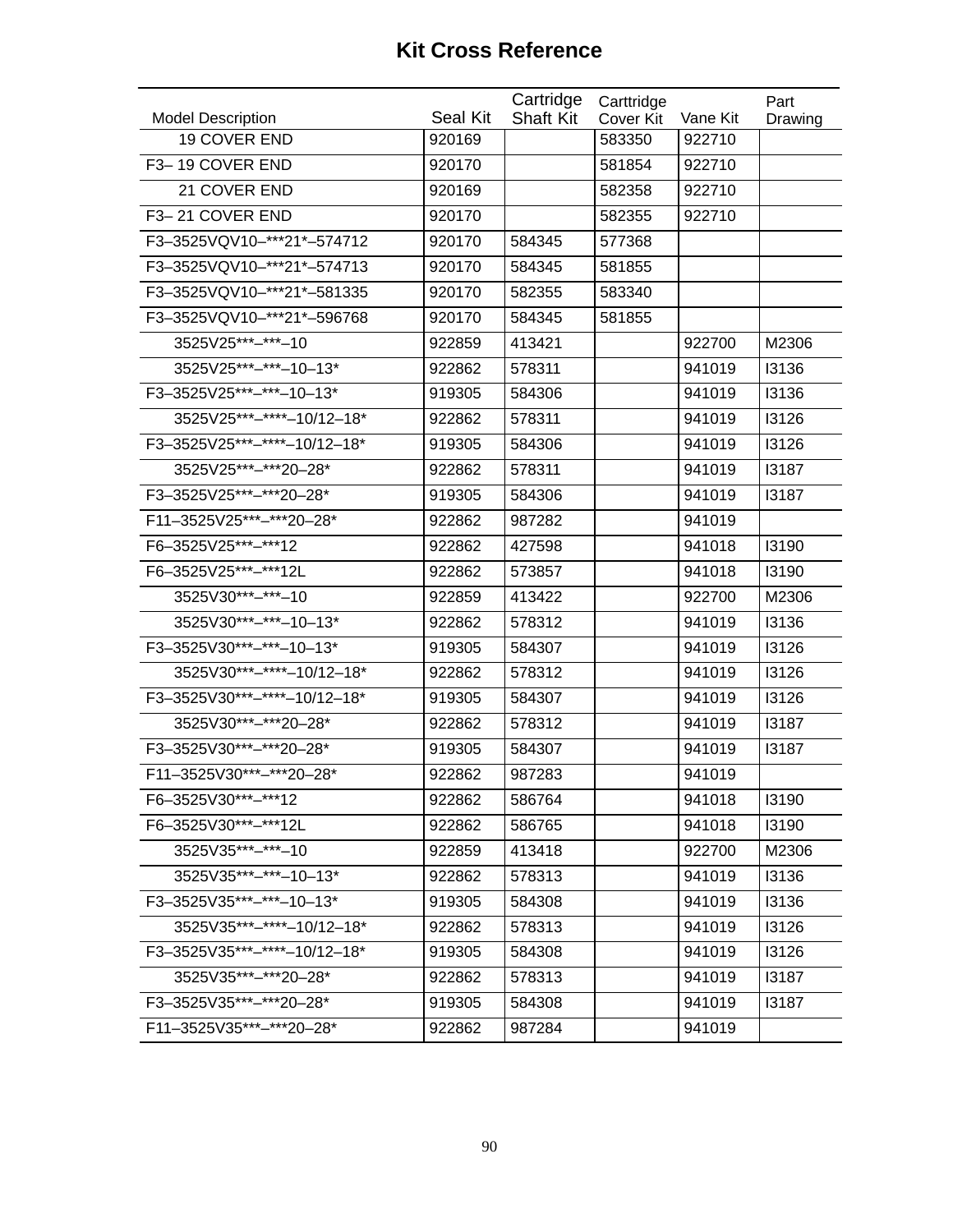| <b>Model Description</b>     | Seal Kit | Cartridge<br><b>Shaft Kit</b> | Carttridge<br>Cover Kit | Vane Kit | Part<br>Drawing |
|------------------------------|----------|-------------------------------|-------------------------|----------|-----------------|
| F6-3525V35***-***12          | 922862   | 586762                        |                         | 941018   | 13190           |
| F6-3525V35***-***12L         | 922862   | 586769                        |                         | 941018   | 13190           |
| 3525V38 *** - *** - 10       | 922859   | 413419                        |                         | 922700   | M2306           |
| 3525V38 *** -*** - 10 - 13*  | 922862   | 578314                        |                         | 941019   | 13136           |
| F3-3525V38***-***-10-13*     | 919305   | 584309                        |                         | 941019   | 13136           |
| 3525V38***-****-10/12-18*    | 922862   | 578314                        |                         | 941019   | 13126           |
| F3-3525V38***-****-10/12-18* | 919305   | 584309                        |                         | 941019   | 13126           |
| 3525V38 *** - *** 20 - 28 *  | 922862   | 578314                        |                         | 941019   | 13187           |
| F3-3525V38 ***-*** 20-28*    | 919305   | 584309                        |                         | 941019   | 13187           |
| F11-3525V38 ***-*** 20-28*   | 922862   | 987285                        |                         | 941019   |                 |
| F6-3525V38***-***12          | 922862   | 586760                        |                         | 941018   | 13190           |
| F6-3525V38 *** -*** 12L      | 922862   | 586761                        |                         | 941018   | 13190           |
| 3525V42***-86**-10-186/187   | 922862   | 919815                        |                         | 942289   | 13161           |
| 3525V45***-86**-10-186/187   | 922862   | 919816                        |                         | 942289   | 13161           |
| 3525V**12-***-10             | 922859   |                               | 421244                  | 922710   | M2306           |
| 3525V***12-***-10-13*        | 922862   |                               | 591091                  | 931214   | 13136           |
| F3-3525V***12-***-10-13*     | 919305   |                               | 591109                  | 941214   | 13136           |
| 3525V***12-****-10/12-18*    | 922862   |                               | 591091                  | 941214   | 13126           |
| F3-3525V***12-****-10/12-18* | 919305   |                               | 591109                  | 941214   | 13126           |
| 3525V***12-***20-28*         | 922862   |                               | 591091                  | 941214   | 13187           |
| F3-3525V***12-***20-28*      | 919305   |                               | 591109                  | 941214   | 13187           |
| F11-3525V***12-***20-28*     | 922862   |                               | 987278                  | 941214   |                 |
| F6-3525V***12-***12          | 922862   |                               | 596038                  | 941148   | 13190           |
| F6-3525V***12-***12L         | 922862   |                               | 626103                  | 941148   | 13190           |
| 3525V***14-***-10            | 922859   |                               | 421235                  | 922710   | M2306           |
| 3525V***14-***-10-13*        | 922862   |                               | 591092                  | 941214   | 13136           |
| F3-3525V***14-***-10-13*     | 919305   |                               | 591110                  | 941214   | 13136           |
| 3525V***14-****-10/12-18*    | 922862   |                               | 591092                  | 941214   | 13126           |
| F3-3525V***14-****-10/12-18* | 919305   |                               | 591110                  | 941214   | 13126           |
| 3525V***14-***20-28*         | 922862   |                               | 591092                  | 941214   | 13187           |
| F3-3525V***14-***20-28*      | 919305   |                               | 591110                  | 941214   | 13187           |
| F11-3525V***14-***20-28*     | 922862   |                               | 987279                  | 941214   |                 |
| F6-3525V***14-***12          | 922862   |                               | 626104                  | 941148   | 13190           |
| F6-3525V***14-***12L         | 922862   |                               | 626105                  | 941148   | 13190           |
| 3525V***17-***-10            | 922859   |                               | 421236                  | 922710   | M2306           |
| 3525V***17-***-10-13*        | 922862   |                               | 591093                  | 941214   | 13136           |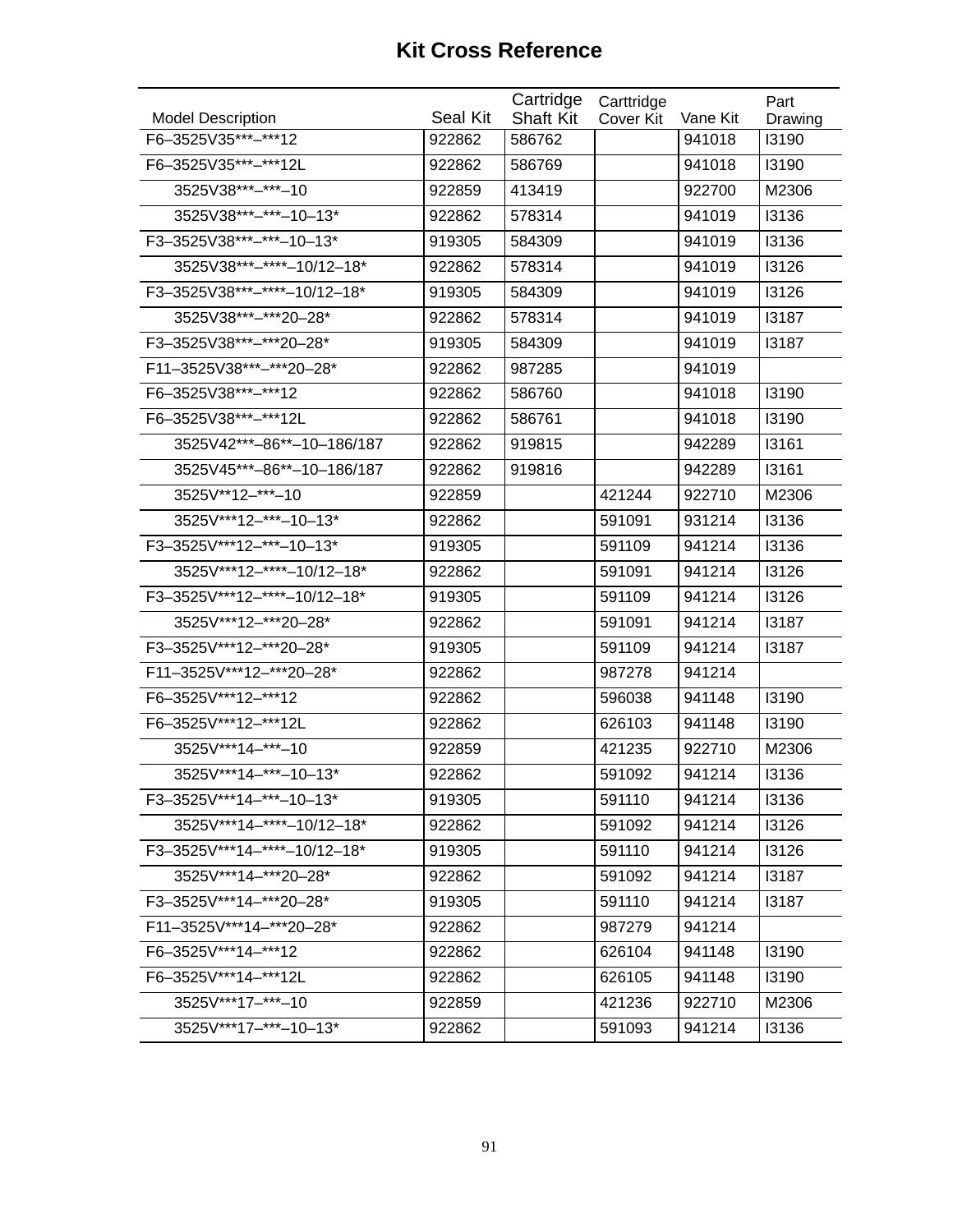|                              |          | Cartridge        | Carttridge |          | Part    |
|------------------------------|----------|------------------|------------|----------|---------|
| <b>Model Description</b>     | Seal Kit | <b>Shaft Kit</b> | Cover Kit  | Vane Kit | Drawing |
| F3-3525V***17-***-10-13*     | 919305   |                  | 591111     | 941214   | 13136   |
| 3525V***17-****-10/12-18*    | 922862   |                  | 591093     | 941214   | 13126   |
| F3-3525V***17-****-10/12-18* | 919305   |                  | 591111     | 941214   | 13126   |
| 3525V***17-***20-28*         | 922862   |                  | 591093     | 941214   | 13187   |
| F3-3525V***17-***20-28*      | 919305   |                  | 591111     | 941214   | 13187   |
| F11-3525V***17-***20-28*     | 922862   |                  | 987280     | 941214   |         |
| F6-3525V***17-***12          | 922862   |                  | 626106     | 941148   | 13190   |
| F6-3525V***17-***17L         | 922862   |                  | 626107     | 941148   | 13190   |
| 3525V***19-****-10/12        | 922859   |                  | 421237     | 922710   | M2306   |
| 3525V***21-***-10            | 922859   |                  | 421238     | 922710   | M2306   |
| 3525V***21-***-10-13*        | 922862   |                  | 591094     | 941214   | 13136   |
| F3-3525V***21-***-10-13*     | 919305   |                  | 591112     | 941214   | 13136   |
| 3525V***21-****-10/12-18*    | 922862   |                  | 591094     | 941214   | 13126   |
| F3-3525V***21-****-10/12-18* | 919305   |                  | 591112     | 941214   | 13126   |
| F6-3525V***21-***12          | 922862   |                  | 595189     | 941148   | 13190   |
| F6-3525V***21-***12L         | 922862   |                  | 595190     | 941148   | 13190   |
| 3525V***21-***20-28*         | 922862   |                  | 591094     | 941214   | 13187   |
| F3-3525V***21-***20-28*      | 919305   |                  | 591112     | 941214   | 13187   |
| F11-3525V***21-***20-28*     | 922862   |                  | 987281     | 941214   |         |
| 4520VQ42***-***20            | 920060   | 416435           |            | 922701   | 13170   |
| 4520VQ42***-***20            | 920060   | 595988           |            | 926269   |         |
| F3-4520VQ42***-***20         | 920062   | 419511           |            | 922701   | 13170   |
| F3-4520VQ42***-***20         | 920062   | 626217           |            | 926269   |         |
| F10-4520VQ42***-***20        | 920062   | 416435           |            | 922701   | 13170   |
| F10-4520VQ42***-***20        | 920062   | 595988           |            | 926269   |         |
| 4520VQ42***-***30            | 920060   | 630654           |            | 926269   | M2507   |
| F3-4520VQ42***-***30         | 920062   | 630646           |            | 926269   | M2507   |
| 4520VQ42***-***30-222        | 920060   | 634897           |            | 926269   |         |
| F3-4520VQ42***-***30-222     | 920062   | 634901           |            | 926269   |         |
| 4520VQ42***S-***20           | 920061   | 416435           |            | 922701   | 13170   |
| 4520VQ42***S-***20           | 920061   | 595988           |            | 926269   |         |
| F3-4520VQ42***S-***20        | 920063   | 419511           |            | 922701   | 13170   |
| F3-4520VQ42***S-***20        | 920063   | 626217           |            | 926269   |         |
| F10-4520VQ42***S-***20       | 920063   | 416435           |            | 922701   |         |
| F10-4520VQ42***S-***20       | 920063   | 595988           |            | 926269   |         |
| 4520VQ47***-***20            | 920060   | 421234           |            | 922701   | 13170   |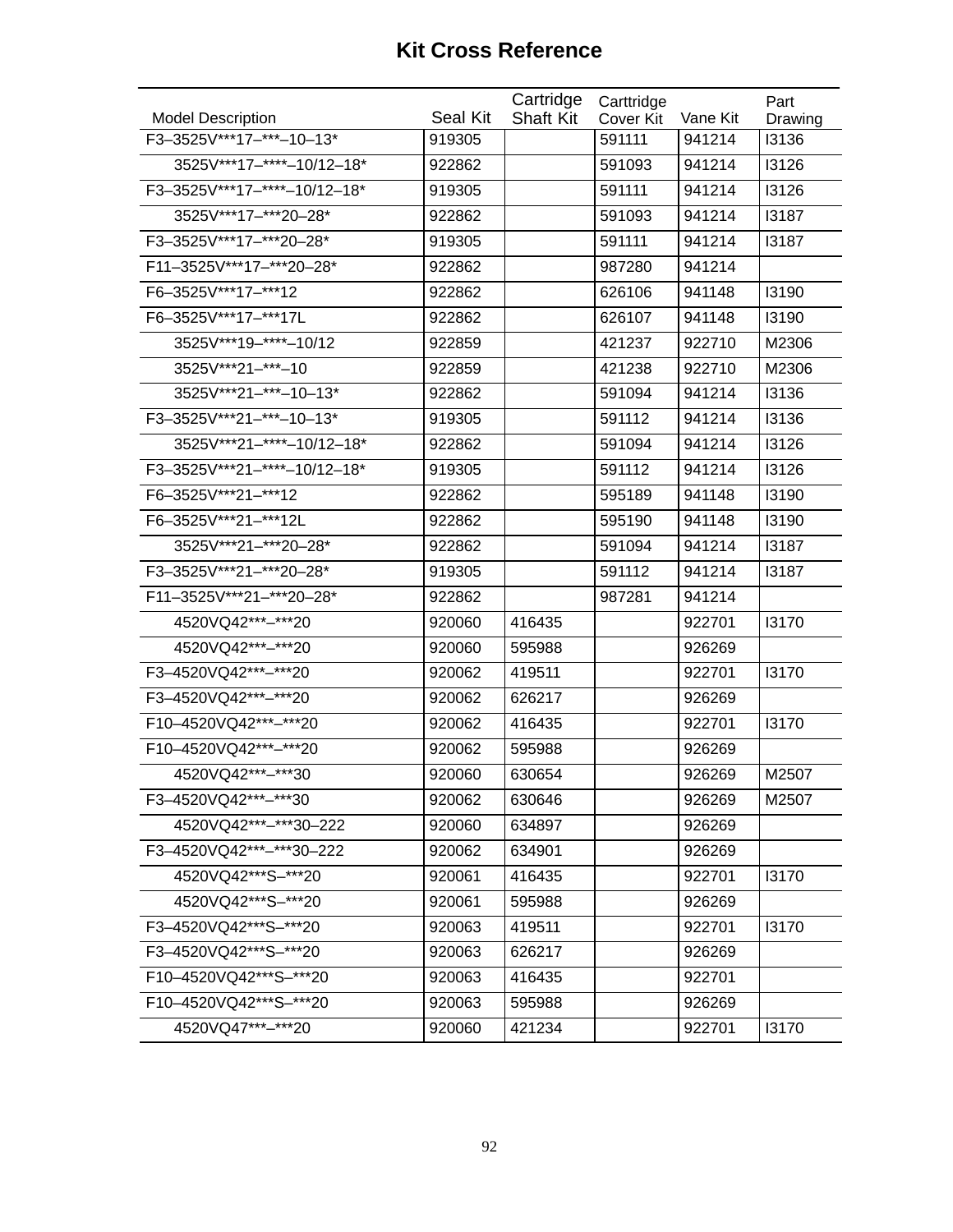|                                                  | <b>Seal Kit</b> | Cartridge                  | Carttridge |                    | Part    |
|--------------------------------------------------|-----------------|----------------------------|------------|--------------------|---------|
| <b>Model Description</b><br>4520VQ47 *** -*** 20 | 920060          | <b>Shaft Kit</b><br>630657 | Cover Kit  | Vane Kit<br>926269 | Drawing |
|                                                  |                 |                            |            |                    |         |
| F3-4520VQ47***-***20                             | 920062          | 421954                     |            | 922701             | 13170   |
| F3-4520VQ47***-***20                             | 920062          | 631842                     |            | 926269             |         |
| F10-4520VQ47***-***21                            | 920062          | 421234                     |            | 922701             |         |
| F10-4520VQ47***-***21                            | 920062          | 630657                     |            | 926269             |         |
| 4520VQ47***-***30                                | 920060          | 630647                     |            | 926269             | M2507   |
| F3-4520VQ47***-***30                             | 920062          | 630653                     |            | 926269             | M2507   |
| 4520VQ47***-***30-222                            | 920060          | 634898                     |            | 926269             |         |
| F3-4520VQ47***-***30-222                         | 920062          | 634902                     |            | 926269             |         |
| 4520VQ47***S-***20                               | 920061          | 421234                     |            | 922701             | 13170   |
| 4520VQ47***S-***20                               | 920061          | 630657                     |            | 926269             | M2507   |
| F3-4520VQ47***S-***20                            | 920063          | 421954                     |            | 922701             | 13170   |
| F3-4520VQ47***S-***20                            | 920063          | 631842                     |            | 926269             | M2507   |
| F10-4520VQ47***S-***21                           | 920063          | 421234                     |            | 922701             | 13170   |
| F10-4520VQ47***S-***21                           | 920063          | 630657                     |            | 926269             | M2507   |
| 4520VQ50***-***20                                | 920060          | 416436                     |            | 922701             | 13170   |
| 4520VQ50***-***20                                | 920060          | 595990                     |            | 926269             | M2507   |
| F3-4520VQ50***-***20                             | 920062          | 419510                     |            | 922701             | 13170   |
| F3-4520VQ50***-***20                             | 920062          | 626219                     |            | 926269             |         |
| F10-4520VQ50***-***21                            | 920062          | 416436                     |            | 922701             | 13170   |
| F10-4520VQ50***-***21                            | 920062          | 595990                     |            | 926269             |         |
| 4520VQ50***-***30                                | 920060          | 630656                     |            | 926269             | M2507   |
| F3-4520VQ50***-***30                             | 920062          | 630648                     |            | 926269             | M2507   |
| 4520VQ50***-***30-222                            | 920060          | 634899                     |            | 926269             |         |
| F3-4520VQ50***-***30-222                         | 920062          | 634903                     |            | 926269             |         |
| 4520VQ50***S-***20                               | 920061          | 416436                     |            | 922701             | 13170   |
| 4520VQ50***S-***20                               | 920061          | 595990                     |            | 926269             |         |
| F3-4520VQ50***S-***20                            | 920063          | 419510                     |            | 922701             | 13170   |
| F3-4520VQ50***S-***20                            | 920063          | 626219                     |            | 926269             |         |
| F10-4520VQ50***S-***21                           | 920063          | 416436                     |            | 922701             |         |
| F10-4520VQ50***S-***21                           | 920063          | 595990                     |            | 926269             |         |
| 4520VQ57***-***20                                | 920060          | 421233                     |            | 922701             | 13170   |
| 4520VQ57***-***20                                | 920060          | 631841                     |            | 926269             |         |
| F3-4520VQ57***-***20                             | 920062          | 421955                     |            | 922701             | 13170   |
| F3-4520VQ57***-***20                             | 920062          | 631844                     |            | 926269             |         |
| F10-4520VQ57***-***21                            | 920062          | 421233                     |            | 922701             |         |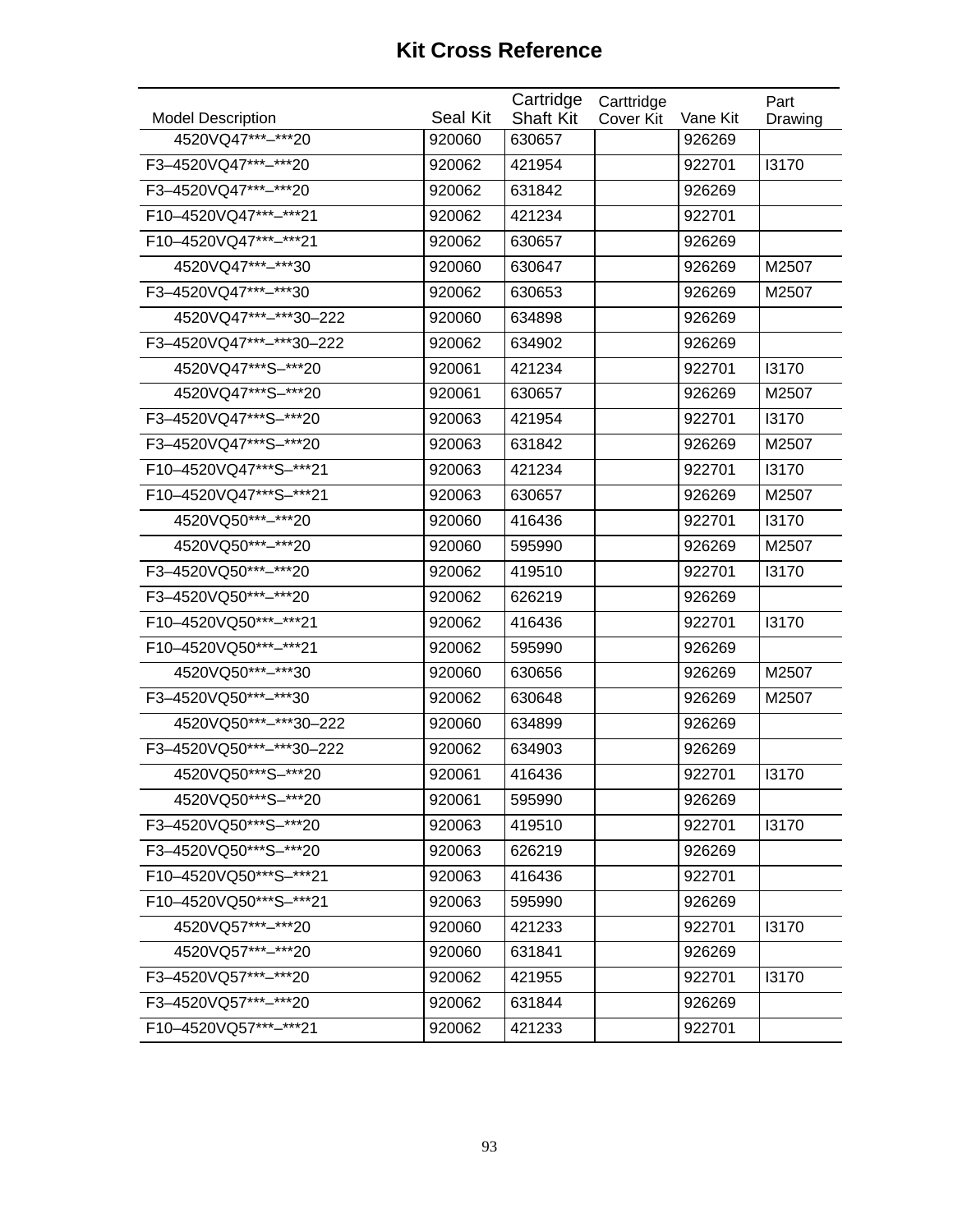| <b>Model Description</b>     | <b>Seal Kit</b> | Cartridge<br><b>Shaft Kit</b> | Carttridge<br>Cover Kit | Vane Kit | Part<br>Drawing |
|------------------------------|-----------------|-------------------------------|-------------------------|----------|-----------------|
| F10-4520VQ57***-***21        | 920062          | 631841                        |                         | 926269   |                 |
| 4520VQ57***-***30            | 920060          | 630649                        |                         | 926269   | M2507           |
| F3-4520VQ57***-***30         | 920062          | 630655                        |                         | 926269   | M2507           |
| 4520VQ57***-***30-222        | 920060          | 634900                        |                         | 926269   |                 |
| F3-4520VQ57***-***30-222     | 920062          | 634904                        |                         | 926269   |                 |
| 4520VQ57***S-***20           | 920061          | 421233                        |                         | 922701   | 13170           |
| 4520VQ57***S-***20           | 920061          | 631841                        |                         | 926269   | M2507           |
| F3-4520VQ57***S-***20        | 920063          | 421955                        |                         | 922701   | 13170           |
| F3-4520VQ57***S-***20        | 920063          | 631844                        |                         | 926269   | M2507           |
| F10-4520VQ57***S-***20       | 920063          | 421233                        |                         | 922701   |                 |
| F10-4520VQ57***S-***20       | 920063          | 631841                        |                         | 926269   |                 |
| 4520VQ60***-***20            | 920060          | 416437                        |                         | 922701   | 13170           |
| 4520VQ60***-***20            | 920060          | 595992                        |                         | 926269   |                 |
| F3-4520VQ60***-***20         | 920062          | 419509                        |                         | 922701   | 13170           |
| F3-4520VQ60***-***20         | 920062          | 626221                        |                         | 926269   |                 |
| F10-4520VQ60***-***21        | 920062          | 416437                        |                         | 922701   |                 |
| F10-4520VQ60***-***21        | 920062          | 595992                        |                         | 926269   |                 |
| 4520VQ60***-***30            | 920060          | 630658                        |                         | 926269   | M2507           |
| F3-4520VQ60***-***30         | 920062          | 630650                        |                         | 926269   | M2507           |
| 4520VQ60***-***30-222        | 920060          | 634908                        |                         | 926269   |                 |
| F3-4520VQ60***-***30-222     | 920062          | 634907                        |                         | 926269   |                 |
| 4520VQ60***S-***20           | 920061          | 416437                        |                         | 922701   | 13170           |
| 4520VQ60***S-***20           | 920061          | 595992                        |                         | 926269   |                 |
| F3-4520VQ60***S-***20        | 920063          | 419509                        |                         | 922701   | 13170           |
| F3-4520VQ60***S-***20        | 920063          | 626221                        |                         | 926269   |                 |
| F10-4520VQ60***S-***21       | 920063          | 416437                        |                         | 922701   |                 |
| F10-4520VQ60***S-***21       | 920063          | 595992                        |                         | 926269   |                 |
| 4520VQ **** 5-***** + - 20*  | 920060          |                               | 417053                  | 922741   | 13170           |
| F3-4520VQ****5-*****-20*     | 920062          |                               | 421588                  | 922741   | 13170           |
| F10-4520VQ **** 5-***** - 20 | 920062          |                               | 417053                  | 922741   | 13170           |
| 4520VQ****5-*****30          | 920060          |                               | 595391                  | 941402   | M2507           |
| F3-4520VQ****5-*****30       | 920062          |                               | 597186                  | 941402   | M2507           |
| 4520VQ **** 5S-***** - 20*   | 920061          |                               | 417053                  | 922741   | 13170           |
| F3-4520VQ****5S-*****-20*    | 920063          |                               | 421588                  | 922741   | 13170           |
| F10-4520VQ****5S-*****-21    | 920063          |                               | 417053                  | 922741   | 13170           |
| 4520VQ****5*S-****21-222     |                 |                               | 584353                  | 922741   |                 |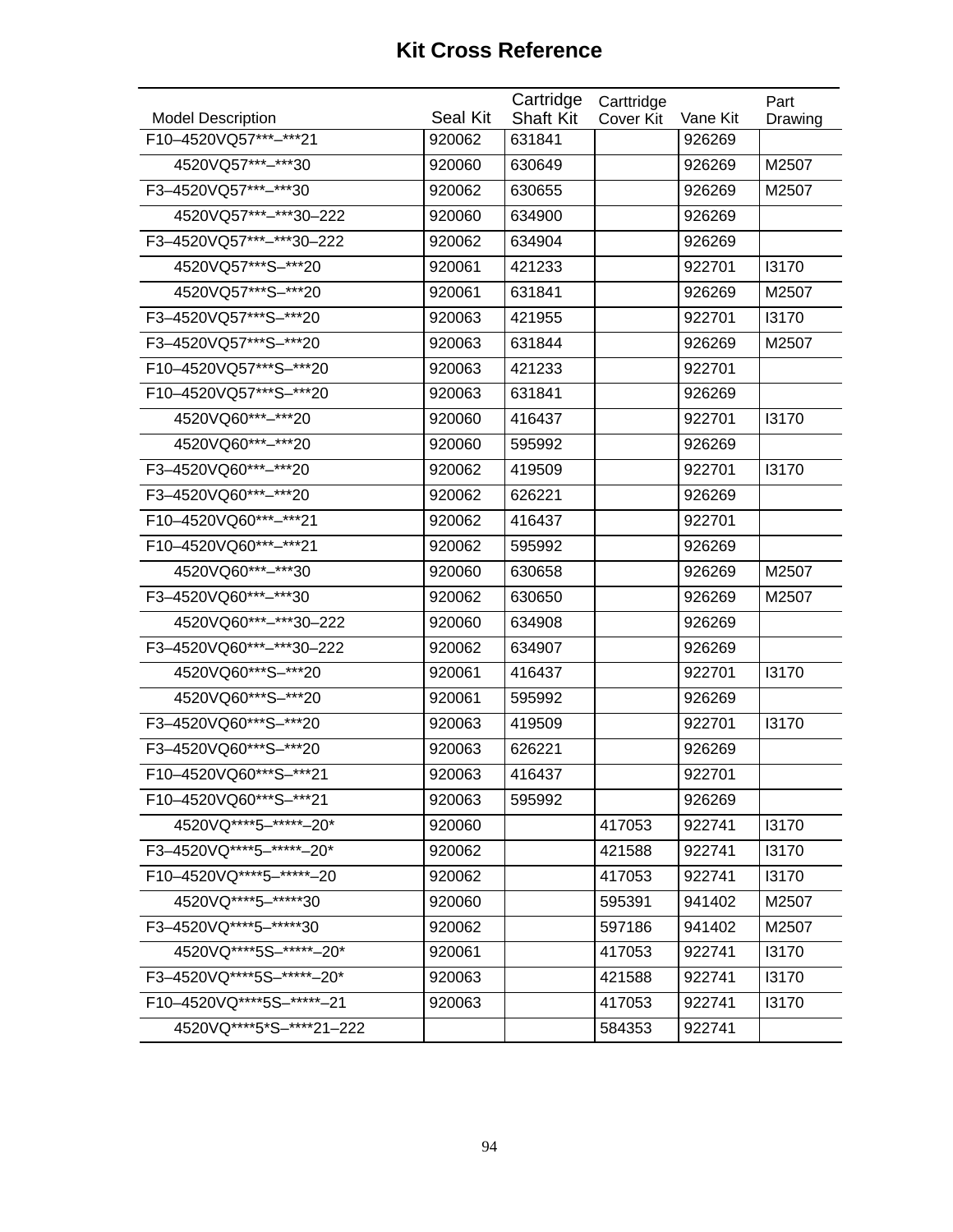|                                |          | Cartridge        | Carttridge |          | Part    |
|--------------------------------|----------|------------------|------------|----------|---------|
| <b>Model Description</b>       | Seal Kit | <b>Shaft Kit</b> | Cover Kit  | Vane Kit | Drawing |
| F3-4520VQ****5*S-****21-222    |          |                  | 584349     | 922741   |         |
| 4520VQ **** 6-***** * 30       | 920060   |                  | 595393     | 941402   | M2507   |
| F3-4520VQ****6-*****30         | 920062   |                  | 597188     | 941402   | M2507   |
| 4520VQ****6*S-****21-222       |          |                  | 584356     | 922741   |         |
| 4520VQ **** 8-***** +20*       | 920060   |                  | 417054     | 922741   | 13170   |
| F3-4520VQ ****8-*****-20*      | 920062   |                  | 421589     | 922741   | 13170   |
| F10-4520VQ****8-*****-20       | 920062   |                  | 417054     | 922741   | 13170   |
| 4520VQ****8-*****30            | 920060   |                  | 595392     | 941402   | M2507   |
| F3-4520VQ **** 8-***** 30      | 920062   |                  | 597187     | 941402   | M2507   |
| 4520VQ **** 8S-***** - 20*     | 920061   |                  | 417054     | 922741   | 13170   |
| F3-4520VQ****8S-*****-20*      | 920063   |                  | 421589     | 922741   | 13170   |
| F10-4520VQ **** 8S-***** - 21  | 920063   |                  | 417054     | 922741   | 13170   |
| F3-4520VQ****8S-*****-21-230   | 920063   |                  | 421589     | 922741   | 13170   |
| F10-4520VQ****8S-*****-21-230  | 920063   |                  | 417054     | 922741   | 13170   |
| 4520VQ **** 8*S-**** 21-222    |          |                  | 584354     | 922741   |         |
| F3-4520VQ****8*S-****21-222    |          |                  | 584350     | 922741   |         |
| 4520VQ **** 9-***** - 20*      | 920060   |                  | 423096     | 922741   | 13170   |
| F3-4520VQ ****9-*****-20*      | 920062   |                  | 423097     | 922741   | 13170   |
| F10-4520VQ **** 9-***** - 20   | 920062   |                  | 423096     | 922741   | 13170   |
| 4520VQ **** 9- ***** 30        | 920060   |                  | 595390     | 941402   | M2507   |
| F3-4520VQ **** 9-***** 30      | 920062   |                  | 597185     | 941402   | M2507   |
| 4520VQ **** 9S-***** - 20*     | 920061   |                  | 423096     | 922741   | 13170   |
| F3-4520VQ **** 9S-***** - 20*  | 920063   |                  | 423097     | 922741   | 13170   |
| F10-4520VQ ***** 9S-***** - 21 | 920063   |                  | 423096     | 922741   | 13170   |
| 4520VQ****9*S-****21-222       |          |                  | 584352     | 922741   |         |
| F3-4520VQ****9*S-****21-222    |          |                  | 584348     | 922741   |         |
| 4520VQ***11-*****-20*          | 920060   |                  | 416427     | 922743   | 13170   |
| F3-4520VQ***11-*****-20*       | 920062   |                  | 421590     | 922743   | 13170   |
| F10-4520VQ***11-*****-20       | 920062   |                  | 416427     | 922743   | 13170   |
| 4520VQ***11-*****30            | 920060   |                  | 595394     | 941403   | M2507   |
| F3-4520VQ***11-*****30         | 920062   |                  | 597189     | 941403   | M2507   |
| 4520VQ***11S-*****-20*         | 920061   |                  | 416427     | 922743   | 13170   |
| F3-4520VQ***11S-******-20*     | 920063   |                  | 421590     | 922743   | 13170   |
| F10-4520VQ**11S-****-212       | 920063   |                  | 416427     | 922743   | 13170   |
| 4520VQ****11*S-****21-222      |          |                  | 584355     | 922743   |         |
| F3-4520VQ****11*S-****21-222   |          |                  | 584351     | 922743   |         |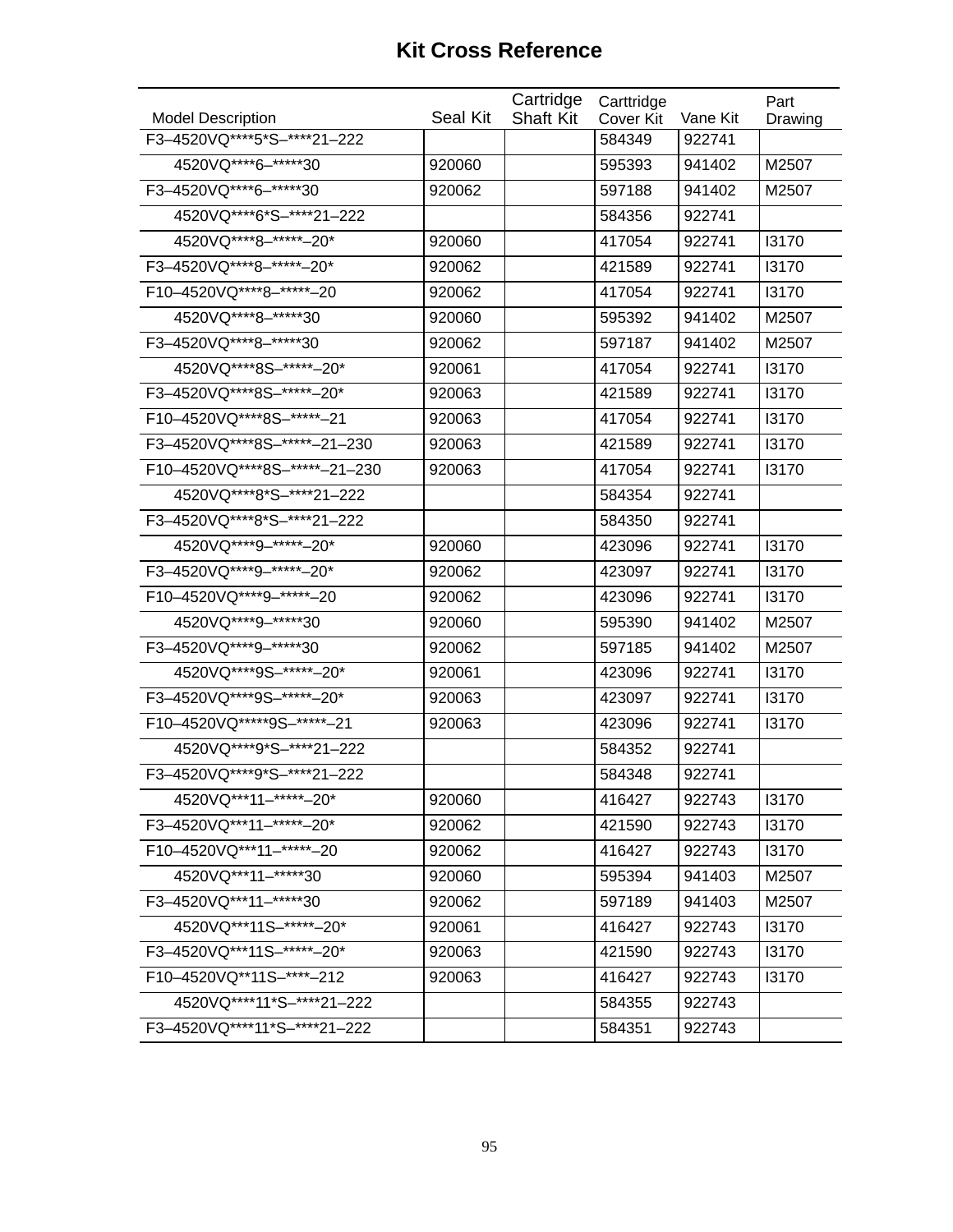|                               |                 | Cartridge        | Carttridge |          | Part    |
|-------------------------------|-----------------|------------------|------------|----------|---------|
| <b>Model Description</b>      | <b>Seal Kit</b> | <b>Shaft Kit</b> | Cover Kit  | Vane Kit | Drawing |
| 4520VQ***12-*****-20*         | 920060          |                  | 416428     | 922743   | 13170   |
| F3-4520VQ***12-*****-20*      | 920062          |                  | 421591     | 922743   | 13170   |
| F10-4520VQ***12-*****-20      | 920062          |                  | 416428     | 922743   | 13170   |
| 4520VQ***12-******30          | 920060          |                  | 626234     | 941403   | M2507   |
| F3-4520VQ *** 12-***** 30     | 920062          |                  | 597190     | 941403   | M2507   |
| 4520VQ***12S-******-20*       | 920061          |                  | 416428     | 922743   | 13170   |
| F3-4520VQ***12S-*****-20*     | 920063          |                  | 421591     | 922743   | 13170   |
| F10-4520VQ***12S-******-21    | 920063          |                  | 416428     | 922743   | 13170   |
| 4520VQ***14-*****-20*         | 920060          |                  | 416429     | 922743   | 13170   |
| F3-4520VQ***14-*****-20*      | 920062          |                  | 421592     | 922743   | 13170   |
| F10-4520VQ *** 14-***** - 20  | 920062          |                  | 416429     | 922743   | 13170   |
| 4520VQ***14-*****30           | 920060          |                  | 595395     | 941403   | M2507   |
| F3-4520VQ *** 14-***** 30     | 920062          |                  | 597191     | 941403   | M2507   |
| 4520VQ***14S-******-20*       | 920061          |                  | 416429     | 922743   | 13170   |
| F3-4520VQ***14S-*****-20*     | 920063          |                  | 421592     | 922743   | 13170   |
| F10-4520VQ *** 14S-***** - 21 | 920063          |                  | 416429     | 922743   | 13170   |
| 4520V42***-*****-10           | 922863          | 416435           |            | 922701   | M2307   |
| 4520V42***-***-10-130/132     | 922863          | 581663           |            | 941049   | 13137   |
| F3-4520V42***-***-10-130/132  | 919616          | 584312           |            | 941049   | 13137   |
| 4520V42***-****-10/12-18*     | 922863          | 581663           |            | 941049   | 13127   |
| F3-4520V42***-****-10/12-18*  | 919616          | 584312           |            | 941049   | 13127   |
| 4520V42***-***-20-28*         | 922863          | 581663           |            | 941049   | 13182   |
| F3-4520V42***-***-20-28*      | 919616          | 584312           |            | 941049   | 13182   |
| F11-4520V42***-***20-28*      | 922863          | 987290           |            | 941049   |         |
| 4520V45***-***-20-28*         | 922863          | 582572           |            | 941049   | 13182   |
| 4520V47***-*****-10           | 922863          | 421234           |            | 922701   | M2307   |
| 4520V50***-******-10          | 922863          | 416436           |            | 922701   | M2307   |
| 4520V50***-***-10-130/132     | 922863          | 581664           |            | 941049   | 13137   |
| F3-4520V50***-***-10-130/132  | 919616          | 584313           |            | 941049   | 13137   |
| 4520V50***-****-10/12-18*     | 922863          | 581664           |            | 941049   | 13127   |
| F3-4520V50***-****-10/12-18*  | 919616          | 584313           |            | 941049   | 13127   |
| 4520V50***-***-20-28*         | 922863          | 581664           |            | 941049   | 13182   |
| F3-4520V50***-***-20-28*      | 919616          | 584313           |            | 941049   | 13182   |
| F11-4520V50***-***20-28*      | 922863          | 987291           |            | 941049   |         |
| 4520V57**-****-10/12          | 922863          | 421233           |            | 922701   | M2307   |
| 4520V60***-******-10          | 922863          | 416437           |            | 922701   | M2307   |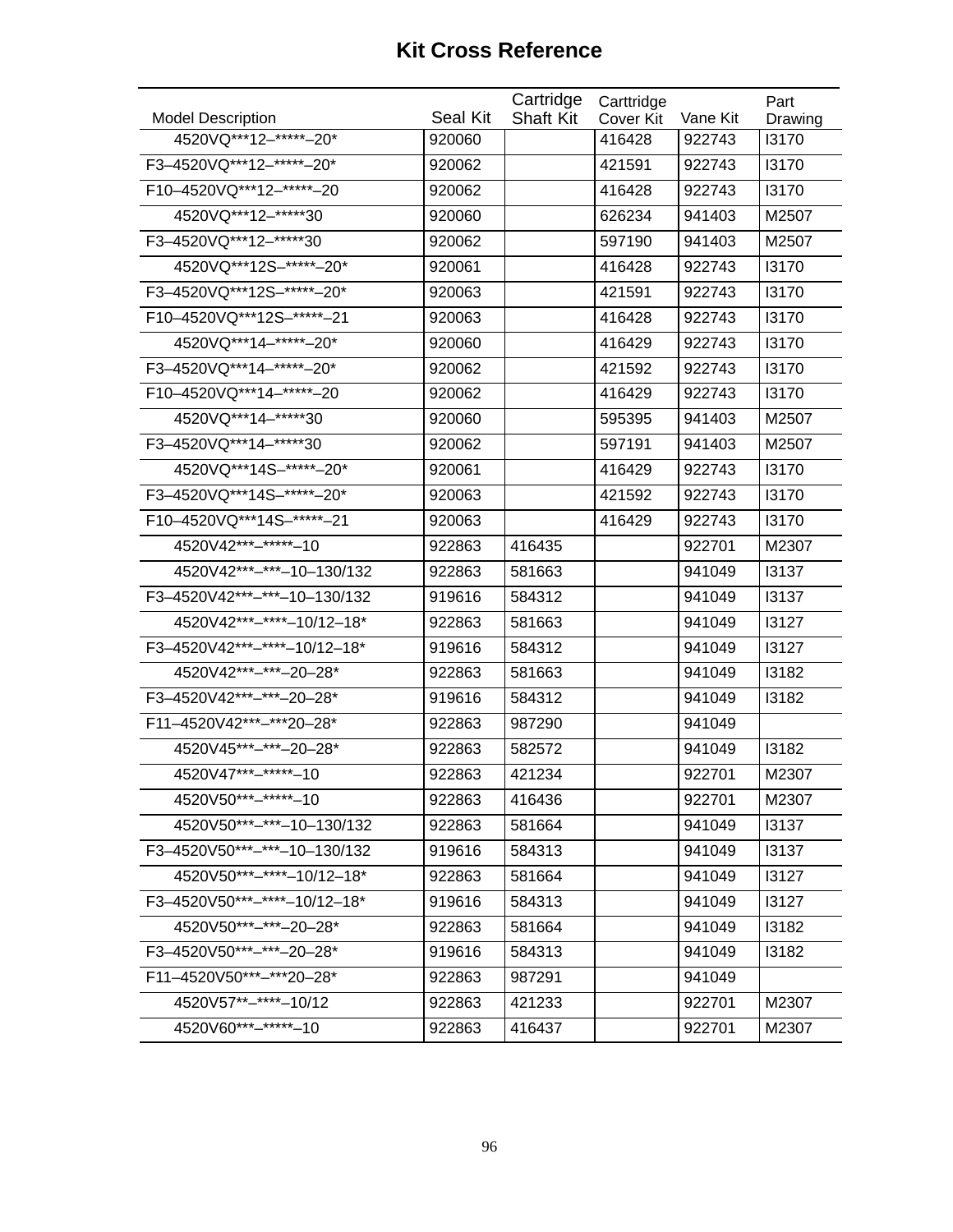| <b>Model Description</b>      | Seal Kit | Cartridge<br><b>Shaft Kit</b> | Carttridge<br>Cover Kit | Vane Kit | Part<br>Drawing |
|-------------------------------|----------|-------------------------------|-------------------------|----------|-----------------|
| 4520V60***-***-10-130/132     | 92863    | 580919                        |                         | 941049   | 13137           |
| F3-4520V60***-***-10-130/132  | 919616   | 8584314                       |                         | 941049   | 13137           |
| 4520V60***-****-10/12-18*     | 922863   | 580919                        |                         | 941049   | 13127           |
| F3-4520V60***-****-10/12-18*  | 919616   | 584314                        |                         | 941049   | 13127           |
| 4520V60***-***-20-28*         | 922863   | 580919                        |                         | 941049   | 13182           |
| F3-4520V60***-***-20-28*      | 919616   | 584314                        |                         | 941049   | 13182           |
| F11-4520V60***-***20-28*      | 922863   | 987292                        |                         | 941049   |                 |
| 4520V65***-86**-10-186/187    | 922863   | 919846                        |                         | 942295   | 13162           |
| 4520V****2-****-10/12-18*     | 922863   |                               | 585478                  | 922741   | 13127           |
| F3-4520V****2-****-10/12-18*  | 919616   |                               | 588573                  | 922741   | 13127           |
| 4520V****2-***-20-28*         | 922863   |                               | 585478                  | 922741   | 13127           |
| F3-4520V****2-***20-28*       | 919616   |                               | 588573                  | 922741   | 13182           |
| 4520V **** 5-***** - 10       | 922863   |                               | 417053                  | 922741   | M2307           |
| 4520V****5-***-10-130/132     | 922863   |                               | 585471                  | 922741   | 13137           |
| F3-4520V****5-***-10-130/132  | 919616   |                               | 588574                  | 922741   | 13137           |
| 4520V **** 5-**** - 10/12-18* | 922863   |                               | 585471                  | 922741   | 13127           |
| F3-4520V****5-****-10/12-18*  | 919616   |                               | 588574                  | 922741   | 13127           |
| 4520V **** 5-*** - 20-28*     | 922863   |                               | 585471                  | 922741   | 13182           |
| F3-4520V****5-***20-28*       | 919616   |                               | 588574                  | 922741   | 13182           |
| F11-4520V****5-***20-28*      | 922863   |                               | 987269                  | 933741   |                 |
| 4520V****8-*****-10           | 922863   |                               | 417054                  | 922741   | M2307           |
| 4520V****8-***-10-130/132     | 922863   |                               | 585473                  | 922741   | 13137           |
| F3-4520V****8-***-10-130/132  | 919616   |                               | 588575                  | 922741   | 13137           |
| 4520V****8-****-10/12-18*     | 922863   |                               | 585473                  | 922741   | 13127           |
| F3-4520V****8-****-10/12-18*  | 919616   |                               | 585473                  | 922741   | 13127           |
| 4520V **** 8-*** - 20 - 28*   | 922863   |                               | 585473                  | 922741   | 13182           |
| F3-4520V****8-***20-28*       | 919616   |                               | 588575                  | 922741   | 13182           |
| F11-4520V****8-***20-28*      | 922863   |                               | 987270                  | 922741   |                 |
| 4520V****9-*****-10/12        | 922863   |                               | 423096                  | 922741   | M2307           |
| 4520V***11-******-10          | 922863   |                               | 416427                  | 922743   | M2307           |
| 4520V***11-***-10-130/132     | 922863   |                               | 585475                  | 922743   | 13137           |
| F3-4520V***11-***-10-130/132  | 919616   |                               | 588576                  | 922743   | 13137           |
| 4520V***11-****-10/12-18*     | 922863   |                               | 585475                  | 922743   | 13127           |
| F3-4520V***11-****-10/12-18*  | 919616   |                               | 588576                  | 922743   | 13127           |
| 4520V***11-***-20-28*         | 922863   |                               | 585475                  | 922743   | 13182           |
| F3-4520V***11-***20-28*       | 919616   |                               | 588576                  | 922743   | 13182           |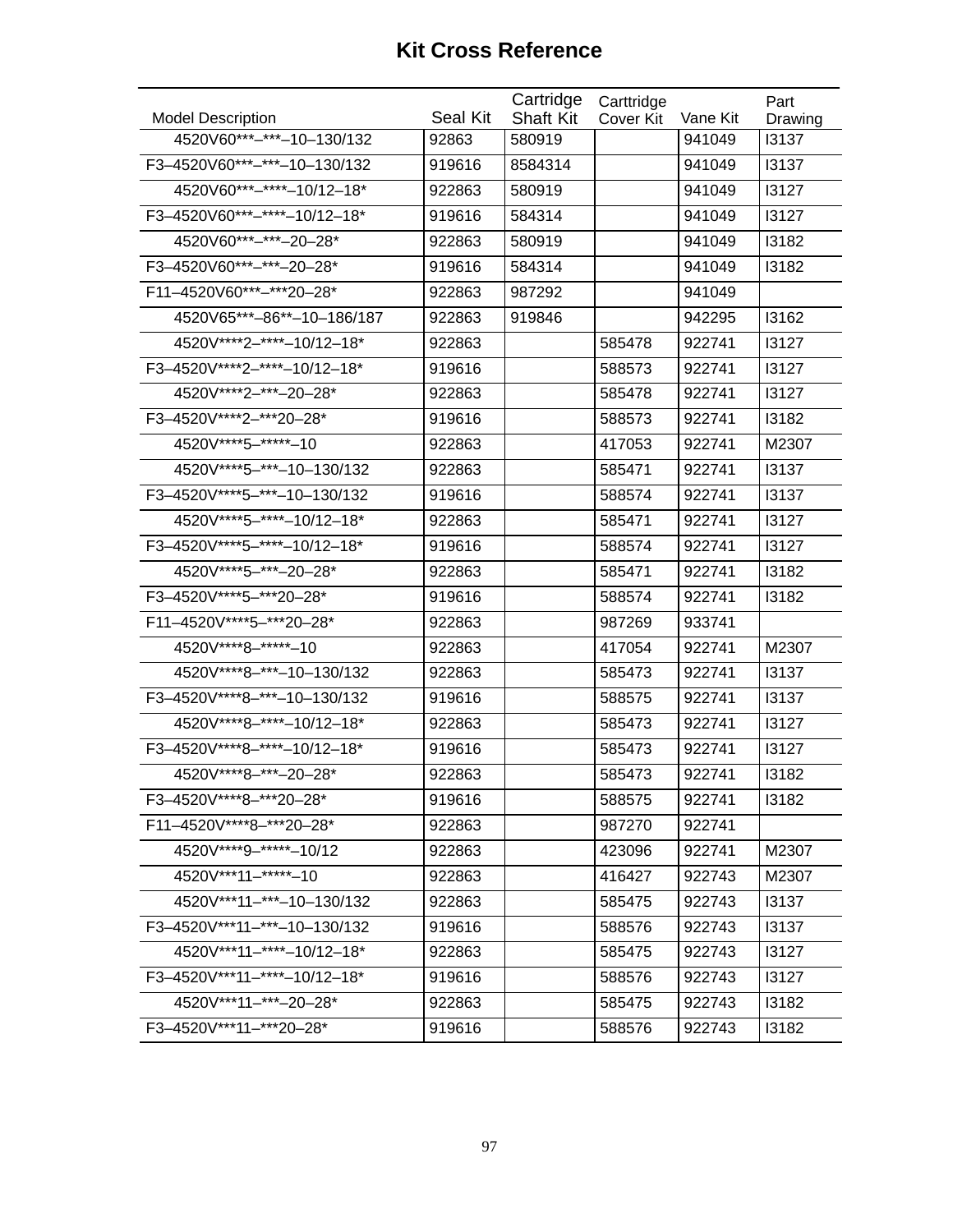|                              |          | Cartridge        | Carttridge |          | Part    |
|------------------------------|----------|------------------|------------|----------|---------|
| <b>Model Description</b>     | Seal Kit | <b>Shaft Kit</b> | Cover Kit  | Vane Kit | Drawing |
| F11-4520V***11-***20-28*     | 922863   |                  | 987271     | 922743   |         |
| 4520V***12-******-10         | 922863   |                  | 416428     | 922743   | M2307   |
| 4520V***12-***-10-130/132    | 922863   |                  | 585476     | 922743   | 13137   |
| F3-4520V***12-***-10-130/132 | 919616   |                  | 588577     | 922743   | 13137   |
| 4520V***12-****-10/12-18*    | 922863   |                  | 585476     | 922743   | 13127   |
| F3-4520V***12-****-10/12-18* | 919616   |                  | 588577     | 922743   | 13127   |
| 4520V***12-***-20-28*        | 922863   |                  | 585476     | 922743   | 13182   |
| F3-4520V***12-***20-28*      | 919616   |                  | 588577     | 922743   | 13182   |
| F11-4520V***12-***20-28*     | 922863   |                  | 987272     | 922743   |         |
| 4520V***14-******-10         | 922863   |                  | 416429     | 922743   | M2307   |
| 4520V***14-*****10-13*       | 922863   |                  | 585477     | 922743   | 13137   |
| F3-4520V***14-*****10-13*    | 919616   |                  | 588578     | 922743   | 13137   |
| 4520V***14-*****12-18*       | 922863   |                  | 585477     | 922743   | 13127   |
| F3-4520V***14-****-12-18*    | 919616   |                  | 588578     | 922743   | 13127   |
| 4520V***14-***-12-28*        | 922863   |                  | 585477     | 922743   | 13181   |
| F3-4520V***14-***-10-28*     | 919616   |                  | 588578     | 922743   | 13181   |
| F11-4520V***14-***20-28*     | 922863   |                  | 987273     | 922743   |         |
| 4520V***14-***-20-28*        | 922863   |                  | 585477     | 922743   | 13182   |
| F3-4520V***14-***20-28*      | 919616   |                  | 588578     | 922743   | 13182   |
| 4521V42***-*****-10          | 922863   | 416435           |            | 922701   | M2308   |
| 4521V47***-*****-10          | 922863   | 421234           |            | 922701   | M2308   |
| 4521V50***-******-10         | 922863   | 416436           |            | 922701   | M2308   |
| 4521V57***-*****-10/12       | 922863   | 421233           |            | 922701   | M2308   |
| 4521V60***-******-10         | 922863   | 416437           |            | 922701   | M2308   |
| 4521V****5-******-10         | 922863   |                  | 428700     | 912031   | M2308   |
| 4521V****6-******-10         | 922863   |                  | 431889     | 912031   | M2308   |
| 4521V****8-******-10         | 922863   |                  | 428701     | 912032   | M2308   |
| 4521V****9-*****-10          | 922863   |                  | 428702     | 912032   | M2308   |
| 4521V***11-******-10         | 922863   |                  | 428703     | 922568   | M2308   |
| 4525VQ42***-***20            | 920068   | 416435           |            | 922701   | 13172   |
| 4525VQ42***-***20            | 920068   | 595988           |            | 926269   |         |
| F3-4525VQ42***-***20         | 920070   | 419511           |            | 922701   | 13172   |
| F3-4525VQ42***-***20         | 920070   | 626217           |            | 926269   |         |
| F10-4525VQ42***-***20        | 920070   | 416435           |            | 922701   | 13172   |
| F10-4525VQ42***-***20        | 920070   | 595988           |            | 926269   |         |
| 4525VQ42***-***30            | 920068   | 630654           |            | 926269   | M2508   |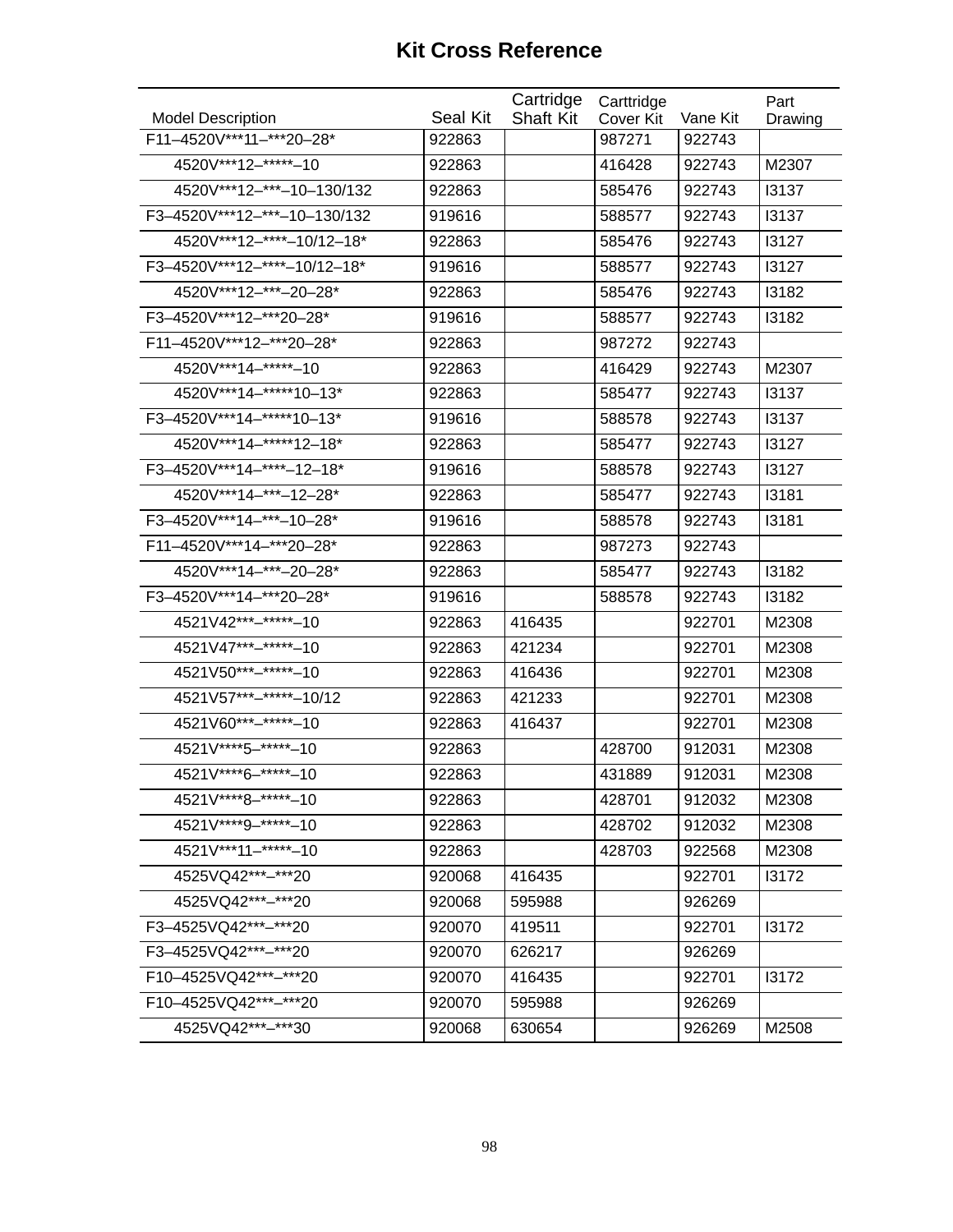| <b>Model Description</b> | Seal Kit | Cartridge<br><b>Shaft Kit</b> | Carttridge<br>Cover Kit | Vane Kit | Part<br>Drawing |
|--------------------------|----------|-------------------------------|-------------------------|----------|-----------------|
| F3-4525VQ42***-***30     | 920070   | 630646                        |                         | 926269   | M2508           |
| 4525VQ42***-***30-222    | 920068   | 634897                        |                         | 926269   |                 |
| F3-4525VQ42***-***30-222 | 920070   | 634901                        |                         | 926269   |                 |
| 4525VQ42***S-***20       | 920069   | 416435                        |                         | 922701   | 13172           |
| 4525VQ42***S-***20       | 920069   | 595988                        |                         | 926269   |                 |
| F3-4525VQ42***S-***20    | 920071   | 419511                        |                         | 922701   | 13172           |
| F3-4525VQ42***S-***20    | 920071   | 626217                        |                         | 926269   |                 |
| F10-4525VQ42***S-***21   | 920071   | 416435                        |                         | 922701   | 13172           |
| F10-4525VQ42***S-***21   | 920071   | 595988                        |                         | 926269   |                 |
| 4525VQ47***-***20        | 920068   | 421234                        |                         | 922701   | 13172           |
| 4525VQ47***-***20        | 920068   | 630657                        |                         | 926269   |                 |
| F3-4525VQ47***-***20     | 920070   | 421954                        |                         | 922701   | 13172           |
| F3-4525VQ47***-***20     | 920070   | 631842                        |                         | 926269   |                 |
| F10-4525VQ47***-***20    | 920070   | 421234                        |                         | 922701   | 13172           |
| F10-4525VQ47***-***20    | 920070   | 630657                        |                         | 926269   |                 |
| 4525VQ47***-***30        | 920068   | 630647                        |                         | 926269   | M2508           |
| F3-4525VQ47***-***30     | 920070   | 630653                        |                         | 926269   | M2508           |
| 4525VQ47***-***30-222    | 920068   | 634898                        |                         | 926269   |                 |
| F3-4525VQ47***-***30-222 | 920070   | 634902                        |                         | 926269   |                 |
| 4525VQ47***S-***20       | 920069   | 421234                        |                         | 922701   | 13172           |
| 4525VQ47***S-***20       | 920069   | 630657                        |                         | 926269   |                 |
| F3-4525VQ47***S-***20    | 920071   | 421954                        |                         | 922701   | 13172           |
| F3-4525VQ47***S-***20    | 920071   | 631842                        |                         | 926269   |                 |
| F10-4525VQ47***S-***21   | 920071   | 421234                        |                         | 922701   | 13172           |
| F10-4525VQ47***S-***21   | 920071   | 630657                        |                         | 926269   |                 |
| 4525VQ50***-***20        | 920068   | 416436                        |                         | 922701   | 13172           |
| 4525VQ50***-***20        | 920068   | 595990                        |                         | 926269   |                 |
| F3-4525VQ50***-***20     | 920070   | 419510                        |                         | 922701   | 13172           |
| F3-4525VQ50***-***20     | 920070   | 626219                        |                         | 926269   |                 |
| F3-4525VQ50***-***21-244 |          | 588637                        |                         | 922701   | 13172           |
| F10-452VQ50***-***21     | 920070   | 416436                        |                         | 922701   | 13172           |
| F10-452VQ50***-***21     | 920070   | 595990                        |                         | 926269   |                 |
| 4525VQ50***-***30        | 920068   | 630656                        |                         | 926269   | M2508           |
| F3-4525VQ50***-***30     | 920070   | 630648                        |                         | 926269   | M2508           |
| 4525VQ50***-***30-222    | 920068   | 634899                        |                         | 926269   |                 |
| F3-4525VQ50***-***30-222 | 920070   | 634903                        |                         | 926269   |                 |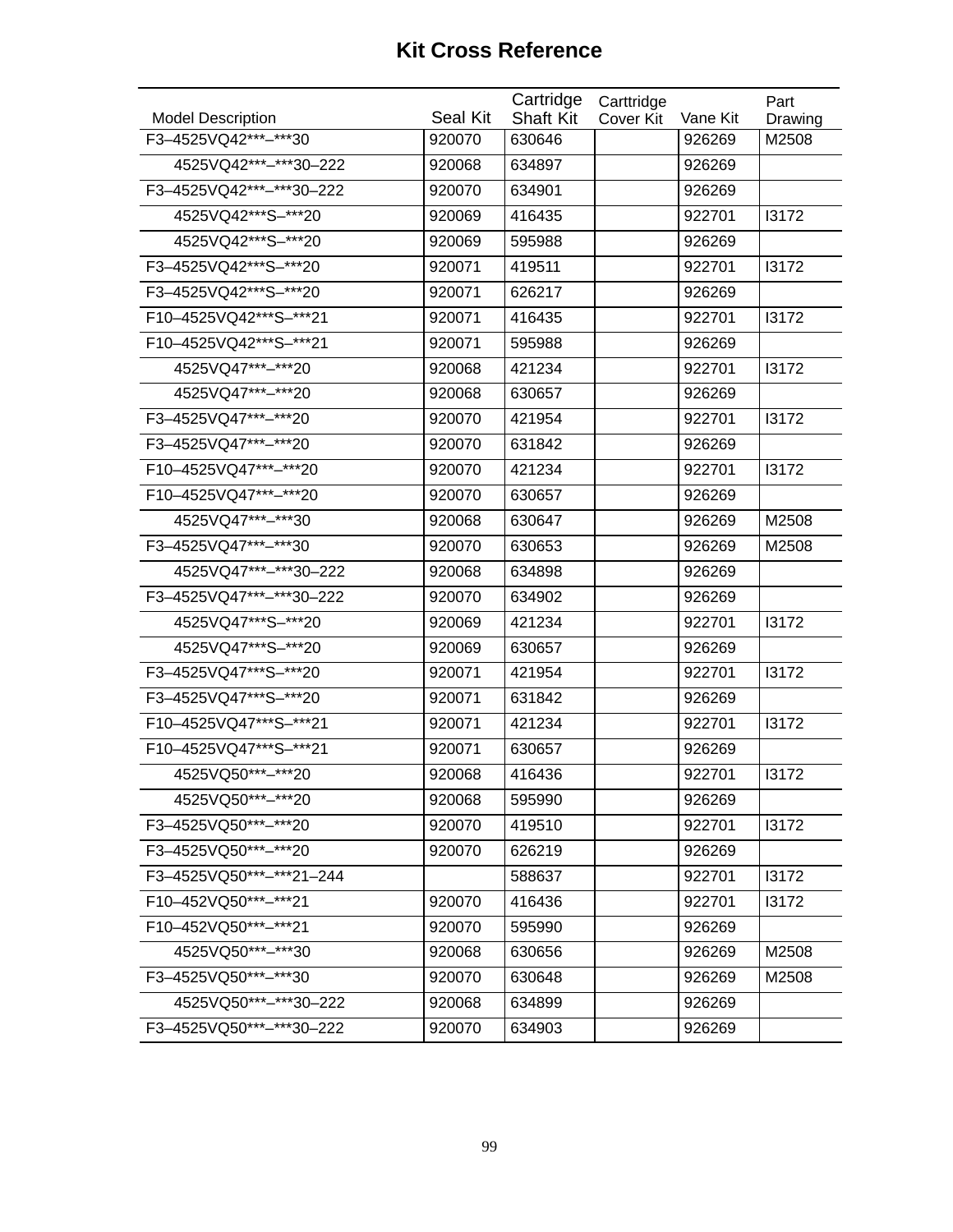| <b>Model Description</b>  | Seal Kit | Cartridge<br><b>Shaft Kit</b> | Carttridge<br>Cover Kit | Vane Kit | Part<br>Drawing |
|---------------------------|----------|-------------------------------|-------------------------|----------|-----------------|
| 4525VQ50***S-***20        | 920069   | 416436                        |                         | 922701   | 13172           |
| 4525VQ50***S-***20        | 920069   | 595990                        |                         | 926269   |                 |
| F3-4525VQ50***S-***20     | 920071   | 419510                        |                         | 922701   | 13172           |
| F3-4525VQ50***S-***20     | 920071   | 626219                        |                         | 926269   |                 |
| F10-4525VQ50***S-***21    | 920071   | 416436                        |                         | 922701   | 13172           |
| F10-4525VQ50***S-***21    | 920071   | 595990                        |                         | 926269   |                 |
| 4525VQ57***-***20         | 920068   | 421233                        |                         | 922701   | 13172           |
| 4525VQ57***-***20         | 920068   | 631841                        |                         | 926269   |                 |
| F3-4525VQ57***-***20      | 920070   | 421955                        |                         | 922701   | 13172           |
| F3-4525VQ57***-***20      | 920070   | 631844                        |                         | 926269   |                 |
| F10-4525VQ57***-***20     | 920070   | 421233                        |                         | 922701   | 13172           |
| F10-4525VQ57***-***21     | 920070   | 631841                        |                         | 926269   |                 |
| 4525VQ57***-***30         | 920068   | 630649                        |                         | 926269   | M2508           |
| F3-4525VQ57***-***30      | 920070   | 630655                        |                         | 926269   | M2508           |
| 4525VQ57***-***30-222     | 920068   | 634900                        |                         | 926269   |                 |
| F3-4525VQ57***-***30-222  | 920070   | 634904                        |                         | 926269   |                 |
| 4525VQ57***S-***20        | 920069   | 421233                        |                         | 922701   | 13172           |
| 4525VQ57***S-***20        | 920069   | 631841                        |                         | 926269   |                 |
| F3-4525VQ57***S-***20     | 920071   | 421955                        |                         | 922701   | 13172           |
| F3-4525VQ57***S-***20     | 920071   | 631844                        |                         | 926269   |                 |
| F3-4525VQ57***S-***21-230 | 920071   | 421955                        |                         | 922701   | 13172           |
| F10-4525VQ57***S-***21    | 920071   | 421233                        |                         | 922701   | 13172           |
| F10-4525VQ57***S-***21    | 920071   | 631841                        |                         | 926269   |                 |
| 4525VQ60***-***20         | 920068   | 416437                        |                         | 922701   | 13172           |
| 4525VQ60***-***20         | 920068   | 595992                        |                         | 926269   |                 |
| F3-4525VQ60***-***20      | 920070   | 419509                        |                         | 922701   | 13172           |
| F3-4525VQ60***-***20      | 920070   | 626221                        |                         | 926269   |                 |
| F10-4525VQ60***-***20     | 920070   | 416437                        |                         | 922701   | 13172           |
| F10-4525VQ60***-***20     | 920070   | 595992                        |                         | 926269   |                 |
| 4525VQ60***-***30         | 920068   | 630658                        |                         | 926269   | M2508           |
| F3-4525VQ60***-***30      | 920070   | 630650                        |                         | 926269   | M2508           |
| 4525VQ60***-***30-222     | 920068   | 634908                        |                         | 926269   |                 |
| F3-4525VQ60***-***30-222  | 920070   | 634907                        |                         | 926269   |                 |
| 4525VQ60***S-***20        | 920069   | 416437                        |                         | 922701   | 13172           |
| 4525VQ60***S-***20        | 920069   | 595992                        |                         | 926269   | 13172           |
| F3-4525VQ60***S-***20     | 920071   | 419509                        |                         | 922701   | 13172           |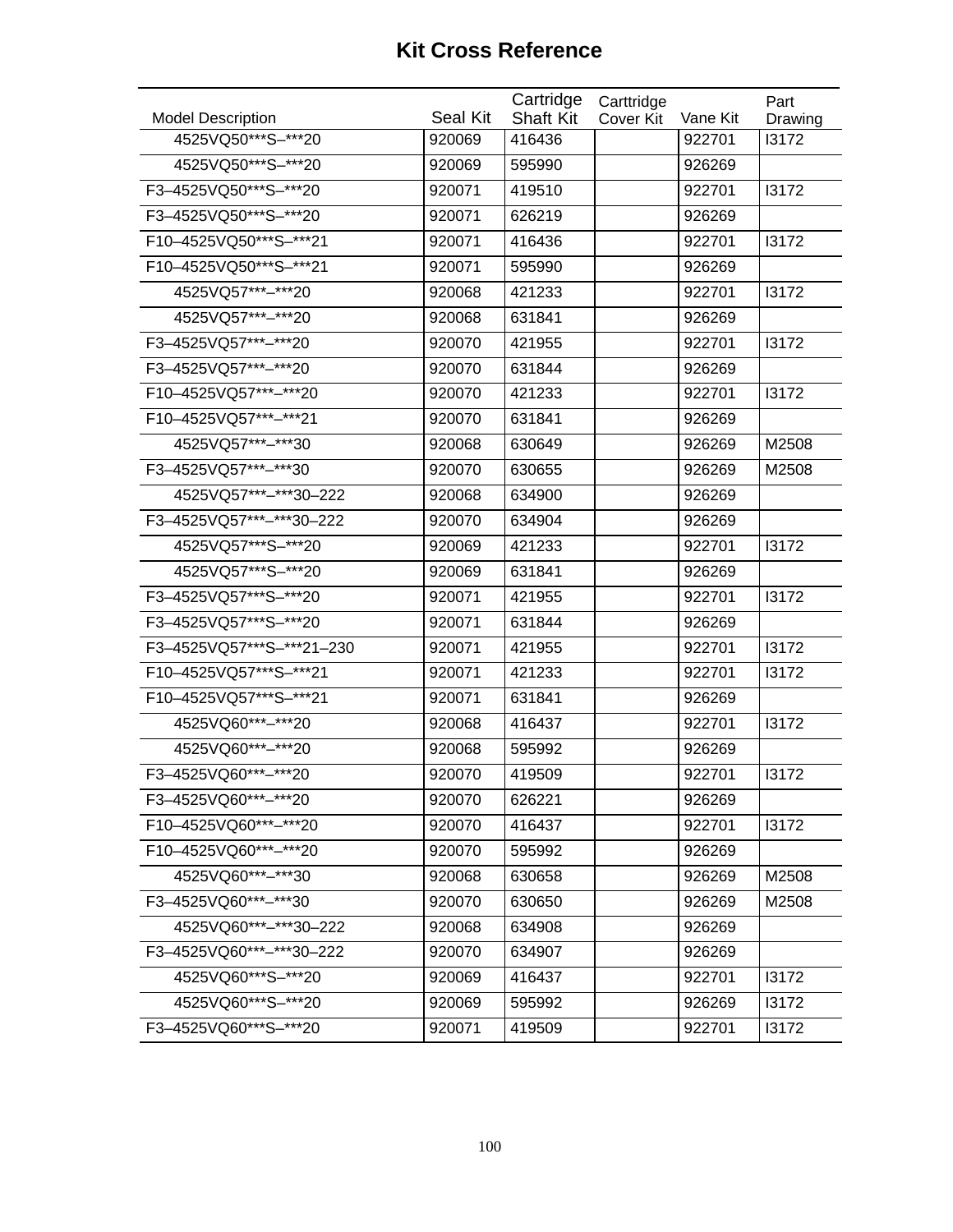|                          |                 | Cartridge        | Carttridge |          | Part    |
|--------------------------|-----------------|------------------|------------|----------|---------|
| <b>Model Description</b> | <b>Seal Kit</b> | <b>Shaft Kit</b> | Cover Kit  | Vane Kit | Drawing |
| F3-4525VQ60***S-***20    | 920071          | 626221           |            | 926269   |         |
| F10-4525VQ60***S-***21   | 920071          | 416437           |            | 922701   | 13172   |
| F10-4525VQ60***S-***21   | 920071          | 595992           |            | 926269   |         |
| 4525VQ***12-***20        | 920068          |                  | 421244     | 922710   | 13172   |
| F3-4525VQ***12-***20     | 920070          |                  | 421576     | 922710   | 13172   |
| F10-4525VQ***12-***20    | 920070          |                  | 421244     | 922710   | 13172   |
| 4525VQ***12-***30        | 920068          |                  | 595676     | 941392   | M2507   |
| F3-4525VQ***12-***30     | 920070          |                  | 597179     | 941392   | M2507   |
| 4525VQ***12S-***20       | 920069          |                  | 421244     | 922710   | 13172   |
| F3-4525VQ *** 12S-*** 20 | 920071          |                  | 421576     | 922710   | 13172   |
| F10-4525VQ***12S-***21   | 920071          |                  | 421244     | 922710   | 13172   |
| 4525VQ *** 14 -*** 20    | 920068          |                  | 421235     | 922710   | 13172   |
| F3-4525VQ *** 14-*** 20  | 920070          |                  | 421577     | 922710   | 13172   |
| F10-4525VQ***14-***20    | 920070          |                  | 421235     | 922710   | 13172   |
| 4525VQ***14-***30        | 920068          |                  | 595677     | 941392   | M2507   |
| F3-4525VQ***14-***30     | 920070          |                  | 597180     | 941392   | M2507   |
| 4525VQ***14S-***20       | 920069          |                  | 421235     | 922710   | 13172   |
| F3-4525VQ *** 14S-*** 20 | 920071          |                  | 421577     | 922710   | 13172   |
| F10-4525VQ***14S-***21   | 920071          |                  | 421235     | 922710   | 13172   |
| 4525VQ *** 17 -*** 20    | 920068          |                  | 421236     | 922710   | 13172   |
| F3-4525VQ *** 17-*** 20  | 920070          |                  | 421578     | 922710   | 13172   |
| F10-4525VQ *** 17-*** 20 | 920070          |                  | 421236     | 922710   | 13172   |
| 4525VQ***17-***30        | 920068          |                  | 595678     | 941392   | M2507   |
| F3-4525VQ***17-***30     | 920070          |                  | 597181     | 941392   | M2507   |
| 4525VQ***17S-***20       | 920069          |                  | 421236     | 922710   | 13172   |
| F3-4525VQ***17S-***20    | 920071          |                  | 421578     | 922710   | 13172   |
| F10-4525VQ***17S-***21   | 920071          |                  | 421236     | 922710   | 13172   |
| 4525VQ***19-***20        | 920068          |                  | 421237     | 922710   | 13172   |
| F3-4525VQ***19-***20     | 920070          |                  | 421579     | 922710   | 13172   |
| F10-4525VQ***19-***20    | 920070          |                  | 421237     | 922710   | 13172   |
| 4525VQ***19-***30        | 920068          |                  | 595680     | 941392   | M2507   |
| F3-4525VQ***19-***30     | 920070          |                  | 597183     | 941392   | M2507   |
| 4525VQ***19S-***20       | 920069          |                  | 421237     | 922710   | 13172   |
| F3-4525VQ***19S-***20    | 920071          |                  | 421579     | 922710   | 13172   |
| F10-4525VQ***19S-***21   | 920071          |                  | 421237     | 922710   | 13172   |
| 4525VQ***21-***20        | 920068          |                  | 421238     | 922710   | 13172   |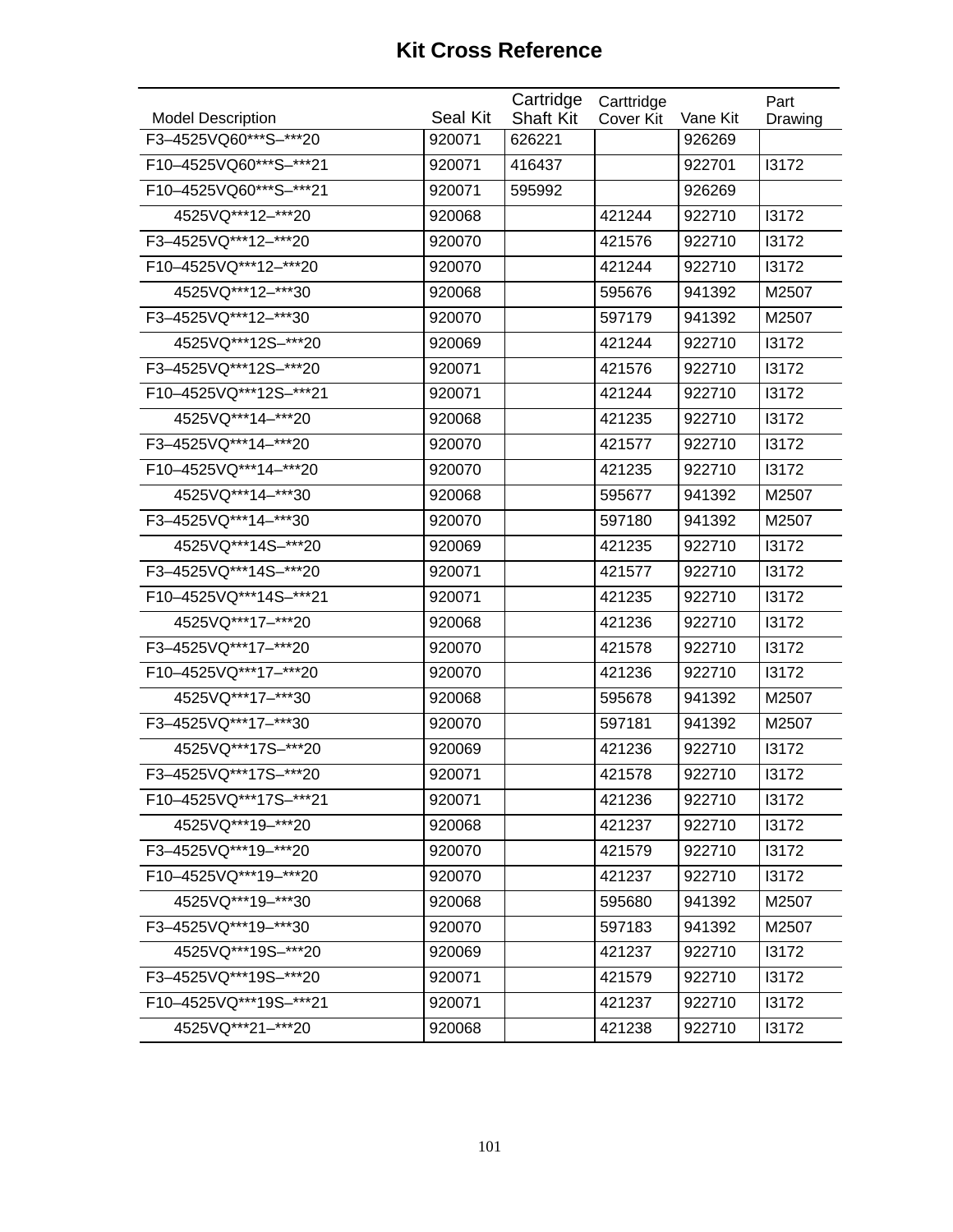|                              |          | Cartridge        | Carttridge |          | Part    |
|------------------------------|----------|------------------|------------|----------|---------|
| <b>Model Description</b>     | Seal Kit | <b>Shaft Kit</b> | Cover Kit  | Vane Kit | Drawing |
| F3-4525VQ***21-***20         | 920070   |                  | 421580     | 922710   | 13172   |
| F3-4525VQ***21-***21-244     |          |                  | 588639     | 922710   | 13172   |
| F10-4525VQ***21-***20        | 920070   |                  | 421238     | 922710   | 13172   |
| 4525VQ***21-***30            | 920068   |                  | 595679     | 941392   | M2507   |
| F3-4525VQ***21-***30         | 920070   |                  | 597182     | 941392   | M2507   |
| 4525VQ***21S-***20           | 920069   |                  | 421238     | 922710   | 13172   |
| F3-4525VQ***21S-***20        | 920071   |                  | 421580     | 922710   | 13172   |
| F10-4525VQ***21S-***21       | 920071   |                  | 421238     | 922710   | 13172   |
| F3-4525VQ***21S-***21-230    | 920071   |                  | 421580     | 922710   | 13172   |
| 4525VQTV20 SERIES            |          |                  |            |          |         |
| <b>42 SHAFT END</b>          |          | 430251           |            | 922701   |         |
| F3- 42 SHAFT END             |          | 583333           |            | 922701   |         |
| <b>47 SHAFT END</b>          |          | 430248           |            | 922701   |         |
| F3- 47 SHAFT END             |          | 582356           |            | 922701   |         |
| 50 SHAFT END                 |          | 427338           |            | 922701   |         |
| F3- 50 SHAFT END             |          | 582355           |            | 922701   |         |
| 60 SHAFT END                 |          | 591425           |            | 922701   |         |
| F3- 60 SHAFT END             |          | 591426           |            | 922701   |         |
| 12 COVER END                 |          |                  | 421244     | 922710   |         |
| F3- 12 COVER END             |          |                  | 421576     | 922710   |         |
| 14 COVER END                 |          |                  | 421235     | 922710   |         |
| F3- 14 COVER END             |          |                  | 421577     | 922710   |         |
| 17 COVER END                 |          |                  | 421236     | 922710   |         |
| F3- 17 COVER END             |          |                  | 421578     | 922710   |         |
| 19 COVER END                 |          |                  | 421237     | 922710   |         |
| F3-19 COVER END              |          |                  | 421579     | 922710   |         |
| 21 COVER END                 |          |                  | 421238     | 922710   |         |
| F3-21 COVER END              |          |                  | 421580     | 922710   |         |
| F3-4525VQTV20-***21*-591406  |          | 582355           | 591395     |          |         |
| F3-4525VQTV20-***21*-629155  |          | 588637           | 588639     |          |         |
| 4525V42***-***-10            | 922865   | 416435           |            | 922701   | M2309   |
| 4525V42***-***-10-130/132    | 922865   | 581663           |            | 941049   | 13139   |
| F3-4525V42***-***-10-130/132 | 919345   | 584312           |            | 941049   | 13139   |
| 4525V42***-****-10/12-18*    | 922865   | 581663           |            | 941049   | 13125   |
| F3-4525V42***-****-10/12-18* | 919345   | 584312           |            | 941049   | 13125   |
| 4525 V42***-****20-28*       | 922865   | 581663           |            | 941049   | 13187   |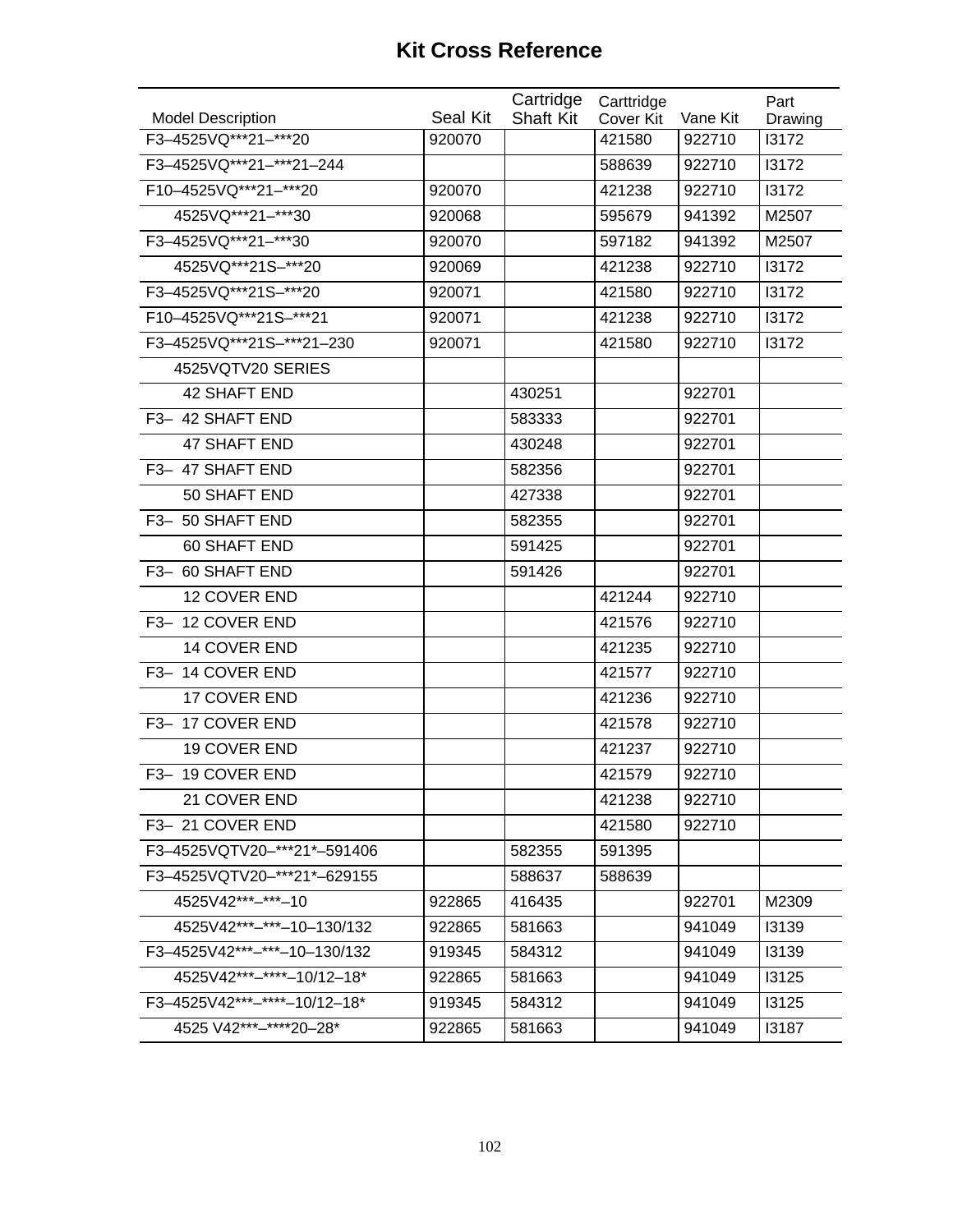| <b>Model Description</b>     | Seal Kit | Cartridge<br><b>Shaft Kit</b> | Carttridge | Vane Kit | Part             |
|------------------------------|----------|-------------------------------|------------|----------|------------------|
| F3-4525V42***-****20-28*     | 919345   | 584312                        | Cover Kit  | 941049   | Drawing<br>13187 |
| F11-4525V42***-***20-28*     | 922865   | 987290                        |            | 941049   |                  |
| 4525V45***-****-10-28*       | 922865   | 582572                        |            | 941049   | 13183            |
| 4525v47***-***-10            |          | 421234                        |            |          |                  |
|                              | 922865   |                               |            | 922701   | M2309            |
| 4525V50***-****-10           | 922865   | 416436                        |            | 922701   | M2309            |
| 4525V50***-***-10-130/132    | 922865   | 581664                        |            | 941049   | 13139            |
| F3-4525V50***-***-10-130/132 | 919345   | 584313                        |            | 941049   | 13139            |
| 4525V50***-****-10/12-18*    | 922865   | 581664                        |            | 941049   | 13125            |
| F3-4525V50***-****-10/12-18* | 919345   | 584313                        |            | 941049   | 13125            |
| 4525V50***-****-10-28*       | 922865   | 581664                        |            | 941049   | 13183            |
| F3-4525V50***-****-10-28*    | 919345   | 548313                        |            | 941049   | 13183            |
| F11-4525V50***-***20-28*     | 922865   | 987291                        |            | 941049   |                  |
| 4525V50***-****20-28*        | 922865   | 581664                        |            | 941049   | 13187            |
| F3-4525V50***-****20-28*     | 919345   | 584313                        |            | 941049   | 13187            |
| 4525V57***-*****-10/12       | 922865   | 421233                        |            | 922701   | M2309            |
| 4525V60***-***-10            | 922865   | 416437                        |            | 922701   | M2309            |
| 4525V60***-***-10-130/132    | 922865   | 580919                        |            | 941049   | 13139            |
| F3-4525V60***-***-10-130/132 | 919345   | 584314                        |            | 941049   | 13139            |
| 4525V60***-****-10/12-18*    | 922865   | 580919                        |            | 941049   | 13125            |
| F3-4525V60***-****-10/12-18* | 919345   | 584314                        |            | 941049   | 13125            |
| 4525V60***-****20-28*        | 922865   | 580919                        |            | 941049   | 13187            |
| F3-4525V60***-****20-28*     | 919345   | 584314                        |            | 941049   | 13187            |
| F11-4525V60***-***20-28*     | 922865   | 987292                        |            | 941049   |                  |
| 4525V***12-***-10            | 922865   |                               | 421244     | 922710   | M2309            |
| 4525V***12-***-10-130/132    | 922865   |                               | 591091     | 941214   | 13139            |
| F3-4525V***12-***-10-130/132 | 919345   |                               | 591109     | 941214   | 13139            |
| 4525V***12-****-10/12-18*    | 922865   |                               | 591091     | 941214   | 13125            |
| F3-4525V***12-****-10/12-18* | 919345   |                               | 591109     | 941214   | 13125            |
| 4525V***12-****20-28*        | 922865   |                               | 591091     | 941214   | 13187            |
| F3-4525V***12-****20-28*     | 919345   |                               | 591109     | 941214   | 13187            |
| F11-4525V***12-***20-28*     | 922865   |                               | 987278     | 941214   |                  |
| 4525V***14-***-10            | 922865   |                               | 421235     | 922710   | M2309            |
| 4525V***14-***-10-130/132    | 922865   |                               | 591092     | 941214   | 13139            |
| F3-4525V***14-***-10-130/132 | 919345   |                               | 591110     | 941214   | 13139            |
| 4525V***14-****-10/12-18*    | 922865   |                               | 591092     | 941214   | 13125            |
| F3-4525V***14-****-10/12-18* | 919345   |                               | 591110     | 941214   | 13125            |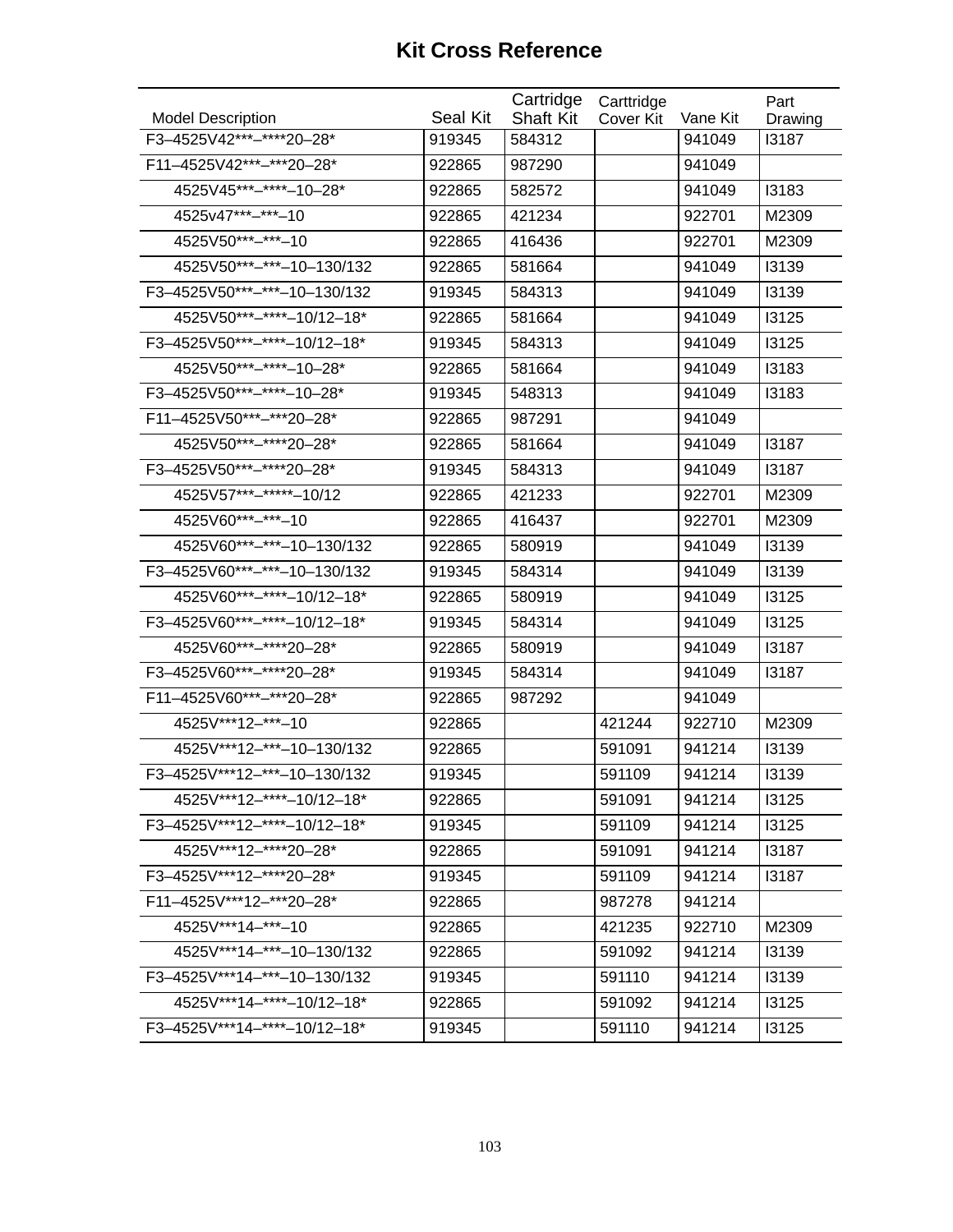|                              |          | Cartridge        | Carttridge |          | Part         |
|------------------------------|----------|------------------|------------|----------|--------------|
| <b>Model Description</b>     | Seal Kit | <b>Shaft Kit</b> | Cover Kit  | Vane Kit | Drawing      |
| 4525V***14-****20-28*        | 922865   |                  | 591092     | 941214   | <b>I3187</b> |
| F3-4525V***14-****20-28*     | 919345   |                  | 591110     | 941214   | 13187        |
| F11-4525V***14-***20-28*     | 922865   |                  | 987279     | 941214   |              |
| 4525V***17-***-10            | 922865   |                  | 421236     | 922710   | M2309        |
| 4525V***17-***-10-130/132    | 922865   |                  | 591093     | 941214   | 13139        |
| F3-4525V***17-***-10-130/132 | 919345   |                  | 591111     | 941214   | 13139        |
| 4525V***17-****-10/12-18*    | 922865   |                  | 591093     | 941214   | 13125        |
| F3-4525V***17-****-10/12-18* | 919345   |                  | 591111     | 941214   | 13125        |
| 4525V***17-****20-28*        | 922865   |                  | 591093     | 941214   | 13187        |
| F3-4525V***17-****20-28*     | 919345   |                  | 591111     | 941214   | 13187        |
| F11-4525V***17-***20-28*     | 922865   |                  | 987280     | 941214   |              |
| 4525V***19-***-10/12         | 922865   |                  | 421237     | 922710   | M2309        |
| 4525V***21-***-10            | 922865   |                  | 421238     | 922710   | M2309        |
| 4525V***21-***-10-130/132    | 922865   |                  | 591094     | 941214   | 13139        |
| F3-4525V***21-***-10-130/132 | 919345   |                  | 591112     | 941214   | 13139        |
| 4525V***21-****-10/12-18*    | 922865   |                  | 591094     | 941214   | 13125        |
| F3-4525V***21-****-10/12-18* | 919345   |                  | 591112     | 941214   | 13125        |
| 4525V***21-****20-28*        | 922865   |                  | 591094     | 941214   | 13187        |
| F3-4525V***21-****20-28*     | 919345   |                  | 591112     | 941214   | 13187        |
| F11-4525V***21-***20-28*     | 922865   |                  | 987281     | 941214   |              |
| 4535VQ42***-***20            | 920072   | 416435           |            | 922701   | 13173        |
| 4535VQ42***-***20            | 920072   | 595988           |            | 926269   |              |
| F3-4535VQ42***-***20         | 920074   | 419511           |            | 922701   | 13173        |
| F3-4535VQ42***-***20         | 920074   | 626217           |            | 926269   |              |
| F10-4535VQ42***-***21        | 920074   | 416435           |            | 922701   | 13173        |
| F10-4535VQ42***-***21        | 920074   | 595988           |            | 926269   |              |
| 4535VQ42***-***20-221        | 920072   | 430251           |            | 922701   | 13173        |
| F3-4535VQ42***-***20-221     | 920074   | 583333           |            | 922701   | 13173        |
| 4535VQ42***-***20-227        | 920072   | 430251           |            | 922701   | 13173        |
| 4535VQ42***-***30            | 920072   | 630654           |            | 926269   | M2509        |
| F3-4535VQ42***-***30         | 920074   | 630646           |            | 926269   | M2509        |
| 4535VQ42***-***30-222        | 920072   | 634897           |            | 926269   |              |
| F3-4535VQ42***-***30-222     | 920074   | 634901           |            | 926269   |              |
| 4535VQ42***S-***20           | 920073   | 416435           |            | 922701   | 13173        |
| 4535'VQ42***S-***20          | 920073   | 595988           |            | 926269   |              |
| F3-4535VQ42***S-***20        | 920075   | 419511           |            | 922701   | 13173        |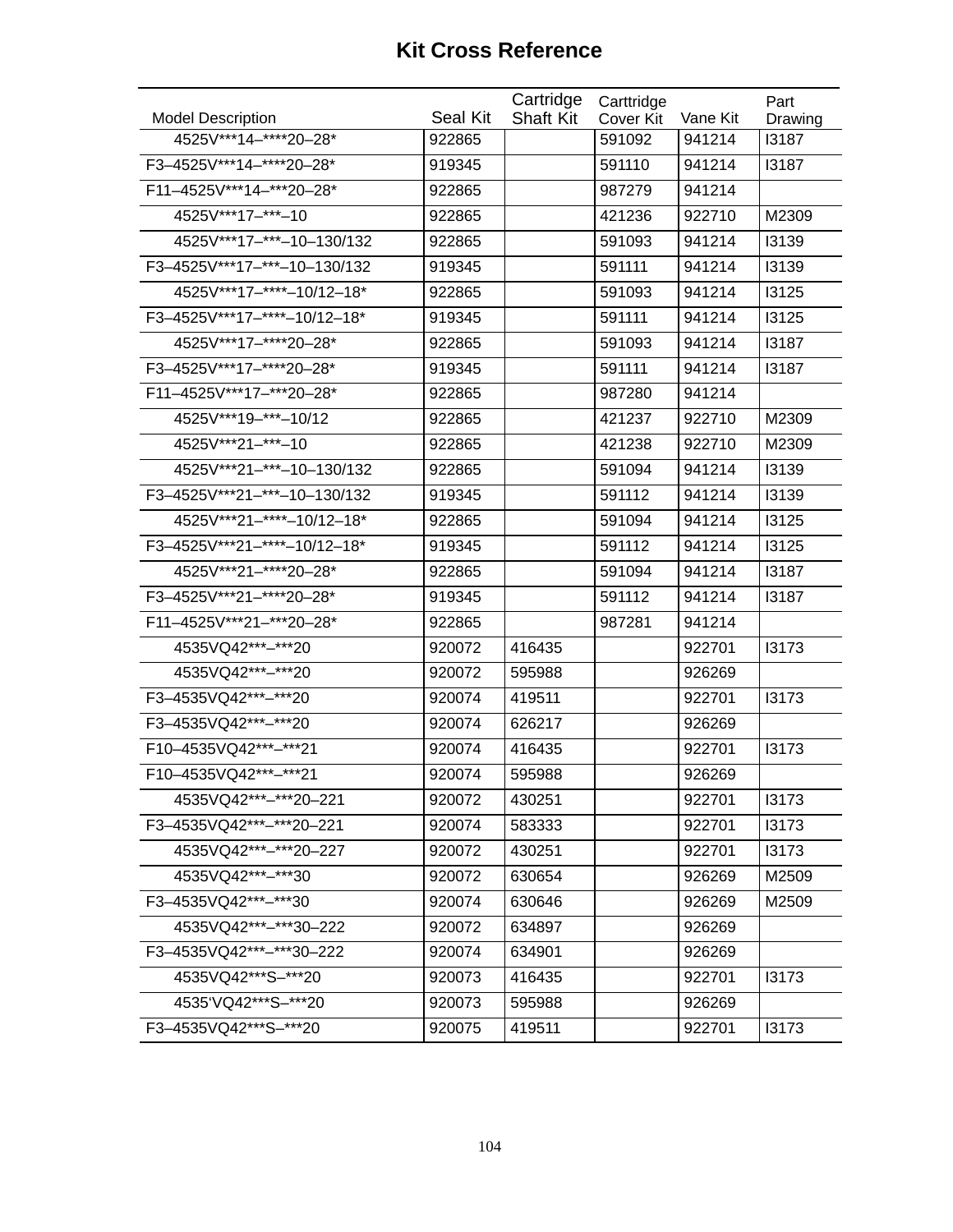| <b>Model Description</b> | Seal Kit | Cartridge<br><b>Shaft Kit</b> | Carttridge<br>Cover Kit | Vane Kit | Part<br>Drawing |
|--------------------------|----------|-------------------------------|-------------------------|----------|-----------------|
| F3-4535VQ42***S-***20    | 920075   | 626217                        |                         | 926269   |                 |
| F10-4535VQ42***S-***21   | 920075   | 416435                        |                         | 922701   | 13173           |
| F10-4535VQ42***S-***21   | 920075   | 595988                        |                         | 926269   |                 |
| 4535VQ47***-***20        | 920072   | 421234                        |                         | 922701   | 13173           |
| 4535VQ47***-***20        | 920072   | 630657                        |                         | 926269   |                 |
| F3-4535VQ47***-***20     | 920074   | 421954                        |                         | 922701   | 13173           |
| F3-4535VQ47***-***20     | 920074   | 631842                        |                         | 926269   |                 |
| F10-4535VQ47***-***21    | 920074   | 421234                        |                         | 922701   | 13173           |
| F10-4535VQ47***-***21    | 920074   | 630657                        |                         | 926269   |                 |
| 4535VQ47***-***30        | 920072   | 630647                        |                         | 926269   | M2509           |
| F3-4535VQ47***-***30     | 920074   | 630653                        |                         | 926269   | M2509           |
| 4535VQ47***-***30-222    | 920072   | 634898                        |                         | 926269   |                 |
| F3-4535VQ47***-***30-222 | 920074   | 634902                        |                         | 926269   |                 |
| 4535VQ47***S-***20       | 920073   | 421234                        |                         | 922701   | 13173           |
| 4535VQ47***S-***20       | 920073   | 630657                        |                         | 926269   |                 |
| F3-4535VQ47***S-***20    | 920075   | 421954                        |                         | 922701   | 13173           |
| F3-4535VQ47***S-***20    | 920075   | 631842                        |                         | 926269   |                 |
| F10-4535VQ47***S-***21   | 920075   | 421234                        |                         | 922701   | 13173           |
| F10-4535VQ47***S-***21   | 920075   | 630657                        |                         | 926269   |                 |
| 4535VQ50***-***20        | 920070   | 416436                        |                         | 922701   | 13173           |
| 4535VQ50***-***20        | 920070   | 595990                        |                         | 926269   |                 |
| F3-4535VQ50***-***20     | 920074   | 419510                        |                         | 922701   | 13173           |
| F3-4535VQ50***-***20     | 920074   | 626219                        |                         | 926269   |                 |
| F10-4535VQ50***-***21    | 920074   | 416436                        |                         | 922701   | 13173           |
| F10-4535VQ50***-***21    | 920074   | 595990                        |                         | 926269   |                 |
| 4535VQ50***-***21-221    | 920072   | 427338                        |                         | 922701   |                 |
| F3-4535VQ50***-***21-221 | 920074   | 582355                        |                         | 922701   |                 |
| 4535VQ50***-***30        | 920072   | 630656                        |                         | 926269   | M2509           |
| F3-4535VQ50***-***30     | 920074   | 630646                        |                         | 926269   | M2509           |
| 4535VQ50***-***30-222    | 920072   | 634899                        |                         | 926269   |                 |
| F3-4535VQ50***-***30-222 | 920074   | 634903                        |                         | 926269   |                 |
| 4535VQ50***S-***20       | 920073   | 416436                        |                         | 922701   | 13173           |
| 4535VQ50***S-***20       | 920073   | 595990                        |                         | 926269   |                 |
| F3-4535VQ50***S-***20    | 920075   | 419510                        |                         | 922701   | 13173           |
| F3-4535VQ50***S-***20    | 920075   | 626219                        |                         | 926269   |                 |
| F10-4535VQ50***S-***20   | 920075   | 416436                        |                         | 922701   | 13173           |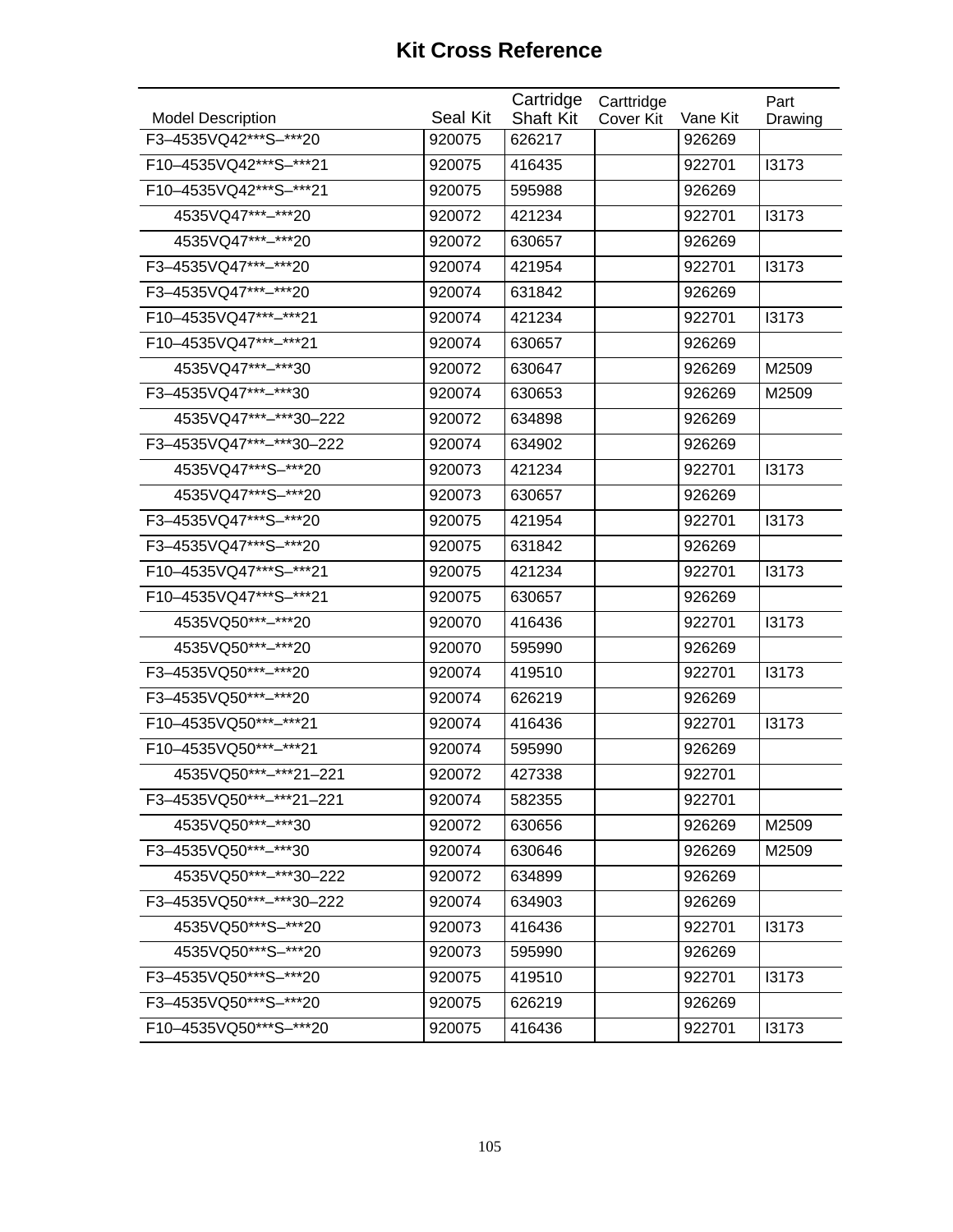| <b>Model Description</b> | <b>Seal Kit</b> | Cartridge<br><b>Shaft Kit</b> | Carttridge<br>Cover Kit | Vane Kit | Part<br>Drawing |
|--------------------------|-----------------|-------------------------------|-------------------------|----------|-----------------|
| F10-4535VQ50***S-***20   | 920075          | 595990                        |                         | 926269   |                 |
| 4535VQ57***-***20        | 920072          | 421233                        |                         | 922701   | 13173           |
| 4535VQ57***-***20        | 920072          | 631841                        |                         | 926269   |                 |
| F3-4535VQ57***-***20     | 920074          | 421955                        |                         | 922701   | 13173           |
| F3-4535VQ57***-***20     | 920074          | 631844                        |                         | 926269   |                 |
| F10-4535VQ57***-***21    | 920074          | 421233                        |                         | 922701   | 13173           |
| F10-4535VQ57***-***21    | 920074          | 631841                        |                         | 926269   |                 |
| 4535VQ57***-***30        | 920072          | 630649                        |                         | 926269   | M2509           |
| F3-4535VQ57***-***30     | 920074          | 630655                        |                         | 926269   | M2509           |
| 4535VQ57***-***30-222    | 920072          | 634900                        |                         | 926269   |                 |
| F3-4535VQ57***-***30-222 | 920074          | 634904                        |                         | 926269   |                 |
| 4535VQ57***S-***20       | 920073          | 421233                        |                         | 922701   | 13173           |
| 4535VQ57***S-***20       | 920073          | 631841                        |                         | 926269   |                 |
| F3-4535VQ57***S-***20    | 920075          | 421955                        |                         | 922701   | 13173           |
| F3-4535VQ57***S-***20    | 920075          | 631644                        |                         | 926269   |                 |
| F10-4535VQ57***S-***20   | 920075          | 421233                        |                         | 922701   | 13173           |
| F10-4535VQ57***S-***20   | 920075          | 631841                        |                         | 926269   |                 |
| 4535VQ60***-***20        | 920072          | 416437                        |                         | 922701   | 13173           |
| 4535VQ60***-***20        | 920072          | 595992                        |                         | 926269   |                 |
| F3-4535VQ60***-***20     | 920074          | 419509                        |                         | 922701   | 13173           |
| F3-4535VQ60***-***20     | 920074          | 626221                        |                         | 926269   |                 |
| 4535VQ60***-***20-250    |                 | 591425                        |                         | 922701   | 13173           |
| 4535VQ60***-***20-252    |                 | 591425                        |                         | 922701   | 13173           |
| F10-4535VQ60***-***20    | 920074          | 416437                        |                         | 922701   | 13173           |
| F10-4535VQ60***-***20    | 920074          | 595992                        |                         | 926269   |                 |
| 4535VQ60***-***30        | 920072          | 630658                        |                         | 926269   | M2509           |
| F3-4535VQ60***-***30     | 920074          | 630650                        |                         | 926269   | M2509           |
| 4535VQ60***-***30-222    | 920072          | 634908                        |                         | 926269   |                 |
| F3-4535VQ60***-***30-222 | 920074          | 634907                        |                         | 926269   |                 |
| 4535VQ60***S-***20       | 920073          | 416437                        |                         | 922701   | 13173           |
| 4535VQ60***S-***20       | 920073          | 595992                        |                         | 926269   |                 |
| F3-4535VQ60***S-***20    | 920075          | 419509                        |                         | 922701   | 13173           |
| F3-4535VQ60***S-***20    | 920075          | 626221                        |                         | 926269   |                 |
| F10-4535VQ60***S-***21   | 920075          | 416437                        |                         | 922701   | 13173           |
| F10-4535VQ60***S-***21   | 920075          | 595992                        |                         | 926269   |                 |
| 4535VQ***21-*****-20*    | 920072          |                               | 421239                  | 922700   | 13173           |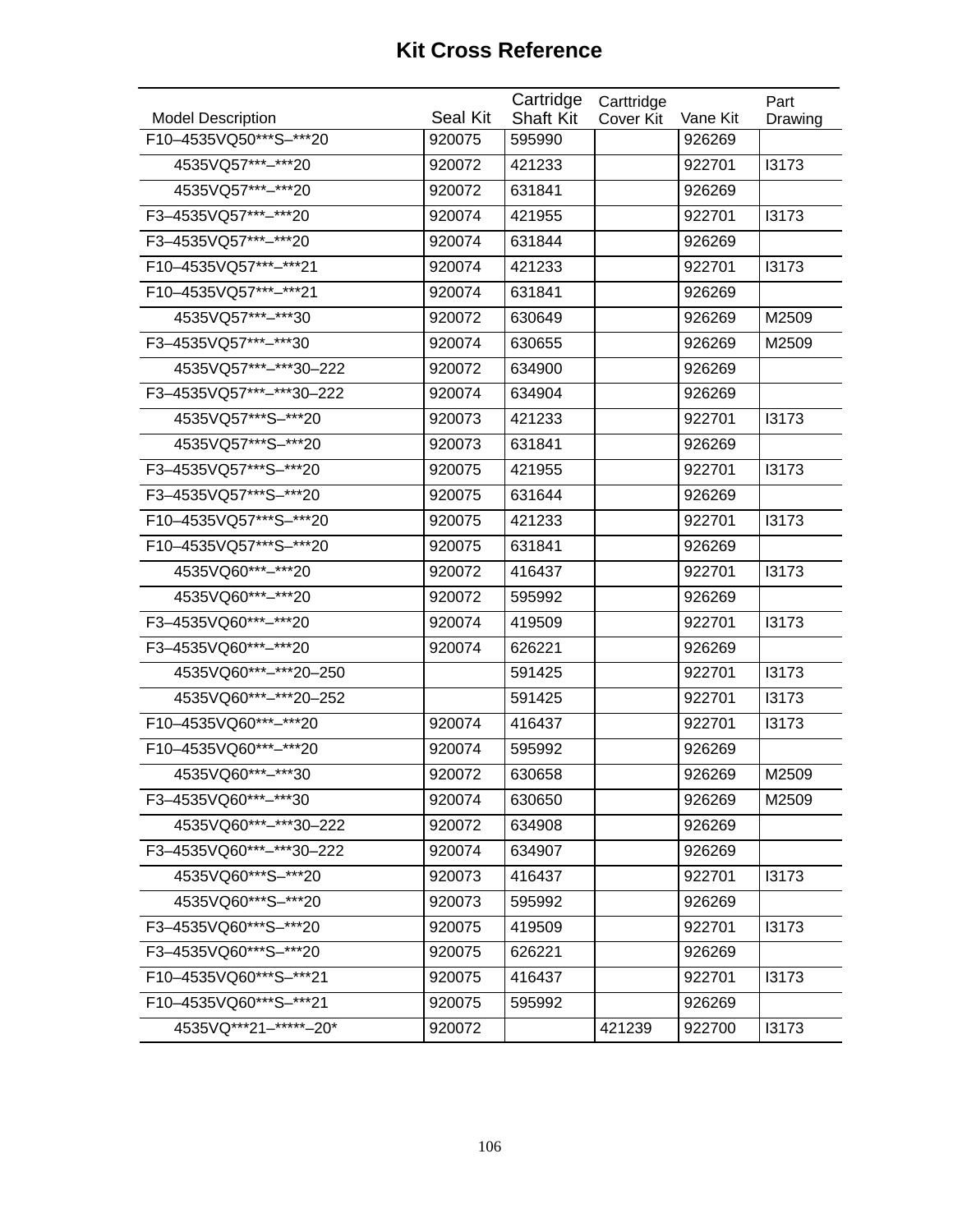|                               |          | Cartridge        | Carttridge |          | Part    |
|-------------------------------|----------|------------------|------------|----------|---------|
| <b>Model Description</b>      | Seal Kit | <b>Shaft Kit</b> | Cover Kit  | Vane Kit | Drawing |
| F3-4535VQ***21-*****-20*      | 920074   |                  | 421563     | 922700   | 13173   |
| F10-4535VQ *** 21-***** - 20  | 920074   |                  | 421239     | 922700   | 13173   |
| 4535VQ***21S-******-20*       | 920073   |                  | 421239     | 922700   | 13173   |
| F3-4535VQ***21S-*****-20*     | 920075   |                  | 421563     | 922700   | 13173   |
| F10-4535VQ***21S-*****-21     | 920075   |                  | 421239     | 922700   | 13173   |
| 4535VQ***25-******-20*        | 920072   |                  | 421240     | 922700   | 13173   |
| F3-4535VQ***25-******-20*     | 920074   |                  | 421564     | 922700   | 13173   |
| F10-4535VQ***25-*****-20      | 920074   |                  | 421240     | 922700   | 13173   |
| 4535VQ***25-*****-20-222      |          |                  | 586285     | 922700   | 13173   |
| F3-4535VQ***25-*****-20-222   |          |                  | 586281     | 922700   | 13173   |
| 4535VQ***25-*****20-227       | 920072   |                  | 421240     | 922700   | 13173   |
| 4535VQ***25S-******-20*       | 920073   |                  | 421240     | 922700   | 13173   |
| F3-4535VQ***25S-*****-20*     | 920075   |                  | 421564     | 922700   | 13173   |
| F10-4535VQ***25S-******-21    | 920075   |                  | 421240     | 922700   | 13173   |
| 4535VQ***30-******-20*        | 920072   |                  | 421241     | 922700   | 13173   |
| F3-4535VQ***30-*****-20*      | 920074   |                  | 421565     | 922700   | 13173   |
| F10-4535VQ***30-*****-20      | 920074   |                  | 421241     | 922700   | 13173   |
| 4535VQ***30-*****-20-222      |          |                  | 586286     | 922700   | 13173   |
| F3-4535VQ***30-*****-20-222   |          |                  | 586282     | 922700   | 13173   |
| 4535VQ***30-*****-20-250      |          |                  | 421241     | 922700   | 13173   |
| 4535VQ***30S-******-20*       | 920073   |                  | 421241     | 922700   | 13173   |
| F3-4535VQ***30S-*****-20*     | 920075   |                  | 421565     | 922700   | 13173   |
| F10-4535VQ *** 30S-***** - 21 | 920075   |                  | 421241     | 922700   | 13173   |
| 4535VQ***35-******-20*        | 920072   |                  | 421242     | 922700   | 13173   |
| F3-4535VQ***35-******-20*     | 920074   |                  | 421566     | 922700   | 13173   |
| F10-4535VQ *** 35- ***** - 20 | 920074   |                  | 421242     | 922700   | 13173   |
| 4535VQ***35-*****-20-222      |          |                  | 586287     | 922700   | 13173   |
| F3-4535VQ***35-*****-20-222   |          |                  | 586283     | 922700   | 13173   |
| 4535VQ***35S-*****-20*        | 920073   |                  | 421242     | 922700   | 13173   |
| F3-4535VQ***35S-******-20*    | 920075   |                  | 421566     | 922700   | 13173   |
| F10-4535VQ***35S-*****-21     | 920075   |                  | 421242     | 922700   | 13173   |
| 4535VQ***38-*****-20*         | 920072   |                  | 421243     | 922700   | 13173   |
| F3-4535VQ***35-******-20*     | 920074   |                  | 421567     | 922700   | 13173   |
| F10-4535VQ***38-******-20     | 920074   |                  | 421243     | 922700   | 13173   |
| 4535VQ***38-*****21-252       |          |                  | 421243     | 922700   | 13173   |
| 4535VQ***38S-******-20*       | 920073   |                  | 421243     | 922700   | 13173   |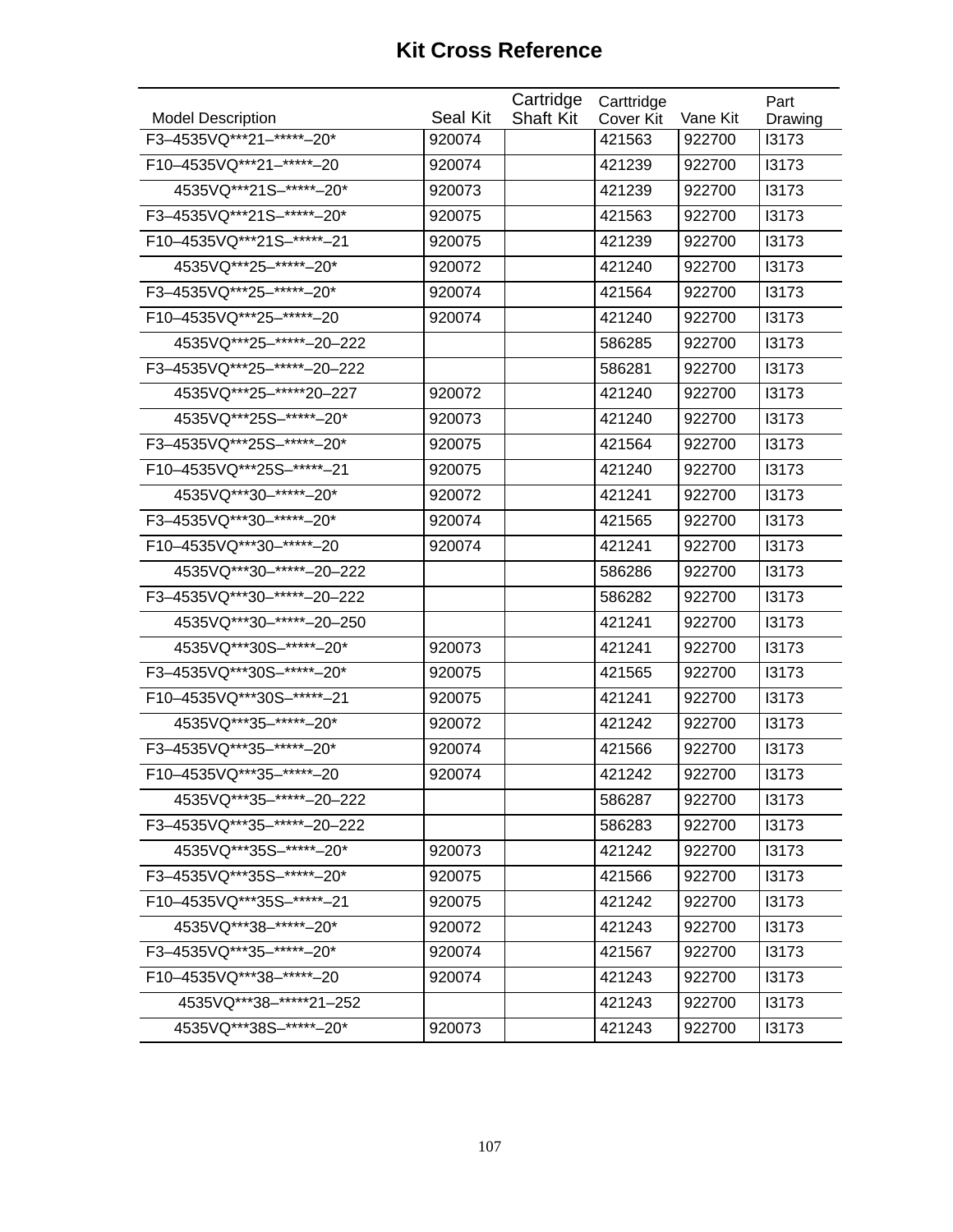|                                          |          | Cartridge        | Carttridge |          | Part    |
|------------------------------------------|----------|------------------|------------|----------|---------|
| <b>Model Description</b>                 | Seal Kit | <b>Shaft Kit</b> | Cover Kit  | Vane Kit | Drawing |
| F3-4535VQ***38S-******-20                | 920075   |                  | 421567     | 922700   | 13173   |
| F3-4535VQ***38S-*****-21-247             | 920075   |                  | 421567     | 922700   | 13173   |
| F10-4535VQ***38S-******-21               | 920075   |                  | 421243     | 922700   | 13173   |
| F3-4535VQ***38S-*****-21-230             | 920075   |                  | 421567     | 922700   | 13173   |
| 4535VQV10 SERIES                         |          |                  |            |          |         |
| 42 SHAFT END                             | 920167   | 430251           |            | 922701   |         |
| F3-42 SHAFT END                          | 920168   | 583333           |            | 922701   |         |
| <b>47 SHAFT END</b>                      | 920167   | 430248           |            | 922701   |         |
| F3-47 SHAFT END                          | 920168   | 582356           |            | 922701   |         |
| 50 SHAFT END                             | 920167   | 427338           |            | 922701   |         |
| F3-50 SHAFT END                          | 920168   | 582355           |            | 922701   |         |
| 21 COVER END                             | 920167   |                  | 581846     | 922700   |         |
| F3-21 COVER END                          | 920168   |                  | 583338     | 922700   |         |
| 25 COVER END                             | 920167   |                  | 581847     | 922700   |         |
| F3-25 COVER END                          | 920168   |                  | 583339     | 922700   |         |
| 30 COVER END                             | 920167   |                  | 572818     | 922700   |         |
| F3-30 COVER END                          | 920168   |                  | 583340     | 922700   |         |
| 35 COVER END                             | 920167   |                  | 581848     | 922700   |         |
| F3-35 COVER END                          | 920168   |                  | 583341     | 922700   |         |
| 38 COVER END                             | 920167   |                  | 581849     | 922700   |         |
| F3-38 COVER END                          | 920168   |                  | 583342     | 922700   |         |
| $V10-**1*-*20$                           | 920167   |                  | 574654     | 923499   |         |
| $V10-**15*-**20$                         | 920167   |                  | 574661     | 923499   |         |
| $V10-**2*-**20$                          | 920167   |                  | 574655     | 923499   |         |
| $V10-**3*-**20$                          | 920167   |                  | 574656     | 923499   |         |
| $V10-**4*-*20$                           | 920167   |                  | 574657     | 923500   |         |
| $V10$ <sup>**</sup> 5 <sup>*</sup> -**20 | 920167   |                  | 574658     | 923500   |         |
| $V10-**6*-**20$                          | 920167   |                  | 574658     | 923501   |         |
| $V10-**7*-**20$                          | 920167   |                  | 574660     | 923501   |         |
| 4535VQV10-***21*-582612                  |          | 582355           | 583340     |          |         |
| 4535V42***-***-10                        | 922866   | 416435           |            | 922701   | M2301   |
| 4535V42***-****-10/12-18*                | 922866   | 581663           |            | 941049   | 13124   |
| F3-4535V42***-****-10/12-18*             | 919346   | 584312           |            | 941049   | 13124   |
| 4535V42***-****-20-28*                   | 922866   | 581663           |            | 941049   | 13176   |
| F3-4535V42***-***20-28*                  | 919346   | 584312           |            | 941049   | 13176   |
| F11-4535V42***-***20-28*                 | 922866   | 987290           |            | 941049   |         |
|                                          |          |                  |            |          |         |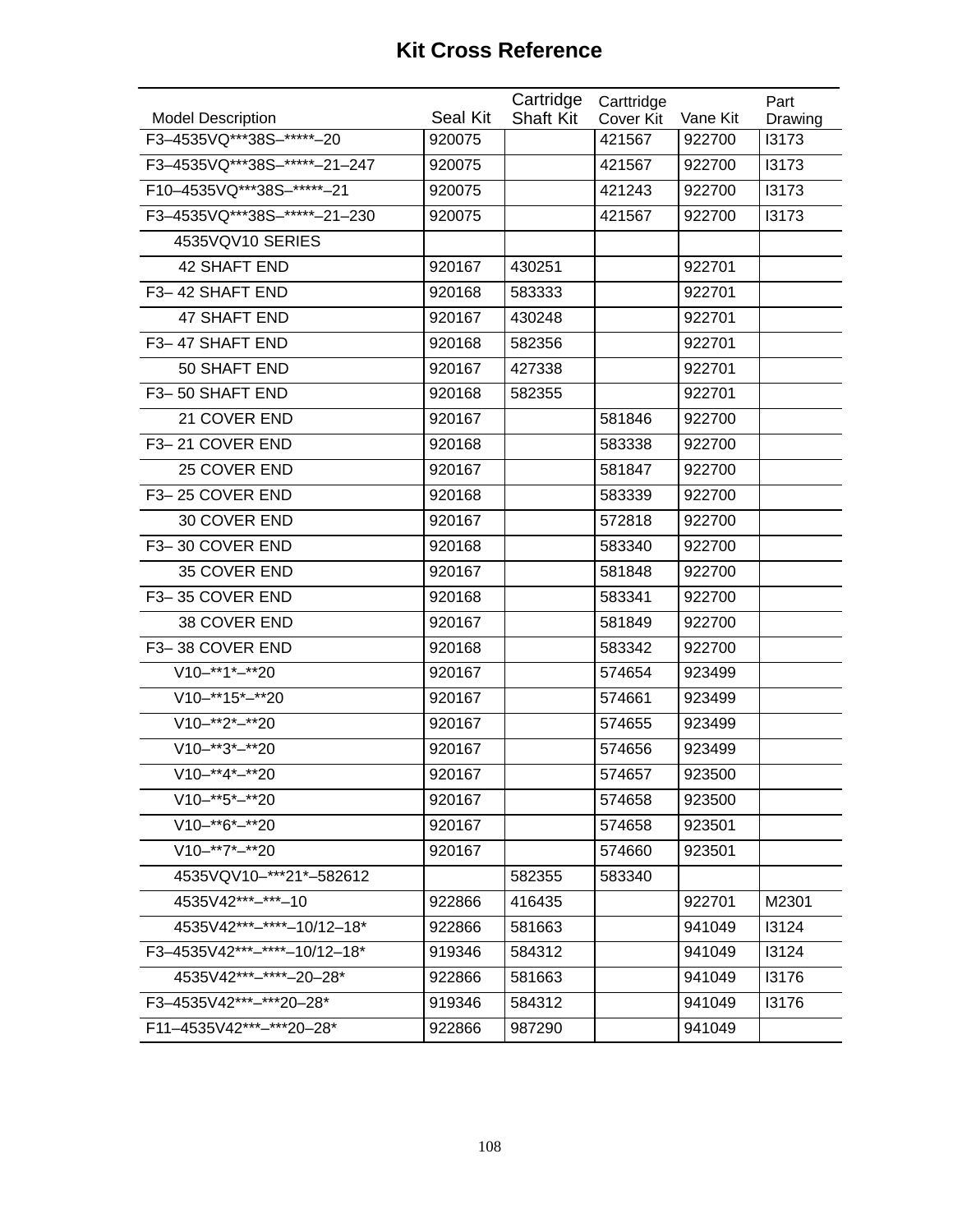| <b>Model Description</b>     | Seal Kit | Cartridge<br><b>Shaft Kit</b> | Carttridge<br>Cover Kit | Vane Kit | Part<br>Drawing |
|------------------------------|----------|-------------------------------|-------------------------|----------|-----------------|
| 4535V45***-****-20-28*       | 922866   | 582572                        |                         | 941049   | 13176           |
| 4535V47***-***-10            | 922866   | 421234                        |                         | 922701   | M2301           |
| 4535V50***-****-10           | 922866   | 416436                        |                         | 922701   | M2301           |
| 4535V50***-****-10/12-18*    | 922866   | 581664                        |                         | 941049   | 13124           |
| F3-4535V50***-****-10/12-18* | 919346   | 584313                        |                         | 941049   | 13124           |
| 4535V50***-****-20-28*       | 922866   | 581664                        |                         | 941049   | 13176           |
| F3-4535V50***-***20-28*      | 919346   | 584313                        |                         | 941049   | 13176           |
| F11-4535V50***-***20-28*     | 922866   | 987291                        |                         | 941049   |                 |
| 4535V57***-***-10/12         | 922866   | 421233                        |                         | 922701   | M2301           |
| 4535V60***-***-10            | 922866   | 416437                        |                         | 922701   | M2301           |
| 4535V60***-****-10/12-18*    | 922866   | 580919                        |                         | 941049   | 13124           |
| F3-4535V60***-****-10/12-18* | 919346   | 584314                        |                         | 941049   | 13124           |
| 4535V60***-****-20-28*       | 922866   | 580919                        |                         | 941049   | 13176           |
| F3-4535V60***-***20-28*      | 919346   | 584314                        |                         | 941049   | 13176           |
| F11-4535V60***-***20-28*     | 922866   | 987292                        |                         | 941049   |                 |
| 4535V***21-***-10/12         | 922866   |                               | 421239                  | 922700   | M2301           |
| 4535V***25-***-10            | 922866   |                               | 421240                  | 922700   | M2301           |
| 4535V***25-****-10/12-18*    | 922866   |                               | 582348                  | 941019   | 13124           |
| F3-4535V***25-****-10/12-18* | 919346   |                               | 584324                  | 941019   | 13124           |
| 4535V***25-****-20-28*       | 922866   |                               | 582348                  | 941019   | 13176           |
| F3-4535V***25-****-20-28*    | 919346   |                               | 584324                  | 941019   | 13176           |
| F11-4535V***25-***20-28*     | 922866   |                               | 987286                  | 941019   |                 |
| 4535V***30-***-10            | 922866   |                               | 421241                  | 922700   | M2301           |
| 4535V***30-****-10/12-18*    | 922866   |                               | 582349                  | 941019   | 13124           |
| F3-4535V***30-****-10/12-18* | 919346   |                               | 584325                  | 941019   | 13124           |
| 4535V***30-****-20-28*       | 922866   |                               | 582349                  | 941019   | 13176           |
| F3-4535V***30-****-20-28*    | 919346   |                               | 584325                  | 941019   | 13176           |
| F11-4535V***30-***20-28*     | 922866   |                               | 987287                  | 941019   |                 |
| 4535V***35-****-10           | 922866   |                               | 421242                  | 922700   | M2301           |
| 4535V***35-****-10/12-18*    | 922866   |                               | 582350                  | 941019   | 13124           |
| F3-4535V***35-****-10/12-18* | 919346   |                               | 584326                  | 941019   | 13124           |
| 4535V***35-****-20-28*       | 922866   |                               | 582350                  | 941019   | 13176           |
| F3-4535V***35-****-20-28*    | 919346   |                               | 584326                  | 941019   | 13176           |
| F11-4535V***35-***20-28*     | 922866   |                               | 987288                  | 941049   |                 |
| 4535V *** 38 -*** - 10       | 922866   |                               | 421243                  | 922700   | M2301           |
| 4535V***38-****-10/12-18*    | 922866   |                               | 581862                  | 941019   | 13124           |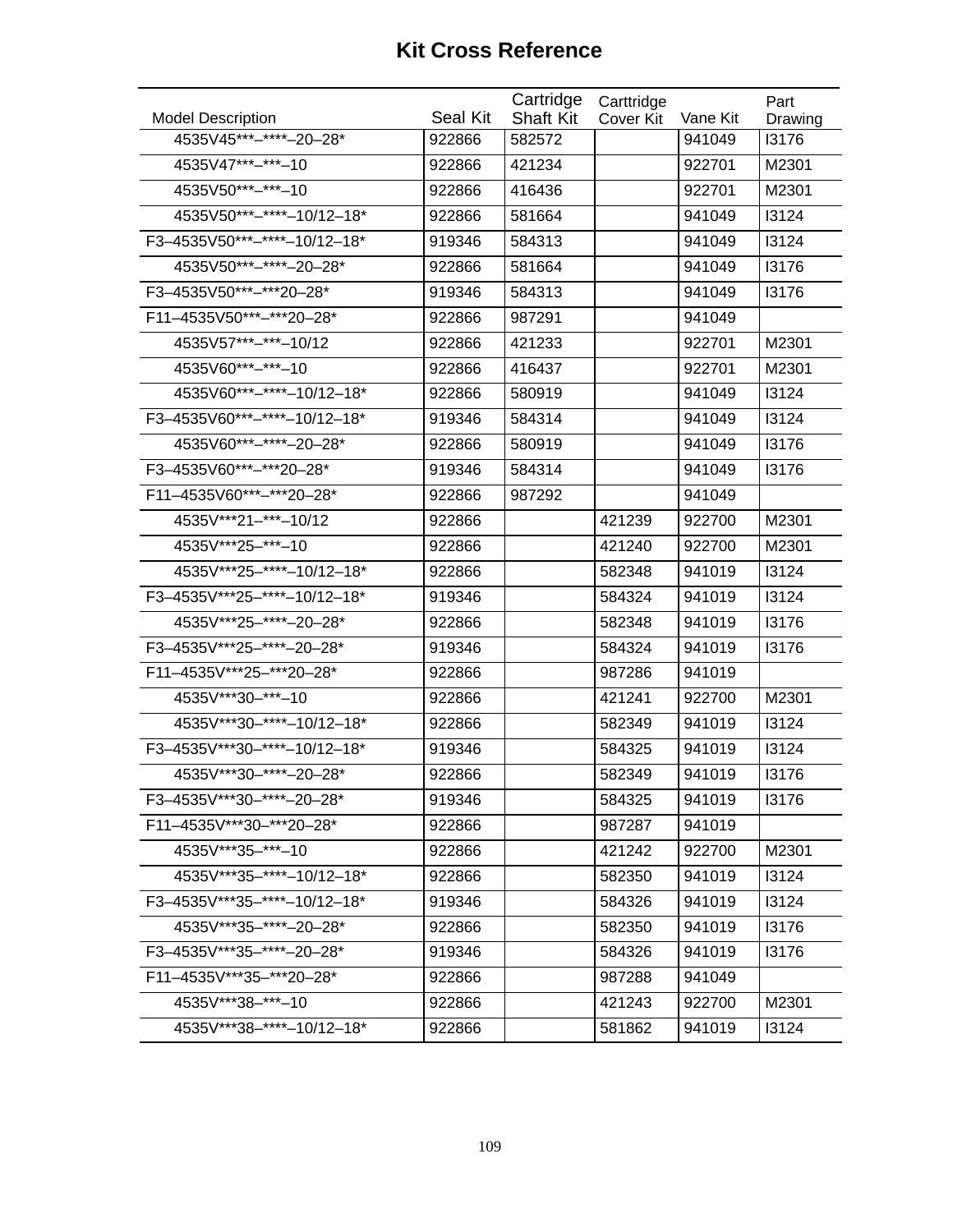|                              |                 | Cartridge        | Carttridge       |          | Part    |
|------------------------------|-----------------|------------------|------------------|----------|---------|
| <b>Model Description</b>     | <b>Seal Kit</b> | <b>Shaft Kit</b> | <b>Cover Kit</b> | Vane Kit | Drawing |
| F3-4535V***38-****-10/12-18* | 919346          |                  | 584327           | 941019   | 13124   |
| 4535V***38-****-20-28*       | 922866          |                  | 581862           | 941019   | 13176   |
| F3-4535V***38-*****-20-28*   | 919346          |                  | 584327           | 941019   | 13176   |
| F11-4535V***38-***20-28*     | 922866          |                  | 987289           | 941019   |         |
| 5045V72***-***11             |                 | 923017           |                  | 922613   | M2310   |
| 5045V85***-***11             |                 | 923018           |                  | 922613   | M2310   |
| 5045V100***-***11            |                 | 923019           |                  | 922613   | M2310   |
|                              |                 |                  |                  |          |         |
|                              |                 |                  |                  |          |         |
| 25VPFT-010-XX-N-X-21         |                 | 02-319101        |                  |          |         |
| 25VPFT-010-XX-V-X-21         |                 | 02-319102        |                  |          |         |
| 25VPFT-016-XX-N-X-21         |                 | 02-319103        |                  |          |         |
| 25VPFT-016-XX-V-X-21         |                 | 02-319104        |                  |          |         |
| 25VPFT-025-XX-N-X-21         |                 | 02-319105        |                  |          |         |
| 25VPFT-025-XX-V-X-21         |                 | 02-319106        |                  |          |         |
| 25VPFT-032-XX-N-X-21         |                 | 02-319107        |                  |          |         |
| 25VPFT-032-XX-V-X-21         |                 | 02-319108        |                  |          |         |
| 25VPFT-040-XX-N-X-21         |                 | 02-319109        |                  |          |         |
| 25VPFT-040-XX-V-X-21         |                 | 02-319110        |                  |          |         |
| 25VPFT-050-XX-N-X-21         |                 | 02-319111        |                  |          |         |
| 25VPFT-050-XX-V-X-21         |                 | 02-379112        |                  |          |         |
| 25VPFT-063-XX-N-X-21         |                 | 02-319113        |                  |          |         |
| 25VPFT-063-XX-V-X-21         |                 | 02-319114        |                  |          |         |
| 25VPFT-071-XX-N-X-21         |                 | 02-319115        |                  |          |         |
| 25VPFT-071-XX-V-X-21         |                 | 02-319116        |                  |          |         |
| 25VPFT-080-XX-N-X-21         |                 | 02-319117        |                  |          |         |
| 25VPFT-080-XX-V-X-21         |                 | 02-319118        |                  |          |         |
|                              |                 |                  |                  |          |         |
| 35VPFT-090-XX-N-X-21         |                 | 02-322011        |                  |          |         |
| 35VPFT-090-XX-V-X-21         |                 | 02-322012        |                  |          |         |
| 35VPFT-100-XX-N-X-21         |                 | 02-322013        |                  |          |         |
| 35VPFT-100-XX-V-X-21         |                 | 02-322014        |                  |          |         |
| 35VPFT-112-XX-N-X-21         |                 | 02-322015        |                  |          |         |
| 35VPFT-112-XX-V-X-21         |                 | 02-322016        |                  |          |         |
| 35VPFT-125-XX-N-X-21         |                 | 02-322017        |                  |          |         |
| 35VPFT-125-XX-V-X-21         |                 | 02-322018        |                  |          |         |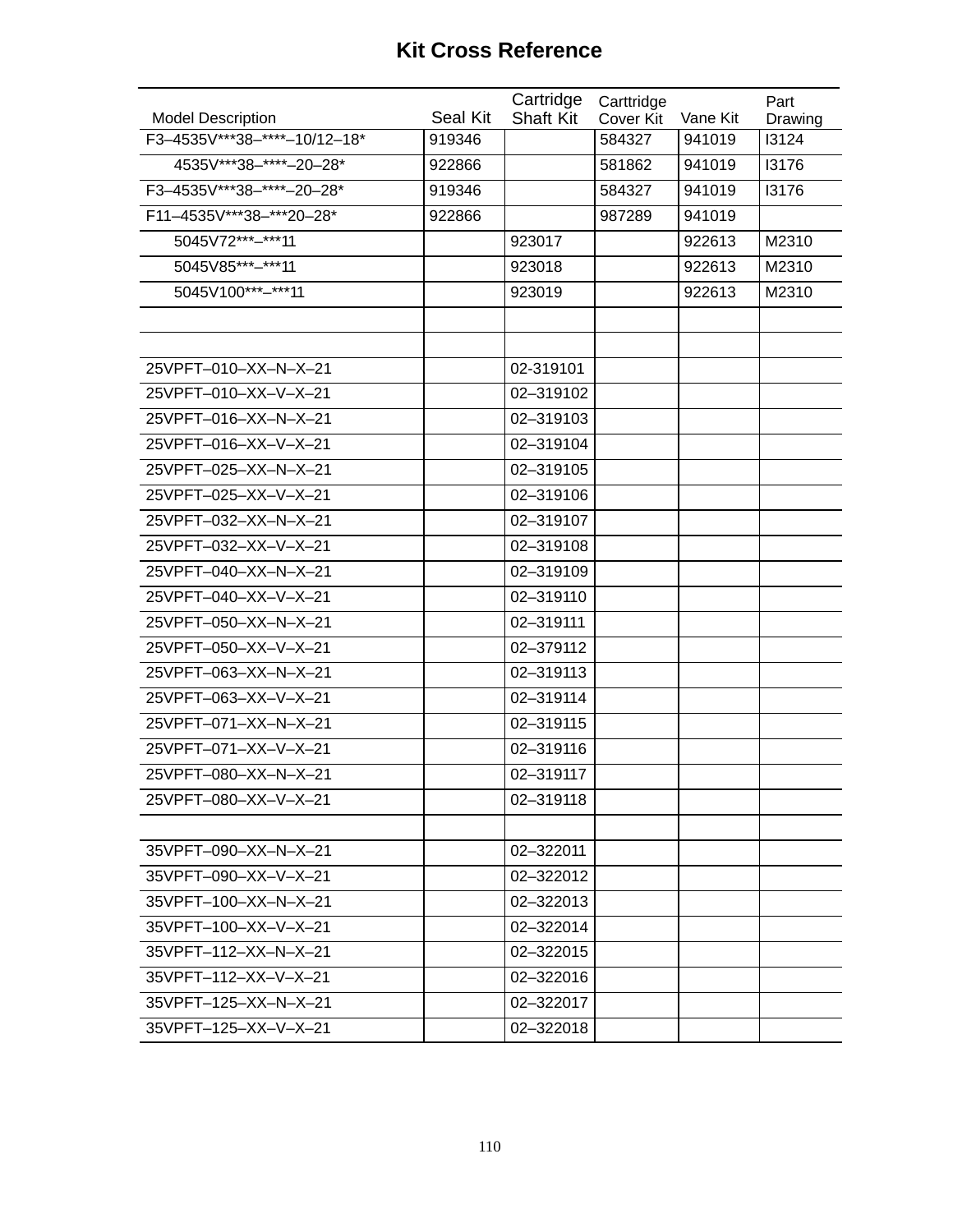| <b>Model Description</b> | Seal Kit | Cartridge<br><b>Shaft Kit</b> | Carttridge<br>Cover Kit | Vane Kit | Part<br>Drawing |
|--------------------------|----------|-------------------------------|-------------------------|----------|-----------------|
| 35VPFT-135-XX-N-X-21     |          | 02-322019                     |                         |          |                 |
| 35VPFT-135-XX-V-X-21     |          | 02-322020                     |                         |          |                 |
|                          |          |                               |                         |          |                 |
| 45VPFT-140-XX-N-X-21     |          | 02-322069                     |                         |          |                 |
| 45VPFT-140-XX-V-X-21     |          | 02-322070                     |                         |          |                 |
| 45VPFT-160-XX-N-X-21     |          | 02-322071                     |                         |          |                 |
| 45VPFT-160-XX-V-X-21     |          | 02-322072                     |                         |          |                 |
| 45VPFT-180-XX-N-X-21     |          | 02-322073                     |                         |          |                 |
| 45VPFT-180-XX-V-X-21     |          | 02-322074                     |                         |          |                 |
| 45VPFT-195-XX-N-X-21     |          | 02-322075                     |                         |          |                 |
| 45VPFT-195-XX-V-X-21     |          | 02-322076                     |                         |          |                 |
|                          |          |                               |                         |          |                 |
| 3535VPF-090-XX-N-X-21    |          | 02-322011                     |                         |          |                 |
| 3535VPF-090-XX-V-X-21    |          | 02-322012                     |                         |          |                 |
| 3535VPF-100-XX-N-X-21    |          | 02-322013                     |                         |          |                 |
| 3535VPF-100-XX-V-X-21    |          | 02-322014                     |                         |          |                 |
| 3535VPF-112-XX-N-X-21    |          | 02-322015                     |                         |          |                 |
| 3535VPF-112-XX-V-X-21    |          | 02-322016                     |                         |          |                 |
| 3535VPF-125-XX-N-X-21    |          | 02-322017                     |                         |          |                 |
| 3535VPF-125-XX-V-X-21    |          | 02-322018                     |                         |          |                 |
| 3535VPF-135-XX-N-X-21    |          | 02-322019                     |                         |          |                 |
| 3535VPF-135-XX-V-X-21    |          | 02-322020                     |                         |          |                 |
|                          |          |                               |                         |          |                 |
| 2525VPF-010-XX-N-X-21    |          | 02-319101                     |                         |          |                 |
| 2525VPF-010-XX-V-X-21    |          | 02-319102                     |                         |          |                 |
| 2525VPF-016-XX-N-X-21    |          | 02-319103                     |                         |          |                 |
| 2525VPF-016-XX-V-X-21    |          | 02-319104                     |                         |          |                 |
| 2525VPF-025-XX-N-X-21    |          | 02-319105                     |                         |          |                 |
| 2525VPF-025-XX-V-X-21    |          | 02-319106                     |                         |          |                 |
| 2525VPF-032-XX-N-X-21    |          | 02-319107                     |                         |          |                 |
| 2525VPF-032-XX-V-X-21    |          | 02-319108                     |                         |          |                 |
| 2525VPF-040-XX-N-X-21    |          | 02-319109                     |                         |          |                 |
| 2525VPF-040-XX-V-X-21    |          | 02-319110                     |                         |          |                 |
| 2525VPF-050-XX-N-X-21    |          | 02-319111                     |                         |          |                 |
| 2525VPF-050-XX-V-X-21    |          | 02-379112                     |                         |          |                 |
| 2525VPF-063-XX-N-X-21    |          | 02-319113                     |                         |          |                 |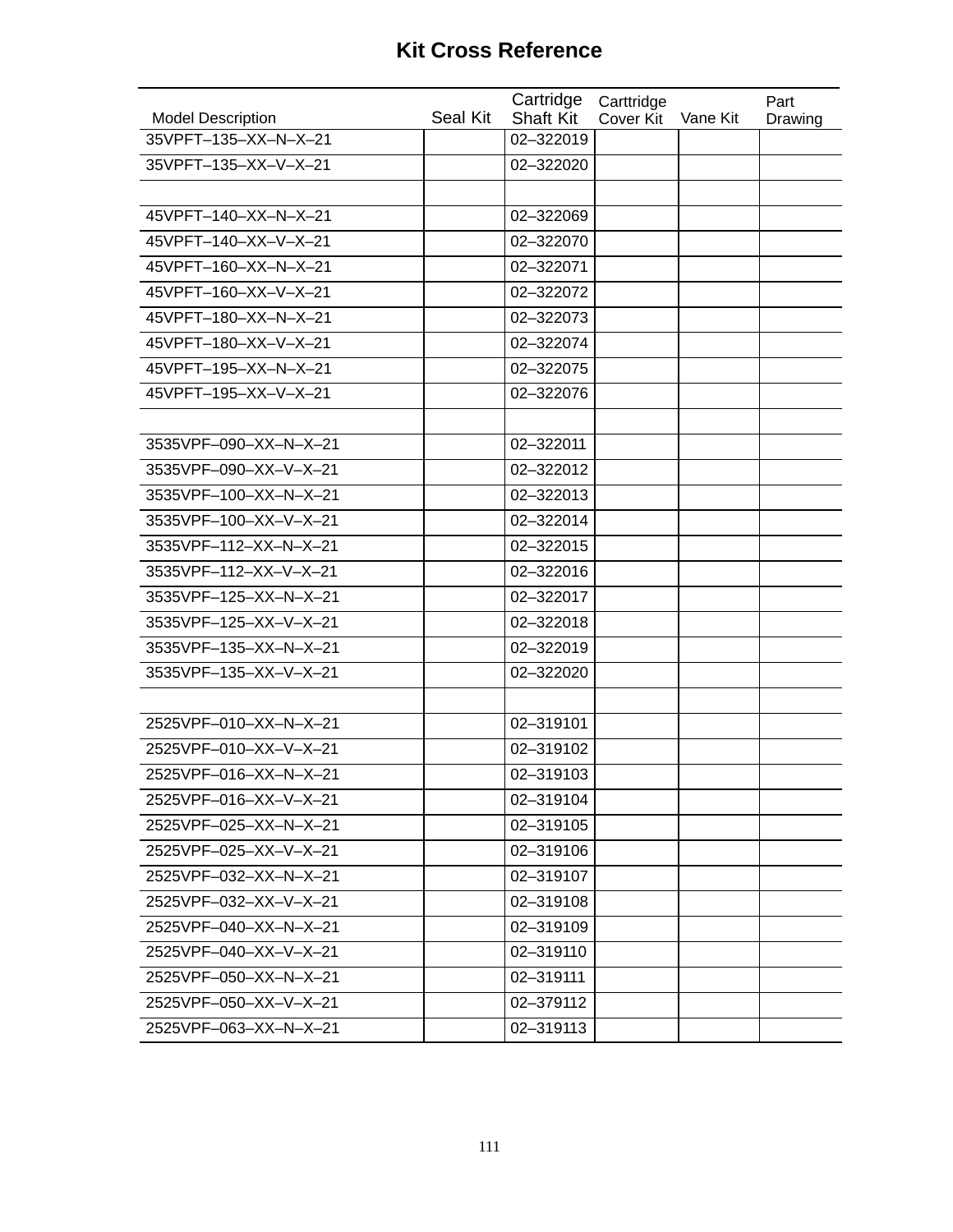|                                                   |          | Cartridge                     | Carttridge |          | Part    |
|---------------------------------------------------|----------|-------------------------------|------------|----------|---------|
| <b>Model Description</b><br>2525VPF-063-XX-V-X-21 | Seal Kit | <b>Shaft Kit</b><br>02-319114 | Cover Kit  | Vane Kit | Drawing |
| 2525VPF-071-XX-N-X-21                             |          | 02-319115                     |            |          |         |
|                                                   |          |                               |            |          |         |
| 2525VPF-071-XX-V-X-21                             |          | 02-319116                     |            |          |         |
| 2525VPF-080-XX-N-X-21                             |          | 02-319117                     |            |          |         |
| 2525VPF-080-XX-V-X-21                             |          | 02-319118                     |            |          |         |
|                                                   |          |                               |            |          |         |
| 4545VPF-140-XX-N-X-21                             |          | 02-322069                     |            |          |         |
| 4545VPF-140-XX-V-X-21                             |          | 02-322070                     |            |          |         |
| 4545VPF-160-XX-N-X-21                             |          | 02-322071                     |            |          |         |
| 4545VPF-160-XX-V-X-21                             |          | 02-322072                     |            |          |         |
| 4545VPF-180-XX-N-X-21                             |          | 02-322073                     |            |          |         |
| 4545VPF-180-XX-V-X-21                             |          | 02-322074                     |            |          |         |
| 4545VPF-195-XX-N-X-21                             |          | 02-322075                     |            |          |         |
| 4545VPF-195-XX-V-X-21                             |          | 02-322076                     |            |          |         |
|                                                   |          |                               |            |          |         |
| 4535VPF-***-090-XX-N-X-21                         |          | 02-322011                     |            |          |         |
| 4535VPF-***-090-XX-V-X-21                         |          | 02-322012                     |            |          |         |
| 4535VPF-***-100-XX-N-X-21                         |          | 02-322013                     |            |          |         |
| 4535VPF-***-100-XX-V-X-21                         |          | 02-322014                     |            |          |         |
| 4535VPF-***-112-XX-N-X-21                         |          | 02-322015                     |            |          |         |
| 4535VPF-***-112-XX-V-X-21                         |          | 02-322016                     |            |          |         |
| 4535VPF-***-125-XX-N-X-21                         |          | 02-322017                     |            |          |         |
| 4535VPF-***-125-XX-V-X-21                         |          | 02-322018                     |            |          |         |
| 4535VPF-***-135-XX-N-X-21                         |          | 02-322019                     |            |          |         |
| 4535VPF-***-135-XX-V-X-21                         |          | 02-322020                     |            |          |         |
|                                                   |          |                               |            |          |         |
| 4535VPF-140-***-XX-N-X-21                         |          | 02-322069                     |            |          |         |
| 4535VPF-140-***-XX-V-X-21                         |          | 02-322070                     |            |          |         |
| 4535VPF-160-***-XX-N-X-21                         |          | 02-322071                     |            |          |         |
| 4535VPF-160-***-XX-V-X-21                         |          | 02-322072                     |            |          |         |
| 4535VPF-180-***-XX-N-X-21                         |          | 02-322073                     |            |          |         |
| 4535VPF-180-***-XX-V-X-21                         |          | 02-322074                     |            |          |         |
| 4535VPF-195-***-XX-N-X-21                         |          | 02-322075                     |            |          |         |
| 4535VPF-195-***-XX-V-X-21                         |          | 02-322076                     |            |          |         |
|                                                   |          |                               |            |          |         |
| 3525VPF-010-XX-N-X-21                             |          | 02-319101                     |            |          |         |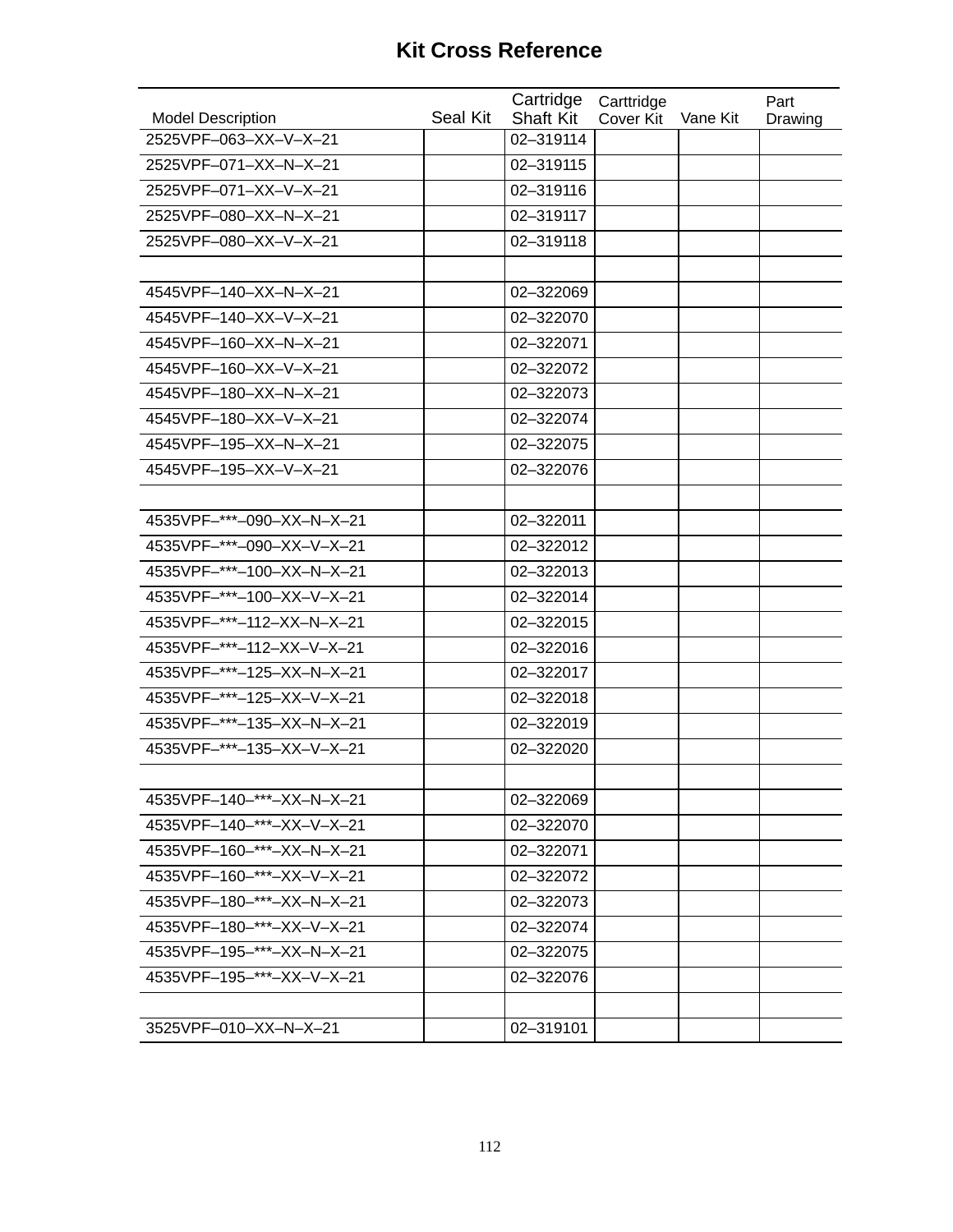| <b>Model Description</b>  | Seal Kit | Cartridge<br><b>Shaft Kit</b> | Carttridge<br>Cover Kit | Vane Kit | Part<br>Drawing |
|---------------------------|----------|-------------------------------|-------------------------|----------|-----------------|
| 3525VPF-010-XX-V-X-21     |          | 02-319102                     |                         |          |                 |
| 3525VPF-016-XX-N-X-21     |          | 02-319103                     |                         |          |                 |
| 3525VPF-016-XX-V-X-21     |          | 02-319104                     |                         |          |                 |
| 3525VPF-025-XX-N-X-21     |          | 02-319105                     |                         |          |                 |
| 3525VPF-025-XX-V-X-21     |          | 02-319106                     |                         |          |                 |
| 3525VPF-032-XX-N-X-21     |          | 02-319107                     |                         |          |                 |
| 3525VPF-032-XX-V-X-21     |          | 02-319108                     |                         |          |                 |
| 3525VPF-040-XX-N-X-21     |          | 02-319109                     |                         |          |                 |
| 3525VPF-040-XX-V-X-21     |          | 02-319110                     |                         |          |                 |
| 3525VPF-050-XX-N-X-21     |          | 02-319111                     |                         |          |                 |
| 3525VPF-050-XX-V-X-21     |          | 02-319112                     |                         |          |                 |
| 3525VPF-063-XX-N-X-21     |          | 02-319113                     |                         |          |                 |
| 3525VPF-063-XX-V-X-21     |          | 02-319114                     |                         |          |                 |
| 3525VPF-071-XX-N-X-21     |          | 02-319115                     |                         |          |                 |
| 3525VPF-071-XX-V-X-21     |          | 02-319116                     |                         |          |                 |
| 3525VPF-080-XX-N-X-21     |          | 02-319117                     |                         |          |                 |
| 3525VPF-080-XX-V-X-21     |          | 02-319118                     |                         |          |                 |
|                           |          |                               |                         |          |                 |
| 3525VPF-090-***-XX-N-X-21 |          | 02-322011                     |                         |          |                 |
| 3525VPF-090-***-XX-V-X-21 |          | 02-322012                     |                         |          |                 |
| 3525VPF-100-***-XX-N-X-21 |          | 02-322013                     |                         |          |                 |
| 3525VPF-100-***-XX-V-X-21 |          | 02-322014                     |                         |          |                 |
| 3525VPF-112-***-XX-N-X-21 |          | 02-322015                     |                         |          |                 |
| 3525VPF-112-***-XX-V-X-21 |          | 02-322016                     |                         |          |                 |
| 3525VPF-125-***-XX-N-X-21 |          | 02-322017                     |                         |          |                 |
| 3525VPF-125-***-XX-V-X-21 |          | 02-322018                     |                         |          |                 |
| 3525VPF-135-***-XX-N-X-21 |          | 02-322019                     |                         |          |                 |
| 3525VPF-135-***-XX-V-X-21 |          | 02-322020                     |                         |          |                 |
|                           |          |                               |                         |          |                 |
| 4525VPF-***-010-XX-N-X-21 |          | 02-319101                     |                         |          |                 |
| 4525VPF-***-010-XX-V-X-21 |          | 02-319102                     |                         |          |                 |
| 4525VPF-***-016-XX-N-X-21 |          | 02-319103                     |                         |          |                 |
| 4525VPF-***-016-XX-V-X-21 |          | 02-319104                     |                         |          |                 |
| 4525VPF-***-025-XX-N-X-21 |          | 02-319105                     |                         |          |                 |
| 4525VPF-***-025-XX-V-X-21 |          | 02-319106                     |                         |          |                 |
| 4525VPF-***-032-XX-N-X-21 |          | 02-319107                     |                         |          |                 |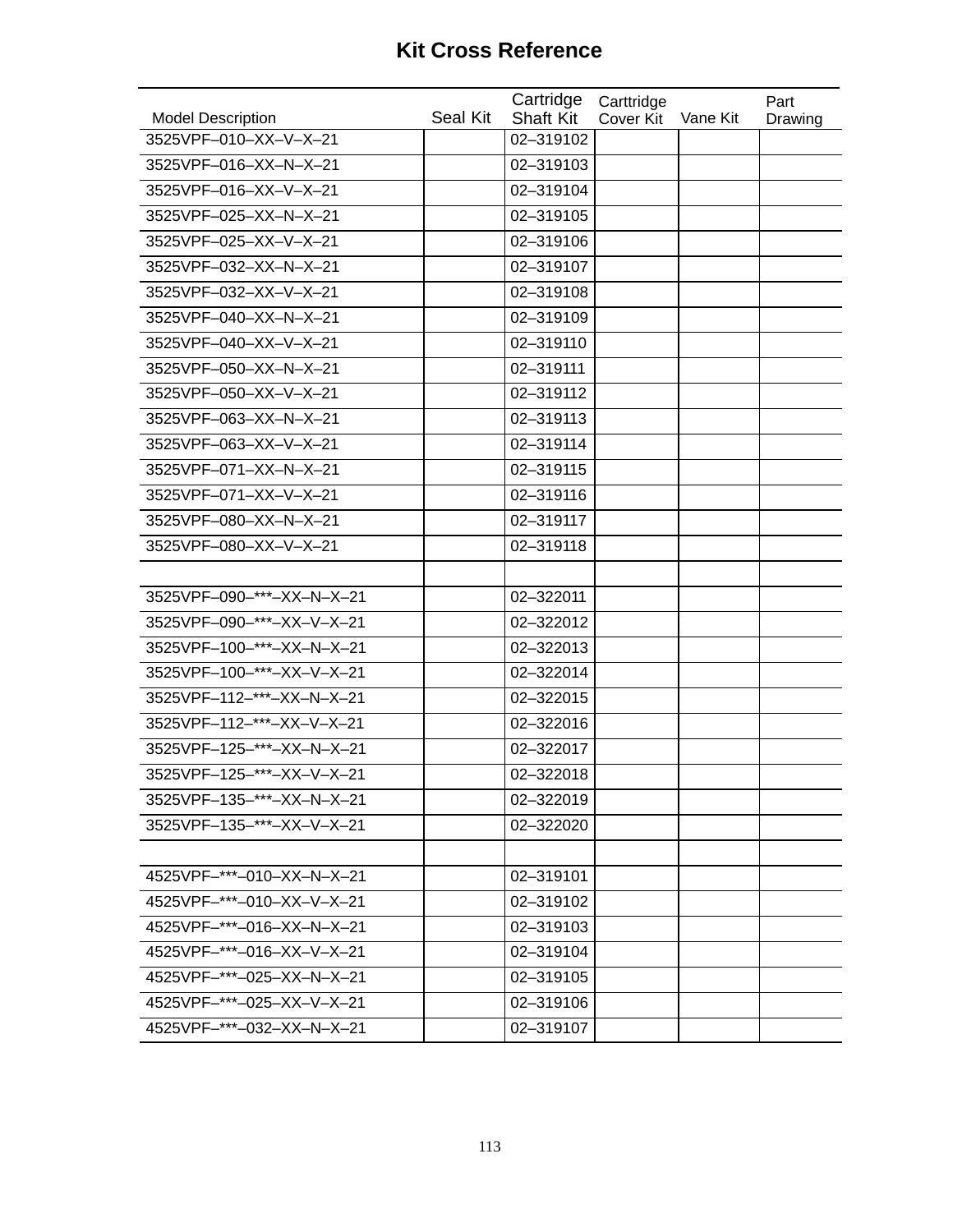| <b>Model Description</b>                               | Seal Kit | Cartridge<br><b>Shaft Kit</b> | Carttridge<br>Cover Kit | Vane Kit | Part    |
|--------------------------------------------------------|----------|-------------------------------|-------------------------|----------|---------|
| 4525VPF-***-032-XX-V-X-21                              |          | 02-319108                     |                         |          | Drawing |
| 4525VPF-***-040-XX-N-X-21                              |          | 02-319109                     |                         |          |         |
| 4525VPF-***-040-XX-V-X-21                              |          | 02-319110                     |                         |          |         |
| 4525VPF-***-050-XX-N-X-21                              |          | 02-319111                     |                         |          |         |
| 4525VPF-***-050-XX-V-X-21                              |          | 02-319112                     |                         |          |         |
|                                                        |          |                               |                         |          |         |
| 4525VPF-***-063-XX-N-X-21<br>4525VPF-***-063-XX-V-X-21 |          | 02-319113                     |                         |          |         |
|                                                        |          | 02-319114                     |                         |          |         |
| 4525VPF-***-071-XX-N-X-21                              |          | 02-319115                     |                         |          |         |
| 4525VPF-***-071-XX-V-X-21                              |          | 02-319116                     |                         |          |         |
| 4525VPF-***-080-XX-N-X-21                              |          | 02-319117                     |                         |          |         |
| 4525VPF-***-080-XX-V-X-21                              |          | 02-319118                     |                         |          |         |
|                                                        |          |                               |                         |          |         |
| 4525VPF-140-***-XX-N-X-21                              |          | 02-322069                     |                         |          |         |
| 4525VPF-140-***-XX-V-X-21                              |          | 02-322070                     |                         |          |         |
| 4525VPF-160-***-XX-N-X-21                              |          | 02-322071                     |                         |          |         |
| 4525VPF-160-***-XX-V-X-21                              |          | 02-322072                     |                         |          |         |
| 4525VPF-180-***-XX-N-X-21                              |          | 02-322073                     |                         |          |         |
| 4525VPF-180-***-XX-V-X-21                              |          | 02-322074                     |                         |          |         |
| 4525VPF-195-***-XX-N-X-21                              |          | 02-322075                     |                         |          |         |
| 4525VPF-195-***-XX-V-X-21                              |          | 02-322076                     |                         |          |         |
|                                                        |          |                               |                         |          |         |
| 45VPF-140-XX-N-X-21                                    |          | 02-322069                     |                         |          |         |
| 45VPF-140-XX-V-X-21                                    |          | 02-322070                     |                         |          |         |
| 45VPF-160-XX-N-X-21                                    |          | 02-322071                     |                         |          |         |
| 45VPF-160-XX-V-X-21                                    |          | 02-322072                     |                         |          |         |
| 45VPF-180-XX-N-X-21                                    |          | 02-322073                     |                         |          |         |
| 45VPF-180-XX-V-X-21                                    |          | 02-322074                     |                         |          |         |
| 45VPF-195-XX-N-X-21                                    |          | 02-322075                     |                         |          |         |
| 45VPF-195-XX-V-X-21                                    |          | 02-322076                     |                         |          |         |
|                                                        |          |                               |                         |          |         |
| 35VPF-090-XX-N-X-21                                    |          | 02-322011                     |                         |          |         |
| 35VPF-090-XX-V-X-21                                    |          | 02-322012                     |                         |          |         |
| 35VPF-100-XX-N-X-21                                    |          | 02-322013                     |                         |          |         |
| 35VPF-100-XX-V-X-21                                    |          | 02-322014                     |                         |          |         |
| 35VPF-112-XX-N-X-21                                    |          | 02-322015                     |                         |          |         |
| 35VPF-112-XX-V-X-21                                    |          | 02-322016                     |                         |          |         |
|                                                        |          |                               |                         |          |         |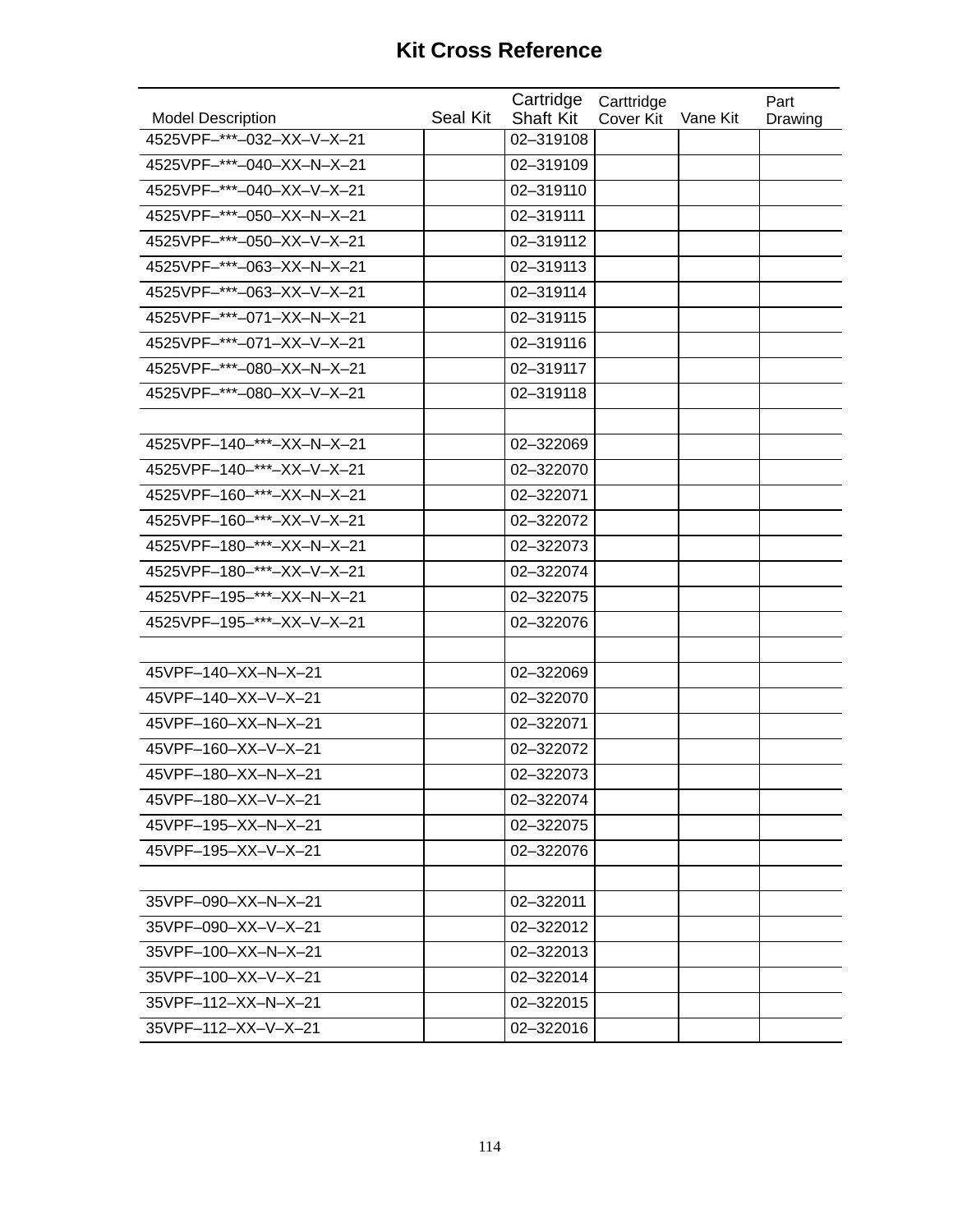| <b>Model Description</b>        | Cartridge<br>Seal Kit Shaft Kit | Carttridge<br>Cover Kit | Vane Kit | Part<br>Drawing |
|---------------------------------|---------------------------------|-------------------------|----------|-----------------|
| $35VPF - 125 - XX - N - X - 21$ | 02-322017                       |                         |          |                 |
| 35VPF-125-XX-V-X-21             | 02-322018                       |                         |          |                 |
| 35VPF-135-XX-N-X-21             | 02-322019                       |                         |          |                 |
| 35VPF-135-XX-V-X-21             | 02-322020                       |                         |          |                 |